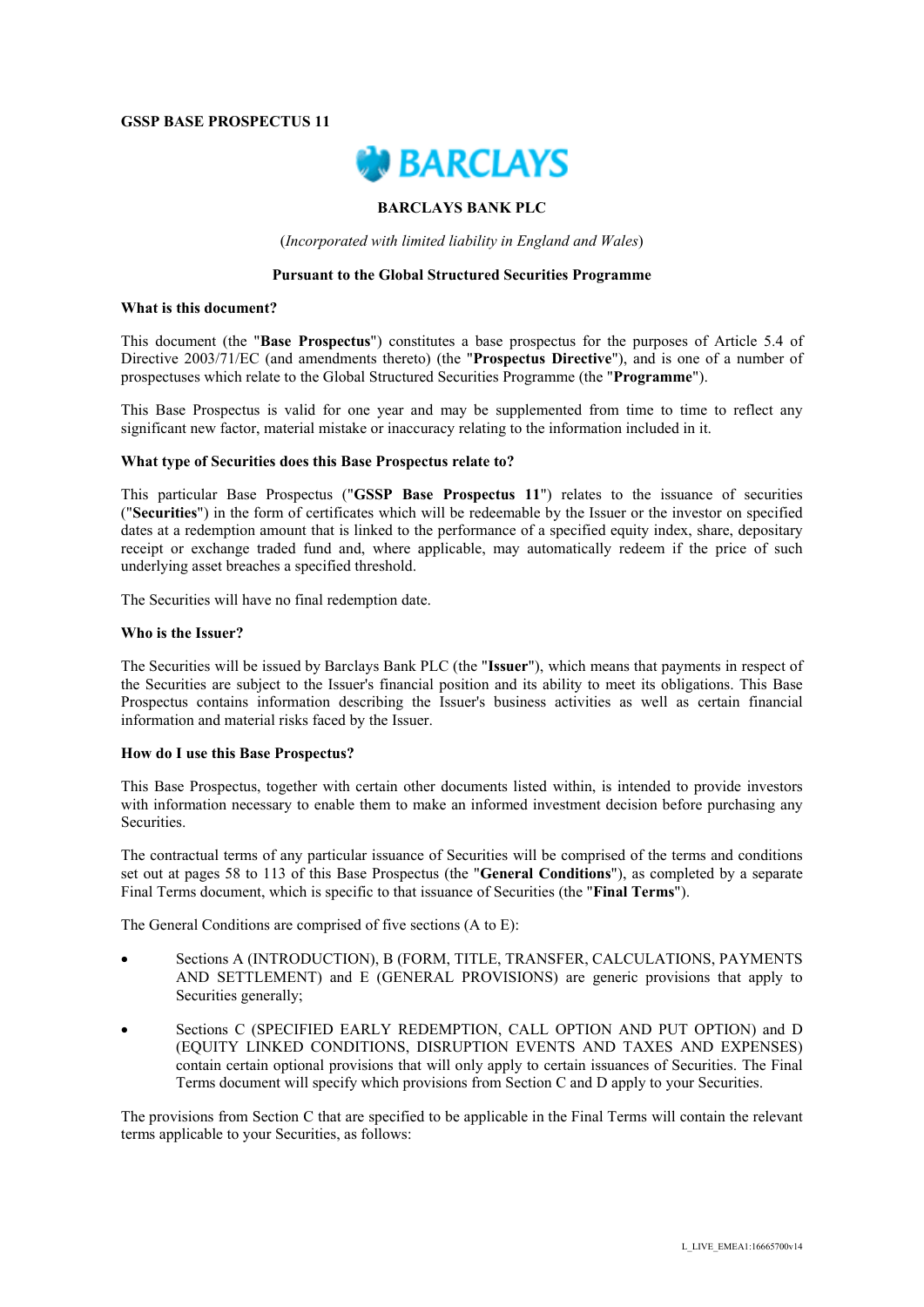- General Conditions 5.1(a) and 5.2(a) (*Specified Early Redemption*), contain details on the calculation of the redemption amount which is payable following a " Specified Early Redemption Event", if applicable;
- General Conditions 5.1(b), 5.2(b) and 5.3(a) (*Call Option*) contain details on the calculation of the redemption amount which is payable following the exercise by the Issuer of its option to redeem all of the Securities; and
- General Conditions 5.1(c), 5.2(c) and 5.3(b) (*Put Option*) contain details on the calculation of the redemption amount which is payable following the exercise by an investor of its option to require the Issuer to redeem some or all of its Securities.

This Base Prospectus also includes other general information such as information relating to the Issuer, information about the material risks relating to investing in Securities and information on selling and transfer restrictions.

All capitalised terms used will be defined in this Base Prospectus or the Final Terms.

# **What other documents do I need to read?**

This Base Prospectus contains all information which is necessary to enable investors to make an informed decision regarding the financial position and prospects of the Issuer and the rights attaching to the Securities. Some of this information is incorporated by reference from other publicly available documents and some of this information is completed in an issue-specific document called the Final Terms. You should read the documents incorporated by reference, as well as the Final Terms in respect of such Securities, together with this Base Prospectus.

Documents will be made available at the registered office of the Issuer and at: http://www.bmarkets.com or such successor website as may be specified in the Final Terms and will also be published on the website of the Luxembourg Stock Exchange (www.bourse.lu).

# **What information is included in the Final Terms?**

While the Base Prospectus includes general information about all Securities, the Final Terms is the document that sets out the specific details of each particular issuance of Securities. The Final Terms will contain, for example:

- the issue date;
- the "Type of Security"; and
- any other information needed to complete the terms of this Base Prospectus (identified by the words 'as specified in the Final Terms' or other equivalent wording).

Wherever the General Conditions provide optional provisions, the Final Terms will specify which of those provisions apply to a specific issuance of Securities.

# **What type of Underlying Asset may the Securities be linked to?**

Securities issued under this Base Prospectus will be derivative securities for the purposes of the Prospectus Directive, reflecting the fact that the repayment terms shall be linked to an equity index, share, depositary receipt or exchange traded fund.

# **BARCLAYS**

# **13 June 2013**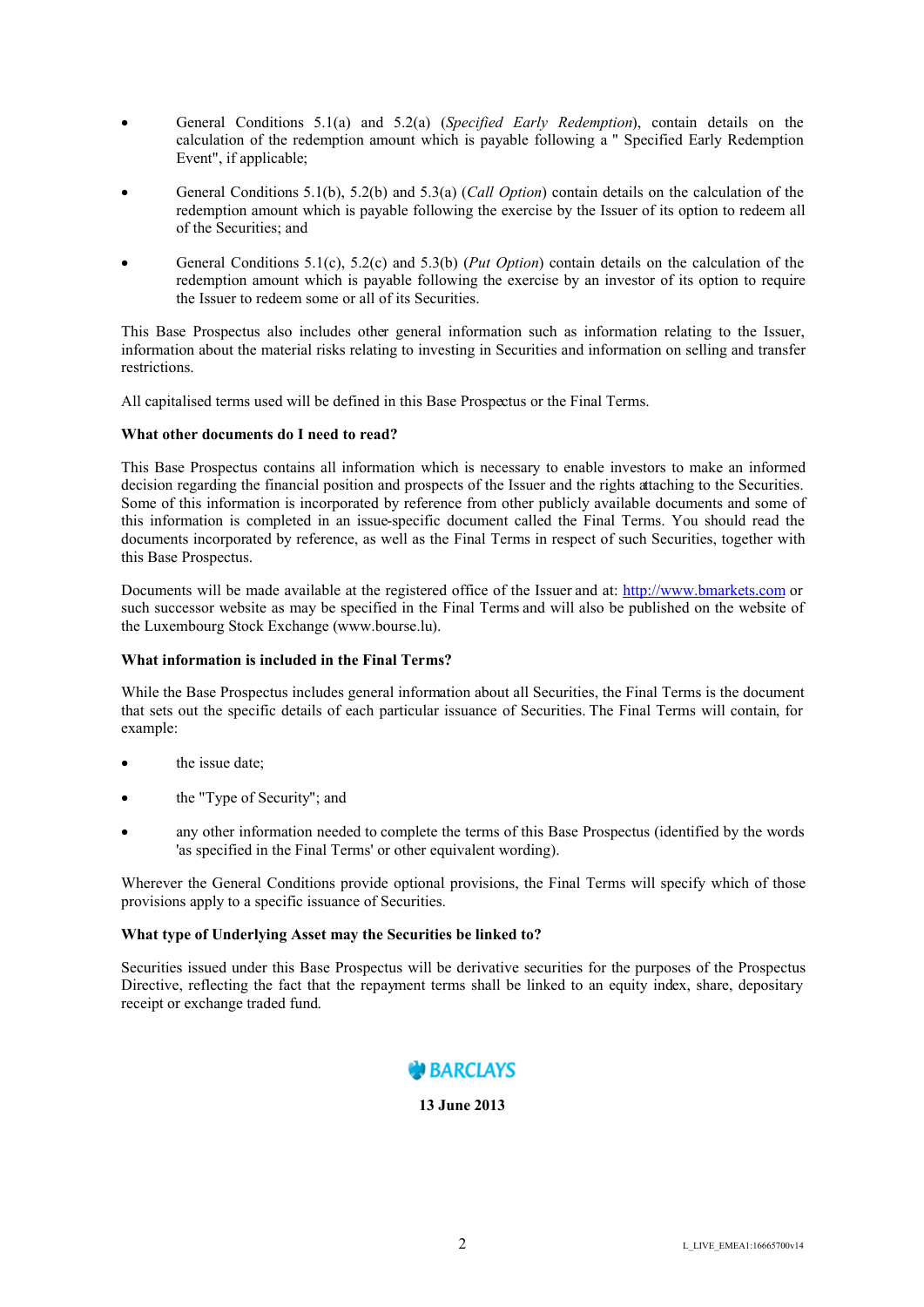#### **IMPORTANT INFORMATION**

# **THE TERMS AND CONDITIONS OF SOME SECURITIES WILL PROVIDE THAT THE AMOUNT REPAYABLE ON REDEMPTION MAY BE LESS THAN THE ORIGINAL INVESTED AMOUNT (AND IN SOME CASES MAY BE ZERO), IN WHICH CASE INVESTORS MAY LOSE SOME OR ALL OF THEIR ORIGINAL INVESTMENT.**

**FOR ALL SECURITIES, IF THE ISSUER BECOMES INSOLVENT OR BANKRUPT OR OTHERWISE FAILS TO MAKE ITS PAYMENT OBLIGATIONS ON THE SECURITIES, INVESTORS WILL LOSE SOME OR ALL OF THEIR ORIGINAL INVESTMENT.** 

## **INVESTING IN SECURITIES INVOLVES CERTAIN RISKS, AND INVESTORS SHOULD FULLY UNDERSTAND THESE BEFORE THEY INVEST. SEE "***RISK FACTORS***" ON PAGES 26 TO 41 OF THIS BASE PROSPECTUS.**

#### **No Investment Advice**

Neither this Base Prospectus nor any Final Terms is or purports to be investment advice. Unless expressly agreed otherwise with a particular investor, neither the Issuer nor any Manager is acting as an investment adviser, providing advice of any other nature, or assuming any fiduciary obligation to any investor in Securities.

## **Responsibility and Consent**

The Issuer accepts responsibility for the information contained in this Base Prospectus and any Final Terms. To the best of the knowledge of the Issuer (having taken all reasonable care to ensure that such is the case), the information contained in this Base Prospectus and any Final Terms is in accordance with the facts and contains no omission likely to affect the import of such information.

Certain tranches of Securities may, subject as provided below, be subsequently resold, placed or otherwise offered by financial intermediaries in circumstances where there is no exemption from the requirement to publish a prospectus under the Prospectus Directive. Any such resale, placement or offer is referred to in this Base Prospectus as a "Public Offer".

The Issuer consents to the use of this Base Prospectus and Final Terms (and accepts responsibility for the information contained in this Base Prospectus and Final Terms) with respect to any Public Offer of Securities which satisfies all of the following conditions:

- (i) the Public Offer is only made in respect of the tranche of Securities specified in the Final Terms;
- (ii) the Public Offer is only made in France, Luxembourg and/or The Netherlands ;
- (iii) the Public Offer is only made during the offer period specified in the Final Terms (the "**Offer Period**"); and
- (iv) the Public Offer is made by an entity (an "**Authorised Offeror**") which either:
	- (a) is expressly named as an Authorised Offeror in the Final Terms; or
	- (b) is a financial intermediary whose name and address is published on the Issuer's website (http://www.bmarkets.com or such successor website as may be specified in the Final Terms); or
	- (c) any financial intermediary which is authorised to make such offers under the Markets in Financial Instruments Directive (Directive 2004/39/EC) and satisfies all of the 'Other conditions for use of this Base Prospectus by the Authorised Offeror(s)' set out in the Final Terms.

The consent referred to above relates to Offer Periods occurring within 12 months from the date of this Base Prospectus.

The Issuer may give consent to one or more additional Authorised Offerors in respect of a Public Offer after the date of the Final Terms, discontinue or change the Offer Period, and/or remove or add conditions to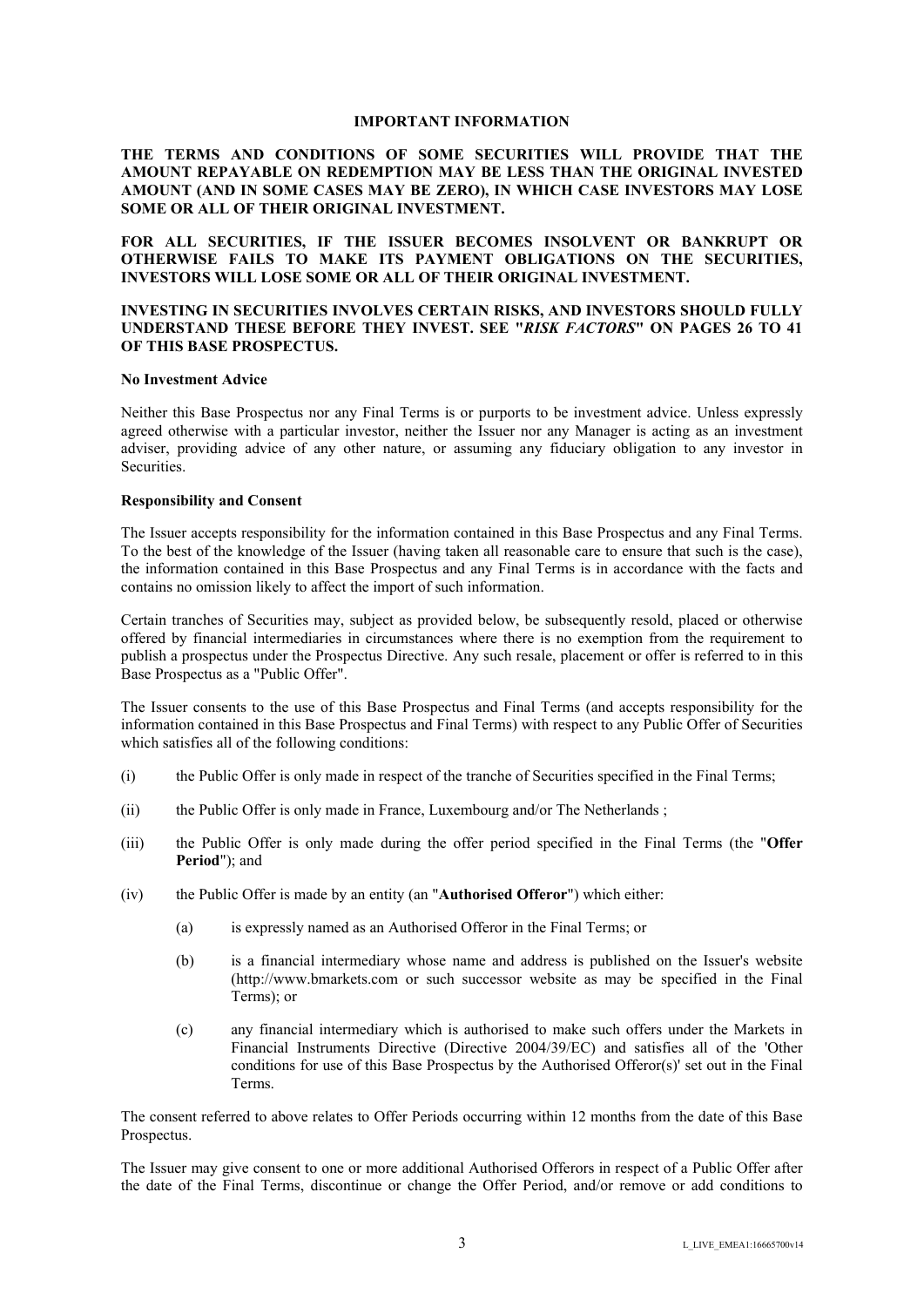consent and, if it does so, such information will be published at http://www.bmarkets.com or such successor website as may be specified in the Final Terms. Any new information with respect to Authorised Offerors unknown at the time of the approval of this Base Prospectus or the filing of the Final Terms will be published and can be found at http://www.bmarkets.com or such successor website as may be specified in the Final Terms.

Neither the Issuer nor any Manager has any responsibility for any of the actions of any Authorised Offeror, including their compliance with applicable conduct of business rules or other local regulatory requirements or other securities law requirements in relation to an offer.

Other than as set out above, neither the Issuer nor any of the Managers has authorised (nor do they authorise or consent to the use of this Base Prospectus in connection with) the making of any public offer of the Securities by any person in any circumstances. Any such unauthorised offers are not made on behalf of the Issuer or any of the Managers or Authorised Offerors and none of the Issuer or any of the Managers or Authorised Offerors has any responsibility or liability for the actions of any person making such offers. Investors should enquire whether a financial intermediary is an Authorised Offeror. If an investor is offered Securities by a person or entity which is not an Authorised Offeror, the investor should check with such person or entity whether any entity is responsible for this Base Prospectus for the purposes of section 90 of the Financial Services and Markets Act 2000 (as amended from time to time, "**FSMA**") in the context of an offer of Securities to the public. If the investor is in doubt about whether it can rely on this Base Prospectus and/or who is responsible for its contents, it should take legal advice.

No person has been authorised to give any information or to make any representation not contained in or inconsistent with this Base Prospectus or any Final Terms. If given or made, it must not be relied upon as having been authorised by the Issuer or any Manager. The Issuer does not accept responsibility for any information not contained in this Base Prospectus or any Final Terms.

**In the event of an offer being made by an Authorised Offeror, the Authorised Offeror will provide information to investors on the terms and conditions of the offer at the time the offer is made.**

**Any offer or sale of Securities to an investor by an Authorised Offeror will be made in accordance with any terms and other arrangements in place between such Authorised Offeror and such investor including as to price, allocations and settlement arrangements. Where such information is not contained in this Base Prospectus or Final Terms, it will be the responsibility of the applicable financial intermediary at the time of such offer to provide the investor with that information and neither the Issuer, nor any Manager or other Authorised Offeror has any responsibility or liability for such information.**

**Any Authorised Offeror using this Base Prospectus in connection with a Public Offer as set out above is required, for the duration of the relevant Offer Period, to publish on its website that it is using this Base Prospectus for such Public Offer in accordance with the consent of the Issuer and the conditions attached thereto.**

# **Ratings**

The credit ratings included or referred to in this Base Prospectus, any Final Terms or any document incorporated by reference are, for the purposes of Regulation (EC) No 1060/2009 on credit rating agencies (the "**CRA Regulation**") issued by Fitch Ratings Limited ("**Fitch**"), Moody's Investors Service Ltd. ("**Moody's**") and Standard & Poor's Credit Market Services Europe Limited ("**Standard & Poor's**"), each of which is established in the European Union and has been registered under the CRA Regulation.

As of the date of this Base Prospectus, the short term unsecured obligations of the Issuer are rated A-1 by Standard & Poor's, P-1 by Moody's, and F1 by Fitch and the long-term obligations of the Issuer are rated  $A^+$ by Standard & Poor's, A2 by Moody's, and A by Fitch.

#### **Independent Evaluation**

Nothing set out or referred to in this Base Prospectus is intended to provide the basis of any credit or other evaluation (except in respect of any purchase of Securities described herein) or should be considered as a recommendation by the Issuer or any Manager that any recipient of this Base Prospectus (or any document referred to herein) should purchase any Securities.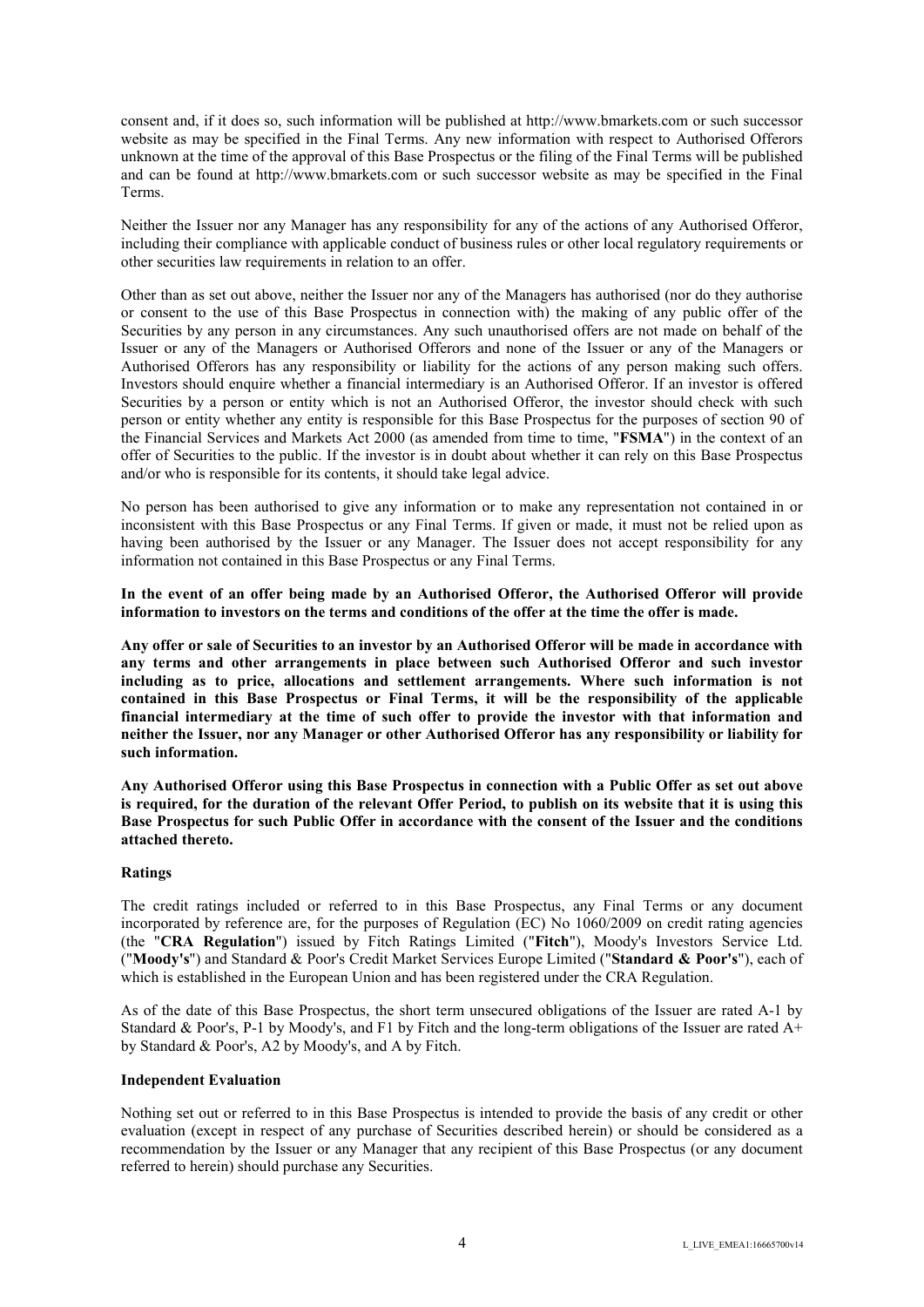An investor should not purchase the Securities unless they understand the extent of their exposure to potential loss. Investors are urged to read the factors described in the section headed "Risk Factors", together with the other information in this Base Prospectus (including any information incorporated by reference), as supplemented from time to time, and the Final Terms, before investing in the Securities.

Investors should note that the risks described in the section headed "Risk Factors" are not the only risks that the Issuer faces or that may arise because of the nature of the Securities. The Issuer has described only those risks relating to its operations and to the Securities that it considers to be material. There may be additional risks that the Issuer currently considers not to be material or of which it is not currently aware.

Given the nature, complexity and risks inherent in the Securities (and investments relating to any Underlying Assets), the Securities may not be suitable for an investor's investment objectives in the light of his or her financial circumstances. Investors should consider seeking independent advice to assist them in determining whether the Securities are a suitable investment for them or to assist them in evaluating the information contained or incorporated by reference into this Base Prospectus or set out in the Final Terms.

## **US foreign account tax compliance withholding**

**THE FOREIGN ACCOUNT TAX COMPLIANCE ACT ("FATCA") IS PARTICULARLY COMPLEX AND ITS APPLICATION TO THE ISSUER, THE SECURITIES AND THE INVESTORS IS UNCERTAIN AT THIS TIME. INVESTORS SHOULD CONSULT THEIR OWN TAX ADVISERS TO OBTAIN A MORE DETAILED EXPLANATION OF FATCA AND TO LEARN HOW THIS LEGISLATION MIGHT AFFECT EACH INVESTOR IN HIS OR HER PARTICULAR CIRCUMSTANCE, INCLUDING HOW THE FATCA RULES MAY APPLY TO PAYMENTS RECEIVED UNDER THE SECURITIES.** 

## **Change of Circumstances**

Neither the delivery of this Base Prospectus or any Final Terms, nor any sale of Securities pursuant thereto shall create any impression that information therein relating to the Issuer is correct at any time subsequent to the date thereof or that any other information supplied in connection with the Programme is correct as of any time subsequent to the date indicated in the document containing the same (the foregoing being without prejudice to the Issuer's obligations under applicable rules and regulations). Investors should review, inter alia, the most recent consolidated financial statements and any public announcements of the Issuer when deciding whether to purchase any Securities.

# **Representations**

In connection with the issue and sale of Securities, no person has been authorised to give any information or to make any representation not contained in or consistent with this Base Prospectus and Final Terms and, if given or made, such information or representation must not be relied upon as having been authorised by the Issuer. The Issuer does not accept responsibility for any information not contained in this Base Prospectus and Final Terms. This document does not constitute, and may not be used for the purposes of, an offer or solicitation by anyone in any jurisdiction in which such offer or solicitation is not authorised or to any person to whom it is unlawful to make such offering or solicitation and no action is being taken to permit an offering of the Securities or the distribution of this Base Prospectus in any jurisdiction where action is required.

# **Regulatory approval and passporting for the purposes of the EU Prospectus Directive**

This Base Prospectus has been approved by the *Commission de Surveillance du Secteur Financier* in its capacity as competent authority in the Grand Duchy of Luxembourg (the "**CSSF**"), as a base prospectus issued in compliance with the Prospectus Directive and relevant implementing measures in the Grand Duchy of Luxembourg, for the purpose of giving information with regard to the issue of Securities under the Programme on and during the period of twelve months after the date hereof.

The CSSF assumes no responsibility with regards to the economic and financial soundness of any transaction under the Programme or the quality and solvency of the Issuer in accordance with the provisions of article 7(7) of the Luxembourg Act dated 10 July 2005 relating to prospectuses for securities (*loi relative aux prospectus pour valeurs mobilières*).

Notification of this approval will be made to the competent authorities of France and The Netherlands.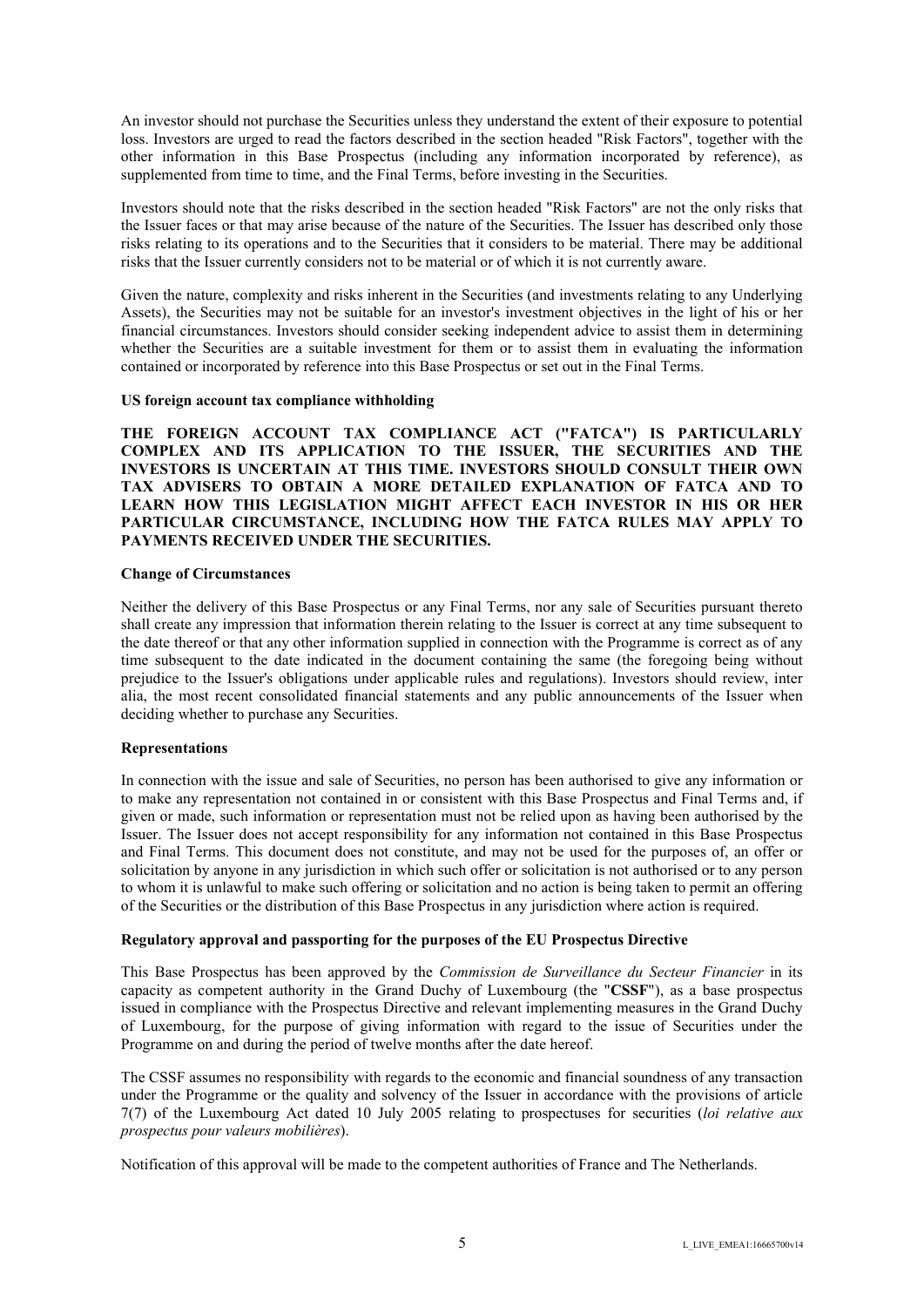The contents of this Base Prospectus have not been reviewed or approved by any regulatory authority other than the CSSF.

## **Listing and admission to trading**

Applications may be made for the listing of Securities on the Official List of the Luxembourg Stock Exchange and for the admission to trading on the Regulated Market of the Luxembourg Stock Exchange (*Bourse de Luxembourg)*.

In addition, application may be made for a listing and admission to trading of Securities on the regulated market of NYSE Euronext Paris or NYSE Euronext Amsterdam, as specified in the Final Terms.

#### **Distribution**

The distribution or delivery of this Base Prospectus or any Final Terms and any offer or sale of Securities in certain jurisdictions may be restricted by law. This document does not constitute, and may not be used for the purposes of, an offer or solicitation by anyone in any jurisdiction in which such offer or solicitation is not authorised or to any person to whom it is unlawful to make such offering or solicitation. Other than as expressly described in this Base Prospectus, no action is being taken to permit an offering of Securities or the delivery of this Base Prospectus in any jurisdiction. Persons into whose possession this Base Prospectus or any Final Terms come are required by the Issuer to inform themselves about and to observe any such restrictions.

Subject to the restrictions and conditions set out in this Base Prospectus, the categories of potential investors to which the Securities are intended to be offered are retail and institutional investors in Luxembourg, France, or The Netherlands .

Details of selling restrictions for various jurisdictions are set out in the section headed "Purchase and Sale".

## **United States Selling Restrictions**

The Securities have not been and will not be registered under the US Securities Act of 1933, as amended (the "**Securities Act**") or with any securities regulatory authority of any state or other jurisdiction of the United States. The Securities are being offered and sold outside the United States to non-US persons in reliance on Regulation S ("**Regulation S**") under the Securities Act.

The Securities may be in the form of Bearer Securities that are not Cleared Securities and therefore subject to US tax law requirements. Subject to certain exceptions, Securities may not be offered, sold or, in the case of Bearer Securities, delivered within the United States or to US persons (as defined in Regulation S under the Securities Act) or, in the case of a Bearer Security that is not a Cleared Security, to, or for the account or benefit of, US persons (as defined in the US Internal Revenue Code of 1986, as amended, and the regulations thereunder).

For a description of these and certain further restrictions on offers, sales and transfers of Securities and delivery of this Base Prospectus and any Final Terms, see "*Purchase and Sale*" and "*Clearance, Settlement and Transfer Restrictions*" herein.

THE SECURITIES HAVE NOT BEEN AND WILL NOT BE APPROVED OR DISAPPROVED BY THE US SECURITIES AND EXCHANGE COMMISSION, ANY STATE SECURITIES COMMISSION IN THE UNITED STATES OR ANY OTHER US REGULATORY AUTHORITY, NOR HAVE ANY OF THE FOREGOING AUTHORITIES PASSED UPON OR ENDORSED THE MERITS OF THE OFFERING OF SECURITIES OR THE ACCURACY OR THE ADEQUACY OF THE OFFERING DOCUMENTS. ANY REPRESENTATION TO THE CONTRARY IS A CRIMINAL OFFENCE IN THE UNITED STATES.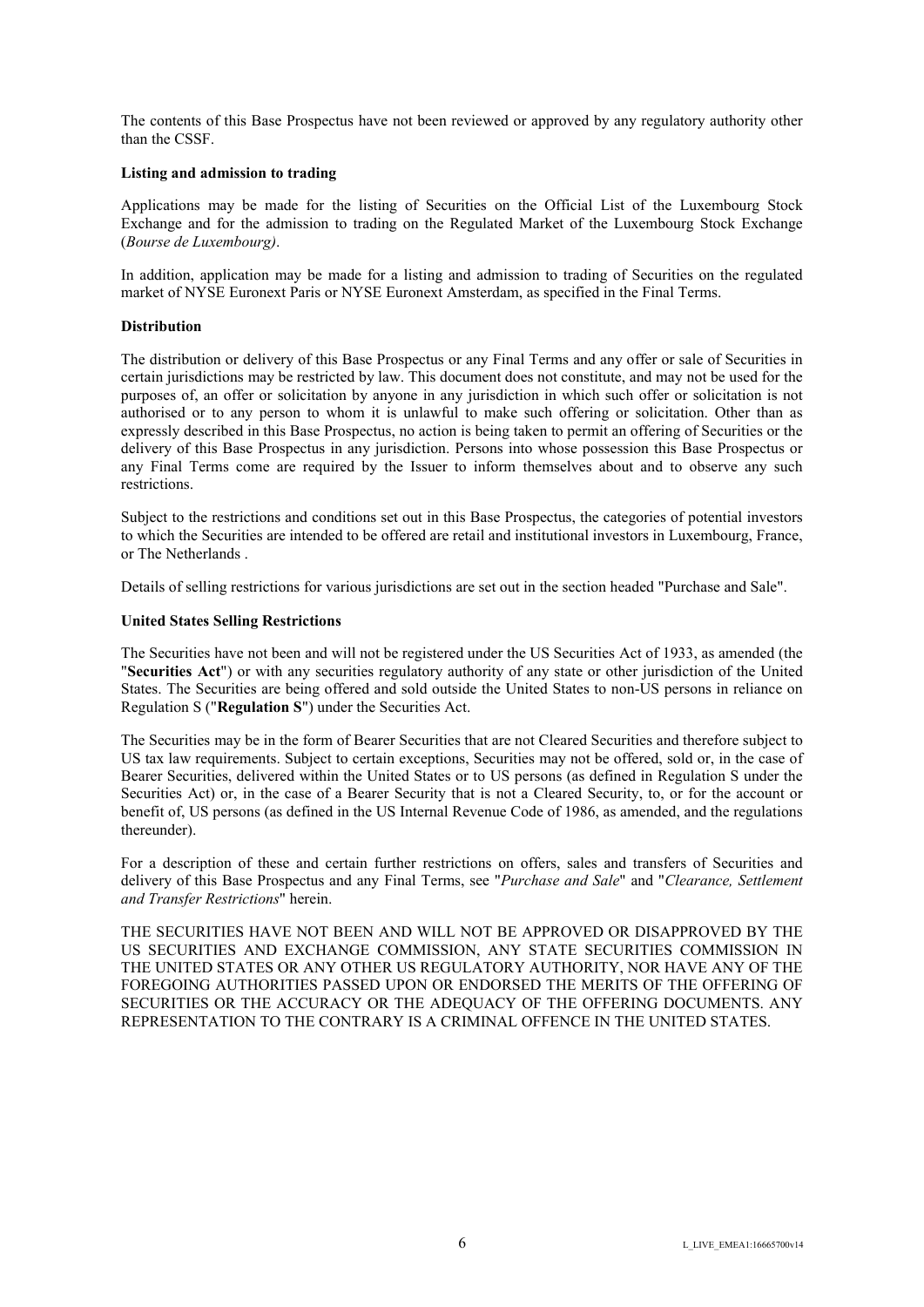| <b>Summary</b> |                     |                     |                                                                                                                                                                                                                                                                                | 10 |
|----------------|---------------------|---------------------|--------------------------------------------------------------------------------------------------------------------------------------------------------------------------------------------------------------------------------------------------------------------------------|----|
| Terms.         |                     |                     | This section provides a summary of the key information contained within this Base<br>Prospectus with placeholders for information specific to each tranche of Securities. A<br>summary completed with such issue specific information will be attached to the Final            |    |
|                | <b>Risk Factors</b> |                     |                                                                                                                                                                                                                                                                                | 26 |
| Asset.         |                     |                     | This section sets out the principal risks inherent in investing in Securities issued under<br>the Programme, including key risks relating to investments linked to the Underlying                                                                                              |    |
|                |                     |                     | <b>General Description of the Programme</b>                                                                                                                                                                                                                                    | 42 |
|                |                     |                     | This section provides an overview of certain key features of the Programme.                                                                                                                                                                                                    |    |
|                |                     |                     | <b>Information Incorporated by Reference</b>                                                                                                                                                                                                                                   | 45 |
|                |                     |                     | This section incorporates selected financial information regarding the Issuer from other<br>publicly available documents.                                                                                                                                                      |    |
|                |                     |                     | <b>Information relating to the Issuer</b>                                                                                                                                                                                                                                      | 48 |
|                |                     |                     | This section provides a description of the Issuer's business activities as well as certain<br>financial information in respect of the Issuer.                                                                                                                                  |    |
|                |                     |                     | <b>Terms and Conditions of the Securities</b>                                                                                                                                                                                                                                  | 58 |
|                | shall apply.        |                     | This section sets out the contractual terms of the Securities. Section C contains certain<br>options for determining interest payments (if any), optional redemption rights (if any)<br>and final redemption payments and the Final Terms will indicate which of these options |    |
| A.             |                     |                     | <b>INTRODUCTION</b>                                                                                                                                                                                                                                                            | 60 |
| <b>B.</b>      |                     | <b>SETTLEMENT</b>   | FORM, TITLE, TRANSFER, CALCULATIONS, PAYMENTS AND                                                                                                                                                                                                                              | 60 |
|                | 1.                  |                     | Form, Title and Transfer                                                                                                                                                                                                                                                       | 60 |
|                | 2.                  | <b>Status</b>       |                                                                                                                                                                                                                                                                                | 64 |
|                | 3.                  |                     | Calculations and Publication                                                                                                                                                                                                                                                   | 64 |
|                | 4.                  | Payments            |                                                                                                                                                                                                                                                                                | 65 |
| $\mathbf{C}$ . |                     |                     | SPECIFIED EARLY REDEMPTION, CALL OPTION AND PUT OPTION                                                                                                                                                                                                                         | 67 |
|                | 5.                  |                     | Redemption                                                                                                                                                                                                                                                                     | 67 |
|                |                     | 5.1                 | Redemption of Open-ended Mini Securities                                                                                                                                                                                                                                       | 67 |
|                |                     | 5.2                 | Redemption of Open-ended Turbo Securities                                                                                                                                                                                                                                      | 75 |
|                |                     | 5.3                 | Redemption of Open-ended Tracker Securities                                                                                                                                                                                                                                    | 81 |
| D.             |                     | <b>AND EXPENSES</b> | EQUITY LINKED CONDITIONS, DISRUPTION EVENTS AND TAXES                                                                                                                                                                                                                          | 85 |

# **TABLE OF CONTENTS**

**Page**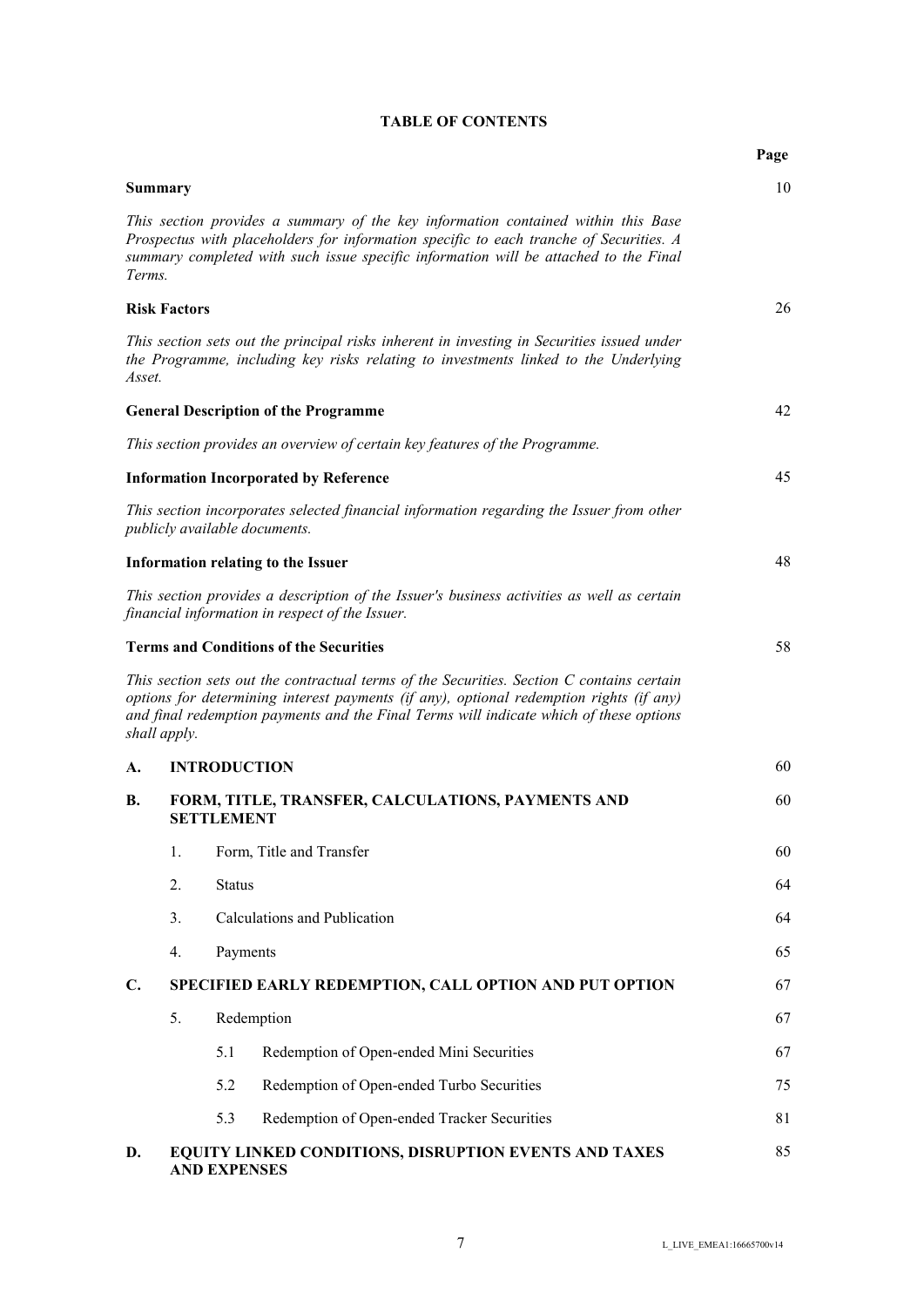|                 | 6.             | Settlement                                                                                 | 85  |
|-----------------|----------------|--------------------------------------------------------------------------------------------|-----|
|                 | 7.             | Index Modification, Cancellation, Disruption or Adjustment Event                           | 86  |
|                 | 8.             | Share Adjustments or Disruptions                                                           | 87  |
|                 | 9.             | Consequences of Disrupted Days                                                             | 89  |
|                 | 10.            | Adjustments                                                                                | 89  |
|                 | 11.            | Early Redemption or Adjustment following an Additional Disruption<br>Event                 | 90  |
|                 | 12.            | FX Disruption Event                                                                        | 90  |
|                 | 13.            | Local Jurisdiction Taxes and Expenses                                                      | 91  |
|                 | 14.            | <b>Effect of Adjustments</b>                                                               | 91  |
| Е.              |                | <b>GENERAL PROVISIONS</b>                                                                  | 91  |
|                 | 15.            | Events of Default                                                                          | 91  |
|                 | 16.            | Agents                                                                                     | 92  |
|                 | 17.            | Taxation                                                                                   | 92  |
|                 | 18.            | Prescription                                                                               | 93  |
|                 | 19.            | Replacement of Securities                                                                  | 94  |
|                 | 20.            | Early Redemption for Unlawfulness                                                          | 94  |
|                 | 21.            | Notices                                                                                    | 94  |
|                 | 22.            | Substitution                                                                               | 95  |
|                 | 23.            | Modifications and Meetings of Holders                                                      | 95  |
|                 | 24.            | Further Issues                                                                             | 96  |
|                 | 25.            | Purchases and Cancellations                                                                | 96  |
|                 | 26.            | Governing Law and Jurisdiction                                                             | 96  |
|                 | 27.            | Severability                                                                               | 97  |
|                 | 28.            | Contracts (Rights of Third Parties) Act 1999                                               | 97  |
|                 | 29.            | Definitions and Interpretation                                                             | 97  |
|                 |                | <b>Pro Forma Final Terms</b>                                                               | 114 |
|                 | of Securities. | This section sets out a template for the Final Terms to be used for each specific issuance |     |
|                 |                | <b>Clearance, Settlement and Transfer Restrictions</b>                                     | 127 |
| Securities.     |                | This section sets out additional provisions relating to the clearing system for the        |     |
| <b>Taxation</b> |                |                                                                                            | 128 |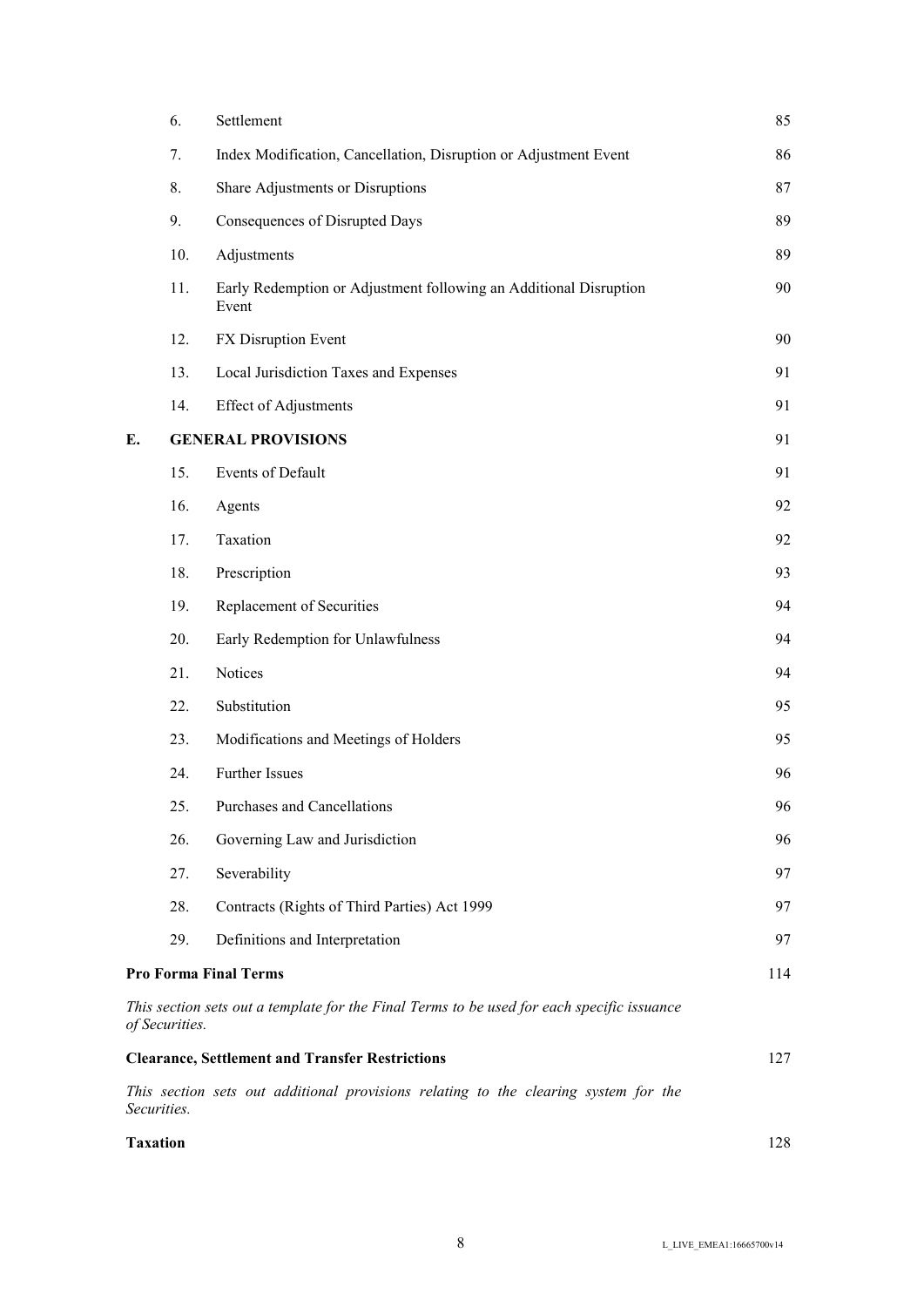| This section sets out an overview of certain taxation considerations relating to<br><i>Securities.</i>                                 |     |
|----------------------------------------------------------------------------------------------------------------------------------------|-----|
| <b>Purchase and Sale</b>                                                                                                               | 135 |
| This section sets out an overview of certain restrictions around who can purchase the<br>Securities in certain jurisdictions.          |     |
| <b>General Information</b>                                                                                                             | 140 |
| This section provides a general description of the programme, as well as certain<br>additional information relating to all Securities. |     |
| Index                                                                                                                                  | 144 |
| An index of all defined terms used in this Base Prospectus.                                                                            |     |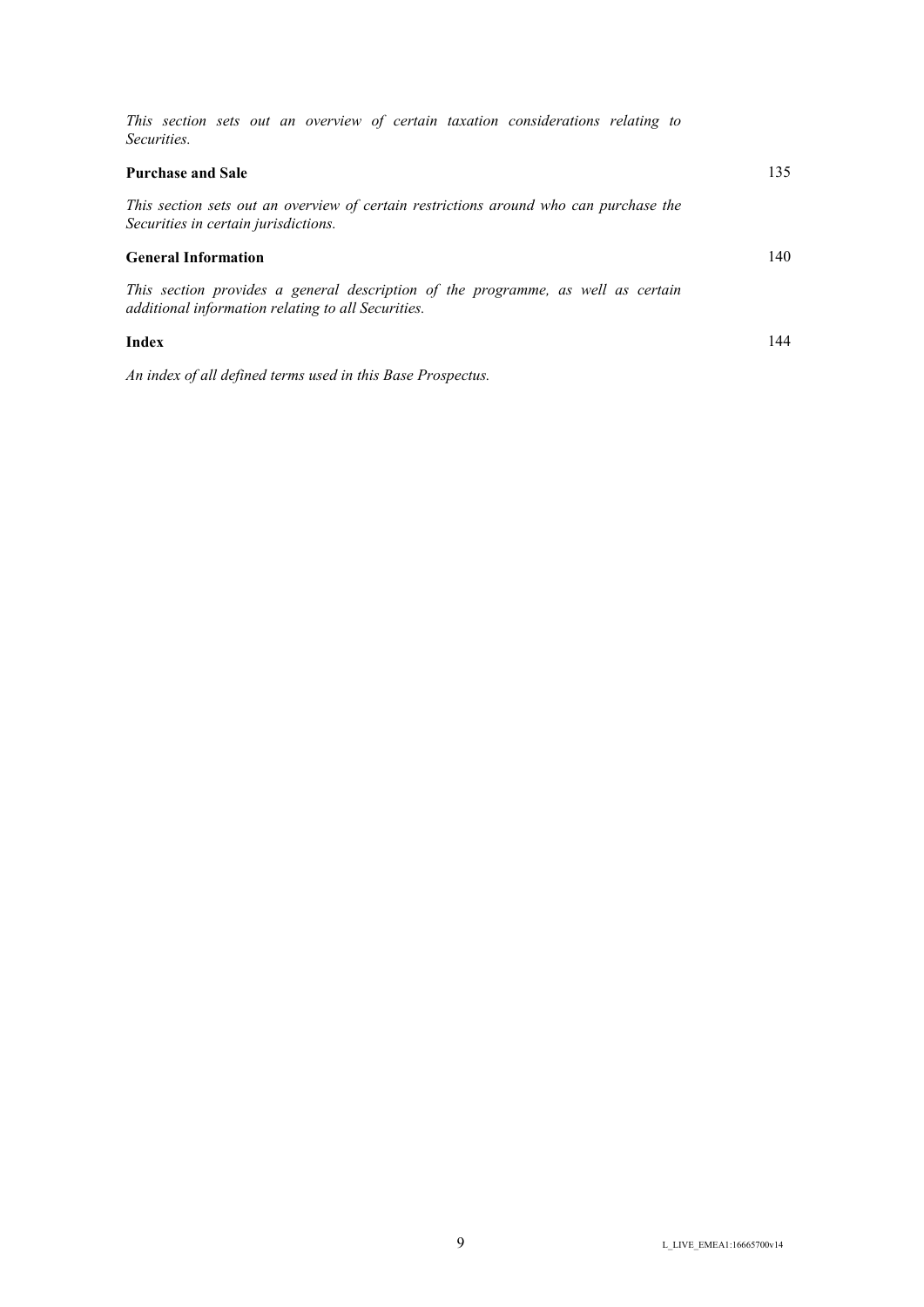# **SUMMARY**

Summaries are made up of disclosure requirements known as "elements". These elements are numbered in sections  $A – E (A.1 – E.7)$ .

This Summary contains all the elements required to be included in a summary for these types of securities and issuer. Because some elements are not required to be addressed, there may be gaps in the numbering sequence of the elements.

Even though an element may be required to be inserted in the summary because of the type of securities and issuer, it is possible that no relevant information can be given regarding the element. In this case a short description of the element is included in the summary after the words "not applicable".

|     | <b>Section A - Introduction and Warnings</b>                                                                  |                                                                                                                                                                                                                                                                                                                                                                                                                                                                  |  |
|-----|---------------------------------------------------------------------------------------------------------------|------------------------------------------------------------------------------------------------------------------------------------------------------------------------------------------------------------------------------------------------------------------------------------------------------------------------------------------------------------------------------------------------------------------------------------------------------------------|--|
| A.1 | <b>Introduction and</b><br><b>Warnings</b>                                                                    | This Summary should be read as an introduction to this Base<br>Prospectus. Any decision to invest in Securities should be based on<br>consideration of this Base Prospectus as a whole, including any<br>information incorporated by reference, and read together with the<br>Final Terms.                                                                                                                                                                       |  |
|     |                                                                                                               | Where a claim relating to the information contained in this Base<br>Prospectus is brought before a court, the plaintiff might, under the<br>national legislation of the relevant Member State of the European<br>Economic Area, have to bear the costs of translating this Base<br>Prospectus before the legal proceedings are initiated.                                                                                                                        |  |
|     |                                                                                                               | No civil liability shall attach to any responsible person solely on the<br>basis of this Summary, including any translation thereof, unless it is<br>misleading, inaccurate or inconsistent when read together with the<br>other parts of this Base Prospectus or it does not provide, when read<br>together with the other parts of this Base Prospectus, key<br>information in order to aid investors when considering whether to<br>invest in the Securities. |  |
| A.2 | Consent by the Issuer to<br>the use of prospectus in<br>subsequent resale or final<br>placement of Securities | The Issuer may provide its consent to the use of this Base<br>Prospectus and Final Terms for subsequent resale or final placement<br>of Securities by financial intermediaries, provided that the<br>subsequent resale or final placement of Securities by such financial<br>intermediaries is made during the offer period specified below. Such<br>consent may be subject to conditions which are relevant for the use<br>of this Base Prospectus.             |  |
|     |                                                                                                               | The Issuer consents to the use of this Base Prospectus and these<br>Final Terms with respect to the subsequent resale or final placement<br>of Securities (a "Public Offer") which satisfies all of the following<br>conditions:                                                                                                                                                                                                                                 |  |
|     |                                                                                                               | the Public Offer is only made in [France,] [Luxembourg]<br>(a)<br>[and/or] [The Netherlands];                                                                                                                                                                                                                                                                                                                                                                    |  |
|     |                                                                                                               | the Public Offer is only made during the period from and<br>(b)<br>including [ ], to, but excluding, [ ] [the date that falls 12<br>months from the date of the Base Prospectus] (the "Offer<br>Period"); and                                                                                                                                                                                                                                                    |  |
|     |                                                                                                               | the Public Offer is only made by [each financial intermediary<br>(c)<br>whose name is published on the Issuer's website<br>(http://www.bmarkets.com) and identified as an authorised<br>offeror for these Securities] [the following financial<br>[intermediary] [intermediaries]: [ ]] [any<br>financial<br>intermediary which is authorised to make such offers under<br>the Markets in Financial Instruments Directive (Directive                             |  |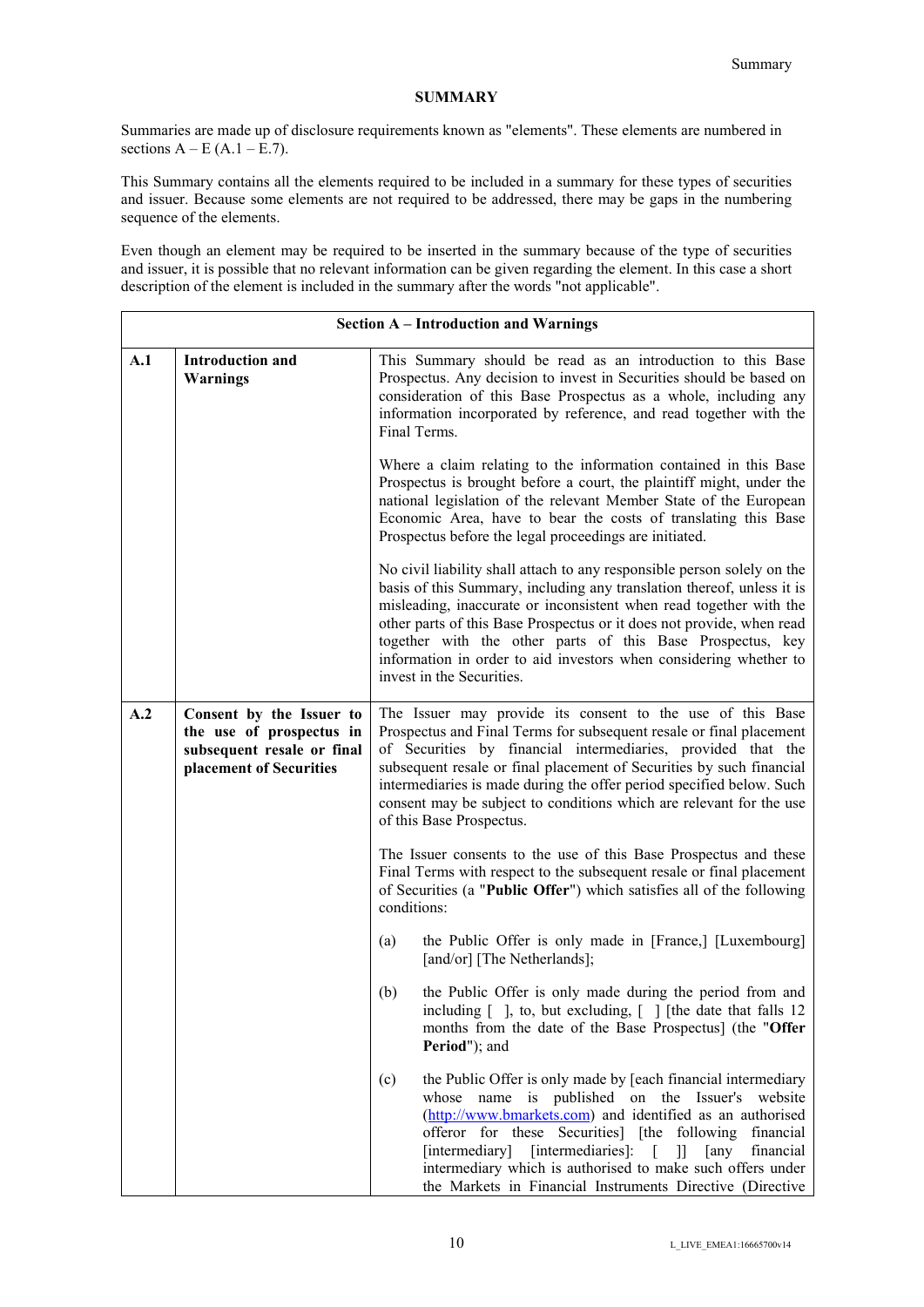|      |                                                                                                                                                 | 2004/39/EC) ([each] an "Authorised Offeror")[; and]                                                                                                                                                                                                                                                                                                                                                                                                                                                                                                                                                                                                                                                                                                                                                                                                                                                                                                         |
|------|-------------------------------------------------------------------------------------------------------------------------------------------------|-------------------------------------------------------------------------------------------------------------------------------------------------------------------------------------------------------------------------------------------------------------------------------------------------------------------------------------------------------------------------------------------------------------------------------------------------------------------------------------------------------------------------------------------------------------------------------------------------------------------------------------------------------------------------------------------------------------------------------------------------------------------------------------------------------------------------------------------------------------------------------------------------------------------------------------------------------------|
|      |                                                                                                                                                 | $[ \ ]$ .<br>(d)                                                                                                                                                                                                                                                                                                                                                                                                                                                                                                                                                                                                                                                                                                                                                                                                                                                                                                                                            |
|      |                                                                                                                                                 | Information on the terms and conditions of an offer by any<br>Authorised Offeror is to be provided at the time of that offer by<br>the Authorised Offeror.]                                                                                                                                                                                                                                                                                                                                                                                                                                                                                                                                                                                                                                                                                                                                                                                                 |
|      |                                                                                                                                                 | [Not applicable; the Issuer does not consent to the use of this Base<br>Prospectus for subsequent resales.]                                                                                                                                                                                                                                                                                                                                                                                                                                                                                                                                                                                                                                                                                                                                                                                                                                                 |
|      |                                                                                                                                                 | <b>Section B - Issuer</b>                                                                                                                                                                                                                                                                                                                                                                                                                                                                                                                                                                                                                                                                                                                                                                                                                                                                                                                                   |
| B.1  | <b>Legal and commercial</b><br>name of the Issuer                                                                                               | The Securities are issued by Barclays Bank PLC (the "Issuer").                                                                                                                                                                                                                                                                                                                                                                                                                                                                                                                                                                                                                                                                                                                                                                                                                                                                                              |
| B.2  | Domicile and legal form of<br>Issuer,<br>legislation<br>the<br>under which the Issuer<br>operates and country of<br>incorporation of the Issuer | The Issuer is a public limited company registered in England and<br>Wales. The Issuer was incorporated on 7 August 1925 under the<br>Colonial Bank Act 1925 and, on 4 October 1971, was registered as a<br>company limited by shares under the Companies Act 1948 to 1967.<br>Pursuant to The Barclays Bank Act 1984, on 1 January 1985, the<br>Issuer was re-registered as a public limited company. The Issuer is<br>authorised under the Financial Services and Markets Act 2000<br>(FSMA) to operate a range of regulated activities within the UK and<br>is subject to consolidated prudential supervision by the United<br>Kingdom Prudential Regulation Authority (PRA).                                                                                                                                                                                                                                                                             |
| B.4b | Known trends affecting<br>the Issuer and industries<br>which<br>the<br><b>Issuer</b><br>in<br>operates                                          | The business and earnings of the Issuer and its subsidiary<br>undertakings (together, the "Group") can be affected by the fiscal<br>or other policies and other actions of various governmental and<br>regulatory authorities in the UK, EU, US and elsewhere, which are<br>all subject to change. The regulatory response to the financial crisis<br>has led and will continue to lead to very substantial regulatory<br>changes in the UK, EU and US and in other countries in which the<br>Group operates. It has also (amongst other things) led to (i) a more<br>assertive approach being demonstrated by the authorities in many<br>jurisdictions; and (ii) enhanced capital and liquidity requirements<br>(for example pursuant to the fourth Capital Requirements Directive<br>(CRD IV)). Any future regulatory changes may restrict the Group's<br>operations, mandate certain lending activity and impose other,<br>significant compliance costs. |
|      |                                                                                                                                                 | Known trends affecting the Issuer and the industry in which the<br>Issuer operates include:                                                                                                                                                                                                                                                                                                                                                                                                                                                                                                                                                                                                                                                                                                                                                                                                                                                                 |
|      |                                                                                                                                                 | continuing political and regulatory scrutiny of the banking<br>industry which is leading to increased or changing regulation<br>that is likely to have a significant effect on the industry;                                                                                                                                                                                                                                                                                                                                                                                                                                                                                                                                                                                                                                                                                                                                                                |
|      |                                                                                                                                                 | general changes in regulatory requirements, for example,<br>prudential rules relating to the capital adequacy framework<br>and rules designed to promote financial stability and increase<br>depositor protection;                                                                                                                                                                                                                                                                                                                                                                                                                                                                                                                                                                                                                                                                                                                                          |
|      |                                                                                                                                                 | the US Dodd-Frank Wall Street Reform and Consumer<br>Protection Act, which contains far reaching regulatory<br>reform (including restrictions on proprietary trading and<br>fund-related activities (the so-called "Volcker rule"));                                                                                                                                                                                                                                                                                                                                                                                                                                                                                                                                                                                                                                                                                                                        |
|      |                                                                                                                                                 | recommendations by the Independent Commission on<br>Banking that: (i) the UK and EEA retail banking activities of<br>a UK bank or building society should be placed in a legally<br>distinct,<br>operationally<br>economically<br>separate<br>and                                                                                                                                                                                                                                                                                                                                                                                                                                                                                                                                                                                                                                                                                                           |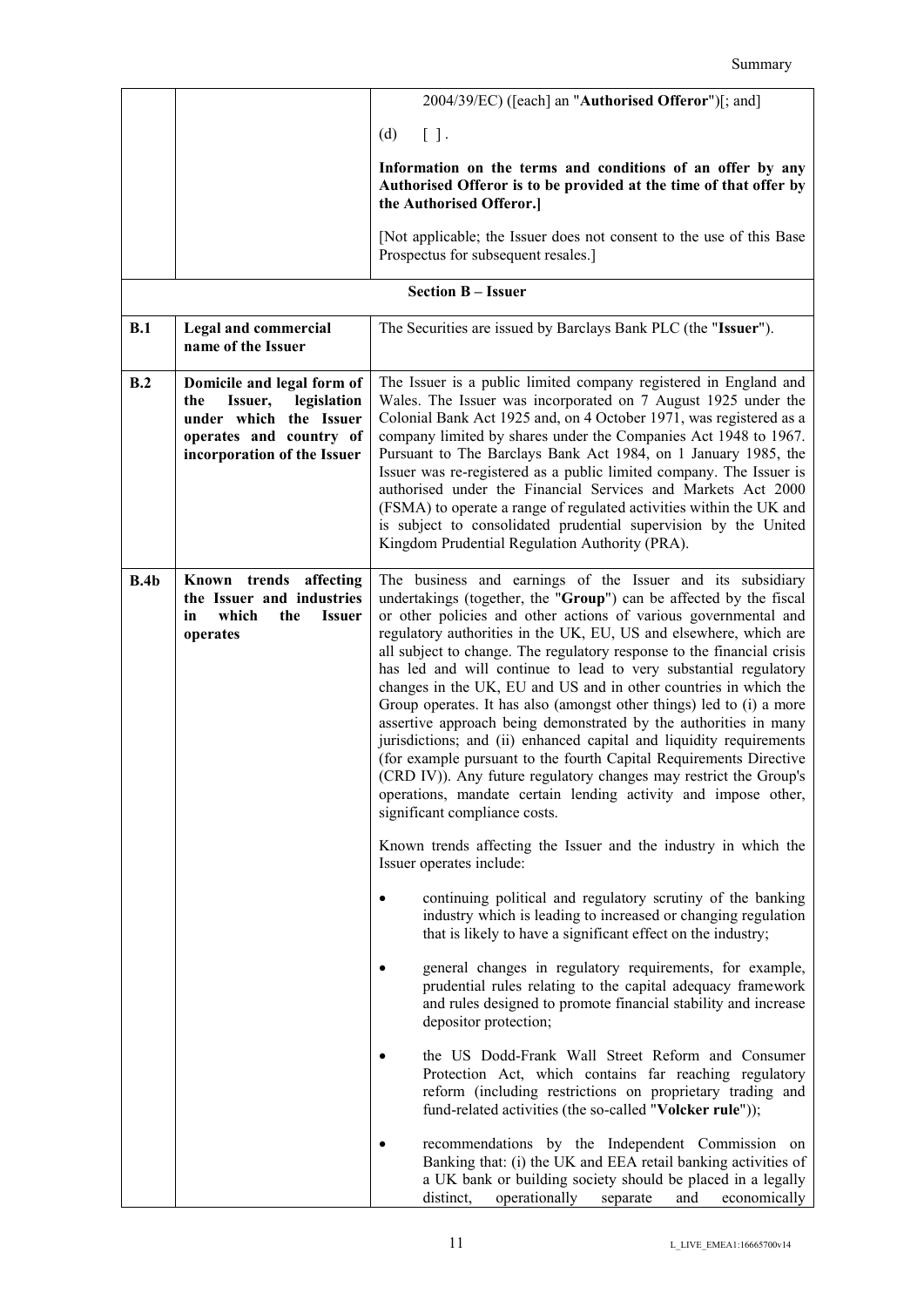|             |                                                                                                                         | independent entity (so-called "ring-fencing"); and (ii) the<br>loss-absorbing capacity of ring-fenced banks and UK-<br>headquartered global systemically important banks (such as<br>the Issuer) should be increased to levels higher than the Basel<br>3 proposals;<br>investigations by the Office of Fair Trading into Visa and<br>MasterCard credit and debit interchange rates, which may<br>have an impact on the consumer credit industry;<br>investigations by regulatory bodies in the UK, EU and US<br>into submissions made by the Issuer and other panel<br>members to the bodies that set various interbank offered rates<br>such as the London Interbank Offered Rate ("LIBOR") and<br>the Euro Interbank Offered Rate ("EURIBOR"); and<br>changes in competition and pricing environments.                                                                                                                                                                                                                                                                                                                                                                                                                             |
|-------------|-------------------------------------------------------------------------------------------------------------------------|---------------------------------------------------------------------------------------------------------------------------------------------------------------------------------------------------------------------------------------------------------------------------------------------------------------------------------------------------------------------------------------------------------------------------------------------------------------------------------------------------------------------------------------------------------------------------------------------------------------------------------------------------------------------------------------------------------------------------------------------------------------------------------------------------------------------------------------------------------------------------------------------------------------------------------------------------------------------------------------------------------------------------------------------------------------------------------------------------------------------------------------------------------------------------------------------------------------------------------------|
| B.5         | Description of group and                                                                                                | The Group is a major global financial services provider.                                                                                                                                                                                                                                                                                                                                                                                                                                                                                                                                                                                                                                                                                                                                                                                                                                                                                                                                                                                                                                                                                                                                                                              |
|             | Issuer's position within the<br>group                                                                                   | The whole of the issued ordinary share capital of the Issuer is<br>beneficially owned by Barclays PLC, which is the ultimate holding<br>company of the Group.                                                                                                                                                                                                                                                                                                                                                                                                                                                                                                                                                                                                                                                                                                                                                                                                                                                                                                                                                                                                                                                                         |
| B.9         | <b>Profit forecast or estimate</b>                                                                                      | Not applicable; the Issuer has chosen not to include a profit forecast<br>or estimate.                                                                                                                                                                                                                                                                                                                                                                                                                                                                                                                                                                                                                                                                                                                                                                                                                                                                                                                                                                                                                                                                                                                                                |
| B.10        | Nature of any<br>qualifications in audit<br>report on historical<br>financial information                               | Not applicable; the audit report on the historical financial<br>information contains no such qualifications.                                                                                                                                                                                                                                                                                                                                                                                                                                                                                                                                                                                                                                                                                                                                                                                                                                                                                                                                                                                                                                                                                                                          |
| <b>B.12</b> | Selected key financial<br>information; No material<br>adverse change and no<br>significant change<br>statements         | Based on the Group's audited financial information for the year<br>ended 31 December 2012, the Group had total assets of £1,490,747<br>million (2011: £1,563,402 million), total net loans and advances of<br>£466,627 million (2011: £478,726 million), total deposits of<br>£462,806 million (2011: £457,161 million), and total shareholders'<br>equity of $\text{\pounds}62,894$ million (2011: $\text{\pounds}65,170$ million) (including non-<br>controlling interests of £2,856 million $(2011: \text{\textsterling}3,092 \text{ million}))$ . The<br>profit before tax from continuing operations of the Group for the<br>year ended 31 December 2012 was £99 million (2011: £5,974<br>million) after credit impairment charges and other provisions of<br>£3,596 million (2011: £3.802 million). The financial information in<br>this paragraph is extracted from the audited consolidated financial<br>statements of the Issuer for the year ended 31 December 2012.<br>There has been no material adverse change in the prospects of the<br>Issuer or the Group since 31 December 2012.<br>There has been no significant change in the financial or trading<br>position of the Issuer or the Group since 31 December 2012. |
| <b>B.13</b> | Recent events particular<br>to the Issuer which are<br>materially relevant to the<br>evaluation of Issuer's<br>solvency | On 12 February 2013, the Issuer announced the outcome of a<br>strategic review. As a result of certain commitments made in the<br>review, the Group incurred a restructuring charge of approximately<br>£154 million in the first quarter of $2013$ and expects to incur costs<br>associated with implementing the restructuring plan of £1 billion in<br>2013, £1 billion in 2014 and £0.7 billion in 2015.<br>On 6 December 2012, the Issuer announced that it had agreed to<br>combine the majority of its Africa operations (the "Portfolio") with<br>Absa Group Limited ("Absa"). The proposed combination is to be                                                                                                                                                                                                                                                                                                                                                                                                                                                                                                                                                                                                              |
|             |                                                                                                                         | effected by way of an acquisition by Absa of the Portfolio for a                                                                                                                                                                                                                                                                                                                                                                                                                                                                                                                                                                                                                                                                                                                                                                                                                                                                                                                                                                                                                                                                                                                                                                      |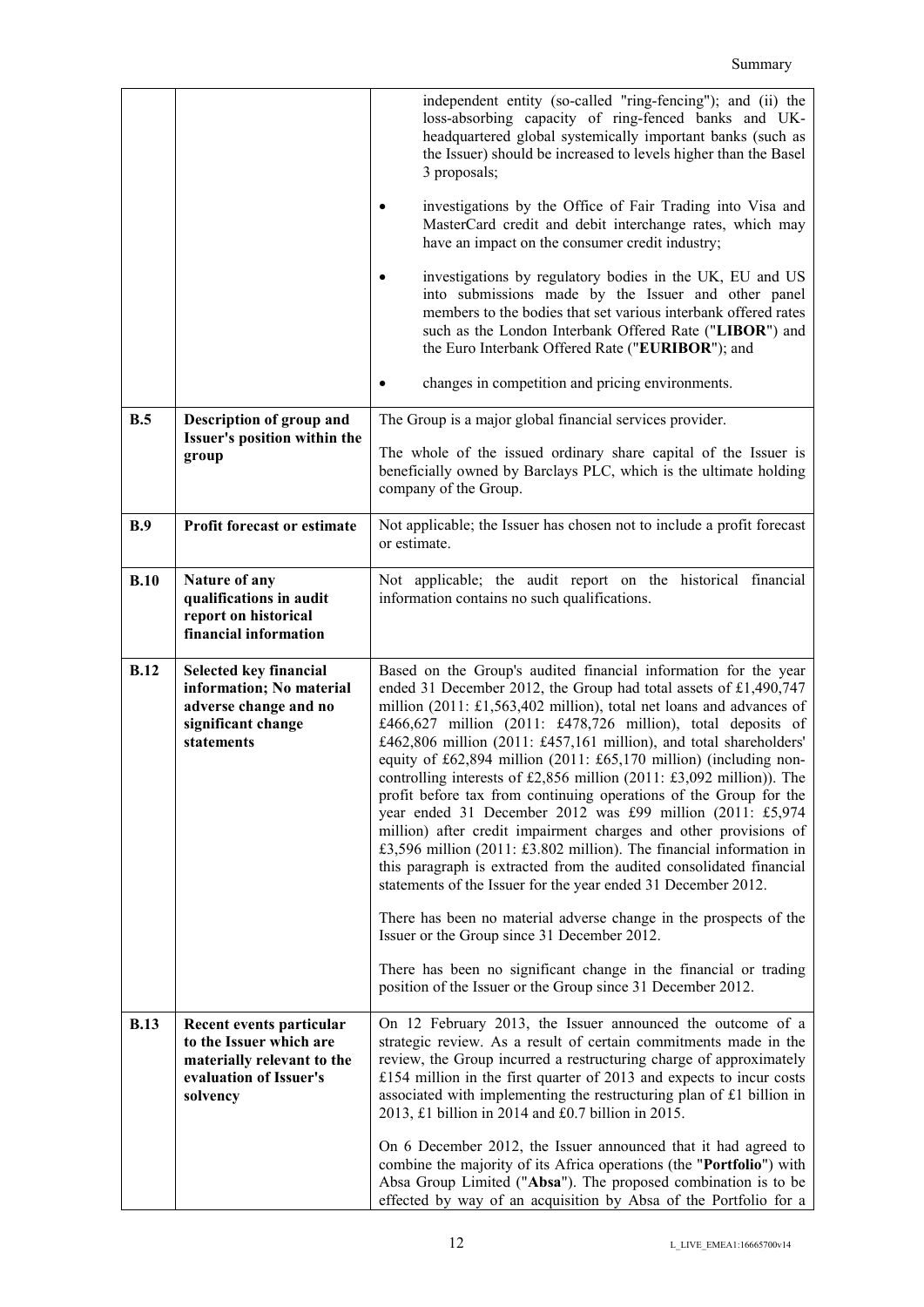|             |                                                                                                                                                                        | consideration of 129,540,636 Absa ordinary shares (representing a<br>value of approximately £1.3 billion). As a result of the transaction,<br>the Issuer's stake in Absa will increase from 55.5 per cent to 62.3<br>per cent.                                                                                                                                                                                        |
|-------------|------------------------------------------------------------------------------------------------------------------------------------------------------------------------|-----------------------------------------------------------------------------------------------------------------------------------------------------------------------------------------------------------------------------------------------------------------------------------------------------------------------------------------------------------------------------------------------------------------------|
|             |                                                                                                                                                                        | On 9 October 2012, the Issuer announced that it had agreed to<br>acquire the deposits, mortgages and business assets of ING Direct<br>UK. Under the terms of the transaction, which completed on 5<br>March 2013, the Issuer acquired amongst other business assets a<br>deposit book with balances of approximately £11.4 billion and a<br>mortgage book with outstanding balances of approximately £5.3<br>billion. |
|             |                                                                                                                                                                        | On 22 May 2012, the Issuer announced that it had agreed to dispose<br>of the Issuer's entire holding in BlackRock, Inc. ("BlackRock")<br>pursuant to an underwritten public offer and a partial buy-back by<br>BlackRock. On disposal, the Issuer received net proceeds of<br>approximately US\$ 5.5 billion (£3.5 billion).                                                                                          |
| <b>B.14</b> | Dependency of Issuer on<br>other entities within the                                                                                                                   | See B5.                                                                                                                                                                                                                                                                                                                                                                                                               |
|             | group                                                                                                                                                                  | The whole of the issued ordinary share capital of the Issuer is<br>beneficially owned by Barclays PLC, which is the ultimate holding<br>company of the Group.                                                                                                                                                                                                                                                         |
|             |                                                                                                                                                                        | The financial position of the Issuer is dependent on the financial<br>position of its subsidiary undertakings.                                                                                                                                                                                                                                                                                                        |
| <b>B.15</b> | <b>Description of Issuer's</b><br>principal activities                                                                                                                 | The Group is a major global financial services provider engaged in<br>retail and commercial banking, credit cards, investment banking,<br>wealth management and investment management services with an<br>extensive international presence in Europe, United States, Africa<br>and Asia.                                                                                                                              |
| <b>B.16</b> | Description of whether the<br><b>Issuer</b><br>is<br>directly<br><b>or</b><br>indirectly<br>owned<br><b>or</b><br>controlled and by whom<br>and nature of such control | The whole of the issued ordinary share capital of the Issuer is<br>beneficially owned by Barclays PLC, which is the ultimate holding<br>company of the Issuer and its subsidiary undertakings.                                                                                                                                                                                                                        |
|             | <b>Section C- Securities</b>                                                                                                                                           |                                                                                                                                                                                                                                                                                                                                                                                                                       |
| C.1         | <b>Type</b><br>and<br>class<br>0f  <br>Securities being offered<br>and/or admitted to trading                                                                          | Securities (the "Securities") are derivative securities and are issued<br>as a series of Certificates.                                                                                                                                                                                                                                                                                                                |
|             |                                                                                                                                                                        | The Securities are transferable obligations of the Issuer that are<br>issued in accordance with the terms and conditions set out in the<br>Base Prospectus, as completed by the Final Terms.                                                                                                                                                                                                                          |
|             |                                                                                                                                                                        | <b>Identification:</b> Series number: [ ]; Tranche number: [ ]                                                                                                                                                                                                                                                                                                                                                        |
|             |                                                                                                                                                                        | Identification Codes: ISIN Code: [ ]; Common Code: [ ]; Trading<br>Symbol: $[$ ].                                                                                                                                                                                                                                                                                                                                     |
| C.2         | Currency                                                                                                                                                               | Subject to compliance with all applicable laws, regulation and<br>directives, Securities may be issued in any currency.                                                                                                                                                                                                                                                                                               |
|             |                                                                                                                                                                        | [This issue of Securities will be denominated in [pounds sterling]<br>("GBP")] [Euro ("EUR")] [United States dollars ("USD")] [ ].]                                                                                                                                                                                                                                                                                   |
| C.5         | <b>Description of restrictions</b><br>on free transferability of                                                                                                       | With respect to the United States, Securities that are offered and<br>sold outside the United States to non-US persons in reliance on<br>"Regulation S" must comply with transfer restrictions. These                                                                                                                                                                                                                 |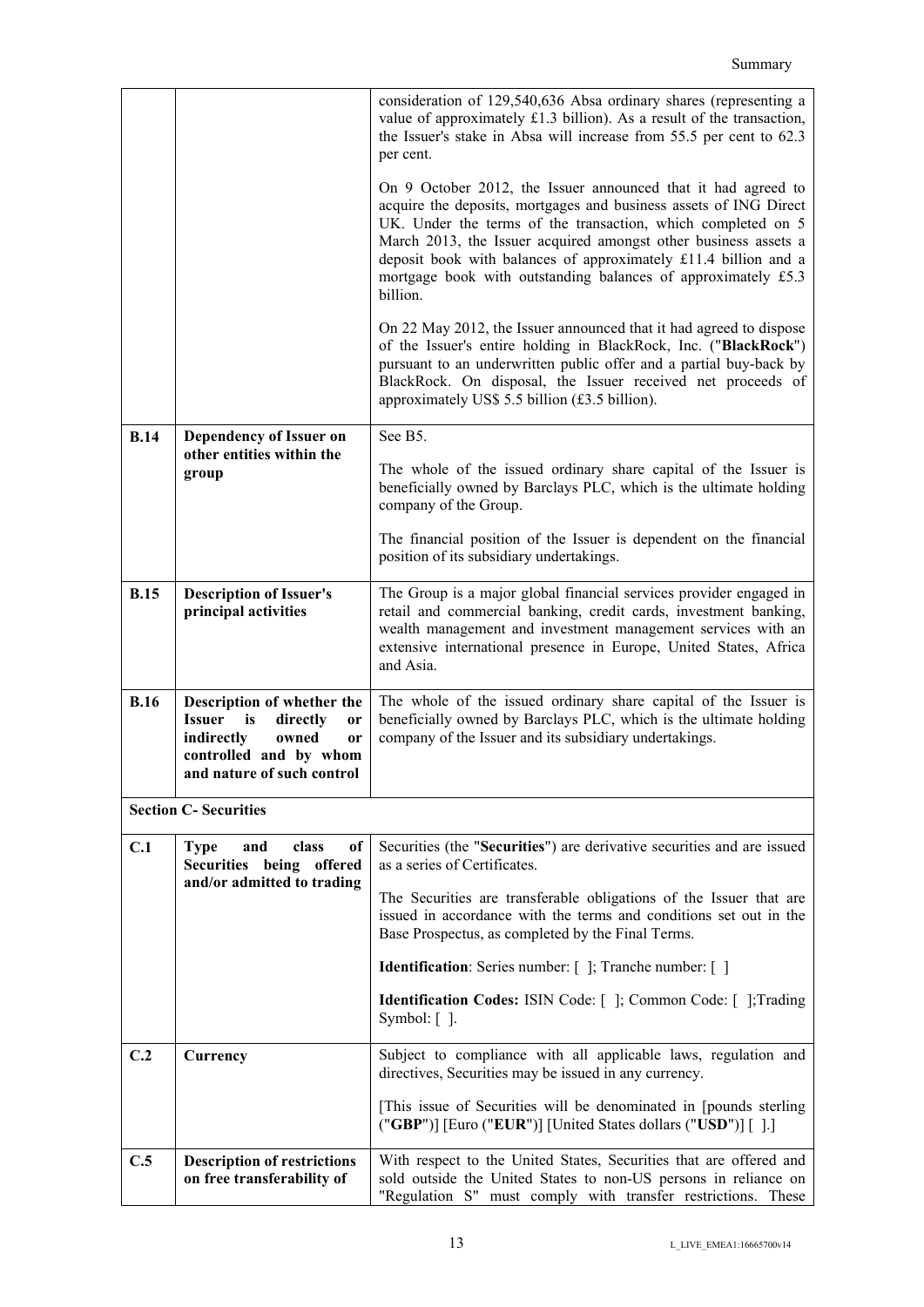|     | the Securities                                                                                                                              | transfer restrictions mean that the Securities may not be offered or<br>sold within the United States or to, or for the account or benefit of,<br>US persons, except in certain transactions exempt from the<br>registration requirements of the US Securities Act of 1933, as<br>amended.<br>Securities held in a clearing system will be transferred in accordance<br>with the rules, procedures and regulations of that clearing system.                                                                                                                                                                                                                                                                                                                                                                                                                                                                                                                                                                                                                                                                                                                                                                                                                                                |
|-----|---------------------------------------------------------------------------------------------------------------------------------------------|--------------------------------------------------------------------------------------------------------------------------------------------------------------------------------------------------------------------------------------------------------------------------------------------------------------------------------------------------------------------------------------------------------------------------------------------------------------------------------------------------------------------------------------------------------------------------------------------------------------------------------------------------------------------------------------------------------------------------------------------------------------------------------------------------------------------------------------------------------------------------------------------------------------------------------------------------------------------------------------------------------------------------------------------------------------------------------------------------------------------------------------------------------------------------------------------------------------------------------------------------------------------------------------------|
|     |                                                                                                                                             | Subject to the above, the Securities will be freely transferable.                                                                                                                                                                                                                                                                                                                                                                                                                                                                                                                                                                                                                                                                                                                                                                                                                                                                                                                                                                                                                                                                                                                                                                                                                          |
| C.8 | <b>Description of rights</b><br>attached to the Securities<br>including the ranking of<br>the Securities and<br>limitations to those rights | <b>Rights</b><br>The Securities give the right to each holder of Securities to receive a<br>potential return on the Securities, together with certain ancillary<br>rights such as the right to receive notice of certain determinations<br>and events and to vote on future amendments.                                                                                                                                                                                                                                                                                                                                                                                                                                                                                                                                                                                                                                                                                                                                                                                                                                                                                                                                                                                                    |
|     |                                                                                                                                             | <b>Investor Put Option:</b> The Securities have no set maturity date but<br>are redeemable on a specified date every twelve months at the<br>option of the investor, subject to satisfaction of certain procedures<br>and requirements including giving an irrevocable notice to the<br>Issuer, on any Business Day falling in [ ] (up to and including the<br>fifth business day prior to the final business day of such month) of<br>each year, commencing on [].                                                                                                                                                                                                                                                                                                                                                                                                                                                                                                                                                                                                                                                                                                                                                                                                                        |
|     |                                                                                                                                             | <b>Events of Default:</b> If the Issuer fails to make any payment due<br>under the Securities (and such failure is not remedied within 30<br>days), the Securities will become immediately due and payable,<br>upon notice being given by the holder.                                                                                                                                                                                                                                                                                                                                                                                                                                                                                                                                                                                                                                                                                                                                                                                                                                                                                                                                                                                                                                      |
|     |                                                                                                                                             | <b>Status</b>                                                                                                                                                                                                                                                                                                                                                                                                                                                                                                                                                                                                                                                                                                                                                                                                                                                                                                                                                                                                                                                                                                                                                                                                                                                                              |
|     |                                                                                                                                             | Securities are direct, unsubordinated and unsecured obligations of<br>the Issuer and rank equally among themselves.                                                                                                                                                                                                                                                                                                                                                                                                                                                                                                                                                                                                                                                                                                                                                                                                                                                                                                                                                                                                                                                                                                                                                                        |
|     |                                                                                                                                             | <b>Limitations on rights</b>                                                                                                                                                                                                                                                                                                                                                                                                                                                                                                                                                                                                                                                                                                                                                                                                                                                                                                                                                                                                                                                                                                                                                                                                                                                               |
|     |                                                                                                                                             | The terms and conditions of the Securities permit the Issuer and the<br>Determination Agent (as the case may be), on the occurrence of<br>certain events and in certain circumstances, without the consent of<br>the holders, to (in each case, to the extent where applicable) (i)<br>make adjustments to the terms and conditions (including following<br>the occurrence of an index adjustment event, a potential adjustment<br>event or an additional disruption event), (ii) redeem the Securities<br>(including following the exercise of the Issuer's call option or the<br>occurrence of an additional disruption event or an FX disruption<br>event), (iii) postpone valuation of the underlying asset(s) or<br>scheduled payments under the Securities (including for non-<br>business days or non-scheduled trading days or disrupted days or<br>following the occurrence of an additional disruption event or FX<br>disruption event (if applicable), (iv) redenominate the currency of<br>the Securities, (v) substitute the Issuer with another permitted entity<br>subject to certain conditions, and (vi) take certain other actions with<br>regard to the Securities and the underlying asset(s).<br><b>Issuer Call Option:</b> The Issuer may elect to redeem all of the |
|     |                                                                                                                                             | Securities on any business day from and including the Issuer Date<br>by giving notice to investors.<br><i>Additional Disruption Events:</i> If there is: (i) a change in applicable<br>law, a currency disruption, an extraordinary market disruption or a<br>tax event affecting the Issuer's ability to fulfil its obligations under<br>the Securities; or (ii) a disruptive event relating to the existence,                                                                                                                                                                                                                                                                                                                                                                                                                                                                                                                                                                                                                                                                                                                                                                                                                                                                            |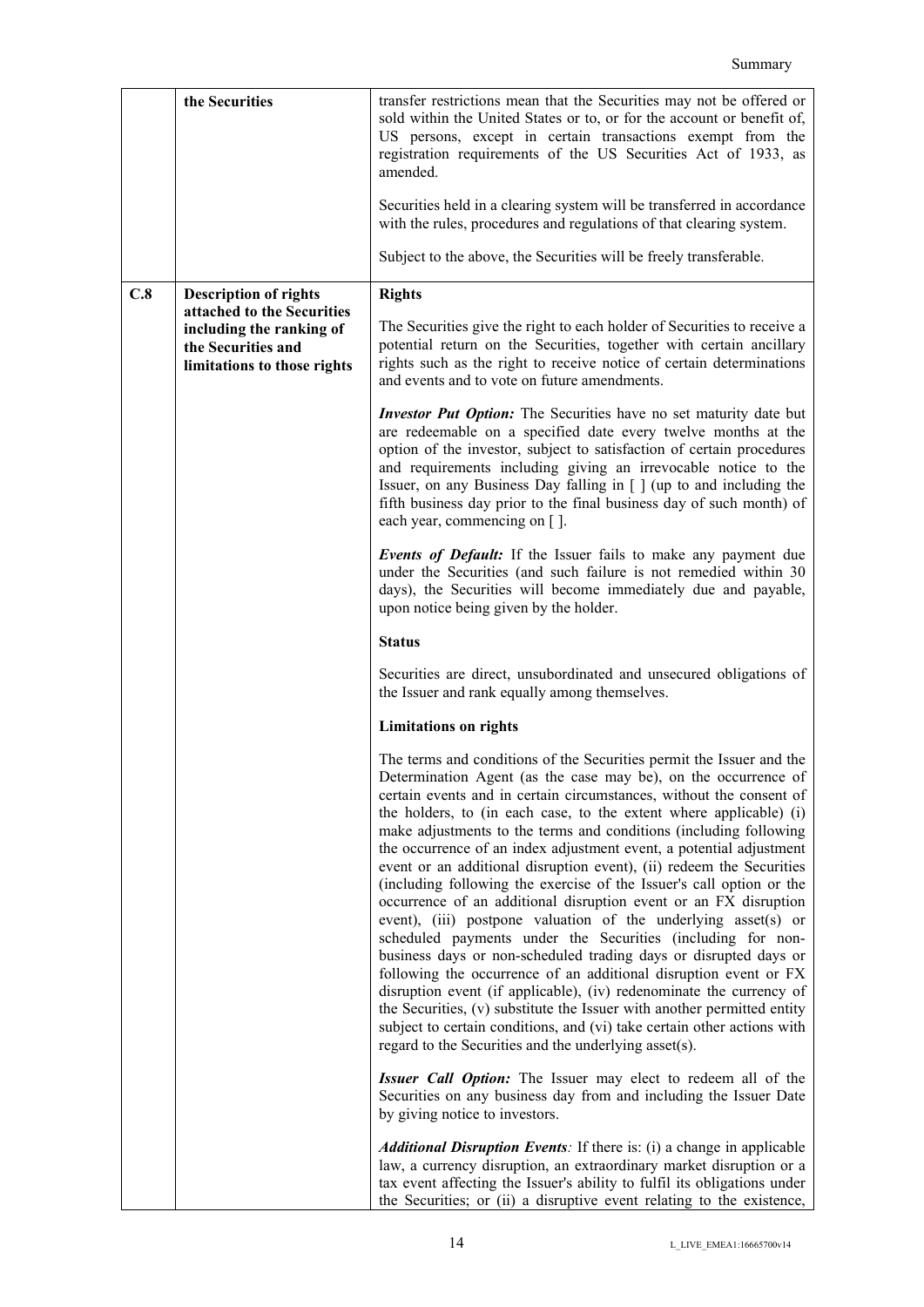|      |                                                                          | continuity, trading, valuation, pricing or publication of the<br>Underlying Asset; or, if specified as applicable for the Securities;<br>(iii) a disruption or other material impact on the Issuer's ability to<br>hedge its obligations under the Securities, the terms and conditions<br>of the Securities may be adjusted and/or the Securities may be<br>redeemed early, without the consent of investors.<br>Upon such early redemption, the amount paid (if any) will be equal<br>to $\begin{bmatrix} \end{bmatrix}$ (the issue price of the Securities)] [the market value of the<br>Securities] [(which, in respect of certain hedging disruptions may<br>include deductions for hedging termination and funding breakage |
|------|--------------------------------------------------------------------------|-----------------------------------------------------------------------------------------------------------------------------------------------------------------------------------------------------------------------------------------------------------------------------------------------------------------------------------------------------------------------------------------------------------------------------------------------------------------------------------------------------------------------------------------------------------------------------------------------------------------------------------------------------------------------------------------------------------------------------------|
|      |                                                                          | $costs$ ].<br><b>Unlawfulness</b> : If the Issuer determines that the performance of any                                                                                                                                                                                                                                                                                                                                                                                                                                                                                                                                                                                                                                          |
|      |                                                                          | of its obligations under the Securities has become unlawful the<br>Securities may be redeemed early at the option of the Issuer.                                                                                                                                                                                                                                                                                                                                                                                                                                                                                                                                                                                                  |
|      |                                                                          | <i>Taxation:</i> All payments in respect of the Securities shall be made<br>without withholding or deduction for or on account of any taxes<br>imposed by the Issuer's country of incorporation (or any authority or<br>political subdivision thereof or therein) unless such withholding or<br>deduction is required by law.                                                                                                                                                                                                                                                                                                                                                                                                     |
|      |                                                                          | If any such withholding or deduction is imposed and required by<br>law:                                                                                                                                                                                                                                                                                                                                                                                                                                                                                                                                                                                                                                                           |
|      |                                                                          | the Issuer will, save in limited circumstances, be required<br>to pay additional amounts to cover the amounts so withheld<br>or deducted; and                                                                                                                                                                                                                                                                                                                                                                                                                                                                                                                                                                                     |
|      |                                                                          | an Issuer Tax Event will occur, which is an Additional<br>Disruption Event.                                                                                                                                                                                                                                                                                                                                                                                                                                                                                                                                                                                                                                                       |
|      |                                                                          | In no event will additional amounts be payable in respect of US<br>withholding taxes pursuant to the Foreign Account Tax Compliance<br>Act (FATCA).                                                                                                                                                                                                                                                                                                                                                                                                                                                                                                                                                                               |
|      |                                                                          | <b>Meetings:</b> The Securities contain provisions for investors to call and<br>attend meetings to vote upon proposed amendments to the terms of<br>the Securities or to pass a written resolution in the absence of such a<br>meeting. These provisions permit defined majorities to approve<br>certain amendments that will bind all holders, including holders who<br>did not attend and vote at the relevant meeting and holders who<br>voted in a manner contrary to the majority.                                                                                                                                                                                                                                           |
| C.11 | <b>Admission to trading</b>                                              | Securities may be listed and admitted to trading on a regulated market<br>in France, Luxembourg or The Netherlands.                                                                                                                                                                                                                                                                                                                                                                                                                                                                                                                                                                                                               |
|      |                                                                          | [Application [has been/is expected to be] made by the Issuer to list<br>the Securities on the official list and admit the Securities to trading<br>on the regulated market of the [Luxembourg Stock Exchange]<br>[NYSE Euronext Paris] [NYSE Euronext Amsterdam] with effect<br>from $\lceil$ 1.1                                                                                                                                                                                                                                                                                                                                                                                                                                 |
|      |                                                                          | [Not applicable; the Securities are not intended to be listed or<br>admitted to trading.]                                                                                                                                                                                                                                                                                                                                                                                                                                                                                                                                                                                                                                         |
| C.15 | Description of how the                                                   | [All Securities:]                                                                                                                                                                                                                                                                                                                                                                                                                                                                                                                                                                                                                                                                                                                 |
|      | value of the investment is<br>affected by the value of the<br>underlying | The Securities are [Open-ended Mini [Long] [Short] Securities]<br>[Open-ended Turbo [Long] [Short] Securities]] [Open-ended<br>Tracker Securities] are issued in [GBP] [EUR] [USD] [ ] and<br>expose investors to the performance of [ ], (the "Underlying                                                                                                                                                                                                                                                                                                                                                                                                                                                                        |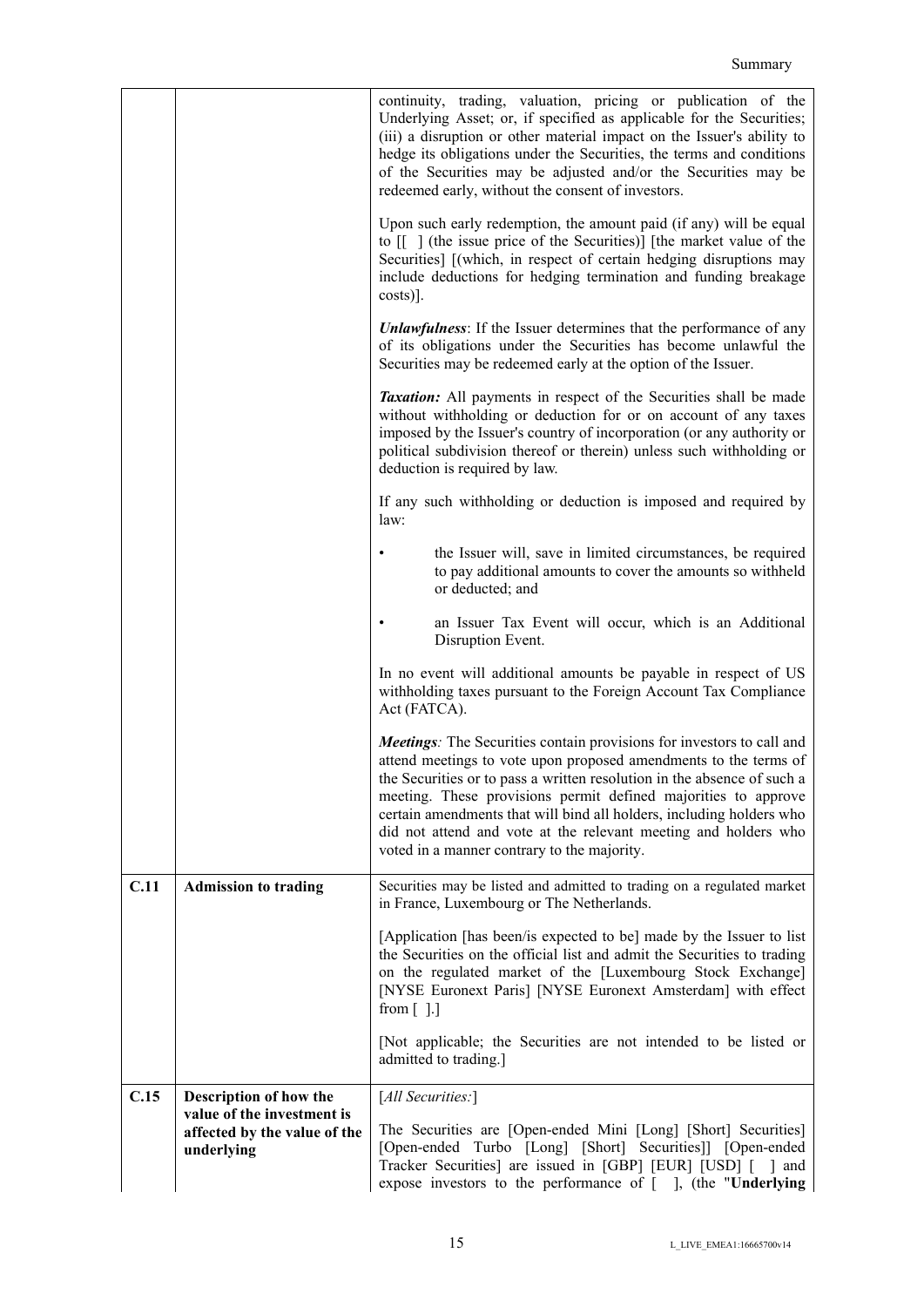|  | <b>Asset</b> ") (Bloomberg Code: [ ]) (ISIN: [ ]).                                                                                                                                                                                                                                                                                                                                                                                                                                                                                                                                                                                                                                                                                                                                                                                                                                                                                                                                                                                                                                                                                                                                                                                                                                                                                                                                                                                                                                                                                      |
|--|-----------------------------------------------------------------------------------------------------------------------------------------------------------------------------------------------------------------------------------------------------------------------------------------------------------------------------------------------------------------------------------------------------------------------------------------------------------------------------------------------------------------------------------------------------------------------------------------------------------------------------------------------------------------------------------------------------------------------------------------------------------------------------------------------------------------------------------------------------------------------------------------------------------------------------------------------------------------------------------------------------------------------------------------------------------------------------------------------------------------------------------------------------------------------------------------------------------------------------------------------------------------------------------------------------------------------------------------------------------------------------------------------------------------------------------------------------------------------------------------------------------------------------------------|
|  | The Securities have no set maturity date but are redeemable<br>annually at the option of the investor (a "put option") and daily at<br>the option of the Issuer (a "call option"). [Insert for Mini and Turbo<br>Securities: An investor will also have the right to exercise a put<br>option if it receives notice from the Issuer that the Issuer intends to<br>change certain economic terms on a fixed date in the future.] The<br>effect of exercising the call and put options is described in more<br>detail below.]                                                                                                                                                                                                                                                                                                                                                                                                                                                                                                                                                                                                                                                                                                                                                                                                                                                                                                                                                                                                             |
|  | [Minis and Turbos:]                                                                                                                                                                                                                                                                                                                                                                                                                                                                                                                                                                                                                                                                                                                                                                                                                                                                                                                                                                                                                                                                                                                                                                                                                                                                                                                                                                                                                                                                                                                     |
|  | [An [Open-ended Mini [Long] [Short] Security] [Open-ended Turbo<br>[Long] [Short] Security] is a financial instrument which enables<br>investors to achieve [long] [short] exposure to the Underlying Asset<br>without paying the full purchase price required to invest in the<br>Underlying Asset. ["Long exposure" means that the product aims to<br>provide a positive return if the level of the Underlying Asset rises<br>over the investment period and, conversely, a negative return if the<br>level of the Underlying Asset falls over the investment period.]<br>["Short exposure" means that the product aims to provide a positive<br>return if the level of the Underlying Asset falls over the investment<br>period and, conversely, a negative return if the level of the<br>Underlying Asset rises over the investment period.] The actual<br>performance of a product will also be impacted by the deduction of<br>certain costs and fees which are identified below. The purchase<br>price of the [Open-ended Mini [Long] [Short] Security] [Open-<br>ended Turbo [Long] [Short] Security] is further increased or<br>decreased by the application of a fixed value equal to $\lceil \cdot \rceil$ (being the<br>"Security Ratio"). The application of the Security Ratio enables the<br>Issuer to create securities in what it believes to be appropriately<br>sized trading amounts, giving investors exposure to either a<br>multiple, or a fraction, of the standard tradable amount of the<br>Underlying Asset. |
|  | Where investors pay less than the full price of the Underlying Asset<br>for a [Open-ended Mini [Long] [Short] Security] [Open-ended<br>Turbo [Long] [Short] Security], the [Open-ended Mini [Long]<br>[Short] Security] [Open-ended Turbo [Long] [Short] Security] is a<br>leveraged product. The effect of leverage is to magnify the exposure<br>which could, in certain cases be a negative exposure provided by the<br>Security to the performance of the Underlying Asset and,<br>consequently, any future profit or loss.                                                                                                                                                                                                                                                                                                                                                                                                                                                                                                                                                                                                                                                                                                                                                                                                                                                                                                                                                                                                         |
|  | [For Long Securities insert: The remainder of the purchase price<br>required to effect an investment in the Underlying Asset, in excess<br>of the purchase price of the Security paid by the Investor, is<br>financed by the Issuer and is called the Current Financing Level.<br>There is a 'cost' associated with providing this financing and with<br>managing the Securities which is reflected in the price of the [Open-<br>ended Mini Long Security] [Open-ended Turbo Long Security]<br>through the Current Financing Level. The Current Financing Level<br>is adjusted on a daily basis to account for the daily 'cost' to the<br>Issuer of providing the funding and managing the Securities. This<br>adjustment to the Current Financing Level will therefore have the<br>effect of reducing the value of the [Open-ended Mini Long Security]<br>[Open-ended Turbo Long Security] over time.]                                                                                                                                                                                                                                                                                                                                                                                                                                                                                                                                                                                                                                |
|  | [For Short Securities insert: The Issuer will take the purchase price<br>of the Security, along with the net proceeds from selling the<br>Underlying Asset and apply the benefit, if any, or cost in respect of                                                                                                                                                                                                                                                                                                                                                                                                                                                                                                                                                                                                                                                                                                                                                                                                                                                                                                                                                                                                                                                                                                                                                                                                                                                                                                                         |

holding the resulting cash balance (after allowing for costs involved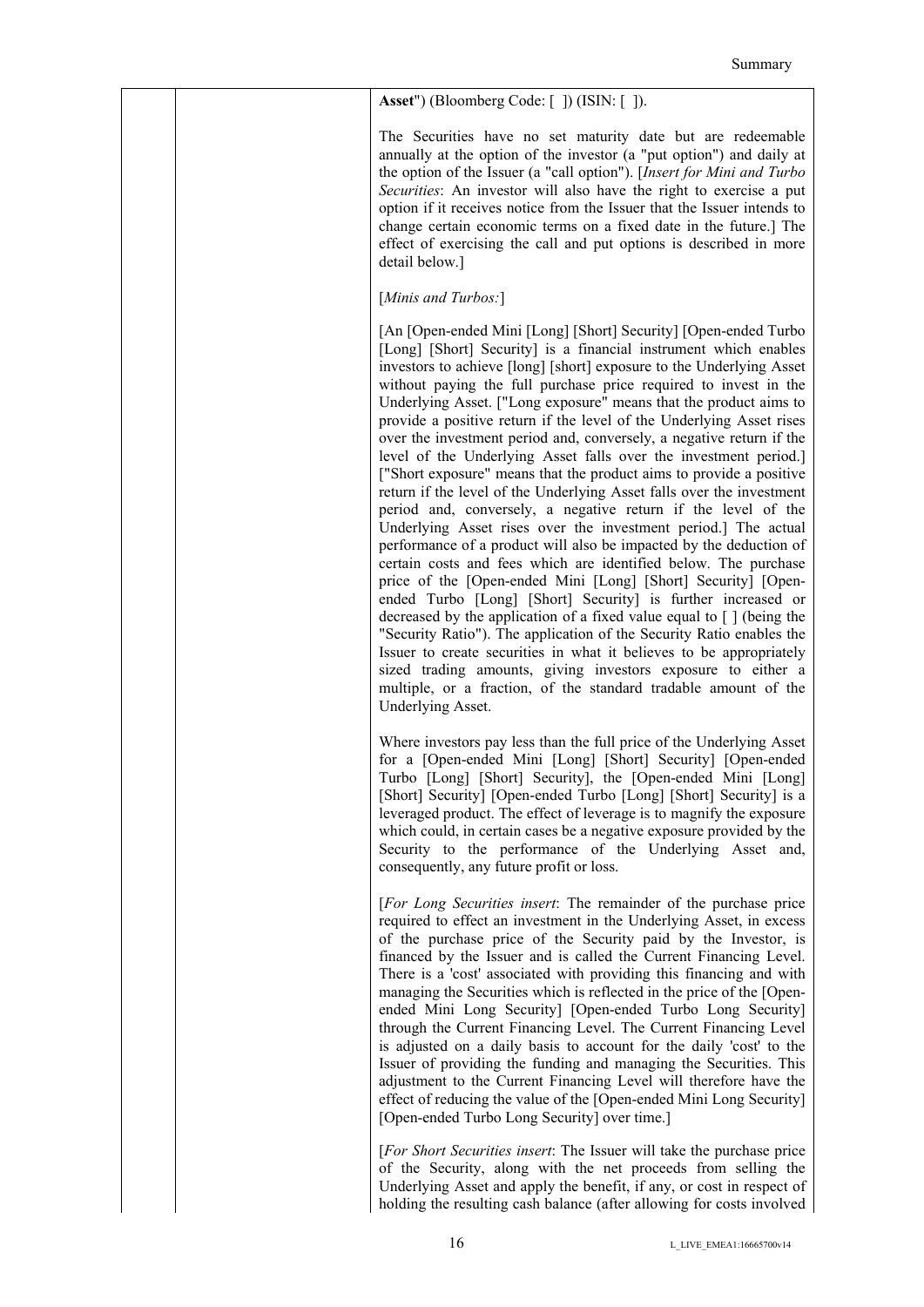in borrowing the Underlying Asset and in respect of managing the Securities) to the price of the [Open-ended Mini Short Security] [Open-ended Turbo Short Security] on a daily basis.]

[*For Currency Translated Securities insert*: As the [Open-ended Mini [Long] [Short] Securities] [Open-ended Turbo [Long] [Short] Securities] are issued [in [ ] [GBP] [EUR] [USD]] and settle in [GBP] [EUR] [USD] [ ] while the currency of the Underlying Asset is [GBP] [EUR] [USD] [ ], in addition to being exposed to the performance of the Underlying Asset, investors are exposed to the [GBP] [EUR] [USD] [ ] : [GBP] [EUR] [USD] [ ] exchange rate. This means that the prevailing [GBP] [EUR] [USD] [ ] : [GBP] [EUR] [USD] [] will have an effect on any cash amounts payable to investors. This effect could be either a positive or negative effect, depending on how the  $[GBP]$   $[EUR]$   $[USD]$   $[$   $]$   $\colon [GBP]$   $[EUR]$ [USD] [] exchange rate has performed over the investment period.]

[*For Quanto Securities insert*: While the [Open-ended Mini [Long] [Short] Securities] [Open-ended Turbo [Long] [Short] Securities] are issued and settle in [GBP] [EUR] [USD] and the currency of the Underlying Asset is [GBP] [EUR] [USD], investors are not exposed to the [GBP] [EUR] [USD] : [GBP] [EUR] [USD] [ ] exchange rate. This is because the terms of the Securities include a currency hedge under which the price or level of the Underlying Asset in [GBP] [EUR] [USD] will be converted into [GBP] [EUR] [USD] at a fixed exchange rate of 1 [GBP] [EUR] [USD] [ ] per [GBP] [EUR] [USD] [ ]. A charge in respect of such currency hedge will accrue daily and be taken into account in the calculation of the Current Financing Level. This charge may have the effect of either reducing or increasing the value of the Securities over time.]

[*If Dividends are applicable insert*: If [*If share insert*: the Underlying Asset] [*If Index insert*: any share that is a component of the Underlying Asset] pays a dividend, this will have a negative effect on the value of the Underlying Asset because the payment of a dividend reduces the assets of the issuer of the [*If Index insert*: share that is a component of the] Underlying Asset. In order to mitigate the corresponding effect that this could have on the value of the [Open-ended Mini [Long] [Short] Securities] [Open-ended Turbo [Long] [Short] Securities], on the ex-dividend date the Current Financing Level will be adjusted by an amount based on the equivalent value of the dividend to the Issuer, in order to compensate for this effect.]

# REDEMPTION:

While [Open-ended Mini [Long] [Short] Securities] [Open-ended Turbo [Long] [Short] Securities] have no fixed maturity, they will redeem automatically if the market value of the Underlying Asset at any time on any day after [ ][*For Minis insert*: (being the "Stop-Loss Observation Start Date")] [*For Turbos insert*: (being the "Knock-out Observation Start Date")] (being, [ ]) [*For Long Securities insert*: falls to or below] [*For Short Securities insert*: rises to or above] a specified level known as the [*For Minis insert*: Current Stop Loss Level] [*For Turbos insert*: Current Knock-out Barrier]. [*For Turbos insert*: In such event, the amount payable on redemption of each Security will be [GBP] [EUR] [USD] [ ].] [*For Minis insert*: In such event, the amount payable on redemption of each Security will be based on the excess, if any, between: (a) the price that would be achieved by the Issuer if it were to trade out of any positions it held in the Underlying Asset in respect of its obligations under the Securities; and (b) the Current Financing Level, [*For Currency Translated and Quanto Securities insert*: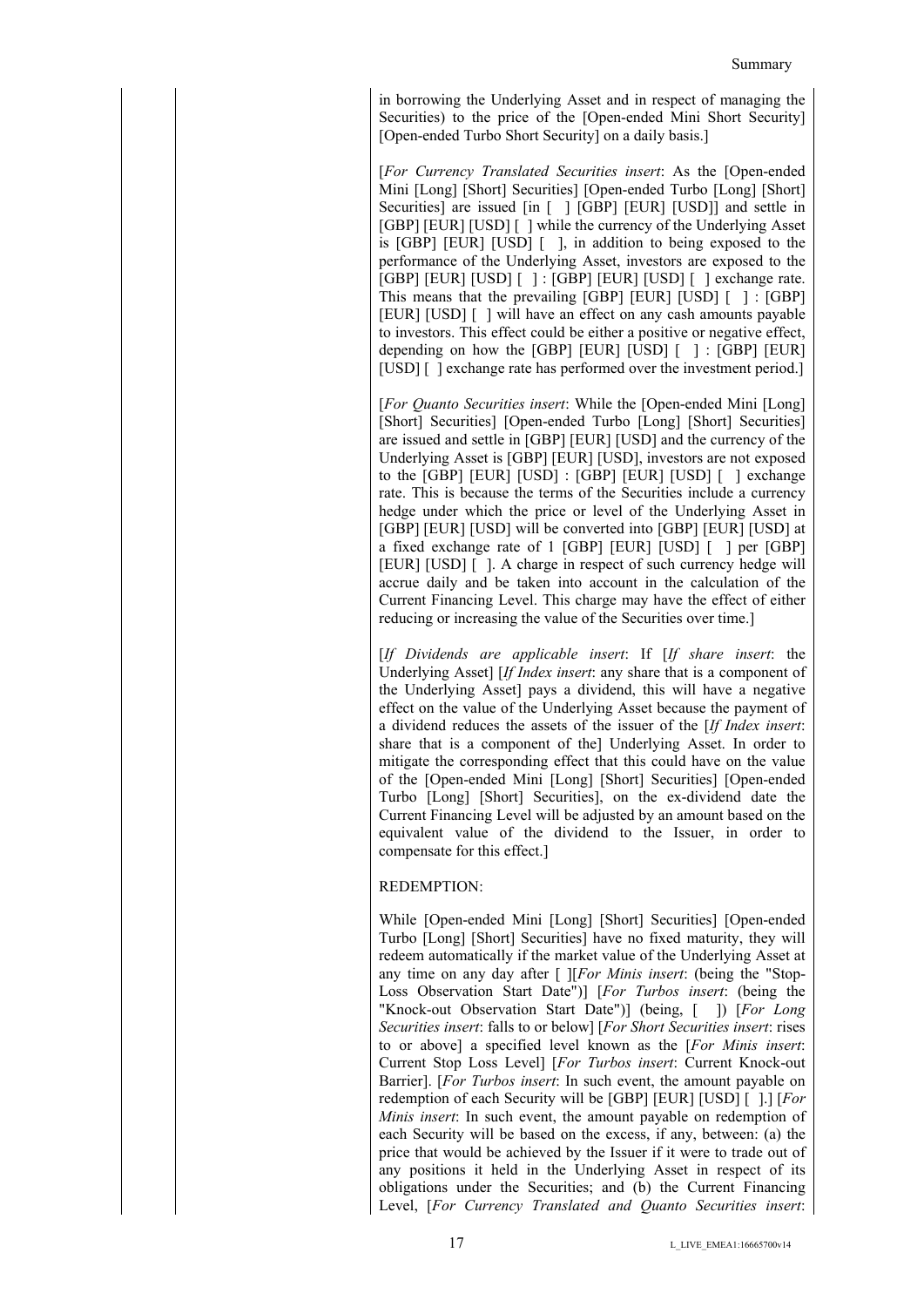divided by the [*For Currency Translated Securities insert*: prevailing] [GBP] [EUR] [USD] [ ] : [GBP] [EUR] [USD] [ ] exchange rate [*For Quanto Securities insert*: of 1 [GBP] [EUR] [USD] [ ] per [GBP] [EUR] [USD] [ ]], multiplied by the Security Ratio and floored at zero.] If the Securities provide leveraged exposure to the performance of the Underlying Asset, such leverage increases the risk of the Securities redeeming automatically and the investors losing their investment in the Securities.

If the Issuer chooses to exercise its 'call option' or an investor chooses to exercise its 'put option' with respect to the Securities, this will result in a redemption of, in the case of the call option, all of the Securities or, in the case of the put option, the number of Securities that the investor chooses to redeem. The amount payable on redemption of the Securities will be equal to [*For Long Securities insert*: the value of the Underlying Asset less the Current Financing Level on the relevant valuation date] [*For Short Securities insert*: the Current Financing Level on the relevant valuation date less the value of the Underlying Asset] [*For Currency Translated and Quanto Securities insert*: divided by the [*For Currency Translated Securities insert*: prevailing] [GBP] [EUR] [USD] [ ] : [GBP] [EUR] [USD] [ ] exchange rate [*For Quanto Securities insert*: of 1 [GBP] [EUR] [USD] [ ] per [GBP] [EUR] [USD] [ ]] and multiplied by the Security Ratio.]

# [*Trackers:]*

[*For Local Securities insert*: The amount payable on redemption of the Securities will be equal to the value of the Underlying Asset [*where "Management Fee Drain" applies insert*: (as reduced by the accrued management fee)], multiplied by [ ] (being the "Security Ratio").

[*For Currency Translated Securities insert*: As the Securities are issued [in [GBP] [EUR] [USD]] and settle in [GBP] [EUR] [USD] [ ] while the currency of the Underlying Asset is [GBP] [EUR] [USD], in addition to being exposed to the performance of the Underlying Asset investors are exposed to the [GBP] [EUR] [USD] [ ] : [GBP] [EUR] [USD] [ ] exchange rate. This means that the prevailing [GBP] [EUR] [USD] [ ] : [GBP] [EUR] [USD] [ ] exchange rate will have an effect on any cash amounts payable to investors. This effect could be either a positive or negative effect, depending on how the  $[GBP]$   $[EUR]$   $[USD]$   $[$   $]$   $\colon [GBP]$   $[EUR]$ [USD] [ ] exchange rate has performed over the investment period. The amount payable on redemption of the Securities will be equal to the value of the Underlying Asset [*where "Management Fee Drain" applies insert*: (as reduced by the accrued management fee)], multiplied by [ ] (being the "Security Ratio") and divided by the prevailing [GBP] [EUR] [USD] [ ]: [GBP] [EUR] [USD] [ ] exchange rate.

[*For Quanto Securities insert*: While the Securities are issued and settle in [GBP] [EUR] [USD] [ ] and the currency of the Underlying Asset is [GBP] [EUR] [USD] [ ], investors are not exposed to the  $[GBP]$   $[EUR]$   $[USD]$   $[$   $]$   $[GBP]$   $[EUR]$   $[USD]$   $[$ exchange rate. This is because the terms of the Securities include a currency hedge under which the price or level of the Underlying Asset in [GBP] [EUR] [USD] [ ] will be converted into [GBP] [EUR] [USD] [ ] at a fixed exchange rate of 1 [GBP] [EUR] [USD] [ ] per [GBP] [EUR] [USD] [ ]. A charge in respect of such currency hedge will accrue daily and will be deducted from, or added to, the amount payable in respect of the redemption of a Security. The amount payable on redemption of the Securities will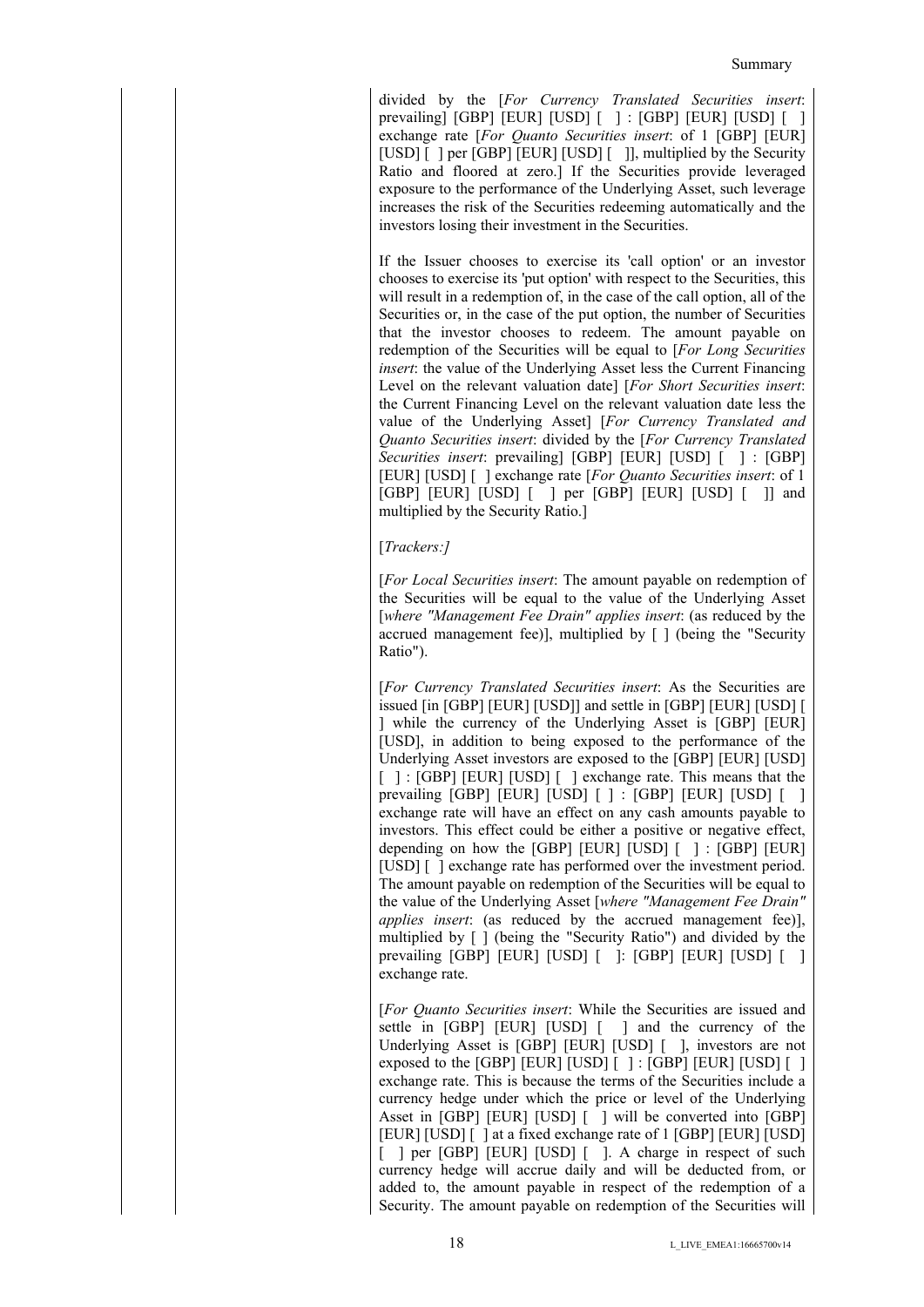|      |                                                         | be equal to the value of the Underlying Asset (as adjusted by the<br>accrued currency hedging cost and the accrued management fee),<br>multiplied by [ ] (being the "Security Ratio") and divided by the<br>fixed exchange rate of 1 [GBP] [EUR] [USD] [ ] per [GBP] [EUR]<br>$[USD]$ [ ].<br>[For Local, Currency Translated and Quanto Securities insert: The<br>Security Ratio is a fixed value set on the issue of the Securities. The<br>application of the Security Ratio enables the Issuer to create<br>securities in what it believes to be appropriately sized trading<br>amounts, giving investors exposure to either a multiple, or a<br>fraction, of the standard tradable amount of the Underlying Asset.]<br>[For all Securities (except for Local or Currency Translated<br>Tracker Securities with no Management Fee Drain) insert:<br>THE APPLICABLE [FINANCING COSTS] [[,]<br>[AND]<br>CURRENCY HEDGING COSTS] [AND MANAGEMENT<br>FEE] ACCRUE[S] ON A DAILY BASIS THROUGHOUT THE<br>LIFE OF THE SECURITIES. THEREFORE, THE LONGER<br>AN INVESTOR HOLDS SECURITIES, THE GREATER THE<br>AMOUNT THAT WILL BE DEDUCTED FROM, OR<br>APPLIED TO, THE AMOUNT PAYABLE IN RESPECT OF<br>THE SECURITIES.] |
|------|---------------------------------------------------------|--------------------------------------------------------------------------------------------------------------------------------------------------------------------------------------------------------------------------------------------------------------------------------------------------------------------------------------------------------------------------------------------------------------------------------------------------------------------------------------------------------------------------------------------------------------------------------------------------------------------------------------------------------------------------------------------------------------------------------------------------------------------------------------------------------------------------------------------------------------------------------------------------------------------------------------------------------------------------------------------------------------------------------------------------------------------------------------------------------------------------------------------------------------------------------------------------------------------|
| C.16 | <b>Expiration or maturity</b><br>date of the Securities | The Securities do not have a specified final redemption date.                                                                                                                                                                                                                                                                                                                                                                                                                                                                                                                                                                                                                                                                                                                                                                                                                                                                                                                                                                                                                                                                                                                                                      |
|      |                                                         | The Securities are redeemable annually at the option of the investor<br>and daily at the option of the Issuer.                                                                                                                                                                                                                                                                                                                                                                                                                                                                                                                                                                                                                                                                                                                                                                                                                                                                                                                                                                                                                                                                                                     |
|      |                                                         | For Mini or Turbo Securities insert: In addition, the Securities may<br>be redeemed at the option of the investor if the Issuer makes certain<br>adjustments to [For Mini Securities insert: (i)] the economic terms<br>of the Securities relevant for the purpose of determining the<br>applicable financing cost [For Mini Securities insert:, or (ii) the<br>value of the Underlying Asset which will trigger the automatic<br>redemption of the Securities].]                                                                                                                                                                                                                                                                                                                                                                                                                                                                                                                                                                                                                                                                                                                                                  |
| C.17 | <b>Settlement Procedure</b>                             | Securities will be delivered on the specified issue date either against<br>payment of the issue price or free of payment of the issue price of<br>the Securities. The Securities may be cleared and settled through<br>Euroclear Bank S.A./N.V., Clearstream Banking société anonyme,<br>Euroclear Netherlands, or Euroclear France, S.A.                                                                                                                                                                                                                                                                                                                                                                                                                                                                                                                                                                                                                                                                                                                                                                                                                                                                          |
|      |                                                         | This issue of Securities will be delivered on $\lceil \cdot \rceil$ (the "Issue Date")<br>[against payment] [free of payment] of the issue price of the<br>Securities.                                                                                                                                                                                                                                                                                                                                                                                                                                                                                                                                                                                                                                                                                                                                                                                                                                                                                                                                                                                                                                             |
|      |                                                         | [This issue of Securities will be cleared and settled through<br>[Euroclear Bank S.A./N.V.] [Clearstream Banking société anonyme]<br>[Euroclear Netherlands] [Euroclear France S.A.] [].]                                                                                                                                                                                                                                                                                                                                                                                                                                                                                                                                                                                                                                                                                                                                                                                                                                                                                                                                                                                                                          |
| C.18 | Description of how the<br>return on derivative          | The return on, and value of, the Securities will be linked to the<br>performance of the Underlying Asset.                                                                                                                                                                                                                                                                                                                                                                                                                                                                                                                                                                                                                                                                                                                                                                                                                                                                                                                                                                                                                                                                                                          |
|      | securities takes place                                  | The performance of the Underlying Asset will affect: (i) whether the<br>Securities are automatically redeemed early; and (ii) if the Securities<br>are not cancelled early, the amount paid on redemption.                                                                                                                                                                                                                                                                                                                                                                                                                                                                                                                                                                                                                                                                                                                                                                                                                                                                                                                                                                                                         |
|      |                                                         | Any amount payable if the Securities will be paid in cash in [GBP]<br>[EUR] [USD] [ ].                                                                                                                                                                                                                                                                                                                                                                                                                                                                                                                                                                                                                                                                                                                                                                                                                                                                                                                                                                                                                                                                                                                             |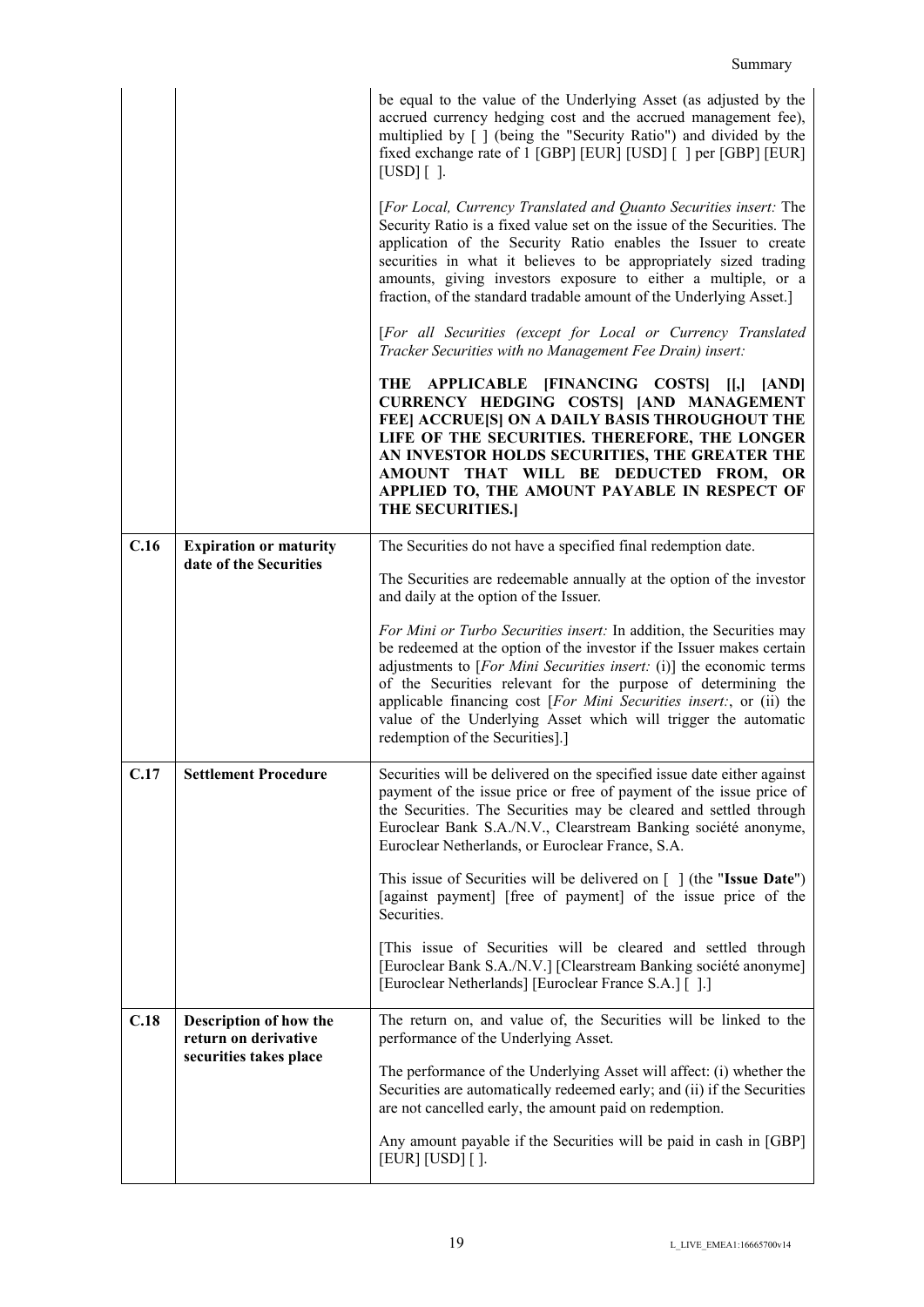| C.19 | Final reference price of<br>underlying                                 | The final reference price of any equity index, share, depositary<br>receipt or fund to which Securities are linked will be determined by<br>the determination agent by reference to a publicly available source<br>on the relevant valuation date. [The amount payable in respect of the<br>Securities will be determined by the Determination Agent by<br>looking at the [level] [price] of the [equity index] [share] [depositary<br>receipt] [fund] to which such Securities are linked at [the scheduled<br>closing time on the relevant exchange $\lceil \cdot \rceil$ as published on the<br>relevant Valuation Date].                                                                                                                                                                                                                                                                                                                                                                                                                                                                                                                                                                                                                                                                                                                                                                                                                                                 |
|------|------------------------------------------------------------------------|------------------------------------------------------------------------------------------------------------------------------------------------------------------------------------------------------------------------------------------------------------------------------------------------------------------------------------------------------------------------------------------------------------------------------------------------------------------------------------------------------------------------------------------------------------------------------------------------------------------------------------------------------------------------------------------------------------------------------------------------------------------------------------------------------------------------------------------------------------------------------------------------------------------------------------------------------------------------------------------------------------------------------------------------------------------------------------------------------------------------------------------------------------------------------------------------------------------------------------------------------------------------------------------------------------------------------------------------------------------------------------------------------------------------------------------------------------------------------|
| C.20 | Type of underlying                                                     | Securities may be linked to:                                                                                                                                                                                                                                                                                                                                                                                                                                                                                                                                                                                                                                                                                                                                                                                                                                                                                                                                                                                                                                                                                                                                                                                                                                                                                                                                                                                                                                                 |
|      |                                                                        | a common share;                                                                                                                                                                                                                                                                                                                                                                                                                                                                                                                                                                                                                                                                                                                                                                                                                                                                                                                                                                                                                                                                                                                                                                                                                                                                                                                                                                                                                                                              |
|      |                                                                        | a depositary receipt representing common shares;                                                                                                                                                                                                                                                                                                                                                                                                                                                                                                                                                                                                                                                                                                                                                                                                                                                                                                                                                                                                                                                                                                                                                                                                                                                                                                                                                                                                                             |
|      |                                                                        | an exchange traded fund ("ETFs") (being a fund, pooled<br>investment vehicle, collective investment<br>scheme.<br>partnership, trust or other similar legal arrangement and<br>holding assets, such as shares, bonds, indices, commodities,<br>and/or other securities such as financial derivative<br>instruments); or                                                                                                                                                                                                                                                                                                                                                                                                                                                                                                                                                                                                                                                                                                                                                                                                                                                                                                                                                                                                                                                                                                                                                      |
|      |                                                                        | an equity index.                                                                                                                                                                                                                                                                                                                                                                                                                                                                                                                                                                                                                                                                                                                                                                                                                                                                                                                                                                                                                                                                                                                                                                                                                                                                                                                                                                                                                                                             |
|      |                                                                        | In addition, where the currency of the Securities is different from<br>the currency of the underlying, the return on the Securities will be<br>linked to the prevailing rate of exchange between such currencies,<br>unless the terms of the Securities provide that a fixed rate of<br>exchange is to be used.                                                                                                                                                                                                                                                                                                                                                                                                                                                                                                                                                                                                                                                                                                                                                                                                                                                                                                                                                                                                                                                                                                                                                              |
|      |                                                                        | The Underlying Asset for this issuance of Securities is: [name of<br>share, depositary receipt, fund or index].                                                                                                                                                                                                                                                                                                                                                                                                                                                                                                                                                                                                                                                                                                                                                                                                                                                                                                                                                                                                                                                                                                                                                                                                                                                                                                                                                              |
|      |                                                                        | Information about the Underlying Asset is available at: [<br>(Bloomberg Code: []) (ISIN: []).                                                                                                                                                                                                                                                                                                                                                                                                                                                                                                                                                                                                                                                                                                                                                                                                                                                                                                                                                                                                                                                                                                                                                                                                                                                                                                                                                                                |
|      | <b>Section D - Risks</b>                                               |                                                                                                                                                                                                                                                                                                                                                                                                                                                                                                                                                                                                                                                                                                                                                                                                                                                                                                                                                                                                                                                                                                                                                                                                                                                                                                                                                                                                                                                                              |
| D.2  | Key information on the<br>key risks that are specific<br>to the Issuer | <b>Credit risk:</b> The Issuer is exposed to the risk of suffering loss if any<br>of its customers, clients or market counterparties fails to fulfil its<br>contractual obligations. The Issuer may also suffer a loss where the<br>downgrading of an entity's credit rating causes a fall in the value of<br>the Issuer's investment in that entity's financial instruments.<br>Weak or deteriorating economic conditions negatively impact these<br>counterparty and credit-related risks. In recent times, the economic<br>environment in the Issuer's main business markets (being Europe<br>and the United States) have been marked by generally weaker than<br>expected growth, increased unemployment, depressed housing<br>prices, reduced business confidence, rising inflation and contracting<br>GDP. Operations in the Eurozone remain affected by the ongoing<br>sovereign debt crisis, the stresses being exerted on the financial<br>system and the risk that one or more countries may exit the Euro.<br>The current absence of a predetermined mechanism for a member<br>state to exit the Euro means that it is not possible to predict the<br>outcome of such an event and to accurately quantify the impact of<br>such event on the Issuer's profitability, liquidity and capital. If some<br>or all of these conditions persist or worsen, they may have a<br>material adverse effect on the Issuer's operations, financial condition<br>and prospects. |
|      |                                                                        | Market risk: The Issuer may suffer financial loss if the Issuer is                                                                                                                                                                                                                                                                                                                                                                                                                                                                                                                                                                                                                                                                                                                                                                                                                                                                                                                                                                                                                                                                                                                                                                                                                                                                                                                                                                                                           |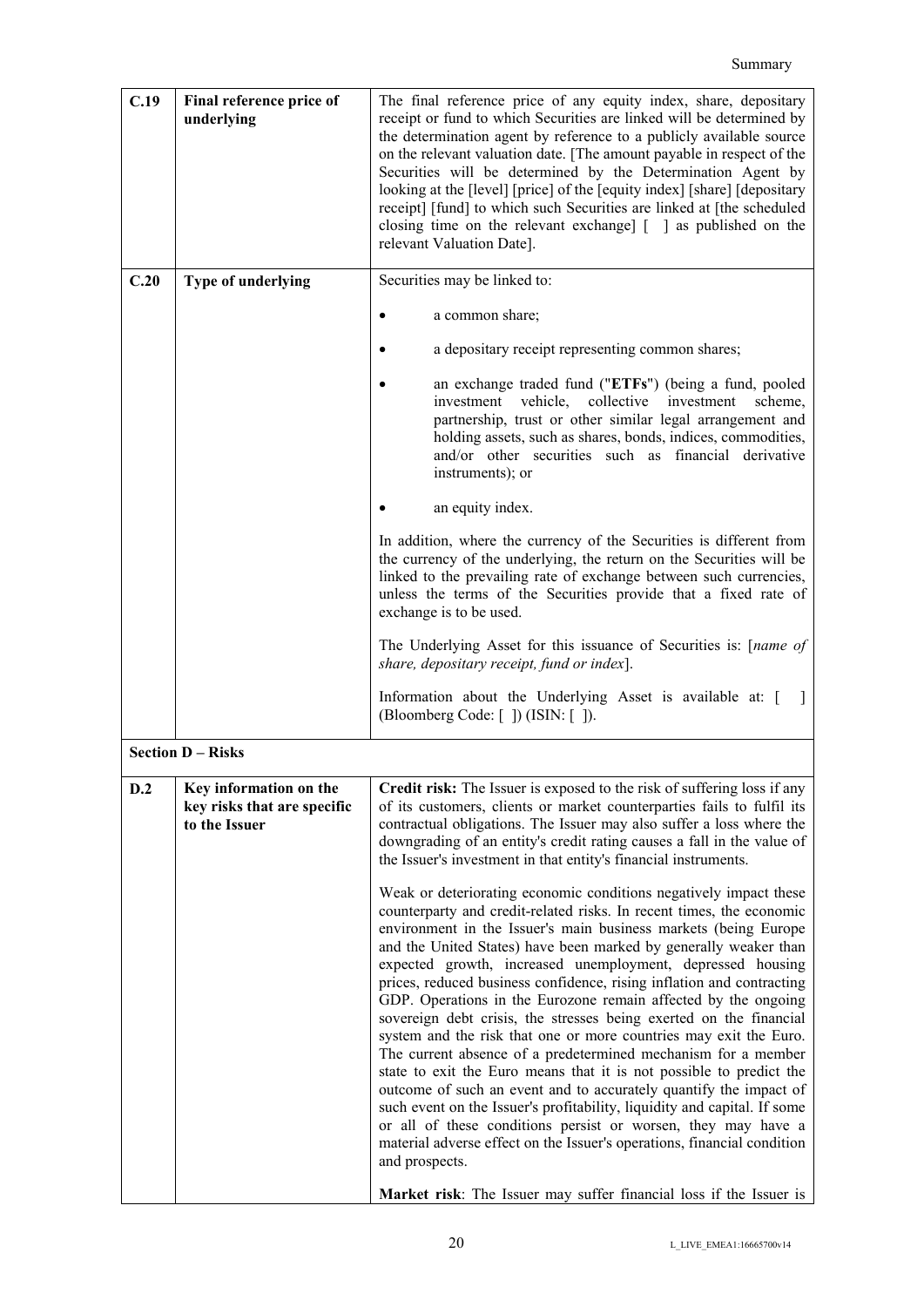|     |                                                                                                                                                          | unable to adequately hedge its balance sheet. This could occur as a<br>result of low market liquidity levels, or if there are unexpected or<br>volatile changes in interest rates, credit spreads, commodity prices,<br>equity prices and/or foreign exchange rates.                                                                                                                                                                                                                                                                                                                                                  |
|-----|----------------------------------------------------------------------------------------------------------------------------------------------------------|-----------------------------------------------------------------------------------------------------------------------------------------------------------------------------------------------------------------------------------------------------------------------------------------------------------------------------------------------------------------------------------------------------------------------------------------------------------------------------------------------------------------------------------------------------------------------------------------------------------------------|
|     |                                                                                                                                                          | Liquidity risk: The Issuer is exposed to the risk that it may be<br>unable to meet its obligations as they fall due as a result of a sudden,<br>and potentially protracted, increase in net cash outflows. These<br>outflows could be principally through customer withdrawals,<br>wholesale counterparties removing financing, collateral posting<br>requirements or loan draw-downs.                                                                                                                                                                                                                                |
|     |                                                                                                                                                          | Capital risk: The Issuer may be unable to maintain appropriate<br>capital ratios, which could lead to: (i) an inability to support<br>business activity; (ii) a failure to meet regulatory requirements;<br>and/or (iii) credit ratings downgrades. Increased regulatory capital<br>requirements and changes to what constitutes capital may constrain<br>the Issuer's planned activities and could increase costs and<br>contribute to adverse impacts on the Issuer's earnings.                                                                                                                                     |
|     |                                                                                                                                                          | Legal and regulatory-related risk: Non-compliance by the Issuer<br>with applicable laws, regulations and codes relevant to the financial<br>services industry could lead to fines, public reprimands, damage to<br>reputation, increased prudential requirements, enforced suspension<br>of operations or, in extreme cases, withdrawal of authorisations to<br>operate.                                                                                                                                                                                                                                              |
|     |                                                                                                                                                          | <b>Reputation risk:</b> Reputational damage reduces – directly or<br>indirectly – the attractiveness of the Issuer to stakeholders and may<br>lead to negative publicity, loss of revenue, litigation, regulatory or<br>legislative action, loss of existing or potential client business,<br>reduced workforce morale, and difficulties in recruiting talent.<br>Sustained reputational damage could have a materially negative<br>impact on the Issuer's licence to operate and the value of the Issuer's<br>franchise which in turn could negatively affect the Issuer's<br>profitability and financial condition. |
|     |                                                                                                                                                          | Infrastructure resilience, technology and cyberspace risk: The<br>Issuer is exposed to risks from cyberspace to its systems. If<br>customer or proprietary information held on, and/or transactions<br>processed through these systems, is breached, there could be a<br>materially negative impact on the Issuer's performance or<br>reputation.                                                                                                                                                                                                                                                                     |
|     |                                                                                                                                                          | <b>Taxation risk:</b> The Issuer may suffer losses arising from additional<br>tax charges, other financial costs or reputational damage due to:<br>failure to comply with or correctly assess the application of, relevant<br>tax law; failure to deal with tax authorities in a timely, transparent<br>and effective manner; incorrect calculation of tax estimates for<br>reported and forecast tax numbers; or provision of incorrect tax<br>advice.                                                                                                                                                               |
| D.6 | Key information on the<br>key risks that are specific<br>to the Securities; and risk<br>warning that investors<br>may lose value of entire<br>investment | Investors in Securities may lose up to the entire value of their<br>investment: Depending on the performance of the Underlying<br>Asset, the redemption amount payable to investors (whether at<br>maturity or following any early redemption, and including after<br>deduction of any applicable taxes and expenses) may be less<br>than the initial purchase price and could be as low as zero.                                                                                                                                                                                                                     |
|     |                                                                                                                                                          | The investor is exposed to the credit risk of the Issuer and will lose<br>up to the entire value of their investment if the Issuer goes bankrupt<br>or is otherwise unable to meet its payment obligations.<br>Investors may also lose the value of their entire investment, or part                                                                                                                                                                                                                                                                                                                                  |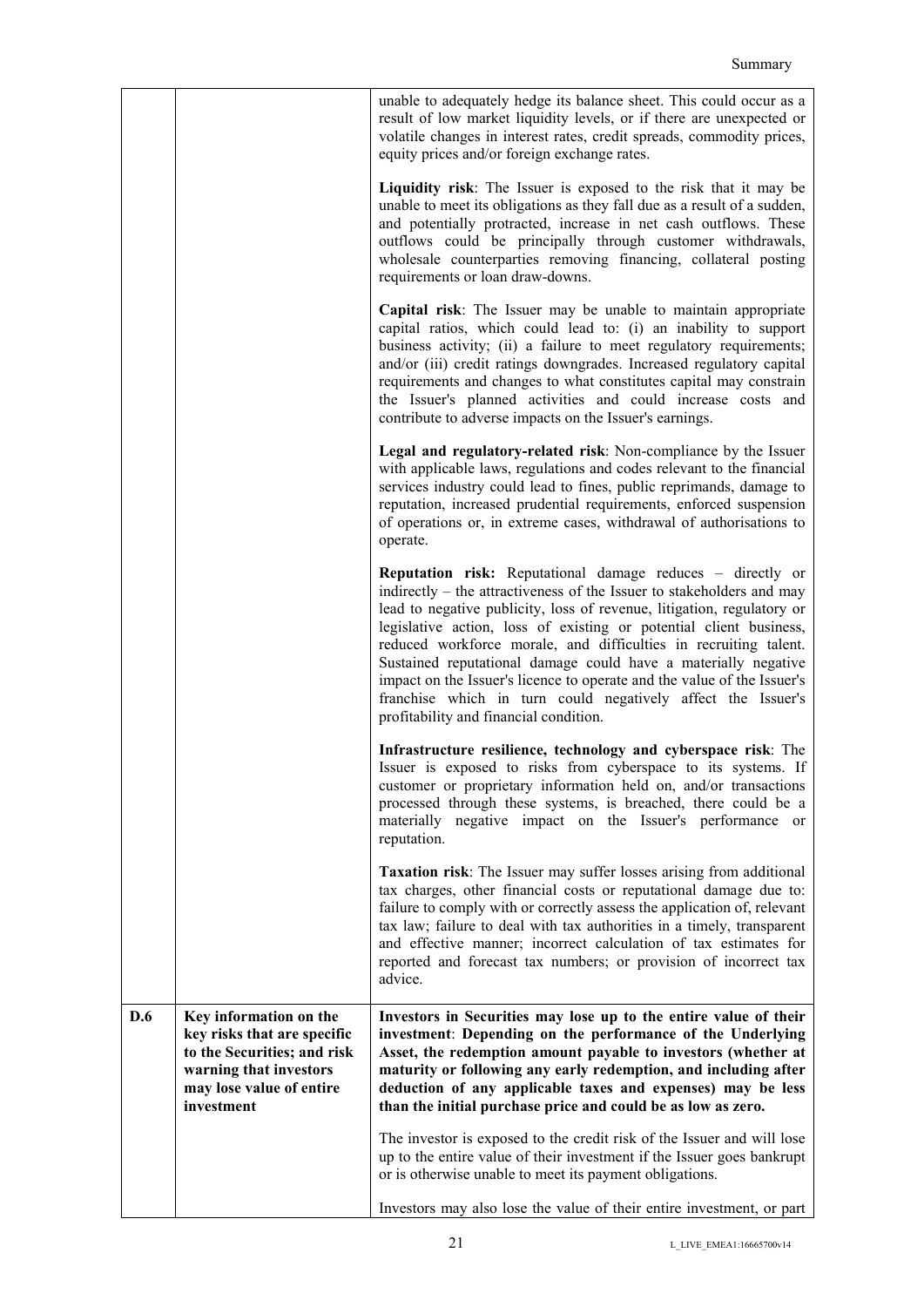|  | of it, if:                                                                                                                                                                                                                                                                                                                                                                                                                                                                                                                                                                                                                            |
|--|---------------------------------------------------------------------------------------------------------------------------------------------------------------------------------------------------------------------------------------------------------------------------------------------------------------------------------------------------------------------------------------------------------------------------------------------------------------------------------------------------------------------------------------------------------------------------------------------------------------------------------------|
|  | the underlying asset(s) perform in such a manner that the<br>settlement amount payable to investors (whether at<br>exercise of following any early cancellation) is less than<br>the initial purchase price;                                                                                                                                                                                                                                                                                                                                                                                                                          |
|  | investors sell their Securities in the secondary market at an<br>amount that is less than the initial purchase price;                                                                                                                                                                                                                                                                                                                                                                                                                                                                                                                 |
|  | the Securities are cancelled early for reasons beyond the<br>control of the Issuer (such as following a change in<br>applicable law, a currency disruption, a tax event affecting<br>the Issuer's ability to fulfil its obligations under the<br>Securities or certain changes affecting the underlying<br>asset(s) or the Issuer's ability to hedge its obligations under<br>the Securities) and the amount paid to Investors is less than<br>the initial purchase price; and/or                                                                                                                                                     |
|  | the terms and conditions of the Securities are adjusted (in<br>accordance with the terms and conditions of the Securities)<br>with the result that the amount payable to investors and/or<br>the valuation of the Securities is reduced.                                                                                                                                                                                                                                                                                                                                                                                              |
|  | Reinvestment risk / loss of yield: Following an early redemption<br>of the Securities for any reason, investors may be unable to reinvest<br>the redemption proceeds at an effective yield as high as the yield on<br>the Securities being redeemed.                                                                                                                                                                                                                                                                                                                                                                                  |
|  | <b>[DAILY FEES WILL REDUCE THE VALUE OF THE</b><br><b>INVESTMENT OVER TIME: THE SETTLEMENT AMOUNT</b><br>AT WHICH THE SECURITIES MAY BE REDEEMED AT THE<br>OPTION OF THE ISSUER OR THE INVESTOR IS REDUCED<br><b>FEES</b><br><b>ACCRUE</b><br><b>ON</b><br><b>DAILY</b><br><b>BASIS</b><br>BY.<br><b>THAT</b><br>A<br><b>THROUGHOUT</b><br><b>THE</b><br>OF<br><b>THE</b><br>TERM<br><b>SECURITIES.</b><br>ACCORDINGLY, ASSUMING ALL ELSE BEING EQUAL, THE<br>AMOUNT THAT AN INVESTOR IS ENTITLED TO RECEIVE<br>UPON REDEMPTION OF A SECURITY WILL DECREASE<br>OVER TIME FOR SO LONG AS THAT INVESTOR HOLDS<br><b>SUCH SECURITY.]</b> |
|  | Settlement expenses: Payments and settlement under the Securities<br>may be subject to deduction of taxes and settlement expenses.                                                                                                                                                                                                                                                                                                                                                                                                                                                                                                    |
|  | Conditions to settlement: Settlement is subject to satisfaction of all<br>conditions to settlement by the investor.                                                                                                                                                                                                                                                                                                                                                                                                                                                                                                                   |
|  | Volatile market prices: The market value of the Securities is<br>unpredictable and may be highly volatile, as it can be affected by<br>many unpredictable factors, including: market interest and yield<br>rates; fluctuations in currency exchange rates; exchange controls;<br>the time remaining until the Securities mature; economic, financial,<br>regulatory, political, terrorist, military or other events in one or<br>more jurisdictions; changes in laws or regulations; and the Issuer's<br>creditworthiness or perceived creditworthiness.                                                                              |
|  | Return linked to performance of Underlying Asset: The return<br>payable on the Securities are linked to the change in value of the<br>Underlying Asset over the life of the Securities. Any information<br>about the past performance of the Underlying Asset should not be<br>taken as an indication of how prices will change in the future.<br>Investors will not have any rights of ownership, including, without<br>limitation, any voting rights or rights to receive dividends, in respect                                                                                                                                     |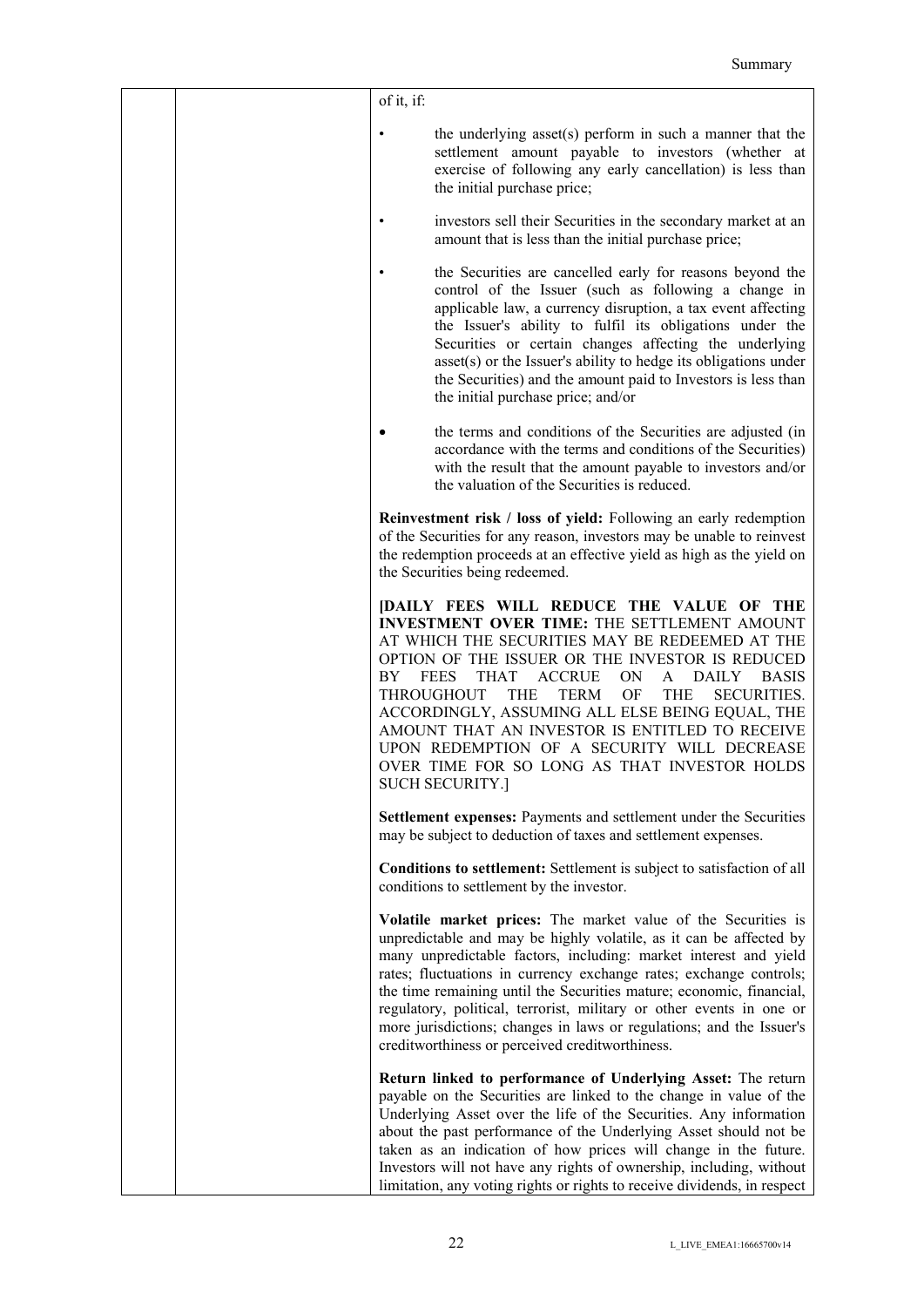| of the Underlying Asset.                                                                                                                                                                                                                                                                                                                                                                                                                                                                                                                                                                                                                                                                                                                                                           |
|------------------------------------------------------------------------------------------------------------------------------------------------------------------------------------------------------------------------------------------------------------------------------------------------------------------------------------------------------------------------------------------------------------------------------------------------------------------------------------------------------------------------------------------------------------------------------------------------------------------------------------------------------------------------------------------------------------------------------------------------------------------------------------|
| [Automatic redemption: The Securities will be redeemed<br>automatically if the level, price, value or performance of the<br>Underlying Asset breaches a specified threshold. In the event that<br>such a specified early redemption event occurs, investors will [not]<br>be paid a redemption amount [in the case of mini securities, insert:<br>derived from the price of the Underlying Asset and the outstanding<br>financed amount. Such amount may be zero and accordingly<br>investors may lose all of their investment in the Securities in such<br>event.   [in the case of turbo securities, insert: [equal to [GBP]<br>[EUR] [USD] [] per Security], and accordingly investors will lose<br>[substantially] all of their investment in the Securities in such<br>event. |
| Following the occurrence of a specified early redemption event,<br>investors will no longer be able to realise their expectations for a<br>gain in value of the Securities and will no longer participate in the<br>performance of the Underlying Asset.]                                                                                                                                                                                                                                                                                                                                                                                                                                                                                                                          |
| [Leverage: The Securities provide a leveraged exposure to the<br>performance of the Underlying Asset. Leverage increases volatility<br>and amplifies losses and gains. The Securities provide a return that<br>is a multiple of the performance of the relevant Underlying Asset<br>and magnify losses in adverse market conditions compared to an<br>unleveraged or direct investment in the [where the Underlying is an<br>Index, insert: the stocks comprising the] Underlying Asset.<br>Leverage makes it more likely that the Securities will fall for<br>automatic redemption in accordance with their terms.                                                                                                                                                                |
| Following the occurrence of a specified early redemption event,<br>investors will no longer be able to realise their expectations for a<br>gain in value of the Securities and will no longer participate in the<br>performance of the Underlying Asset.]                                                                                                                                                                                                                                                                                                                                                                                                                                                                                                                          |
| [Shares: The performance of shares is dependent upon economic<br>factors, such as interest and price levels in capital markets, currency<br>developments, political factors as well as company specific factors<br>such as earnings, market position, risk situation, shareholder<br>structure and distribution policy. The relevant share issuer may take<br>actions without regard to the interests of any investors in the<br>Securities, which could have a negative effect on the value of the<br>Securities.]                                                                                                                                                                                                                                                                |
| [American Depositary Receipts ("ADRs") or Global Depositary<br>Receipts ("GDRs"): Investors who purchase Securities linked to<br>ADRs or GDRs may receive a lower payment than they would have<br>received if they had invested in the underlying shares directly (for<br>example, because the holder of the relevant ADR or GDR may not<br>receive any dividends paid on the underlying shares.                                                                                                                                                                                                                                                                                                                                                                                   |
| The legal owner of the shares underlying the ADRs or GDRs is a<br>custodian bank and, in the event the custodian bank becomes<br>insolvent it is possible that the purchaser of an ADR or GDR may<br>lose its rights to the underlying shares under the ADR or GDR. This<br>could have an adverse effect on the value of the Securities.]                                                                                                                                                                                                                                                                                                                                                                                                                                          |
| [Exchange Traded Funds ("ETFs"): Investors who purchase<br>Securities that are linked to an ETF may receive a lower payment<br>upon cancellation or exercise of their Securities than they would<br>have received if they had invested directly in the share or index<br>which is "tracked" or invested in by the ETF.                                                                                                                                                                                                                                                                                                                                                                                                                                                             |
| The management company, trustee or sponsor of an ETF will have                                                                                                                                                                                                                                                                                                                                                                                                                                                                                                                                                                                                                                                                                                                     |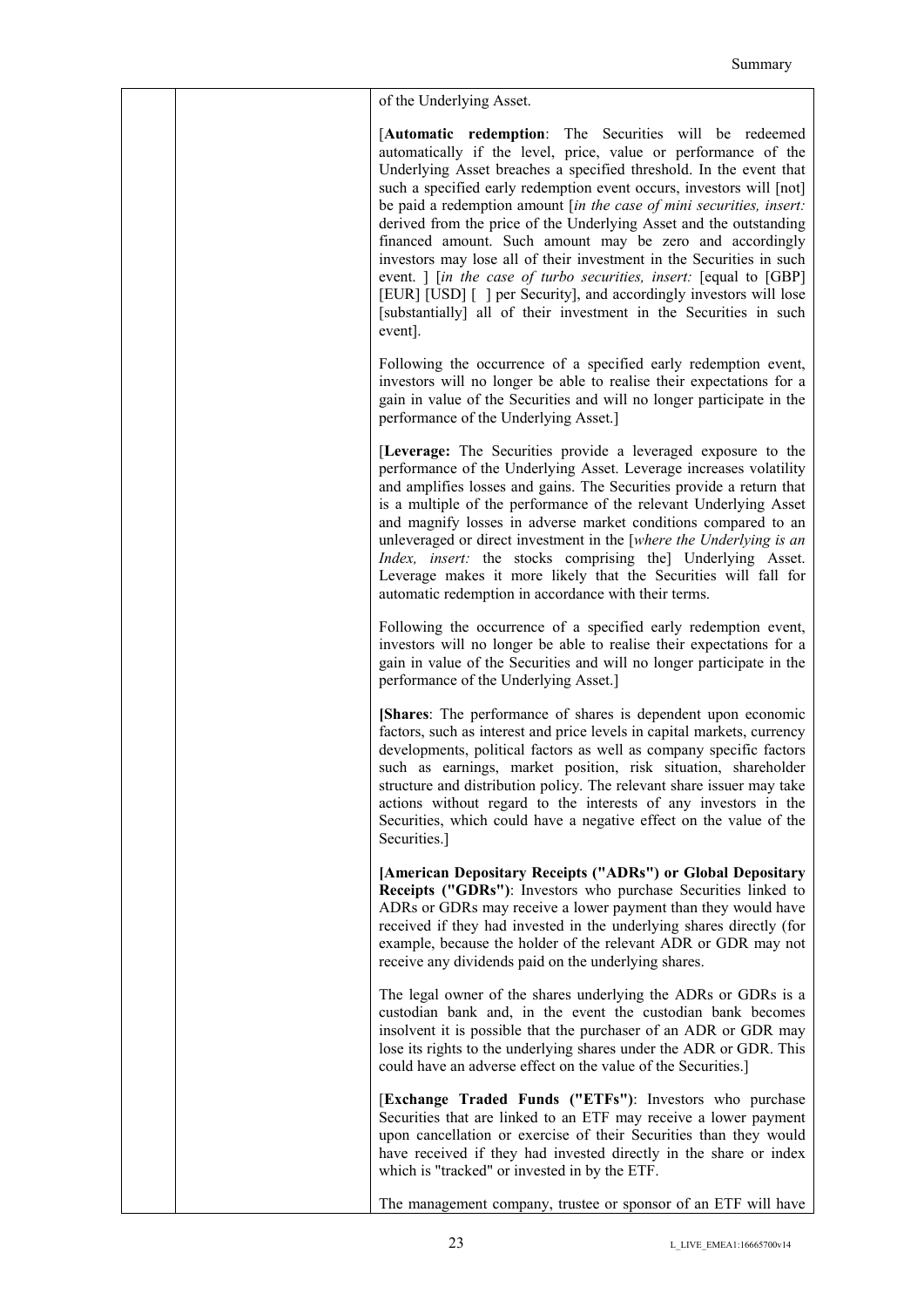|      |                                                                                                               | no involvement in the offer and sale of the Securities and could take<br>actions which have a negative effect on the value of the Securities.]                                                                                                                                                                                                                                                                                                                                   |
|------|---------------------------------------------------------------------------------------------------------------|----------------------------------------------------------------------------------------------------------------------------------------------------------------------------------------------------------------------------------------------------------------------------------------------------------------------------------------------------------------------------------------------------------------------------------------------------------------------------------|
|      | <b>Section E - Offer</b>                                                                                      |                                                                                                                                                                                                                                                                                                                                                                                                                                                                                  |
| E.2b | Reasons for offer and use<br>of proceeds when different<br>from making profit and/or<br>hedging certain risks | The net proceeds from each issue of Securities will be applied by<br>the Issuer for its general corporate purposes, which include making<br>a profit and/or hedging certain risks. If the Issuer elects at the time<br>of issuance of Securities to make different or more specific use of<br>proceeds, the Issuer will describe that use in the Final Terms.                                                                                                                    |
|      |                                                                                                               | [Not Applicable; the net proceeds will be applied by the Issuer for<br>making profit and/or hedging certain risks.]                                                                                                                                                                                                                                                                                                                                                              |
|      |                                                                                                               | [Reasons for the offer and use of Proceeds: []]                                                                                                                                                                                                                                                                                                                                                                                                                                  |
| E.3  | <b>Description of the terms</b><br>and conditions of the offer                                                | The terms and conditions of any offer of Securities to the public<br>may be determined by agreement between the Issuer and the dealer<br>at the time of each issue.                                                                                                                                                                                                                                                                                                              |
|      |                                                                                                               | [The Securities are offered subject to the following conditions:                                                                                                                                                                                                                                                                                                                                                                                                                 |
|      |                                                                                                               | <b>Offer Price</b> : [The Issue Price] [[]% of the Issue Price] []                                                                                                                                                                                                                                                                                                                                                                                                               |
|      |                                                                                                               | Conditions to which the offer is subject: $\lceil \ \rceil$                                                                                                                                                                                                                                                                                                                                                                                                                      |
|      |                                                                                                               | <b>Description of the application process:</b> [ ]                                                                                                                                                                                                                                                                                                                                                                                                                               |
|      |                                                                                                               | Details of the minimum and/or maximum<br>amount<br>0f<br>application: []                                                                                                                                                                                                                                                                                                                                                                                                         |
|      |                                                                                                               | Description of possibility to reduce subscriptions and manner<br>for refunding excess amount paid by applicants: []                                                                                                                                                                                                                                                                                                                                                              |
|      |                                                                                                               | Details of the method and time limits for paying up and<br>delivering the Securities: [The period from [ ] until [ ]] [the Issue<br>Date] [the date which falls [] business days thereafter [[]                                                                                                                                                                                                                                                                                  |
|      |                                                                                                               | Manner in and date on which results of the offer are to be made<br>public: $\lceil \ \rceil$                                                                                                                                                                                                                                                                                                                                                                                     |
|      |                                                                                                               | Procedure for exercise of any right of pre-emption, negotiability<br>of subscription rights and treatment of subscription rights not<br>exercised: $\lceil \; \rceil$                                                                                                                                                                                                                                                                                                            |
|      |                                                                                                               | Categories of investors to which the Securities are offered and<br>whether $Tranche(s)$ have been reserved for certain countries: $[ ]$                                                                                                                                                                                                                                                                                                                                          |
|      |                                                                                                               | Process for notification to applicants of the amount allotted and<br>the indication whether dealing may begin before notification is<br>$\mathbf{made}: [ ]$                                                                                                                                                                                                                                                                                                                     |
|      |                                                                                                               | Name(s) and address(es), to the extent known to the Issuer, of<br>the placers in the various countries where the offer takes place:<br>[None] [ ]                                                                                                                                                                                                                                                                                                                                |
| E.4  | <b>Description of any interest</b><br>material to the issue/offer,<br>including conflicting<br>interests      | The relevant dealers or manager may be paid fees in relation to any<br>issue or offer of Securities. Potential conflicts of interest may exist<br>between the Issuer, determination agent, relevant dealers and/or<br>Manager or their affiliates (who may have interests in transactions<br>in derivatives related to the underlying asset(s) which may, but are<br>not intended to, adversely affect the market price, liquidity or value<br>of the Securities) and investors. |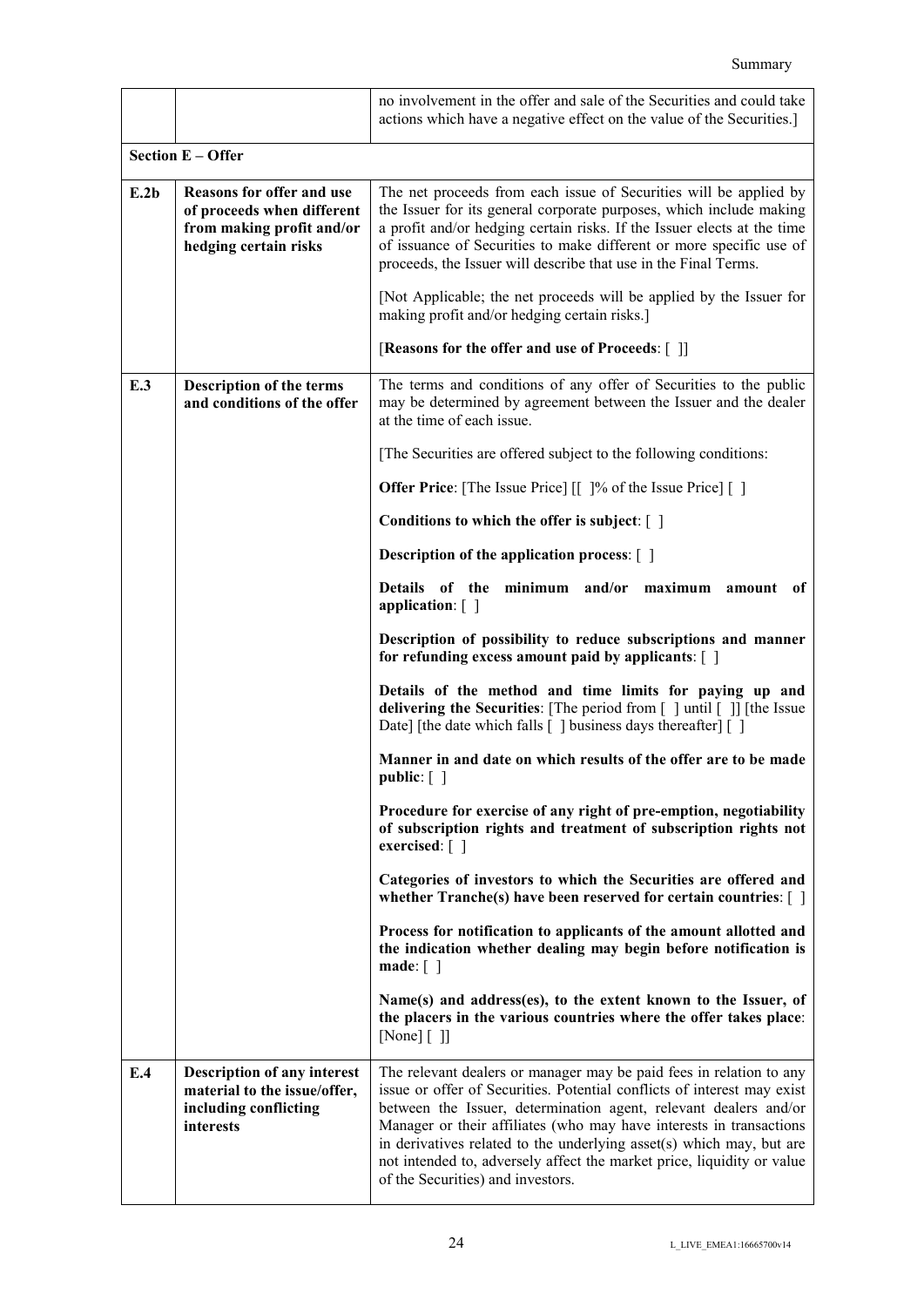|     |                                                                       | [The [dealers/Managers] will be paid aggregate commissions equal<br>to [].] [Any [dealer/Manager] and its affiliates may be engaged,<br>and may in the future engage, in hedging transactions with respect<br>to the Underlying Asset.] [Not Applicable; no person involved in<br>the issue or offer has any interest, or conflicting interest, that is<br>material to the issue or offer of Securities.] |
|-----|-----------------------------------------------------------------------|-----------------------------------------------------------------------------------------------------------------------------------------------------------------------------------------------------------------------------------------------------------------------------------------------------------------------------------------------------------------------------------------------------------|
| E.7 | <b>Estimated expenses</b><br>charged to investor by<br>issuer/offeror | The Issuer will not charge any expenses to investors in connection<br>with any issue of Securities. Offerors may, however, charge<br>expenses to investors. Such expenses (if any) will be determined by<br>agreement between the offeror and the investors at the time of each<br>issue.                                                                                                                 |
|     |                                                                       | In addition, certain fees are taken into account when determining the<br>amounts payable on the Securities $-$ see C.15.                                                                                                                                                                                                                                                                                  |
|     |                                                                       | [Not Applicable; no expenses will be charged to the investor by the<br>issuer or the offeror[s].] [The following estimated expenses will be<br>charged to the investor by the offeror[s]: $\lceil \cdot \rceil$ [fees within a range<br>between $\lceil \cdot \rceil$ and $\lceil \cdot \rceil$ .                                                                                                         |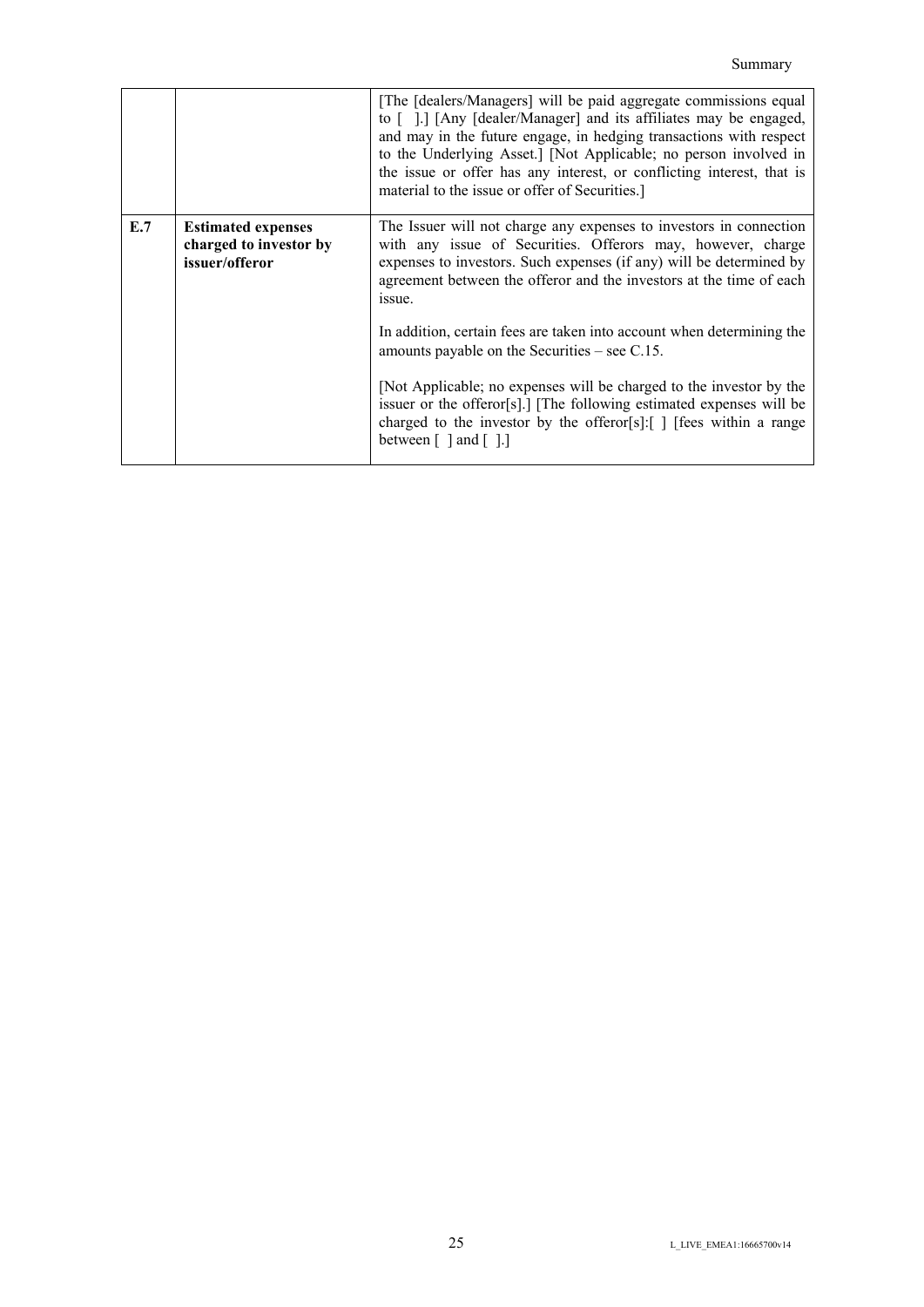## **RISK FACTORS**

*Investing in Securities involves substantial risks. The risks highlighted below represent the principal risks of investing in Securities. These risks could negatively affect the amount which investors will receive in respect of Securities, potentially resulting in the loss of some or all of their investment.*

*An investment in the Securities should only be made after assessing these principal risks, including any risks applicable to the relevant Underlying Asset. More than one risk factor may have a simultaneous effect with regard to the Securities such that the effect of a particular risk factor may not be predictable. In addition, more than one risk factor may have a compounding effect which may not be predictable. No assurance can be given as to the effect that any combination of risk factors may have on the value of the Securities.*

*The risks below are not exhaustive and there may be additional risks and uncertainties that are not presently known to the Issuer or that the Issuer currently believes to be immaterial but that could have a material impact on the business operations or financial condition of the Issuer or the price of or return on the Securities.* 

*All capitalised terms that are not defined in this section will have the meanings given to them elsewhere in this Base Prospectus.*

Contents of the risk factors:

- 1. Risks relating to the potential loss of investment
- 2. Risks associated with the valuation, liquidity and settlement of Securities
- 3. Risks associated with the features of the Securities
- 4. Risks associated with the Securities being linked to an Underlying Asset
- 5. Risks associated with specific Underlying Asset
- 6. Risks associated with the Issuer's ability to fulfil its obligations under the Securities
- 7, Risks associated with conflicts of interest

#### 1. **Risks relating to the potential loss of investment**

INVESTORS MAY LOSE UP TO THE ENTIRE VALUE OF THEIR INVESTMENT IN THE SECURITIES AS A RESULT OF THE OCCURRENCE OF ANY ONE OR MORE OF THE FOLLOWING EVENTS:

- (A) THE TERMS AND CONDITIONS OF THE SECURITIES DO NOT PROVIDE FOR FULL REPAYMENT OF THE INITIAL PURCHASE PRICE UPON REDEMPTION OF THE SECURITIES AND THE RELEVANT UNDERLYING ASSET PERFORM IN SUCH A MANNER THAT THE SETTLEMENT AMOUNT OR ENTITLEMENT IS LESS THAN THE INITIAL PURCHASE PRICE;
- (B) INVESTORS SELL THEIR SECURITIES PRIOR TO THEIR SCHEDULED REDEMPTION DATE IN THE SECONDARY MARKET AT AN AMOUNT THAT IS LESS THAN THE INITIAL PURCHASE PRICE;
- (C) THE ISSUER IS SUBJECT TO INSOLVENCY OR BANKRUPTCY PROCEEDINGS OR SOME OTHER EVENT WHICH NEGATIVELY AFFECTS THE ISSUER'S ABILITY TO MEET ITS OBLIGATIONS UNDER THE SECURITIES;
- (D) THE SECURITIES ARE SUBJECT TO A DISRUPTION EVENT (E.G. A CHANGE OF LAW, A TAX EVENT, AN EXTRAORDINARY MARKET DISRUPTION OR DUE TO AN EVENT IN RELATION TO THE UNDERLYING ASSET(S)) OR THE PERFORMANCE OF THE ISSUER'S OBLIGATIONS BECOME UNLAWFUL AND THE SETTLEMENT AMOUNT PAYABLE IS LESS THAN THE INITIAL PURCHASE PRICE; AND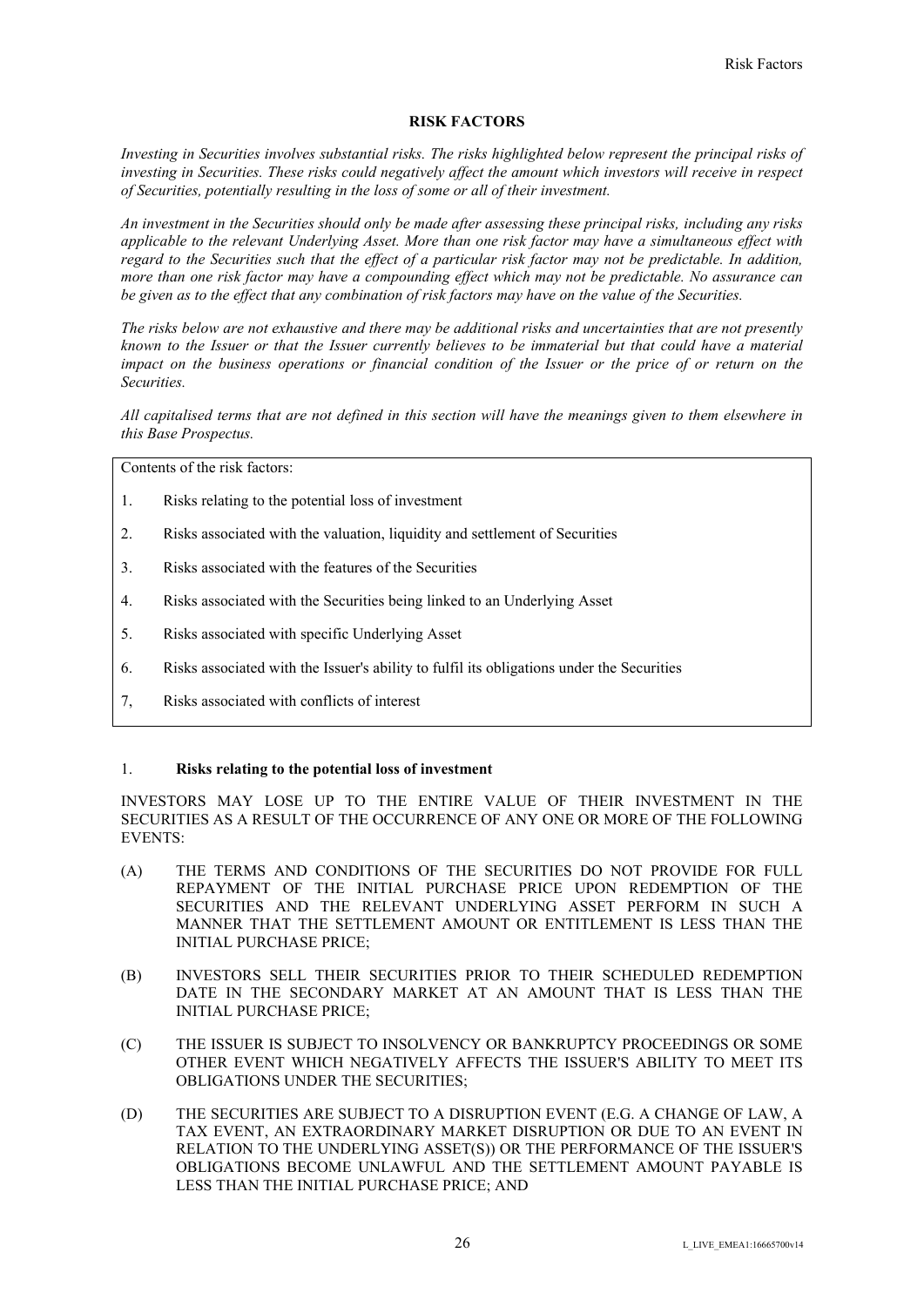(E) THE TERMS AND CONDITIONS OF THE SECURITIES ARE ADJUSTED (IN ACCORDANCE WITH THE TERMS AND CONDITIONS OF THE SECURITIES) WITH THE RESULT THAT THE AMOUNT PAYABLE TO INVESTORS AND/OR THE VALUATION OF THE SECURITIES IS REDUCED.

FOLLOWING AN EARLY REDEMPTION OF THE SECURITIES FOR ANY REASON, INVESTORS MAY BE UNABLE TO REINVEST THE REDEMPTION PROCEEDS AT AN EFFECTIVE YIELD AS HIGH AS THE YIELD ON THE SECURITIES BEING REDEEMED.

THE OBLIGATIONS OF THE ISSUER UNDER THE SECURITIES ARE NOT SECURED AND THE SECURITIES ARE NOT PROTECTED BY THE FINANCIAL SERVICES COMPENSATION SCHEME OR ANY OTHER GOVERNMENT OR PRIVATE PROTECTION SCHEME.

# 2. **Risks associated with the valuation, liquidity and settlement of Securities**

#### 2.1 **Valuation of the Securities: commissions and/or fees**

Investors should be aware that the issue price may include commissions and/or other fees paid by the Issuer to distributors as payment for distribution services where permitted by law. This can cause a difference between the theoretical value of the Securities and any bid and offer prices quoted by the Issuer, any affiliate or any third party, which may result in investors receiving less than expected on any disposal of securities.

Information with respect to the amount of these inducements, commissions and fees may be obtained from the Issuer or distributor upon request.

# 2.2 **Possible illiquidity of the Securities in the secondary market**

Investors should be aware that a secondary trading market for the Securities may not develop and that, even if a secondary market does develop, it is not possible to predict the prices at which the Securities will trade in such secondary market. Such prices may not accurately reflect the theoretical value of the Securities.

The Issuer is under no obligation to make a market in or to repurchase Securities. Therefore, investors may not be able to sell their Securities easily or at prices that will provide them with a yield comparable to similar investments that have a developed secondary market. The number of Securities of any series may be relatively small, further adversely affecting the liquidity of such Securities.

The Issuer may list Securities on a stock exchange but the fact that Securities are listed will not necessarily lead to greater liquidity. If Securities are not listed or traded on any exchange, pricing information for such Securities may be more difficult to obtain and the liquidity of such Securities may be adversely affected.

The number of Securities outstanding or held by persons other than the Issuer's affiliates could be reduced at any time due to early redemptions of the Securities. Accordingly, the liquidity of the market for the Securities could vary materially over the term of the Securities.

A lack of liquidity in the secondary market for the Securities may have a severely adverse effect on the market value of Securities and may result in investors: (i) being unable to sell their Securities on the secondary market, or (ii) receiving less than the initial price paid for the Securities.

#### 2.3 **Issue of further Securities**

If additional securities or options with the same characteristics or linked to the same Underlying Asset are subsequently issued, either by the Issuer or another issuer, the supply of securities with such characteristics or linked to such Underlying Asset in the primary and secondary markets will increase and may cause the price at which the relevant Securities trade in the secondary market to decline.

# 2.4 **Certain factors affecting the value and trading price of Securities**

The value or quoted trading price of the Securities (including any price quoted by the Issuer) at any time will reflect changes in market conditions and other factors which cannot be predicted in advance, including:

market interest and yield rates;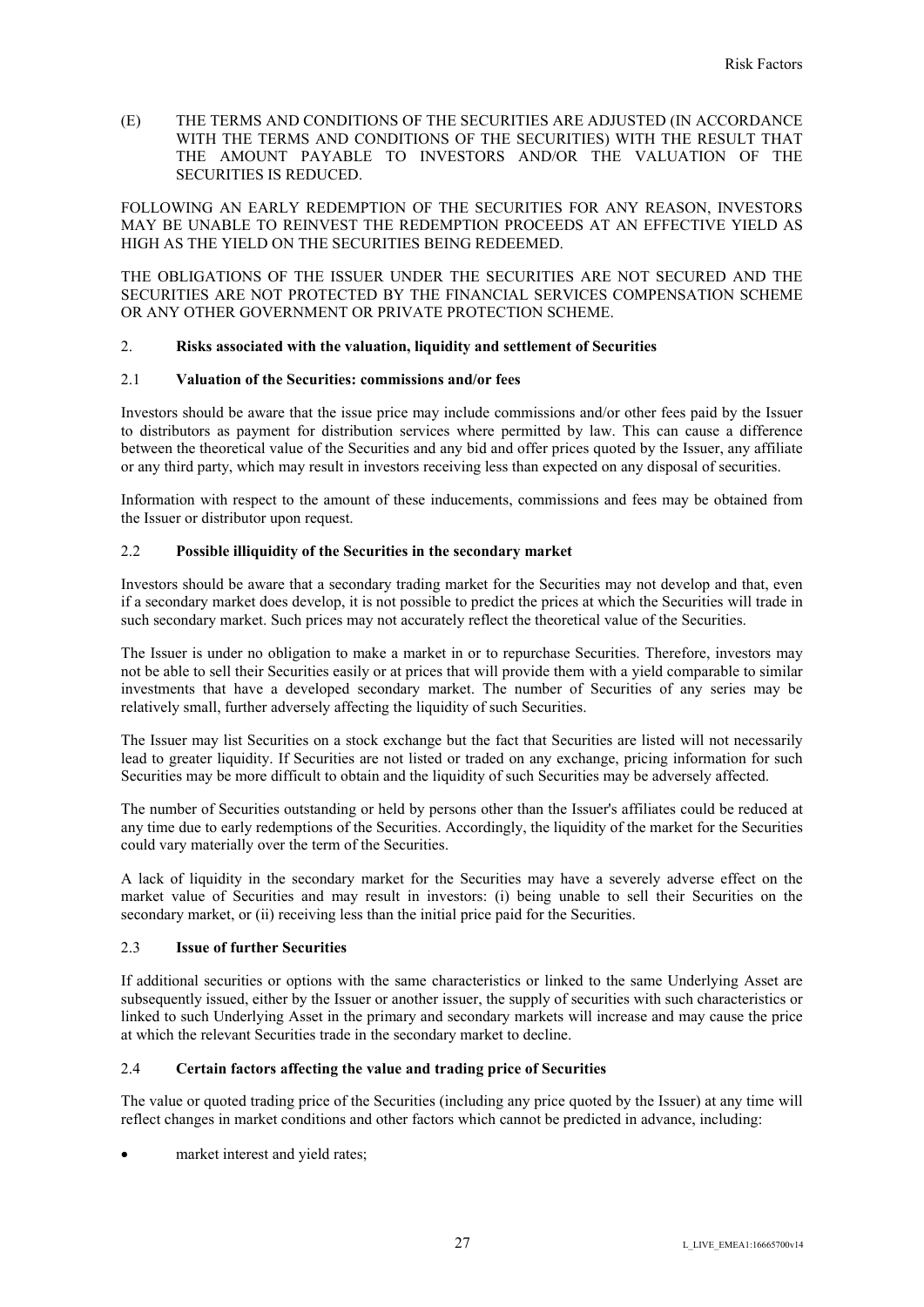- fluctuations in currency exchange rates;
- economic, financial, regulatory, political, terrorist, military or other events in one or more jurisdictions, including events affecting capital markets generally or the stock exchanges on which any Securities may be traded;
- the Issuer's creditworthiness or perceived creditworthiness (whether measured by reference to credit ratings or otherwise); and
- the performance of the relevant Underlying Asset.

These changes may affect the market price of the Securities, including any market price received by an investor in any secondary market transaction and may be: (i) different from the value of the Securities as determined by reference to the Issuer's pricing models; and (ii) less than the issue price. As a result, if investors sell their Securities prior to the scheduled redemption date, they may receive back less than their initial investment or even zero.

Any price quoted by a third party dealer may differ significantly from any price quoted by the Issuer or any of its affiliates. Furthermore, investors who sell their Securities are likely to be charged a commission for such secondary market transaction.

## 2.5 **Conditions to settlement**

Payments of any settlement amounts due may be subject to certain conditions to settlement as specified in the terms and conditions of the Securities. If the Issuer, or in the case of French Cleared Securities, the Issue and Paying Agent determines that any condition to settlement to be satisfied by an investor has not been satisfied in full, payment of the amount payable to such investor will not become due until all such conditions to settlement have been satisfied in full, and no additional amounts will be payable by the Issuer because of any resulting delay or postponement. However, the conditions to settlement will not be capable of being satisfied if the conditions to settlement are not satisfied by the relevant time on the day that is 180 calendar days following the final settlement cut-off date. Therefore, if an investor fails to comply with the conditions, the obligations of the Issuer to that investor may be discharged without any payment.

#### 2.6 **Change in tax law**

Investors should be aware that tax regulations and their application by the relevant taxation authorities are subject to change, possibly with retrospective effect, and that this could negatively affect the value of the Securities. Any such change may cause the tax treatment of the Securities to change from the tax position at the time of purchase and may render the statements in this Base Prospectus concerning the relevant tax law and practice to be inaccurate or insufficient to cover the material tax considerations in respect of the Securities. It is not possible to predict the precise tax treatment which will apply at any given time and changes in tax law may give the Issuer the right to amend the terms and conditions of the Securities, or cancel the Securities.

# 2.7 **US Foreign Account Tax Compliance Withholding**

A 30 per cent. withholding tax will be imposed on certain payments to certain non-US financial institutions that fail to comply with information reporting requirements or certification requirements in respect of their direct and indirect United States shareholders and/or United States accountholders. United States accountholders subject to such information reporting or certification requirements may include holders of the Securities.

If any amount were to be deducted or withheld from payments on the Securities as a result of FATCA, an investor's return on the Securities may be significantly less than expected.

See "*Taxation – United States Taxation*" for more information.

## 2.8 **Withholding on Dividend Equivalent Payments**

The US Treasury Department has issued proposed regulations under section 871(m) of the US Internal Revenue Code of 1986, as amended which address payments contingent on or determined by reference to dividends paid on US equities. Regulations under sections 871(m) could ultimately require the Issuer to treat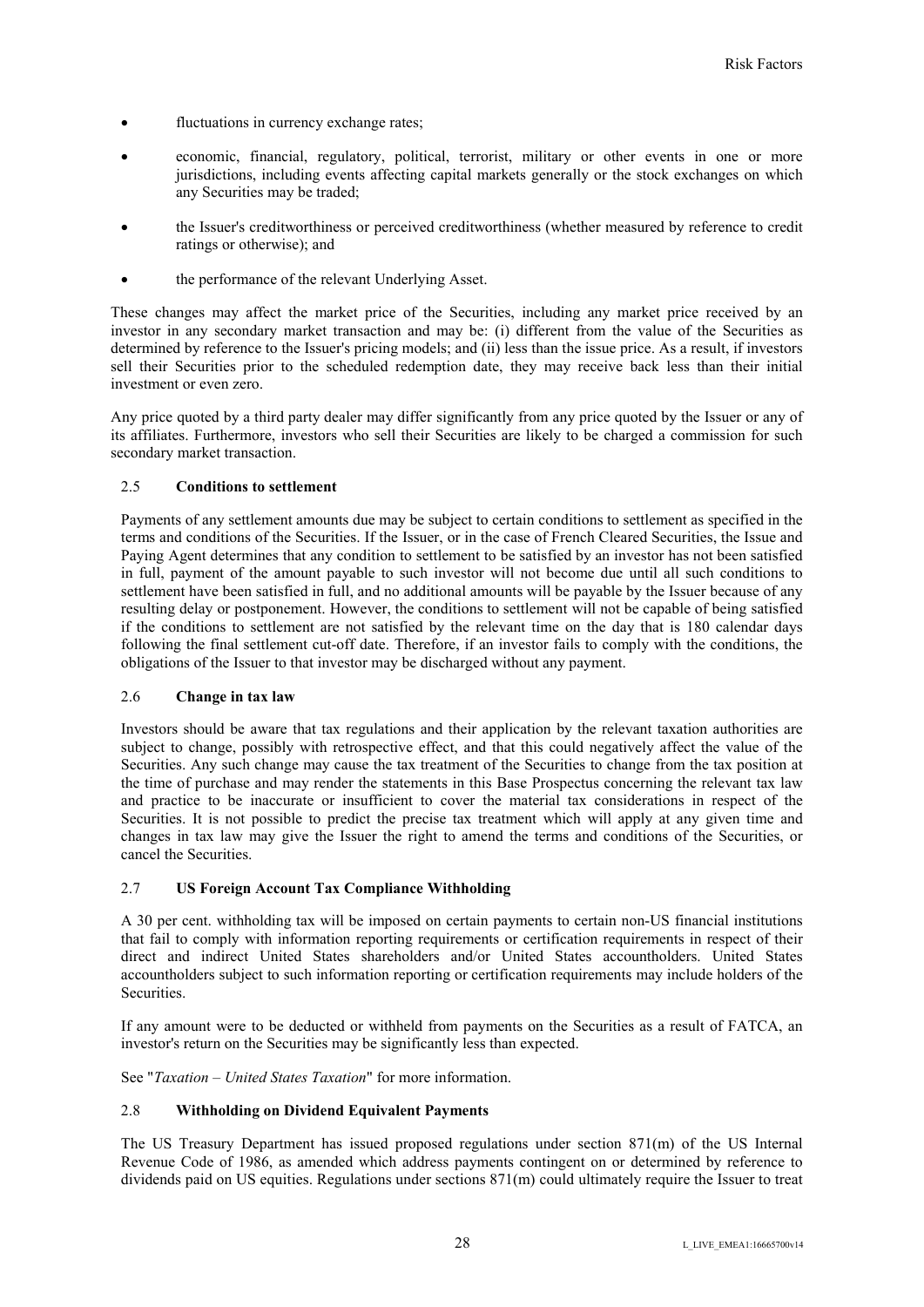all or a portion of any payment in respect of the Securities as a "dividend equivalent" payment that is subject to withholding tax at a rate of 30 per cent. (or a lower rate under an applicable treaty).

If any amount were to be deducted or withheld from payments on the Securities as a result of the above, investors may receive significantly less than expected.

See "*Taxation – United States Taxation*" for more information.

# 2.9 **Proposed Financial Transactions Tax**

On 14 February 2013, the European Commission published its proposal for a council directive on a common system of financial transaction tax ("FTT") to be implemented by 11 Member States, including France, Germany, Spain, Italy and Portugal. If all participating Member States implement the council directive in their domestic law by 30 September 2013, it is proposed that the FTT will apply from 1 January 2014. As at the date of this Base Prospectus, the United Kingdom is not one of the 11 Member States that is proposing to introduce the FTT.

Under the current proposals, broadly, FTT will be levied on any financial institution (such as banks, investment service providers, credit institutions and pension funds) party to financial transactions which relate to shares, securities and derivatives (on its own account or for the account of another person) and either (i) such shares, securities or derivatives are issued by or (ii) such financial institution is or (iii) such financial institution is not but the other party to the financial transaction is, a person established or resident in a participating Member State. Financial transactions do not include primary market transactions (i.e. subscriptions and issuances of Securities under this Base Prospectus) but do include secondary market transactions (i.e. sales and transfers of Securities subscribed or issued under this Base Prospectus). The current proposals also give both counterparties to a financial transaction joint and several liability for FTT levied on any counterparty that is a financial institution.

Investors of Securities should be aware that some transactions in relation to the Securities subscribed or issued under this Base Prospectus may be subject to FTT from 1 January 2014 and the cost of FTT may be borne by holders of Securities.

## 2.10 **UK 'Bail-in' provisions**

On 6 June 2012 the European Commission published a legislative proposal for a directive providing for the establishment of a European-wide framework for the recovery and resolution of credit institutions and investment firms (the '**Recovery and Resolution Directive**' or "**RRD**" the stated aim of which is to provide supervisory authorities, including the relevant UK resolution authority, with common tools and powers to address banking crises pre-emptively in order to safeguard financial stability and minimise taxpayers' exposure to losses. The powers proposed to be granted to supervisory authorities, such as the relevant UK resolution authority, under the draft RRD include (but are not limited to) the introduction of a statutory 'bailin' power, which would give the relevant UK resolution authority the power to cancel all or a portion of the principal amount of, or interest due on, the Securities and/or convert all or a portion of the principal amount or interest due into shares or other securities of the Issuer or any third party. Accordingly, any exercise of any UK bail-in power by the relevant UK resolution authority may result in investors losing all or part of the value of their investment (or receiving shares or a different security from the Securities which may be worth significantly less than the Securities). The relevant UK resolution authority may exercise any of its UK bailin powers without providing any notice to investors.

As the RRD is still in draft form there is considerable uncertainty regarding the specific factors beyond the goals of addressing banking crises pre-emptively and minimising taxpayers' exposure to losses (for example by writing down relevant capital instruments before the injection of public funds into a financial institution) which the relevant UK resolution authority would consider in deciding whether to exercise the UK bail-in power with respect to the relevant financial institution and/or securities such as the Securities, issued by that institution.

Moreover, as the financial criteria that the relevant UK resolution authority would consider in exercising any UK bail-in power may provide it with discretion, the circumstances under which the relevant UK resolution authority would exercise its proposed UK bail-in powers are currently uncertain and investors may not be able to refer to publicly available criteria in order to anticipate a potential exercise of any such UK bail-in power. Because the RRD is currently in draft form, there is considerable uncertainty regarding the rights that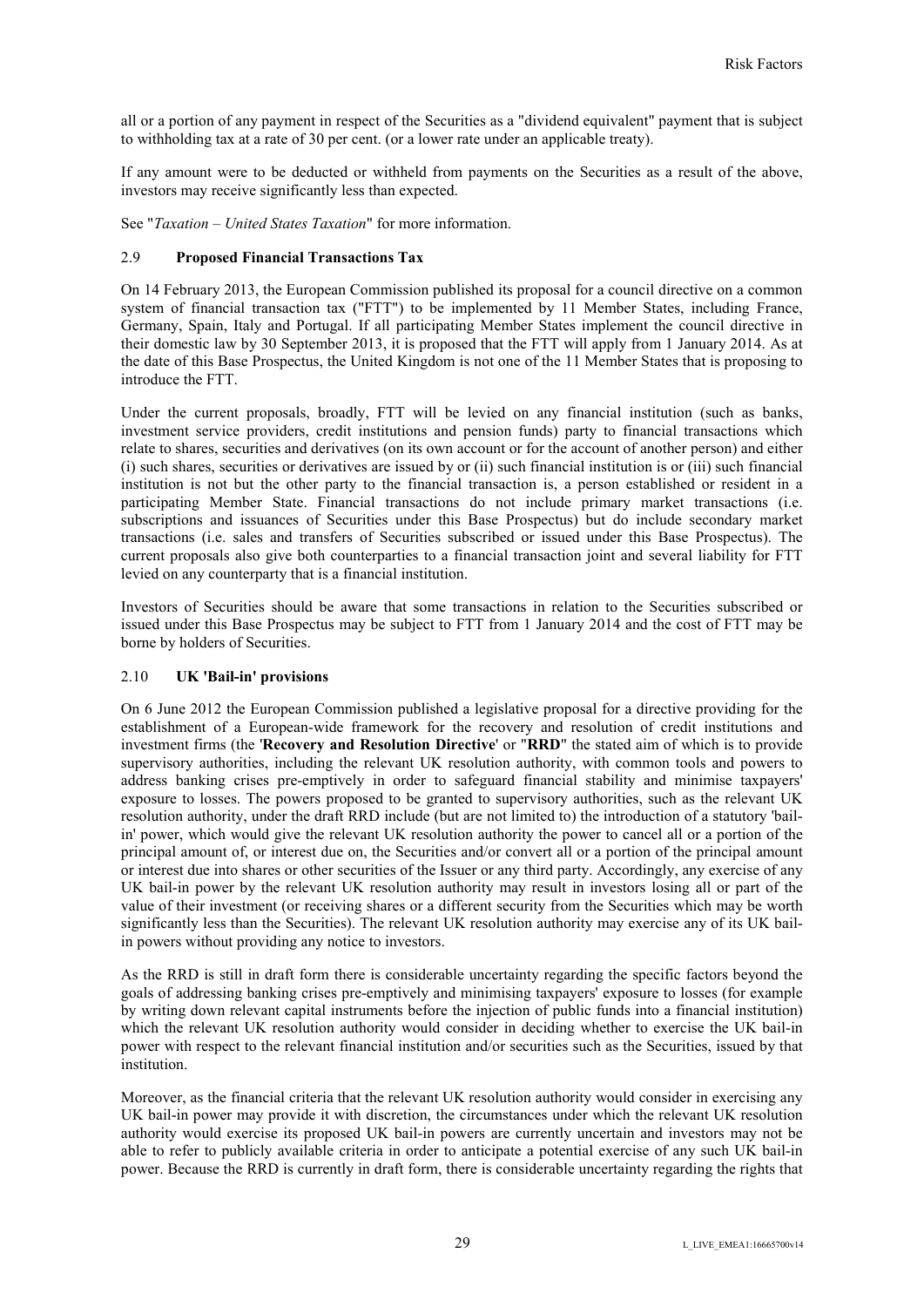investors may have to challenge the exercise of any UK bail-in power by the relevant UK resolution authority and, when the final RRD rules are implemented in the UK, investors' rights may be limited.

As well as the UK bail-in power, the powers currently proposed to be granted to the relevant UK resolution authority under the draft RRD include the power to (i) direct the sale of the bank or the whole or part of its business on commercial terms without requiring the consent of the shareholders or complying with the procedural requirements that would otherwise apply, (ii) transfer all or part of the business of the bank to a 'bridge bank' (a publicly controlled entity) and (iii) transfer the impaired or problem assets of the relevant financial institution to an asset management vehicle to allow them to be managed over time. There remains significant uncertainty regarding the ultimate nature and scope of these powers and, if ever implemented, how they would affect the Issuer and/or the Securities. Accordingly, it is not yet possible to assess the full impact of the draft RRD on the Issuer and/or investors in Securities, and there can be no assurance that, once it is implemented, the manner in which it is implemented or the taking of any actions by the relevant UK resolution authority currently contemplated in the draft RRD would not adversely affect the rights of holders of the Securities, the price or value of an investment in the Securities and/or the Issuer's ability to satisfy its obligations under the Securities.

## 2.11 **Book-entry securities**

Investors who hold Securities in dematerialised and/or uncertificated form ("**Book-entry Securities**") will not be the legal owners of the Book-entry Securities and may be exposed to additional costs and expenses.

Rights in the Book-entry Securities will be held through custodial and depositary links through the relevant clearing systems. This means that investors in Book-entry Securities:

- will only be able to enforce rights in respect of the Book-entry Securities indirectly through the intermediary depositaries and custodians; and
- in the event of any insolvency or liquidation of an intermediary, could receive less than they otherwise would have if they had invested directly in the Book-entry Securities.

In addition, investors may incur fees, charges, costs, taxes, duties and/or other expenses and liabilities in connection with the acquisition, holding, settlement, transfer or disposal of Book-entry Securities. These expenses and liabilities, which may vary amongst different investors and will depend on the rules and procedures applicable to the relevant Book-entry Securities, could reduce an investor's return.

#### 3. **Risks associated with the features of the Securities**

#### 3.1 **Determination**

Any determination made by the Issuer or, if applicable, an affiliate of the Issuer, in its capacity as Determination Agent will, if exercised in a commercially reasonable manner, and in the absence of manifest error, be conclusive and binding on all persons (including, without limitation, the investors), notwithstanding the disagreement of such persons or other financial institutions, rating agencies or commentators. Any such determination could adversely affect the value of the Securities.

#### 3.2 **Substitution of the Issuer**

In accordance with the terms and conditions of the Securities, the Issuer may be substituted as the principal obligor under the Securities by any company which has an equivalent rating of long-term unsecured, unsubordinated and unguaranteed debt obligations from an internationally recognised rating agency. This may impact any listing of the Securities and, in particular, it may be necessary for the substituted issuer to reapply for listing on the relevant market or stock exchange on which the Securities are listed. In addition, following such a substitution, investors will become subject to the credit risk of the substitute issuer.

## 3.3 **Amendments to the terms and conditions of the Securities bind all investors in Securities**

The terms and conditions of the Securities may be amended by the Issuer in certain circumstances (such as to cure a manifest error or where the amendment is of a minor or technical nature and/or where such amendment will not materially and adversely affect the interests of investors) without the consent of the investors and in certain other circumstances, with the required consent of a defined majority of the investors. The terms and conditions of the Securities contain provisions for investors to call and attend meetings to vote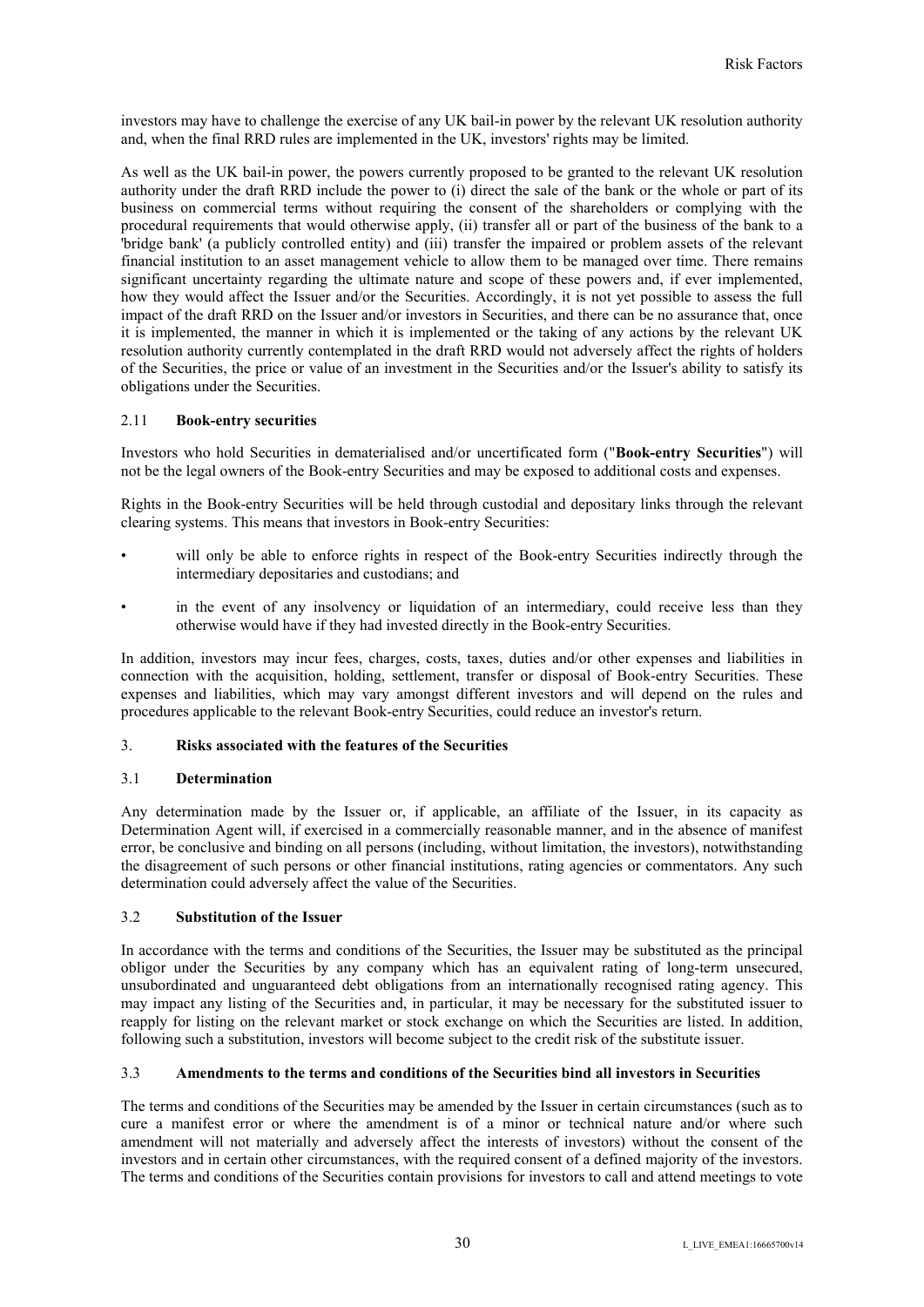upon such matters or to pass a written resolution in the absence of such a meeting. Resolutions passed at such a meeting, or passed in writing, can bind all investors, including investors that did not attend or vote, or who do not consent to the amendment.

## 3.4 **Adjustment or early redemption due to certain events**

There are certain Issuer-specific or external events which may impact on the terms and conditions of the Securities or on their redemption, including a change in law, a currency disruption or a tax event affecting the Issuer's ability to fulfil its obligations under the Securities; or (ii) a disruptive event relating to the existence, continuity, trading, valuation, pricing or publication of the Underlying Asset; or (iii) a disruption or other material impact on the Issuer's ability to hedge its obligations under the Securities (each referred to as an "**Additional Disruption Event**").

If an Additional Disruption Event occurs, the Issuer may;

- adjust the terms and conditions of the Securities (without the consent of investors); or
- elect to redeem the Securities prior to their scheduled redemption date (following which the Issuer shall pay the holder of each Security an amount equal to the Early Cash Settlement Amount of such Securities, or, in respect of certain hedging disruptions, the Early Termination Amount),

in each case, in accordance with the terms and conditions of the Securities.

Any adjustment made to the terms and conditions of the Securities may have a negative effect on the value of the Securities and any Early Cash Settlement Amount or Early Termination Amount received by investors may be less than their initial investment and could be zero.

In addition, if the Issuer determines that the performance of any of its absolute or contingent obligations under the Securities has become illegal, in whole or in part for any reason, the Issuer may redeem the Securities. In such circumstances, if and to the extent permitted by law, the Issuer shall pay the holder of each Security an amount equal to the Early Cash Settlement Amount or Early Termination Amount of such Securities. Investors should note that any amount received from the Issuer in such circumstances may be less than their initial investment and could be zero.

# 3.5 **Issuer event of default**

On an event of default by the Issuer (such as a failure to pay interest or return capital, or if the Issuer is subject to a winding-up order) investors may choose to require immediate redemption of their Securities at the Early Cash Settlement Amount. Any amount received by investors in such circumstances may be less than their initial investment and could be zero.

# 3.6 **The exercise of an Issuer call option or investor put option**

Where the terms and conditions of the Securities provide that the Issuer has the right to call and redeem the Securities, or the investor has the right to put and redeem the Securities, then, following the exercise by the Issuer or the investor of such option, an investor will no longer be able to realise his or her expectations for a gain in the value of the Securities or to participate in the performance of any Underlying Asset(s). The yields received upon redemption following an Issuer call or an investor put may be lower than expected, and the amount received may be lower than the initial price paid for the Securities and may be zero. Investors should also be aware that there may be additional costs associated with the exercise of an investor put option.

Additionally, the Issuer call option feature is likely to limit the market value of the Securities, as during any period when the Issuer may elect to call and redeem the Securities, the market value is unlikely to rise substantially above the price at which they can be redeemed. This may also be true prior to any redemption period.

#### 3.7 **Automatic redemption**

The terms of Open-ended Mini Securities and Open-ended Turbo Securities provide that the Issuer will redeem the Securities prior to the scheduled redemption date if a specified early redemption event occurs. A specified early redemption event will occur if the level, price, value or performance of the Underlying Asset breaches a specified threshold. In the event that such a specified early redemption event occurs, investors will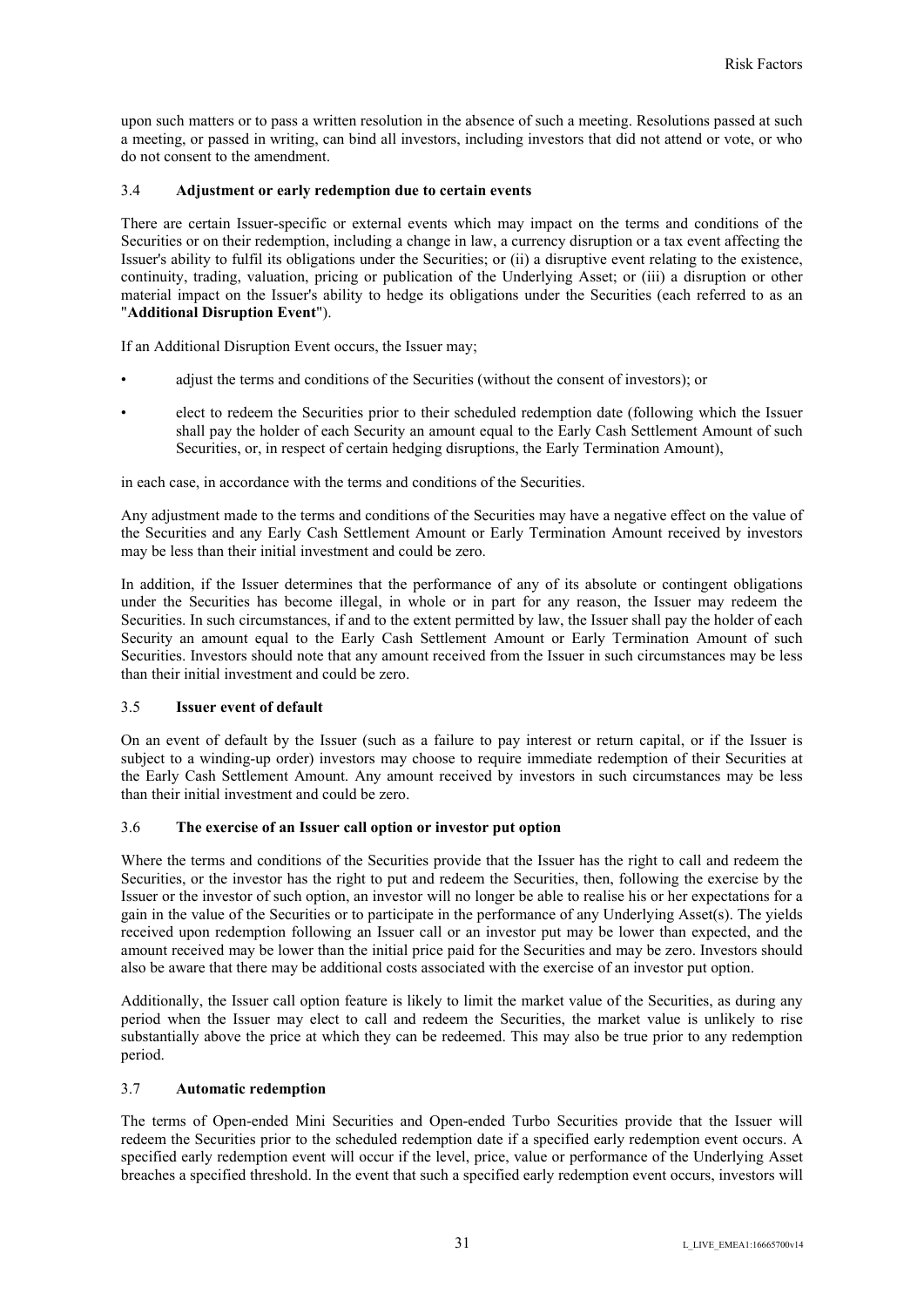(i) in the case of Open-ended Mini Securities, be paid a redemption amount derived from the price of the Underlying Asset and the outstanding financed amount. Such amount may be zero, or (ii) in the case of Open-ended Turbo Securities, be paid a fixed redemption amount that may be substantially less than the redemption value of such Securities but for the occurrence of such event, or even zero, and in each case, upon a specified early redemption event will lose all or substantially all of their investment in the Securities.

## 3.8 **Minimum Tradable Amounts**

Where the terms and conditions of the Securities specify a Minimum Tradable Amount consisting of a minimum number of Securities, an investor who holds fewer Securities than the Minimum Tradable Amount in its account with the relevant clearing system at the relevant time:

- (i) will not be able to transfer or sell its holding;
- (ii) may not receive a Definitive Bearer Security in respect of such holding (should Definitive Bearer Securities be printed); and
- (iii) in each case, would need to purchase a number of Securities such that its holding amounts to such Minimum Tradable Amount to be able to sell or transfer Securities or receive a Definitive Bearer Security.

If Definitive Bearer Securities are issued, investors should be aware that those Securities which have a denomination that is not an integral multiple of any minimum denomination may be illiquid and difficult to trade.

# 3.9 **No interest**

The Securities do not bear interest.

## 3.10 **Securities may have foreign exchange risks**

If the terms and conditions of the Securities provide that payment under the Securities will be made in a currency which is different from the currency of the Underlying Asset, and/or different from the investor's home currency, the investor in such Securities may (i) be exposed to the adverse movement of the Settlement Currency relative to the currency of the Underlying Asset(s), and/or the investor's home currency; and/or (ii) not be able to benefit from the positive movement of the Settlement Currency relative to the Underlying Asset Currency of the Underlying Asset(s), and/or the investor's home currency.

Investors should be aware that foreign exchange rates are highly volatile and are determined by various factors, including supply and demand for currencies in the international foreign exchange markets, economic factors including inflation rates in the countries concerned, interest rate differences between the respective countries, economic forecasts, international political factors, currency convertibility, safety of making financial investments in the currency concerned, speculation and measures taken by governments and central banks. Such measures include, without limitation, imposition of regulatory controls or taxes, issuance of a new currency to replace an existing currency, alteration of the exchange rate or exchange characteristics by devaluation or revaluation of a currency or imposition of exchange controls with respect to the exchange or transfer of a specified currency that would affect exchange rates as well as the availability of a specified currency.

Foreign exchange fluctuations between an investor's home currency and the currency in which payment under the Securities is due may affect investors who intend to convert gains or losses from the exercise or sale of Securities into their home currency and may eventually cause a partial or total loss of the investor's initial investment.

#### 3.11 **An investor's return will be reduced through the application of fees**

The amount payable upon the redemption of the Securities will be reduced by the application of certain fees (including, if applicable, the Issuer's financing costs in the case of mini or turbo Securities, currency hedging costs in the case of quanto Securities, and the management fee in respect of index tracker Securities). Such fees will accrue on a daily basis throughout the life of the Securities. Accordingly, the longer an investor holds Securities, the greater the amount of such fees to be deducted from the redemption amount of the Securities will be.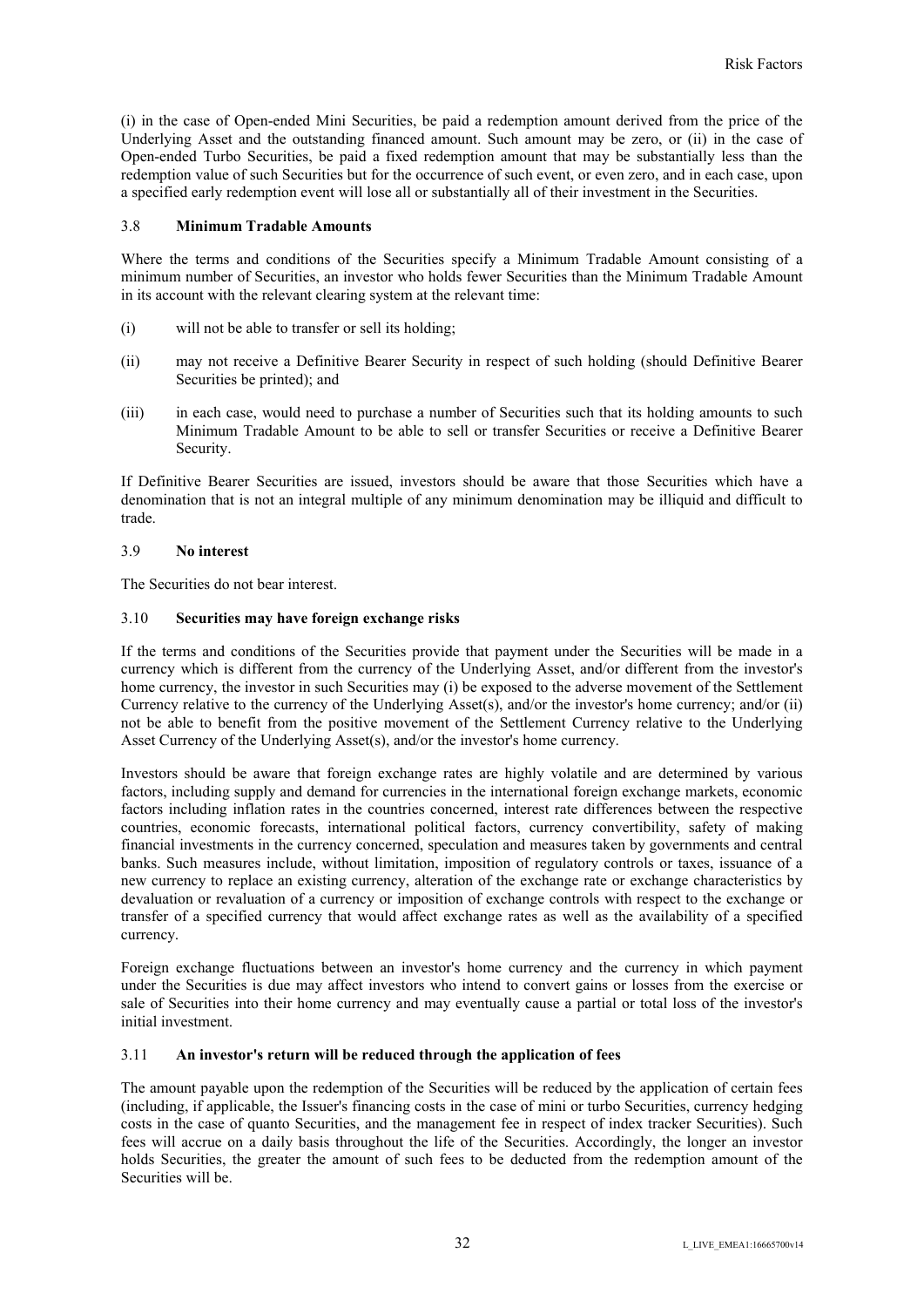# 3.12 **Capital** a**t risk**

The capital invested in the Securities is at risk. Consequently, the amount a prospective investor may receive on cancellation or exercise of its Securities may be less than the amount invested by it and may be zero.

# 4. **Risks associated with the Securities being linked to an Underlying Asset**

## 4.1 **Value of the Securities is linked to the performance of the Underlying Asset**

As the terms and conditions of the Securities reference an Underlying Asset, investors in the Securities are exposed to the performance of such Underlying Asset. The price or performance of the Underlying Asset may be subject to unpredictable change over time, which may depend on many factors, including financial, political, military or economic events, government actions and the actions of market participants. Any of these events could have a negative effect on the value of the Underlying Asset which in turn could adversely affect the value of the Securities.

Investors should also refer to the relevant "Risks associated with specific Underlying Asset" for specific risks relating to their Securities.

## 4.2 **Past performance of an Underlying Asset is not indicative of future performance**

Any information about the past performance of the Underlying Asset available at the time of issuance of the Securities should not be regarded as indicative of any future performance of such Underlying Asset, or as an indication of the range of, trends or fluctuations in the price or value of the Underlying Asset that may occur in the future. It is therefore not possible to predict the future value of the Securities based on such past performance.

# 4.3 **Leveraged exposure to performance of Underlying Asset**

Open-ended Mini Securities and Open-ended Turbo Securities will almost always provide a leveraged exposure to the performance of the Underlying Asset. Leverage increases volatility and amplifies losses and gains. Leveraged Securities provide a return that is a multiple of the performance of the relevant Underlying Asset and magnify losses in adverse market conditions compared to an unleveraged or direct investment in the Underlying Asset (in the case of an index, the stocks comprising such index). Leverage makes it more likely that the Securities will fall for automatic redemption in accordance with their terms.

## 4.4 **Investors will have no claim against any Underlying Asset**

Investors should be aware that the relevant Underlying Asset will not be held by the Issuer for the benefit of the investors and investors will not have any claim in respect of any Underlying Asset or any rights of ownership, including, without limitation, any voting rights or rights to receive dividends or any other distributions in respect of the relevant Underlying Asset. In addition, investors will have no claim against any share issuer, index sponsor, fund issuer, fund sponsor or any other third party in relation to an Underlying Asset; such parties have no obligation to act in the interests of investors.

## 4.5 **Hedging**

Investors intending to purchase Securities to hedge against the market risk associated with investing in a product linked to the performance of an Underlying Asset should recognise the complexities of utilising Securities in this manner. Due to fluctuating supply and demand for the Securities and various other factors, investors should be aware of the risk that the value of the Securities may not correlate with movements of the Underlying Asset.

## 4.6 **Determination Agent alternative calculation or postponement of valuation following a disruption event**

A "disruption event" may occur which prevents valuation of an Underlying Asset as planned. The Determination Agent will determine on any given day whether such a disruption event (including, for example, the failure to open of an exchange on a calculation date) has occurred. In such instance the Determination Agent may;

Postpone valuation; or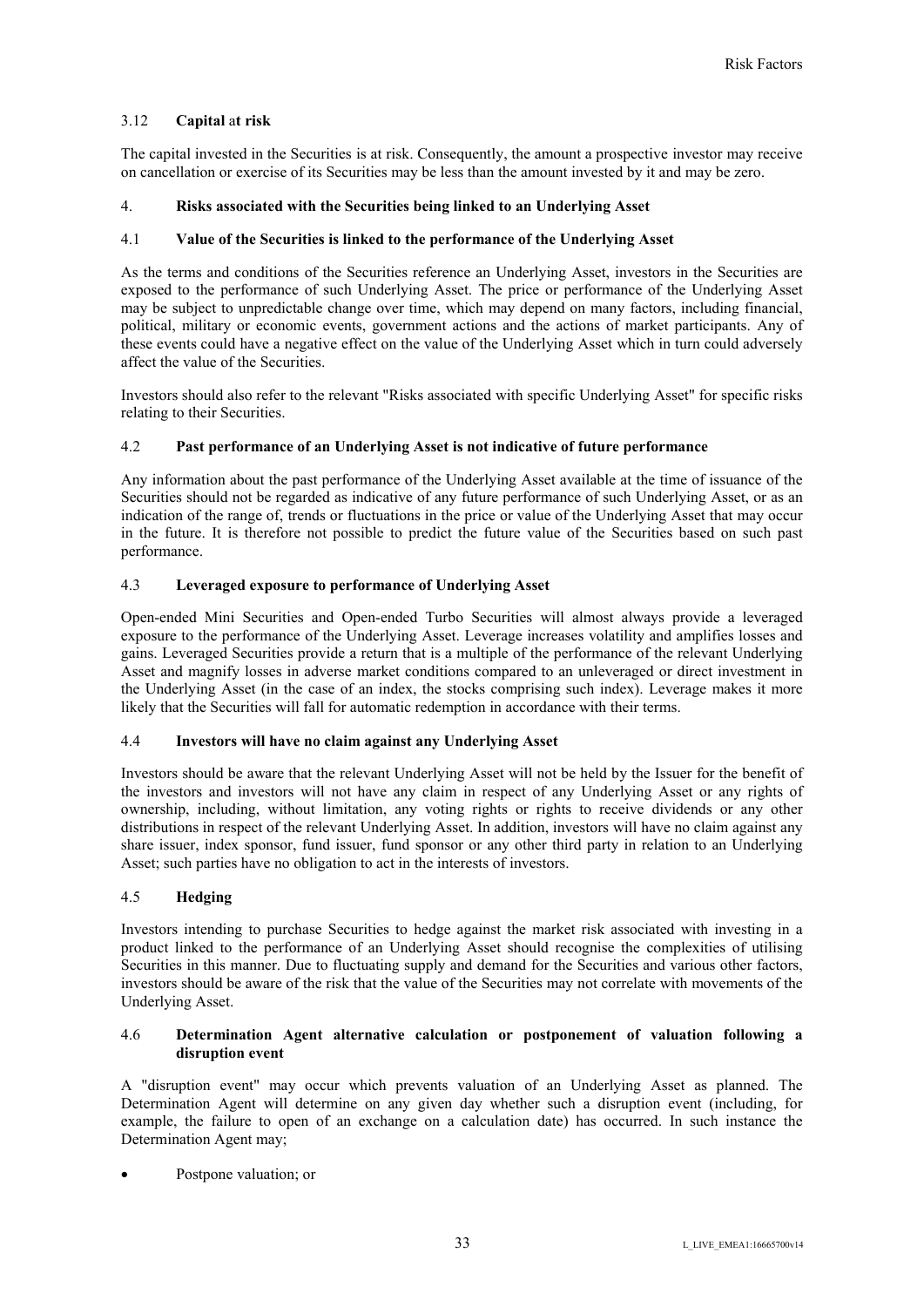- Provide for an alternative valuation to be calculated; or
- Calculate an alternative valuation in its discretion.

Such action by the Determination Agent may have a negative effect on the value of the Securities and/or may result in the postponement of the redemption date.

Investors should refer to the Underlying Asset specific risk factor for further detail in respect of such disruption events.

## 4.7 **Emerging markets**

Where the Securities are linked, directly or indirectly, to emerging market jurisdictions investors will be exposed to the risks of volatility, governmental intervention and the lack of a developed system of law which are associated with such jurisdictions.

In relation to Securities linked to securities issued by emerging market issuers, there are specific risks that there is generally less publicly available information about emerging market issuers and potentially less developed accounting, auditing and financial reporting standards and requirements and securities trading rules. Additionally, the prices of securities in emerging market jurisdictions and the financial health of the issuers may be affected by political, economic, financial and social instability in such jurisdictions, including changes in a country's government, economic and fiscal policies, currency exchange laws or other foreign laws or restrictions.

Securities linked indirectly to emerging markets, via securities, indices, commodities or currencies, may also be exposed to the risks of economic, social, political, financial and military conditions in such jurisdictions, including, in particular, political uncertainty and financial instability; the increased likelihood of restrictions on export or currency conversion; the greater potential for an inflationary environment; the possibility of nationalisation or confiscation of assets; the greater likelihood of regulation by the national, provincial and local governments, including the imposition of currency exchange laws and taxes; less liquidity in emerging market currency markets as compared to the liquidity in developed markets and less favourable growth prospects, capital reinvestment, resources and self-sufficiency.

A combination of any or all of the risk factors outlined above may have a negative impact on the value of any Underlying Asset linked to emerging markets or on the value of the Securities directly.

#### 5. **Risks associated with specific Underlying Assets**

### 5.1 **Risks associated with common shares, ADRs, GDRs and ETFs as Underlying Assets**

The performance of common shares, ADRs, GDRs and ETFs is dependent upon macroeconomic factors, such as interest and price levels on the capital markets, currency developments and political factors as well as company specific factors such as earnings, market position, risk situation, shareholder structure and distribution policy.

#### (a) **Common shares**

#### *Actions by share issuer may negatively affect the value of the Securities*

The issuer of common shares of a company will not have participated in establishing the terms and conditions of the Securities or the preparation of the Final Terms relating to the Securities and the Issuer will not make any investigation or enquiry in connection with any such share issuer. Consequently, there can be no assurance that all events occurring prior to the relevant issue date that would affect the trading price of the relevant share(s) will have been publicly disclosed. Subsequent disclosure of any such events or the disclosure of or failure to disclose material future events concerning the share issuer could affect the trading price of the share and therefore the trading price of the Securities. Investors should also note that the issuer of any common shares may or may not take actions in respect of common shares without regard to the interests of any investors in the Securities and any of these actions could have a negative effect on the value of the Securities.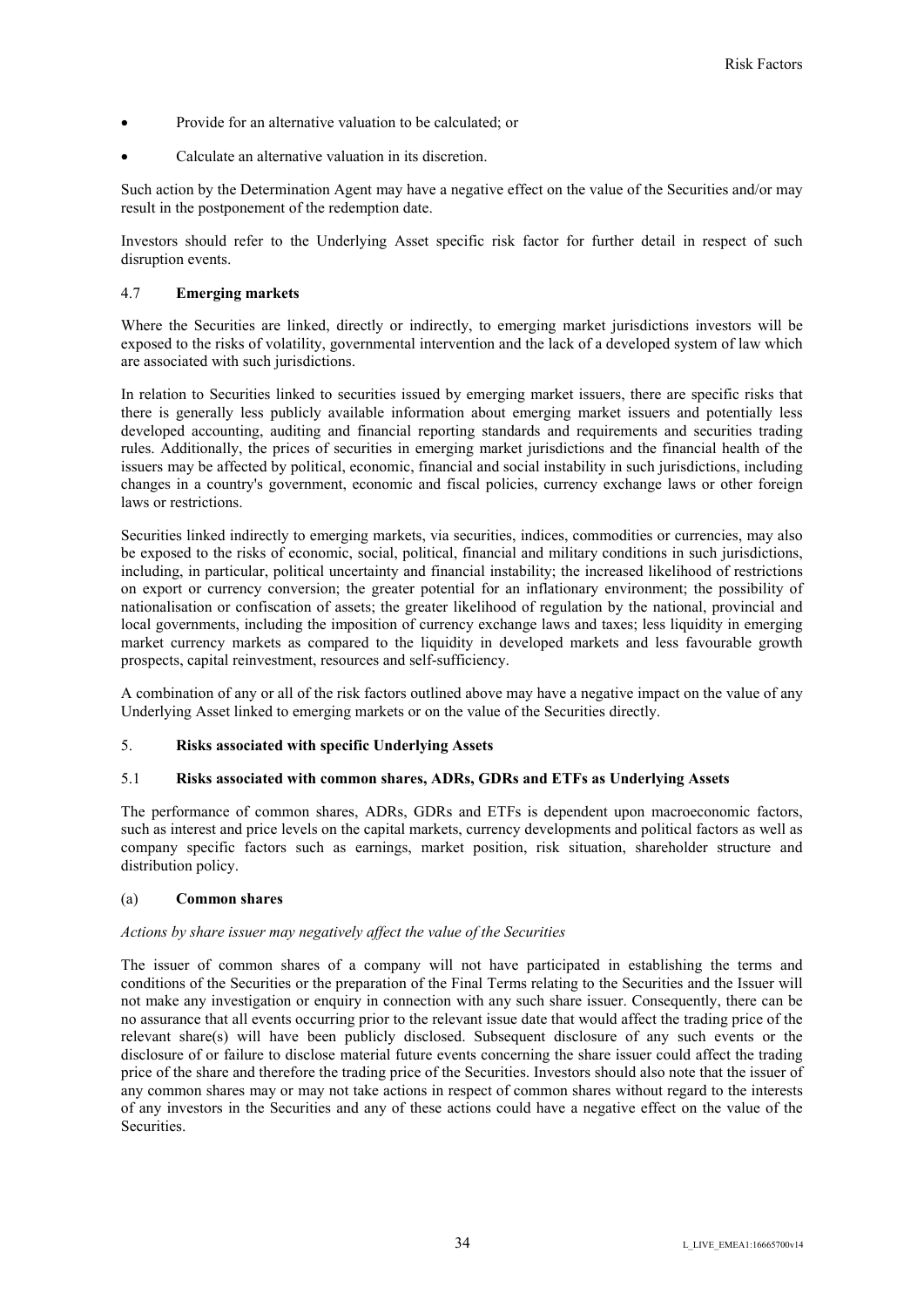# *No dividends*

Investors in Securities linked to common shares ADRs, GDRs and ETFs will not participate in dividends or any other distributions paid on those shares.

# (b) **Depositary Receipts**

American depositary receipts ("**ADRs**") are instruments issued in the US in the form of share certificates representing a number of shares held outside the US, in the country where the share issuer is domiciled. Global depositary receipts ("**GDRs**") are instruments in the form of share certificates representing a number of shares held in the country of domicile of the share issuer and are usually offered or issued in a country other than the US

The amount an investor receives on Securities linked to ADRs or GDRs may not reflect the return such investors would obtain if they actually owned the shares underlying such ADRs or GDRs because the price of the ADR or GDR may not take into account the value of any dividends paid on the underlying shares. Accordingly, investors who purchase Securities that are linked to ADRs or GDRs may receive a lower return on the Securities than they would have received if they had invested in the shares underlying such ADRs or GDRs directly.

## *Risk of non-recognition of beneficial ownership*

The legal owner of the shares underlying the ADRs or GDRs is the custodian bank which is also the issuing agent of the depositary receipts. Depending on the jurisdiction under which the depositary receipts have been issued, investors should be aware of the risk that such jurisdiction does not legally recognise the purchasers of the ADR or GDR as the beneficial owner of the underlying shares. In the event the custodian becomes insolvent or that enforcement measures are taken against the custodian it is possible that an order restricting the free disposition of the underlying shares is issued. In this event the purchaser of an ADR or GDR may lose its rights to the underlying shares under the ADR or GDR and the ADR or GDR would become worthless. As a result, the value of the Securities may be negatively affected and could become worthless.

# (c) **Exchange Traded Funds ("ETFs")**

Where the Securities are linked to an interest in an ETF (being a fund, pooled investment vehicle, collective investment scheme, partnership, trust or other similar legal arrangement and holding assets, such as shares, bonds, indices, commodities and/or other securities such as financial derivative instruments (for the purposes of this sub-paragraph, "Reference Asset(s)") and listed on a recognised exchange) and the investment objective of such ETF is to track the performance of such Reference Asset(s), the investors of such Securities are exposed to the performance of such ETF rather than the Reference Asset(s). The investors will bear the risk that such ETF may not reflect the actual return such investors would obtain if they actually owned Reference Asset(s) underlying such ETF. Accordingly, investors who purchase Securities that are linked to an ETF may receive a lower payment upon cancellation of such Securities than such investors would have received if they had invested in the Reference Asset(s) underlying such ETF directly.

There is a risk that the ETF managers will not succeed in meeting the investment objectives of the ETF, that any analytical model used thereby will prove to be incorrect and that any assessments of the short-term or long-term prospects, volatility and correlation of the types of investments in which such ETF has or may invest will prove inaccurate.

The management company, trustee or sponsor of an ETF will have no involvement in the offer and sale of the Securities and accordingly will have no obligation to any investor in the Securities and could take any actions without regard to the interests of investors in the Securities, which may have a negative effect on the value of the Securities.

An ETF may invest in financial derivative instruments which expose the ETF and an investor to the credit, liquidity and concentration risks of the counterparties to such financial derivative instruments.

# 5.2 **Share specific risks**

# *Extraordinary events*

Certain extraordinary events relating to the underlying shares or the issuer of the relevant underlying shares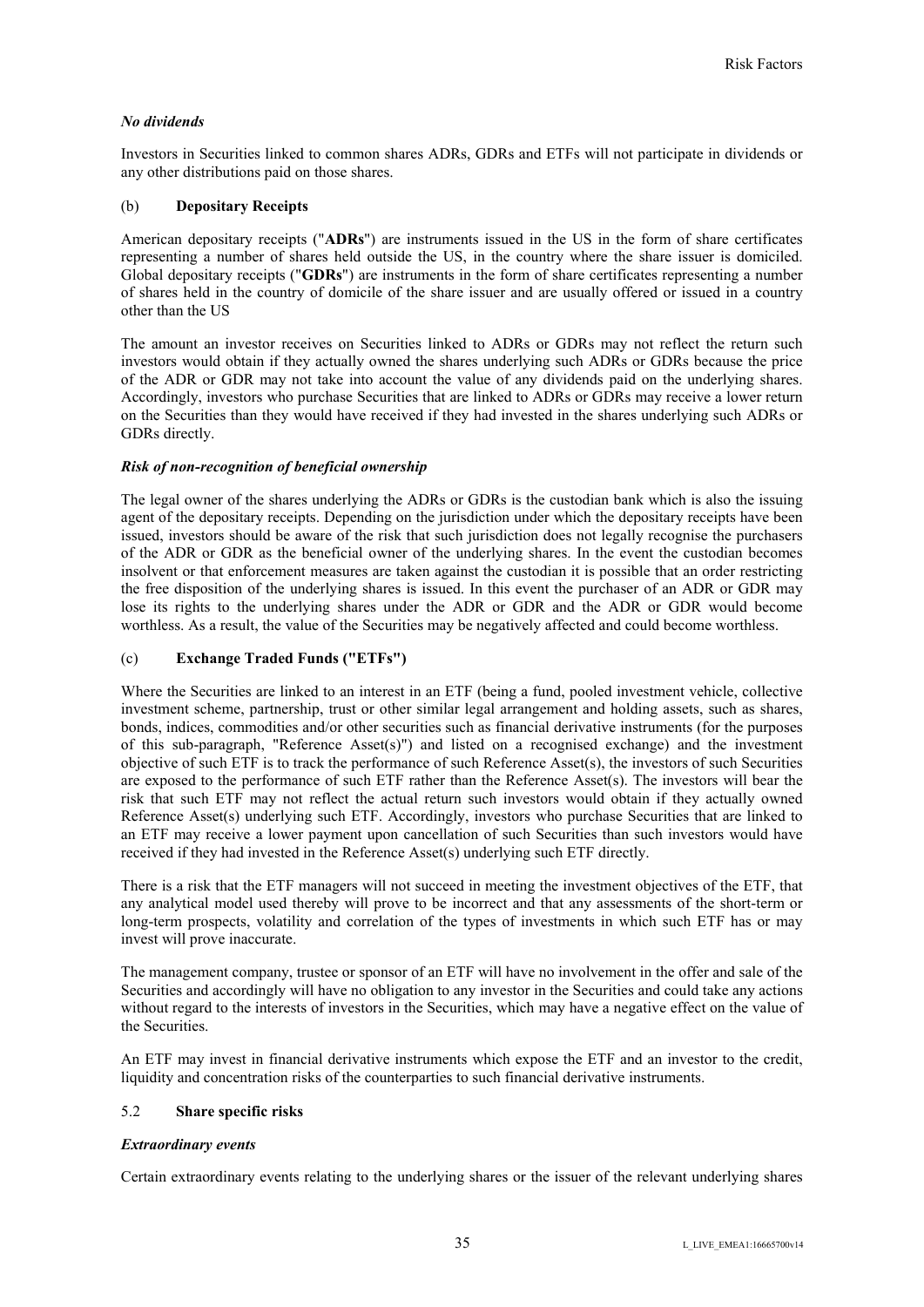(such as a share-for-share merger where the relevant company is not the surviving entity) may result in the amendment of the terms and conditions of the Securities the early redemption of the Securities or the replacement of the referenced shares for substitute shares.

#### *Potential adjustment event*

On the occurrence of an event which has a diluting or concentrating effect on the value of the Underlying Asset, a "Potential Adjustment Event" as defined in the terms and conditions of the Securities, the Determination Agent may amend the terms and conditions of the Securities, or may opt to deliver additional Securities or cash to the investor to account for the diluting or concentrative effect of the event.

Any of the above adjustments may have a negative effect on the value of the Securities.

## 5.3 **Risks associated with equity indices as Underlying Assets**

Index Linked Securities offer investors the opportunity to invest in Securities linked to the performance of an equity index. Such Securities provide investment diversification opportunities, but will be subject to the risk of fluctuations in both equity prices and the value and volatility of the relevant equity index.

Equity indices are comprised of a synthetic portfolio of shares, and, as such, the performance of an Equity index is in turn subject to the risks associated with indices, as outlined below, and with Shares as specified above in risk factor 5.1 "*Risks associated with common shares, ADRs, GDRs and ETFs as Underlying Assets*".

The amount payable on any Securities that reference equity indices may not reflect the return that an investor would realise if he or she actually owned the relevant shares of the companies comprising that equity index because the closing index level on any specified valuation date may reflect the prices of such index components without taking into account any dividend payments on those component shares. Accordingly, investors in Securities linked to an equity index may receive a lower return on the Securities than such investor would have received if he or she had invested directly in those shares.

Investors in Securities linked to equity indices will not directly participate in dividends or any other distributions paid on the shares which make up such indices.

#### *Change in composition, methodology or policy used in compiling the Index*

The Index Sponsor can add, delete or substitute the components of an Index at its discretion, and may also alter the methodology used to calculate the level of the Index. These events may have a detrimental impact on the level of the Index, which in turn could have a negative impact on payments to be made to investors in the Securities.

## *Adjustment event*

If the Index Sponsor makes a material alteration to the Index or cancels the Index and no successor exists, or fails to calculate and announce the Index, the Determination Agent may, if it deems the event to have a material effect on the Securities, calculate the level of the Index as per the previous formula and method or cancel the Securities prior to their scheduled exercise date in accordance with the terms and conditions of the Securities.

If a correction to the relevant Index is published prior to the next payment date the Determination Agent will recalculate the amount payable based on the corrected level of the relevant Index.

If there is a manifest error in the calculation of the Index in the opinion of the Determination Agent, the Determination Agent may recalculate the Index based on the formula and method used prior to the manifest error occurring.

#### *Successor Index or Index Sponsor*

If the index is calculated by a successor index sponsor, or, is replaced by a successor index, the successor index or index as calculated by the successor index sponsor, will be deemed to be the Index of approved by the Determination Agent.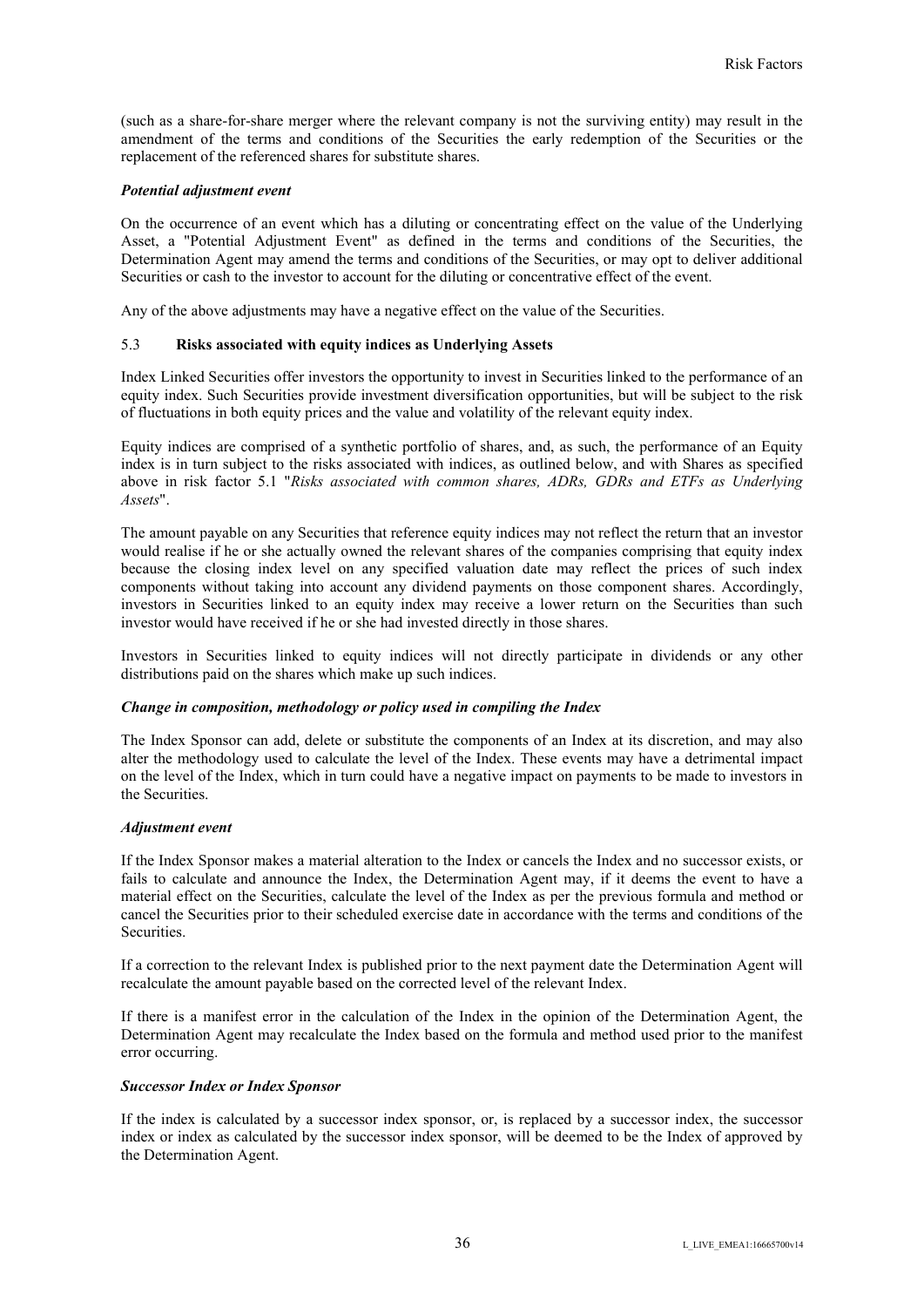# *The Index or any of its underlying components may trade around-the-clock; however, the Securities may trade only during regular trading hours in Europe*

If the market for the relevant Index or any of its underlying components is a global, around-the-clock market, the hours of trading for the Securities may not conform to the hours during which the relevant Index or any of its underlying components are traded. Significant movements may take place in the levels, values or prices of the relevant Index or any of its underlying components that will not be reflected immediately in the price of the relevant Securities. There may not be any systematic reporting of last-sale or similar information for the relevant Index or any of its underlying components. The absence of last-sale or similar information and the limited availability of quotations would make it difficult for many investors to obtain timely, accurate data about the state of the market for the relevant Index or any of its underlying components.

# *Data sourcing and calculation*

The annual composition of indices are typically recalculated in reliance upon historic price, liquidity and production data that are subject to potential errors in data sources or other errors that may affect the weighting of the index components. Any discrepancies that require revision are not applied retroactively but will be reflected in the weighting calculations of the Index for the following year. Index sponsors may not discover every discrepancy.

Investors should also refer to the risk factors specific to the underlying assets to which the relevant Index is linked.

# 5.4 **Risks associated with dividends of shares comprised in an Equity Index that is a dividend index**

Where the Securities reference dividends of shares comprised in an Equity Index, investors in such Securities will be exposed to the declaration and payment of such dividends (if any) by the issuers of such shares, and such declaration and payment of dividends (if any) may be subject to the following risks:

- The value of the dividends paid by the individual constituent members of the Equity Index may be influenced by many factors: Payments of cash dividends by constituent members of the Equity Index may be reduced or not made at all due to a variety of independent factors, such as earnings and dividend policy, which could result in a reduction in the value of the Securities.
- Changes to the regulator and tax environment: Tax and regulatory decisions may result in reductions in the amount of dividends paid by individual constituent members of the Equity Index.
- Constituent members of the Equity Index may not pay dividends in the relevant dividend period at all: If no dividends are paid by constituent members of the Equity Index during the relevant dividend period to which the Securities are linked, investors could receive no return on their investment and, in some instances, the Securities may be worth zero.
- Not all dividends paid by constituent members may be reflected in the level of the Equity Index: The Equity Index may only reflect certain types of dividends, such as ordinary unadjusted gross cash dividends and/or withholding taxes on special cash dividends and capital returns as applied to the constituent members and may exclude extraordinary dividends which may, in turn, result in a lower return on the Securities.

# 6. **Risks associated with the Issuer's ability to fulfil its obligations under the Securities**

# *Investors in Securities are exposed to the creditworthiness of the Issuer*

The Securities are direct, unsecured and unsubordinated obligations of the Issuer and will rank equally among themselves. Any payments to be made by the Issuer under the Securities are dependent upon the Issuer's ability to fulfil its obligations when they fall due. Investors are therefore exposed to the creditworthiness of the Issuer and any deterioration in the Issuer's creditworthiness or perceived creditworthiness (whether measured by actual or anticipated changes in the credit ratings of the Issuer) may adversely affect the value of the Securities.

The Issuer is a major, global financial services company and, as such, faces a variety of risks that are substantial and inherent in its businesses, and which may affect its ability to fulfil its payment, delivery or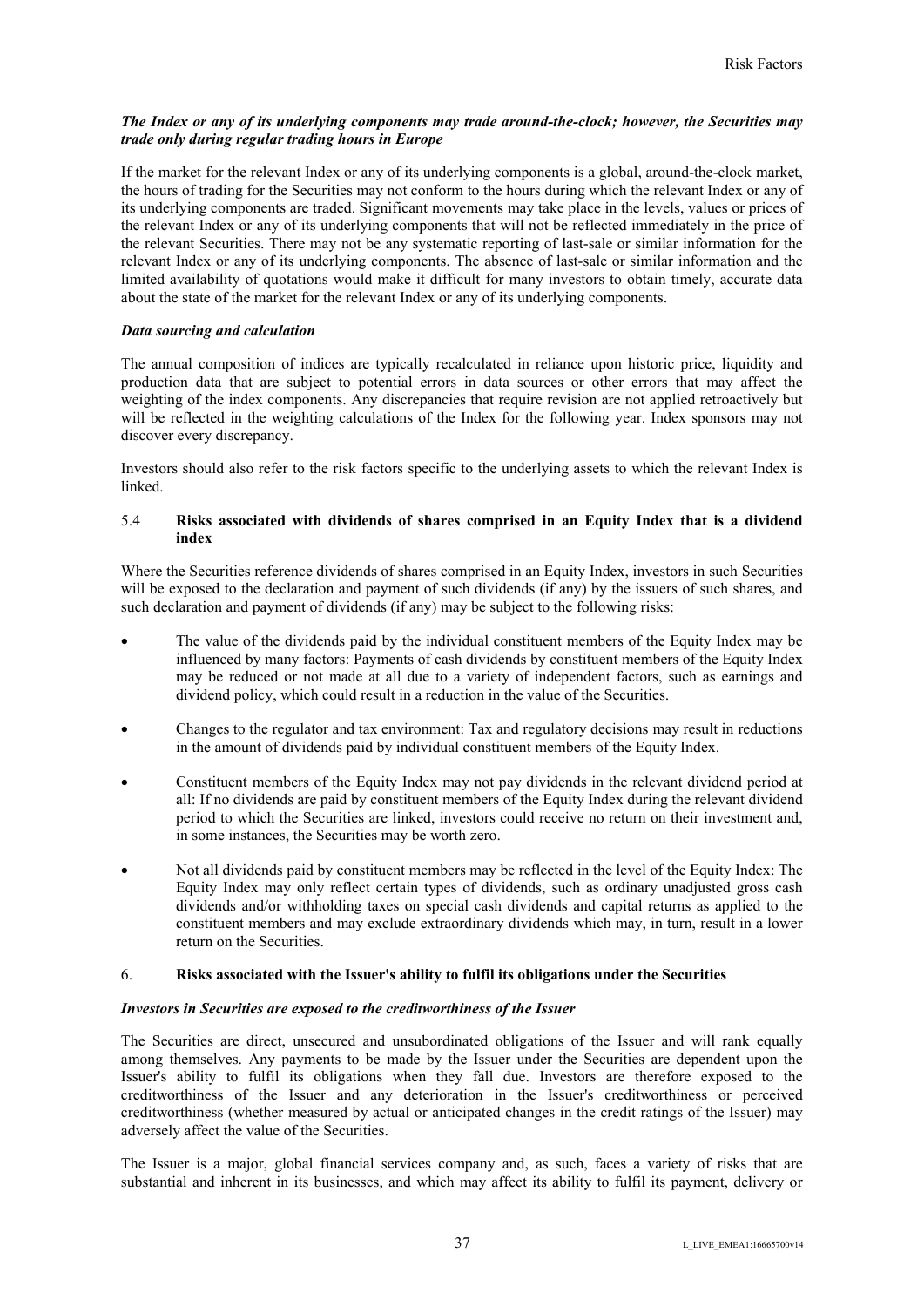other obligations under the relevant Securities. These risks include liquidity risk, market risk, credit risk, operational risk, reputational risk, legal, regulatory and compliance risks, litigation and other contingent liabilities, competition risks, the financial condition of clients, customers and counterparties, adverse economic, monetary, political or legal developments, cross-border and foreign exchange risk, catastrophic events, risks from estimates and valuations and risks relating to strategy.

# *Credit Risk: The financial condition of the Issuer's customers, clients and counterparties, including other financial institutions, could adversely affect the Issuer*

The Issuer is exposed to the risk of suffering loss if any of its customers, clients or market counterparties fails to fulfil its contractual obligations. The Issuer may also suffer loss where the downgrading of an entity's credit rating causes a fall in the value of the Issuer's investment in that entity's financial instruments. In addition, the Issuer may incur significant unrealised gains or losses due solely to changes in the Issuer's credit spreads or those of third parties, as these changes may affect the fair value of the Issuer's derivative instruments and the debt securities that the Group holds or issues. Weak or deteriorating economic conditions negatively impact these counterparty and credit-related risks. In recent times, the economic environment in the Issuer's main business markets (being Europe and the United States) have been marked by generally weaker than expected growth, increased unemployment, depressed housing prices, reduced business confidence, rising inflation and contracting GDP. Operations in the Eurozone remain affected by the ongoing sovereign debt crisis, the stresses being exerted on the financial system and the risk that one or more countries may exit the Euro. The current absence of a predetermined mechanism for a member state to exit the Euro means that it is not possible to predict the outcome of such an event and to accurately quantify the impact of such event on the Issuer's profitability, liquidity and capital. If some or all of these conditions persist or worsen, they may have a material adverse effect on the Issuer's operations, financial condition and prospects.

# *Legal and regulatory related risks: The Issuer operates within a highly regulated industry, and the Issuer's businesses and results are significantly affected by the laws and regulations to which it is subject*

As a global financial services firm, the Issuer is subject to extensive and comprehensive regulation under the laws of the various jurisdictions in which it does business. These laws and regulations significantly affect the way that the Issuer does business, and can restrict the scope of its existing businesses and limit its ability to expand its product offerings or to pursue acquisitions, or can make its products and services more expensive for clients and customers. Non-compliance by the Issuer with applicable laws, regulations and codes relevant to the financial services industry could lead to fines and/or substantial monetary damages, public reprimands, damage to reputation, increased prudential requirements, enforced suspension of operations or, in extreme cases, withdrawal of authorisations to operate.

Other significant legal risks faced by the Issuer include the risk that key contractual or intellectual property rights are not adequately protected or are not enforced as originally expected, as well as the risk from regulatory investigations and proceedings and private actions brought by third parties. The nature of any future disputes and legal or regulatory investigations or proceedings, and the likelihood of their occurring, cannot be predicted in advance. Furthermore, the outcome of any on-going disputes and legal or regulatory investigations or proceedings is difficult to predict. However, it is likely that in connection with any such ongoing and future matters the Group will incur significant expense and one or more of them could expose the Issuer to substantial monetary damages; other penalties and injunctive relief; potential regulatory restrictions on the Group's business; and/or negative effect on the Group's reputation. Where provisions have already been taken for on-going matters these are based on the best currently available information, however the appropriate level of provisions are kept under on-going review and there is a risk that provisions may need to be increased to the extent that experience with any such matters is not in line with management estimates.

# *Market Risk: The Issuer's financial position may be adversely affected by changes in both the level and volatility of prices (for example, interest rates, credit spreads, commodity prices, equity prices and foreign exchange rates)*

Market risk is the risk of the Issuer's earnings or capital being reduced due to volatility of trading book positions or an inability to hedge the banking book balance sheet. The Issuer is at risk from its earnings or capital being reduced due to: (i) changes in the level or volatility of positions in its trading books. This includes changes in interest rates, inflation rates, credit spreads, property prices, commodity prices, equity and bond prices and foreign exchange levels; (ii) the Issuer being unable to hedge its banking book balance sheet at prevailing market levels; and (iii) the Issuer's defined pensions benefit obligations increasing or the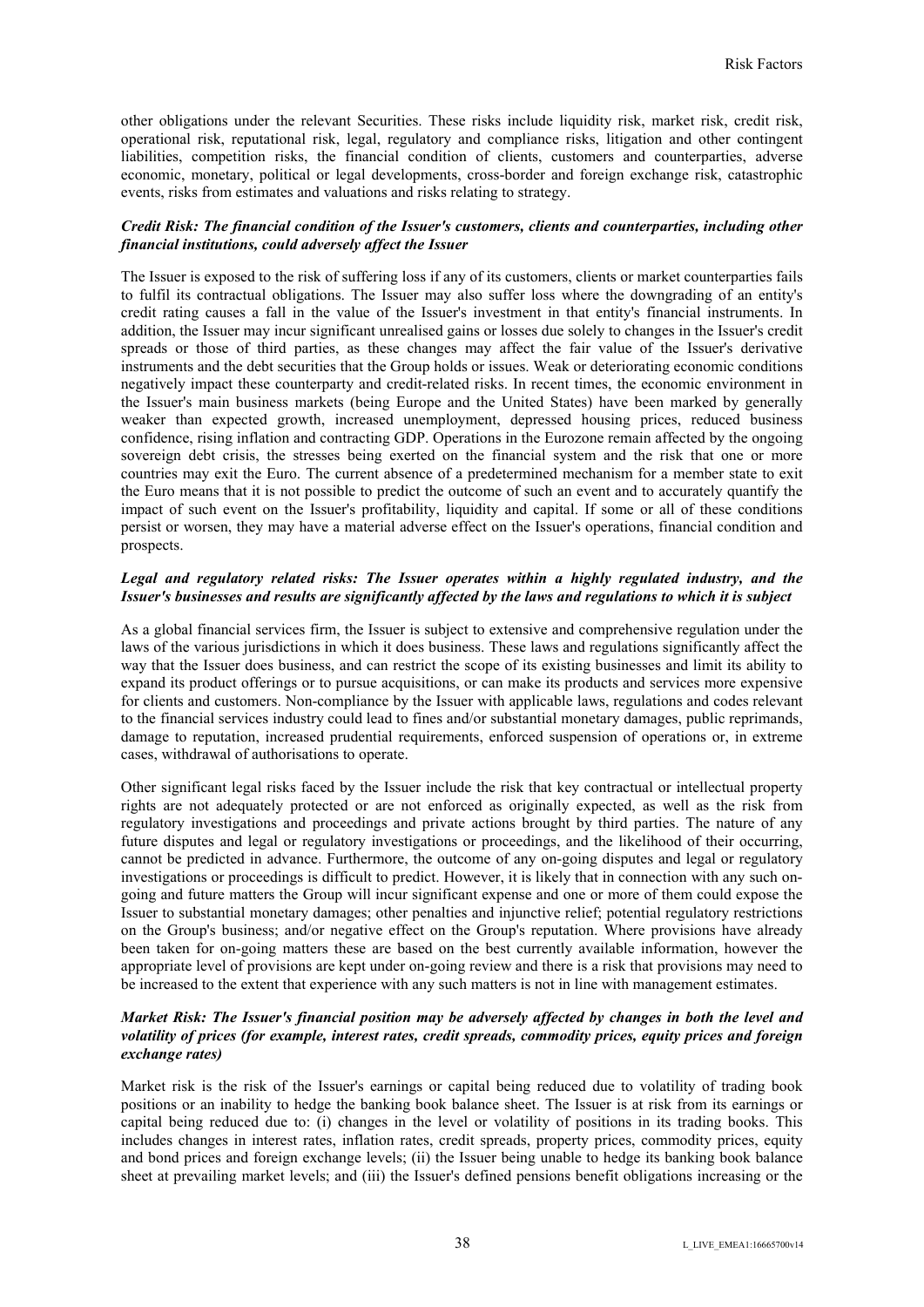value of the assets backing these defined pensions benefit obligations decreasing due to changes in both the level and volatility of prices.

Market risk could lead to significantly lower revenues and adversely affect the Issuer's results of operations in future years.

# *Funding Risk: If the Issuer does not effectively manage its liquidity (liquidity risk) and capital ratios (capital risk) its business could suffer*

Funding risk comprises capital risk, liquidity risk and structural risk. Liquidity risk is the risk that the Group is unable to meet its obligations as they fall due resulting in: an inability to support normal business activity, a failure to meet liquidity regulatory requirements; and/or credit rating downgrades. The Issuer is exposed to the risk that it may be unable to meet its obligations as they fall due as a result of a sudden, and potentially protracted, increase in net cash outflows. These outflows could be principally through customer withdrawals, wholesale counterparties removing financing, collateral posting requirements or loan draw-downs. Any credit rating downgrade as a result of funding constraints in turn could result in further contractual outflows due to collateral posting and potentially loss of unsecured funding.

Capital risk is the risk that the Group is unable to maintain appropriate capital ratios, which could lead to: an inability to support business activity; a failure to meet regulatory requirements; and/or credit rating downgrades, which could also result in increased costs or reduced capacity to raise funding.

In particular, there have been a number of regulatory developments that impact the Issuer's capital requirements; most significantly, Basel 3, which is planned to be adopted into EU law through the fourth Capital Requirements Directive (CRD IV) and Capital Requirements Regulation which have not yet been published. Additional capital requirements may arise from other proposals including the recommendations of the UK Independent Commission on Banking, including with respect to 'ring-fencing' separately the trading and non-trading businesses of banks: The Financial Services (Banking Reform) Bill; EU Review; and, section 165 of the Dodd-Frank Act. Increased capital requirements and changes to what is defined to constitute capital may constrain the Issuer's planned activities and could increase costs and contribute to adverse impacts on the Issuer's earnings. In addition, these laws could result in changes to the structure of Barclays, and an increase in the amount of loss-absorbing capital issued by Barclays which could have an adverse impact on profitability, return on equity and financial condition.

Structural risk predominantly arises from the impact on the Issuer's balance sheet of changes in primarily interest rates on income or foreign exchange rates on capital ratios and is, therefore, difficult to predict with any accuracy and may have a material adverse effect on the Issuer's results of operations, financial condition and prospects.

#### *Reputation Risk: Damage to the Issuer's reputation could damage its businesses*

Reputational damage can result from the actual or perceived manner in which the Issuer conducts its business activities, from its financial performance, or from actual or perceived practices in the banking and financial industry. Such reputational damage reduces – directly or indirectly – the attractiveness of the Issuer to stakeholders and may lead to negative publicity, loss of revenue, litigation, regulatory or legislative action, loss of existing or potential client business, reduced workforce morale, and difficulties in recruiting talent. Sustained reputational damage could have a materially negative impact on our licence to operate and the value of the Issuer's franchise, which in turn could negatively affect the Issuer's profitability and financial condition.

# *Infrastructure Resilience, Technology and Cyberspace risk could materially adversely affect the Issuer's operations*

The Issuer is exposed to risks to its infrastructure resilience and maintaining a banking infrastructure which allows its customers to access their accounts and make payments in a timely fashion. Any disruption in a customer's access to their account information or delays in making payments will have a significant impact on the Issuer's performance and reputation. Furthermore, there is a growing threat of attacks to the Issuer's systems, customers and the Group's information held on customers and transactions processed through these systems from individuals or groups via cyberspace. Risks to technology and cybersecurity change rapidly and require continued focus and investment. Failure to protect against such risks may lead to significant financial and legal exposure.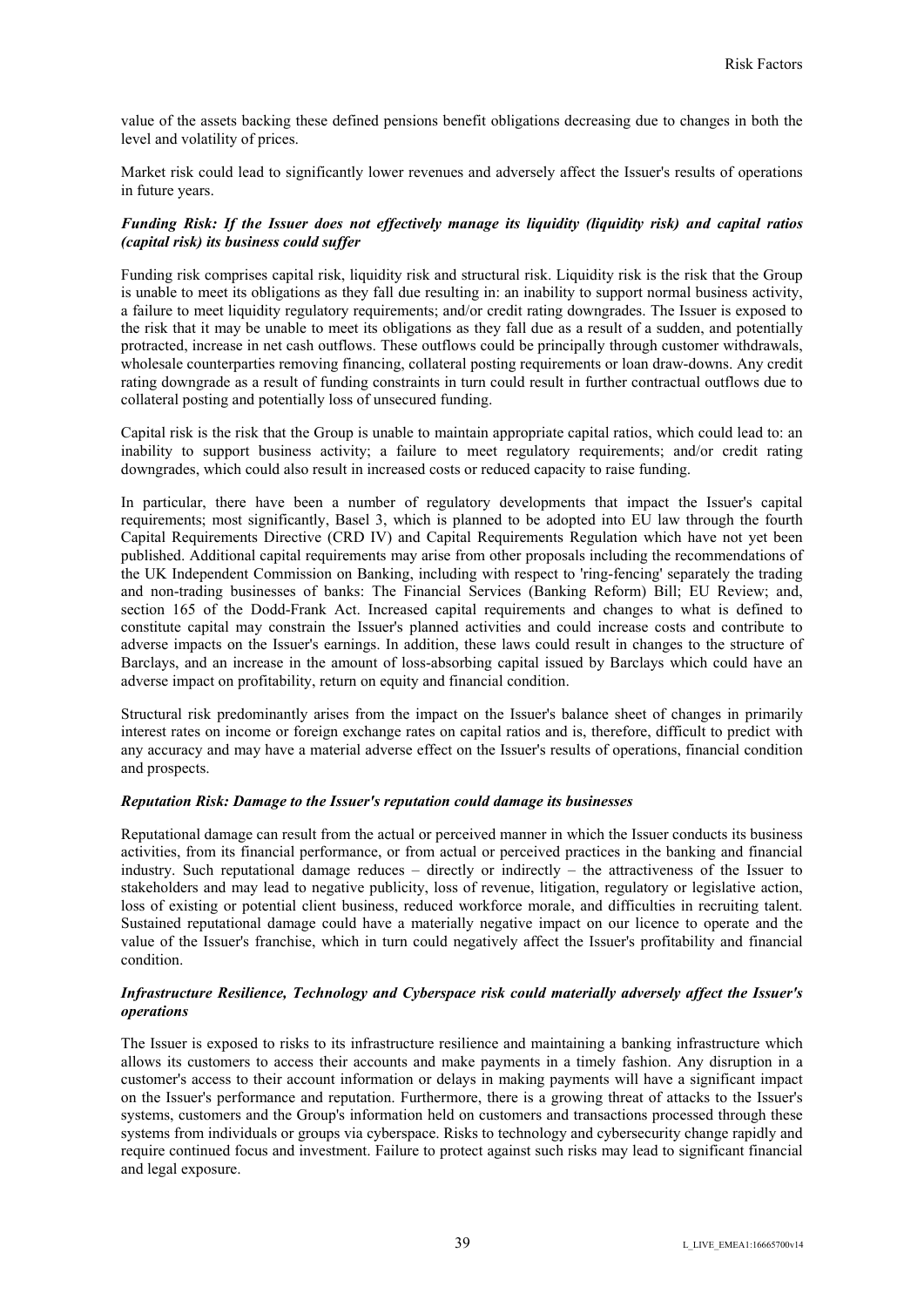# *Transform Programme*

The Group, as a part of its strategic review and 'Transform Programme', is seeking to restructure its European retail operations to focus on the mass affluent customer segment, manage risk weighted assets more efficiently through run-off of legacy assets in Europe and reduce total costs significantly across the Group. As a result, the Group expects to incur significant restructuring charges and costs associated with implementing the strategic plan. The development and implementation of the restructuring requires difficult, subjective and complex judgements including forecasts of economic conditions in various parts of the world. Failure to successfully implement the Transform Programme could have a material adverse effect on the expected benefits of the Transform Programme and there is a risk the costs associated with implementing the scheme may be higher than the current expectations for its success.

## *Taxation risk could materially adversely affect the Issuer's operations*

The Issuer may suffer losses arising from additional tax charges, other financial costs or reputational damage due to: failure to comply with or correctly assess the application of relevant tax law; failure to deal with the tax authorities in a timely, transparent and effective manner; incorrect calculation of tax estimates for reported and forecast tax numbers; or provision of incorrect tax advice.

## *The Issuer is affected by risks affecting its parent company*

The Issuer is also affected by risks affecting its parent company, Barclays PLC. Risks that affect Barclays PLC can also affect the Issuer as there is substantial overlap in the businesses of the Issuer and Barclays PLC. Further, the Issuer can be negatively affected by risks and other events affecting Barclays PLC even where the Issuer is not directly affected. For example, where Barclays PLC's reputation is damaged, the Issuer's reputation would likely also be damaged which could negatively affect the Issuer.

For more information on the risks outlined in this paragraph 6, including information relating to the Issuer's framework for managing risks, please see the section 'Risk Management' in the joint Annual Report of the Issuer and Barclays PLC, as filed with the US Securities and Exchange Commission on Form 20-F (the "**Joint Annual Report**"), from page 69 to page 160, which is incorporated by reference herein.

# 7. **Risks associated with conflicts of interest**

# 7.1 **Conflicts between the Issuer and investors**

The Issuer and its affiliates may engage in trading and market-making activities and may hold long or short positions in instruments or derivative products based on or related to the relevant Underlying Asset for their proprietary accounts or for other accounts under their management. To the extent that the Issuer, directly or through its affiliates, serves as issuer, agent, manager, sponsor or underwriter of such instruments, its interests with respect to such products may be adverse to those of the investors.

In connection with the offering of the Securities, the Issuer and/or any of its affiliates may enter into one or more hedging transactions with respect to the Underlying Asset or related derivatives. In connection with such hedging activities or with respect to proprietary or other trading activities by the Issuer and/or any of its affiliates, the Issuer and/or any of its affiliates may enter into transactions in derivatives related to the Underlying Asset which may, but are not intended to, affect the market price, liquidity or value of the Securities and which could be adverse to the interests of investors. The Issuer and/or any of its affiliates may pursue such hedging or related derivatives actions and take such steps as they deem necessary or appropriate to protect their interests without regard to the consequences for any investor.

Certain affiliates of the Issuer may from time to time, by virtue of their status as underwriter, adviser or otherwise, possess or have access to information relating to the Securities, the Underlying Asset and any derivative instruments referencing them. Such affiliates will not be obliged to and will not disclose any such information to an investor of Securities.

# 7.2 **Determination Agent and conflicts of interest**

As the Determination Agent may be either the Issuer or an affiliate of the Issuer, potential conflicts of interest may exist between the Determination Agent and investors, including with respect to the exercise of certain powers that the Determination Agent has. The Determination Agent has the authority: (i) to determine whether certain specified events relating to Securities have occurred, and (ii) to determine any resulting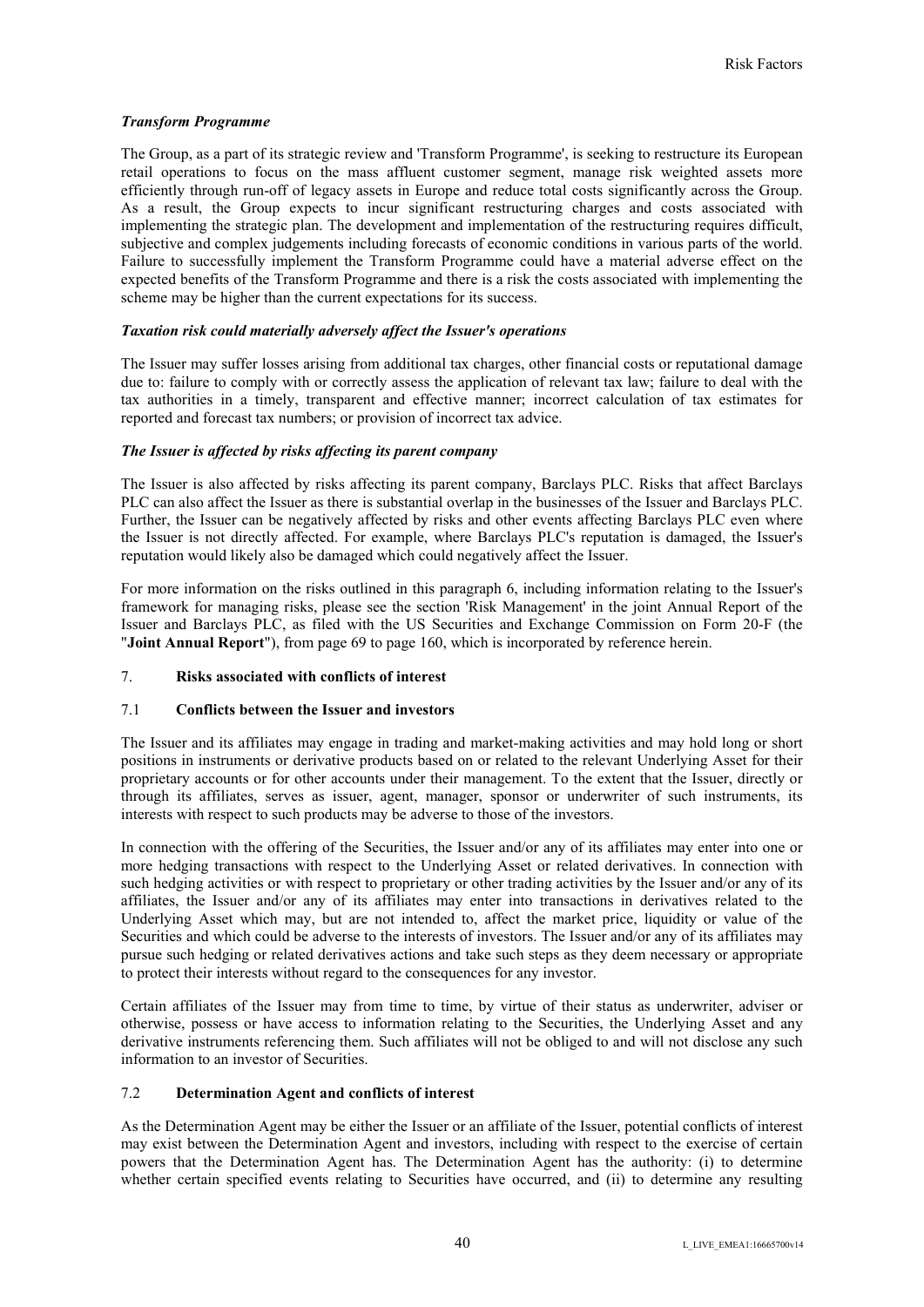adjustments and calculations to be made to the Securities as a result of the occurrence of such events. Any determination made by the Determination Agent may adversely affect the value of the Securities.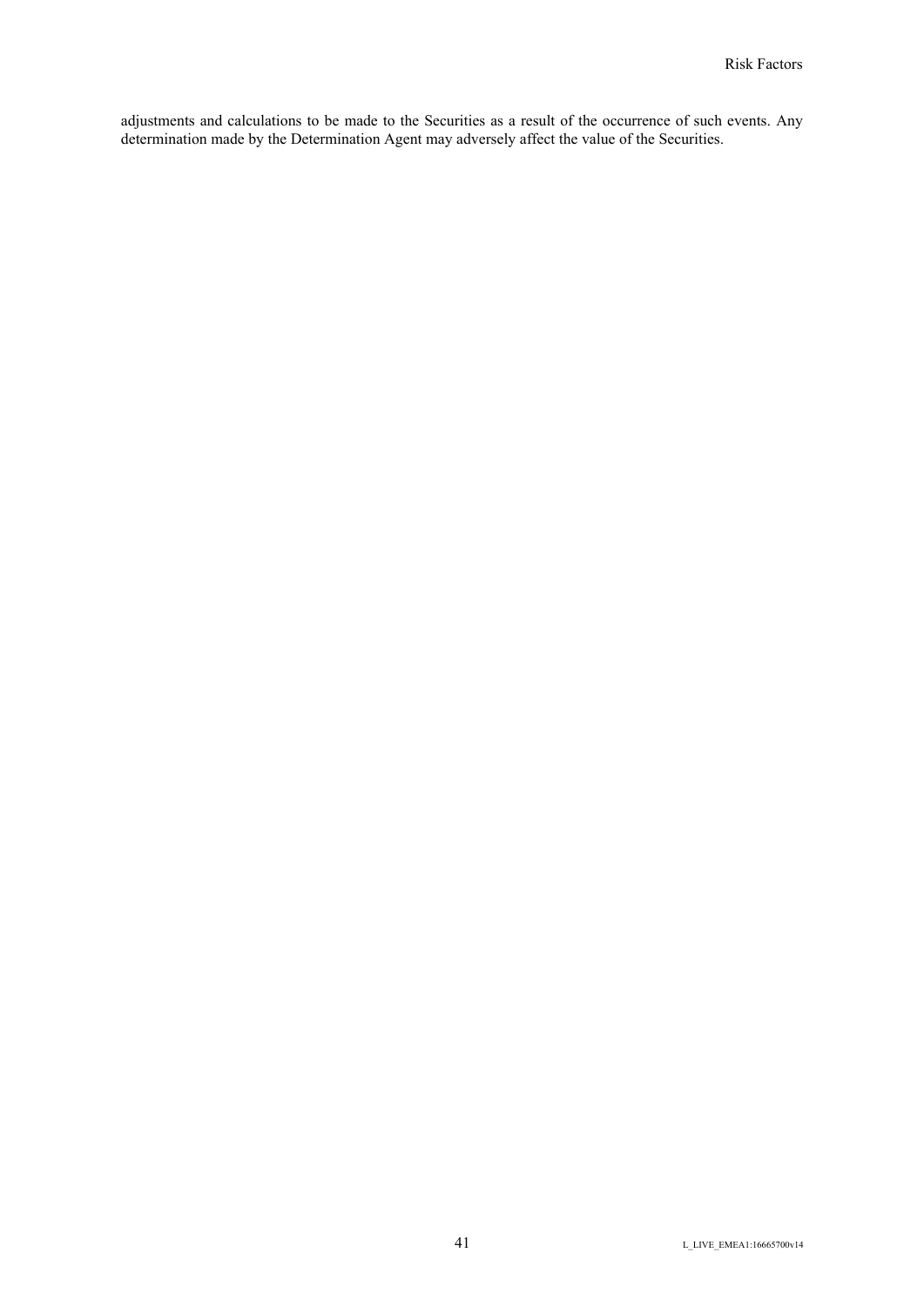# **GENERAL DESCRIPTION OF THE PROGRAMME**

| Description:                            | Global Structured Securities Programme ("Programme").                                                                                                                                                                                                                                                                                                                                                                                                                                                                                                                                                                                                                                                   |  |
|-----------------------------------------|---------------------------------------------------------------------------------------------------------------------------------------------------------------------------------------------------------------------------------------------------------------------------------------------------------------------------------------------------------------------------------------------------------------------------------------------------------------------------------------------------------------------------------------------------------------------------------------------------------------------------------------------------------------------------------------------------------|--|
|                                         | This Base Prospectus is one of a number of prospectuses which<br>relate to the Programme.                                                                                                                                                                                                                                                                                                                                                                                                                                                                                                                                                                                                               |  |
|                                         | Securities are issued under the Agency Agreement.                                                                                                                                                                                                                                                                                                                                                                                                                                                                                                                                                                                                                                                       |  |
| Issuer (and legislation under which the | Barclays Bank PLC                                                                                                                                                                                                                                                                                                                                                                                                                                                                                                                                                                                                                                                                                       |  |
| Issuer operates):                       | The Issuer is authorised under the Financial Services and Markets<br>Act 2000 (FSMA) to operate a range of regulated activities within<br>the UK and is subject to consolidated prudential supervision by the<br>United Kingdom Prudential Regulation Authority (PRA).                                                                                                                                                                                                                                                                                                                                                                                                                                  |  |
| Managers:                               | Barclays Bank PLC, Barclays Capital Inc. and any other Manager<br>specified in the Final Terms.                                                                                                                                                                                                                                                                                                                                                                                                                                                                                                                                                                                                         |  |
| Issue and Paying and Transfer Agent:    | The Bank of New York Mellon, London Branch                                                                                                                                                                                                                                                                                                                                                                                                                                                                                                                                                                                                                                                              |  |
| Determination Agent:                    | Barclays Bank PLC/Barclays Capital Securities Limited.                                                                                                                                                                                                                                                                                                                                                                                                                                                                                                                                                                                                                                                  |  |
| Types of Securities:                    | Subject to compliance with all relevant laws, regulations and<br>directives, the Securities that may be issued under the Programme<br>are non-interest bearing certificates where the redemption amount<br>or amount to be paid or delivered on settlement is linked to an<br>equity index, share, depositary receipt or exchange traded fund (the<br>"Underlying Asset").                                                                                                                                                                                                                                                                                                                              |  |
|                                         | Securities for which the applicable Type of Security is "Open-<br>ended Mini Long (Local)" or "Open-ended Mini Long (Currency<br>Translated)" or "Open-ended Mini Long (Quanto)" aim to provide<br>a positive return (as adjusted by applicable fees and costs) if the<br>value of the Underlying Asset rises in the period from the Issue<br>Date to the date on which they are redeemed and, conversely, a<br>negative return if the level of the Underlying Asset falls over the<br>investment period, and will redeem automatically if the value of<br>the Underlying Asset breaches a specified threshold at a<br>redemption amount that will be based on the value of the<br>Underlying Asset.    |  |
|                                         | Securities for which the applicable Type of Security is "Open-<br>ended Mini Short (Local)" or "Open-ended Mini Short (Currency<br>Translated)" or "Open-ended Mini Short (Quanto)" aim to provide<br>a positive return (as adjusted by applicable fees and costs) if the<br>value of the Underlying Asset falls in the period from the Issue<br>Date to the date on which they are redeemed and, conversely, a<br>negative return if the level of the Underlying Asset rises over the<br>investment period, and will redeem automatically if the value of<br>the Underlying Asset breaches a specified threshold at a<br>redemption amount that will be based on the value of the<br>Underlying Asset. |  |
|                                         | Securities for which the applicable Type of Security is "Open-<br>ended Turbo Long (Local)" or "Open-ended Turbo Long (Currency<br>Translated)" or "Open-ended Turbo Long (Quanto)" aim to provide<br>a positive return (as adjusted by applicable fees and costs) if the<br>value of the Underlying Asset rises in the period from the Issue                                                                                                                                                                                                                                                                                                                                                           |  |

Date to the date on which they are redeemed and, conversely, a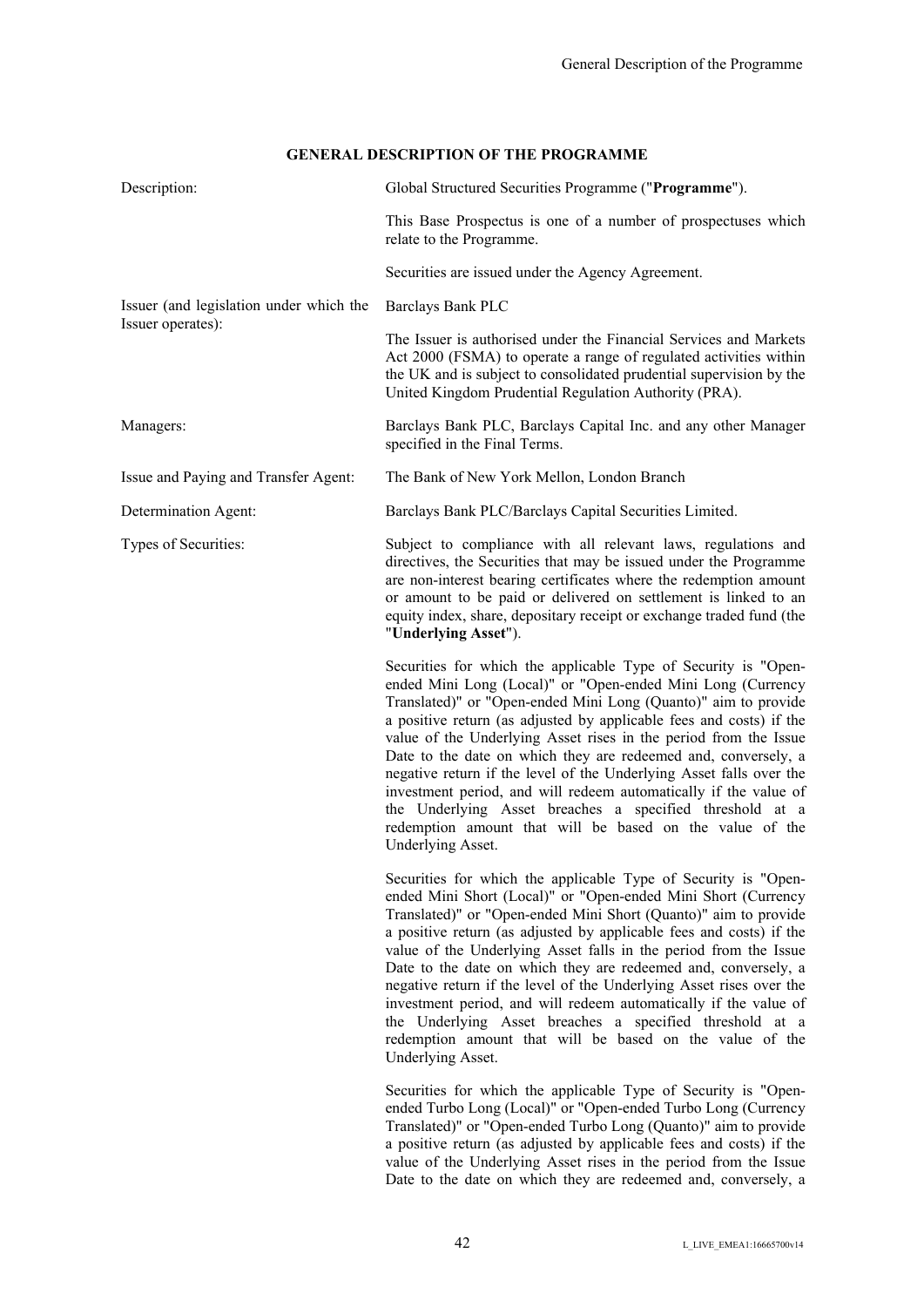negative return if the level of the Underlying Asset falls over the investment period, and will redeem automatically if the value of the Underlying Asset breaches a specified threshold at a fixed redemption amount that may be equal to zero.

Securities for which the applicable Type of Security is "Openended Turbo Short (Local)" or "Open-ended Turbo Short (Currency Translated)" or "Open-ended Turbo Short (Quanto)" aim to provide a positive return (as adjusted by applicable fees and costs) if the value of the Underlying Asset falls in the period from the Issue Date to the date on which they are redeemed and, conversely, a negative return if the level of the Underlying Asset rises over the investment period, and will redeem automatically if the value of the Underlying Asset breaches a specified threshold at a fixed redemption amount that may be equal to zero.

Securities for which the applicable Type of Security is "Openended Tracker without Management Fee Drain (Local)" or "Openended Tracker without Management Fee Drain (Currency Translated)" or "Open-ended Tracker (Quanto) Type A" or "Openended Tracker with Management Fee Drain (Local)" or "Openended Tracker with Management Fee Drain (Currency Translated)" or "Open-ended Tracker (Quanto) Type B" aim to provide a positive return (as adjusted by applicable fees and costs, including the accrued management fee, if applicable) if the value of the Underlying Asset rises in the period from the Issue Date to the date on which they are redeemed and, conversely, a negative return if the level of the Underlying Asset falls over the investment period.

"Currency Translated" Securities are issued in a different currency to the currency in which the Underlying Asset is denominated, and amounts payable are determined by reference to the prevailing rate of exchange between such currencies.

"Quanto" Securities are issued in a different currency to the currency in which the Underlying Asset is denominated, and amounts payable are determined by reference to a fixed exchange rate and taking into account a hedging fee in respect of such fixed exchange rate.

Status: The Securities constitute direct, unsecured and unsubordinated obligations of the Issuer and rank equally among themselves. The payment obligations of the Issuer under the Securities will rank equally with all other present and future unsecured and unsubordinated obligations of the Issuer (except for such obligations as may be preferred by provisions of law that are both mandatory and of general application). The Securities do not evidence deposits of the Issuer. The Securities are not insured or guaranteed by any government or government agency.

Listing and admission to trading: Applications may be made to admit the Securities for listing on a regulated market as disclosed in the Final Terms. Securities may also be unlisted.

Rating: Securities may be unrated or rated.

Governing Law: Securities issued under this Programme may be governed under the laws of one of a number of different jurisdictions. All Securities issued under this Base Prospectus shall be governed under English law.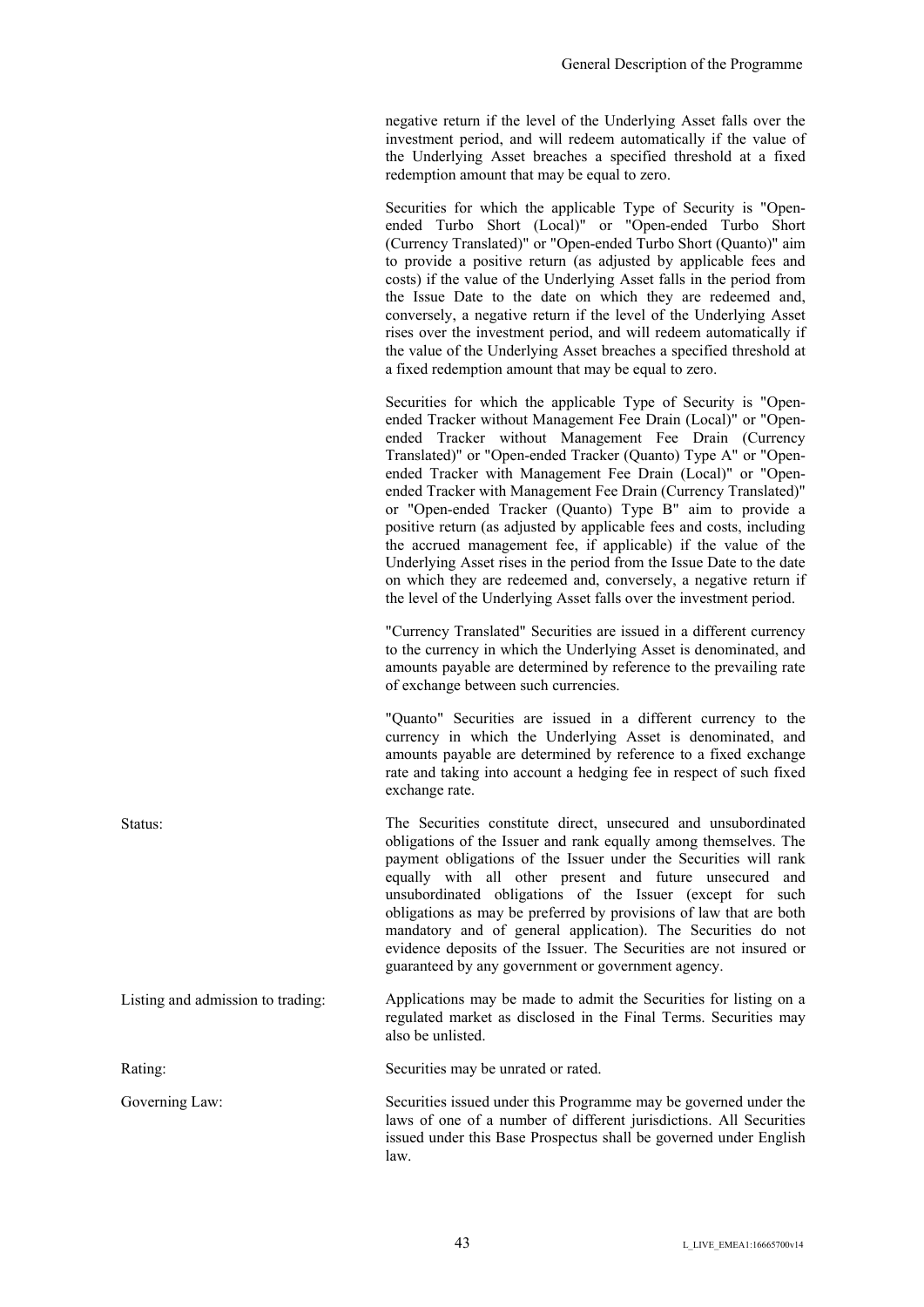| Issue Price:                 | The Securities will be issued at a price determined by the Issuer or<br>the dealer who may, in making such determination, refer to,<br>amongst other factors, the value of the Underlying Asset, the<br>relevant Security Ratio and any applicable foreign exchange<br>$rate(s)$ . |
|------------------------------|------------------------------------------------------------------------------------------------------------------------------------------------------------------------------------------------------------------------------------------------------------------------------------|
| Currencies:                  | Subject to compliance with all applicable laws, regulations and<br>directives, Securities may be issued in any currency.                                                                                                                                                           |
| Maturities:                  | The Securities have no specified date of maturity, and are<br>redeemable at the option of the Issuer or the holders as provided in<br>their terms.                                                                                                                                 |
| Method of Issue:             | The Securities will be issued in one or more series and each series<br>may be issued in tranches on the same or different issue dates. The<br>Securities of each series are intended to be interchangeable with all<br>other Securities of that series                             |
| <b>Selling Restrictions:</b> | The offer and sale of Securities may be restricted in certain<br>jurisdictions.                                                                                                                                                                                                    |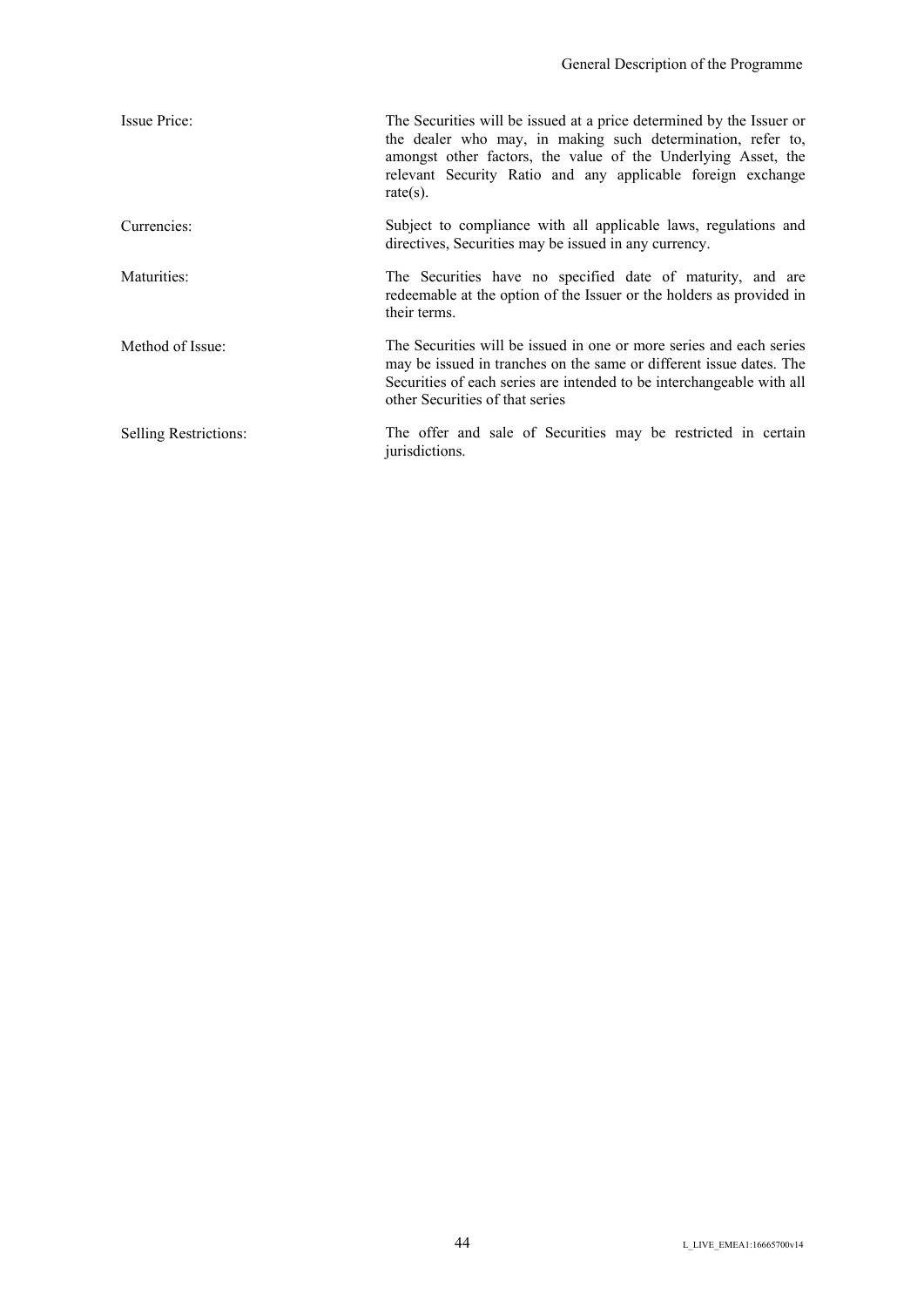# **INFORMATION INCORPORATED BY REFERENCE**

The following information has been filed with the CSSF and shall be incorporated in, and form part of, this Base Prospectus:

- the unaudited Interim Management Statement of Barclays PLC as filed with the SEC on Form 6-K on Film Number 13779449 on 24 April 2013 in respect of the three months ended 31 March 2013.
- the sections set out below from the joint Annual Report of the Issuer and Barclays PLC, as filed with the US Securities and Exchange Commission (the "**SEC**") on Form 20-F in respect of the years ended 31 December 2011 and 31 December 2012 (the "**Joint Annual Report**").
- the Annual Reports of the Issuer containing the audited consolidated financial statements of the Issuer in respect of the years ended 31 December 2011 (the "**2011 Issuer Annual Report**") and 31 December 2012 (the "**2012 Issuer Annual Report**"), respectively.

| Documents Incorporated by Reference Cross-Reference List | Page      |
|----------------------------------------------------------|-----------|
| <b>Interim Management Statement</b>                      |           |
| Performance Highlights                                   | 5         |
| <b>Barclays Results by Quarter</b>                       | 6         |
| Group Performance Review                                 | 7-9       |
| Results by Business                                      | $10 - 20$ |
| <b>Retail and Business Banking (RBB)</b>                 | $10 - 12$ |
| $- U K$                                                  | 10        |
| - Europe                                                 | 12        |
| - Africa                                                 | 13        |
| Barclaycard                                              | 14        |
| <b>Investment Bank</b>                                   | $15 - 16$ |
| Corporate Banking                                        | 17-18     |
| Wealth and Investment Management                         | 19        |
| Head Office and Other Operations                         | 20        |
| Appendix $I -$ Quarterly Results Summary                 | $21 - 24$ |
| $Appendix II-Performance Management$                     | $25 - 27$ |
| Appendix III- Balance Sheet and Capital                  | $28 - 31$ |
| Appendix $IV$ – Credit Risk                              | $32 - 42$ |
| Retail and Wholesale Loans and Advances to Customers     | $32 - 34$ |
| Group Exposures to Eurozone Countries                    | 35-41     |
| Credit Market Exposures                                  | 42        |
| Appendix $V$ – Other Information                         | 43        |

#### **Joint Annual Report**

| Corporate Governance Report                                                                                                                         | $6 - 29$    |
|-----------------------------------------------------------------------------------------------------------------------------------------------------|-------------|
| Directors' report                                                                                                                                   | $30 - 34$   |
| <b>Board of Directors</b>                                                                                                                           | $35 - 37$   |
| People                                                                                                                                              | 38          |
| <b>Remuneration Report</b>                                                                                                                          | $39 - 68$   |
| Risk Review                                                                                                                                         | 69-160      |
| <i><b>Financial Review</b></i>                                                                                                                      | 161-188     |
| Risk Management                                                                                                                                     | 273-303     |
| Shareholder Information                                                                                                                             | $304 - 316$ |
| <b>Additional Information</b>                                                                                                                       | 317-346     |
| Independent Registered Public Accounting Firm's report for Barclays Bank PLC in respect<br>of the years ended 31 December 2011 and 31 December 2012 | 347         |
| Barclays Bank PLC Data                                                                                                                              | 348-363     |

# **2012 Issuer Annual Report**

*Governance 4-6*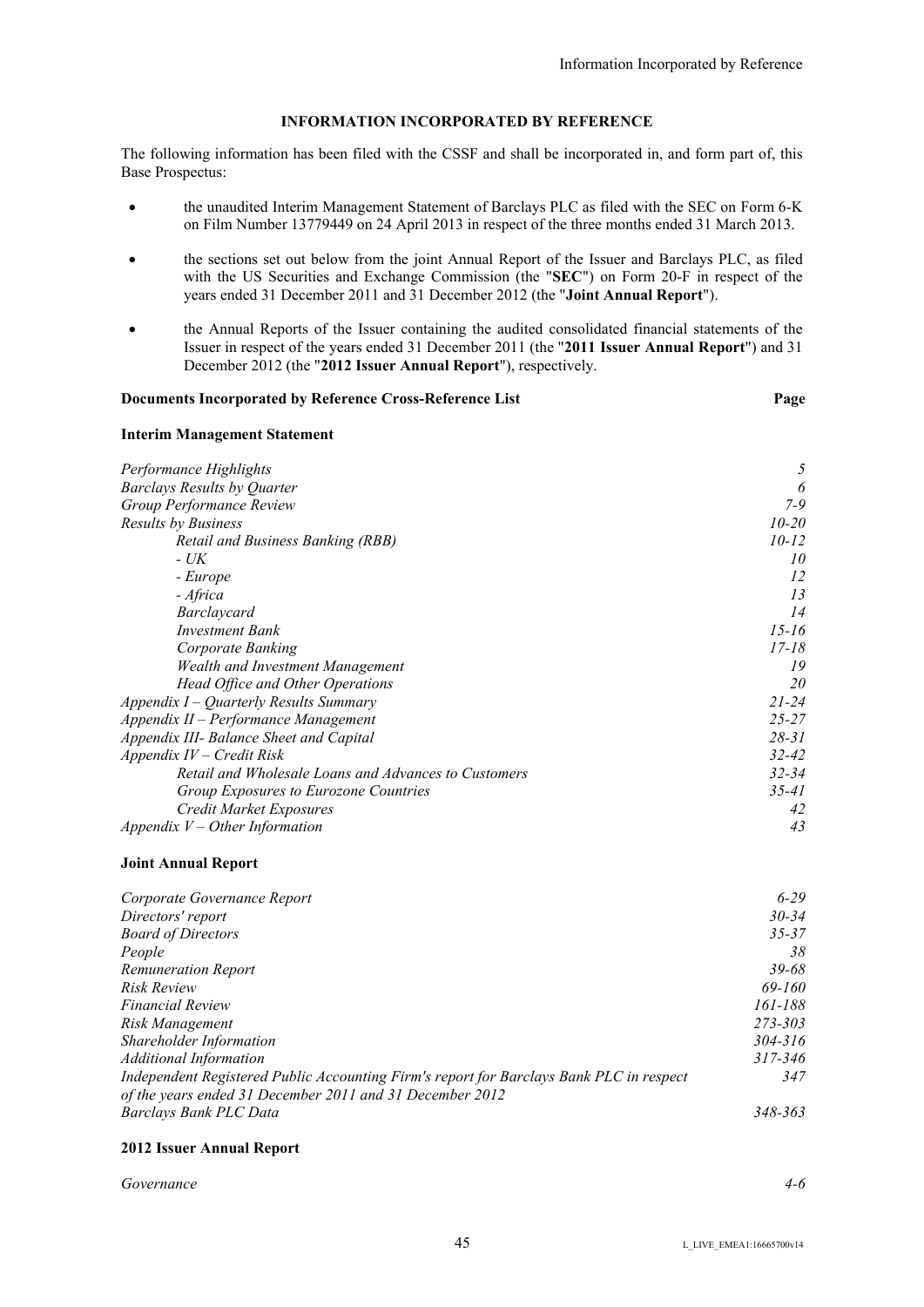| Directors' and Officers' responsibility<br>6<br>$7 - 10$<br>About Barclays- Strategic Report<br>$11 - 105$<br><b>Risk Review</b><br>Overview<br>11<br>$12 - 22$<br>Risk factors<br>Credit risk<br>23-59<br>60-65<br>Market risk<br>66-70<br>Funding risk - Capital<br>$71 - 95$<br>Funding risk – Liquidity<br>96<br>Operational risk<br>97<br>Conduct risk<br>98<br>Conduct risk<br>99-105<br>Supervision and Regulation<br><b>Financial Review</b><br>106-127<br>106-108<br>Key performance indicators<br>109<br>Income statement commentary<br>110-111<br>Balance sheet commentary<br>112-113<br>Analysis of results by business<br>112<br>Segmental Analysis<br>$114 - 115$<br><b>UK Retail and Business Banking</b><br>116-117<br><b>Europe Retail and Business Banking</b><br>118-119<br>Africa Retail and Business Banking<br>120-121<br>Barclaycard<br>123-124<br><b>Investment Bank</b><br>124-125<br>Corporate Banking<br>126<br><b>Wealth and Investment Management</b><br>127<br>Head Office and Other Operations<br>Presentation of Information<br>128<br>129<br>Independent Registered Public Accounting Firm's report<br>Independent Auditors' report<br>130<br>131-136<br><b>Consolidated Financial Statements</b><br>Consolidated income statement<br>131<br>Consolidated statement of comprehensive income<br>132<br>Consolidated balance sheet<br>133<br>134-135<br>Consolidated statement of changes in equity<br>Consolidated cash flow statement<br>136<br>137-226<br>Notes to financial statements | Directors' Report | $4 - 5$ |
|---------------------------------------------------------------------------------------------------------------------------------------------------------------------------------------------------------------------------------------------------------------------------------------------------------------------------------------------------------------------------------------------------------------------------------------------------------------------------------------------------------------------------------------------------------------------------------------------------------------------------------------------------------------------------------------------------------------------------------------------------------------------------------------------------------------------------------------------------------------------------------------------------------------------------------------------------------------------------------------------------------------------------------------------------------------------------------------------------------------------------------------------------------------------------------------------------------------------------------------------------------------------------------------------------------------------------------------------------------------------------------------------------------------------------------------------------------------------------------------------------------------------------|-------------------|---------|
|                                                                                                                                                                                                                                                                                                                                                                                                                                                                                                                                                                                                                                                                                                                                                                                                                                                                                                                                                                                                                                                                                                                                                                                                                                                                                                                                                                                                                                                                                                                           |                   |         |
|                                                                                                                                                                                                                                                                                                                                                                                                                                                                                                                                                                                                                                                                                                                                                                                                                                                                                                                                                                                                                                                                                                                                                                                                                                                                                                                                                                                                                                                                                                                           |                   |         |
|                                                                                                                                                                                                                                                                                                                                                                                                                                                                                                                                                                                                                                                                                                                                                                                                                                                                                                                                                                                                                                                                                                                                                                                                                                                                                                                                                                                                                                                                                                                           |                   |         |
|                                                                                                                                                                                                                                                                                                                                                                                                                                                                                                                                                                                                                                                                                                                                                                                                                                                                                                                                                                                                                                                                                                                                                                                                                                                                                                                                                                                                                                                                                                                           |                   |         |
|                                                                                                                                                                                                                                                                                                                                                                                                                                                                                                                                                                                                                                                                                                                                                                                                                                                                                                                                                                                                                                                                                                                                                                                                                                                                                                                                                                                                                                                                                                                           |                   |         |
|                                                                                                                                                                                                                                                                                                                                                                                                                                                                                                                                                                                                                                                                                                                                                                                                                                                                                                                                                                                                                                                                                                                                                                                                                                                                                                                                                                                                                                                                                                                           |                   |         |
|                                                                                                                                                                                                                                                                                                                                                                                                                                                                                                                                                                                                                                                                                                                                                                                                                                                                                                                                                                                                                                                                                                                                                                                                                                                                                                                                                                                                                                                                                                                           |                   |         |
|                                                                                                                                                                                                                                                                                                                                                                                                                                                                                                                                                                                                                                                                                                                                                                                                                                                                                                                                                                                                                                                                                                                                                                                                                                                                                                                                                                                                                                                                                                                           |                   |         |
|                                                                                                                                                                                                                                                                                                                                                                                                                                                                                                                                                                                                                                                                                                                                                                                                                                                                                                                                                                                                                                                                                                                                                                                                                                                                                                                                                                                                                                                                                                                           |                   |         |
|                                                                                                                                                                                                                                                                                                                                                                                                                                                                                                                                                                                                                                                                                                                                                                                                                                                                                                                                                                                                                                                                                                                                                                                                                                                                                                                                                                                                                                                                                                                           |                   |         |
|                                                                                                                                                                                                                                                                                                                                                                                                                                                                                                                                                                                                                                                                                                                                                                                                                                                                                                                                                                                                                                                                                                                                                                                                                                                                                                                                                                                                                                                                                                                           |                   |         |
|                                                                                                                                                                                                                                                                                                                                                                                                                                                                                                                                                                                                                                                                                                                                                                                                                                                                                                                                                                                                                                                                                                                                                                                                                                                                                                                                                                                                                                                                                                                           |                   |         |
|                                                                                                                                                                                                                                                                                                                                                                                                                                                                                                                                                                                                                                                                                                                                                                                                                                                                                                                                                                                                                                                                                                                                                                                                                                                                                                                                                                                                                                                                                                                           |                   |         |
|                                                                                                                                                                                                                                                                                                                                                                                                                                                                                                                                                                                                                                                                                                                                                                                                                                                                                                                                                                                                                                                                                                                                                                                                                                                                                                                                                                                                                                                                                                                           |                   |         |
|                                                                                                                                                                                                                                                                                                                                                                                                                                                                                                                                                                                                                                                                                                                                                                                                                                                                                                                                                                                                                                                                                                                                                                                                                                                                                                                                                                                                                                                                                                                           |                   |         |
|                                                                                                                                                                                                                                                                                                                                                                                                                                                                                                                                                                                                                                                                                                                                                                                                                                                                                                                                                                                                                                                                                                                                                                                                                                                                                                                                                                                                                                                                                                                           |                   |         |
|                                                                                                                                                                                                                                                                                                                                                                                                                                                                                                                                                                                                                                                                                                                                                                                                                                                                                                                                                                                                                                                                                                                                                                                                                                                                                                                                                                                                                                                                                                                           |                   |         |
|                                                                                                                                                                                                                                                                                                                                                                                                                                                                                                                                                                                                                                                                                                                                                                                                                                                                                                                                                                                                                                                                                                                                                                                                                                                                                                                                                                                                                                                                                                                           |                   |         |
|                                                                                                                                                                                                                                                                                                                                                                                                                                                                                                                                                                                                                                                                                                                                                                                                                                                                                                                                                                                                                                                                                                                                                                                                                                                                                                                                                                                                                                                                                                                           |                   |         |
|                                                                                                                                                                                                                                                                                                                                                                                                                                                                                                                                                                                                                                                                                                                                                                                                                                                                                                                                                                                                                                                                                                                                                                                                                                                                                                                                                                                                                                                                                                                           |                   |         |
|                                                                                                                                                                                                                                                                                                                                                                                                                                                                                                                                                                                                                                                                                                                                                                                                                                                                                                                                                                                                                                                                                                                                                                                                                                                                                                                                                                                                                                                                                                                           |                   |         |
|                                                                                                                                                                                                                                                                                                                                                                                                                                                                                                                                                                                                                                                                                                                                                                                                                                                                                                                                                                                                                                                                                                                                                                                                                                                                                                                                                                                                                                                                                                                           |                   |         |
|                                                                                                                                                                                                                                                                                                                                                                                                                                                                                                                                                                                                                                                                                                                                                                                                                                                                                                                                                                                                                                                                                                                                                                                                                                                                                                                                                                                                                                                                                                                           |                   |         |
|                                                                                                                                                                                                                                                                                                                                                                                                                                                                                                                                                                                                                                                                                                                                                                                                                                                                                                                                                                                                                                                                                                                                                                                                                                                                                                                                                                                                                                                                                                                           |                   |         |
|                                                                                                                                                                                                                                                                                                                                                                                                                                                                                                                                                                                                                                                                                                                                                                                                                                                                                                                                                                                                                                                                                                                                                                                                                                                                                                                                                                                                                                                                                                                           |                   |         |
|                                                                                                                                                                                                                                                                                                                                                                                                                                                                                                                                                                                                                                                                                                                                                                                                                                                                                                                                                                                                                                                                                                                                                                                                                                                                                                                                                                                                                                                                                                                           |                   |         |
|                                                                                                                                                                                                                                                                                                                                                                                                                                                                                                                                                                                                                                                                                                                                                                                                                                                                                                                                                                                                                                                                                                                                                                                                                                                                                                                                                                                                                                                                                                                           |                   |         |
|                                                                                                                                                                                                                                                                                                                                                                                                                                                                                                                                                                                                                                                                                                                                                                                                                                                                                                                                                                                                                                                                                                                                                                                                                                                                                                                                                                                                                                                                                                                           |                   |         |
|                                                                                                                                                                                                                                                                                                                                                                                                                                                                                                                                                                                                                                                                                                                                                                                                                                                                                                                                                                                                                                                                                                                                                                                                                                                                                                                                                                                                                                                                                                                           |                   |         |
|                                                                                                                                                                                                                                                                                                                                                                                                                                                                                                                                                                                                                                                                                                                                                                                                                                                                                                                                                                                                                                                                                                                                                                                                                                                                                                                                                                                                                                                                                                                           |                   |         |
|                                                                                                                                                                                                                                                                                                                                                                                                                                                                                                                                                                                                                                                                                                                                                                                                                                                                                                                                                                                                                                                                                                                                                                                                                                                                                                                                                                                                                                                                                                                           |                   |         |
|                                                                                                                                                                                                                                                                                                                                                                                                                                                                                                                                                                                                                                                                                                                                                                                                                                                                                                                                                                                                                                                                                                                                                                                                                                                                                                                                                                                                                                                                                                                           |                   |         |
|                                                                                                                                                                                                                                                                                                                                                                                                                                                                                                                                                                                                                                                                                                                                                                                                                                                                                                                                                                                                                                                                                                                                                                                                                                                                                                                                                                                                                                                                                                                           |                   |         |
|                                                                                                                                                                                                                                                                                                                                                                                                                                                                                                                                                                                                                                                                                                                                                                                                                                                                                                                                                                                                                                                                                                                                                                                                                                                                                                                                                                                                                                                                                                                           |                   |         |
|                                                                                                                                                                                                                                                                                                                                                                                                                                                                                                                                                                                                                                                                                                                                                                                                                                                                                                                                                                                                                                                                                                                                                                                                                                                                                                                                                                                                                                                                                                                           |                   |         |
|                                                                                                                                                                                                                                                                                                                                                                                                                                                                                                                                                                                                                                                                                                                                                                                                                                                                                                                                                                                                                                                                                                                                                                                                                                                                                                                                                                                                                                                                                                                           |                   |         |
|                                                                                                                                                                                                                                                                                                                                                                                                                                                                                                                                                                                                                                                                                                                                                                                                                                                                                                                                                                                                                                                                                                                                                                                                                                                                                                                                                                                                                                                                                                                           |                   |         |

# **2011 Issuer Annual Report**

| Key performance indicators                 | $2 - 5$   |
|--------------------------------------------|-----------|
| <i>Financial review</i>                    | $6 - 25$  |
| Income statement commentary                | 6         |
| Balance sheet commentary                   | $7 - 8$   |
| Segmental analysis                         | $9 - 10$  |
| UK Retail and Business Banking             | 11-12     |
| <b>Europe Retail and Business Banking</b>  | $13 - 14$ |
| Africa Retail and Business Banking         | $15 - 16$ |
| <i>Barclaycard</i>                         | $17 - 18$ |
| <b>Barclays Capital</b>                    | $19 - 20$ |
| <b>Barclays Corporate</b>                  | $21 - 22$ |
| Barclays Wealth                            | 23        |
| <b>Investment Management</b>               | 24        |
| Head office functions and other operations | 25        |
| Risk Management                            | 27-99     |
| Risk factors                               | $28 - 33$ |
| Credit risk                                | 34-69     |
| Market risk                                | $70 - 76$ |
| Funding risk – Capital                     | 77        |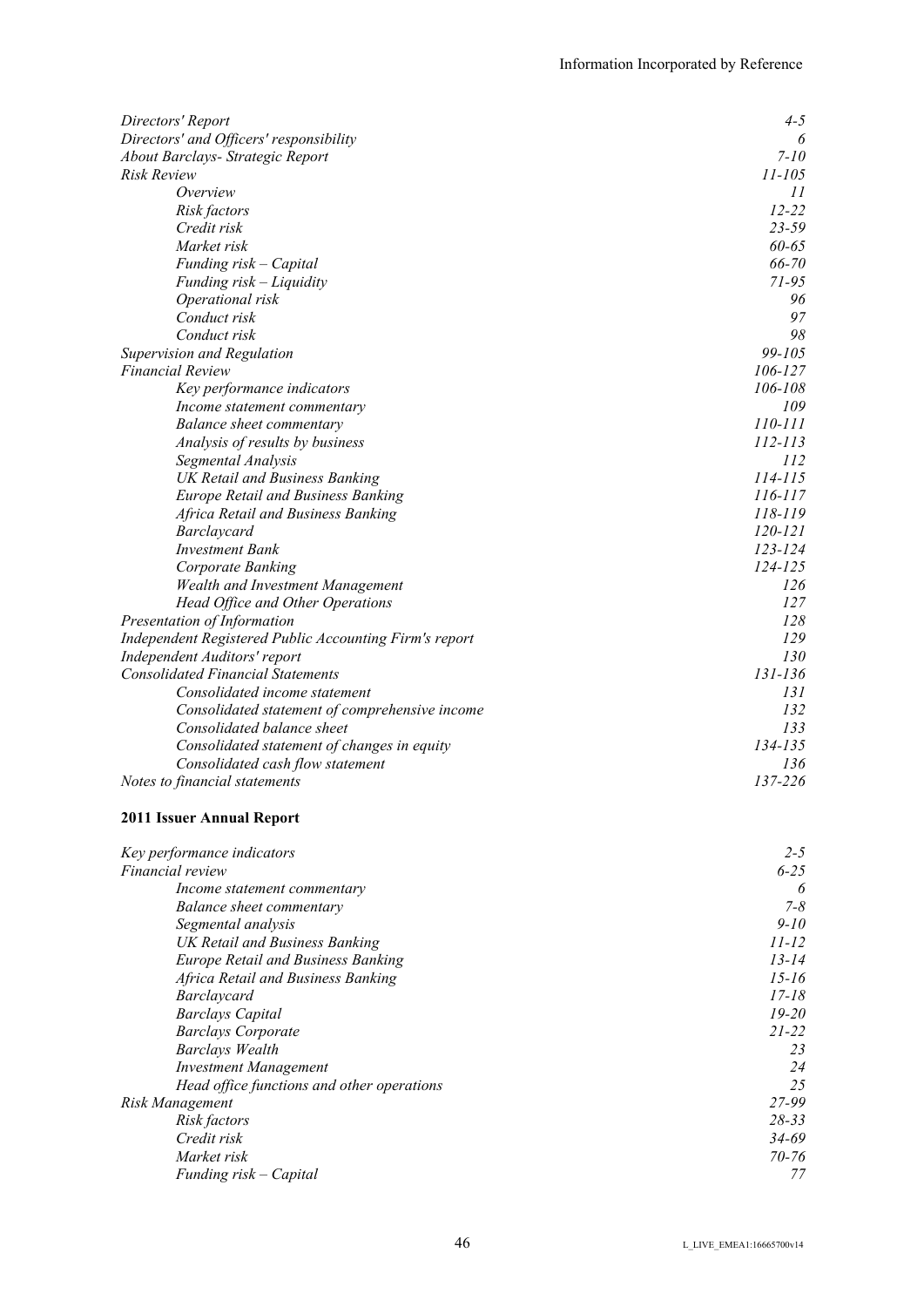| Funding $risk-Liquidity$                               | 78-94   |
|--------------------------------------------------------|---------|
| Supervision and Regulation                             | 95-99   |
| Directors' Report                                      | 100-101 |
| Directors' and Officers' responsibility                | 102     |
| Presentation of Information                            | 103     |
| Independent Auditors' report                           | 104     |
| Independent Registered Public Accounting Firm's report | 105     |
| Consolidated financial statements                      | 106-111 |
| Consolidated income statement                          | 106     |
| Consolidated statement of comprehensive income         | 107     |
| Consolidated balance sheet                             | 108     |
| Consolidated statement of changes in equity            | 109-110 |
| Consolidated cash flow statement                       | 111     |
| Notes to financial statements                          | 112-199 |

The Issuer has applied International Financial Reporting Standards ("**IFRS**") as issued by the International Accounting Standards Board and as adopted by the European Union (the "**EU**") in the audited consolidated financial statements of the Issuer in respect of the years ended 31 December 2011 and 31 December 2012 incorporated by reference above. An overview of the significant accounting policies for the Issuer is included in the 2011 Issuer Annual Report and the 2012 Issuer Annual Report.

The above documents may be inspected: (i) during normal business hours at the registered office of the Issuer; (ii) at http://group.barclays.com/about-barclays/investor-relations/results-announcements; and (iii) at the specified office of the Issue and Paying Agent as described in the section entitled 'General Information'.

Any information contained in any of the documents specified above which is not incorporated by reference in the Base Prospectus is either not relevant for investors for the purposes of Article 5(1) of the Prospectus Directive or is covered elsewhere in the Base Prospectus.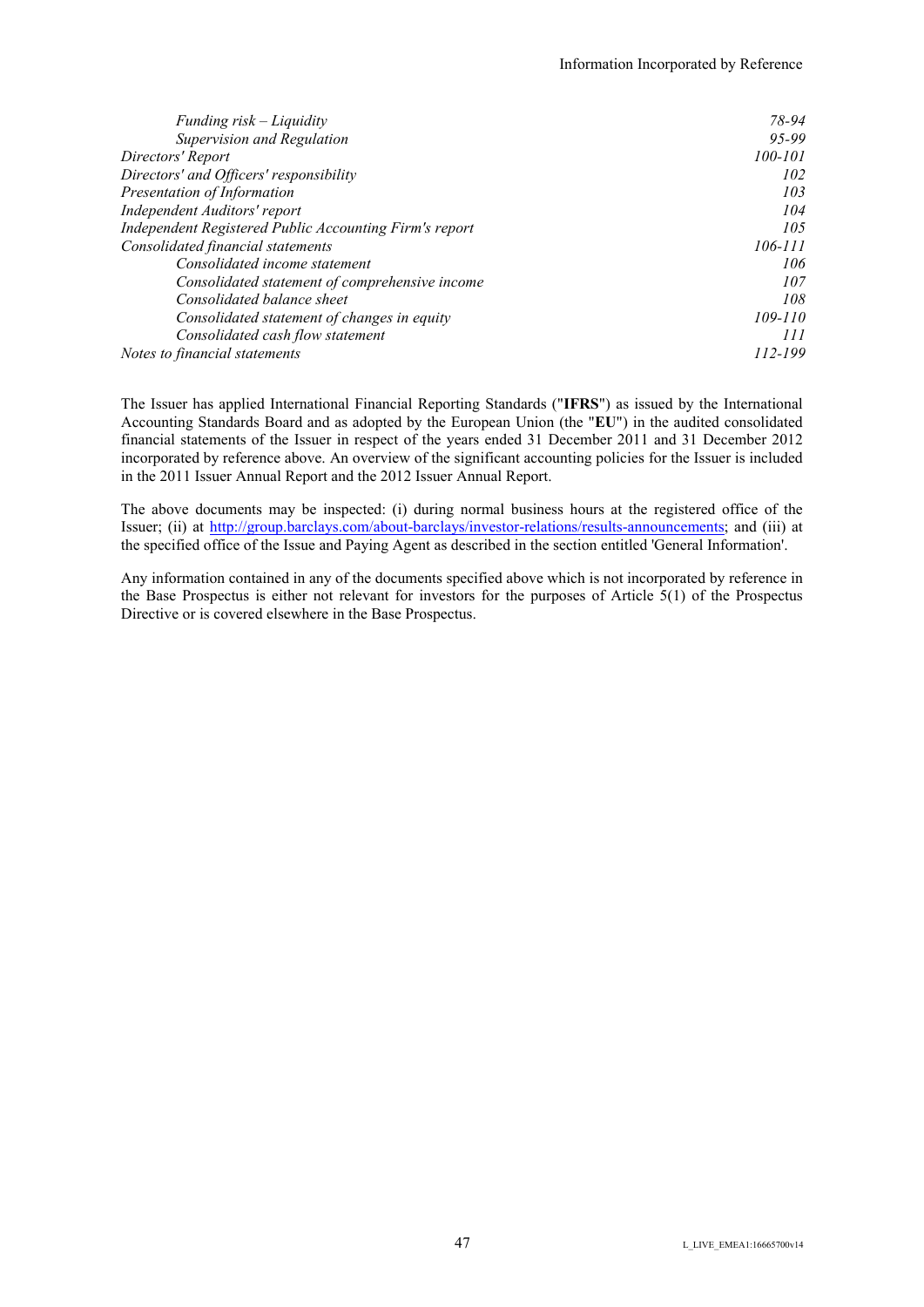# **INFORMATION RELATING TO THE ISSUER**

*This section provides a description of the Issuer's business activities as well as certain financial information in respect of the Issuer.* 

#### **The Issuer and the Group**

-

The Issuer is a public limited company registered in England and Wales under number 1026167. The liability of the members of the Issuer is limited. It has its registered and head office at 1 Churchill Place, London, E14 5HP, United Kingdom (telephone number +44 (0)20 7116 1000). The Issuer was incorporated on 7 August 1925 under the Colonial Bank Act 1925 and on 4 October 1971 was registered as a company limited by shares under the Companies Acts 1948 to 1967. Pursuant to The Barclays Bank Act 1984, on 1 January 1985, the Issuer was re-registered as a public limited company and its name was changed from 'Barclays Bank International Limited' to 'Barclays Bank PLC'.

The Issuer and its subsidiary undertakings (taken together, the "**Group**") is a major global financial services provider engaged in retail and commercial banking, credit cards, investment banking, wealth management and investment management services with an extensive international presence in Europe, United States, Africa and Asia. The whole of the issued ordinary share capital of the Issuer is beneficially owned by Barclays PLC, which is the ultimate holding company of the Group.

The short term unsecured obligations of the Issuer are rated A-1 by Standard & Poor's Credit Market Services Europe Limited<sup>1</sup>, P-1 by Moody's Investors Service Ltd.<sup>2</sup>, and F1 by Fitch Ratings Limited<sup>3</sup> and the longterm obligations of the Issuer are rated  $A+$  by Standard & Poor's Credit Market Services Europe Limited<sup>4</sup>, A2 by Moody's Investors Service Ltd.<sup>5</sup>, and A by Fitch Ratings Limited<sup>6</sup>.

Based on the Group's audited financial information for the year ended 31 December 2012, the Group had total assets of £1,490,747 million (2011: £1,563,402 million), total net loans and advances of £466,627 million (2011: £478,726 million), total deposits of £462,806 million (2011: £457,161 million), and total shareholders' equity of £62,894 million (2011: £65,170 million) (including non-controlling interests of £2,856 million (2011: £3,092 million)). The profit before tax from continuing operations of the Group for the year ended 31 December 2012 was £99 million (2011: £5,974 million) after credit impairment charges and other provisions of £3,596 million (2011: £3,802 million). The financial information in this paragraph is extracted from the audited consolidated financial statements of the Issuer for the year ended 31 December 2012.

Total net loans and advances include balances relating to both bank and customer accounts.

Total deposits include deposits from bank and customer accounts.

#### *Investors should have regard to the Issuer and group disclosure set out in the Joint Annual Report (each as defined in the section of this Base Prospectus entitled 'Information Incorporated by Reference').*

**Notes on Issuer ratings:** The information in these footnotes has been extracted from information made available by each rating agency referred to below. The Issuer confirms that such information has been accurately reproduced and that, so far as it is aware, and is able to ascertain from information published by such rating agencies, no facts have been omitted which would render the reproduced information inaccurate or misleading.

<sup>&</sup>lt;sup>1</sup> A short-term obligation rated 'A-1' is rated in the highest category by Standard & Poor's. The obligor's capacity to meet its financial commitment on the obligation is strong. Within this category, certain obligations are designated with a plus sign (+). This indicates that the obligor's capacity to meet its financial commitment on these obligations is extremely strong.

 $2$  'P-1' issuers (or supporting institutions) rated Prime-1 have a superior ability to repay short-term debt obligations.

<sup>&</sup>lt;sup>3</sup> An 'F1' rating indicates the highest short-term credit quality and the strongest intrinsic capacity for timely payment of financial commitments; may have an added '+' to denote any exceptionally strong credit feature.

<sup>4</sup> An obligation rated 'A' is somewhat more susceptible to the adverse effects of changes in circumstances and economic conditions than obligations in higher-rated categories. However, the obligor's capacity to meet its financial commitment on the obligation is still strong. The ratings from 'AA' to 'CCC' may be modified by the addition of a plus  $(+)$  or minus  $(-)$  sign to show relative standing within the major rating categories.

<sup>5</sup> Obligations rated 'A' are considered upper-medium grade and are subject to low credit risk. Note: Moody's appends numerical modifiers 1, 2, and 3 to each generic rating classification from 'Aa' through 'Caa'. The modifier 1 indicates that the obligation ranks in the higher end of its generic rating category; the modifier 2 indicates a mid-range ranking; and the modifier 3 indicates a ranking in the lower end of that generic rating category.

<sup>&</sup>lt;sup>6</sup> An 'A' rating indicates high credit quality and denotes expectations of low default risk. The capacity for payment of financial commitments is considered strong. This capacity may, nevertheless, be more vulnerable to adverse business or economic conditions than is the case for higher ratings.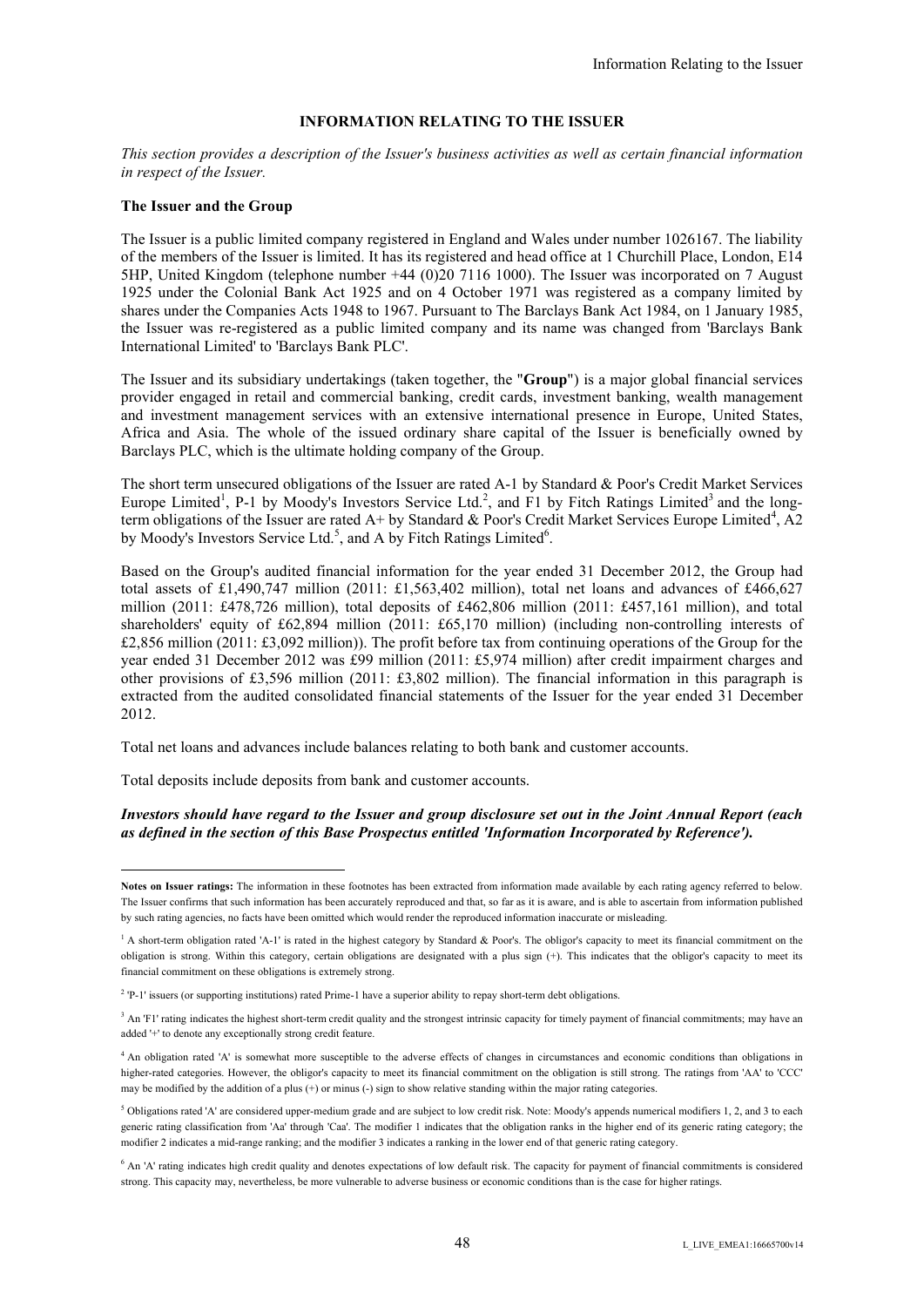# **Acquisitions, Disposals and Recent Developments**

# *Strategic combination of Barclays Africa with Absa Group Limited*

On 6 December 2012, the Issuer announced that it had agreed to combine the majority of its Africa operations (the "**Portfolio**") with Absa Group Limited ("**Absa**"). The proposed strategic combination will be effected by way of an acquisition by Absa of Barclays Africa Limited, the proposed holding company of the Portfolio, for a consideration of 129,540,636 Absa ordinary shares (representing a value of approximately £1.3 billion for Barclays Africa Limited). As a result of the transaction, the Issuer's stake in Absa will increase from 55.5 per cent to 62.3 per cent. The proposed combination is expected to complete in the first half of 2013, subject to fulfilment of conditions precedent, including regulatory approvals across the affected jurisdictions.

# *Acquisition of ING Direct UK*

On 9 October 2012, the Issuer announced that it had agreed to acquire the deposits, mortgages and business assets of ING Direct UK. Under the terms of the transaction, which completed on 5 March 2013, the Issuer acquired, amongst other business assets a deposit book with balances of approximately £11.4 billion and a mortgage book with outstanding balances of approximately £5.3 billion.

## *Disposal of stake in BlackRock, Inc.*

On 22 May 2012, the Issuer announced that it had agreed to dispose of the Issuer's entire holding in BlackRock, Inc. ("**BlackRock**") pursuant to an underwritten public offer and a partial buy-back by BlackRock. On disposal, the Issuer received net proceeds of approximately US\$ 5.5 billion (£3.5 billion).

## *Impact of Strategic Review*

On 12 February 2013, the Issuer announced the outcome of its strategic review. As a result of certain commitments made in the review, the Issuer incurred a restructuring charge of approximately £514 million in the first quarter of 2013 and expects to incur costs associated with implementing the restructuring plan of £1 billion in 2013, £1 billion in 2014 and £0.7 billion in 2015.

# **Competition and Regulatory Matters**

#### *Regulatory change*

There is continuing political and regulatory scrutiny of the banking industry which, in some cases, is leading to increased or changing regulation which is likely to have a significant effect on the industry.

On 4 February 2013, the UK Government introduced the Financial Services (Banking Reform) Bill (the "**Bill**") to the House of Commons. The Bill would give the UK authorities the powers to implement the key recommendations of the Independent Commission on Banking by requiring, amongst other things: (i) the separation of the UK and EEA retail banking activities of UK banks in a legally distinct, operationally separate and economically independent entity (so-called 'ring-fencing'); and (ii) the increase of the lossabsorbing capacity of ring-fenced banks and UK-headquartered global systemically important banks to levels higher than the Basel 3 guidelines. The Bill would also give depositors protected under the Financial Services Compensation Scheme preference if a bank enters insolvency. At the same time, the UK Government announced that it will be bringing forward amendments to the Bill to establish a reserve power allowing the regulator, with approval from the UK Government, to enforce full separation under certain circumstances. The UK Government is expected to publish draft secondary legislation by late summer this year. The UK Government intends that primary and secondary legislation will be in place by the end of this Parliament (May 2015) and that UK banks will be required to be compliant by 1 January 2019.

The US Dodd-Frank Wall Street Reform and Consumer Protection Act contains far reaching regulatory reform including potential reform of the regulatory regime for foreign banks operating in the US which may, amongst other things, require the US subsidiaries of foreign banks to be held under a US intermediate holding company subject to a comprehensive set of prudential and supervisory requirements in the US The full impact on the Issuer's businesses and markets will not be known until the principal implementing rules are adopted in final form by governmental authorities, a process which is under way and which will take effect over several years.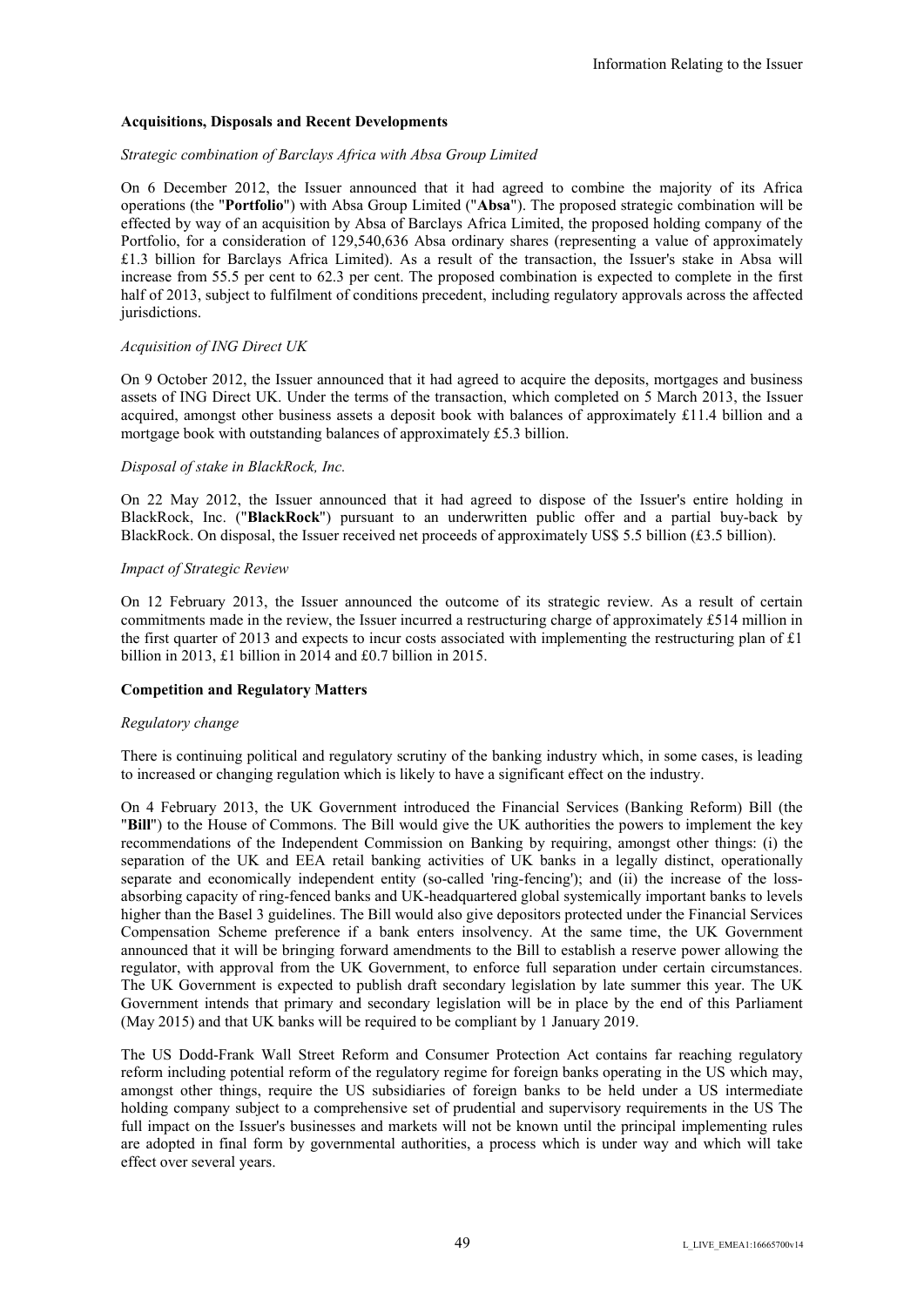# *Interchange*

The Office of Fair Trading, as well as other competition authorities elsewhere in Europe, continues to investigate Visa and MasterCard credit and debit interchange rates. These investigations may have an impact on the consumer credit industry as well as having the potential for the imposition of fines. The timing of these cases is uncertain and it is not possible to provide an estimate of the potential financial impact of this matter on the Issuer.

# *London Interbank Offered Rate*

The United Kingdom Financial Conduct Authority (the "FCA" and formerly the Financial Services Authority), the US Commodity Futures Trading Commission (the "**CFTC**"), the SEC, the US Department of Justice Fraud Section (the "**DOJ-FS**") and Antitrust Division, the European Commission, The UK Serious Fraud Office and various US state attorneys general are amongst various authorities conducting investigations (the 'Investigations') into submissions made by the Issuer and other panel members to the bodies that set various interbank offered rates, such as the London Interbank Offered Rate ("**LIBOR**") and the Euro Interbank Offered Rate ("**EURIBOR**").

On 27 June 2012, the Issuer announced that it had reached settlements with the FCA, the CFTC and the DOJ-FS in relation to their Investigations and the Issuer has agreed to pay total penalties of £290 million (pounds sterling equivalent), which have been reflected in operating expenses for 2012. The settlements were made by entry into a Settlement Agreement with the FCA, a Non-Prosecution Agreement ("**NPA**") with the DOJ-FS and a Settlement Order Agreement with the CFTC. In addition, the Issuer has been granted conditional leniency from the Antitrust Division of the Department of Justice in connection with potential US antitrust law violations with respect to financial instruments that reference EURIBOR.

The terms of the Settlement Agreement with the FCA are confidential. However, the Final Notice of the FCA, which imposed a financial penalty of £59.5 million, is publicly available on the website of the FCA. This sets out the reasoning of the FCA for the penalty, references the settlement principles and sets out the factual context and justification for the terms imposed. Summaries of the NPA and the CFTC Order are set out below. The full text of the NPA and the CFTC Order are publicly available on the websites of the DOJ and the CFTC, respectively.

In addition to a US\$ 200 million civil monetary penalty, the CFTC Order requires the Issuer to cease and desist from further violations of specified provisions of the US Commodity Exchange Act and take specified steps to ensure the integrity and reliability of its benchmark interest rate submissions, including LIBOR and EURIBOR, and improve related internal controls. Amongst other things, the CFTC Order requires the Issuer to:

- make its submissions based on certain specified factors, with the Issuer's transactions being given the greatest weight, subject to certain specified adjustments and considerations;
- implement firewalls to prevent improper communications including between traders and submitters:
- prepare and retain certain documents concerning submissions and retain relevant communications;
- implement auditing, monitoring and training measures concerning its submissions and related processes;
- make regular reports to the CFTC concerning compliance with the terms of the CFTC Order;
- use best efforts to encourage the development of rigorous standards for benchmark interest rates; and
- continue to cooperate with the CFTC's ongoing investigation of benchmark interest rates.

As part of the NPA, the Issuer agreed to pay a US\$ 160 million penalty. In addition, the DOJ agreed not to prosecute the Issuer for any crimes (except for criminal tax violations, as to which the DOJ cannot and does not make any agreement) related to the Issuer's submissions of benchmark interest rates, including LIBOR and EURIBOR, contingent upon the Issuer's satisfaction of specified obligations under the NPA. In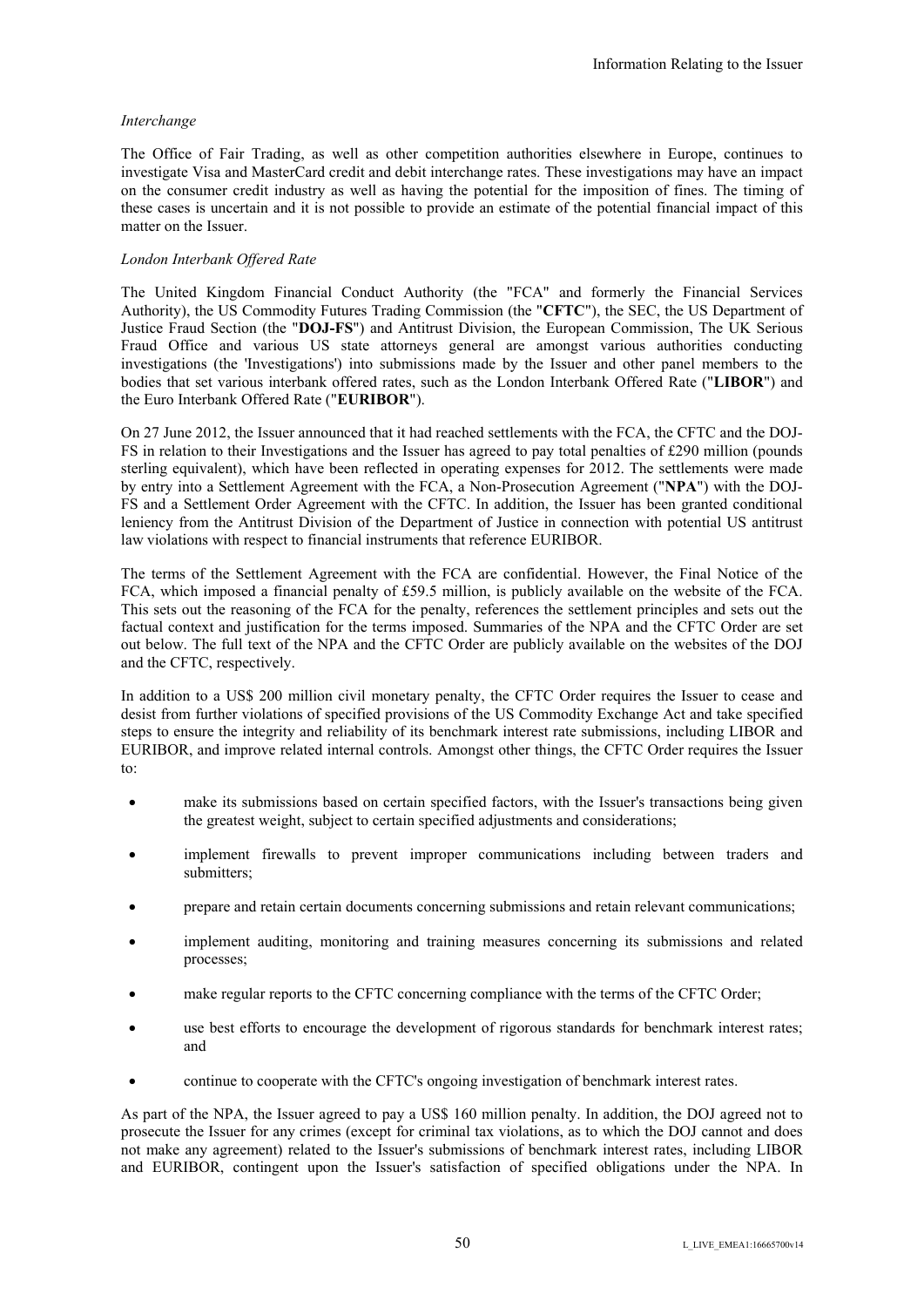particular, under the NPA, the Issuer agreed for a period of two years from 26 June 2012, amongst other things, to:

- commit no United States crime whatsoever;
- truthfully and completely disclose non-privileged information with respect to the activities of the Issuer, its officers and employees, and others concerning all matters about which the DOJ inquires of it, which information can be used for any purpose, except as otherwise limited in the NPA;
- bring to the DOJ's attention all potentially criminal conduct by the Issuer or any of its employees that relates to fraud or violations of the laws governing securities and commodities markets; and
- bring to the DOJ's attention all criminal or regulatory investigations, administrative proceedings or civil actions brought by any governmental authority in the United States by or against the Issuer or its employees that alleges fraud or violations of the laws governing securities and commodities markets.

The Issuer also agreed to cooperate with the DOJ and other government authorities in the United States in connection with any investigation or prosecution arising out of the conduct described in the NPA, which commitment shall remain in force until all such investigations and prosecutions are concluded. The Issuer also continues to cooperate with the other ongoing investigations.

It is not practicable to provide an estimate of the financial impact of these matters or what effect, if any, that the matters might have upon operating results, cash flows or the Issuer's financial position in any particular period.

Please see 'Legal Proceedings — LIBOR Civil Actions' for a discussion of litigation arising in connection with the Investigations.

# *Interest Rate Hedging Product Redress*

On 29 June 2012, the FCA announced that it had reached agreement with a number of UK banks, including the Issuer, in relation to a review and redress exercise to be carried out in respect of interest rate hedging products sold to small and medium sized enterprises. During the second half of 2012, the Issuer completed a pilot review of a sample of individual cases. On 31 January 2013, the FCA issued a report on the findings of the pilot, along with those conducted by a number of other banks. The report included a number of changes and clarifications to the requirements under which the main review and redress exercise should be conducted. The Issuer has agreed to conduct the exercise in line with the approach set out in this report and will commence shortly. Our current analysis suggests that there are approximately 4,000 private or retail classified customers to which interest rate hedging products were sold within the relevant timeframe, of which approximately 3,000 are likely to be categorised as non-sophisticated under the terms of the agreement.

As at 30 June 2012, a provision of £450 million was recognised, reflecting management's initial estimate of future redress to customers categorised as non-sophisticated and related costs. As at 31 December 2012, an additional provision of £400 million has been recognised, reflecting the results of the pilot review, an updated estimate of administrative costs and the greater clarity afforded by the implementation requirements agreed with the FCA. The provision recognised in the balance sheet as at 31 December 2012 is £814 million, after utilisation of £36 million during 2012, primarily related to administrative costs. During the first quarter of 2013 a further £55 million of the provision was utilised. The provision reflects the Issuer's best current estimate of the ultimate cost.

The pilot exercise provides the best currently available information upon which to base an estimate. However, the ultimate cost of the exercise will depend on the extent and nature of redress payable across the impacted population. This will be impacted by a number of factors, including:

- the number of customers for which the Issuer is deemed not to have complied with relevant regulatory requirements at the time of sale;
- the nature of any redress offered by the Issuer, in particular whether existing products are terminated or replaced with alternative products; and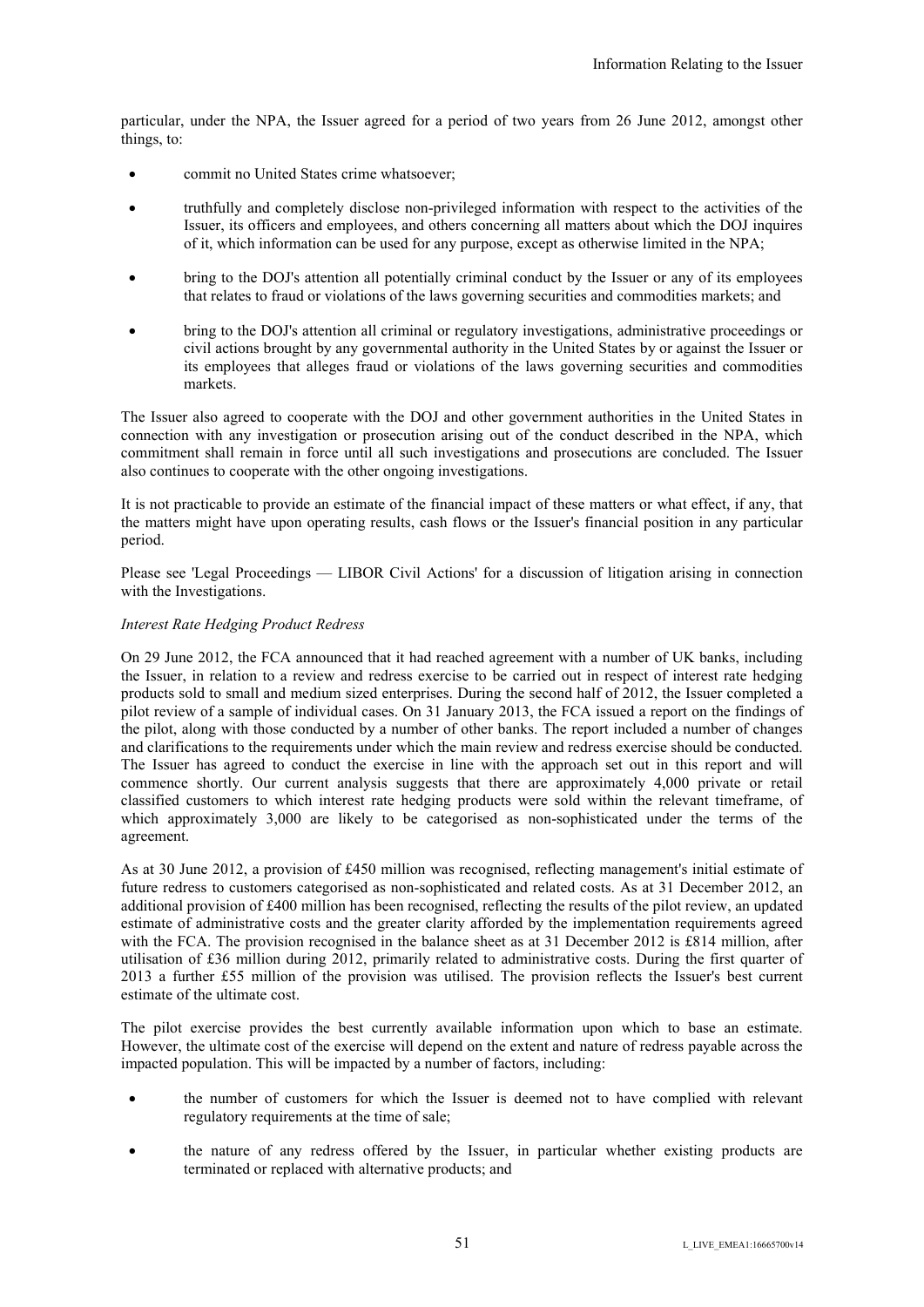the level of reasonably foreseeable consequential loss payable.

The appropriate provision level will be kept under ongoing review as the main redress and review exercise progresses.

# *Payment Protection Insurance Redress*

On 20 April 2011, the judicial review proceedings brought by the British Banker's Association in October 2010 against the FSA (as predecessor to the FCA) and the Financial Ombudsman Service regarding assessment and redress of payment protection insurance ("**PPI**") complaints were dismissed. On 9 May 2011, the Issuer announced that it would not be participating in any application for permission to appeal against the High Court judgment and that the Issuer had agreed with the FSA that it would process all on-hold and any new complaints from customers about PPI policies that they hold. The Issuer also announced that, as a goodwill gesture, it would pay out compensation to customers who had PPI complaints put on hold during the judicial review. The Issuer took a provision of £1 billion in the second quarter of 2011 to cover the cost of future redress and administration. On 26 April 2012, 18 October 2012 and 5 February 2013, following an increase in PPI complaint volumes, the Issuer announced that it had increased the provision by a further £300 million, £700 million and £600 million, respectively.

The Group will continue to monitor actual claims volumes and the assumptions underlying the calculation of its PPI provision. It is possible that the eventual costs may materially differ to the extent that experience is not in line with management estimates.

# *FERC Investigation*

The United States Federal Energy Regulatory Commission (the "**FERC**") Office of Enforcement has been investigating the Group's power trading in the western US with respect to the period from late 2006 through 2008. On 31 October 2012, the FERC issued a public Order to Show Cause and Notice of Proposed Penalties ("**Order and Notice**") against the Issuer in relation to this matter. In the Order and Notice the FERC asserts that the Issuer violated the FERC's Anti-Manipulation Rule by manipulating the electricity markets in and around California from November 2006 to December 2008. The FERC is proposing that the Issuer pay a US\$ 435 million civil penalty and disgorge an additional US\$ 34.9 million of profits plus interest. The Issuer intends to vigorously defend this matter.

# *Other Regulatory Investigations*

The FCA and the Serious Fraud Office are both investigating certain commercial agreements between the Issuer and Qatari interests and whether these may have related to the Issuer's capital raisings in June and November 2008. The FCA investigation involves four current and former senior employees, including Chris Lucas, Group Finance Director as well as the Issuer. The FCA enforcement investigation began in July 2012 and the Serious Fraud Office commenced its investigation in August 2012.

In October 2012 the Issuer was informed by the US Department of Justice and the US Securities and Exchange Commission that they had commenced an investigation into whether the Group's relationships with third parties who assist the Issuer to win or retain business are compliant with the United States Foreign Corrupt Practices Act.

The Issuer is co-operating with all the authorities fully. It is not possible to estimate the financial impact upon the Issuer should any adverse findings be made.

# **Directors**

The Directors of the Issuer, each of whose business address is 1 Churchill Place, London E14 5HP, United Kingdom, their functions in relation to the Group and their principal outside activities (if any) of significance to the Group are as follows:

| Name             | Function(s) within the Group | Principal outside activities |
|------------------|------------------------------|------------------------------|
| Sir David Walker | Chairman                     | $\overline{\phantom{a}}$     |
| Antony Jenkins   | Group Chief Executive        | -                            |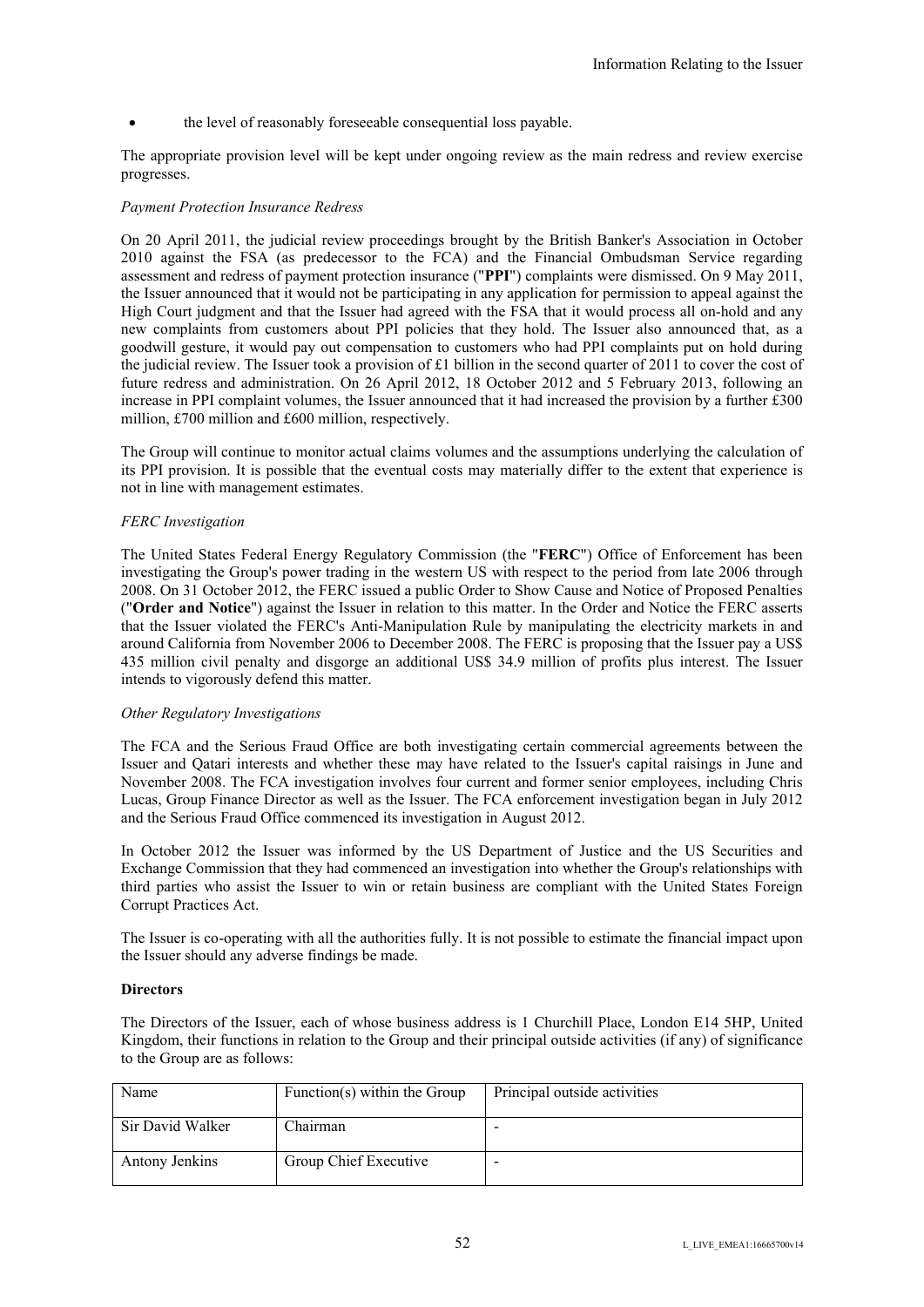| Chris Lucas           | Group Finance Director                                    | $\blacksquare$                                                                                                                                                                                                                  |
|-----------------------|-----------------------------------------------------------|---------------------------------------------------------------------------------------------------------------------------------------------------------------------------------------------------------------------------------|
| David Booth           | Non-Executive Director                                    | Director, East Ferry Investors Inc                                                                                                                                                                                              |
| Tim Breedon CBE       | Non-Executive Director                                    | Non-Executive Director, Ministry of Justice                                                                                                                                                                                     |
| Fulvio Conti          | Non-Executive Director                                    | Chief Executive Officer, Enel SpA; Director,<br>AON Corporation; Independent Director, RCS<br>MediaGroup S.p.A                                                                                                                  |
| Simon Fraser          | Non-Executive Director                                    | Non-Executive Director, Fidelity Japanese<br>Values Plc and Fidelity European Values Plc;<br>Chairman, Foreign & Colonial Investment Trust<br>PLC; Chairman, Merchants Trust PLC; Non-<br>Executive Director, Ashmore Group PLC |
| Reuben Jeffery III    | Non-Executive Director                                    | Senior Adviser, Center for<br>Strategic<br>$\alpha$<br>International Studies; Chief Executive Officer,<br>Rockefeller & Co., Inc.                                                                                               |
| Dambisa Moyo          | Non-Executive Director                                    | Non-Executive Director, SABMiller plc; Non-<br>Executive Director, Barrick Gold Corporation                                                                                                                                     |
| Sir Michael Rake      | Deputy Chairman and Senior<br><b>Independent Director</b> | Chairman, BT Group PLC; Director, McGraw-<br>Hill Companies                                                                                                                                                                     |
| Sir John Sunderland   | Non-Executive Director                                    | Chairman, Merlin Entertainments Group; Non-<br>Executive Director, AFC Energy plc                                                                                                                                               |
| Diane de Saint Victor | Non-Executive Director                                    | General Counsel, Company Secretary and a<br>member of the Group Executive Committee of<br><b>ABB</b> Limited                                                                                                                    |

No potential conflicts of interest exist between any duties to the Issuer of the Directors listed above and their private interests or other duties.

# **Employees**

As at 31 December 2012, the total number of persons employed by the Group (full time equivalents) was 139,200 (2011: 141,100).

# **Legal Proceedings**

# *Lehman Brothers*

On 15 September 2009, motions were filed in the United States Bankruptcy Court for the Southern District of New York (the "**Bankruptcy Court**") by Lehman Brothers Holdings Inc. ("**LBHI**"), the SIPA Trustee for Lehman Brothers Inc. (the "**Trustee**") and the Official Committee of Unsecured Creditors of Lehman Brothers Holdings Inc. (the "**Committee**"). All three motions challenged certain aspects of the transaction pursuant to which Barclays Capital Inc. ("**BCI**") and other companies in the Group acquired most of the assets of Lehman Brothers Inc. ("**LBI**") in September 2008 and the court order approving such sale (the "**Sale**"). The claimants were seeking an order voiding the transfer of certain assets to BCI; requiring BCI to return to the LBI estate alleged excess value BCI received; and declaring that BCI is not entitled to certain assets that it claims pursuant to the sale documents and order approving the Sale (the "**Rule 60 Claims**"). On 16 November 2009, LBHI, the Trustee and the Committee filed separate complaints in the Bankruptcy Court asserting claims against BCI based on the same underlying allegations as the pending motions and seeking relief similar to that which is requested in the motions. On 29 January 2010, BCI filed its response to the motions and also filed a motion seeking delivery of certain assets that LBHI and LBI have failed to deliver as required by the sale documents and the court order approving the Sale (together with the Trustee's competing claims to those assets, the "**Contract Claims**"). Approximately US\$ 4.5 billion (£2.8 billion) of the assets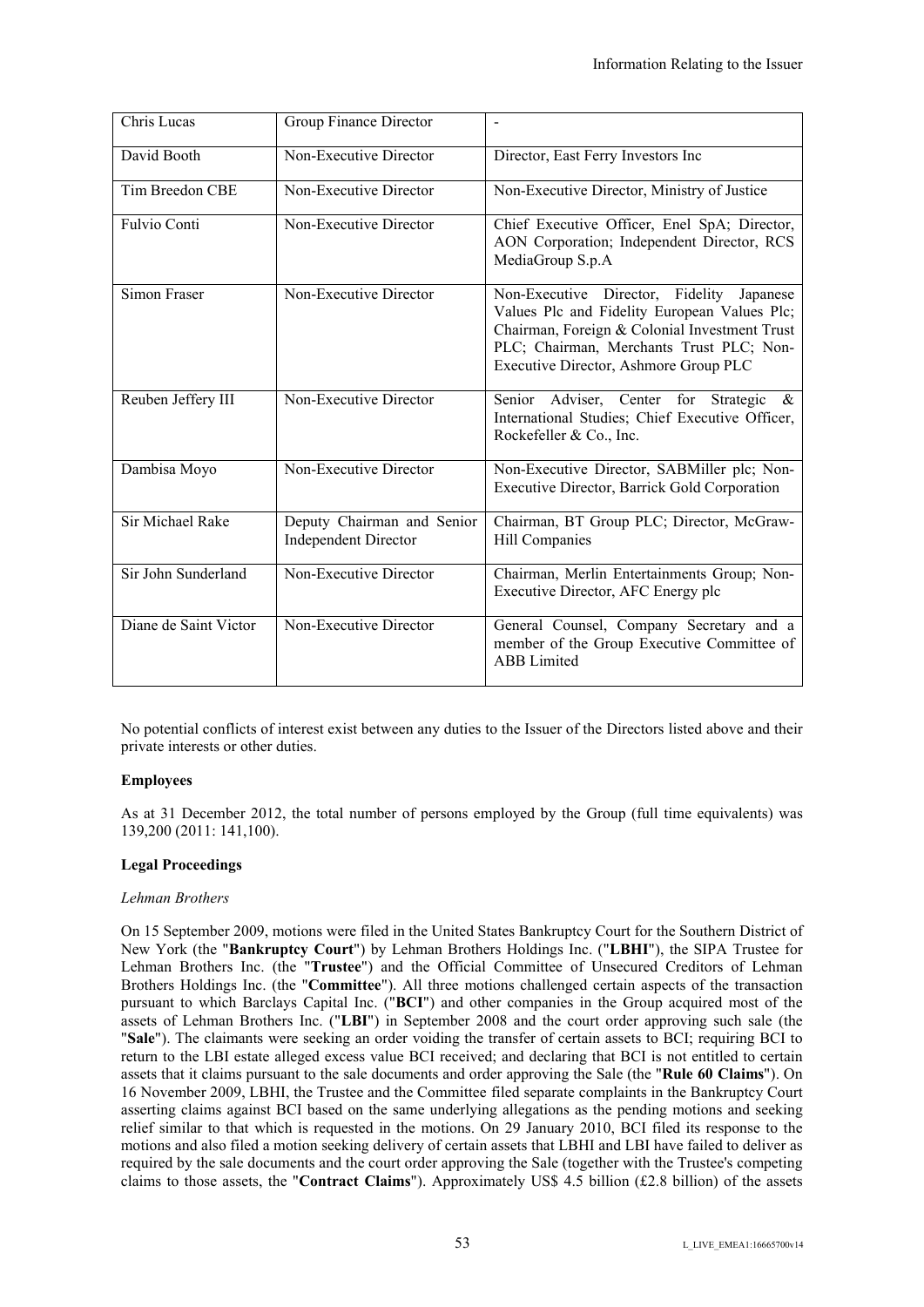acquired as part of the acquisition had not been received by 31 December 2012, approximately US\$ 3.0 billion  $(f1.9)$  billion) of which were recognised as part of the accounting for the acquisition and are included in the balance sheet as at 31 December 2012. This results in an effective provision of US\$ 1.5 billion (£0.9 billion) against the uncertainty inherent in the litigation and issues relating to the recovery of certain assets held by institutions outside the United States.

On 22 February 2011, the Bankruptcy Court issued its Opinion in relation to these matters, rejecting the Rule 60 Claims and deciding some of the Contract Claims in the Trustee's favour and some in favour of BCI. On 15 July 2011, the Bankruptcy Court entered final Orders implementing its Opinion. BCI and the Trustee each appealed the Bankruptcy Court's adverse rulings on the Contract Claims to the United States District Court for the Southern District of New York (the "**District Court**"). LBHI and the Committee did not pursue an appeal from the Bankruptcy Court's ruling on the Rule 60 Claims. After briefing and argument, the District Court issued its Opinion on 5 June 2012 in which it reversed one of the Bankruptcy Court's rulings on the Contract Claims that had been adverse to BCI and affirmed the Bankruptcy Court's other rulings on the Contract Claims. On 17 July 2012, the District Court issued an amended Opinion, correcting certain errors but not otherwise affecting the rulings, and an agreed judgment implementing the rulings in the Opinion (the "**Judgment**"). BCI and the Trustee have each appealed the adverse rulings of the District Court to the United States Court of Appeals for the Second Circuit.

Under the Judgment, BCI is entitled to receive: (i) US\$ 1.1 billion (£0.7 billion) from the Trustee in respect of 'clearance box' assets; (ii) property held at various institutions to secure obligations under the exchangetraded derivatives transferred to BCI in the Sale (the "**ETD Margin**"), subject to the proviso that BCI will be entitled to receive US\$ 507 million (£0.3 billion) of the ETD Margin only if and to the extent the Trustee has assets available once the Trustee has satisfied all of LBI's customer claims; and (iii) US\$ 769 million (£0.5 billion) from the Trustee in respect of LBI's 15c3-3 reserve account assets only if and to the extent the Trustee has assets available once the Trustee has satisfied all of LBI's customer claims.

A portion of the ETD Margin which has not yet been recovered by BCI or the Trustee is held or owed by certain institutions outside the United States (including several Lehman affiliates that are subject to insolvency or similar proceedings). As at the date of this Base Prospectus, the Issuer cannot reliably estimate how much of the ETD Margin held or owed by such institutions BCI is ultimately likely to receive. Further, the Issuer cannot reliably estimate (as at the date of this Base Prospectus) if and to the extent the Trustee will have assets remaining available to it to pay BCI the US\$ 507 million (£0.3 billion) in respect of ETD Margin or the US\$ 769 million (£0.5 billion) in respect of LBI's 15c3-3 reserve account assets after satisfying all of LBI's customer claims. In this regard, the Trustee announced in October 2012 that if his proposed settlement agreements with LBHI and with the administrator for the liquidation of Lehman Brothers Inc. (Europe) are approved by the relevant courts, then the Trustee should be in position to satisfy all customer claims and make meaningful distributions to creditors (without having to use any of the assets that BCI claims). If the District Court's rulings were to be unaffected by future proceedings, conservatively assuming no recovery by BCI of any of the ETD Margin not yet recovered by BCI or the Trustee that is held or owed by institutions outside the United States and no recovery by BCI of the US\$ 507 million (£0.3 billion) in respect of ETD Margin or the US\$ 769 million (£0.5 billion) in respect of LBI's 15c3-3 reserve account assets, the Issuer estimates its loss would be approximately US\$ 0.9 billion (£0.5 billion). Under the same scenario, but assuming the Trustee's proposed settlement agreements with LBHI and the administrator for the liquidation of Lehman Brothers Inc. (Europe) are implemented, and result in the receipt by BCI of the US\$ 507 million ETD Margin and US\$ 769 million in respect of the 15c3-3 reserve account assets, the Issuer estimates its profit would be approximately US\$ 0.4 billion (£0.2 billion) plus the value of any recovery of the ETD Margin held or owed by institutions outside of the United States. In this context, the Issuer is satisfied with the valuation of the asset recognised on its balance sheet and the resulting level of effective provision.

## *American Depositary Shares*

The Issuer, Barclays PLC and various current and former members of Barclays PLC's Board of Directors have been named as defendants in five proposed securities class actions (which have been consolidated) pending in the United States District Court for the Southern District of New York (the "**Court**"). The consolidated amended complaint, dated 12 February 2010, alleges that the registration statements relating to American Depositary Shares representing Preferred Stock, Series 2, 3, 4 and 5 (the "**ADS**") offered by the Issuer at various times between 2006 and 2008 contained misstatements and omissions concerning (amongst other things) the Issuer's portfolio of mortgage-related (including US subprime-related) securities, the Issuer's exposure to mortgage and credit market risk and the Issuer's financial condition. The consolidated amended complaint asserts claims under sections 11, 12(a)(2) and 15 of the Securities Act of 1933. On 5 January 2011,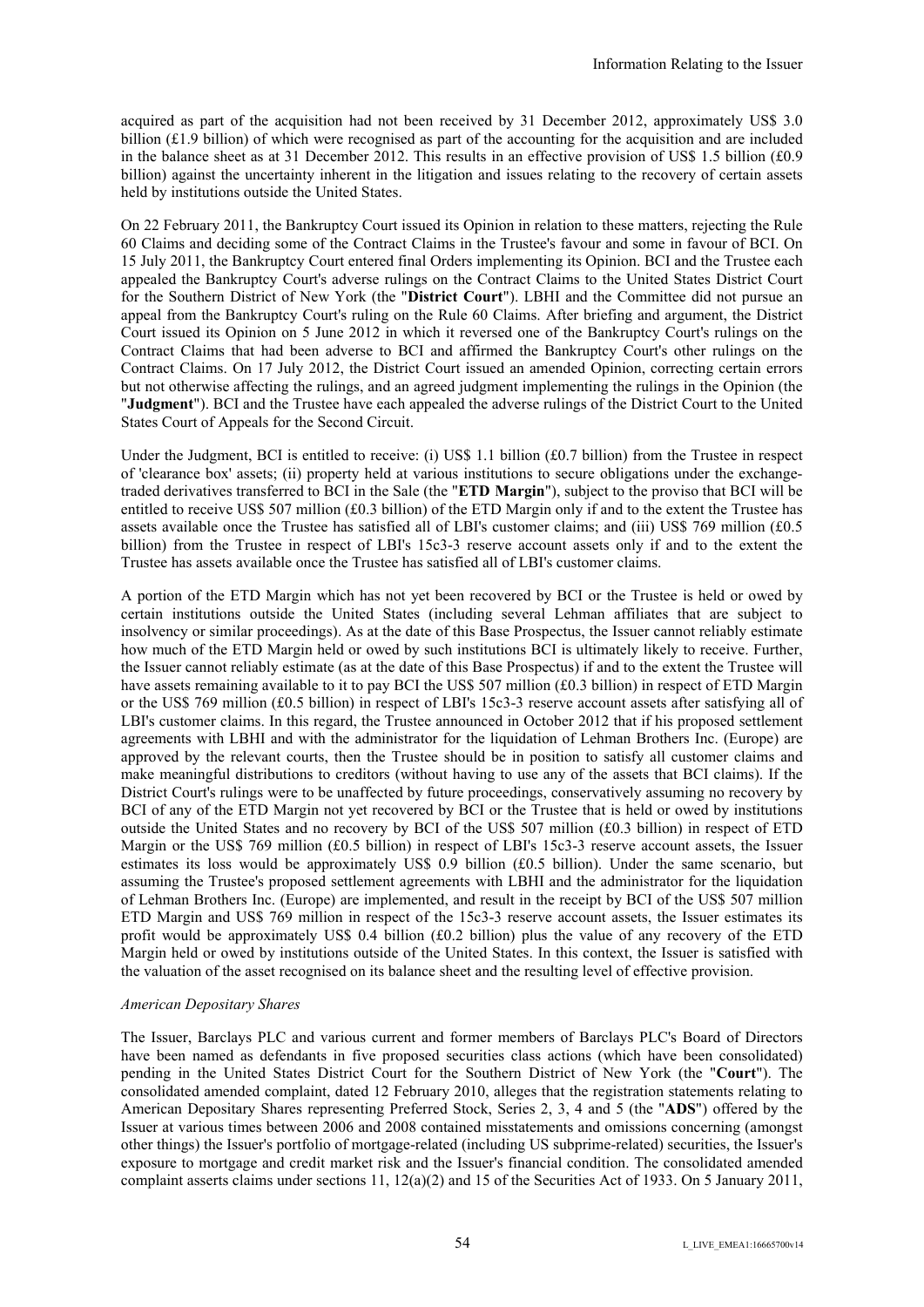the Court issued an order and, on 7 January 2011, judgment was entered, granting the defendants' motion to dismiss the complaint in its entirety and closing the case. On 4 February 2011, the plaintiffs filed a motion asking the Court to reconsider in part its dismissal order. On 31 May 2011, the Court denied in full the plaintiffs' motion for reconsideration. The plaintiffs have appealed both decisions (the grant of the defendants' motion to dismiss and the denial of the plaintiffs' motion for reconsideration) to the United States Court of Appeals for the Second Circuit. Oral argument was held on 18 October 2012.

The Issuer considers that these ADS-related claims against it are without merit and is defending them vigorously. As at the date of this Base Prospectus, it is not practicable to estimate the Issuer's possible loss in relation to these claims or any effect that they might have upon operating results in any particular financial period.

# *US Federal Housing Finance Agency and Other Residential Mortgage-Backed Securities Litigation*

The US Federal Housing Finance Agency ("**FHFA**"), acting for two US government sponsored enterprises, Fannie Mae and Freddie Mac (collectively, the "**GSEs**"), filed lawsuits against 17 financial institutions in connection with the GSEs' purchases of residential mortgage-backed securities ("**RMBS**"). The lawsuits allege, amongst other things, that the RMBS offering materials contained materially false and misleading statements and/or omissions. The Issuer and/or certain of its affiliates or former employees are named in two of these lawsuits, relating to sales between 2005 and 2007 of RMBS, in which BCI was lead or co-lead underwriter.

Both complaints demand, amongst other things: rescission and recovery of the consideration paid for the RMBS; and recovery for the GSEs' alleged monetary losses arising out of their ownership of the RMBS. The complaints are similar to other civil actions filed against the Issuer and/or certain of its affiliates by other plaintiffs, including the Federal Home Loan Bank of Seattle, Federal Home Loan Bank of Boston, Federal Home Loan Bank of Chicago, Cambridge Place Investment Management, Inc., HSH Nordbank AG (and affiliates), Sealink Funding Limited, Landesbank Baden-Württemberg (and affiliates), Deutsche Zentral-Genossenschaftsbank AG (and affiliates) and Stichting Pensioenfonds ABP, Royal Park Investments SA/NV, Bayerische Landesbank, John Hancock Life Insurance Company (and affiliates), Prudential Life Insurance Company of America (and affiliates) and the National Credit Union Administration relating to purchases of RMBS. The Issuer considers that the claims against it are without merit and intends to defend them vigorously.

The original amount of RMBS related to the claims against the Issuer in the FHFA cases and the other civil actions against the Group totalled approximately US\$ 8.5 billion, of which approximately US\$ 2.7 billion was outstanding as at 31 December 2012. Cumulative losses reported on these RMBS as at 31 December 2012 were approximately US\$ 0.4 billion. If the Issuer were to lose these cases the Issuer believes it could incur a loss of up to the outstanding amount of the RMBS at the time of judgment (taking into account further principal payments after 31 December 2012), plus any cumulative losses on the RMBS at such time and any interest, fees and costs, less the market value of the RMBS at such time. The Issuer has estimated the total market value of the RMBS as at 31 December 2012 to be approximately US\$ 1.6 billion. The Issuer may be entitled to indemnification for a portion of any losses. These figures do not include two related class actions brought on behalf of a putative class of investors in RMBS issued by Countrywide and underwritten by BCI and other underwriters, in which the Issuer is indemnified by Countrywide.

# *Devonshire Trust*

On 13 January 2009, the Issuer commenced an action in the Ontario Superior Court (the "**Ontario Court**") seeking an order that its early terminations earlier that day of two credit default swaps under an ISDA Master Agreement with the Devonshire Trust ("**Devonshire**"), an asset-backed commercial paper conduit trust, were valid. On the same day, Devonshire purported to terminate the swaps on the ground that the Issuer had failed to provide liquidity support to Devonshire's commercial paper when required to do so. On 7 September 2011, the Ontario Court ruled that the Issuer's early terminations were invalid, Devonshire's early terminations were valid and, consequently, Devonshire was entitled to receive back from the Issuer cash collateral of approximately C\$ 533 million together with accrued interest thereon. The Issuer is appealing the Ontario Court's decision. If the Ontario Court's decision were to be unaffected by future proceedings, the Issuer estimates that its loss would be approximately C\$ 500 million, less any impairment provisions taken by the Issuer for this matter.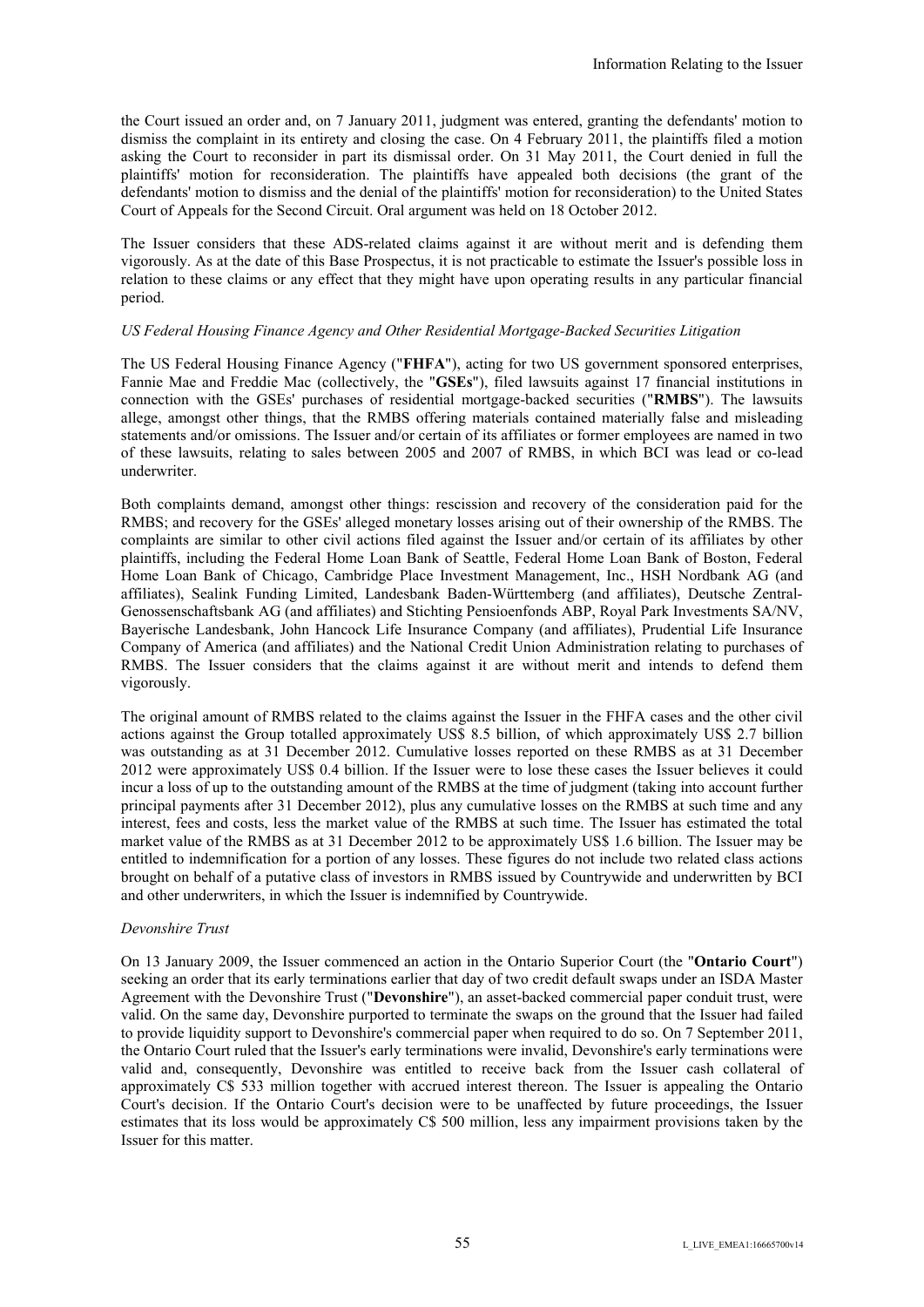## *LIBOR Civil Actions*

The Issuer and other banks have been named as defendants in class action and non-class action lawsuits pending in United States Federal Courts in connection with their roles as contributor panel banks to US Dollar LIBOR, the first of which was filed on 15 April 2011. The complaints are substantially similar and allege, amongst other things, that the Issuer and the other banks individually and collectively violated various provisions of the Sherman Act, the US Commodity Exchange Act, the Racketeer Influenced and Corrupt Organizations Act ("**RICO**"), and various state laws by suppressing or otherwise manipulating US Dollar LIBOR rates. The lawsuits seek an unspecified amount of damages and trebling of damages under the Sherman and RICO Acts. The proposed class actions purport to be brought on behalf of (amongst others) plaintiffs that (i) engaged in US Dollar LIBOR-linked over-the-counter transactions; (ii) purchased US Dollar LIBOR-linked financial instruments on an exchange; (iii) purchased US Dollar LIBOR-linked debt securities; (iv) purchased adjustable-rate mortgages linked to US Dollar LIBOR; or (v) issued loans linked to US Dollar LIBOR.

An additional class action was commenced on 30 April 2012 in the United States District Court for the Southern District of New York (the "**District Court**") against the Issuer and other Japanese Yen LIBOR panel banks by plaintiffs involved in exchange-traded derivatives. The complaint also names members of the Japanese Bankers Association's Euroyen Tokyo Interbank Offered Rate ("**TIBOR**") panel, of which the Issuer is not a member. The complaint alleges, amongst other things, manipulation of the Euroyen TIBOR and Yen LIBOR rates and breaches of US antitrust laws between 2006 and 2010.

A further class action was commenced on 6 July 2012 in the District Court against the Issuer and other EURIBOR panel banks by plaintiffs that purchased or sold EURIBOR-related financial instruments. The complaint alleges, amongst other things, manipulation of the EURIBOR rate and breaches of the Sherman Act and the US Commodity Exchange Act beginning as early as 1 January 2005 and continuing through to 31 December 2009. On 23 August 2012, the plaintiffs voluntarily dismissed the complaint.

On 21 February 2013, a class action was commenced in the United States District Court for the Northern District of Illinois against the Issuer and other EURIBOR panel banks by plaintiffs that purchased or sold a NYSE LIFFE EURIBOR futures contract. The complaint alleges manipulation of the EURIBOR rate and violations of the Sherman Act beginning as early as 1 June 2005 and continuing through 30 June 2010.

In addition, the Issuer has been granted conditional leniency from the Antitrust Division of the DOJ in connection with potential US antitrust law violations with respect to financial instruments that reference EURIBOR.

The Issuer has also been named as a defendant along with four current and former officers and directors of the Issuer in a proposed securities class action pending in the District Court in connection with the Issuer's role as a contributor panel bank to LIBOR. The complaint principally alleges that the Issuer's Annual Reports for the years 2006 to 2011 contained misstatements and omissions concerning (amongst other things) the Issuer's compliance with its operational risk management processes and certain laws and regulations. The complaint also alleges that the Issuer's daily US Dollar LIBOR submissions themselves constituted false statements in violation of US Securities law.

The complaint is brought on behalf of a proposed class consisting of all persons or entities (other than the defendants) that purchased American Depository receipts sponsored by the Issuer on an American securities exchange between 10 July 2007 and 27 June 2012. The complaint asserts claims under sections 10(b) and 20(a) of the US Securities Exchange Act 1934.

It is not practicable to provide an estimate of the financial impact of the potential exposure of any of the actions described or what effect, if any, that they might have upon operating results, cash flows or the Issuer's or Group's financial position in any particular period.

#### *Other*

Barclays PLC, the Issuer and the Group are engaged in various other legal proceedings both in the United Kingdom and a number of overseas jurisdictions, including the United States, involving claims by and against it which arise in the ordinary course of business, including debt collection, consumer claims and contractual disputes. The Issuer does not expect the ultimate resolution of any of these proceedings to which the Group is party to have a material adverse effect on its results of operations, cash flows or the financial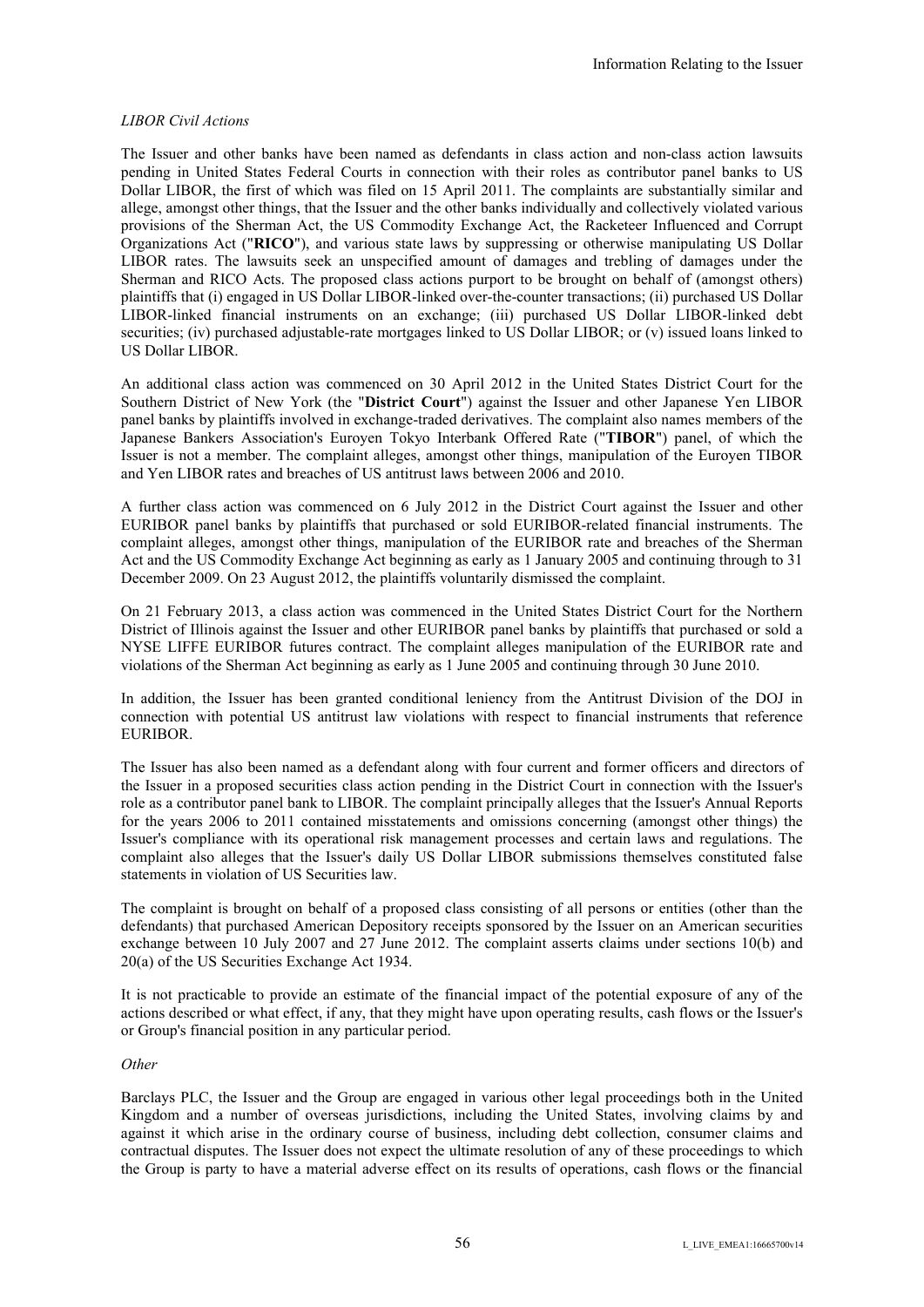position of the Group and the Issuer has not disclosed the contingent liabilities associated with these claims either because they cannot reliably be estimated or because such disclosure could be prejudicial to the conduct of the claims. Provisions have been recognised for those cases where the Issuer is able reliably to estimate the probable loss where the probable loss is not *de minimis.*

# **Significant Change Statement**

There has been no significant change in the financial or trading position of the Issuer or the Group since 31 December 2012.

## **Material Adverse Change Statement**

There has been no material adverse change in the prospects of the Issuer or the Group since 31 December 2012.

## **Legal Proceedings**

Save as disclosed under '*The Issuer and the Group — Competition and Regulatory Matters*' (on pages 49 to 52 of this Base Prospectus under the headings '*London Interbank Offered Rate*', '*Payment Protection Insurance Redress*', '*Interest Rate Hedging Product Redress*', '*Other*'*,* '*FERC Investigation*' and '*Other Regulatory Investigations*') and '*The Issuer and the Group — Legal Proceedings*' (on pages 53 to 57 of this Base Prospectus under the headings '*Lehman Brothers*', '*American Depositary Shares*', '*US Federal Housing Finance Agency and other residential mortgage-backed securities litigation*', '*Devonshire Trust*' and '*LIBOR Civil Actions*'), there are no governmental, legal or arbitration proceedings (including any such proceedings which are pending or threatened of which the Issuer is aware), which may have or have had during the 12 months preceding the date of this Base Prospectus, a significant effect on the financial position or profitability of the Issuer and/or the Group.

# **Auditors**

The annual consolidated and unconsolidated financial statements of the Issuer for the two years ended 31 December 2011 and 31 December 2012 have been audited without qualification by PricewaterhouseCoopers of Southwark Towers, 32 London Bridge Street, London SE1 9SY, chartered accountants and registered auditors (authorised and regulated by the FCA for designated investment business).

# **Related Parties**

In the ordinary course of business, the Issuer participates in transactions with parent and fellow subsidiary companies.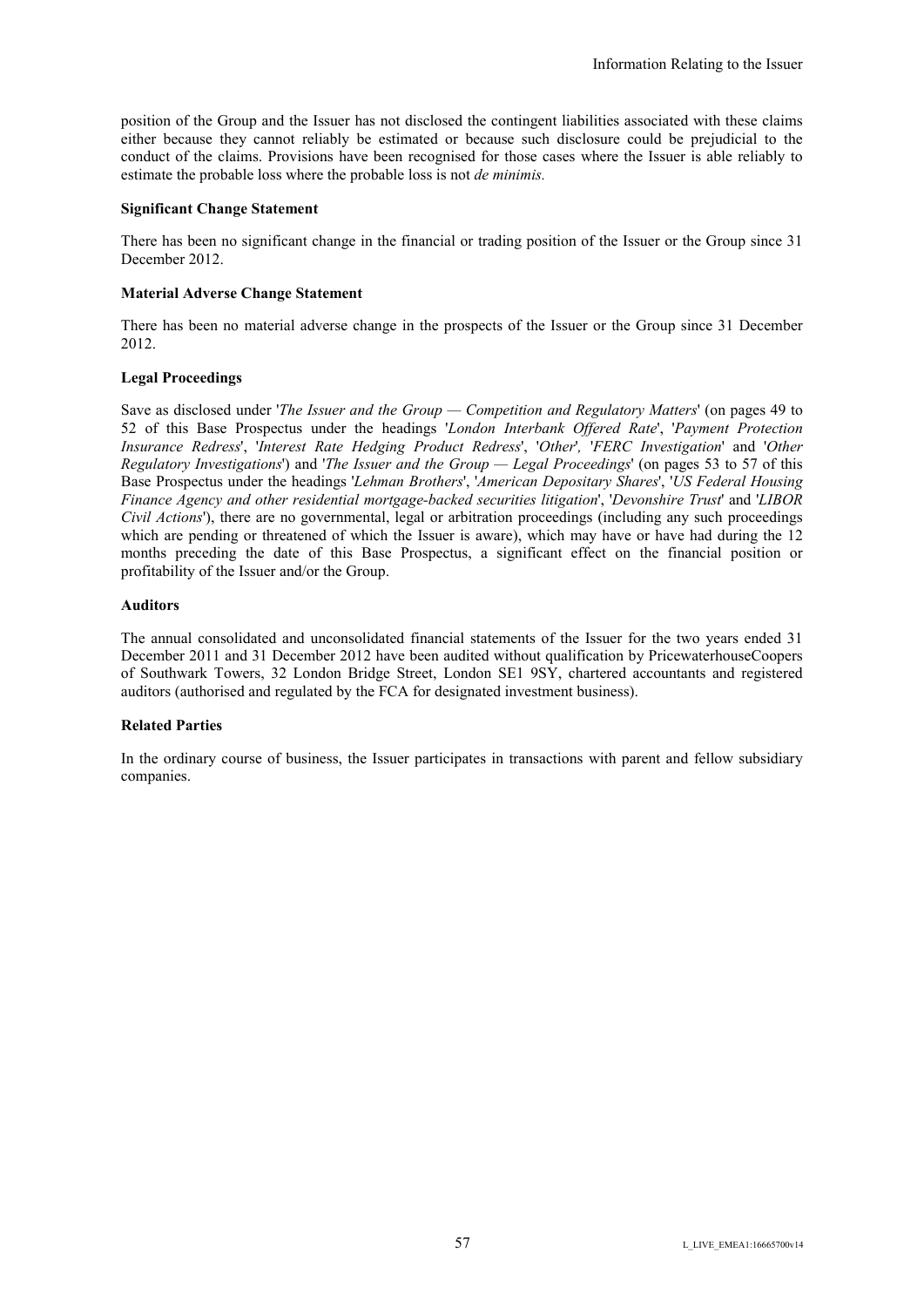# **TERMS AND CONDITIONS OF THE SECURITIES**

| A.             |                                                                              | <b>INTRODUCTION</b>                                                    |                                                                   | 60 |
|----------------|------------------------------------------------------------------------------|------------------------------------------------------------------------|-------------------------------------------------------------------|----|
| <b>B.</b>      |                                                                              | FORM, TITLE, TRANSFER, CALCULATIONS, PAYMENTS AND<br><b>SETTLEMENT</b> |                                                                   | 60 |
|                | Form, Title and Transfer<br>1.                                               |                                                                        | 60                                                                |    |
|                | 2.                                                                           | <b>Status</b>                                                          |                                                                   | 64 |
|                | 3.                                                                           |                                                                        | Calculations and Publication                                      | 64 |
|                | 4.                                                                           | Payments                                                               |                                                                   | 65 |
| $\mathbf{C}$ . | SPECIFIED EARLY REDEMPTION, CALL OPTION AND PUT<br><b>OPTION</b>             |                                                                        | 67                                                                |    |
|                | 5.                                                                           | Redemption                                                             |                                                                   | 67 |
|                |                                                                              | 5.1                                                                    | Redemption of Open-ended Mini Securities                          | 67 |
|                |                                                                              | 5.2                                                                    | Redemption of Open-ended Turbo Securities                         | 75 |
|                |                                                                              | 5.3                                                                    | Redemption of Open-ended Tracker Securities                       | 81 |
| D.             | EQUITY LINKED CONDITIONS, DISRUPTION EVENTS AND<br><b>TAXES AND EXPENSES</b> |                                                                        | 85                                                                |    |
|                | 6.                                                                           | Settlement                                                             |                                                                   | 85 |
|                | 7.                                                                           |                                                                        | Index Modification, Cancellation, Disruption or Adjustment Event  | 86 |
|                | 8.                                                                           |                                                                        | Share Adjustments or Disruptions                                  | 87 |
|                | 9.                                                                           |                                                                        | Consequences of Disrupted Days                                    | 89 |
|                | 10.                                                                          |                                                                        | Adjustments                                                       | 89 |
|                | 11.                                                                          | Event                                                                  | Early Redemption or Adjustment following an Additional Disruption | 90 |
|                | 12.                                                                          |                                                                        | FX Disruption Event                                               | 90 |
|                | 13.                                                                          |                                                                        | Local Jurisdiction Taxes and Expenses                             | 91 |
|                | 14.                                                                          |                                                                        | <b>Effect of Adjustments</b>                                      | 91 |
| Е.             | <b>GENERAL PROVISIONS</b>                                                    |                                                                        |                                                                   | 91 |
|                | 15.                                                                          |                                                                        | Events of Default                                                 | 91 |
|                | 16.                                                                          | Agents                                                                 |                                                                   | 92 |
|                | 17.                                                                          | Taxation                                                               |                                                                   | 92 |
|                | 18.                                                                          | Prescription                                                           |                                                                   | 93 |
|                | 19.                                                                          |                                                                        | Replacement of Securities                                         | 94 |
|                | 20.                                                                          |                                                                        | Early Redemption for Unlawfulness                                 | 94 |

**Contents:**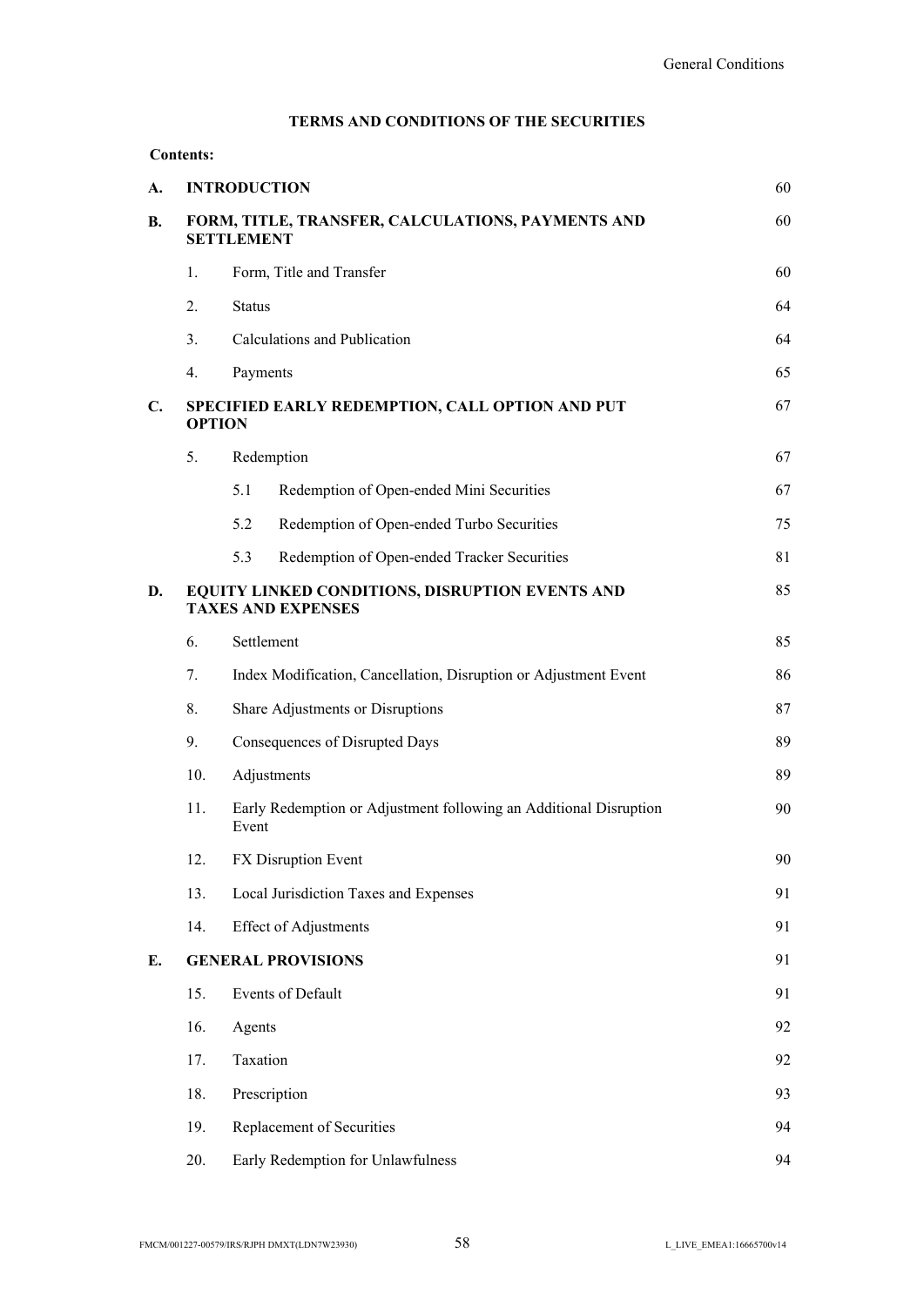| 21. | <b>Notices</b>                               | 94 |
|-----|----------------------------------------------|----|
| 22. | Substitution                                 | 95 |
| 23. | Modifications and Meetings of Holders        | 95 |
| 24. | <b>Further Issues</b>                        | 96 |
| 25. | Purchases and Cancellations                  | 96 |
| 26. | Governing Law and Jurisdiction               | 96 |
| 27. | Severability                                 | 97 |
| 28. | Contracts (Rights of Third Parties) Act 1999 | 97 |
| 29. | Definitions and Interpretation               | 97 |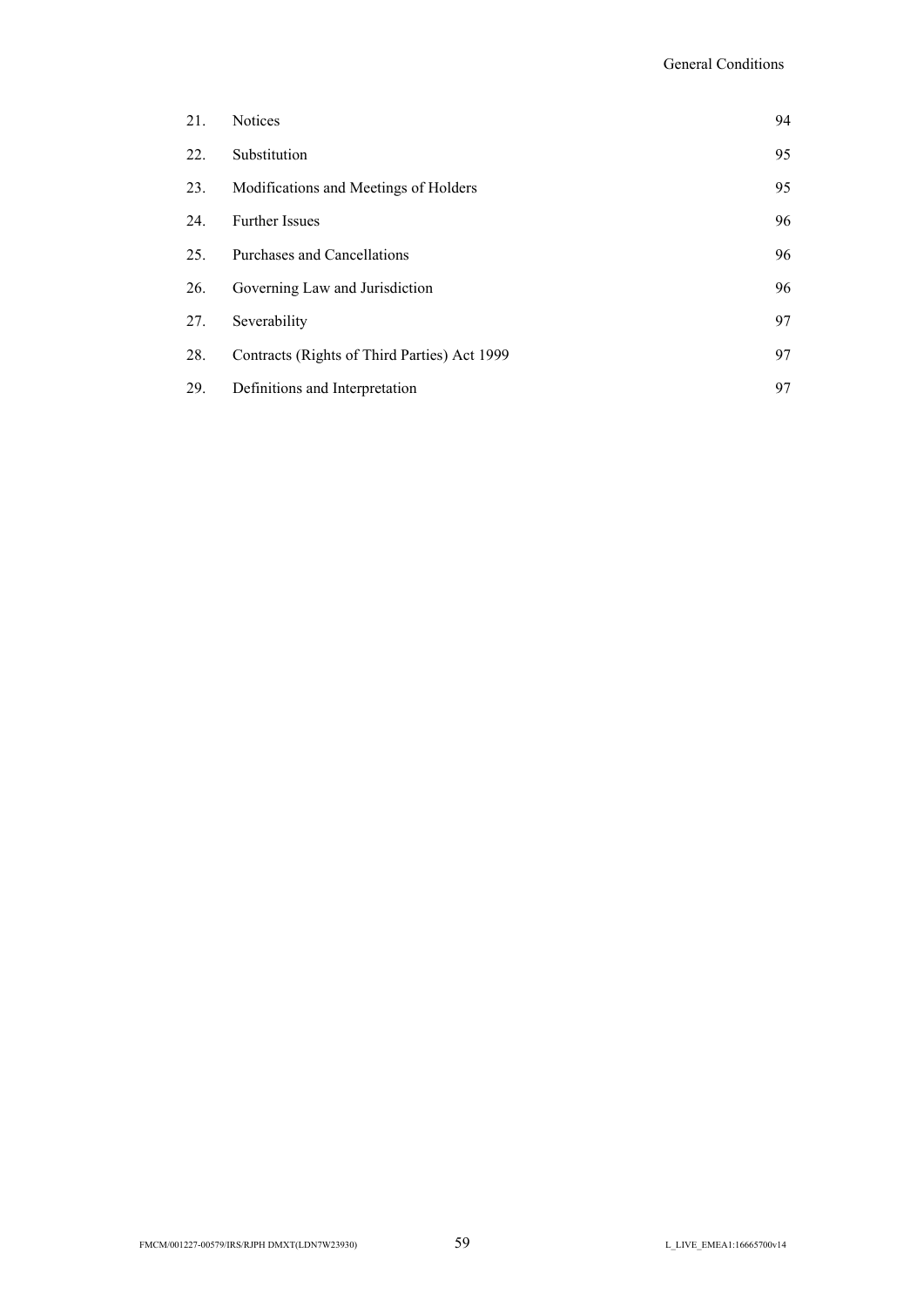# **TERMS AND CONDITIONS OF THE SECURITIES**

*The following text comprises the terms and conditions of the Securities (the "General Conditions") that, subject to completion or election in the Final Terms (together, the "Conditions") shall be applicable to each Series of Securities.* 

*The Final Terms will indicate the "Type of Security" applicable to the Securities, which will determine whether the specified early redemption feature applies and, the circumstances in which an investor may require the Issuer to redeem all or some of its Securities, in accordance with the relevant sub-paragraph of Condition 5 (Specified Early Redemption, Call Option and Put Option).*

*All capitalised terms that are not defined in these General Conditions have the meanings given to them in the Final Terms.*

*References in these General Conditions to "Securities" are to the Securities of one Series only, not to all Securities that may be issued under the Programme.*

*Any reference in these General Conditions to "the Final Terms" shall be understood to be a reference to "the Final Terms and/or Drawdown Prospectus, as applicable".* 

# **A. INTRODUCTION**

The Securities are issued as a Series of certificates by the Issuer and references to "**Securities** " shall be construed as a reference to each Series accordingly. Securities are issued pursuant to the Agency Agreement dated 18 April 2013 (as further amended and/or supplemented and/or restated as at the relevant Issue Date, the "**Agency Agreement**") have the benefit of a Deed of Covenant dated 18 April 2013 (as further amended and/or supplemented and/or restated as at the relevant Issue Date, the "**Deed of Covenant**") executed by the Issuer. Copies of the Agency Agreement and the Deed of Covenant are available for inspection at the registered office of the Issuer, the Issue and Paying Agent and the specified offices of the Paying Agents, the Transfer Agents and the Registrar.

The determination agent, the issue and paying agent, the registrar, the registration agent, the local paying agents and the local transfer agents are referred to respectively as the "**Determination Agent**", the "**Issue and Paying Agent**", the "**Registrar**", the "**Registration Agent**", the "**Paying Agents**" and the "**Transfer Agents**" (together the "**Agents**"). The Issue and Paying Agent shall be either The Bank of New York Mellon, London Branch of One Canada Place, London E14 5AL or such other entity as may be specified in the Final Terms. Each of the other Agents shall be as specified below or in the Final Terms.

Each Series may be issued in tranches (each a "**Tranche**") on the same or different issue dates. The specific terms of each Tranche will be identical to the terms of other Tranches of the same Series (save in respect of the Issue Date, Issue Price and aggregate number of Securities comprising the Tranche) and will be set out in the Final Terms.

Capitalised terms used in the Conditions have the meanings given in General Condition 29 (*Definitions and Interpretation*).

# **B. FORM, TITLE, TRANSFER, CALCULATIONS, PAYMENTS AND SETTLEMENT**

- 1. **Form, Title and Transfer**
- 1.1 **Form of Securities**
- (a) **Form of Securities (other than Dutch Securities and French Cleared Securities).**

Securities will be issued in bearer form ("**Bearer Securities**") or in registered form ("**Registered Securities**") as specified in the Final Terms. Securities in one form may not be exchanged for Securities in any other form except as provided below.

Bearer Securities will initially be issued in global form ("**Global Bearer Securities**") and may only be exchanged for Securities in definitive form ("**Definitive Bearer Securities**") if specified in the Final Terms or upon an Exchange Event occurring and in each case in accordance with the terms of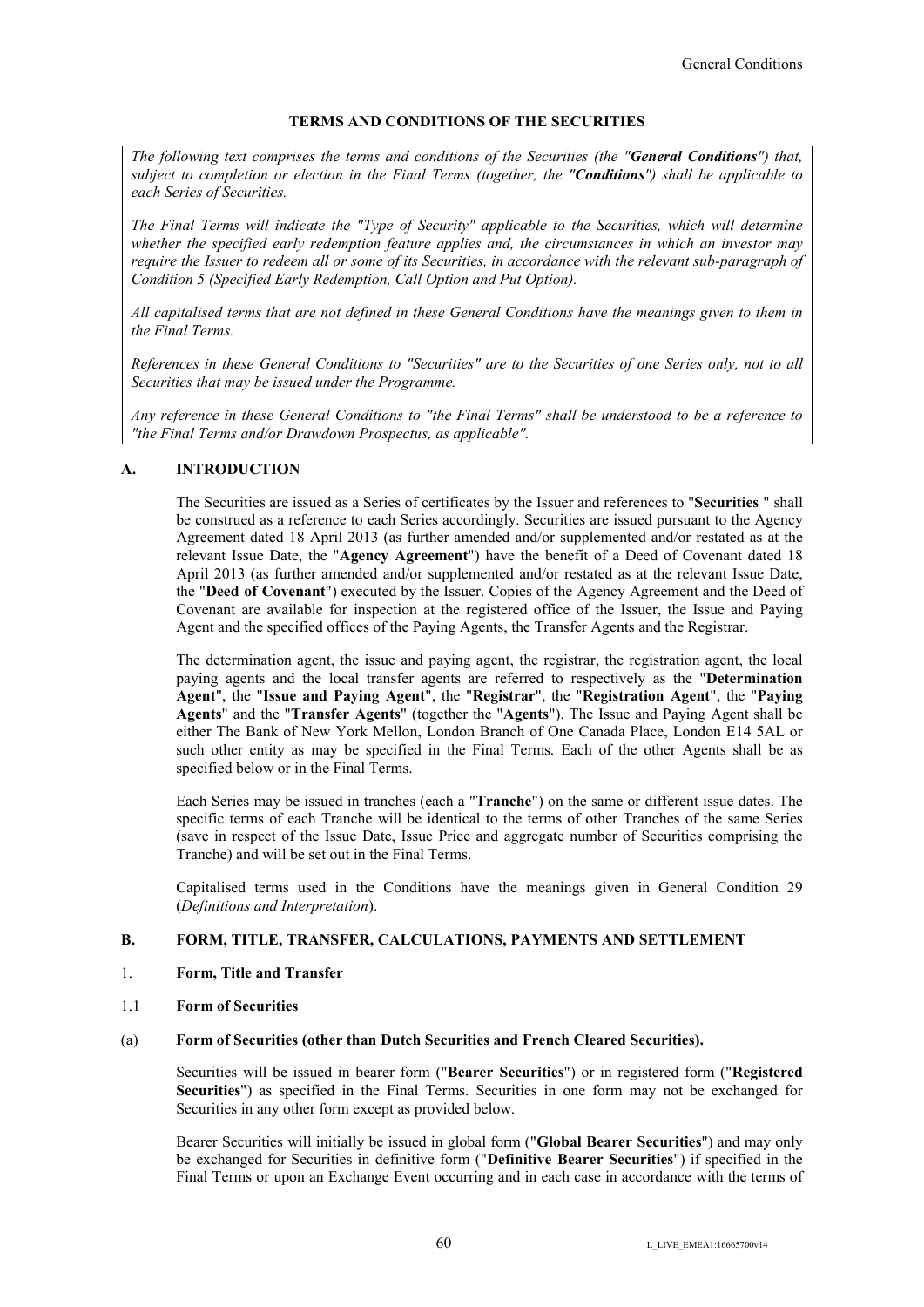the relevant Global Security. Registered Securities may initially be issued in global form ("**Global Registered Securities**" and together with Global Bearer Securities, "**Global Securities**") if specified in the Final Terms, which may only be exchanged for Securities in definitive form ("**Definitive Registered Securities**" and together with Definitive Bearer Securities, "**Definitive Securities**"), if specified in the Final Terms, or upon an Exchange Event occurring, and in each case in accordance with the terms of the relevant Global Registered Security. Registered Securities may initially be issued as Definitive Registered Securities if specified in the Final Terms. The Issuer will promptly give notice to Holders if an Exchange Event occurs.

## (b) **Form of Dutch Securities**

Notwithstanding paragraph (a) above, Dutch Securities will be in the form of Global Registered Securities which will be delivered to, registered in the name of, and settled through the Euroclear Netherland. The rights of holders of (beneficial interests in) the Dutch Securities will be exercised in accordance with the Wge, as amended from time to time. Dutch Securities will not be exchangeable for Definitive Registered Securities and holders of beneficial interests in Dutch Securities shall not have the right to request delivery (uitlevering) of Definitive Registered Securities except in the limited circumstances described in the Wge (as amended from time to time).

The following legend will appear on all Global Registered Securities held in Euroclear Netherlands:

"Notice: This Security is issued for deposit with Nederlands Centraal Instituut voor Giraal Effectenverkeer B.V. ("**Euroclear Netherlands**") at Amsterdam, the Netherlands. Any person being offered this Security for transfer or any other purpose should be aware that theft or fraud is almost certain to be involved."

## (c) **Form of French Cleared Securities**

French Cleared Securities are issued in bearer form and the Global Security will be deposited on or prior to the original issue date of the Tranche with Euroclear France as central depositary and in CGN form.

Upon the initial deposit of such Global Security with Euroclear France and payment of the relevant amount in respect of the subscribed Securities, the relevant number of Securities will be credited to the account of Accountholders who have purchased the Securities and/or to the account of the Accountholder designated by the relevant purchaser(s). In respect of French Cleared Securities represented by a Global Security, the records of Euroclear France shall be conclusive evidence of the number of Securities, and a statement issued by Euroclear France at any time shall be conclusive evidence of the records of Euroclear France at that time.

## (d) **Initial Issue of Global Securities**

If "NGN Form" is specified in the Final Terms as applicable with respect to a Global Bearer Security or the Final Terms specifies that a Global Registered Security is to be held under the New Safekeeping Structure ("**NSS**") ("**NGN Form**"), such Global Bearer Security or Global Registered Security will be delivered on or prior to the original issue date of the Tranche to a common safekeeper (a "**Common Safekeeper**"). The aggregate number of Securities represented by the Global Security shall be that which is from time to time entered in the records of the Relevant Clearing System. Securities that are held in NGN Form are intended to be held in a manner which would allow Eurosystem eligibility but such recognition will depend upon the satisfaction of the Eurosystem eligibility criteria.

If "CGN Form" is specified in the Final Terms as applicable ("**CGN Form**"), the Global Security may be delivered on or prior to the original issue date of the Tranche to a Common Depositary for the Relevant Clearing System (and, in the case of Registered Securities, registered in the name of any nominee for the Relevant Clearing System). The Relevant Clearing System will then credit each subscriber with a number of Securities equal to the number thereof for which it has subscribed and paid.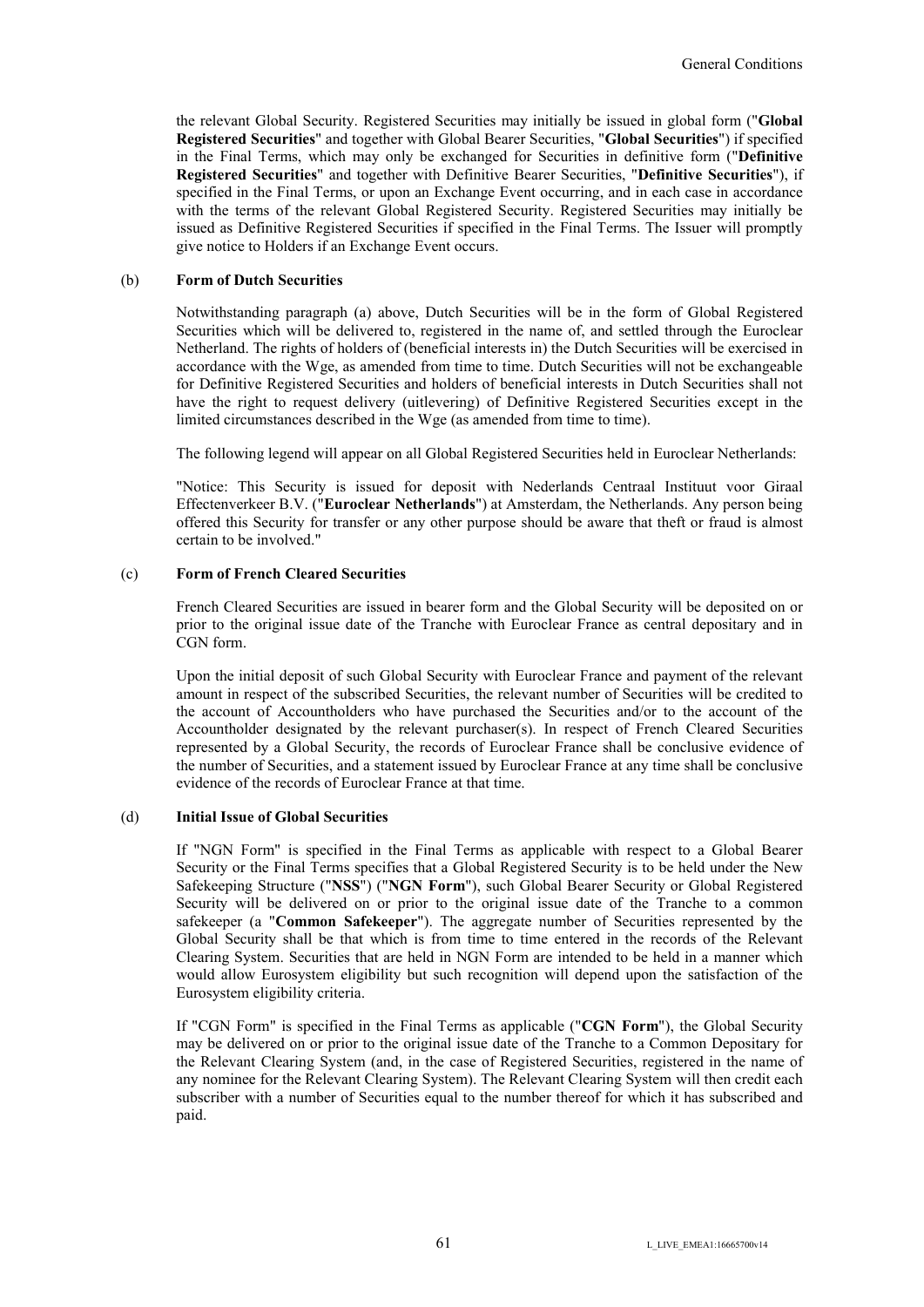## 1.2 **Exchange of Securities**

#### (a) **Exchange of Global Securities (other than French Cleared Securities)**

Each Series of Bearer Securities issued in compliance with the D Rules will be initially issued in the form of a temporary global security in bearer form (a "**Temporary Global Security**") and will be exchangeable for a permanent bearer global security (a "**Permanent Global Security**"), free of charge, on and after its Exchange Date, upon certification as to non-US beneficial ownership in the form set out in the Agency Agreement.

Each Series of Bearer Securities issued in compliance with the C Rules or in respect of which TEFRA does not apply will be initially issued in the form of a Permanent Global Security.

Upon the occurrence of an Exchange Event on or after its Exchange Date each Permanent Global Security will be exchangeable, in whole but not in part, free of charge, for Definitive Securities. Temporary Global Securities will not be exchangeable for Definitive Securities.

If the Global Security is in CGN Form, on or after any due date for exchange, the Holder may surrender it or, in the case of a partial exchange, present it for endorsement to or to the order of the Issue and Paying Agent and in exchange the Issuer will deliver, or procure the delivery of (i) in the case of a Temporary Global Security, a Permanent Global Security representing an aggregate number of Securities equal to the number of Securities represented by the Temporary Global Security that is being exchanged, or (ii) in the case of a Permanent Global Security exchangeable for Definitive Securities, an equal aggregate number of duly executed and authenticated Definitive Securities.

If the Global Security is in NGN Form, the Issuer will procure that details of such exchange be entered *pro rata* in the records of the Relevant Clearing System. On exchange in full of each Permanent Global Security, the Issuer will, if the Holder so requests, procure that it is cancelled and returned to the Holder together with the relevant Definitive Securities.

## (b) **Exchange of French Cleared Securities**

In respect of French Cleared Securities, each Series of French Cleared Securities will be initially issued in the form of a Temporary Global Security and will be exchangeable, free of charge to the Holder, on and after its Exchange Date in whole or in part upon certification as to non-US beneficial ownership in the form set out in the Agency Agreement for interests in a Permanent Global Security.

#### 1.3 **Number**

The Final Terms in respect of Securities will specify the Settlement Currency of such Securities, the Issue Price per Security, the number of Securities being issued and the Type of Security. All Registered Securities and French Cleared Securities of a Series on the original Issue Date shall have the same Issue Price.

## 1.4 **Title**

#### (a) **Title to Securities (other than Dutch Securities)**

Title to Bearer Securities passes by delivery and title to Registered Securities passes by registration in the Register that the Issuer shall procure is kept by the Registrar in accordance with the provisions of the Agency Agreement.

The Issuer and the relevant Agents shall (except as otherwise required by law or ordered by a court of competent jurisdiction) deem and treat the Holder (as defined below) of any Bearer Security or Registered Security as its absolute owner for all purposes (whether or not such Security is overdue and regardless of any notice of ownership, trust or any interest in it, any writing on it (or on the Global Security representing it) or its theft or loss) and no person shall be liable for so treating the Holder.

In these General Conditions "**Holder**" , except in respect of Dutch Securities, means the bearer of any Bearer Security or the person in whose name a Registered Security is registered. In respect of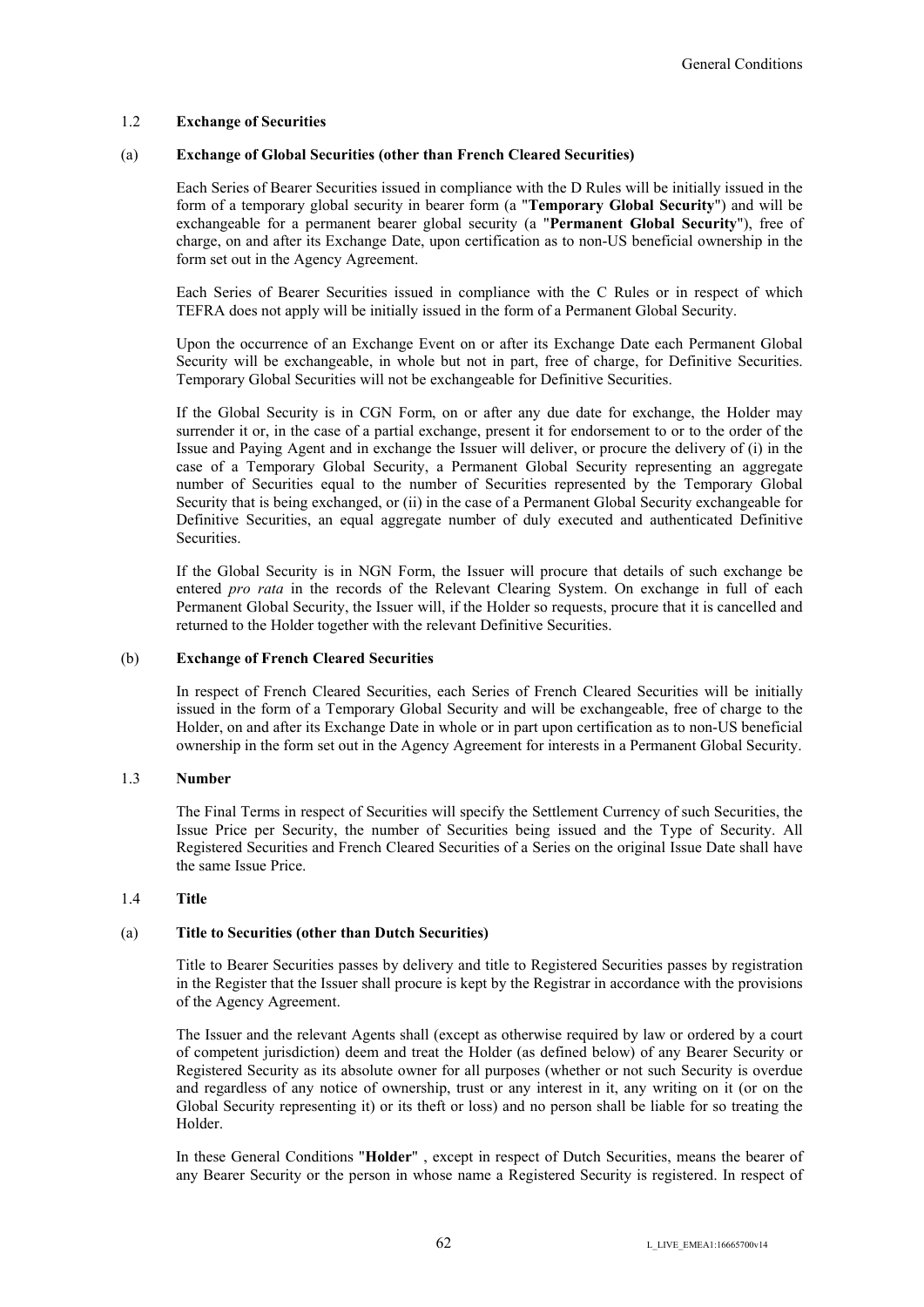any Global Securities, the person appearing as the accountholder for the Relevant Clearing System (the "**Accountholder**") shall be treated as the Holder for all purposes other than with respect to the payment of any amount due under the Securities (for which purpose the Common Depositary or Common Safekeeper, as the case may be, shall be treated by the Issuer and any Agent as the relevant Holder).

#### (b) **Title to Dutch Securities**

Except as otherwise ordered by a court of competent jurisdiction or as otherwise required by law, each person (other than Euroclear Netherlands itself) who is for the time being shown in the records of Euroclear Netherlands or a participant (*aangesloten instelling*) within the meaning of the Wge as the holder of a particular nominal amount of Dutch Securities represented by the relevant Global Registered Security (in which regard any certificate or other document issued by Euroclear Netherlands or such participant as to the nominal amount of Dutch Securities standing to the account of any person shall be conclusive and binding for all purposes save in the case of manifest error) shall be treated by the Issuer and the relevant Agents as the holder of such nominal amount of such Dutch Securities for all purposes other than with respect to the payment of principal or interest or deliveries on the Dutch Securities and the deposit or surrender of such Dutch Securities required in connection with any payment, redemption or exercise of any option or election under such Dutch Securities, for which purpose the registered holder of the relevant Global Registered Security shall be treated by the Issuer and any Agent as the holder of such Dutch Security in accordance with and subject to the terms of the relevant Global Registered Security (and the expressions Holder and holder of such Global Registered Security and related expressions shall be construed accordingly).

#### 1.5 **Transfers**

# (a) **Transfers of Cleared Securities (other than Dutch Securities)**

Subject to paragraph (d) (*Minimum Tradable Amount*) below, transfers of Securities which are held in a Relevant Clearing System may be effected only through the Relevant Clearing System in which the Securities to be transferred are held and only in accordance with the Relevant Rules. Title will pass upon registration of the transfer in the books of Euroclear, Clearstream Luxembourg or the Euroclear France Accountholder, as the case may be.

#### (b) **Transfers of Dutch Securities**

Dutch Securities, including interests in a Global Registered Security, will be transferable only in accordance with the provisions of the Wge and the rules and procedures for the time being applicable to and/or issued by Euroclear Netherlands.

#### (c) **Transfers of Non-cleared Securities**

#### (i) **Non-cleared Bearer Securities**

Non-cleared Bearer Securities will be transferred by delivery.

#### (ii) **Non-cleared Registered Securities**

Non-cleared Registered Securities may be transferred only through the Register by delivery in writing to the Registrar or any Transfer Agent of (i) the relevant Definitive Registered Security or Global Registered Security representing such Registered Securities to be transferred, (ii) the duly completed form of transfer, or notice of redemption and surrender and (iii) any other evidence as the Registrar or Transfer Agent may reasonably require. In the case of a transfer of part only of a holding of Registered Securities, a new Definitive Registered Security shall be issued to the transferee in respect of the part transferred and a further new Definitive Registered Security or Global Registered Security in respect of the balance of the holding not transferred shall be issued to the transferor. Transfers of part only of a holding of Registered Securities represented by a non-cleared Global Registered Security may only be made in part (i) if an Exchange Event occurs; or (ii) with the consent of the Issuer, provided that, the registered Holder has given the Registrar not less than 10 Business Days' notice at its specified office of the registered Holder's intention to effect such transfer. All transfers of Securities and entries on the Register will be made subject to the detailed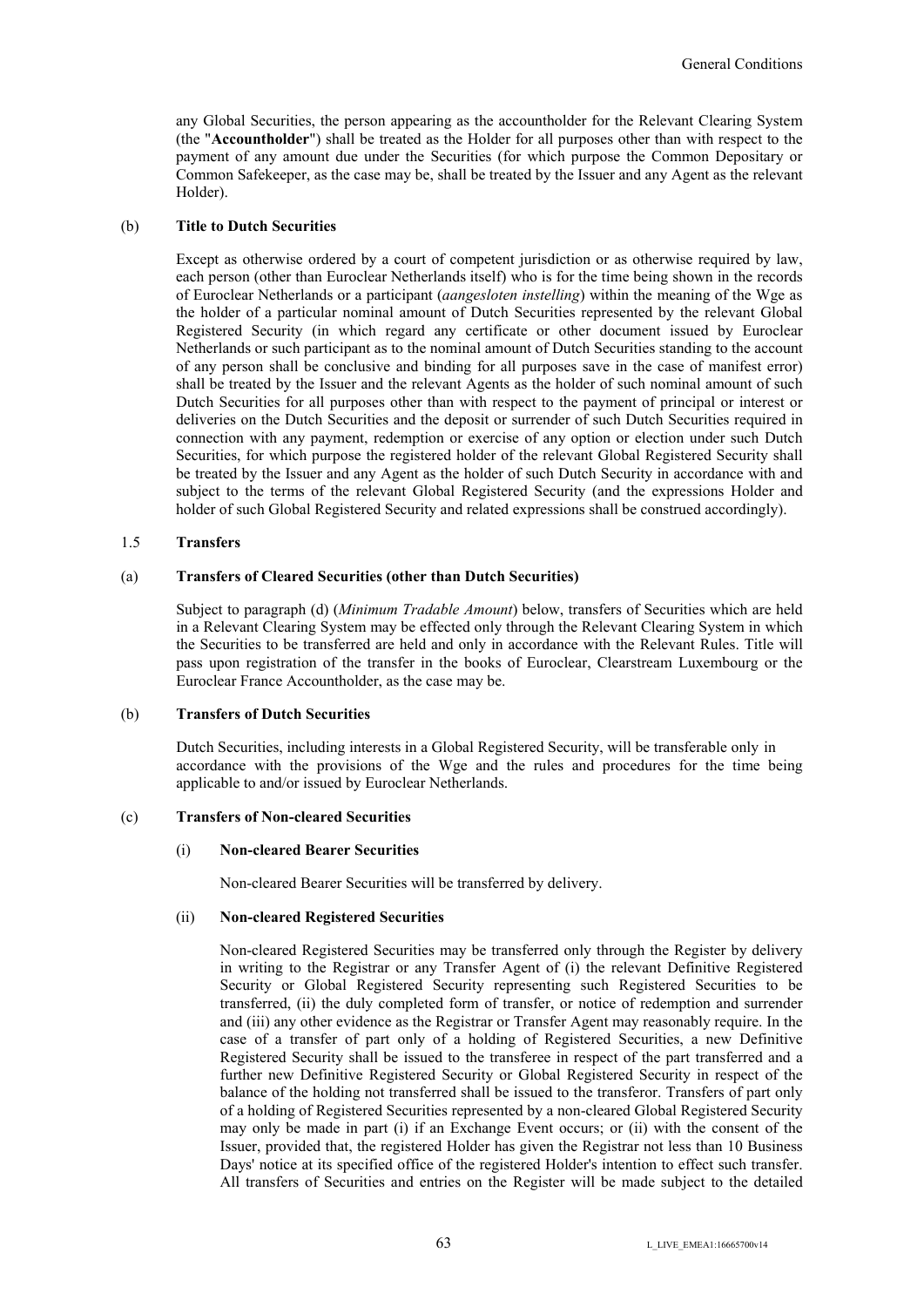regulations concerning transfers of Securities scheduled to the Agency Agreement. The regulations may be changed by the Issuer, with the prior written approval of the Registrar and each Holder. A copy of the current regulations will be made available by the Registrar to any Holder upon request.

Transfers of Registered Securities will be effected without charge by or on behalf of the Issuer, the Registrar or the Transfer Agents, but upon payment of any Taxes that may be imposed in relation to it (or the giving of an indemnity as the Issuer, Registrar or the relevant Transfer Agent may require).

## (d) **Registered Security Closed Periods**

No Holder may require the transfer of a Definitive Registered Security (i) during the period of 15 calendar days ending on the due date for redemption or exercise, or any date on which the Securities may be called for redemption by the Issuer at its option pursuant to General Condition 5.1(a) (*Redemption of Open-ended Mini Securities - Specified Early Redemption*) or General Condition 5.2(a) (*Redemption of Open-ended Turbo Securities - Specified Early Redemption*), (ii) on any day after the date of any Option Exercise Notice delivered by such Holder in respect of such Definitive Registered Security, (iii) after any such Security has been called for redemption or has been exercised or (iv) during the period of seven calendar days ending on (and including) any Record Date.

# (e) **Minimum Tradable Amount**

Transactions in the Securities may, if specified in the Final Terms, be subject to a Minimum Tradable Amount, in which case such Securities will be transferable only in a number of not less than such Minimum Tradable Amount and, in the case of Cleared Securities, in accordance with the Relevant Rules.

## 2. **Status**

The Securities constitute direct, unsecured and unsubordinated obligations of the Issuer and rank equally among themselves. The payment obligations of the Issuer under the Securities will rank equally with all other present and future unsecured and unsubordinated obligations of the Issuer (except for such obligations as may be preferred by provisions of law that are both mandatory and of general application). The Securities do not evidence deposits of the Issuer. The Securities are not insured or guaranteed by any government or government agency.

## 3. **Calculations and Publication**

#### 3.1 **Rounding**

For the purposes of any calculations required pursuant to the Conditions unless otherwise specified, all currency amounts that fall due and payable shall be rounded to the nearest Unit of such currency (with half a unit being rounded up), save in the case of Japanese yen, which shall be rounded down to the nearest Japanese yen. For these purposes, "**Unit**" means the lowest amount of such currency that is available as legal tender in the country of such currency.

#### 3.2 **Determination and Publication of amounts in respect of Settlement**

As soon as practicable on such date as the Issue and Paying Agent or, as applicable, the Determination Agent may be required to calculate any rate or amount, obtain any quotation or make any determination or calculation in respect of or in connection with any Security, such Agent shall determine such rate and calculate any Settlement Amount or any other relevant amount with respect to Settlement, obtain any required quotation or make such determination or calculation, as the case may be, and cause the relevant payment amount to be notified to the Issuer, each of the Paying Agents, the Holders, any other Agent in respect of the Securities that is to make a payment or further calculation or determination upon receipt of such information and, if the Securities are listed and the rules of the relevant stock exchange or other relevant authority so require, such exchange or relevant authority as soon as possible after their determination but in no event later than the fourth Business Day following such determination.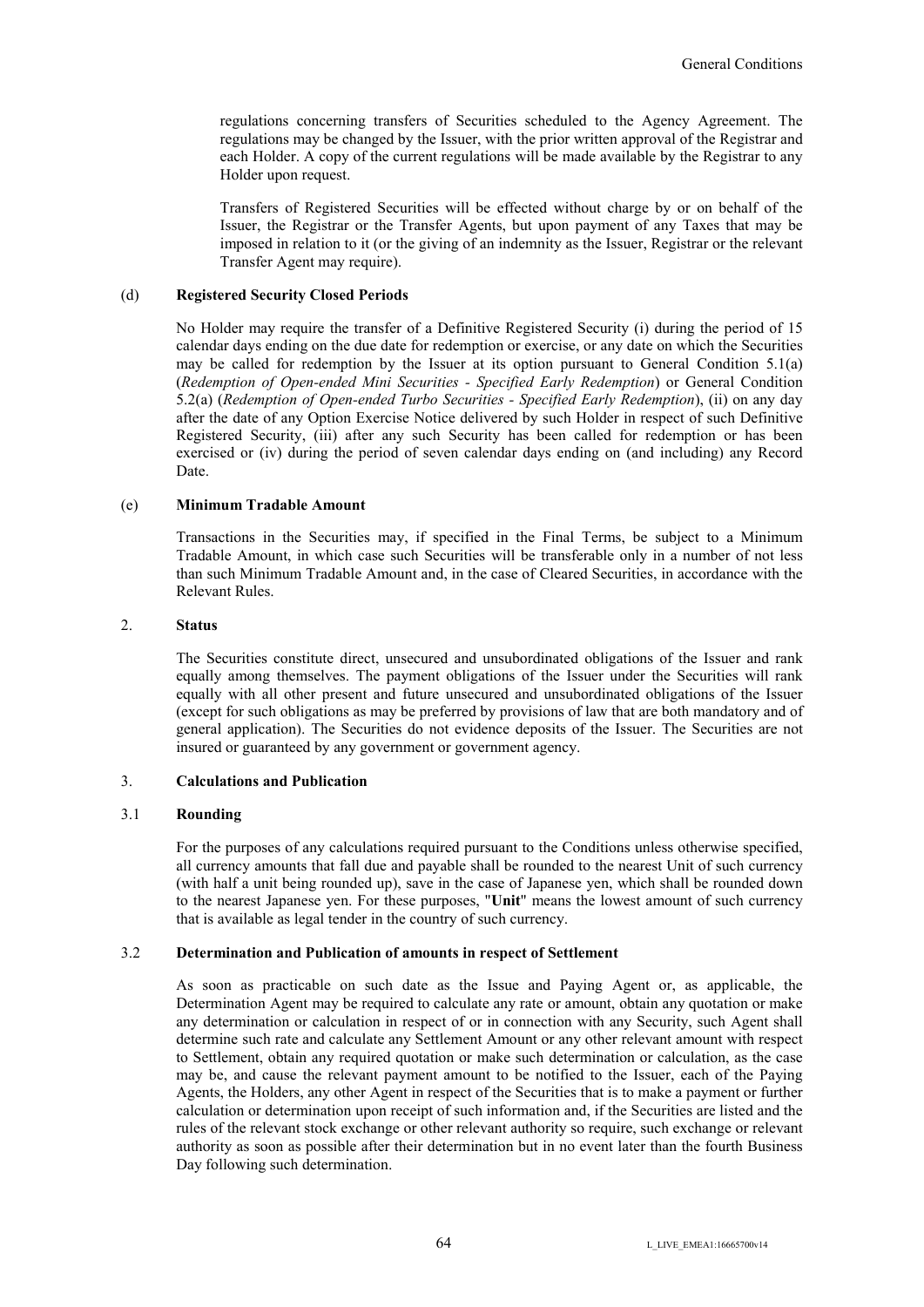## 3.3 **Calculations in respect of Securities**

Notwithstanding anything to the contrary in the Conditions or the Agency Agreement each calculation of an amount payable in cash in respect of each Security shall be based on the aggregate number of all such Securities outstanding on such date (or the relevant affected portion thereof) rounded in accordance with the method provided in General Condition 3.1 (*Rounding*) above and distributed in accordance with the Relevant Rules.

#### 3.4 **Business Day Convention**

If any date specified to be subject to adjustment in accordance with a Business Day Convention would otherwise fall on a day that is not a Business Day and where in each case the Business Day Convention is specified in the Final Terms to be:

- (i) "**Following**", such date shall be postponed to the next day that is a Business Day;
- (ii) "**Modified Following**", such date shall be postponed to the next day that is a Business Day unless it would fall in the next calendar month, in which case such date shall be brought forward to the immediately preceding Business Day;
- (iii) "**Nearest**", such date shall be brought forward to the first preceding day that is a Business Day if the relevant date otherwise falls on a day other than a Sunday or a Monday and shall be postponed to the first following day that is a Business Day if the relevant date otherwise falls on a Sunday or a Monday; or
- (iv) "**Preceding**", such date shall be brought forward to the immediately preceding Business Day.

# 3.5 **Currency**

Where the prices for an Underlying Asset are quoted in a currency other than the Settlement Currency, the Determination Agent shall use the Exchange Rate to convert such prices into the Settlement Currency, at such time or times and on such dates as the Determination Agent deems appropriate.

## 4. **Payments**

# 4.1 **Payments in respect of Definitive Bearer Securities**

Any Definitive Bearer Security payments of any cash amounts will be made against and subject to the presentation and surrender (or, in the case of part payment of any sum due, endorsement) of the relevant Definitive Bearer Security at the specified office of any Paying Agent outside the United States, by a cheque drawn in the currency in which payment is due, or by transfer to an account with an Account Bank denominated in such currency, as applicable.

Notwithstanding the foregoing, payments may be made in United States dollars at the specified office of any Paying Agent in New York City if (i) the Issuer has appointed Paying Agents with offices outside of the United States with the reasonable expectation that such Paying Agents would be able to make payment in United States dollars, (ii) payment in full of such amounts in United States dollars at the offices of such Paying Agents is illegal or effectively precluded by exchange controls or other similar restrictions and (iii) payment is permitted by applicable United States law, without involving, in the determination of the Issuer, any adverse tax consequences to the Issuer.

# 4.2 **Payments in respect of Definitive Registered Securities**

Payments in respect of each Definitive Registered Security will be made against and subject to the condition to settlement, presentation and surrender of the relevant Definitive Registered Security at the specified office of the Registrar or any of the Transfer Agents and in the manner provided in the immediately following paragraph below.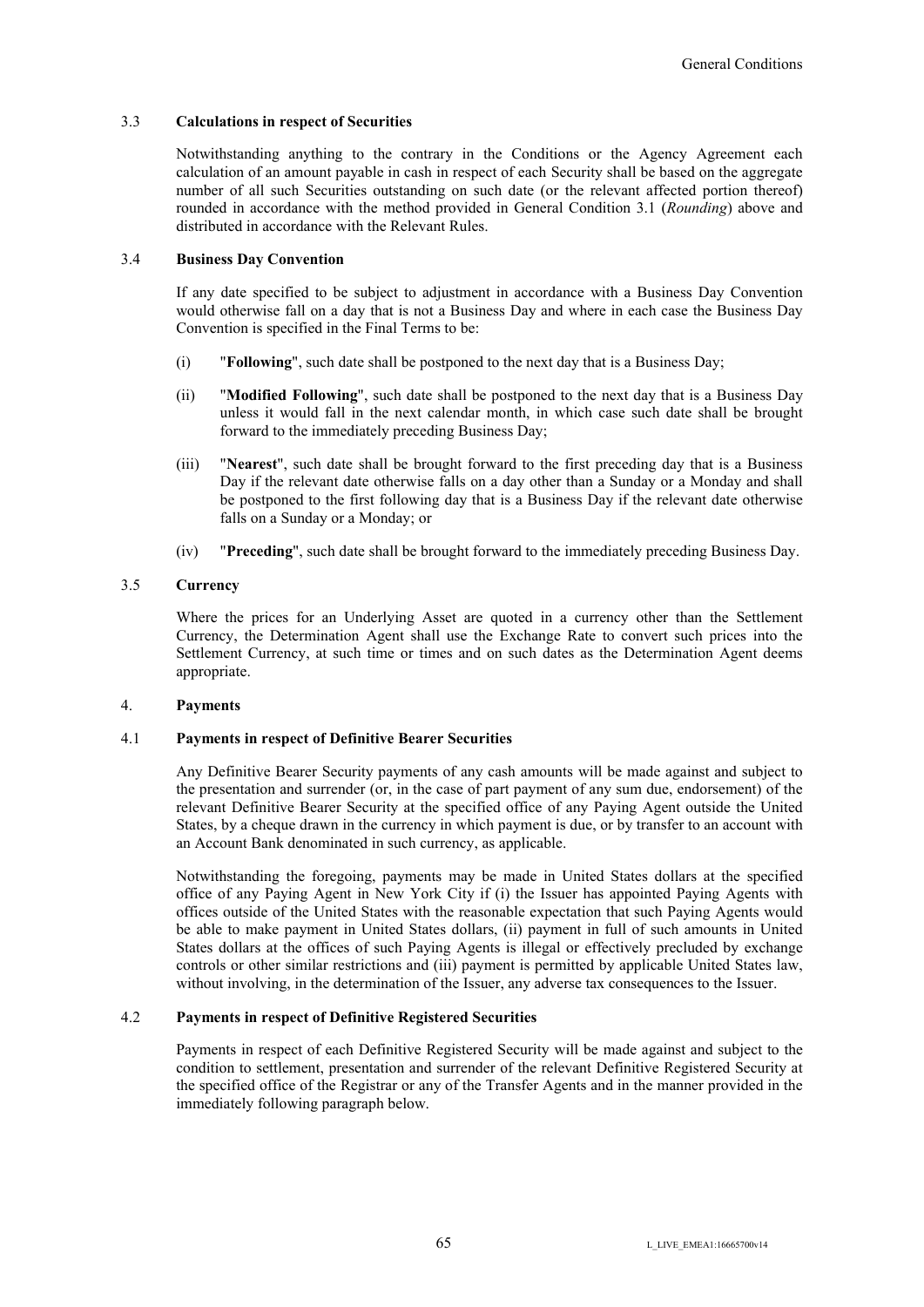# 4.3 **Payments in respect of Global Securities**

#### (a) **Global Bearer Securities**

No payment falling due after the Exchange Date will be made on any Global Bearer Securities unless exchange for an interest in a Permanent Global Security or for Definitive Bearer Securities is improperly withheld or refused. Payments on any Temporary Global Security issued in compliance with the D Rules before the Exchange Date will only be made against presentation of certification as to non-US beneficial ownership in the form set out in the Agency Agreement.

# (b) **CGNs**

All payments in respect of Bearer Securities in CGN Form will be made against and subject to presentation for endorsement and, if no further payment falls to be made in respect of the Global Bearer Securities, surrender of that Global Bearer Security to or to the order of the Issue and Paying Agent or such other Paying Agent as shall have been notified to the Holders for such purpose.

#### (c) **NGNs and Global Securities held under NSS**

If a Global Bearer Security is a Cleared Security in NGN Form or a Global Registered Security is a Cleared Security held under the NSS, the Issuer shall procure that details of each such payment shall be entered in the records of the Relevant Clearing System. Payments in respect of Securities in NGN Form will be made to its Holder. Each payment so made will discharge the Issuer's obligations in respect thereof. Any failure to make the entries in the records of the Relevant Clearing System shall not affect such discharge.

# (d) **Global Registered Securities that are Cleared Securities**

All payments in respect of Cleared Securities that are represented by a Global Registered Security will be made to, or to the order of, the person whose name is entered on the Register at the close of business on the Record Date.

#### (e) **Relationship of Accountholders and Relevant Clearing Systems**

Each of the persons shown in the records of the Relevant Clearing System as the Holder must look solely to the Relevant Clearing System for his share of each payment made by the Issuer to the bearer of such Global Bearer Security or the Holder of the underlying Registered Securities. The obligations of the Issuer will be discharged by payment to the bearer of such Global Bearer Security or the Holder of the underlying Registered Security, as the case may be, in respect of each amount so paid.

# (f) **Exercise of Options or Partial Cancellation in Respect of Registered Securities**

In the case of an exercise of an Issuer's or Holder's option in respect of, or a partial cancellation of, a holding of Registered Securities represented by a single Definitive Registered Security or Global Registered Security, as the case may be, a new Definitive Registered Security shall be issued to the Holder to reflect the exercise of such option or in respect of the balance of the holding not cancelled. In the case of a partial exercise of an option resulting in Registered Securities of the same holding having different terms, a separate Definitive Registered Security or Global Registered Security shall be issued in respect of those Registered Securities of that holding that have the same terms. New Definitive Registered Securities shall only be issued against surrender of the relevant existing Definitive Registered Security or Global Registered Security to the Registrar or any Transfer Agent. In the case of a transfer of Registered Securities to a person who is already a Holder of Registered Securities, a new Definitive Registered Security representing the enlarged holding shall only be issued against surrender of the Definitive Registered Security or Global Registered Security representing the existing holding.

# 4.4 **Payments in respect of Dutch Securities**

Payments on or in respect of the Securities to the holders of Securities will be effected through admitted institutions (*aangesloten instellingen*) of Euroclear Netherlands, in accordance with the Relevant Rules. The Issuer shall deposit or cause to be deposited the funds intended for payment on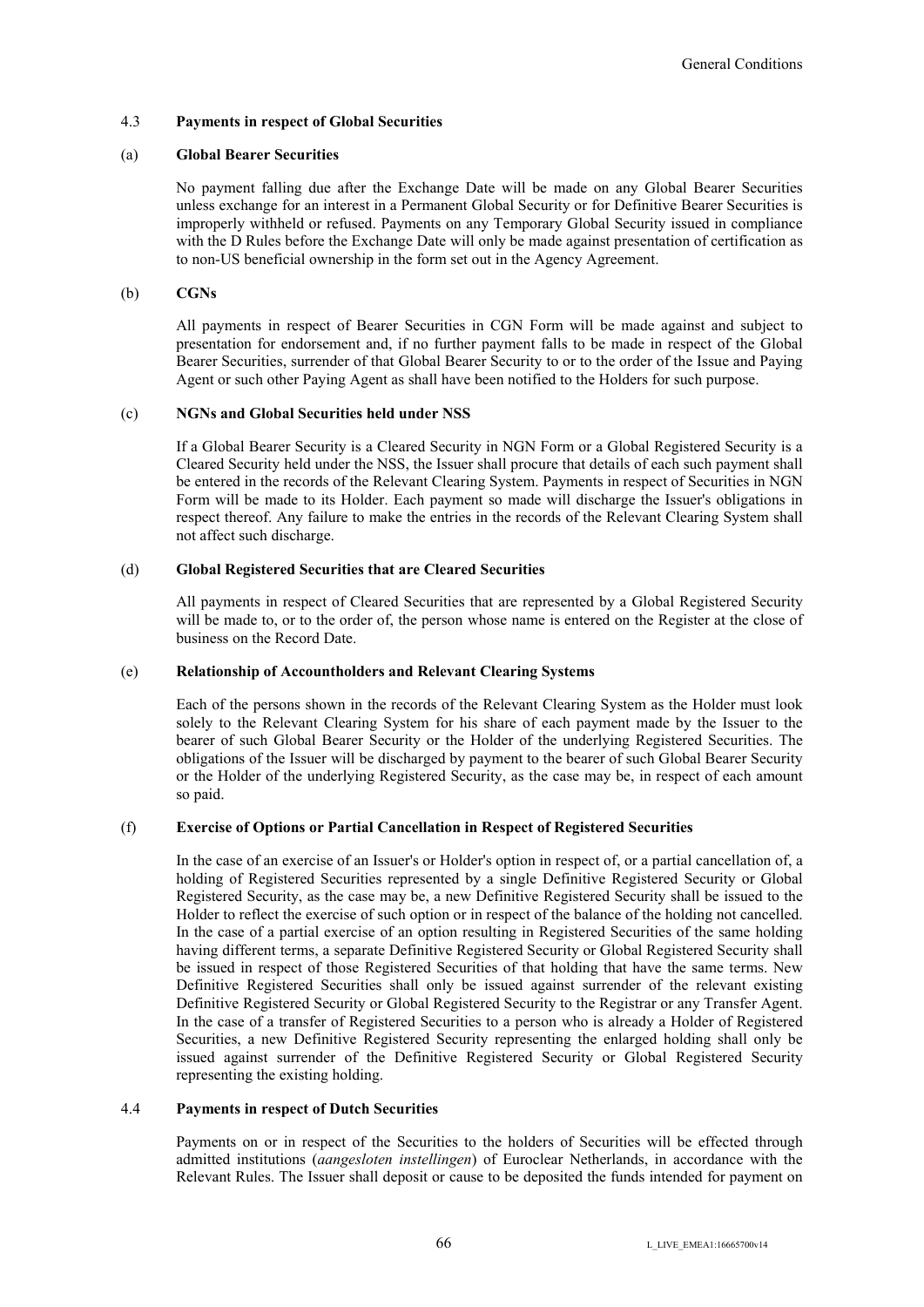the Securities in an account of Euroclear Netherlands. The Issuer will by such deposit be discharged of its obligations towards the holders of Securities. No person other than the holder of the Global Registered Security shall have any claim against the Issuer in respect of any payments due on that Global Registered Security. Euroclear Netherlands will be discharged of its obligation to pay by paying the relevant funds to the admitted institutions of Euroclear Netherlands which according to Euroclear Netherlands' record hold a share in the girodepot with respect to such Securities, the relevant payment to be made in proportion to the share in such girodepot held by each of such admitted institution of Euroclear Netherlands.

# 4.5 **Taxes, Settlement Expenses and Conditions to Settlement**

Payment of any Settlement Amount in connection with the redemption of Securities shall be subject to deduction, or conditional upon payment by the relevant Holder(s), of any applicable Taxes and Settlement Expenses and any other amounts payable as specified in the Conditions. The Issuer shall notify the Holder(s) of (a) such applicable Taxes, Settlement Expenses and other amounts payable and (b) the manner in which such amounts shall be paid by the Holder(s).

#### 4.6 **Payments on Business Days**

Subject to the application of any Business Day Convention, if the date on which any amount is payable is not (i) a Business Day and (ii) in the case of Definitive Securities only, a day other than a Saturday or Sunday on which commercial banks and foreign exchange markets settle payments and are open for general business (including dealing in foreign exchange and foreign currency deposits) in the relevant place of presentation, then payment will not be made until the next succeeding day which is (i) a Business Day and (ii) in the case of Definitive Securities only, also a day other than a Saturday or Sunday on which commercial banks and foreign exchange markets settle payments and are open for general business (including dealing in foreign exchange and foreign currency deposits) in the relevant place of presentation, and the Holder thereof shall not be entitled to any further payment in respect of such delay.

#### **C. SPECIFIED EARLY REDEMPTION, CALL OPTION AND PUT OPTION**

#### 5. **Redemption**

#### 5.1 **Redemption of Open-ended Mini Securities**

This General Condition 5.1 applies to Securities with respect to which the Final Terms specify the "Type of Security" to be "Open-ended Mini Long (Local)" or "Open-ended Mini Long (Currency Translated)" or "Open-ended Mini Long (Quanto)", or "Open-ended Mini Short (Local)" or "Openended Mini Short (Currency Translated)" or "Open-ended Mini Short (Quanto)". Capitalised terms used in General Condition 5.1(a), General Condition 5.1(b) and General Condition 5.1(c) have the meanings given to them in General Condition 5.1(d).

#### (a) **Specified Early Redemption**

If the Issuer determines that the market price of the Underlying Asset at any time on any day from, and including, the Stop Loss Observation Start Date is equal to or lower than (where the Final Terms specify the "Type of Security" to be "Open-ended Mini Long (Local)" or "Open-ended Mini Long (Currency Translated)" or "Open-ended Mini Long (Quanto)"), or equal to or higher than (where the Final Terms specify the "Type of Security" to be "Open-ended Mini Short (Local)" or "Open-ended Mini Short (Currency Translated)") or "Open-ended Mini Short (Quanto)"), the Current Stop Loss Level, a Specified Early Redemption Event will occur (such event, a "**Specified Early Redemption Event**") and the Issuer shall notify each Holder in accordance with General Condition 21 (*Notices*) and shall redeem all of the Securities (in whole only) at a cash amount in the Settlement Currency equal to the Specified Early Cash Settlement Amount on the Specified Early Cash Redemption Date.

#### (b) **Call Option**

The Issuer may give irrevocable notice on any Scheduled Trading Day from and including the Issue Date to redeem all Securities (such notice, an "**Issuer Call Notice**"). The Issuer Call Notice will set out the Issuer Call Exercise Date and, following exercise of the call option, the Issuer will pay an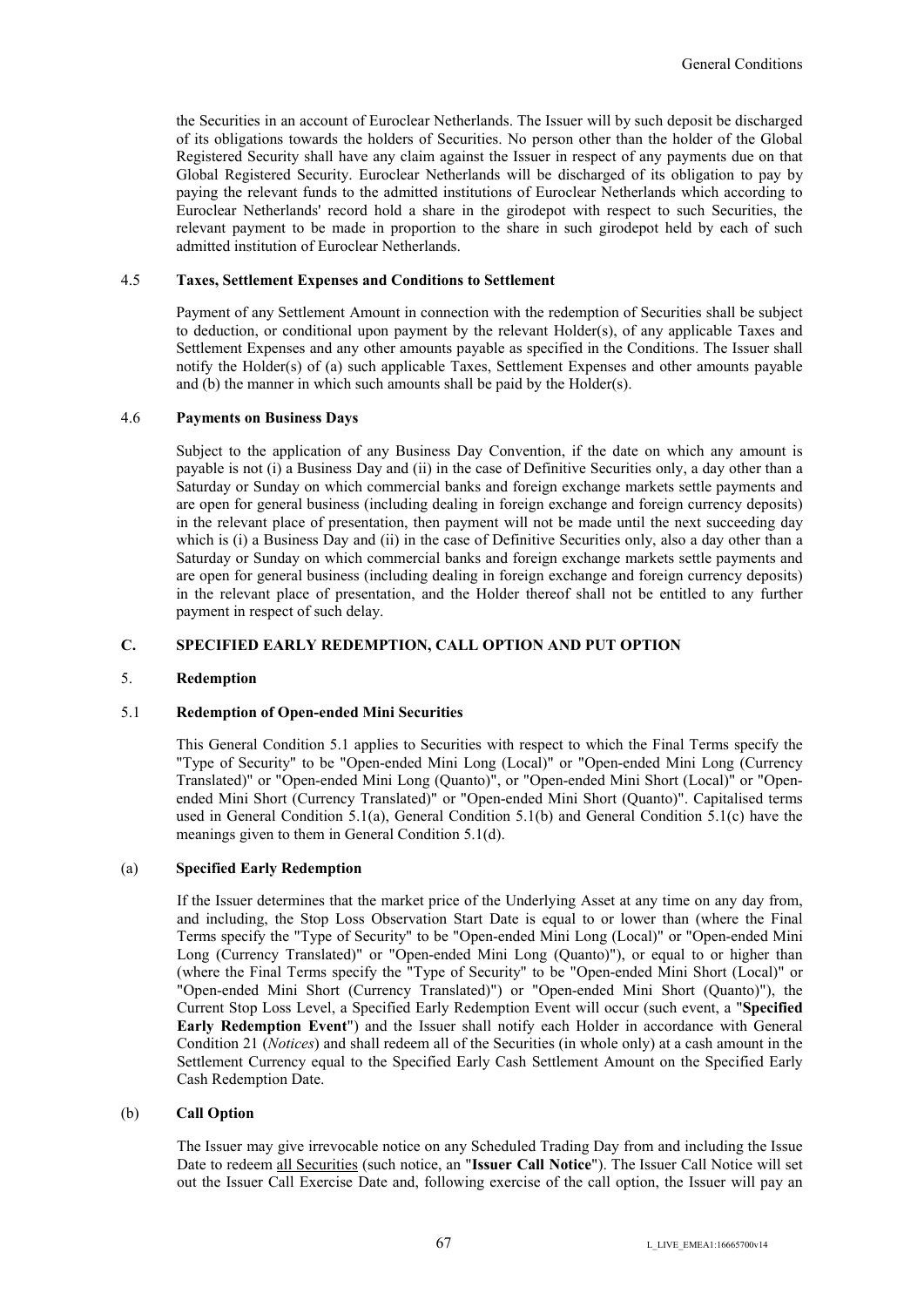amount equal to the Optional Cash Redemption Amount to the holder of each Security on the relevant Optional Cash Redemption Date.

#### (c) **Put Option**

#### (i) *Annual Put Option*

A Holder may, on any Business Day during the Put Option Notice Period, give an irrevocable notice (an "**Option Exercise Notice**") to the Issuer requiring the redemption of some or all of its Securities. Following delivery of such Option Exercise Notice, the put option will be exercised on the Securityholder Put Exercise Date and the Issuer will pay to the relevant Holder, in respect of each redeeming Security, an amount equal to the Optional Cash Redemption Amount on the relevant Optional Cash Redemption Date.

#### (ii) *Put Option following adjustment to Maximum Current Margin*

The Issuer may, by giving not less than 10 Business Day's written notice to the Determination Agent and the Holders (an "**Adjustment Notice – Maximum Current Margin**"), adjust the Maximum Current Margin if, at any time, it determines that the market costs associated with hedging the Securities have materially increased as compared to the corresponding market costs as of either the Issue Date, or the date on which the Maximum Current Margin was most recently adjusted.

The Adjustment Notice - Maximum Current Margin shall set out the details of the adjustment, the effective date of the adjustment (the "**Adjustment Effective Date**") and the Put Option Notice Period and Securityholder Put Exercise Date in respect of the relevant Put Option. For the avoidance of doubt, the Adjustment Effective Date will be no earlier than the first Business Day following the Securityholder Put Exercise Date.

Following the receipt of an Adjustment Notice - Maximum Current Margin, a Holder may, on any Business Day during the Put Option Notice Period, give an irrevocable notice (an "**Option Exercise Notice**") to the Issuer requiring the redemption of some or all of its Securities on the Securityholder Put Exercise Date. Following receipt of such Option Exercise Notice from the Holder, the Issuer will pay to the relevant Holder, in respect of each redeeming Security, an amount equal to the Optional Cash Redemption Amount on the relevant Optional Cash Redemption Date.

#### (iii) *Put Option following adjustment to Maximum Stop Loss Premium*

The Issuer may, by giving not less than 10 Business Day's written notice to the Determination Agent and the Holders (an "**Adjustment Notice – Maximum Stop Loss Premium**"), adjust the Maximum Stop Loss Premium.

The Adjustment Notice - Maximum Stop Loss Premium shall set out the details of the adjustment, the effective date of the adjustment (the "Adjustment Effective Date") and the Put Option Notice Period and Securityholder Put Exercise Date in respect of the relevant Put Option. For the avoidance of doubt, the Adjustment Effective Date will be no earlier than the first Business Day following the Securityholder Put Exercise Date.

Following the receipt of an Adjustment Notice - Maximum Stop Loss Premium, a Holder may, on any Business Day during the Put Option Notice Period, give an irrevocable notice (an "Option Exercise Notice") to the Issuer requiring the redemption of some or all of its Securities on the Securityholder Put Exercise Date. Following receipt of such Option Exercise Notice from the Holder, the Issuer will pay to the relevant Holder, in respect of each redeeming Security, an amount equal to the Optional Cash Redemption Amount on the relevant Optional Cash Redemption Date.

## (d) **Relevant Defined Terms**

For the purposes of this General Condition 5.1 the following terms shall have the following meanings (and to the extent not defined below, shall have the meaning set out in Condition 29.1 (*Definitions*)):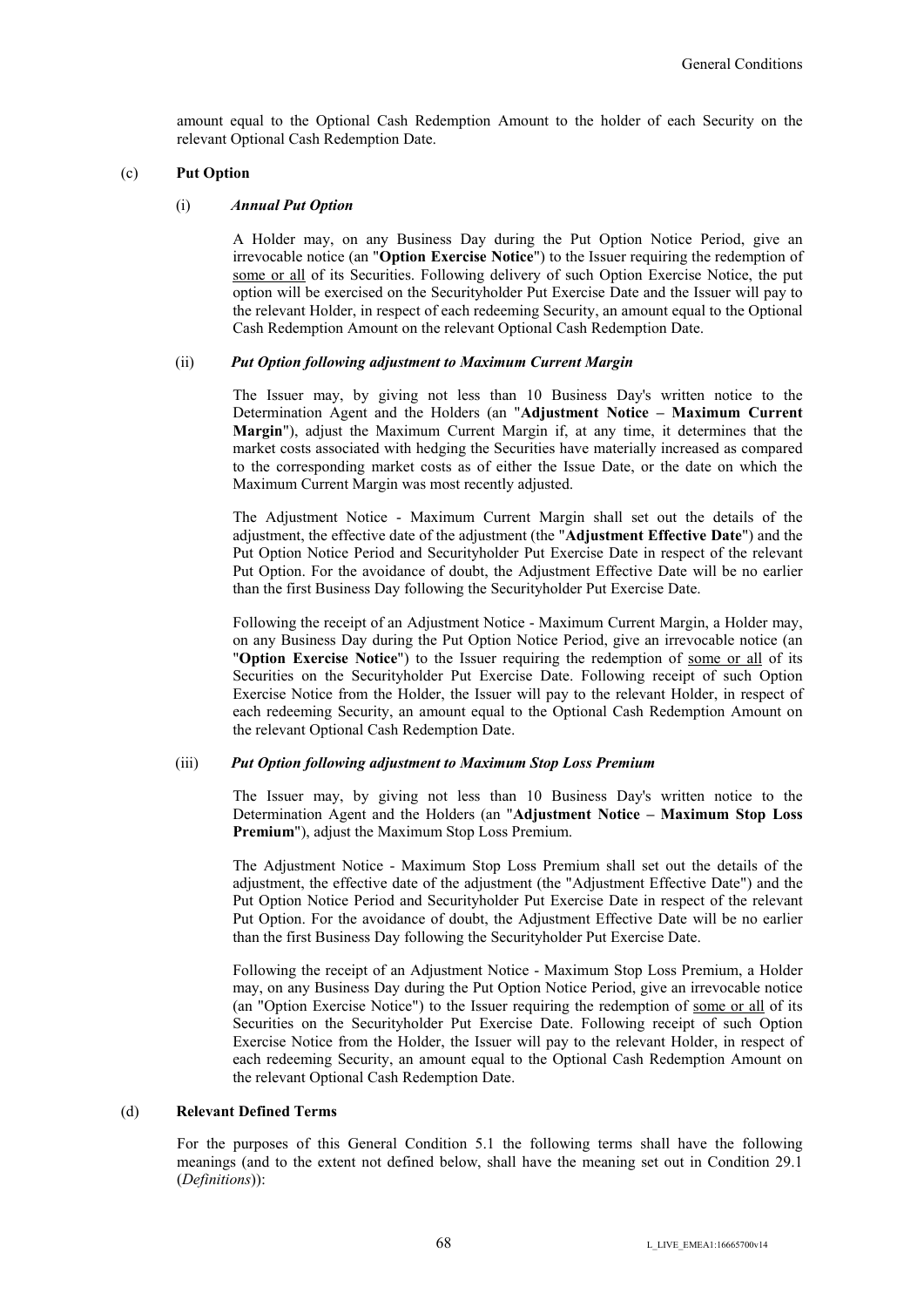"**Adjustment Notice**" means an Adjustment Notice – Maximum Current Margin or an Adjustment Notice – Maximum Stop Loss Premium.

"**Applicable Dividend Amount**" means either:

- (i) where the Final Terms specify the "Type of Security" to be "Open-ended Mini Long (Local)" or "Open-ended Mini Long (Currency Translated)" or "Open-ended Mini Long (Quanto)", in respect of any calendar day, an amount in the Financing Level Currency determined by the Issuer as that amount which would be received by the Issuer as if it were the holder of record of (a) if the Underlying Asset is a Share, such share, or (b) if the Underlying Asset is an Index, the share comprised in the Index during the Calculation Period which is subject to a dividend, (net of any deductions, withholdings or other amounts required by any applicable law or regulation, including any applicable taxes, duties or charges of any kind whatsoever), regardless of whether the Issuer actually holds the shares or not, multiplied by the Dividend Participation; or
- (ii) where the Final Terms specify the "Type of Security" to be "Open-ended Mini Short (Local)" or "Open-ended Mini Short (Currency Translated)" or "Open-ended Mini Short (Quanto)", in respect of any calendar day, an amount in the Financing Level Currency determined by the Issuer as that amount which would be received by the Issuer as if it were the holder of record of (a) if the Underlying Asset is a Share, such share, or (b) if the Underlying Asset is an Index, the share comprised in the Index during the Calculation Period which is subject to a dividend, (disregarding any deductions, withholdings or other amounts required by any applicable law or regulation, including any applicable taxes, duties or charges of any kind whatsoever), multiplied by the Dividend Participation.

"**Calculation Period**" means each period from, and excluding, one Reset Date (or, in the case of the first period, the Issue Date) to, and including, the immediately following Reset Date.

"**CFL**<sup>*c*</sup>" means the Current Financing Level in respect of calendar day "c".

"**CFLV**" means the Current Financing Level in respect of the relevant Valuation Date.

"**CFLR**" means the Current Financing Level in respect of the immediately preceding Reset Date.

"**CMC**" means the Current Margin applicable in respect of the Calculation Period in which calendar day "c" falls.

"**Current Financing Level**" means, in respect of the Issue Date, the Initial Financing Level and in respect of any subsequent calendar day, an amount determined by the Issuer equal to:

- (i) where the Final Terms specify the "Type of Security" to be "Open-ended Mini Long (Local)" or "Open-ended Mini Long (Currency Translated)" or "Open-ended Mini Short (Local)" or "Open-ended Mini Short (Currency Translated)":
	- (a) if "Dividends" are specified as being "applicable" in the applicable Final Terms:

 $(CFL_R + FC_C - DIV_C);$ 

(b) if "Dividends" are specified as being "not applicable" in the applicable Final Terms:

 $(CFL_R + FC_C);$ 

- (ii) where the Final Terms specify the "Type of Security" to be "Open-ended Mini Long (Quanto)" or "Open-ended Mini Short (Quanto)":
	- (a) if "Dividends" are specified as being "applicable" in the applicable Final Terms:

 $(CFL_R + QHC_C + FC_C - DIV_C)$ ; or

(b) if "Dividends" are specified as being "not applicable" in the applicable Final Terms: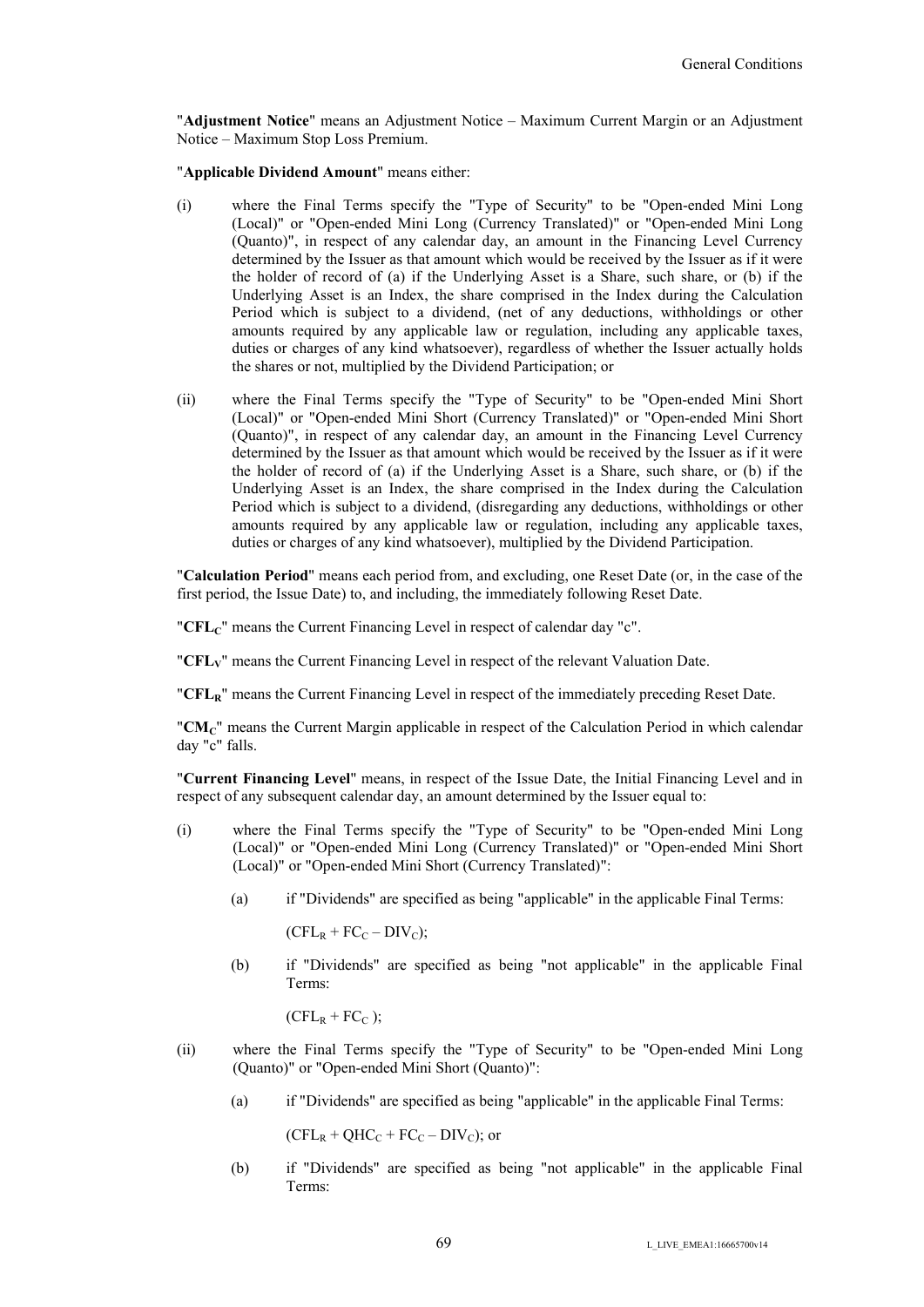$$
(CFL_R + QHC_C + FC_C).
$$

"**Current Margin**" means in respect of the Issue Date, the Initial Current Margin and in respect of any subsequent calendar day, an amount determined by the Issuer having regard to the Financing Level Currency, prevailing market conditions and such other factors as the Issuer determines appropriate in its sole discretion and in respect of any Calculation Period may be reset on each Reset Date, at the discretion of the Issuer, subject to it not exceeding the Maximum Current Margin.

"**Current Stop Loss Level**" means in respect of the Issue Date, the Initial Stop Loss Level and in respect of any subsequent calendar day, a level determined by the Issuer, acting in its sole discretion, and reset on either (i) the first Business Day of each week, or (ii) each calendar day, and shall be set equal to:

(a) where the Final Terms specify the "Type of Security" to be "Open-ended Mini Long (Local)" or "Open-ended Mini Long (Currency Translated)" or "Open-ended Mini Long (Quanto)":

 $(CFL_C + SLP_C)$ 

(b) where the Final Terms specify the "Type of Security" to be "Open-ended Mini Short (Local)" or "Open-ended Mini Short (Currency Translated)" or "Open-ended Mini Short (Quanto)":

 $(CFL_C - SLP_C)$ 

The Current Stop Loss Level shall be rounded in accordance with the Stop Loss Rounding Convention.

"**Current Stop Loss Premium**" means in respect of the Issue Date, Initial Stop Loss Premium and in respect of any subsequent calendar day, an amount in the Financing Level Currency selected at the discretion of the Issuer on each Reset Date, with reference to prevailing market conditions (including, but not limited to, market volatility). For the avoidance of doubt, the Current Stop Loss Premium shall at all times be set at, or above, the Minimum Stop Loss Premium, and at, or below, the Maximum Stop Loss Premium.

"**d**" is the number of calendar days from, but excluding, the immediately preceding Reset Date to, and including, the relevant calendar day.

" $\mathbf{D}\mathbf{IV}_{\mathbf{C}}$ " is the Applicable Dividend Amount in respect of calendar day "c".

"**Dividend Participation**" means, if "Dividends" are specified as being "applicable" in the applicable Final Terms, the percentage specified in the applicable Final Terms.

"**Exchange Rate**" means:

- (a) where the Final Terms specify the "Type of Security" to be "Open-ended Mini Long (Currency Translated)" or "Open-ended Mini Short (Currency Translated)", the prevailing exchange rate expressed as the number of units of the Underlying Asset Currency equivalent to one unit of the Issue Currency, determined by the Determination Agent in its sole discretion on the relevant Valuation Date; or
- (b) where the Final Terms specify the "Type of Security" to be "Open-ended Mini Long (Quanto)" or "Open-ended Mini Short (Quanto)", a rate equal to one unit of the Underlying Asset Currency per one unit of the Issue Currency.

"**FCC**" means the Funding Cost in respect of calendar day "c".

"**Financing Level Currency**" means the currency specified as such in the applicable Final Terms.

"**FLI**" means the Initial Financing Level.

"**FRC**" means the Funding Rate in respect of calendar day "c".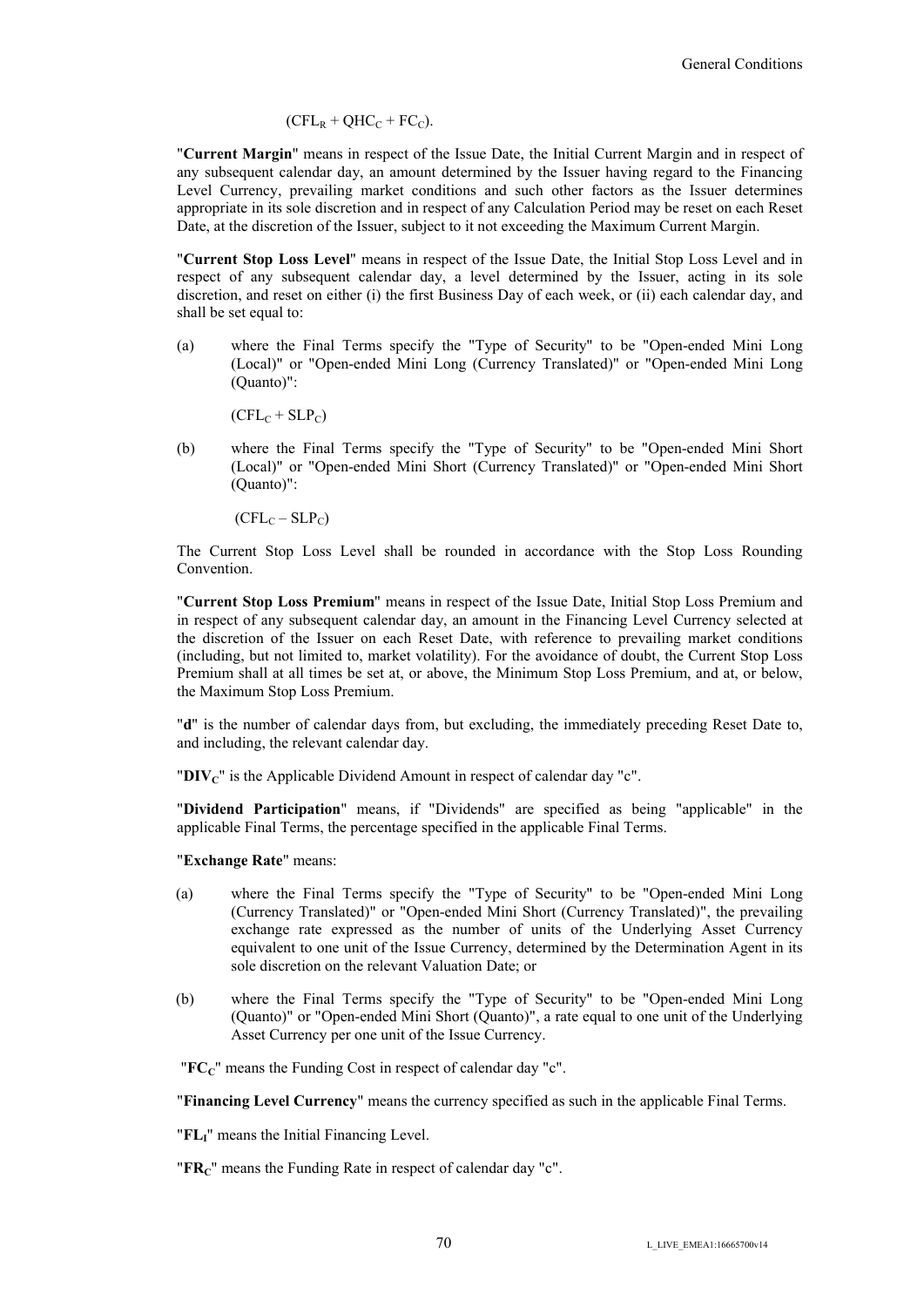"**Funding Cost**" means in respect of any calendar day, an amount determined by the Issuer in its sole discretion equal to:

 $FR_C \times CFL_R \times d/365$ 

"**Funding Rate**" means in respect of any calendar day, an amount determined by the Issuer in its sole discretion equal to:

(i) where the Final Terms specify the "Type of Security" to be "Open-ended Mini Long (Local)" or "Open-ended Mini Long (Currency Translated)" or "Open-ended Mini Long (Quanto)":

 $(R_C + CM_C)$ ; or

(ii) where the Final Terms specify the "Type of Security" to be "Open-ended Mini Short (Local)" or "Open-ended Mini Short (Currency Translated)" or "Open-ended Mini Short (Quanto)":

 $(R_C - CM_C)$ .

"**FXV**" means, if applicable, the Exchange Rate in respect of the relevant Valuation Date.

"**Initial Current Margin**" means the percentage specified as such in the applicable Final Terms.

"**Initial Financing Level**" means the currency amount specified as such in the applicable Final Terms.

"**Initial Quanto Hedging Charge Level**" means a per annum rate specified in the applicable Final Terms.

"**Initial Stop Loss Level**" means the amount specified in the Final Terms which shall be an amount in the Underlying Asset Currency equal to the Initial Financing Level plus the Initial Stop Loss Premium, rounded in accordance with the Stop Loss Rounding Convention.

"**Initial Stop Loss Premium**" means an amount determined by the Issuer equal to:

Initial Stop Loss Premium Percentage x FL<sup>I</sup>

"**Initial Stop Loss Premium Percentage**" means the percentage specified in the applicable Final Terms.

"**Issuer Call Notice Date**" means the date upon which the Issuer gives notice to call the Securities.

"**Issuer Call Exercise Date**" means the date upon which the call is to occur, which will be the later of:

- (i) the fifth Business Day following the Issuer Call Notice Date, or if such day is not a Scheduled Trading Day, the Scheduled Trading Day following such day; or
- (ii) the date specified in the Issuer Call Notice.

"**Maximum Current Margin**" means the percentage specified as such in the applicable Final Terms, subject to the Issuer's right of adjustment set out in General Condition 5.1(c)(ii) above.

"**Maximum Stop Loss Premium**" means an amount equal to:

Maximum Stop Loss Premium Percentage  $\times$  CFL<sub>C</sub>,

subject to the Issuer's right of adjustment set out in General Condition  $5.1(c)(iii)$  above.

"**Maximum Stop Loss Premium Percentage**" means the percentage specified in the applicable Final Terms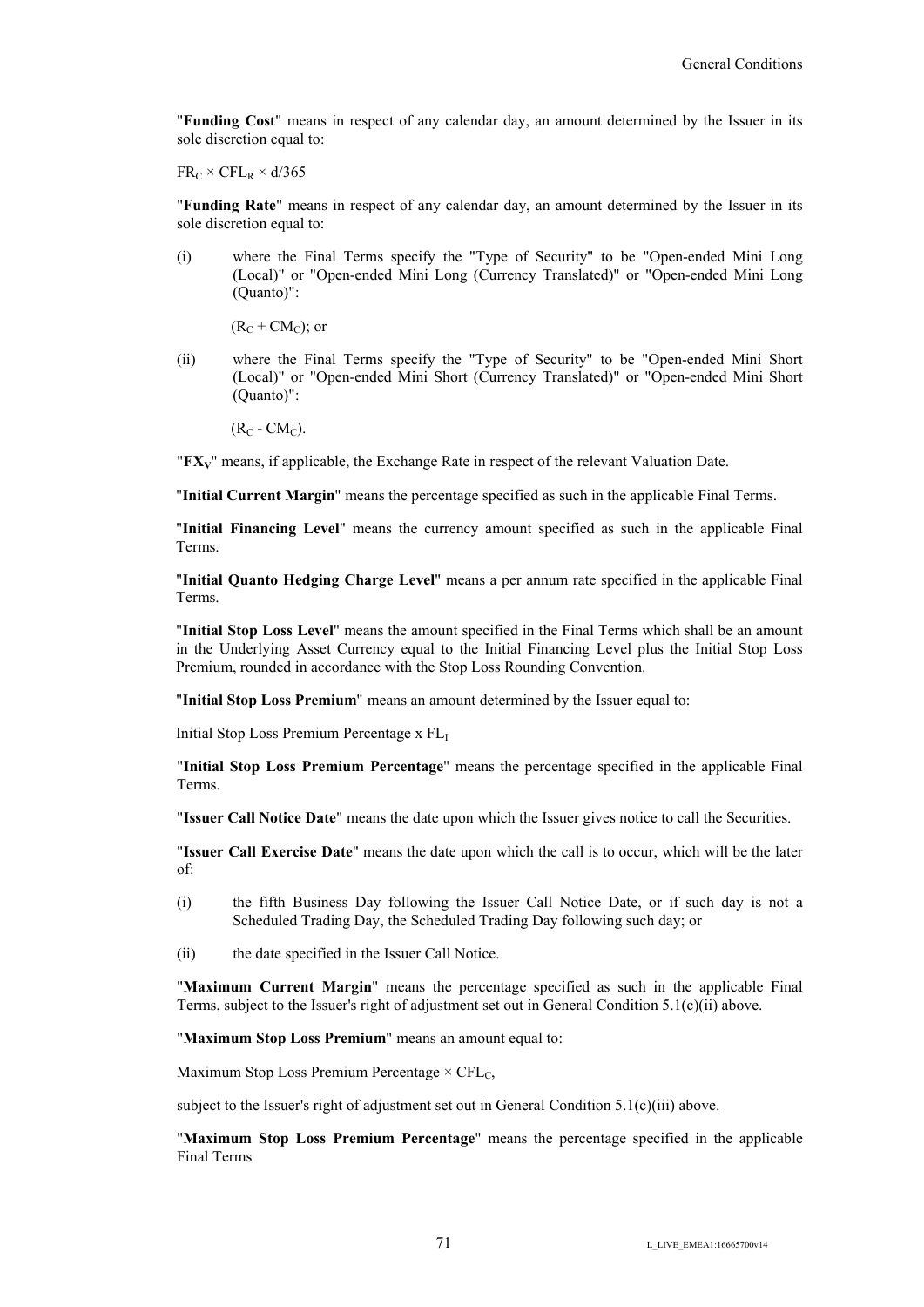"**Minimum Stop Loss Premium**" means an amount equal to:

Minimum Stop Loss Premium Percentage  $\times$  CFL<sub>C</sub>

"**Minimum Stop Loss Premium Percentage**" means the percentage specified in the applicable Final Terms.

"**Optional Cash Redemption Amount**" means an amount in the Settlement Currency in the Settlement Currency determined by the Determination Agent on the relevant Valuation Date in accordance with the provisions below:

(i) where the Final Terms specify the "Type of Security" to be "Open-ended Mini Long (Local)":

Max (0,  $U_V - CFL_V$ ) × Security Ratio;

(ii) where the Final Terms specify the "Type of Security" to be "Open-ended Mini Long (Currency Translated)" or "Open-ended Mini Long (Quanto)":

(Max (0,  $U_V - CFL_V$ ) ÷  $FX_V$ ) × Security Ratio;

(iii) where the Final Terms specify the "Type of Security" to be "Open-ended Mini Short (Local)":

Max (0,  $CFL_V - U_V$ ) × Security Ratio; or

(iv) where the Final Terms specify the "Type of Security" to be "Open-ended Mini Short (Currency Translated)" or "Open-ended Mini Short (Quanto)":

(Max (0, CFL<sub>V</sub> – U<sub>V</sub>) ÷ FX<sub>V</sub>) × Security Ratio.

"**Optional Cash Redemption Date**" means the fifth Business Day following the relevant Valuation Date or as otherwise specified in the applicable Final Terms.

"**Put Option Commencement Year**" means the year specified in the applicable Final Terms.

"**Put Option Notice Month**" means the month specified in the applicable Final Terms.

"**Put Option Notice Period**" means the period upon which the Holder can give notice which is:

- (i) in respect of the Annual Put Option; from and including the first Business Day of the Put Option Notice Month up to and including the fifth Business Day prior to the last Business Day of the Put Option Notice Month, in each year from and including the Put Option Commencement Year; or
- (ii) in respect of the Put Option following receipt of an Adjustment Notice; from and including the date of the Adjustment Notice, to and including the tenth Business Day following the date of the Adjustment Notice, or as otherwise specified in the Adjustment Notice.

"**QHCC**" is the Quanto Hedging Charge in respect of calendar day "c".

"**QHCLR**" is the Quanto Hedging Charge Level in respect of the Reset Date immediately preceding the relevant calendar day.

"**Quanto Hedging Charge**" means in respect of the Issue Date, zero, and in respect of any subsequent calendar day, an amount in the Underlying Asset Currency determined by the Determination Agent equal to:

 $QHCL_R \times U_R \times d/365$ 

For the avoidance of doubt, the Quanto Hedging Charge can be negative.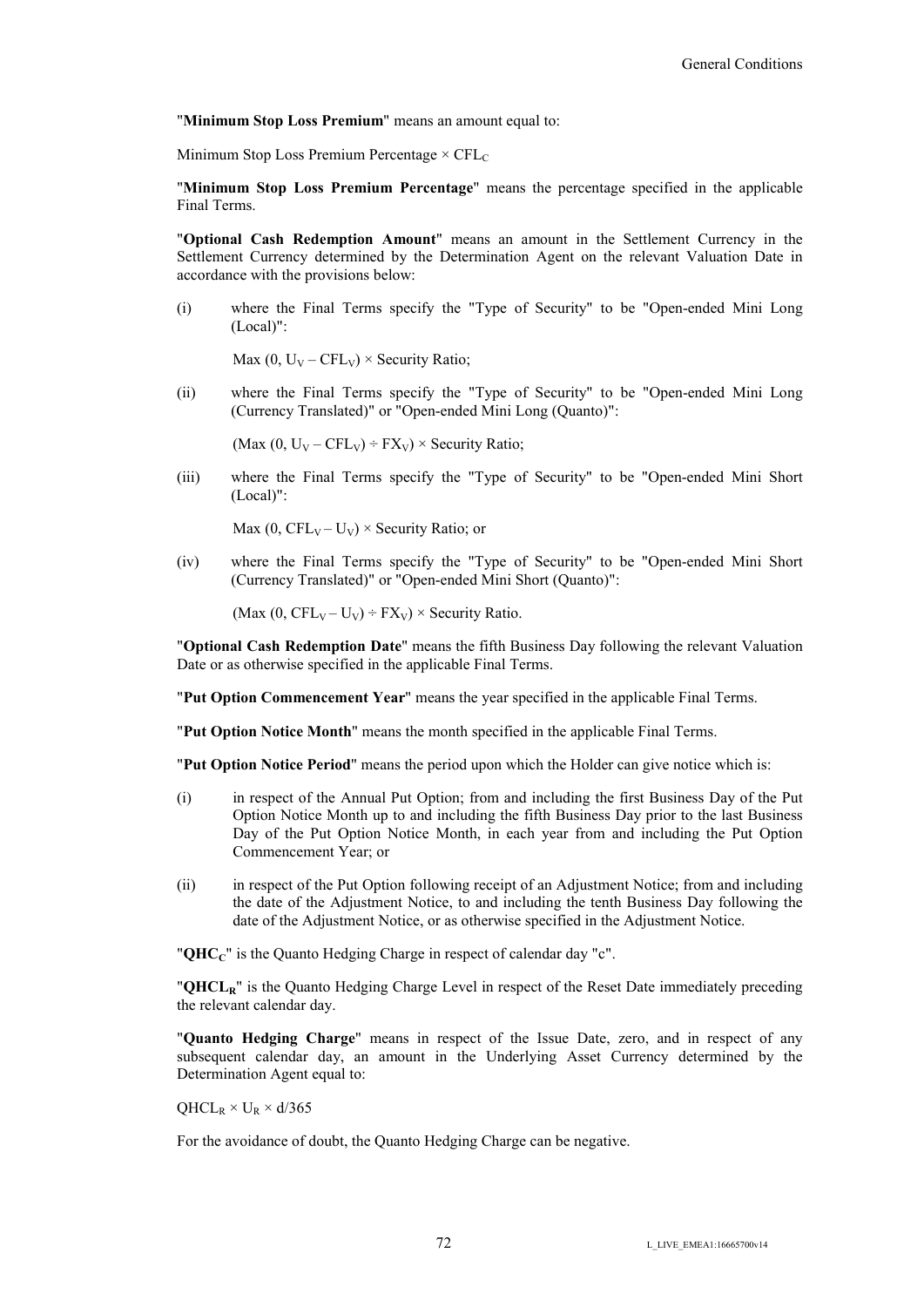"**Quanto Hedging Charge Level**" means in respect of the Issue Date, the Initial Quanto Hedging Charge Level; and in respect of any subsequent Quanto Reset Date, a per annum rate determined by the Issuer, having regard to prevailing market conditions affecting the correlation between the Underlying Asset and the prevailing rate of exchange between the Underlying Asset Currency and the Issue Currency, the interest rates applicable to such currencies and any other such factors as the Issuer deems relevant in determining the costs associated with arranging the fixed Exchange Rate. For avoidance of doubt, the Quanto Hedging Charge Level may be reset on a daily basis and may be negative.

"**Quanto Reset Date**" means each calendar day or as otherwise specified as such in the applicable Final Terms. The first Quanto Reset Date means the Issue Date, or as otherwise specified in the applicable Final Terms.

"**Rate**" means in respect of any Calculation Period, a rate determined by the Issuer as the prevailing rate available to the Issuer in respect of its hedging strategy relating to the Securities in the Financing Level Currency (where the Final Terms specify the "Type of Security" to be "Open-ended Mini Long (Local)" or "Open-ended Mini Long (Currency Translated)" or "Open-ended Mini Short (Local)" or "Open-ended Mini Short (Currency Translated)") or in the Issue Currency (where the Final Terms specify the "Type of Security" to be "Open-ended Mini Long (Quanto)" or "Openended Mini Short (Quanto)") with a designated maturity of either overnight or such other maturity as deemed appropriate by the Issuer by reference to the Calculation Period, subject to a maximum of one month.

"**RC**" means the Rate in respect of calendar day "c".

"**Reset Date**" means each calendar day or as otherwise specified as such in the applicable Final Terms. The first Reset Date means the Issue Date, or as otherwise specified in the applicable Final Terms.

"**Securityholder Put Exercise Date**" means the date upon which the put is to occur, which will be:

- (i) in respect of the Annual Put Option; the last Scheduled Trading Day in the Put Option Notice Month; or
- (ii) in respect of the Put Option following receipt of an Adjustment Notice; the date as specified in the Adjustment Notice, or if such date is not specified, the fifth Business Day following the end of the relevant Put Option Notice Period, or if such day is not a Scheduled Trading Day, the Scheduled Trading Day following such day. For the avoidance of doubt, such day will always precede the Adjustment Effective Date.

"**Security Ratio**" means the amount specified as such in the applicable Final Terms.

" $SLP<sub>C</sub>$ " means the Current Stop Loss Premium in respect of calendar day "c".

"**Specified Early Cash Settlement Amount**" means, in respect of each Security, a cash amount determined by the Determination Agent on the relevant Valuation Date as follows:

(i) where the Final Terms specify the "Type of Security" to be "Open-ended Mini Long (Local)":

Max (0, SLTRP – CFL<sub>V</sub>)  $\times$  Security Ratio;

(ii) where the Final Terms specify the "Type of Security" to be "Open-ended Mini Long (Currency Translated)" or "Open-ended Mini Long (Quanto)":

Max (0, SLTRP – CFL<sub>V</sub>) ÷ FX<sub>V</sub> × Security Ratio;

(iii) where the Final Terms specify the "Type of Security" to be "Open-ended Mini Short (Local)":

Max (0,  $CFL_V - SLTRP$ ) × Security Ratio;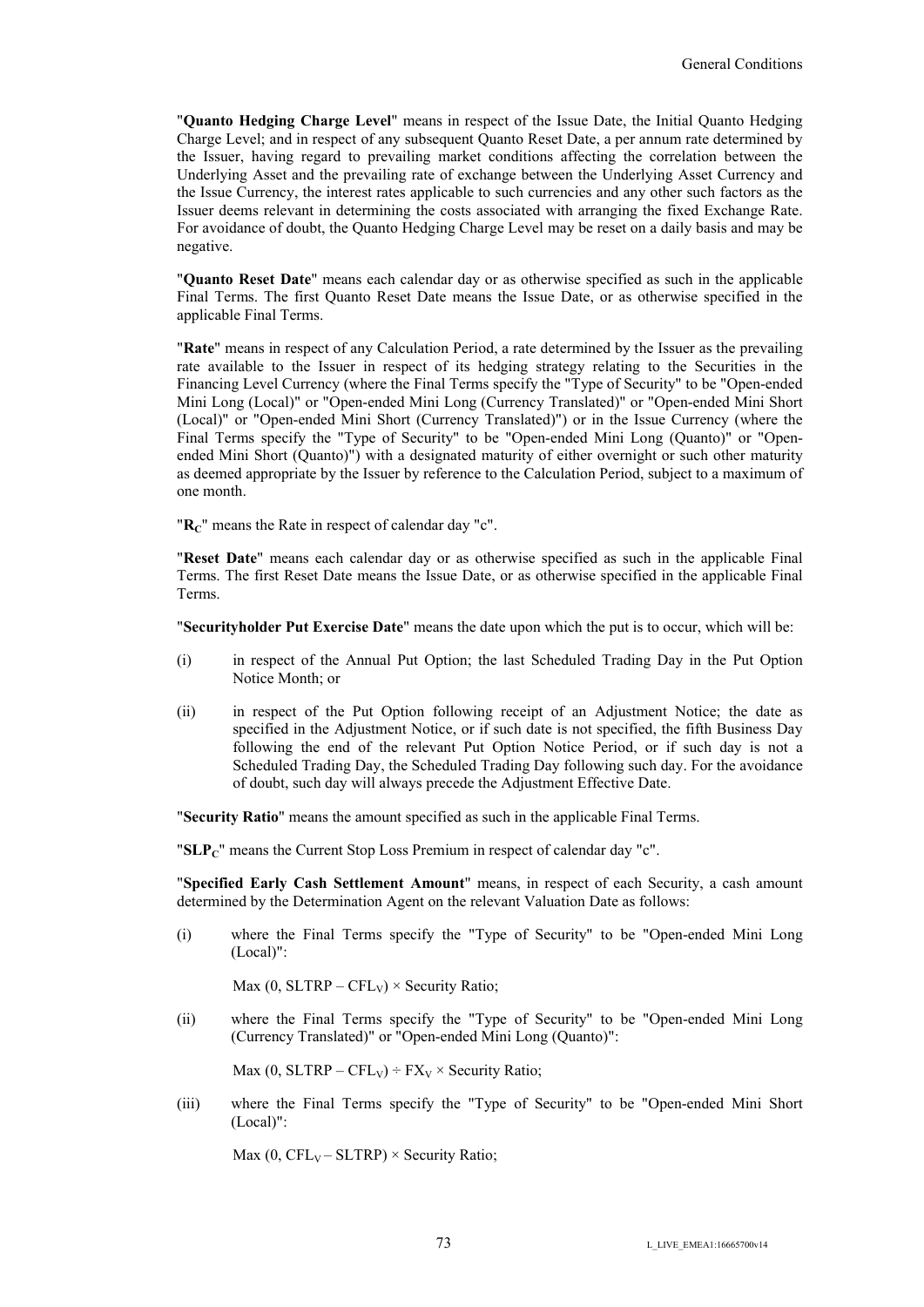(iv) where the Final Terms specify the "Type of Security" to be "Open-ended Mini Short (Currency Translated)" or "Open-ended Mini Short (Quanto)":

Max (0,  $CFL_V-SLTRP$ ) ÷  $FX_V \times$  Security Ratio.

"**Specified Early Cash Redemption Date**" means the fifth Business Day following the relevant Valuation Date or as otherwise specified in the applicable Final Terms.

"**Stop Loss Observation Start Date**" means the Issue Date, or as otherwise specified in the applicable Final Terms.

"**Stop Loss Rounding Amount**" means an amount in the Underlying Asset Currency as specified in the applicable Final Terms.

"**Stop Loss Rounding Convention**" means that the relevant amount will be rounded upwards (where the Final Terms specify the "Type of Security" to be "Open-ended Mini Long (Local)" or "Open-ended Mini Long (Currency Translated)" or "Open-ended Mini Long (Quanto)" or downwards (where the Final Terms specify the "Type of Security" to be "Open-ended Mini Short (Local)" or "Open-ended Mini Short (Currency Translated)" or "Open-ended Mini Short (Quanto)" to the nearest Stop Loss Rounding Amount.

"**SLTRP**" means the Stop Loss Termination Reference Price.

"**Stop Loss Termination Event Date**" means the date a Specified Early Redemption Event occurs.

"**Stop Loss Termination Reference Price**" means, in respect of the relevant Valuation Date, a price for the Underlying Asset as determined by the Issuer with reference to the market prices or levels on the Exchange for the Underlying Asset during a reasonable period following the Stop Loss Termination Event Date. Such period shall take into consideration the potential (i) time required for, and (ii) impact on the market of, unwinding any associated notional hedging trades and shall be deemed to be reasonable if the determination of the Stop Loss Termination Reference Price takes place, at the Issuer's discretion, no later than the Scheduled Trading Day immediately following the Stop Loss Termination Event Date.

"**UR**" is the Valuation Price in respect of the Reset Date immediately preceding such calendar day, or, if such day is not a Scheduled Trading Day, the Scheduled Trading Day immediately preceding such Reset Date.

"**UV**" means the Valuation Price in respect of the relevant Valuation Date.

"**Valuation Date**" means:

- (a) in respect of the redemption of the Securities following the occurrence of a Specified Early Redemption Event pursuant to General Condition 5.1(a), at the Issuer's discretion, either (a) the Stop Loss Termination Event Date or (b) the Scheduled Trading Day immediately following the Stop Loss Termination Event Date, unless there is a Disrupted Day in respect of such Share or Index on that date, in which event General Condition 9 (*Consequences of Disrupted Days*) will apply; and
- (b) in respect of the exercise of a Call Option pursuant to General Condition 5.1(b) (*Call Option*), the Issuer Call Exercise Date, unless there is a Disrupted Day in respect of such Share or Index on that date, in which event General Condition 9 (*Consequences of Disrupted Days*) will apply;
- (c) in respect of the exercise of a Put Option pursuant to General Condition 5.1(c), the Securityholder Put Exercise Date, unless there is a Disrupted Day in respect of such Share or Index on that date, in which event General Condition 9 (*Consequences of Disrupted Days*) will apply; or
- (d) each Scheduled Trading Day.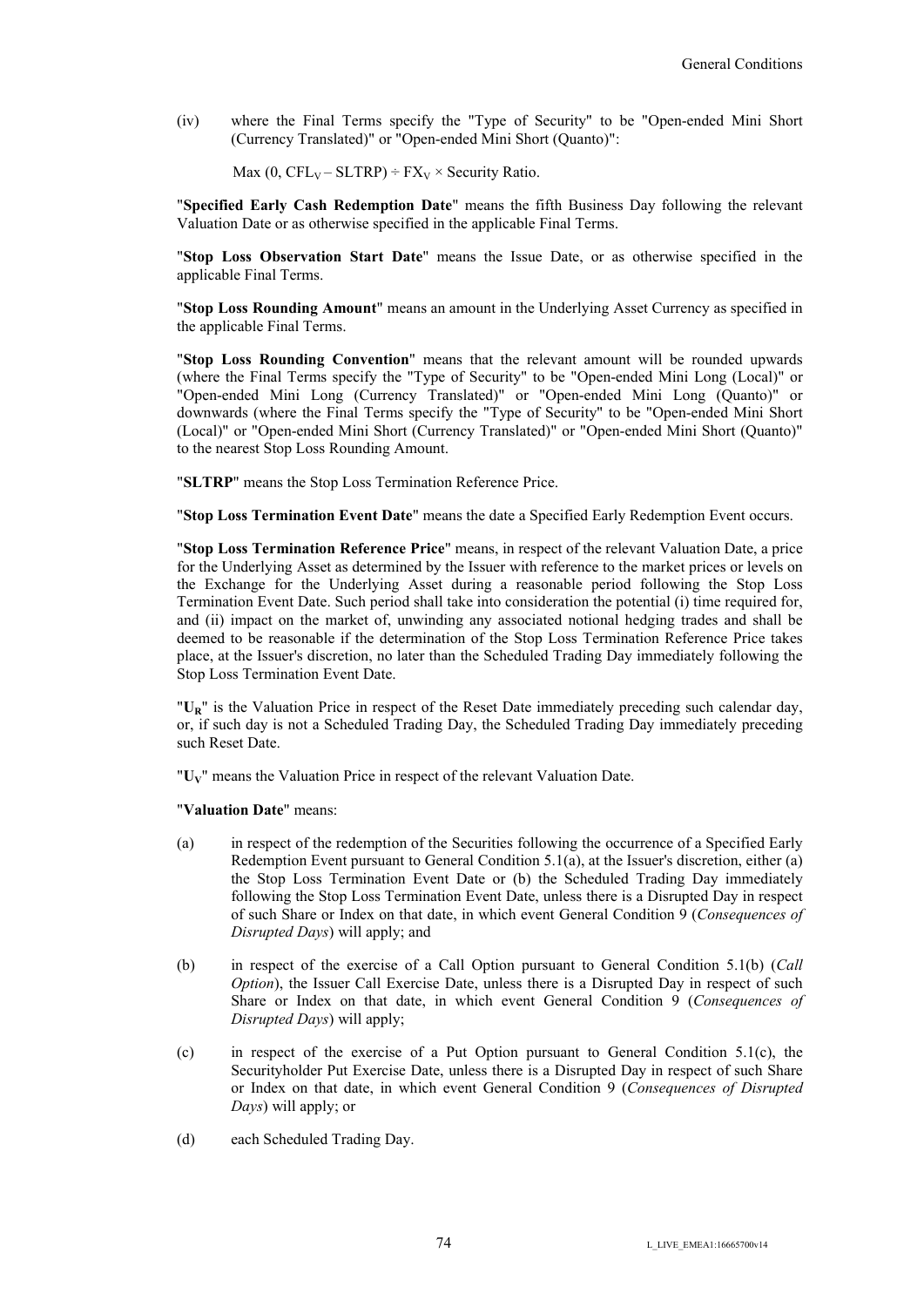"**Valuation Price**" means, in respect of a Valuation Date and any relevant Scheduled Trading Day, the price of the Underlying Asset at the Valuation Time on such day, as determined by the Determination Agent.

"**Valuation Time**" means, in respect of an Underlying Asset, the time specified in the Final Terms or, if no such time is specified,

- (a) if the Underlying Asset is not specified to be a Multi-exchange Index in the Final Terms, the Scheduled Closing Time on the relevant Exchange on the Valuation Date in relation to such Underlying Asset. If the relevant Exchange closes prior to its Scheduled Closing Time and the specified Valuation Time is after the actual closing time for its regular trading session, then the Valuation Time shall be such actual closing time.
- (b) if the Underlying Asset is specified to be a Multi-exchange Index in the Final Terms (a) for the purposes of determining whether a Market Disruption Event has occurred: (i) in respect of any Component, the Scheduled Closing Time on the Exchange in respect of such Component, and (ii) in respect of any options contracts or future contracts on the relevant Index, the close of trading on the Related Exchange; and (b) in all other circumstances, the time at which the official closing level of the relevant Index is calculated and published by the Index Sponsor.

## 5.2 **Redemption of Open-ended Turbo Securities**

This General Condition 5.2 applies to Securities with respect to which the Final Terms specify the "Type of Security" to be "Open-ended Turbo Long (Local)" or "Open-ended Turbo Long (Currency Translated)" or "Open-ended Turbo Long (Quanto)" or "Open-ended Turbo Short (Local)" or "Open-ended Turbo Short (Currency Translated)" or "Open-ended Turbo Short (Quanto)". Capitalised terms used in General Condition 5.2(a) (*Specified Early Redemption*), General Condition 5.2(b) (*Call Option*) and General Condition 5.2(c) (*Put Option*) have the meanings given to them in General Condition 5.2(d) (*Relevant Defined Terms*).

#### (a) **Specified Early Redemption**

If the Issuer determines, in its sole discretion, that the market price of the Underlying Asset at any time on any day from, and including, the Knock-out Observation Start Date is equal to or lower than (where the Final Terms specify the "Type of Security" to be "Open-ended Turbo Long (Local)" or "Open-ended Turbo Long (Currency Translated)" or "Open-ended Turbo Long (Quanto)") or equal to or higher than (where the Final Terms specify the "Type of Security" to be "Open-ended Turbo Short (Local)" or "Open-ended Turbo Short (Currency Translated)" or "Open-ended Turbo Short (Quanto)"), the Current Knock-out Barrier, a Specified Early Redemption Event will occur (such event, a "**Specified Early Redemption Event**") and the Issuer shall notify each Holder in accordance with General Condition 21 and shall redeem all of the Securities (in whole only) at a cash amount in the Settlement Currency equal to the Specified Early Cash Settlement Amount on the Specified Early Cash Redemption Date.

# (b) **Call Option**

The Issuer may give irrevocable notice on any Scheduled Trading Day from and including the Issue Date to redeem all Securities (such notice, an "**Issuer Call Notice**"). The Issuer Call Notice will set out the Issuer Call Exercise Date and, following exercise of the call option, the Issuer will pay an amount equal to the Optional Cash Redemption Amount to the holder of each Security on the relevant Optional Cash Redemption Date.

## (c) **Put Option**

### (i) *Annual Put Option*

A Holder may, on any Business Day during the Put Option Notice Period, give an irrevocable notice (an "**Option Exercise Notice**") to the Issuer requiring the redemption of some or all of its Securities. Following delivery of such Option Exercise Notice, the put option will be exercised on the Securityholder Put Exercise Date and the Issuer will pay to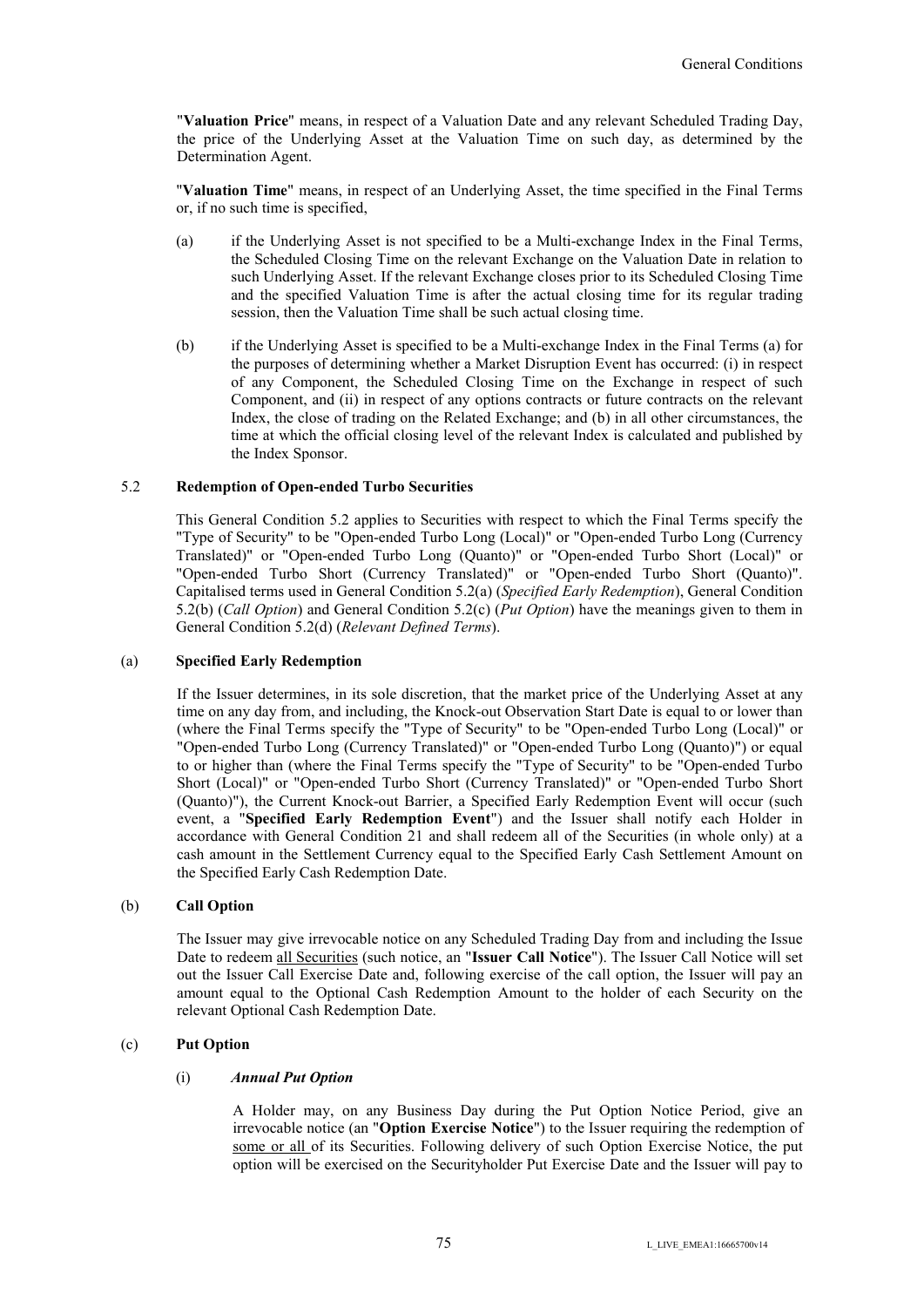the relevant Holder, in respect of each redeeming Security, an amount equal to the Optional Cash Redemption Amount on the relevant Optional Cash Redemption Date.

### (ii) **Put Option following adjustment to Maximum Current Margin**

The Issuer may, by giving not less than 10 Business Day's written notice to the Determination Agent and the Holders (an "**Adjustment Notice – Maximum Current Margin**"), adjust the Maximum Current Margin if, at any time, it determines that the market costs associated with hedging the Securities have materially increased as compared to the corresponding market costs as of either the Issue Date, or the date on which the Maximum Current Margin was most recently adjusted.

The Adjustment Notice - Maximum Current Margin shall set out the details of the adjustment, the effective date of the adjustment (the "**Adjustment Effective Date**") and the Put Option Notice Period and Securityholder Put Exercise Date in respect of the relevant Put Option. For the avoidance of doubt, the Adjustment Effective Date will be no earlier than the first Business Day following the Securityholder Put Exercise Date.

Following the receipt of an Adjustment Notice - Maximum Current Margin, a Holder may, on any Business Day during the Put Option Notice Period, give an irrevocable notice (an "**Option Exercise Notice**") to the Issuer requiring the redemption of some or all of its Securities on the Securityholder Put Exercise Date. Following receipt of such Option Exercise Notice from the Holder, the Issuer will pay to the relevant Holder, in respect of each redeeming Security, an amount equal to the Optional Cash Redemption Amount on the relevant Optional Cash Redemption Date.

### (d) **Relevant Defined Terms**

For the purposes of this General Condition 5.2 the following terms shall have the following meanings (and to the extent not defined below, shall have the meaning set out in Condition 29.1 (*Definitions*):

"**Adjustment Notice**" means an Adjustment Notice – Maximum Current Margin.

"**Applicable Dividend Amount**" means either:

- (i) where the Final Terms specify the "Type of Security" to be "Open-ended Turbo Long (Local)" or "Open-ended Turbo Long (Currency Translated)" or "Open-ended Turbo Long (Quanto)", in respect of any calendar day, an amount in the Financing Level Currency determined by the Issuer as that amount which would be received by the Issuer as if it were the holder of record of (a) if the Underlying Asset is a Share, such share, or (b) if the Underlying Asset is an Index, the share comprised in the Index during the Calculation Period which is subject to a dividend, (net of any deductions, withholdings or other amounts required by any applicable law or regulation, including any applicable taxes, duties or charges of any kind whatsoever), regardless of whether the Issuer actually holds the shares or not, multiplied by the Dividend Participation; or
- (ii) where the Final Terms specify the "Open-ended Turbo Short (Local)" or "Open-ended Turbo Short (Currency Translated)" or "Open-ended Turbo Short (Quanto)", in respect of any calendar day, an amount in the Financing Level Currency determined by the Issuer as that amount which would be received by the Issuer as if it were the holder of record of (a) if the Underlying Asset is a Share, such share, or (b) if the Underlying Asset is an Index, the share comprised in the Index during the Calculation Period which is subject to a dividend, (disregarding any deductions, withholdings or other amounts required by any applicable law or regulation, including any applicable taxes, duties or charges of any kind whatsoever), multiplied by the Dividend Participation.

"**Calculation Period**" means each period from, and excluding, one Reset Date (or, in the case of the first period, the Issue Date) to, and including, the immediately following Reset Date.

"**CFL**<sup>*c*</sup>" means the Current Financing Level in respect of calendar day "c".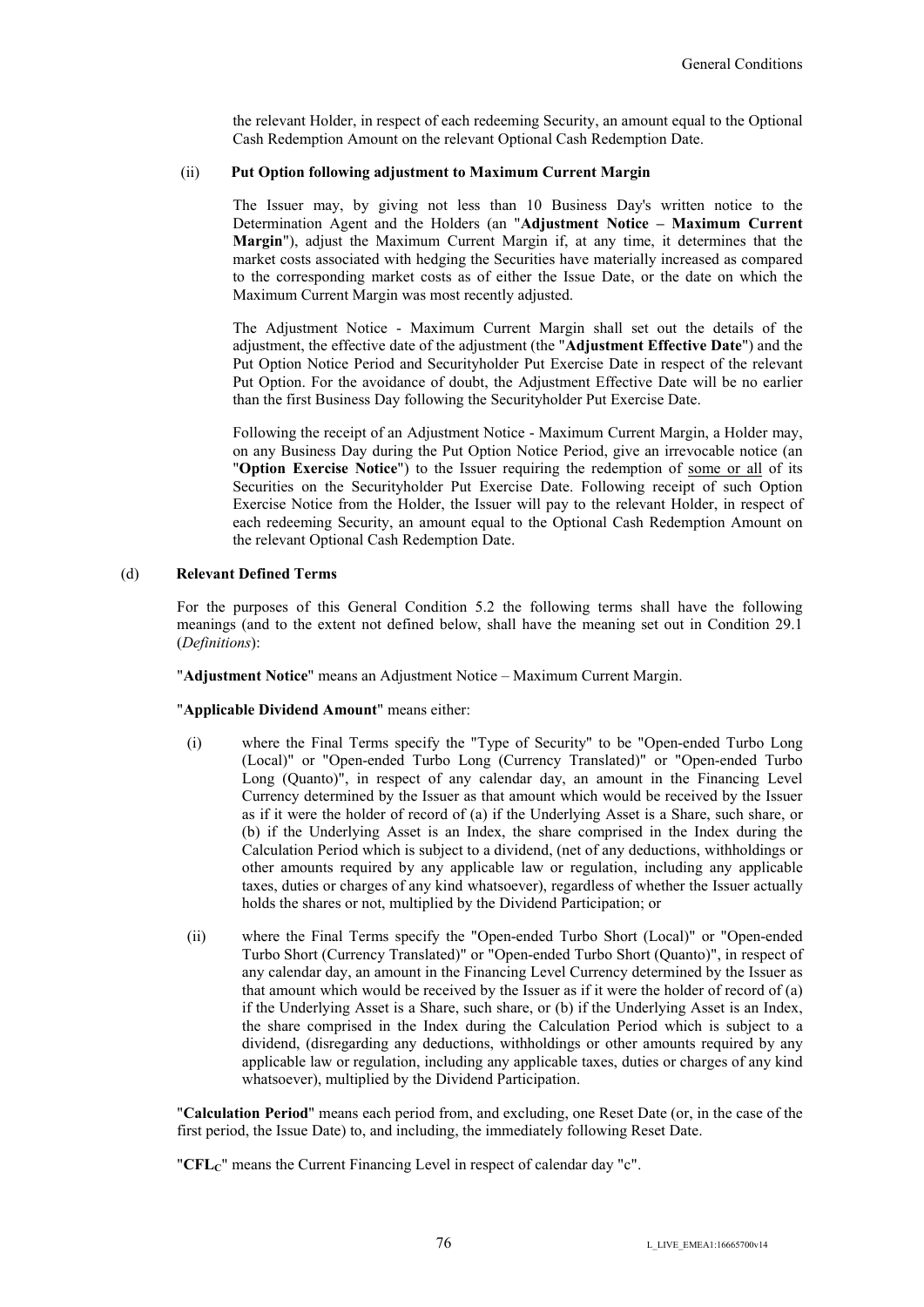"**CFLV**" means the Current Financing Level in respect of the relevant Valuation Date.

"**CFLR**" means the Current Financing Level in respect of the immediately preceding Reset Date.

"**CMC**" means the Current Margin applicable in respect of the Calculation Period in which calendar day "c" falls.

"**Current Financing Level**" means, in respect of the Issue Date, the Initial Financing Level and in respect of any subsequent calendar day, an amount determined by the Issuer equal to:

- (i) where the Final Terms specify the "Type of Security" to be "Open-ended Turbo Long (Local)" or "Open-ended Turbo Long (Currency Translated)" or "Open-ended Turbo Short (Local)" or "Open-ended Turbo Short (Currency Translated)":
	- (a) if "Dividends" are specified as being "applicable" in the applicable Final Terms:

 $(CFL_R + FC_C - DIV_C);$ 

(b) if "Dividends" are specified as being "not applicable" in the applicable Final Terms:

 $(CFL_R + FC_C);$ 

- (ii) where the Final Terms specify the "Type of Security" to be "Open-ended Turbo Long (Quanto)" or "Open-ended Turbo Short (Quanto)":
	- (a) if "Dividends" are specified as being "applicable" in the applicable Final Terms:

 $(CFL_R + QHC_C + FC_C - DIV_C)$ ; or

(b) if "Dividends" are specified as being "not applicable" in the applicable Final Terms:

 $(CFL_R + QHC_C + FC_C)$ .

"**Current Knock-out Barrier**" means in respect of the Issue Date, the Initial Financing Level and in respect of any subsequent calendar day, the Current Financing Level.

"**Current Margin**" means in respect of the Issue Date, the Initial Current Margin and in respect of any subsequent calendar day, an amount determined by the Issuer having regard to the Financing Level Currency, prevailing market conditions and such other factors as the Issuer determines appropriate in its sole discretion and in respect of any Calculation Period may be reset on each Reset Date, at the discretion of the Issuer, subject to it not exceeding the Maximum Current Margin.

"**d**" is the number of calendar days from, but excluding, the immediately preceding Reset Date to, and including, the relevant calendar day.

"**DIVC**" is the Applicable Dividend Amount in respect of calendar day "c".

"**Dividend Participation**" means, if "Dividends" are specified as being "applicable" in the applicable Final Terms, the percentage specified in the applicable Final Terms.

#### "**Exchange Rate**" means:

(a) where the Final Terms specify the "Type of Security" to be "Open-ended Turbo Long (Currency Translated)" or Open-ended Turbo Short (Currency Translated)". the prevailing exchange rate expressed as the number of units of the Underlying Asset Currency equivalent to one unit of the Issue Currency, determined by the Determination Agent in its sole discretion on the relevant Valuation Date; or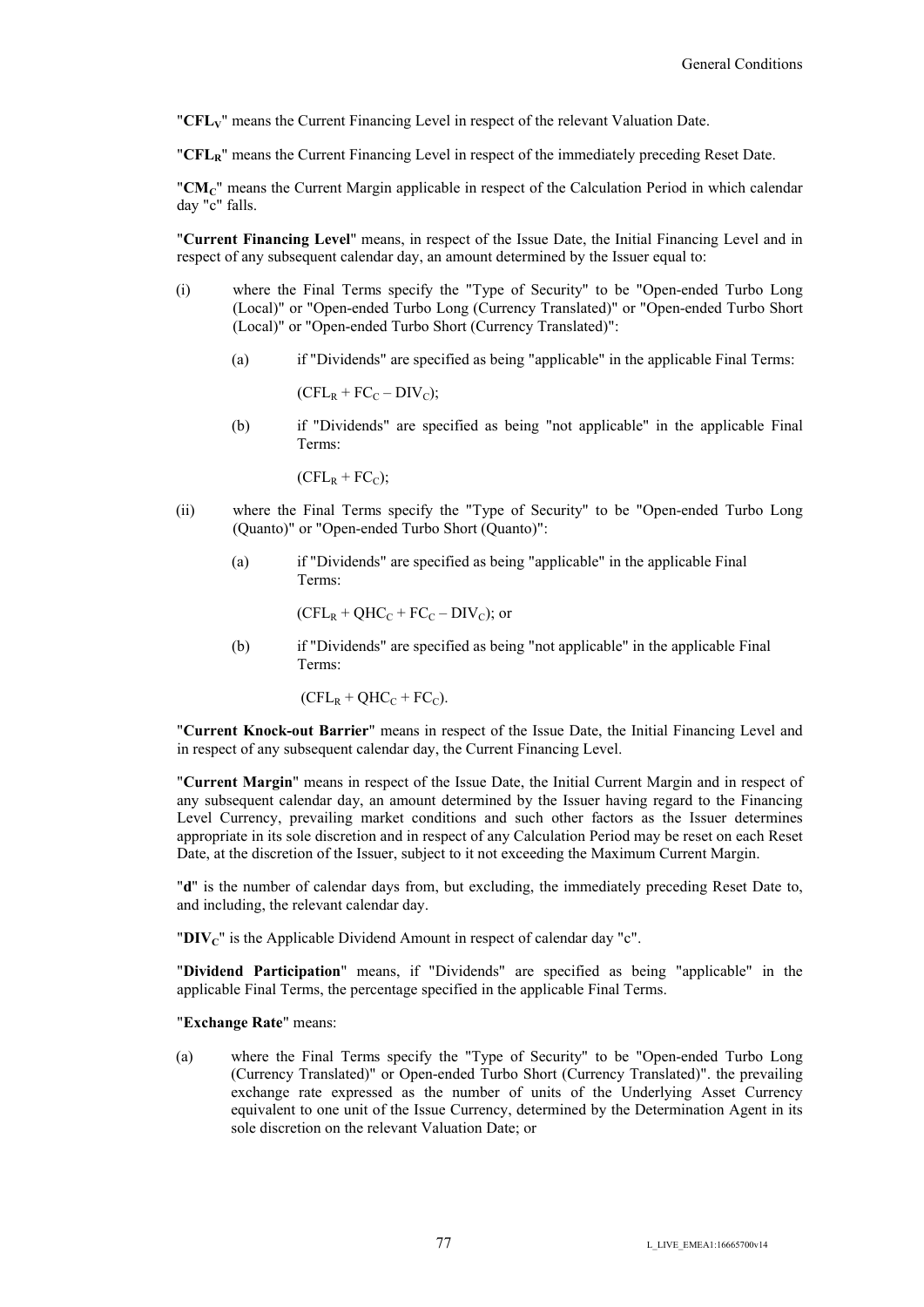(b) where the Final Terms specify the "Type of Security" to be "Open-ended Turbo Long (Quanto)" or Open-ended Turbo Short (Quanto)". a rate equal to one unit of the Underlying Asset Currency per one unit of the Issue Currency.

"**FCC**" means the Funding Cost in respect of calendar day "c".

"**Financing Level Currency**" means the currency specified as such in the applicable Final Terms.

"**FLI**" means the Initial Financing Level.

"**FRC**" means the Funding Rate in respect of calendar day "c".

"**Funding Cost**" means in respect of any calendar day, an amount determined by the Issuer in its sole discretion equal to:

 $FR_C \times CFL_R \times d/365$ 

"**Funding Rate**" means in respect of any calendar day, an amount determined by the Issuer in its sole discretion equal to:

(i) where the Final Terms specify the "Type of Security" to be "Open-ended Turbo Long (Local)" or "Open-ended Turbo Long (Currency Translated)" or "Open-ended Turbo Long (Quanto)":

 $(R_C + CM_C)$ ; or

(ii) where the Final Terms specify the "Type of Security" to be "Open-ended Turbo Short (Local)" or "Open-ended Turbo Short (Currency Translated)" or "Open-ended Turbo Short (Quanto)":

 $(R_C - CM_C)$ .

"**FXV**" means, if applicable, the Exchange Rate in respect of the relevant Valuation Date.

"**Initial Current Margin**" means the percentage specified as such in the applicable Final Terms.

"**Initial Financing Level**" means the currency amount specified as such in the applicable Final Terms.

"**Initial Quanto Hedging Charge Level**" means a per annum rate specified in the applicable Final Terms.

"**Issuer Call Notice Date**" means the date upon which the Issuer gives notice to call the Securities.

"**Issuer Call Exercise Date**" means the date upon which the call is to occur, which will be the later of:

- (i) the fifth Business Day following the Issuer Call Notice Date, or if such day is not a Scheduled Trading Day, the Scheduled Trading Day following such day; or
- (ii) the date specified in the Issuer Call Notice.

"**Knock-out Observation Start Date**" means the Issue Date, or as otherwise specified in the applicable Final Terms.

"**Maximum Current Margin**" means the percentage specified as such in the applicable Final Terms, subject to the Issuer's right of adjustment set out in General Condition 5.2(c)(ii) above.

"**Optional Cash Redemption Amount**" means an amount in the Settlement Currency in the Settlement Currency determined by the Determination Agent on the relevant Valuation Date in accordance with the provisions below: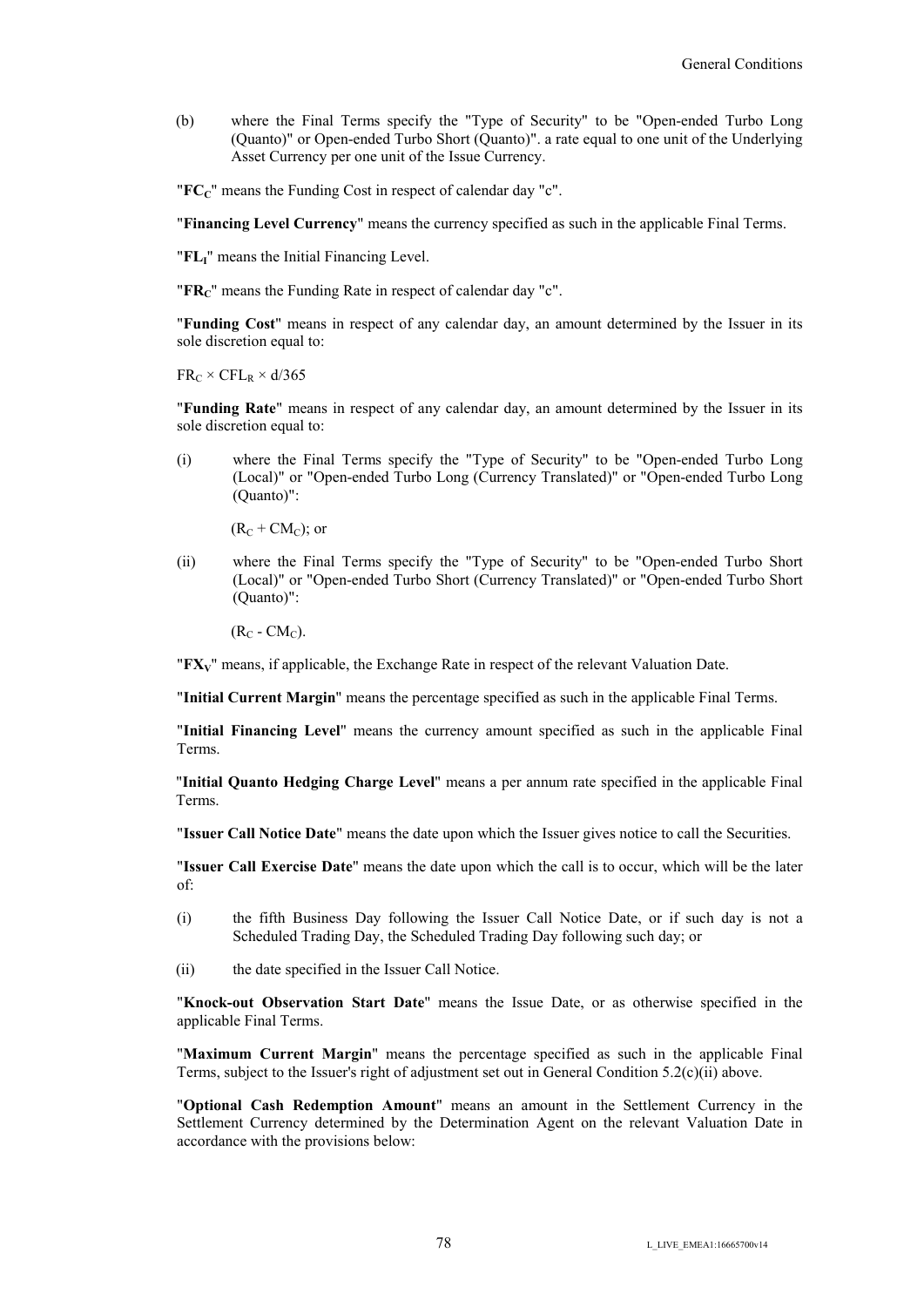(i) where the Final Terms specify the "Type of Security" to be "Open-ended Turbo Long (Local)":

Max (0,  $U_V - CFL_V$ ) × Security Ratio;

(ii) where the Final Terms specify the "Type of Security" to be "Open-ended Turbo Long (Currency Translated)" or "Open-ended Turbo Long (Quanto)":

(Max (0,  $U_V - CFL_V$ ) ÷  $FX_V$ ) × Security Ratio;

(iii) where the Final Terms specify the "Type of Security" to be "Open-ended Turbo Short (Local)":

Max (0,  $\text{CFL}_V - U_V$ ) × Security Ratio; or

(iv) where the Final Terms specify the "Type of Security" to be "Open-ended Turbo Short (Currency Translated)" or "Open-ended Turbo Short (Quanto)":

(Max  $(0, CFL_V - U_V) \div FX_V$ ) × Security Ratio.

"**Optional Cash Redemption Date**" means the fifth Business Day following the relevant Valuation Date or as otherwise specified in the applicable Final Terms.

"**Put Option Commencement Year**" means the year specified in the applicable Final Terms.

"**Put Option Notice Month**" means the month specified in the applicable Final Terms.

"**Put Option Notice Period**" means the period upon which the Holder can give notice which is:

- (i) in respect of the Annual Put Option; from and including the first Business Day of the Put Option Notice Month up to and including the fifth Business Day prior to the last Business Day of the Put Option Notice Month, in each year from and including the Put Option Commencement Year; or
- (ii) in respect of the Put Option following receipt of an Adjustment Notice; from and including the date of the Adjustment Notice, to and including the tenth Business Day following the date of the Adjustment Notice, or as otherwise specified in the Adjustment Notice.

"**QHCC**" is the Quanto Hedging Charge in respect of calendar day "c".

"**QHCLR**" is the Quanto Hedging Charge Level in respect of the Reset Date immediately preceding the relevant calendar day.

"**Quanto Hedging Charge**" means in respect of the Issue Date, zero, and in respect of any subsequent calendar day, an amount in the Underlying Asset Currency determined by the Determination Agent equal to:

 $QHCL_R \times U_R \times d/365$ 

For the avoidance of doubt, the Quanto Hedging Charge can be negative.

"**Quanto Hedging Charge Level**" means in respect of the Issue Date, the Initial Quanto Hedging Charge Level; and in respect of any subsequent Quanto Reset Date, a per annum rate determined by the Issuer, having regard to prevailing market conditions affecting the correlation between the Underlying Asset and the prevailing rate of exchange between the Underlying Asset Currency and the Issue Currency, the interest rates applicable to such currencies and any other such factors as the Issuer deems relevant in determining the costs associated with arranging the fixed Exchange Rate. For avoidance of doubt, the Quanto Hedging Charge Level may be reset on a daily basis and may be negative.

"**Quanto Reset Date**" means each calendar day or as otherwise specified as such in the applicable Final Terms. The first Quanto Reset Date means the Issue Date, or as otherwise specified in the applicable Final Terms.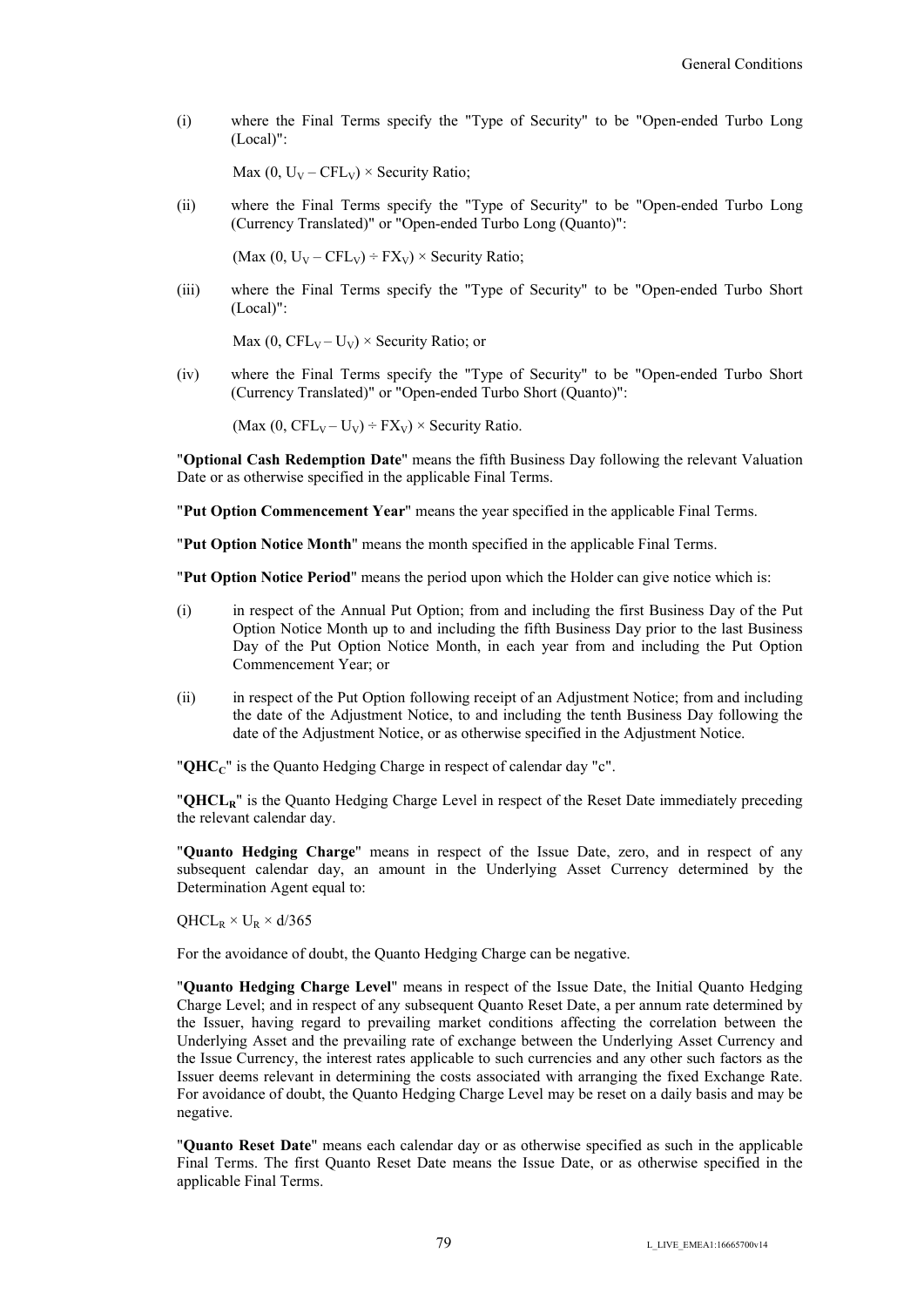"**Rate**" means in respect of any Calculation Period, a rate determined by the Issuer as the prevailing rate available to the Issuer in respect of its hedging strategy relating to the Securities in the Financing Level Currency (where the Final Terms specify the "Type of Security" to be "Open-ended Turbo Long (Local)" or "Open-ended Turbo Long (Currency Translated)" or "Open-ended Turbo Long (Local)" or "Open-ended Turbo Long (Currency Translated)") or in the Issue Currency (where the Final Terms specify the "Type of Security" to be "Open-ended Turbo Long (Quanto)" or "Openended Turbo Short (Quanto)") with a designated maturity of either overnight or such other maturity as deemed appropriate by the Issuer by reference to the Calculation Period, subject to a maximum of one month.

"R<sub>C</sub>" means the Rate in respect of calendar day "c".

"**Reset Date**" means each calendar day or as otherwise specified as such in the applicable Final Terms. The first Reset Date means the Issue Date, or as otherwise specified in the applicable Final Terms.

"**Securityholder Put Exercise Date**" means the date upon which the put is to occur, which will be:

- (i) in respect of the Annual Put Option; the last Scheduled Trading Day in the Put Option Notice Month; or
- (ii) in respect of the Put Option following receipt of an Adjustment Notice; the date as specified in the Adjustment Notice, or if such date is not specified, the fifth Business Day following the end of the relevant Put Option Notice Period, or if such day is not a Scheduled Trading Day, the Scheduled Trading Day following such day. For the avoidance of doubt, such day will always precede the Adjustment Effective Date.

"**Security Ratio**" means the amount specified as such in the applicable Final Terms.

"**Specified Early Cash Settlement Amount**" shall be an amount denominated in the Settlement Currency specified in the applicable Final Terms.

"**Specified Early Cash Redemption Date**" means the fifth Business Day following the relevant Valuation Date or as otherwise specified in the applicable Final Terms.

"**UR**" is the Valuation Price in respect of the Reset Date immediately preceding such calendar day, or, if such day is not a Scheduled Trading Day, the Scheduled Trading Day immediately preceding such Reset Date.

"**UV**" means the Valuation Price in respect of the relevant Valuation Date.

"**Valuation Date**" means:

- (a) in respect of the exercise of a Call Option pursuant to General Condition 5.2(b), the Issuer Call Exercise Date, unless there is a Disrupted Day in respect of such Share or Index on that date, in which event General Condition 9 (Consequences of Disrupted Days) will apply; or
- (b) in respect of the exercise of a Put Option pursuant to General Condition 5.2(c), the Securityholder Put Exercise Date, unless there is a Disrupted Day in respect of such Share or Index on that date, in which event General Condition 9 (Consequences of Disrupted Days) will apply; or
- (c) each Scheduled Trading Day,

or as otherwise specified in the applicable Final Terms.

"**Valuation Price**" means, in respect of a Valuation Date and any relevant Scheduled Trading Day, the price of the Underlying Asset at the Valuation Time on such day, as determined by the Determination Agent.

"**Valuation Time**" means, in respect of an Underlying Asset, the time specified in the Final Terms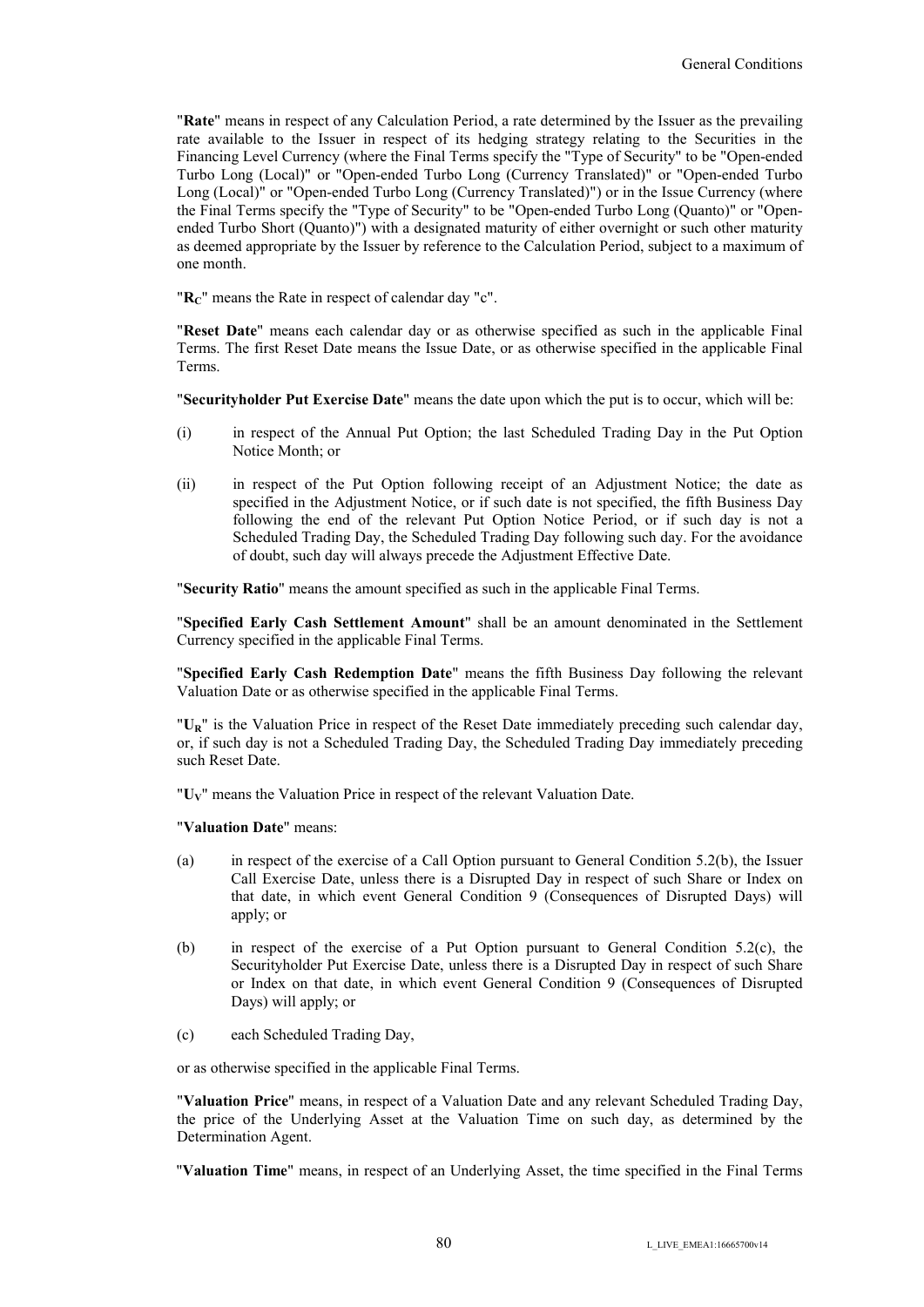or, if no such time is specified,

- (a) if the Underlying Asset is not specified to be a Multi-exchange Index in the Final Terms, the Scheduled Closing Time on the relevant Exchange on the Valuation Date in relation to such Underlying Asset. If the relevant Exchange closes prior to its Scheduled Closing Time and the specified Valuation Time is after the actual closing time for its regular trading session, then the Valuation Time shall be such actual closing time.
- (b) if the Underlying Asset is specified to be a Multi-exchange Index in the Final Terms (a) for the purposes of determining whether a Market Disruption Event has occurred: (i) in respect of any Component, the Scheduled Closing Time on the Exchange in respect of such Component, and (ii) in respect of any options contracts or future contracts on the relevant Index, the close of trading on the Related Exchange; and (b) in all other circumstances, the time at which the official closing level of the relevant Index is calculated and published by the Index Sponsor.

## 5.3 **Redemption of Open-ended Tracker Securities**

This General Condition 5.3 applies to Securities with respect to which the Final Terms specify the "Type of Security" to be "Open-ended Tracker without Management Fee Drain (Local)" or "Openended Tracker without Management Fee Drain (Currency Translated)" or "Open-ended Tracker (Quanto) Type A" or "Open-ended Tracker with Management Fee Drain (Local)" or "Open-ended Tracker with Management Fee Drain (Currency Translated)" or "Open-ended Tracker (Quanto) Type B". Capitalised terms used in General Condition 5.3(a) (*Call Option*) and General Condition 5.3(b) (*Put Option*) have the meanings given to them in General Condition 5.3(c) (*Relevant Defined Terms*).

### (a) **Call Option**

The Issuer may give irrevocable notice on any Scheduled Trading Day from and including the Issue Date to redeem all Securities (such notice, an "**Issuer Call Notice**"). The Issuer Call Notice will set out the Issuer Call Exercise Date and, following exercise of the call option, the Issuer will pay an amount equal to the Optional Cash Redemption Amount to the holder of each Security on the relevant Optional Cash Redemption Date.

### (b) **Put Option**

A Holder may, on any Business Day during the Put Option Notice Period, give an irrevocable notice (an "**Option Exercise Notice**") to the Issuer requiring the redemption of some or all of its Securities. Following delivery of such Option Exercise Notice, the put option will be exercised on the Securityholder Put Exercise Date and the Issuer will pay to the relevant Holder, in respect of each redeeming Security, an amount equal to the Optional Cash Redemption Amount on the relevant Optional Cash Redemption Date.

### (c) **Relevant Defined Terms**

For the purposes of this General Condition 5.3 the following terms shall have the following meanings (and to the extent not defined below, shall have the meaning set out in General Condition 29.1 (*Definitions*)):

"**Accrued Quanto Hedging Charge**" means in respect of the Issue Date, zero, and in respect of any subsequent Scheduled Trading Day, an amount in the Underlying Asset Currency determined by the Determination Agent equal to:

 $AQHC_{D-1} \times (1 + d/365 \times R_{D-1}) + QHC_D$ 

"**Adjusted Valuation Price**" means in respect of the Issue Date, the Valuation Price in respect of the Issue Date, and in respect of any subsequent Scheduled Trading Day, an amount determined by the Determination Agent equal to: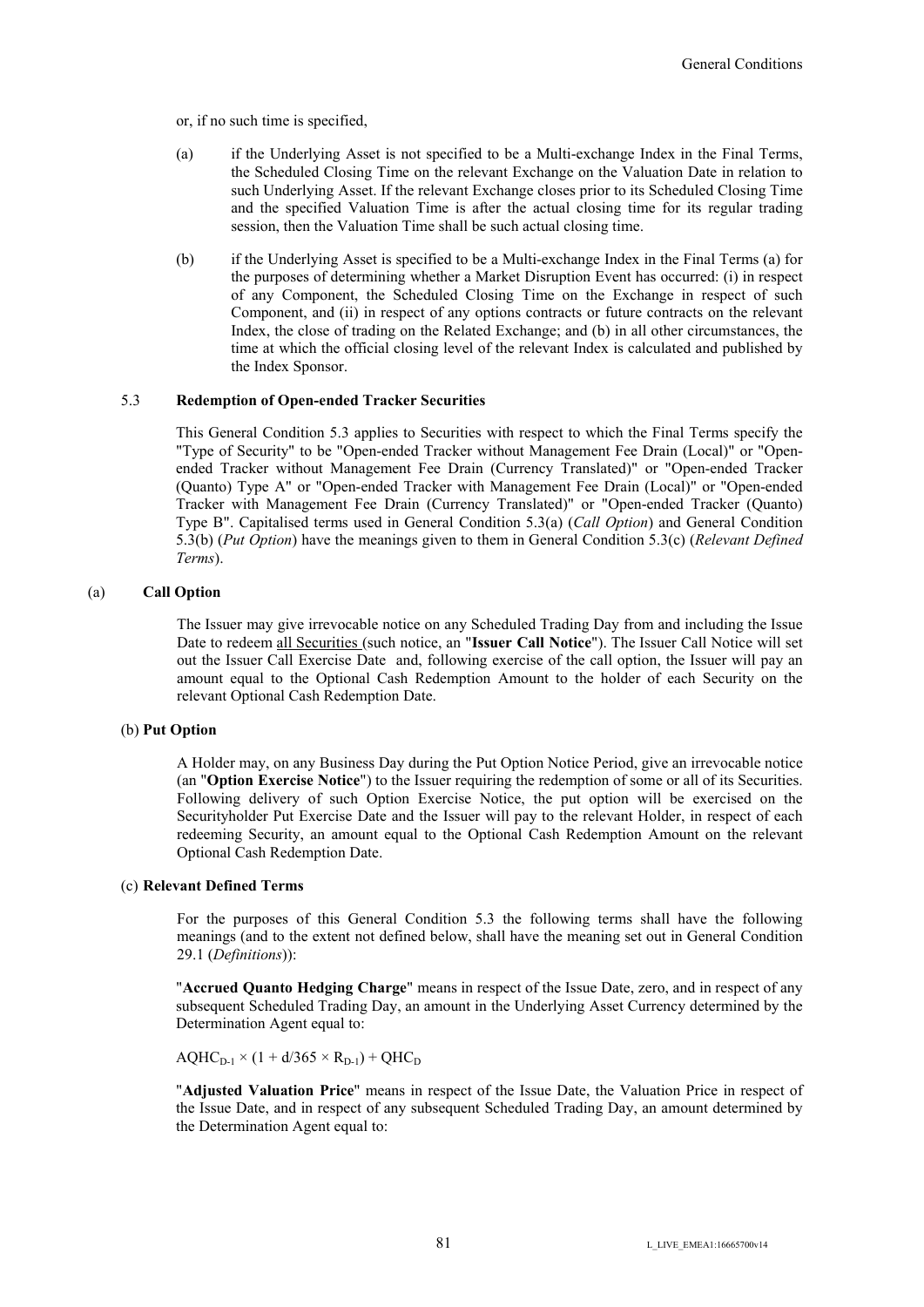(i) where the Final Terms specify the "Type of Security" to be "Open-ended Tracker with Management Fee Drain (Local)" or "Open-ended Tracker with Management Fee Drain (Currency Translated)":

 $AU_{D-1} \times (U_D/U_{D-1}) \times (1-MF_{D-1} \times d/365);$ 

(ii) where the Final Terms specify the "Type of Security" to be "Open-ended Tracker (Quanto) Type A":

 $AU_{D-1} \times (U_D/U_{D-1}) \times (1 - (MF_{D-1} + QHCL_{D-1}) \times d/365)$ ; or

(iii) where the Final Terms specify the "Type of Security" to be "Open-ended Tracker (Quanto) Type B":

Max  $[0, U_D - AQHC_D]$ .

"**AQHC<sub>D</sub>**" means the Accrued Quanto Hedging Charge in respect of Scheduled Trading Day "D".

"**AQHCD-1**" means the Accrued Quanto Hedging Charge in respect of the Scheduled Trading Day immediately preceding the relevant Scheduled Trading Day "D".

"**AU<sub>D-1</sub>**" means the Adjusted Valuation Price in respect of the Scheduled Trading Day immediately preceding the relevant Scheduled Trading Day "D".

"**AUV**" means the Adjusted Valuation Price in respect of the relevant Valuation Date.

"**d**" is the number of calendar days from, but excluding, the immediately preceding Scheduled Trading Day to, and including, the relevant Scheduled Trading Day "D".

#### "**Exchange Rate**" means

- (i) where the Final Terms specify the "Type of Security" to be "Open-ended Tracker with Management Fee Drain (Currency Translated)" or "Open-ended Tracker without Management Fee Drain (Currency Translated)", the prevailing exchange rate expressed as the number of units of the Underlying Asset Currency equivalent to one unit of the Issue Currency, determined by the Determination Agent in its sole discretion; or
- (ii) where the Final Terms specify the "Type of Security" to be "Open-ended Tracker (Quanto) Type A" or "Open-ended Tracker (Quanto) Type B", a rate equal to one unit of the Underlying Asset Currency per one unit of the Issue Currency.

"**FXV**" means, if applicable, the Exchange Rate in respect of the relevant Valuation Date.

"**Initial Quanto Hedging Charge Level**" means a per annum rate specified in the applicable Final Terms.

"**Initial Management Fee**" means a per annum rate specified in the applicable Final Terms.

"**Initial Quanto Management Fee Level**" means a per annum rate specified in the applicable Final Terms.

"**Issue Currency**" means the currency specified as such in the applicable Final Terms.

"**Issuer Call Notice Date**" means the date upon which the Issuer gives notice to call the Securities.

"**Issuer Call Exercise Date**" means the date upon which the call is to occur, which will be the later of:

- (i) the fifth Business Day following the Issuer Call Notice Date, or if such day is not a Scheduled Trading Day, the Scheduled Trading Day following such day; or
- (ii) the date specified in the Issuer Call Notice.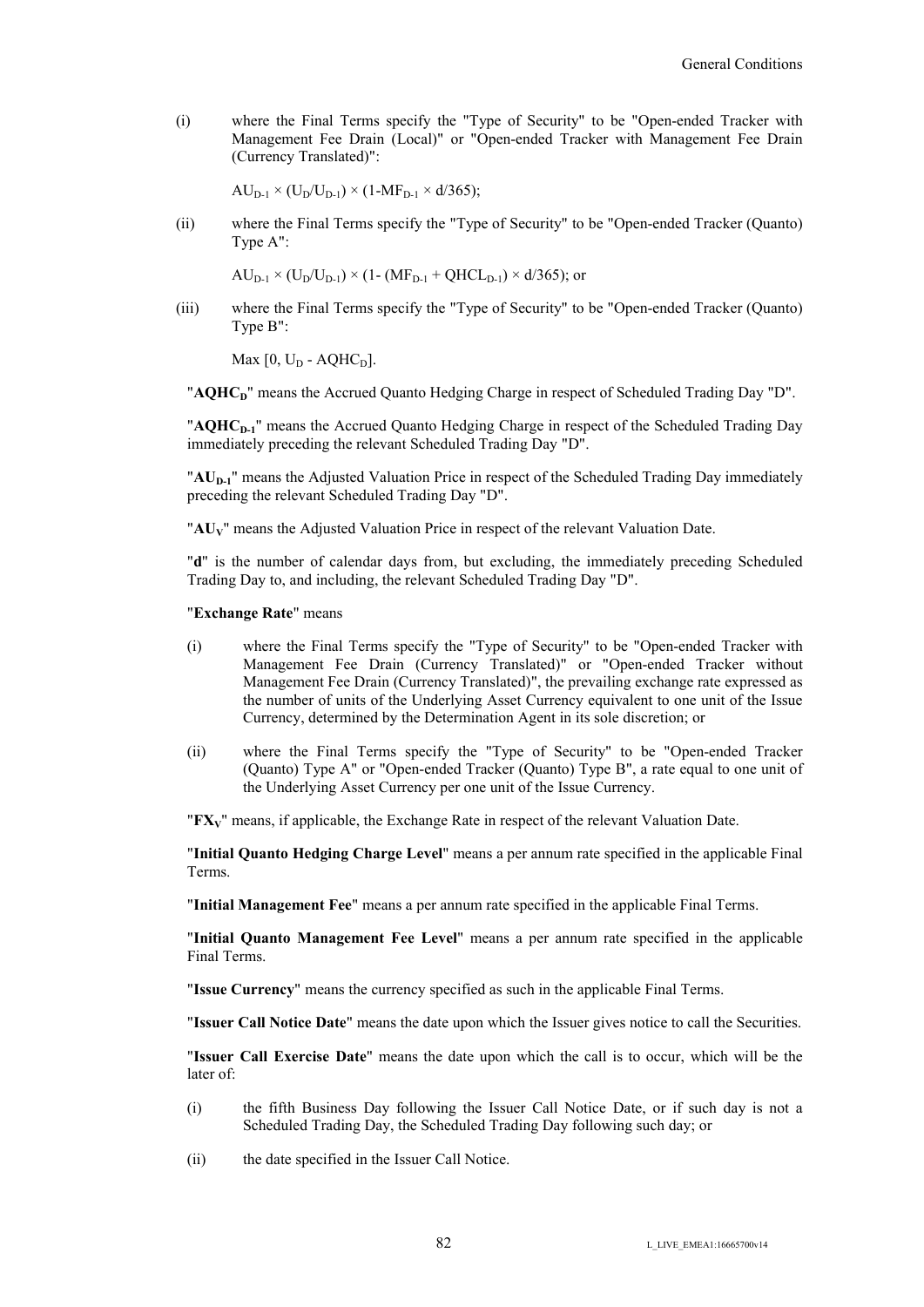"**Management Fee**" means in respect of the Issue Date, Initial Management Fee; and in respect of any subsequent Scheduled Trading Day, the Management Fee may be reset at the discretion of the Issuer, subject to it not exceeding the Maximum Management Fee.

"**Maximum Management Fee**" means a per annum rate specified in the applicable Final Terms.

"**Maximum Quanto Management Fee Level**" means a per annum rate specified in the applicable Final Terms.

**"MF<sub>D-1</sub>"** means the Management Fee in respect of the Scheduled Trading Day immediately preceding the relevant Scheduled Trading Day "D".

"**Optional Cash Redemption Amount**" means an amount in the Settlement Currency in the Settlement Currency determined by the Determination Agent on the relevant Valuation Date in accordance with the provisions below:

(i) where the Final Terms specify the "Type of Security" to be "Open-ended Tracker with Management Fee Drain (Local)":

 $AU_V \times$  Security Ratio;

(ii) where the Final Terms specify the "Type of Security" to be "Open-ended Tracker with Management Fee Drain (Currency Translated)" or "Open-ended Tracker (Quanto) Type A" or "Open-ended Tracker (Quanto) Type B":

 $AU_V \times$  Security Ratio ÷ FX<sub>V</sub>;

(iii) where the Final Terms specify the "Type of Security" to be "Open-ended Tracker without Management Fee Drain (Local)"

 $U_V \times$  Security Ratio;

(iv) where the Final Terms specify the "Type of Security" to be "Open-ended Tracker without Management Fee Drain (Currency Translated)":

 $U_V \times$  Security Ratio ÷ FX<sub>V</sub>.

"**Optional Cash Redemption Date**" means the fifth Business Day following the relevant Valuation Date or as otherwise specified in the applicable Final Terms.

"**Put Option Commencement Year**" means the year specified in the applicable Final Terms.

"**Put Option Notice Month**" means the month specified in the applicable Final Terms.

"**Put Option Notice Period**" means the period upon which the Holder can give notice from and including the first Business Day of the Put Option Notice Month up to and including the fifth Business Day prior to the last Business Day of the Put Option Notice Month, in each year from and including the Put Option Commencement Year.

"**QHC<sub>D</sub>**" is the Quanto Hedging Charge in respect of Scheduled Trading Day "D".

"**QHCLD-1**" is the Quanto Hedging Charge Level in respect of in respect of the Scheduled Trading Day immediately preceding the relevant Scheduled Trading Day "D".

"**QHCLR**" is the Quanto Hedging Charge Level in respect of the Reset Date immediately preceding the relevant calendar day "c".

"**QMFLR**" is the Quanto Management Fee Level in respect of the Reset Date immediately preceding the relevant calendar day "c".

"**Quanto Hedging Charge**" means in respect of the Issue Date, zero, and in respect of any subsequent calendar day "c", an amount in the Underlying Asset Currency determined by the Determination Agent equal to: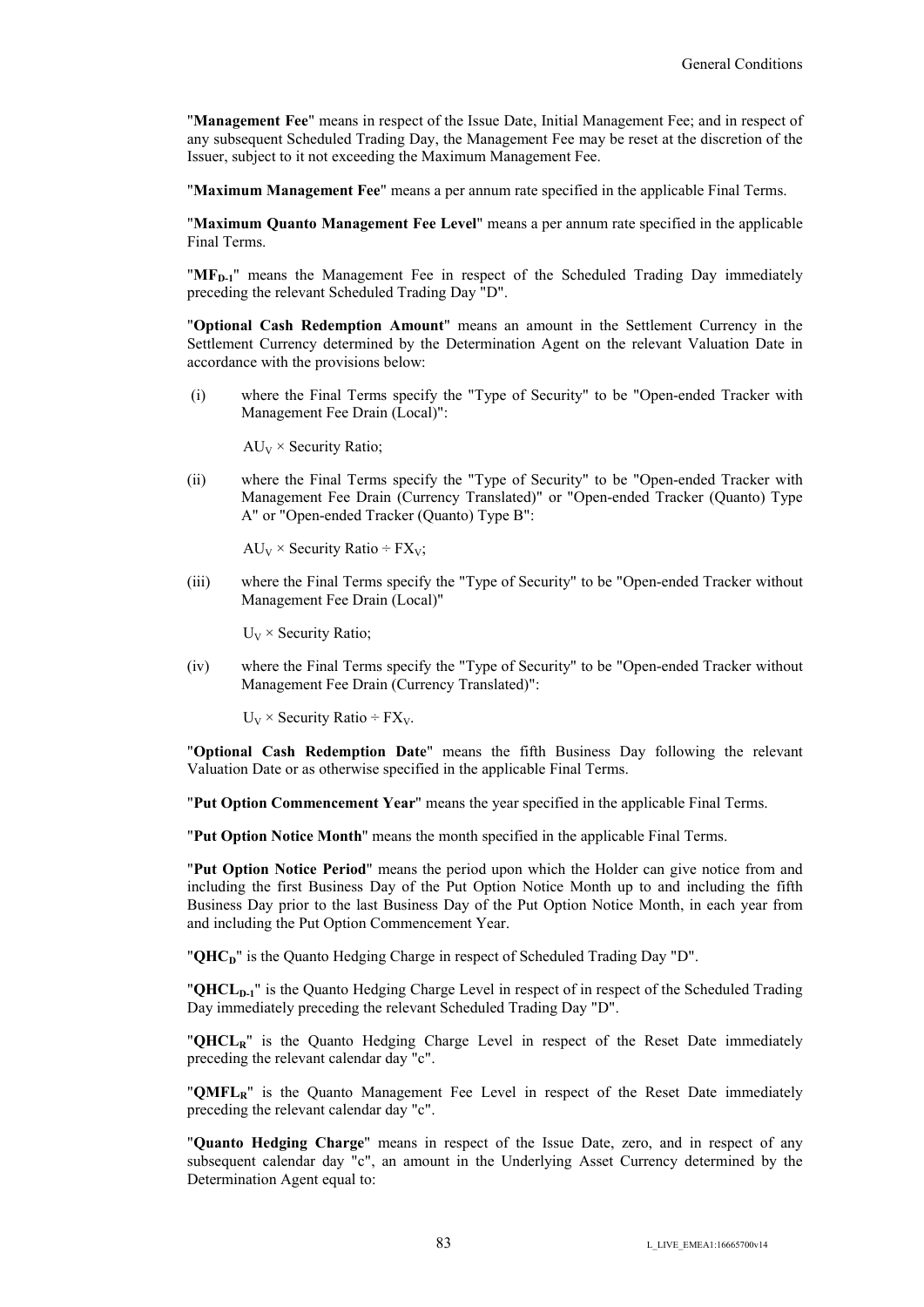$(QHCL_R + QMFL_R) \times U_R \times d/365$ 

For the avoidance of doubt, the Quanto Hedging Charge can be negative.

"**Quanto Hedging Charge Level**" means in respect of the Issue Date, the Initial Quanto Hedging Charge Level; and in respect of any subsequent Quanto Reset Date, a per annum rate determined by the Issuer, having regard to prevailing market conditions affecting the correlation between the Underlying Asset and the prevailing rate of exchange between the Underlying Asset Currency and the Issue Currency, the interest rates applicable to such currencies and any other such factors as the Issuer deems relevant in determining the costs associated with arranging the fixed Exchange Rate. For avoidance of doubt, the Quanto Hedging Charge Level may be reset on any Reset Date and may be negative.

"**Quanto Management Fee Level**" means in respect of the Issue Date, Initial Quanto Management Fee Level; and in respect of any subsequent Quanto Reset Date, the Quanto Management Fee Level as determined by the Issuer, subject to it not exceeding the Maximum Quanto Management Fee Level.

"**Quanto Reset Date**" means each calendar day or as otherwise specified as such in the applicable Final Terms. The first Quanto Reset Date means the Issue Date, or as otherwise specified in the applicable Final Terms.

"**Rate**" means in respect of any calendar day, the Rate determined by the Issuer in its sole discretion, and equal to the prevailing rate available to the Issuer in respect of its hedging strategy relating to the Securities in the Issue Currency with a designated maturity of either overnight or such other maturity as deemed appropriate by the Issuer by reference to the expected period between Reset Dates, subject to a maximum of one month.

"**RD-1**" means the Rate in respect of the Scheduled Trading Day immediately preceding the relevant Scheduled Trading Day "D".

"**Reset Date**" means each calendar day or as otherwise specified as such in the applicable Final Terms. The first Reset Date means the Issue Date, or as otherwise specified in the applicable Final Terms.

"**Securityholder Put Exercise Date**" means the date upon which the put is to occur, which will be the last Scheduled Trading Day in the Put Option Notice Month.

"**Security Ratio**" means the amount specified as such in the applicable Final Terms.

"U<sub>D</sub>" means the Valuation Price in respect of Scheduled Trading Day "D".

"**UD-1**" means the Valuation Price in respect of the Scheduled Trading Day immediately preceding the relevant Scheduled Trading Day "D".

"**UR**" means the Valuation Price in respect of the Reset Date immediately preceding the relevant calendar day "c", or if such day is not a Scheduled Trading Day, the Scheduled Trading Day immediately preceding such Reset Date.

"**UV**" means the Valuation Price in respect of the relevant Valuation Date.

"**Valuation Date**" means:

- (a) in respect of the exercise of a Call Option pursuant to General Condition 5.3(a), the Issuer Call Exercise Date, unless there is a Disrupted Day in respect of such Share or Index on that date, in which event General Condition 9 (*Consequences of Disrupted Days*) will apply;
- (b) in respect of the exercise of a Put Option pursuant to General Condition 5.3(b), the Securityholder Put Exercise Date, unless there is a Disrupted Day in respect of such Share or Index on that date, in which event General Condition 9 (*Consequences of Disrupted Days*) will apply; or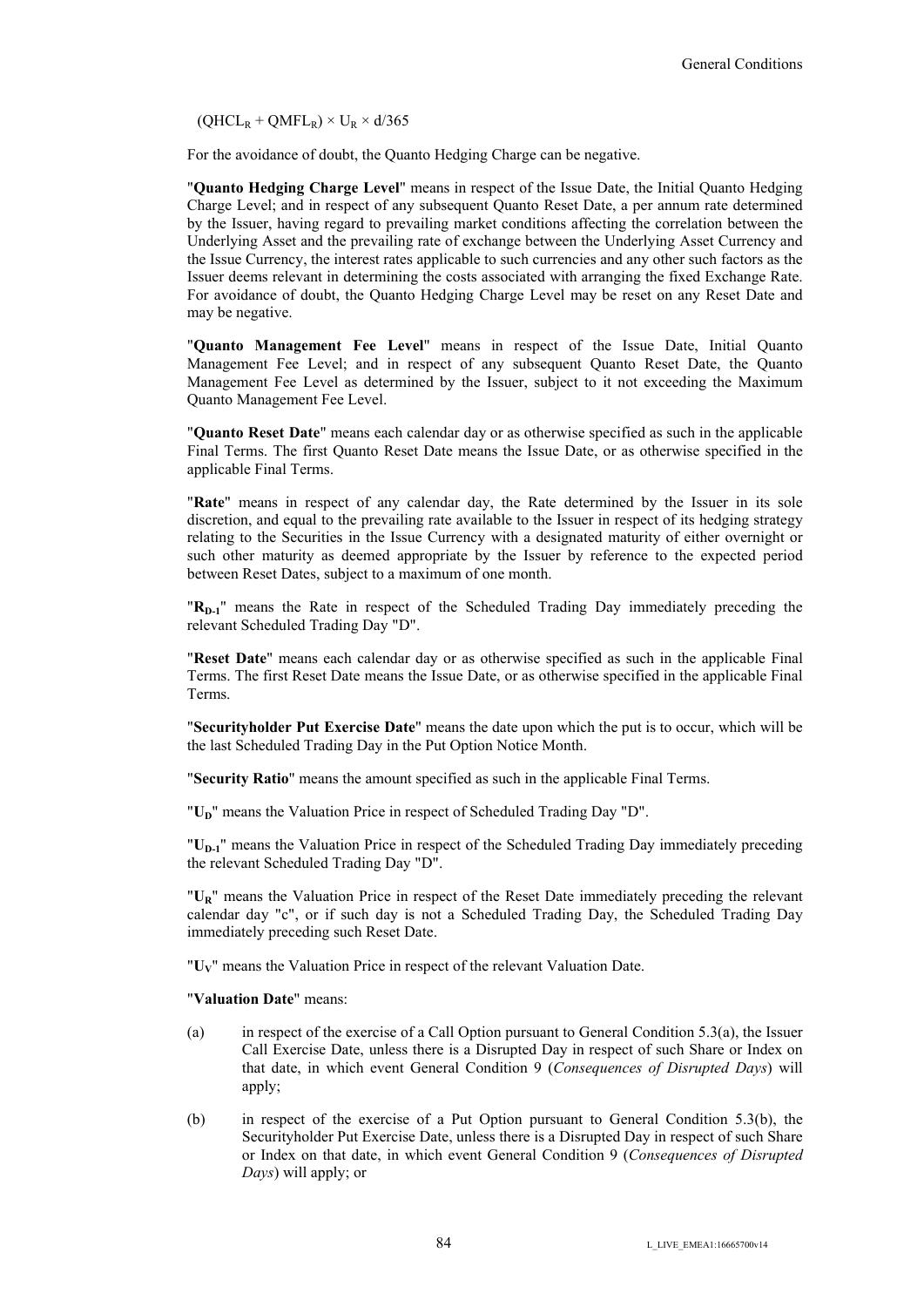(b) each Scheduled Trading Day.

"**Valuation Price**" means, in respect of a Valuation Date and any relevant Scheduled Trading Day, the price of the Underlying Asset at the Valuation Time on such day, as determined by the Determination Agent.

"**Valuation Time**" means, in respect of an Underlying Asset, the time specified in the Final Terms or, if no such time is specified,

- (a) if the Underlying Asset is not specified to be a Multi-exchange Index in the Final Terms, the Scheduled Closing Time on the relevant Exchange on the Valuation Date in relation to such Underlying Asset. If the relevant Exchange closes prior to its Scheduled Closing Time and the specified Valuation Time is after the actual closing time for its regular trading session, then the Valuation Time shall be such actual closing time.
- (b) if the Underlying Asset is specified to be a Multi-exchange Index in the Final Terms (a) for the purposes of determining whether a Market Disruption Event has occurred: (i) in respect of any Component, the Scheduled Closing Time on the Exchange in respect of such Component, and (ii) in respect of any options contracts or future contracts on the relevant Index, the close of trading on the Related Exchange; and (b) in all other circumstances, the time at which the official closing level of the relevant Index is calculated and published by the Index Sponsor.

# **Publication of Pricing Details**

The Issuer shall make reasonable efforts to publish, in respect of each Series of Securities, to the extent applicable to such Series, the applicable Current Financing Level, the applicable Current Stop Loss Level, the applicable Current Knock-out Barrier and/or the applicable Parity, on http://www.bmarkets.com or such other website as may be specified in the applicable Final Terms.

## **D. EQUITY LINKED CONDITIONS, DISRUPTION EVENTS AND TAXES AND EXPENSES**

### 6. **Settlement**

## 6.1 **Conditions to Settlement**

If the Issuer determines that any condition to settlement to be satisfied by a Holder has not been satisfied in respect of the Securities on or prior to the date on which settlement would otherwise have been scheduled to occur, payment or delivery of the relevant Settlement Amount shall not become due until the date on which all conditions to settlement have been satisfied in full (such Settlement Amount, the "**Conditional Settlement Amount**"). No additional amounts shall be payable or deliverable as a result of any such delay or postponement.

The conditions to settlement to be satisfied by a Holder include, without limitation, (a) receipt of all instructions, certifications and information by the Issuer, the Issue and Paying Agent and the Relevant Clearing System, as applicable, required by the Issuer, the Issue and Paying Agent and/or the Relevant Clearing System to effect payment of the relevant Settlement Amount to the Holder (or to its order) within the required time period, (b) the condition to settlement in General Condition 4.5 (*Taxes, Settlement Expenses and Conditions to Settlement*), (c) the deposit of a duly completed Security Exercise Notice or any other applicable notice in accordance with the Conditions, as applicable, and (d) the deposit, presentation or surrender of the relevant Security, as applicable.

If the conditions to settlement to be satisfied by a Holder have not been satisfied by (i) 10:00 a.m., London time, if the Securities are not Cleared Securities or (ii) 10:00 a.m., Luxembourg or Brussels time, or such other time as determined by the Determination Agent as appropriate for the Relevant Clearing System, on the day that is the number of calendar days equal to the Settlement Number following the applicable Final Settlement Cut-off Date (the "**Security Settlement Cut-off Date**") as determined by the Determination Agent, the relevant conditions to settlement will not be capable of being satisfied. With effect from the Security Settlement Cut-off Date, the relevant Holder shall have no right to receive any payment or delivery of the Conditional Settlement Amount and shall have no claim against the Issuer in relation thereto.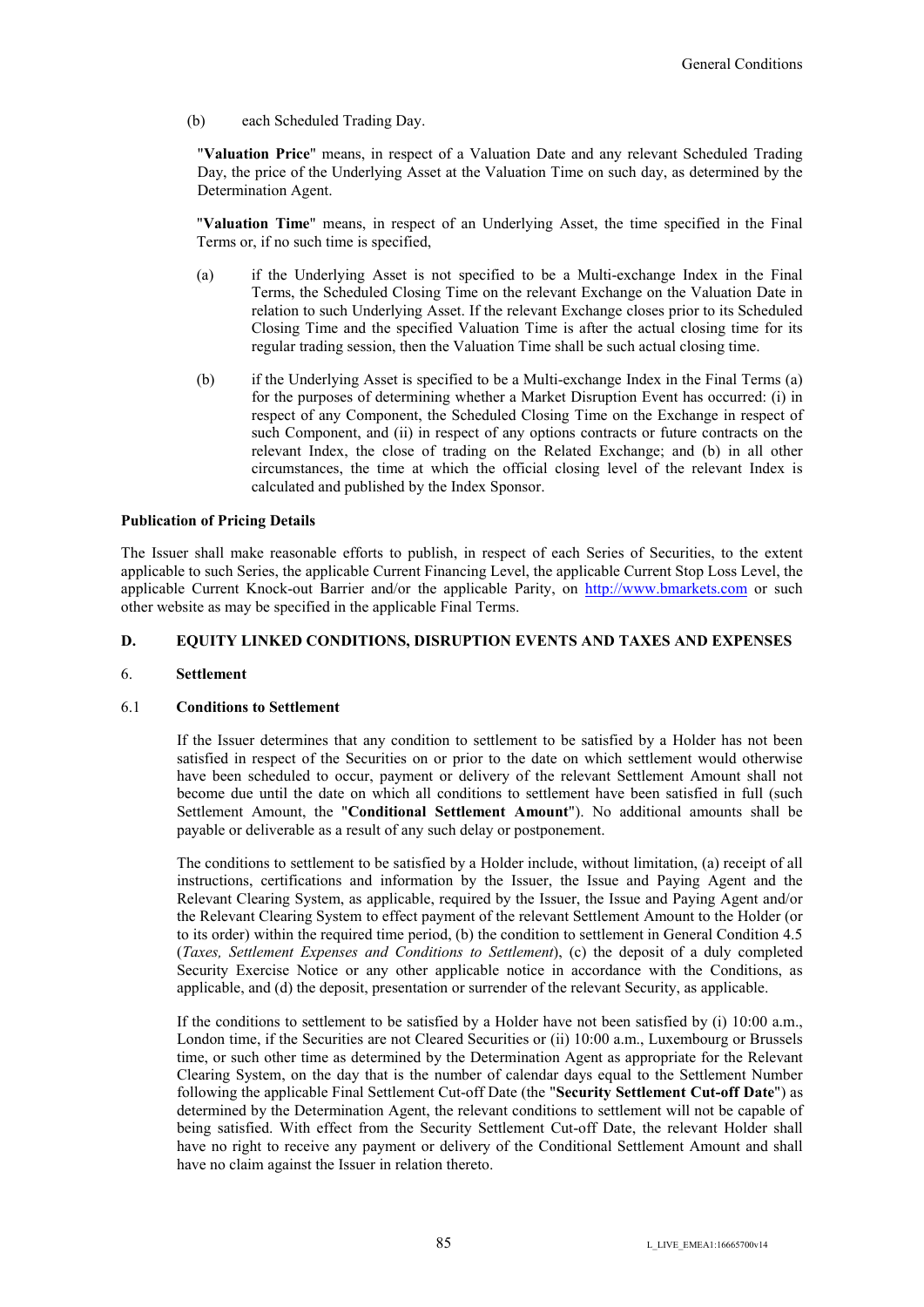## 6.2 **Postponement of Payments and Settlement**

If the determination of a price or level used to calculate any amount payable or deliverable on any Payment Date is delayed or postponed pursuant to the Conditions of the Securities, payment or settlement will occur on the later of either (i) the scheduled Payment Date, or (ii) the third Business Day following the relevant Valuation Date. No additional amounts shall be payable or deliverable by the Issuer because of such postponement.

## 7. **Index Modification, Cancellation, Disruption or Adjustment Event**

The following provisions of this General Condition 7 will apply to all Index Linked Securities.

## 7.1 **Index Adjustment Event:**

If,

- (i) on or prior to any date on which the level of an Index is to be calculated, including, without limitation, any Valuation Date (a "**Determination Date**"), in respect of Index Linked Securities, the relevant Index Sponsor announces that it will make a material change in the formula for or the method of calculating that Index or in any other way materially modifies that Index (other than a modification prescribed in that formula or method to maintain that Index in the event of changes in constituent stock and capitalisation and other routine events) (an "**Index Modification**") or permanently cancels the Index and no successor Index exists (an "**Index Cancellation**"); or
- (ii) on any Determination Date in respect of Index Linked Securities the Index Sponsor fails to calculate and announce a relevant Index (an "**Index Disruption**" and, together with an Index Modification and an Index Cancellation, an "**Index Adjustment Event**"),

then the Determination Agent shall on each relevant Determination Date determine if such Index Adjustment Event has a material effect on the relevant Securities and, if so, shall calculate the level of that Index by using, in lieu of a published level for the relevant Index, the level for that Index as at that Determination Date in accordance with the formula for and method of calculating that Index last in effect prior to that Index Adjustment Event, but using only those Components that constituted the relevant Index immediately prior to that Index Adjustment Event (other than those securities that have since ceased to be listed on any relevant Exchange).

In the event that the Determination Agent determines that it can no longer continue to calculate such Index, the Determination Agent may deem such Index Adjustment Event to constitute an Additional Disruption Event for the purposes of these provisions and shall take any necessary action in accordance with the applicable provisions of General Condition 11 (*Early Redemption or Adjustment following an Additional Disruption Event*) in respect of the Securities.

# 7.2 **Successor Index Sponsor or Substitution of Index with substantially similar calculation**

If an Index is (i) not calculated and announced by the Index Sponsor but is calculated and announced by a successor sponsor (the "**Successor Index Sponsor**") acceptable to the Determination Agent or (ii) replaced by a successor index (the "**Successor Index**") using, in the determination of the Determination Agent, the same or a substantially similar formula for and method of calculation as used in the calculation of that Index, then (1) the index as calculated and announced by the Successor Index Sponsor or (2) the Successor Index will be deemed to be the Index.

# 7.3 **Correction of an Index**

If the level of an Index published on any Determination Date and used or to be used by the Determination Agent to determine the relevant Index value is subsequently corrected and the correction is published by the Index Sponsor or a Successor Index Sponsor no later than two Exchange Business Days prior to the next date upon which any payment shall be made by the Issuer, the Determination Agent shall recalculate the amount that is payable, using such corrected level of the relevant Index and, to the extent necessary, will adjust any relevant terms of the Index Linked Securities to account for such correction. The Determination Agent shall notify the Holders in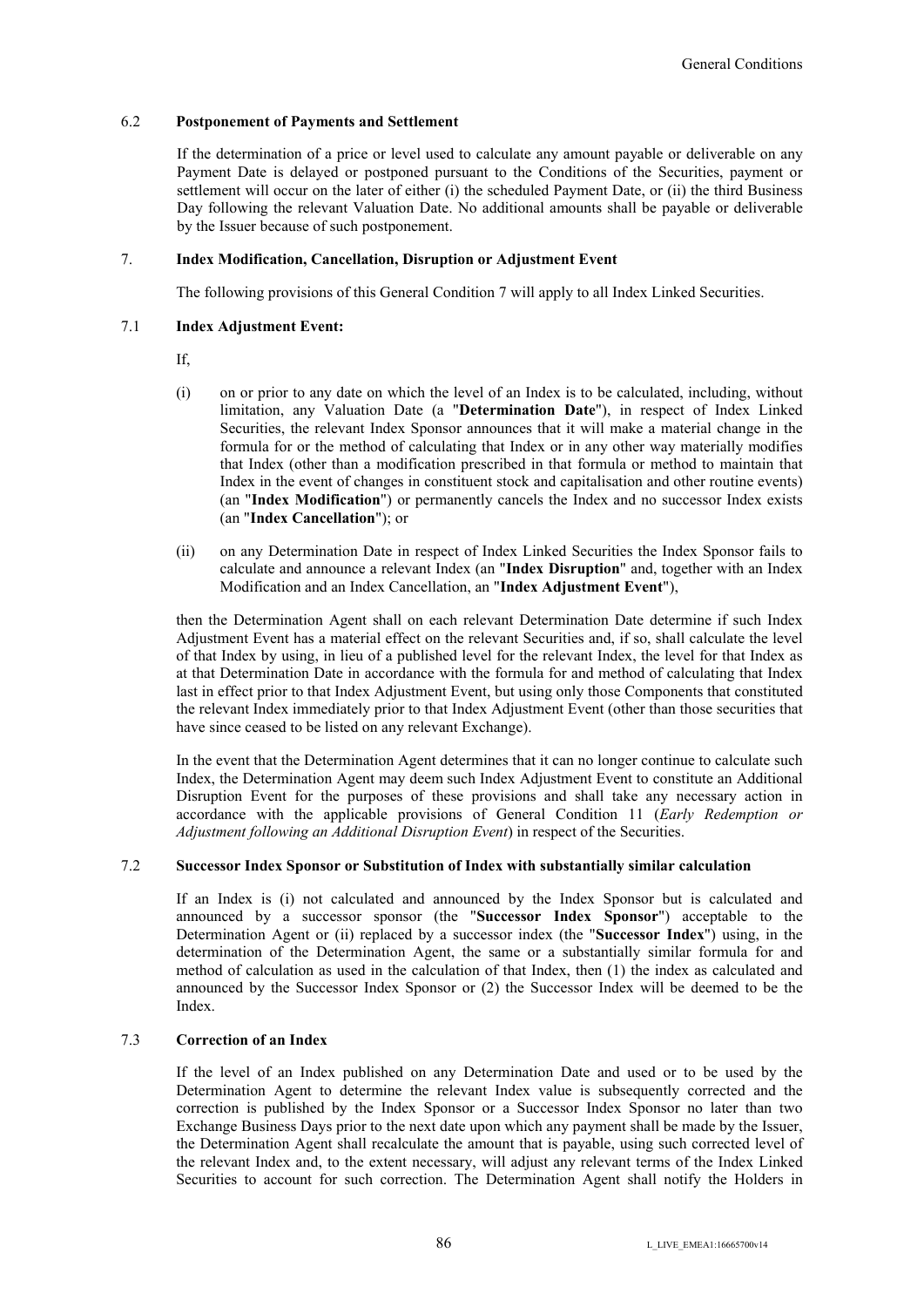accordance with General Condition 21 (*Notices*) of (i) that correction and (ii) the amount, if any, that is payable as a result of that correction and (iii) any adjustment being made.

## 7.4 **Manifest Error in Index Calculation**

Notwithstanding anything to the contrary herein, if, on any Determination Date there is, in the reasonable opinion of the Determination Agent, a manifest error in the calculation of the Index by the Index Sponsor (as manifested in the level of the Index published by the Index Sponsor), the Determination Agent may calculate the level of such Index for such date in lieu of using the level published on such date by the Index Sponsor. Such calculation will be determined in accordance with the methodology and formula for calculating the Index used by the Index Sponsor last in effect prior to the manifest error occurring. Where the Determination Agent calculates the level of the Index in accordance with this paragraph, it shall give notice to the Holder(s) of the Index level so calculated no later than 5 Business Days after the relevant Determination Date.

If the Index Sponsor continues to calculate the Index with manifest error for more than three Scheduled Trading Days, then the Determination Agent may make such adjustments to the terms of the Security as it may in its sole discretion determine, including, without limitation, selecting an alternative index to replace the Index and/or replicating the constituents of the relevant Index and/or continuing to calculate the Index in accordance with the methodology and formula for calculating the Index used by the Index Sponsor last in effect prior to the manifest error occurring and/or adjusting the constituents and weightings of the Index. Where the Determination Agent makes any adjustment(s) in accordance with this paragraph, it shall give notice to the Holder(s) as soon as is reasonably practicable after making such adjustment(s).

Where a correction to the level of an Index is published by the Index Sponsor as described in General Condition 7.3 (*Correction of an Index*) after the Determination Agent has calculated the level of such Index pursuant to this General Condition 7.4 (*Manifest Error in Index Calculation*), the Determination Agent may recalculate any amount to be paid, using such corrected level in accordance with the provisions of General Condition 7.3 (*Correction of an Index*) after the correction to the level of the relevant Index is published by the relevant Index Sponsor. Where a correction to the level of an Index is published by the relevant Index Sponsor after an adjustment has been made to the terms of the Security in accordance with the preceding paragraph, General Condition 7.3 (*Correction of an Index*) shall not apply and the terms of such adjustment shall prevail.

### 8. **Share Adjustments or Disruptions**

The following provisions will apply to all Share Linked Securities.

### 8.1 **Potential Adjustment Events**

The Determination Agent may at any time determine that a Potential Adjustment Event has occurred. Following such determination, the Determination Agent will then determine whether such Potential Adjustment Event has a diluting or concentrative effect on the theoretical value of the relevant Shares and, if so, will (i) make the corresponding adjustment(s), relevant to the settlement, payment or other terms of the Securities as the Determination Agent determines appropriate to account for the diluting or concentrative effect of such Potential Adjustment Event (the "**Adjustment(s)**") and (ii) determine the effective date(s) of the Adjustment(s). The Determination Agent may (but need not) determine the appropriate Adjustment(s) by reference to the Adjustment(s) in respect of such Potential Adjustment Event made by an options exchange to options on the relevant Shares traded on that options exchange.

Any adjustment to the terms of the Securities following a Potential Adjustment Event shall take into account the economic cost of any taxes, duties, levies, fees or registration payable by or on behalf of the Issuer or any of its relevant Affiliates or a foreign investor charged on subscription, acquisition or receipt of any Shares or other securities received as a result of the Potential Adjustment Event, such calculations to be determined and carried out by the Determination Agent in good faith.

Notwithstanding the above, the Issuer may, alternatively, on giving notice to the Holders, elect, in lieu of the Determination Agent making an Adjustment in respect of a Potential Adjustment Event, to deliver to each Holder one or more additional Securities (the "**Adjustment Event Securities**")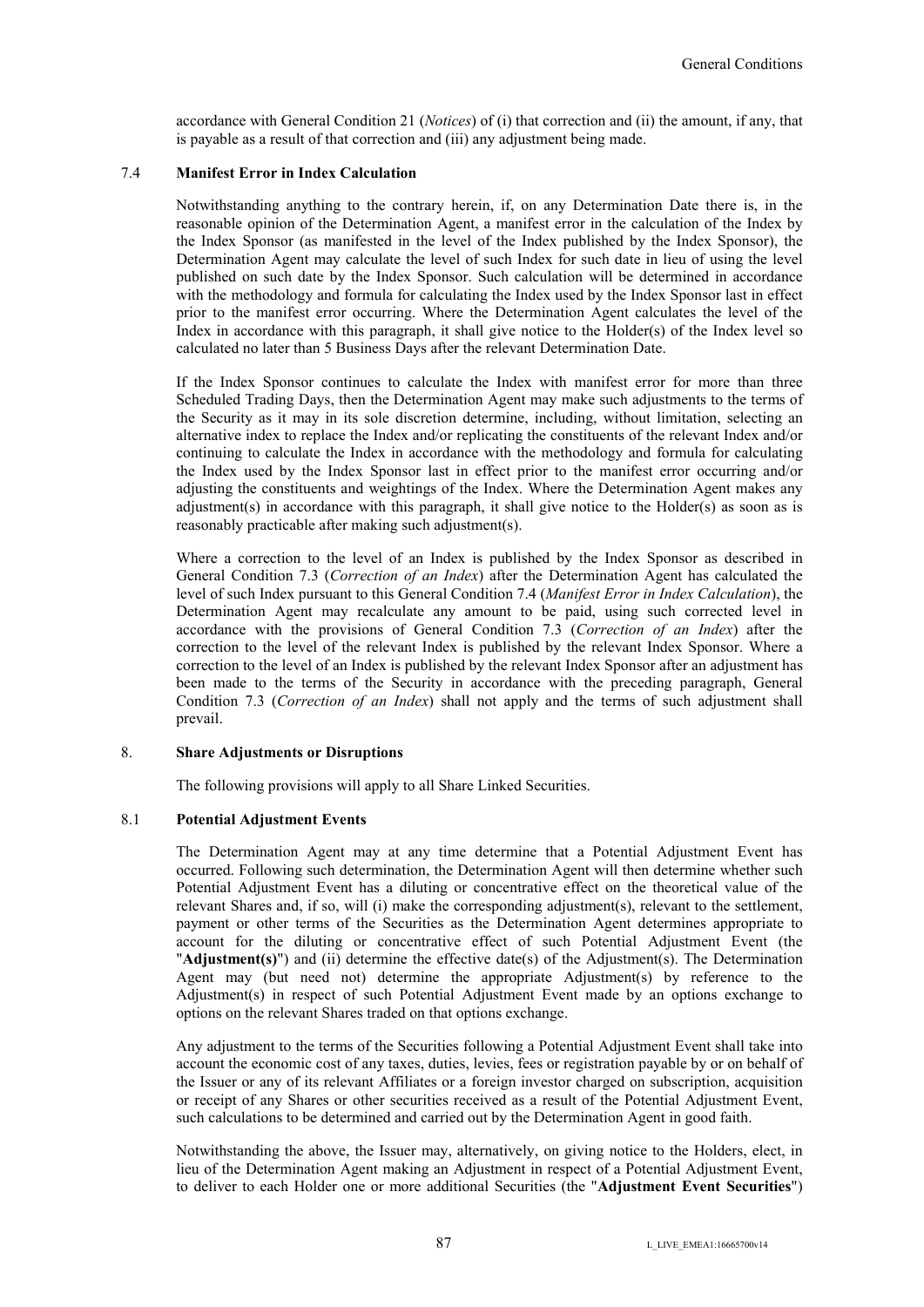and/or pay to each Holder a cash amount (the "**Adjustment Event Amount**") to account for the diluting or concentrative effect of such Potential Adjustment Event. Where the Issuer elects to deliver Adjustment Event Securities, such Adjustment Event Securities will be issued on the same (or substantially the same) terms as the relevant Securities as the Determination Agent may determine. In such notice the Issuer will set out the amount of Securities to be delivered and/or cash to be paid and the manner in which such delivery and/or payment is to be made.

## 8.2 **Merger Events, Nationalisation, Insolvency, Delisting and Tender Offers**

Following the occurrence of any Merger Event, Nationalisation, Insolvency, Delisting or Tender Offer (as determined by the Determination Agent), such event shall constitute an Additional Disruption Event and the applicable provisions of General Condition 11 (*Early Redemption or Adjustment following an Additional Disruption Event*) shall apply.

## 8.3 **Substitution of Shares**

## (a) **If "Substitution of Shares – Standard" is specified in the Final Terms as applicable**

- (i) If any Share shall be affected by a Merger Event, Tender Offer, Nationalisation, Insolvency or Delisting, as the case may be, (the "**Affected Shares**"), then without prejudice to the rights that the Issuer has under the Securities (as described above), the Issuer shall have the option to substitute the Affected Shares with substitute shares (the "**Substitute Shares**") as selected by the Determination Agent as at the Announcement Date or the Tender Offer Date, as the case may be.
- (ii) The Substitute Shares shall have such criteria as the Determination Agent deems appropriate, including, but not limited to, the following:
	- (A) the Substitute Shares shall belong to a similar economic sector as the Share Company of the Affected Shares; and
	- (B) the issuer of the Substitute Share shall be of a similar international standing and creditworthiness as the Share Company of the Affected Shares.
- (iii) The Initial Price of the Substitute Shares shall be determined in accordance with the following:

Initial Price = Substitute Price  $\times$  (Affected Share(k)/Affected Share(j))

where:

- "**Substitute Price**" means the official closing price per Share of the relevant Substitute Shares as at the Valuation Time on the dates on which the Affected Share(j) is determined or, if such date is not a Scheduled Trading Day on the relevant Exchange in respect of the Substitute Shares, the following Scheduled Trading Day of the Substitute Shares;
- "**Affected Share (k)**" means the "Initial Price" per Share of the relevant Affected Shares as specified in the Final Terms; and
- "**Affected Share (j)**" means the last closing price per Share of the Affected Shares on or prior to the Announcement Date or the Tender Offer Date (as the case may be).
- (iv) The Determination Agent shall notify the Holders as soon as practicable after the selection of the relevant Substitute Shares, in accordance with General Condition 21 (*Notices*).

### (b) **If "Substitution of Shares – ETF underlying" is specified in the Final Terms as applicable**

(i) On the occurrence of an Extraordinary Event, then without prejudice to the rights that the Issuer has under the Securities, the Issuer shall have the discretion to substitute the Share with such shares, units or other interests of an exchange-traded fund or other financial security, index or instrument (each a "**Replacement Security**") that the Determination Agent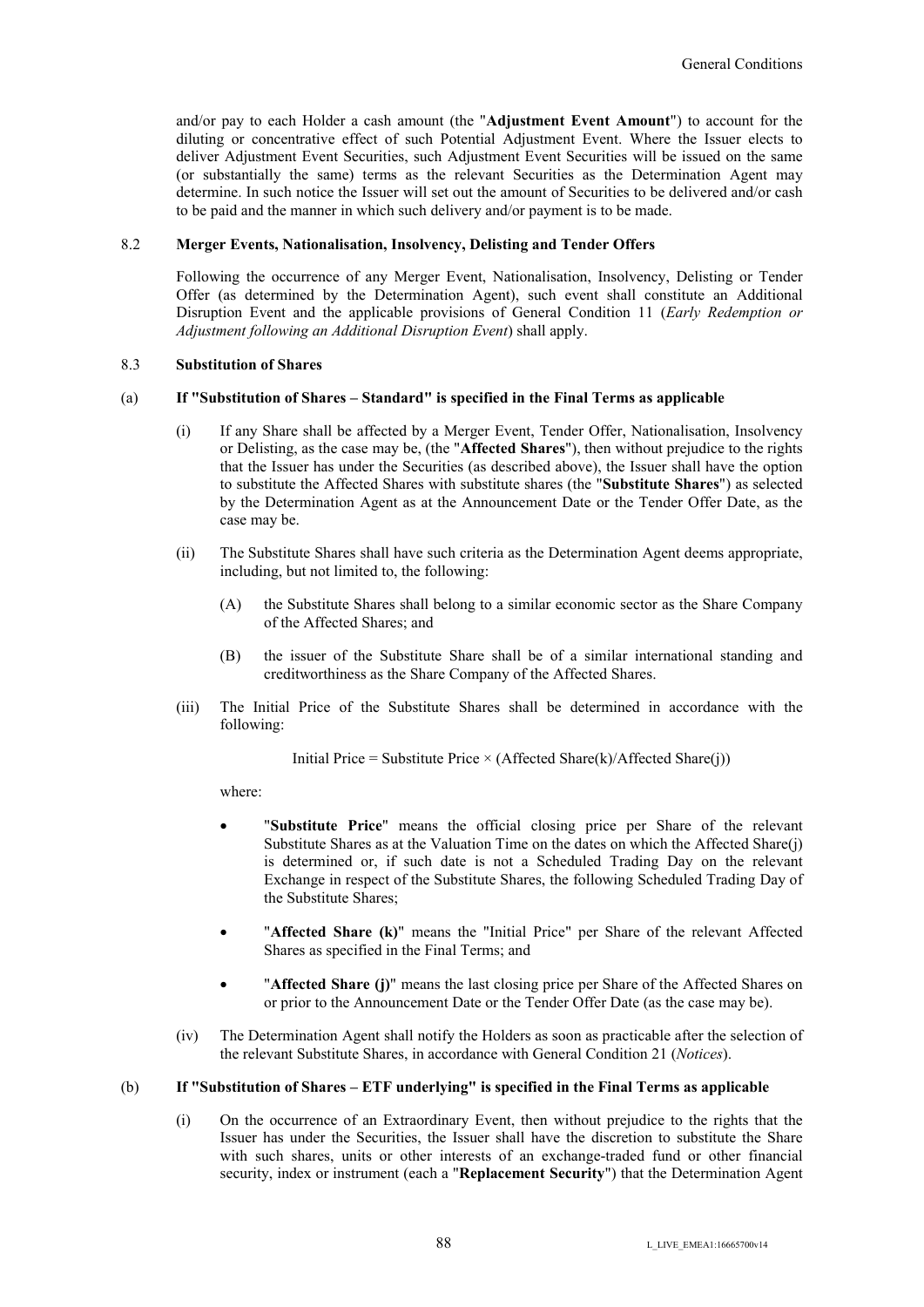in its sole discretion determines, is comparable to the discontinued Share (or discontinued Replacement Security) as at the Announcement Date or the Tender Offer Date or such other date as the Determination Agent may deem appropriate, as the case may be and such Replacement Security shall be deemed to be the Share for all purposes of the Securities after the substitution.

- (ii) Upon the substitution by the Determination Agent of a Replacement Security, the Determination Agent may adjust any variable in the terms of the Securities (including, without limitation, any variable relating to the price of the shares, units or other interests in the relevant Share, the number of such shares, units or other interests outstanding, created or redeemed or any dividend or other distribution made in respect of such shares, units or other interests) as, in the good faith judgement of the Determination Agent, may be, and for such time as may be, necessary to render the Replacement Security comparable to the shares or other interests of the relevant discontinued Share (or discontinued Replacement Security) for purposes of the Securities.
- (iii) Upon any substitution by the Determination Agent of a Replacement Security, the Determination Agent shall notify the Holders as soon as practicable after the selection of the Replacement Security.
- (c) In the event that (i) the Issuer determines not to substitute the Share in accordance with General Condition 8.3(a) or General Condition 8.3(b), or (ii) the Determination Agent determines that it cannot substitute the Affected Share in accordance with General Condition 8.3(a) or General Condition 8.3(b) or cannot determine a Replacement Security in accordance with General Condition 8.3(a) or General Condition 8.3(b), the Issuer may in its discretion determine that such Extraordinary Event is an Additional Disruption Event and shall make appropriate adjustments or redeem all of the Securities of the relevant Series in whole in accordance with General Condition 7.2 (*Cancellation or Adjustment following an Additional Disruption Event or Cancellation following the Occurrence of a Specified Early Cancellation Event*).

## 9. **Consequences of Disrupted Days**

If, in the opinion of the Determination Agent, any Valuation Date is a Disrupted Day, then the Valuation Date shall be the first succeeding Scheduled Trading Day that is not a Disrupted Day, unless each of the eight Scheduled Trading Days immediately following the original date that, but for the Disrupted Days, would have been the Valuation Date (the "**Scheduled Valuation Date**") is a Disrupted Day, in which case that eighth Scheduled Trading Day shall be deemed to be the Valuation Date, notwithstanding the fact that it is a Disrupted Day, and the Determination Agent shall determine:

- (i) in the case of a Share Linked Security the relevant Exchange-traded or quoted price (the "**Traded Price**") for such Share that would have prevailed on that eighth Scheduled Trading Day but for that Disrupted Day; or
- (ii) in the case of an Index Linked Security, the level of the Index as at the Valuation Time on the eighth Scheduled Trading Day in accordance with the formula for and method of calculating the Index last in effect prior to the occurrence of the first Disrupted Day using the Traded Price as at the Valuation Time on that eighth Scheduled Trading Day of each security comprised in the Index (or, if an event giving rise to a Disrupted Day has occurred in respect of the relevant security on that eighth Scheduled Trading Day, its determination of the Traded Price for the relevant security as at the Valuation Time on that eighth Scheduled Trading Day).

### 10. **Adjustments**

If the Issuer requests that the Determination Agent determine whether an appropriate adjustment can be made in accordance with General Condition 11 (*Early Redemption or Adjustment following an Additional Disruption Event*), the Issuer shall not be obliged to make any adjustment that it does not think is appropriate and none of the Determination Agent, the Issuer or any other party shall be liable for the Issuer making or failing to make any such adjustment.

In particular, notwithstanding that an adjustment is required to be made by the provisions set out in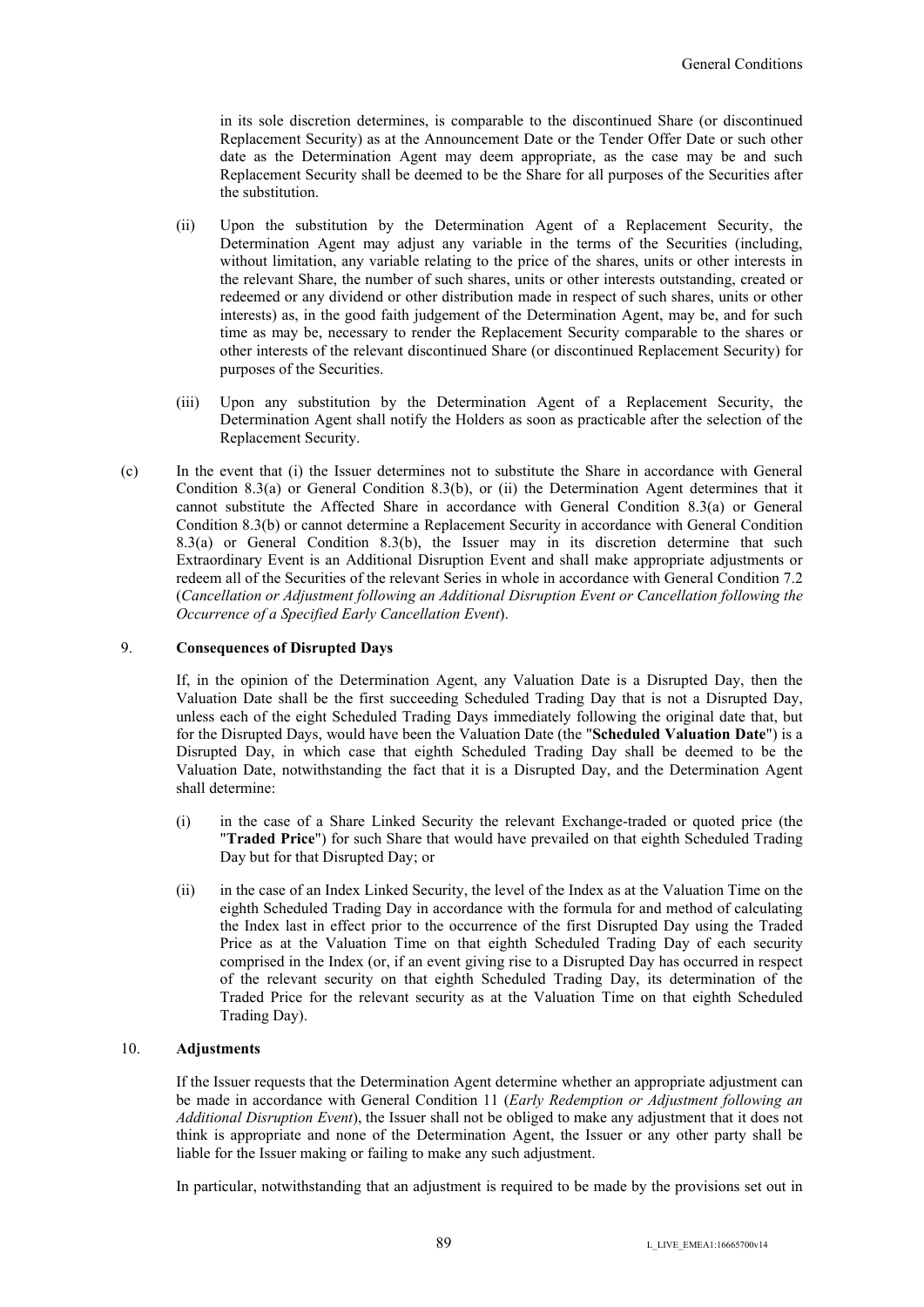this Section D (*Equity Linked Conditions, Disruption Events And Taxes And Expenses*) in respect of any event affecting a Share Company or its Shares, or an Index or its Index Sponsor, the Issuer reserves the right not to make that adjustment if, at the time the adjustment is to be made pursuant thereto, an option or future on the relevant Share or Index is traded on any Futures or Options Exchange and no adjustment is made by that Futures or Options Exchange to the entitlement under that traded option or future in respect of that event.

The Issuer will give, or procure that there is given, notice as soon as practicable of any adjustment and of the date from which such adjustment is effective.

## 11. **Early Redemption or Adjustment following an Additional Disruption Event**

If an Additional Disruption Event occurs, the Issuer may:

- (i) request that the Determination Agent determines whether an appropriate adjustment can be made to the Conditions or any other provisions relating to the Securities to account for the economic effect of such Additional Disruption Event on the Securities and to preserve substantially the economic effect to the Holders of a holding of the relevant Security. The Issuer shall notify Holders of any such adjustment(s) as soon as reasonably practicable after the nature and effective date of the adjustments are determined; provided that, if the Determination Agent determines that no adjustment that could be made would produce a commercially reasonable result and preserve substantially the economic effect to the Holders of a holding of the relevant Security, the Determination Agent will notify the Issuer of such determination and no adjustment(s) shall be made and paragraph (ii) below will apply to the Securities; or
- (ii) on giving not less than the Early Redemption Notice Period Number of Business Days' irrevocable notice to the Holders, redeem all of the Securities of the relevant Series on the Early Cash Redemption Date ("**Early Cash Redemption Date**") and pay to each Holder, in respect of each Security held by it, an amount equal to the Early Cash Settlement Amount, and:
	- (A) in respect of any Additional Disruption Event that is (I) a Currency Disruption Event, Issuer Tax Event, Extraordinary Market Disruption or a Change in Law for which "Change in Law - Hedging" is not specified to be applicable in the Final Terms, or (II) set out in limbs (c) or (d) of the definition of Additional Disruption Event, an amount equal to the Early Cash Settlement Amount; or
	- (B) in respect of any Additional Disruption Event that is set out in limb (b) of the definition of Additional Disruption Event, or a Change in Law for which "Change in Law - Hedging" is specified to be applicable in the Final Terms, an amount equal to the Early Termination Amount.

### 12. **FX Disruption Event**

If "FX Disruption Event" is specified in the Final Terms as applicable, upon the occurrence of an FX Disruption Event, the Issuer may take any one or more of the actions described below:

- (i) make payment of the relevant Settlement Amount and/or any other amount payable by the Issuer pursuant to the Conditions in the Specified Currency instead of the Settlement Currency, the amount payable in the Specified Currency being determined by the Determination Agent; or
- (ii) deduct an amount calculated by the Determination Agent as representing the applicable charge or deduction arising in connection with the FX Disruption Event from the relevant Settlement Amount and/or any other amount payable by the Issuer pursuant to the Conditions; and/or
- (iii) postpone the relevant payment date for any amount payable by the Issuer pursuant to the Conditions until, in the determination of the Determination Agent, an FX Disruption Event is no longer subsisting; and/or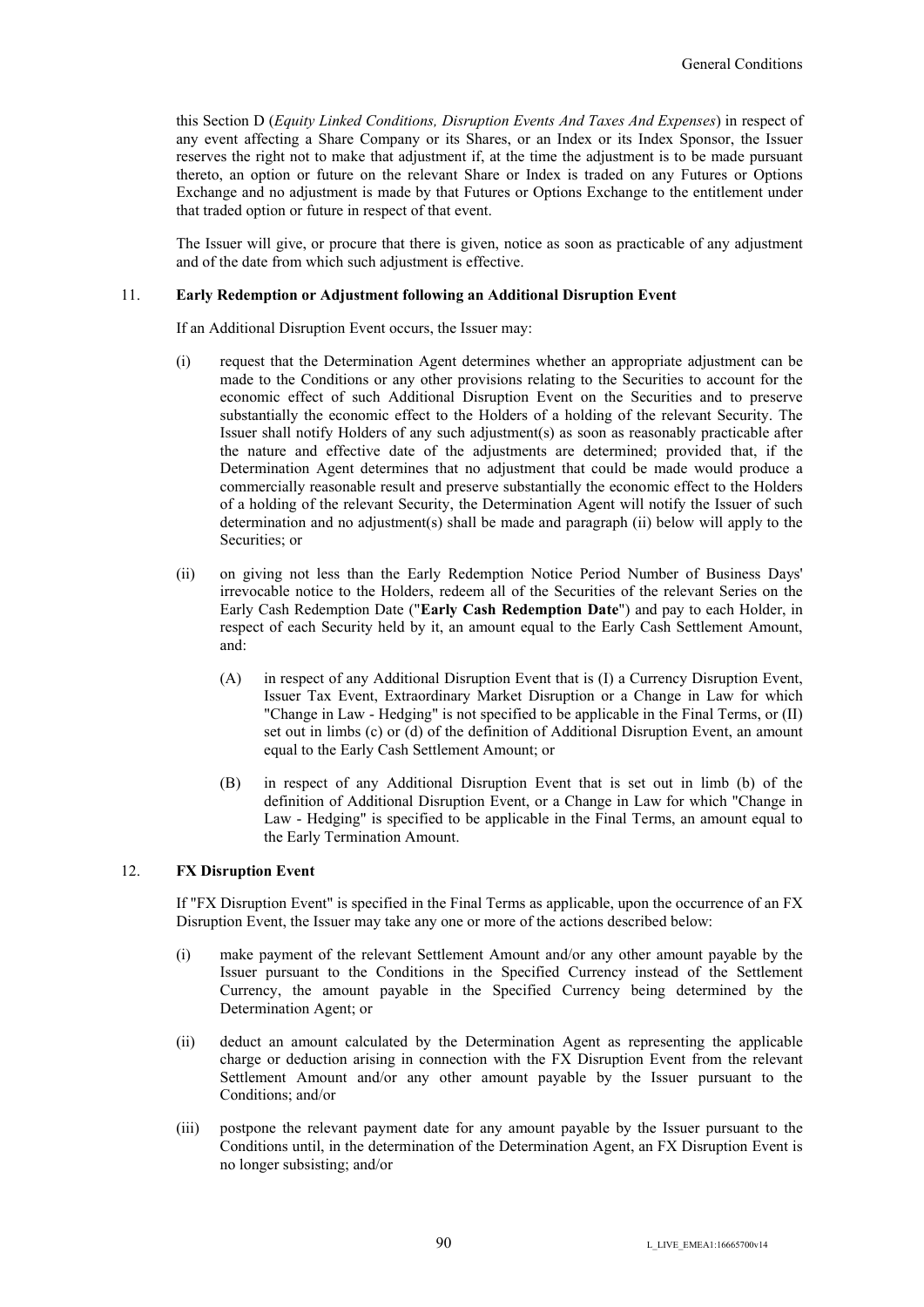(iv) on giving not less than 10 Business Days' irrevocable notice to Holders (such period the "**Early Redemption Notice Period**"), redeem all of the Securities of the relevant Series in whole, subject to General Condition 4 (*Payments*) and General Condition 5 (*Specified Early Redemption, Call Option and Put Option*), at their Early Termination Amount on the Early Cash Redemption Date.

Upon the occurrence of an FX Disruption Event, the Issuer shall give notice as soon as practicable to the Holders, stating the occurrence of the FX Disruption Event, giving details thereof and the action proposed to be taken in relation thereto.

## 13. **Local Jurisdiction Taxes and Expenses**

If "Local Jurisdiction Taxes and Expenses" is specified in the Final Terms as applicable in relation to any Securities:

- (i) the Issuer shall deduct from amounts payable to (or from any further Securities or other assets deliverable to) a Holder all Local Jurisdiction Taxes and Expenses, not previously deducted from amounts paid (or further Securities or assets delivered) to such Holder, as the Determination Agent shall determine are attributable to such Securities; or
- (ii) the Issuer may request that the Determination Agent determines, whether an appropriate adjustment can be made to the Conditions and any other provisions relating to the Securities to account for such Local Jurisdiction Taxes and Expenses. If the Determination Agent determines that such adjustment(s) can be made, the Issuer shall determine the effective date of such adjustment(s) and take the necessary steps to effect such adjustment(s). The Issuer shall notify Holders of any such adjustment(s), as soon as reasonably practicable after the nature and effective date of the adjustments are determined. If the Determination Agent determines that no adjustment that could be made would produce a commercially reasonable result, it shall notify the Issuer of such determination and no adjustment(s) shall be made and paragraph (i) above shall apply to the Securities.

For the avoidance of doubt, the Issuer shall not be liable for any Local Jurisdiction Taxes and Expenses and Holders shall be liable to pay any Local Jurisdiction Taxes and Expenses attributable to their Securities, and, unless an adjustment is made in accordance with this General Condition 13, any such Local Jurisdiction Taxes and Expenses shall be deducted from the Cash Redemption Amount or any other amount payable to (or from any further Securities or other assets deliverable to) a Holder in respect of the Securities. This Local Jurisdiction Taxes and Expenses provision shall apply in addition to any other rights the Issuer may have in relation to Taxes, Settlement Expenses and/or Local Jurisdiction Taxes and Expenses as set out in the Conditions.

### 14. **Effect of Adjustments**

All determinations made by the Determination Agent pursuant to this Section D (*Equity Linked Conditions, Disruption Events And Taxes And Expenses*) shall be conclusive and binding on the Holders, the Issue and Paying Agent and the Issuer, except in the case of manifest error.

## **E. GENERAL PROVISIONS**

### 15. **Events of Default**

If any of the following events occurs and is continuing (each an "**Event of Default**") and unless the Event of Default shall have been cured by the Issuer prior to receipt of a notice from the Holders or Representative, as referred to below, a Holder may give notice to the Issuer (and the Issue and Paying Agent or Paying Agent, as applicable) that such Security is, and in all cases such Security shall become immediately due and payable at the Early Cash Settlement Amount:

(i) the Issuer does not pay any Settlement Amount, Early Cash Settlement Amount or Early Termination Amount in respect of the Securities when the same is due and payable and such failure continues for 30 days; or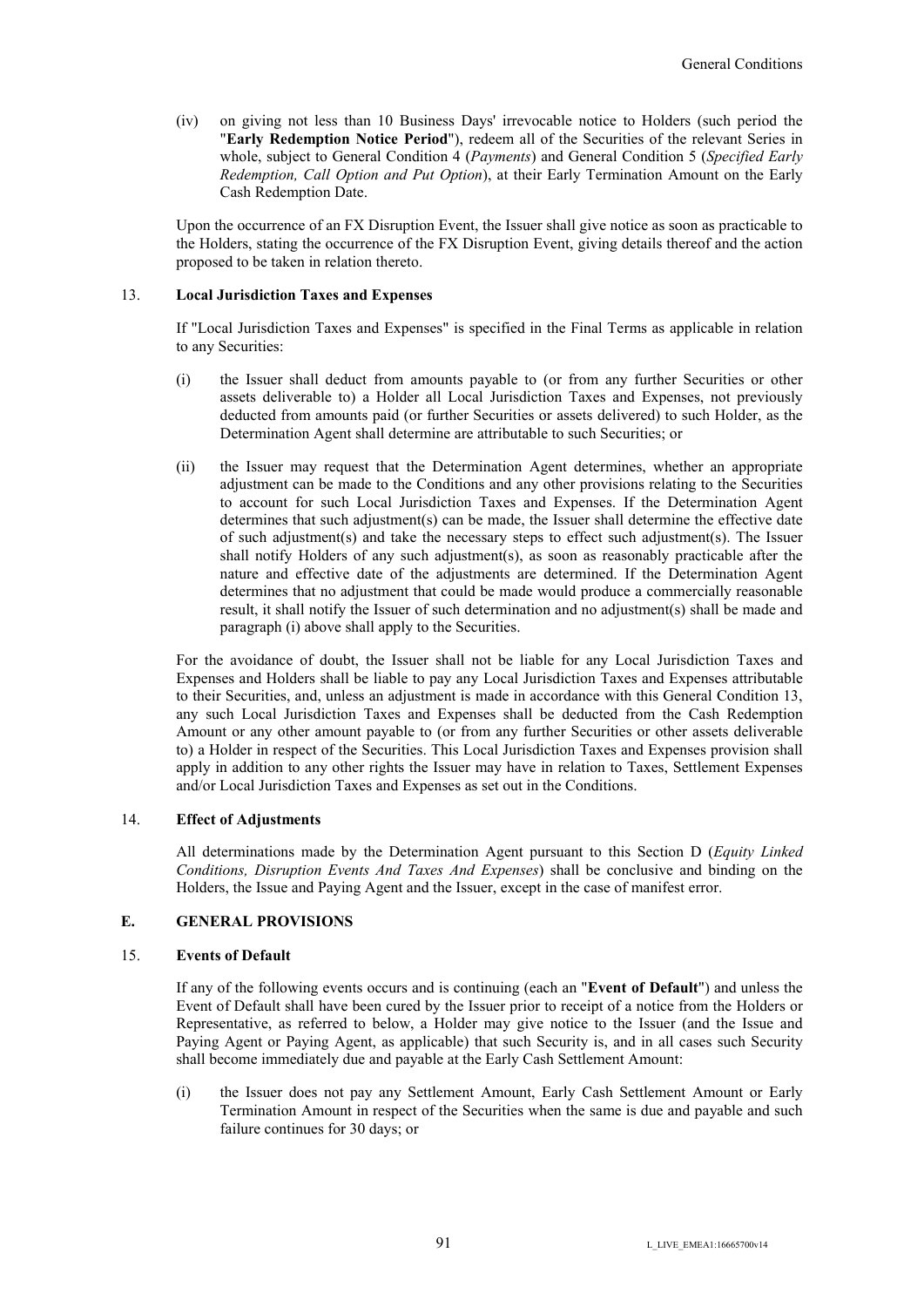- (ii) the Issuer breaches any provision of such Securities and that breach has not been remedied within 30 calendar days of the Issuer having received notice thereof from Holders holding at least one tenth in outstanding number of the relevant Series demanding remedy; or
- (iii) an order is made or an effective resolution is passed for the winding-up of the Issuer (otherwise than in connection with a scheme of reconstruction, merger or amalgamation).

# 16. **Agents**

### 16.1 **Appointment of Agents**

The Agents act solely as agents of the Issuer and do not assume any obligation or relationship of agency or trust for or with any Holder. The Issuer reserves the right to vary or terminate the appointment of the Agents and to appoint additional or other Agents, provided that the Issuer shall at all times maintain:

- (a) an Issue and Paying Agent;
- (b) a Registrar and a Transfer Agent in relation to Registered Securities;
- (c) one or more Determination Agent(s) where these General Conditions so require;
- (d) Paying Agents having specified offices in at least two major European cities;
- (e) such other agents as may be required by any stock exchange on which the Securities may be listed;
- (f) to the extent not already satisfied pursuant to (d) or (e), in relation to Definitive Bearer Securities, a Paying Agent with a specified office in a European Union member state that will not be obliged to withhold or deduct tax pursuant to European Council Directive 2003/48/EC or any other Directive implementing the conclusions of the ECOFIN Council meeting of 26- 27 November 2000 or any law implementing or complying with, or introduced in order to conform to, such Directive; and
- (g) a French Issue and Paying Agent, so long as French Cleared Securities are outstanding, and in accordance with what the Relevant Rules require.
- (h) in the case of Securities in fully registered form (*au nominatif pur*) a Registration Agent.

Notice of any termination of appointment and of any changes to the specified office of any Agent will be given to Holders.

## 16.2 **Determinations by the Determination Agent**

The Determination Agent (which will be Barclays Bank PLC, unless otherwise specified in the Final Terms), may be required to make certain determinations, considerations, decisions and calculations pursuant to the Conditions. In all circumstances the Determination Agent shall make such determinations and calculations in good faith and in a commercially reasonable manner, and (save in the case of manifest or proven error) shall be final and binding on the Issuer, the Agents and the Holders.

## 16.3 **Responsibility of the Issuer and the Agents**

Neither the Issuer nor any Agent shall be held responsible for any loss or damage, resulting from any legal enactment (domestic or foreign), the intervention of a public authority (domestic or foreign), an act of war, strike, blockade, boycott or lockout or any other similar event or circumstance. The reservation in respect of strikes, blockades, boycotts and lockouts shall also apply if any of such parties itself take such measures or becomes the subject of such measures. Where the Issuer or any of the Agents is prevented from effecting payment due to such event, payment may be postponed until the time the event or circumstance impeding payment has ceased, and shall have no obligation to pay any additional amounts in respect of such postponement.

## 17. **Taxation**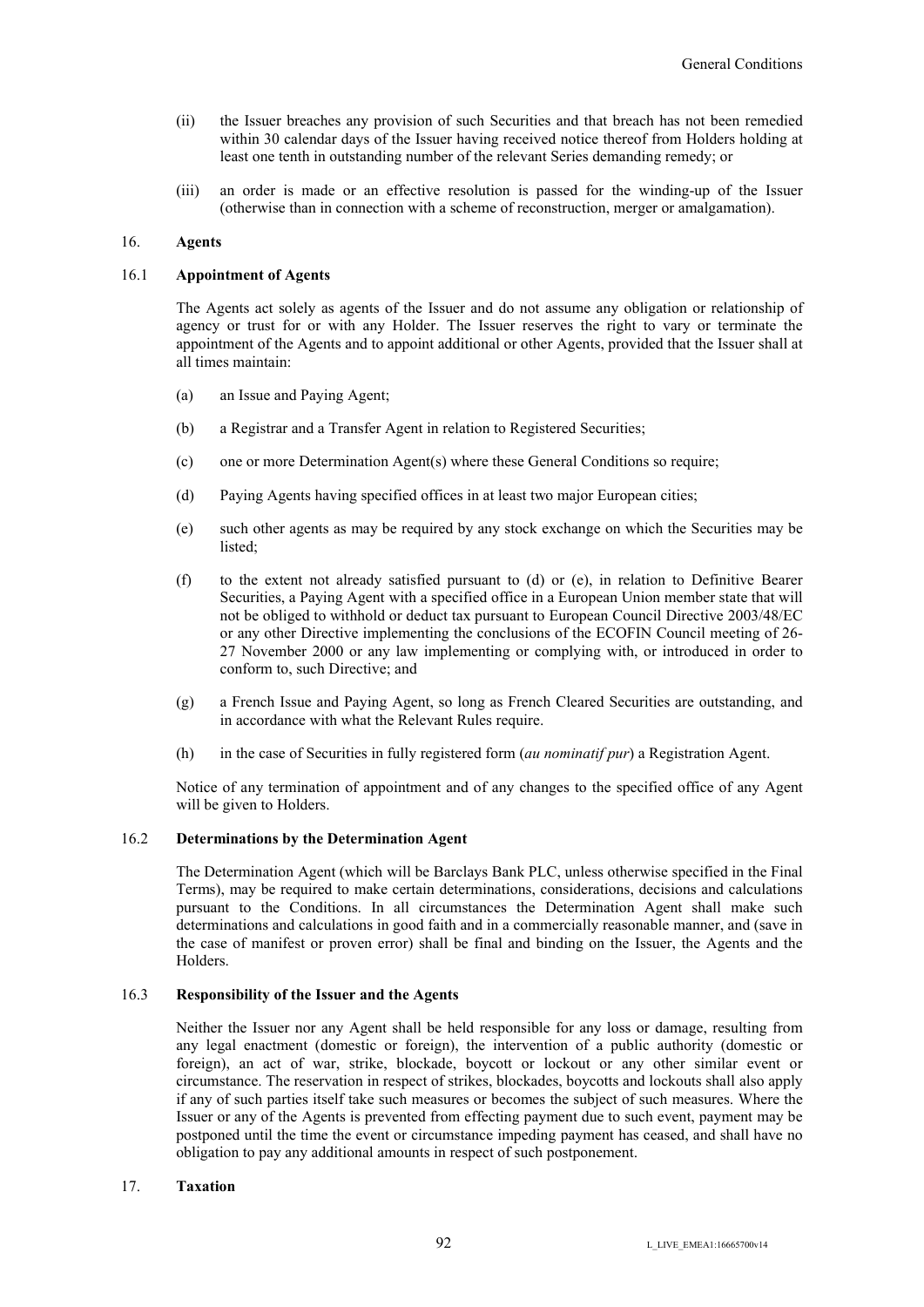The Issuer is not liable for, or otherwise obliged to pay amounts in respect of, any Taxes borne by a Holder. A Holder must pay all Taxes arising from or payable in connection with all payments relating to the Securities and all payments in respect of the Securities shall be made free and clear of, and without withholding or deduction for, any present or future Taxes of whatever nature imposed, levied, collected, withheld or assessed by or within the Bank Jurisdiction (or any authority or political subdivision thereof or therein having power to tax) unless such withholding or deduction is required by law.

In that event, the appropriate withholding or deduction shall be made and the Issuer shall pay such additional amounts ("**Additional Amounts**") as may be necessary in order that the net amounts receivable by the relevant Holder shall equal the respective amounts that would have been receivable by such Holder in the absence of such withholding or deduction. Notwithstanding the above, no Additional Amounts shall be payable with respect to any Security:

- (a) to, or to a third party on behalf of, a Holder who is liable for such Taxes in respect of such Securities by reason of his having a connection with the Bank Jurisdiction other than the mere holding of the relevant Security or Coupon; or
- (b) to, or to a third party on behalf of, a Holder who could lawfully avoid (but has not so avoided) such deduction or withholding by complying or procuring that any third party complies with any statutory requirements or by making or procuring that any third party makes a declaration of non-residence or other similar claim for exemption to any tax authority in the place where the relevant Security or Coupon is presented for payment; or
- (c) where such withholding or deduction is imposed on a payment to an individual and required to be made pursuant to European Council Directive 2003/48/EC or any other Directive implementing the conclusions of the ECOFIN Council meeting of 26-27 November 2000 on the taxation of savings income, or any law implementing or complying with, or introduced in order to conform to, such Directive; or
- (d) presented for payment more than 30 calendar days after the Relevant Date, except to the extent that the Holder would have been entitled to an Additional Amount on presenting such Security for such payment on the last day of such 30-day period; or
- (e) where such withholding or deduction is required by the rules of the US Internal Revenue Code 1986, as amended, (the "**Code**") sections 1471 through 1474 (or any amended or successor provisions) or pursuant to any agreement with the US Internal Revenue Service; or
- (f) (except in the case of Registered Securities) presented for payment by or on behalf of a Holder who would have been able to avoid such withholding or deduction by presenting the relevant Security or Coupon to another Paying Agent without such deduction or withholding; or
- (g) in relation to Definitive Bearer Securities, unless it is proved, to the satisfaction of the Issue and Paying Agent or the Paying Agent to whom the Security or Coupon is presented, that the Holder is unable to avoid such withholding or deduction by satisfying any applicable certification, identification or reporting requirements or by making a declaration of nonresidence or other similar claim for exemptions to the relevant tax authorities.

The imposition of any withholding or deduction on any payments in respect of the Securities by or on behalf of the Issuer will be an "**Issuer Tax Event**" if such withholding or deduction is required by law.

# 18. **Prescription**

## 18.1 **Prescription in relation to Securities**

Claims for payment shall become void unless made within ten years of the appropriate Relevant Date.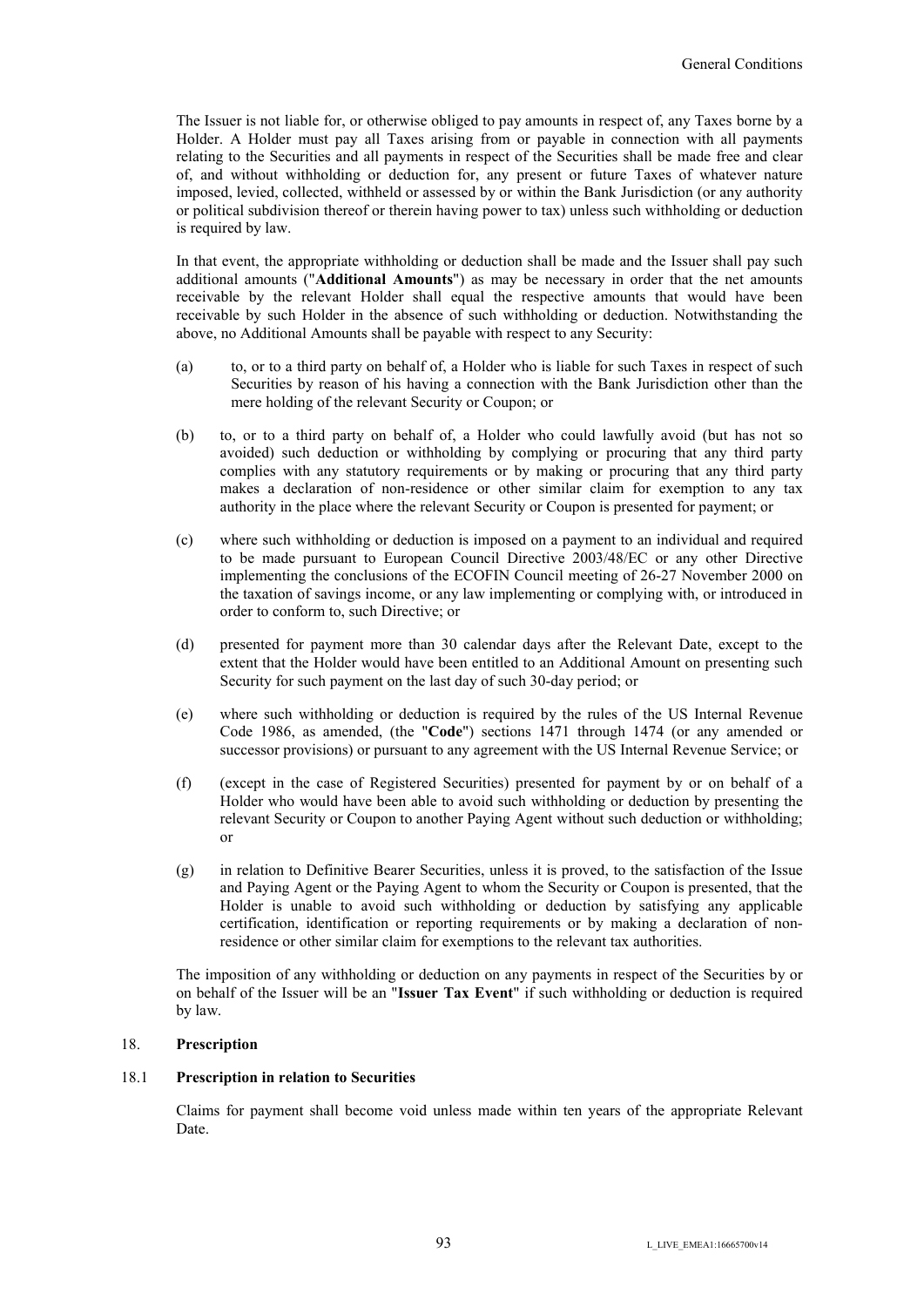## 19. **Replacement of Securities**

Should any Security in respect of any Series be lost, stolen, mutilated, defaced or destroyed, it may, subject to all applicable laws, regulations and any Relevant Stock Exchange or any other relevant authority requirements, be replaced at the specified office of the Issue and Paying Agent, in the case of Bearer Securities, or the Registrar, in the case of Registered Securities, or of such other Paying Agent or Transfer Agent, if the Issuer designates such and gives notice of the designation to Holders. The replacement of any Security shall be subject to payment by the claimant of the fees, expenses and Taxes incurred in connection therewith and on such terms as to evidence, security and indemnity and otherwise as the Issuer may require.

## 20. **Early Redemption for Unlawfulness**

If the Issuer determines that the performance of any of its obligations under the Securities has become unlawful, in whole or in part, as a result of (i) any change in financial, political or economic conditions or currency exchange rates, or (ii) compliance in good faith by the Issuer or any relevant subsidiaries or affiliates with any applicable present or future law, rule, regulation, judgement, order or directive of any governmental, administrative or judicial authority or power or in interpretation thereof, the Issuer may, at its option, redeem or terminate the Securities.

If the Issuer redeems the Securities pursuant to this General Condition 20, then the Issuer will, if and to the extent permitted by applicable law, pay to each Holder in respect of each Security held by it, an amount equal to the Early Cash Settlement Amount.

# 21. **Notices**

## 21.1 **To Holders**

All notices to Holders will be deemed to have been duly given and valid:

- (a) in the case of Bearer Securities, if published in a daily newspaper of general circulation in England (which is expected to be the Financial Times) and will be deemed to have been given on the date of first publication; and/or
- (b) in the case of listed Securities, if given in accordance with the rules and regulations of the Relevant Stock Exchange or other relevant authority and will be deemed to have been given on the first date of transmission or publication; and/or
- (c) if publication pursuant to paragraph (a) or (b) above is not practicable, if published in another leading English language daily newspaper with circulation in Europe on the date of first publication; and/or
- (d) in the case of Registered Securities, if mailed to the relevant Holders of such Registered Securities at their respective designated addresses appearing in the Register and will be deemed delivered on the third weekday (being a day other than a Saturday or a Sunday) after the date of mailing; and/or
- (e) in the case of Cleared Securities, if given to the Relevant Clearing System provided that any publication or other requirements required pursuant to paragraph (b) above shall also be complied with if applicable. In such cases, notices will be deemed given on the first date of transmission to the applicable Relevant Clearing System; and/or
- (f) in the case of French Cleared Securities, if published in a daily newspaper of general circulation in France (which is expected to be *Les Echos*) and will be deemed to have been given on the date of first publication.

## 21.2 **To the Issuer and the Agents**

In respect of any Series, all notices to the Issuer and/or the Agents must be sent to the address specified for each such entity in the Agency Agreement or to such other person or place as shall be specified by the Issuer and/or the Agent by notice given to Holders. Any notice determined not to be valid, effective, complete and in proper form shall be null and void unless the Issuer and the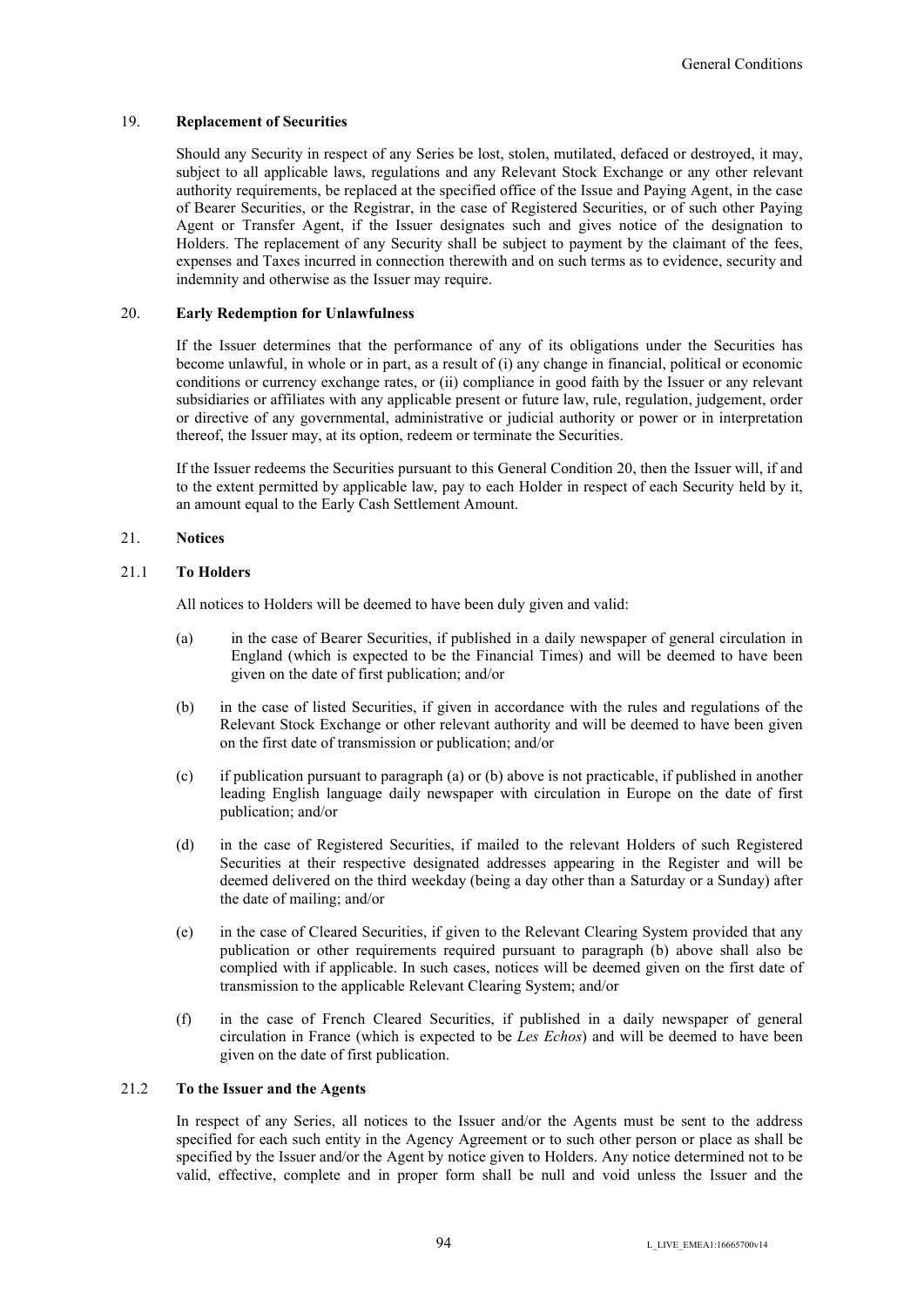Relevant Clearing System. This provision shall not prejudice any right of the person delivering the notice to deliver a new or corrected notice. The Issuer, Operator, Paying Agent, Registrar or Transfer Agent shall use all reasonable endeavours promptly to notify any Holder submitting a notice if it is determined that such notice is not valid, effective, complete or in the proper form.

#### 22. **Substitution**

The Issuer shall be entitled at any time, without the consent of the Holders, to substitute any other entity, the identity of which shall be determined by the Issuer, to act as issuer in respect of Securities then outstanding under the Programme (the "**New Bank Issuer**"), provided that (a) the New Bank Issuer's long-term unsecured, unsubordinated and unguaranteed debt obligations are rated at least the same as Barclays Bank PLC's long-term rating at the date on which the substitution is to take effect or the New Bank Issuer has an equivalent long-term rating from another internationally recognised rating agency and (b) no Event of Default as set out in General Condition 15 (*Events of Default*) shall occur as a result thereof. Any such substitution shall take effect upon giving notice to the Holders of each Series then outstanding, the UK Listing Authority and any other Relevant Stock Exchange and the relevant Agents.

In the event of any such substitution, any reference in the Conditions to the Issuer shall be construed as a reference to the New Bank Issuer. In connection with such right of substitution, the Issuer shall not be obliged to have regard to the consequences of the exercise of such right for individual Holders resulting from their being for any purpose domiciled or resident in, or otherwise connected with or subject to the jurisdiction of, any particular territory, and no Holder shall be entitled to claim from the Issuer or the New Bank Issuer any indemnification or payment in respect of any tax consequence of any such substitution upon such Holder.

## 23. **Modifications and Meetings of Holders**

### 23.1 **Modifications without consent of Holders**

The Conditions of the Securities and/or the Agency Agreement and/or the Deed of Covenant may be amended by the Issuer in each case without the consent of the Holders if, in the reasonable opinion of the Issuer, the amendment (i) is of a formal, minor or technical nature, (ii) is made to correct a manifest or proven error or omission, (iii) is made to comply with mandatory provisions of the law of the Bank Jurisdiction (iv) is made to cure, correct or supplement any defective provision contained herein and/or (v) will not materially and adversely affect the interests of the Holders. Any such modification shall be binding on the Holders and any such modification shall take effect by notice to the Holders.

#### 23.2 **Modifications requiring the consent of the Holders**

#### (a) **Consent by written resolution**

In addition to the powers described in paragraph (b) and paragraph (c) below, in order to modify and amend the Agency Agreement and the Securities (including the General Conditions), a resolution in writing signed by or on behalf of the Holders of not less than 90 per cent. in number of Securities at the time outstanding, shall be as effective as an Extraordinary Resolution duly passed at a meeting of Holders of Securities of the relevant Series. Such a resolution in writing may be contained in one document or several documents in the same form, each signed by or on behalf of one or more Holders. Any such resolution shall be binding on all Holders of Securities of that Series, whether signing the resolution or not.

## (b) **Majority Consent**

Subject as provided in paragraph (c) below, the Agency Agreement contains provisions for convening meetings of the Holders to consider any matter affecting their interests, including the amendment of the Agency Agreement and/or of any of the Conditions relating to a Series.

Such a meeting may be convened by the Issuer or Holders holding not less than 10 per cent. in aggregate number of the Securities at the time outstanding. At least 21 calendar days' notice (exclusive of the day on which the notice is given and of the day on which the meeting is to be held) specifying the date, time and place of the meeting shall be given to Holders.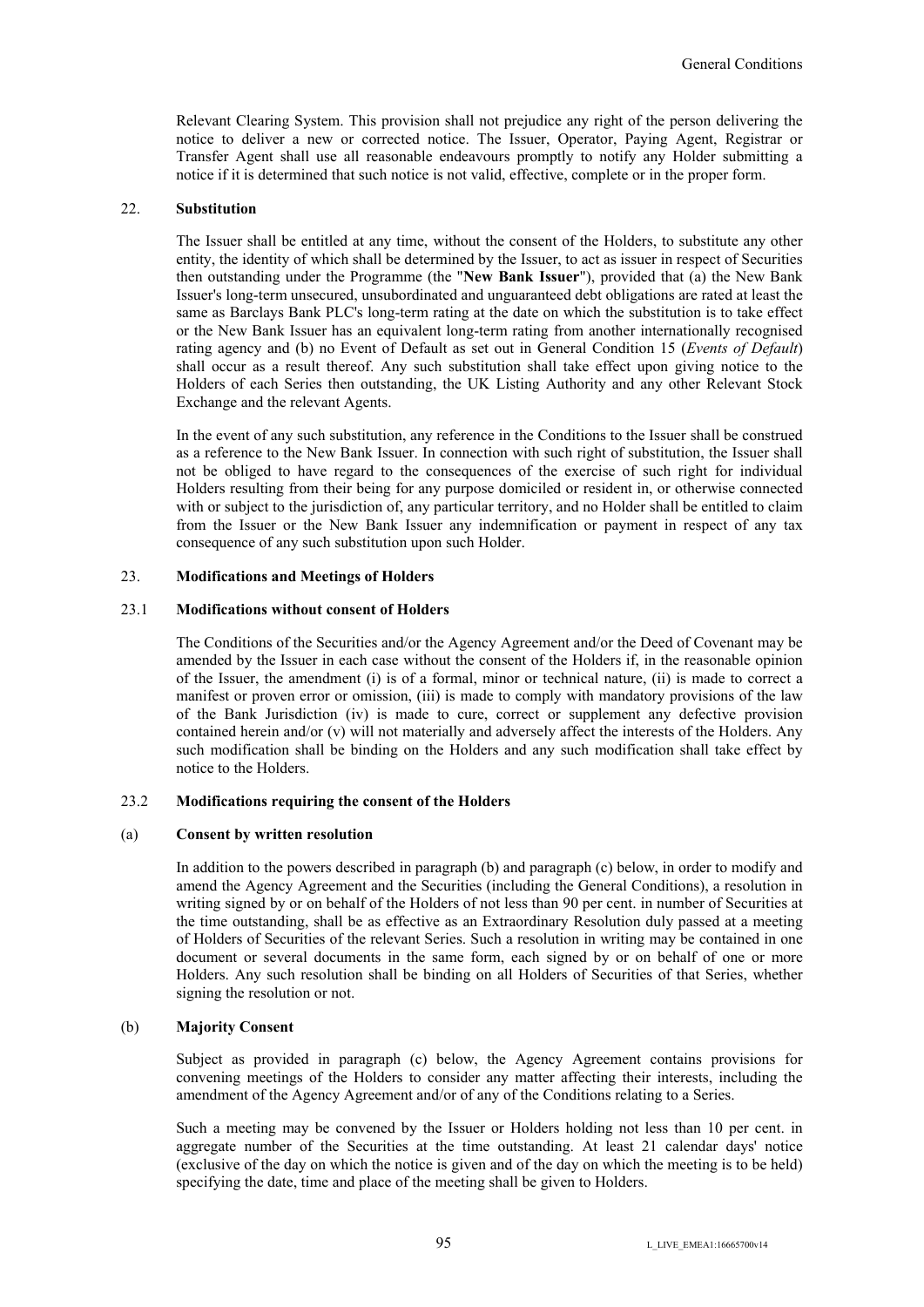(a) Except for the purposes of passing an Extraordinary Resolution, two or more persons holding or representing a clear majority in number of the Securities held or represented shall be a quorum. Any such resolution duly passed shall be binding on all Holders of Securities of that Series, whether present or not.

### (c) **Consent by Extraordinary Resolution**

An Extraordinary Resolution will need to be passed in respect of any of the following modifications:

- (i) to reduce or cancel the number of, or any premium payable on exercise of, the Securities,
- (ii) if a Minimum Tradable Amount is specified in the Final Terms, to reduce any such minimum,
- (iii) to vary any method of, or basis for, calculating any Settlement Amount (other than as provided for in the Conditions),
- (iv) to vary the currency or currencies of payment of the Securities or
- (v) to modify the provisions concerning the quorum required at any meeting of Holders or the majority required to pass the Extraordinary Resolution.

The quorum required to pass an Extraordinary Resolution shall be two or more persons holding or representing not less than 75 per cent. or at any adjourned meeting not less than 25 per cent. in number for the time being outstanding. Any Extraordinary Resolution duly passed shall be binding on all the Holders, regardless of whether they are present at the meeting, save for those Securities that have not been redeemed but in respect of which an Option Exercise Notice shall have been delivered as described in General Condition 5 (*Specified Early Redemption, Call Option and Put Option*) prior to the date of the meeting (provided that such Securities will not confer the right to attend or vote at, or join in convening, or be counted in the quorum for, any meeting of the Holders

The Holder of a Permanent Global Security shall (unless such Permanent Global Security represents only one Security) be treated as being two persons for the purposes of any quorum requirements of a meeting of Holders and, at any such meeting, the Holder of a Permanent Global Security shall be treated as having one vote in respect of each integral currency unit of the Issue Currency of the Security.

## 24. **Further Issues**

The Issuer shall be at liberty from time to time, without the consent of the Holders to create and issue further Securities so as to form a single Series with the Securities of any particular Series.

# 25. **Purchases and Cancellations**

The Issuer and any of its subsidiaries may at any time purchase Securities in the open market or otherwise at any price.

All Securities so purchased may be held, surrendered for cancellation, or reissued or resold, and Securities so reissued or resold shall for all purposes be deemed to form part of the original Series of Securities, all in accordance with applicable laws and regulations.

### 26. **Governing Law and Jurisdiction**

# 26.1 **Governing Law**

- (a) The Securities and the Agency Agreement and any non-contractual obligations arising out of or in connection with them are governed by and shall be construed in accordance with English law.
- (b) Dutch law will govern the constitution of the Dutch Securities (including their form).

### 26.2 **Jurisdiction**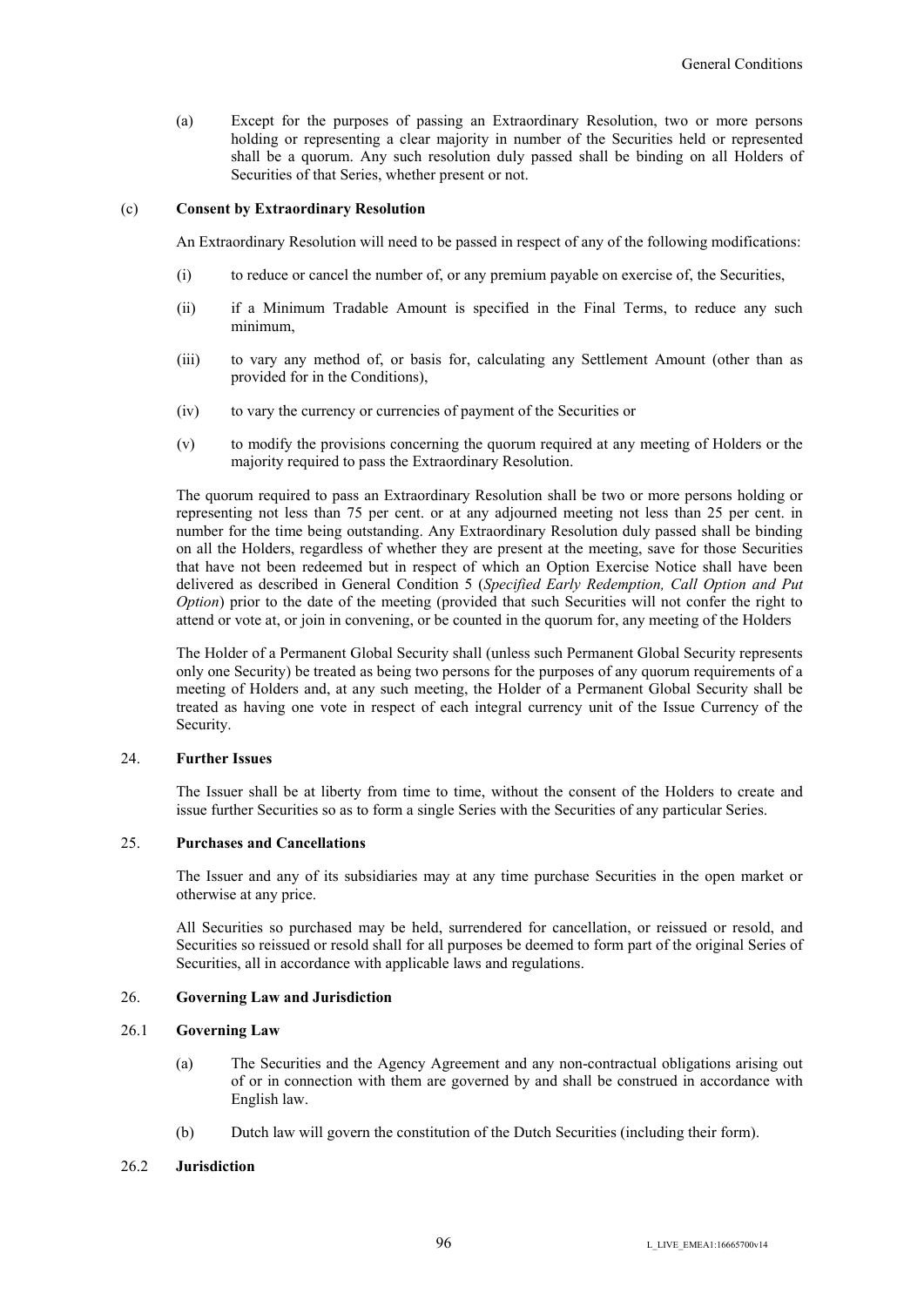The Courts of England are to have exclusive jurisdiction to settle any disputes that may arise out of or in connection with any Securities and accordingly any legal action or proceedings arising out of or in connection with them.

### 27. **Severability**

Should any one or more of the provisions contained in the Conditions be or become invalid, the validity of the remaining provisions shall not be affected in any way.

## 28. **Contracts (Rights of Third Parties) Act 1999**

In respect of any Securities which are governed by English law, no person shall have any right to enforce any term or condition of the Securities under the Contracts (Rights of Third Parties) Act 1999.

### 29. **Definitions and Interpretation**

## 29.1 **Definitions**

In these General Conditions, unless the context otherwise requires, the following terms shall have the respective meanings set out below:

"**Account Bank**" means, in relation to a payment denominated in a particular currency, a bank in the principal financial centre for such currency as determined by the Determination Agent or, where the relevant payment is denominated in euro, in a city in which banks have access to the TARGET System.

"**Additional Business Centre**" means each centre specified in the Final Terms.

"**Additional Disruption Event**" means, with respect to a Series of Securities:

- (a) each of a (i) Change in Law, (ii) Currency Disruption Event, (iii) Issuer Tax Event and (iv) Extraordinary Market Disruption;
- (b) in each case if specified as applicable in the Final Terms: (i) Hedging Disruption, (ii) Increased Cost of Hedging, (iii) Affected Jurisdiction Hedging Disruption, (iv) Affected Jurisdiction Increased Cost of Hedging, (v) Increased Cost of Stock Borrow, (vi) Loss of Stock Borrow, (vii) Fund Disruption Event, (viii) Foreign Ownership Event, (ix) Insolvency Filing and (x) Change in Law- Hedging;
- (c) an Index Adjustment Event if so designated by the Determination Agent in accordance with General Condition 8.2 (*Merger Events, Nationalisation, Insolvency, Delisting and Tender Offers*); and
- (d) each of a (i) Merger Event, (ii) Nationalisation, (iii) Insolvency, (iv) Delisting and (v) Tender Offer.

"**Affected Jurisdiction**" means the jurisdiction of the Hedge Positions as specified in the Final Terms.

"**Affected Jurisdiction Hedging Disruption**" means that the Issuer and/or any of its Affiliates is unable, after using commercially reasonable efforts, to either (a) acquire, establish, re-establish, substitute, maintain, unwind or dispose of any transaction(s) or asset(s) it deems necessary to hedge the equity price risk (or any other relevant price risk including, but not limited to, the currency risk) of entering into and performing its obligations with respect to the Securities or (b) freely realise, recover, receive, repatriate, remit or transfer the proceeds of Hedge Positions or the Securities between accounts within the Affected Jurisdiction or from accounts within the Affected Jurisdiction to accounts outside of the Affected Jurisdiction.

"**Affected Jurisdiction Increased Cost of Hedging**" means that the Issuer and/or any of its Affiliates would incur a materially increased (as compared with circumstances existing on the Trade Date) amount of tax, duty, expense or fee (other than brokerage commissions) to (a) acquire,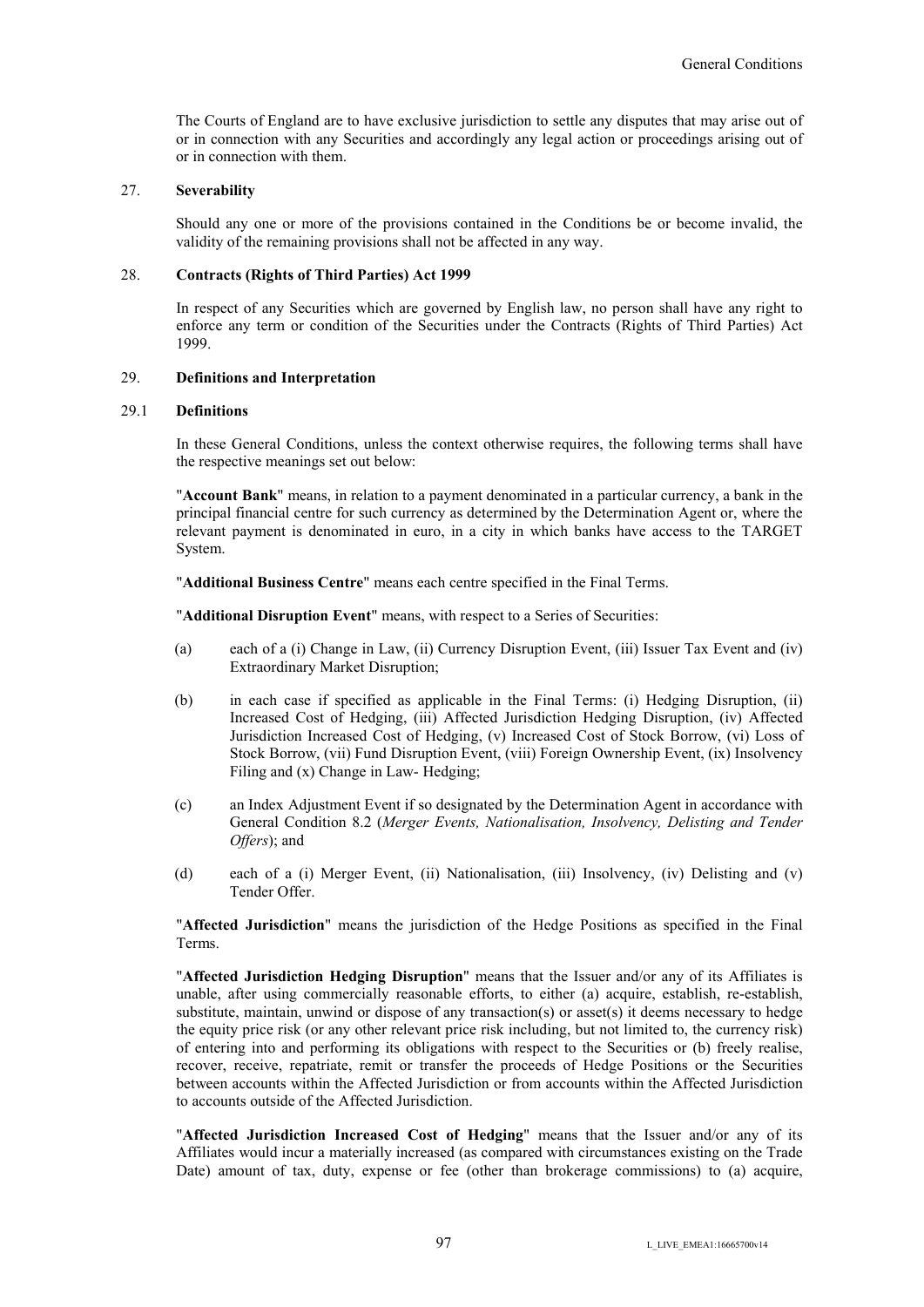establish, re-establish, substitute, maintain, unwind or dispose of any transaction(s) or asset(s) it deems necessary to hedge the equity price risk (or any other relevant price risk including, but not limited to, the currency risk) of entering into and performing its obligations with respect to the Securities, or (b) realise, recover or remit the proceeds of Hedge Positions or the Securities between accounts within the Affected Jurisdiction or from accounts within the Affected Jurisdiction to accounts outside the Affected Jurisdiction.

"**Affiliate**" means, in relation to any entity (the "**First Entity**"), any entity controlled, directly or indirectly, by the First Entity, any entity that controls, directly or indirectly, the First Entity or any entity, directly or indirectly, under common control with the First Entity. For these purposes, "control" means ownership of a majority of the voting power of an entity.

"**Agency Agreement**" has the meaning given to it in Section A: (INTRODUCTION) of the General Conditions.

"**Agents**" has the meaning given to it in Section A: (INTRODUCTION) of the General Conditions.

"**Announcement Date**" means (a) in respect of a Merger Event or Nationalisation or Delisting, the date of the first public announcement of a firm intention, in the case of a Merger Event, to merge or to make an offer and, in the case of a Nationalisation, to nationalise (whether or not amended or on the terms originally announced) and, in the case of a Delisting, the date of the first public announcement by the Exchange that the relevant shares will cease to be listed, traded or publicly quoted that leads to the Merger Event or the Nationalisation or Delisting, as the case may be and (b) in respect of an Insolvency, the date of the first public announcement of the termination, dissolution or institution of a proceeding, presentation of a petition or passing of a resolution (or other analogous procedure in any jurisdiction) that leads to the Insolvency, in each case as determined by the Determination Agent.

"**Bank Jurisdiction**" means, at any time, the jurisdiction of incorporation of the Issuer or any New Bank Issuer substituted therefore in accordance with General Condition 22 (*Substitution*).

"**Banking Day**" means, in respect of any city, any day (other than a Saturday or a Sunday) on which commercial banks are generally open for business, including dealings in foreign exchange and foreign currency deposits in that city.

"**Bearer Securities**" has the meaning given to it in General Condition 1.1(a) (*Form of Securities*).

"**Borrow Cost**" means in respect of a Share (in the case of Share Linked Securities) or a Component comprised in an Index (in the case of Index Linked Securities), the cost to borrow the relevant Share that would be incurred by a third-party market participant borrowing such Shares, as determined by the Determination Agent, on the relevant date of determination. Such costs shall include (a) the spread below the applicable floating rate of return that would be earned on collateral posted in connection with such borrowed Shares, net of any costs or fees, and (b) any stock loan borrow fee that would be payable for such Shares, expressed as fixed rate per annum.

"**Business Day**" means a day which is each of:

- (a) a day other than a Saturday or Sunday on which commercial banks and foreign exchange markets settle payments and are open for general business (including dealing in foreign exchange and foreign currency deposits) in London, (in respect of French Cleared Securities) Paris and any Additional Business Centre;
- (b) in respect of Cleared Securities, a Clearing System Business Day for the Relevant Clearing System;
- (c) in relation to any sum payable in a currency other than euro, a day on which commercial banks and foreign exchange markets settle payments and are open for general business (including dealing in foreign exchange and foreign currency deposits) in the principal financial centre of the country of the relevant currency (if other than London) and any Additional Business Centre specified in the Final Terms;
- (d) in relation to any sum payable in euro, a TARGET Business Day; and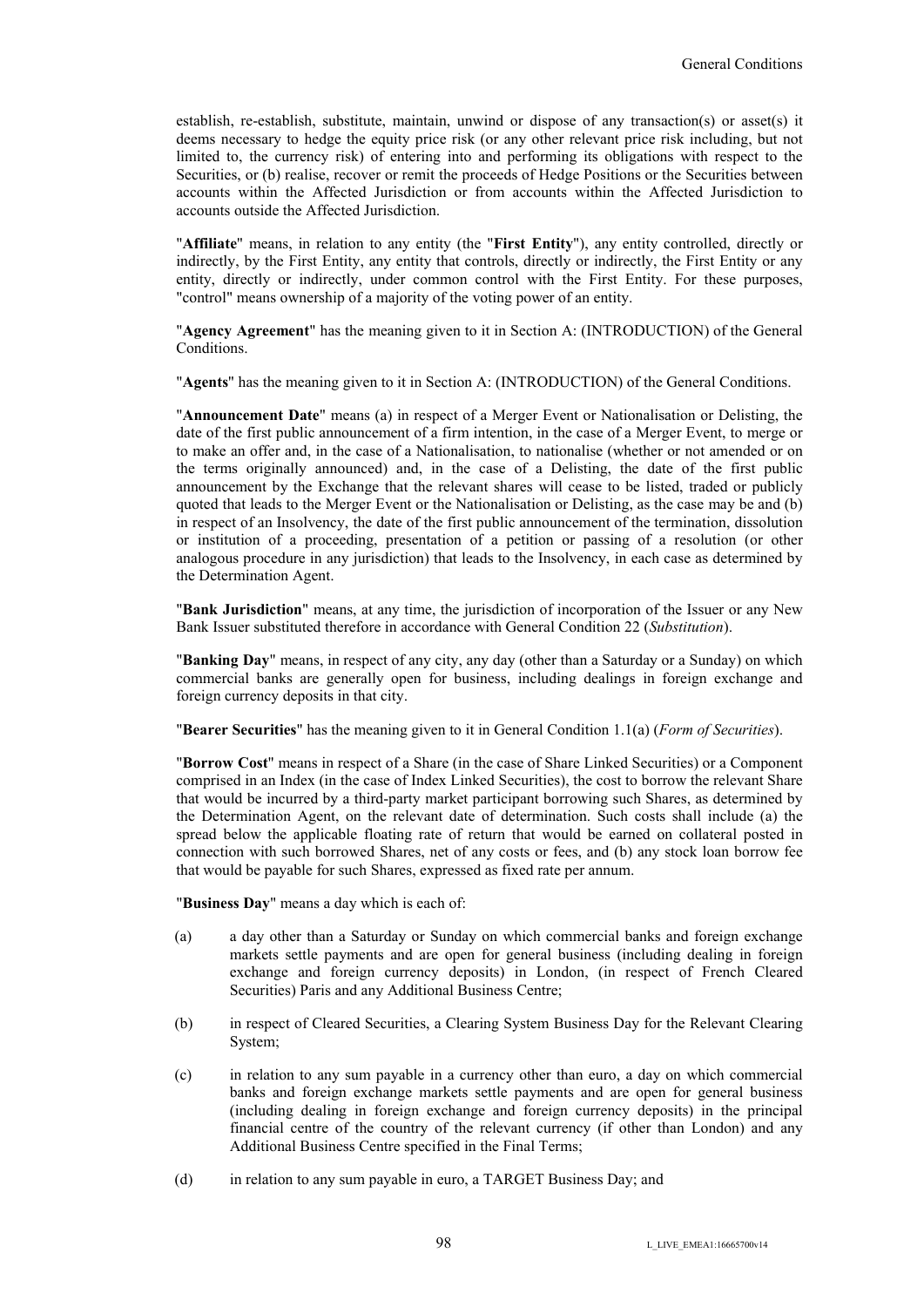"**Business Day Convention**" means any of the conventions specified in General Condition 3.4 (*Business Day Convention*).

"**C Rules**" means the requirements under US Treasury Regulation section 1.163-5(c)(2)(i)(C).

"**CGN Form**" has the meaning given to it in General Condition 1.1(d) (*Initial Issue of Global Securities*).

"**Change in Law**" means that, on or after the Trade Date (i) due to the adoption or announcement of or any change in any applicable law or regulation (including, without limitation, any tax law), or (ii) due to the promulgation of or any change in or public announcement of the formal or informal interpretation by any court, tribunal or regulatory authority with competent jurisdiction of any applicable law or regulation (including any action taken by a taxing authority), the Issuer determines that:

- (a) it is unable to perform its obligations under the Securities, in whole or in part, or
- (b) where 'Change in Law Hedging' is specified to be applicable in the Final Terms:
	- (i) it has, or it will, become illegal for the Issuer and/or any of its affiliates to hold, acquire, or dispose of or otherwise deal in the Hedge Positions,
	- (ii) the Issuer or any of its Affiliates will incur a materially increased cost in performing their obligations under such Securities (including, without limitation, due to any increase in tax liability, decrease in tax benefit or other adverse effect on their tax position), or

the Issuer considers that the cost of capital on the Securities and/or related Hedge Positions is a fundamental element of the economics of the Securities and the Issuer and/or any of its Affiliates would be subject to materially less favourable regulatory capital treatment on the Securities or its related Hedge Positions, than was the position on the Trade Date.

"**Cleared Securities**" means any Securities that are Global Securities held by a Common Depositary, Common Safekeeper or custodian for, or registered in the name of a nominee of, a Relevant Clearing System.

"**Clearing System Business Day**" means, in respect of a Relevant Clearing System, any day on which such Relevant Clearing System is open for the acceptance and execution of settlement instructions.

"**Clearstream**" means Clearstream Banking, société anonyme and any successor thereto.

"**Clearstream Rules**" means the Management Regulations of Clearstream and the Instructions to Participants of Clearstream, as may be from time to time amended, supplemented or modified.

"**Common Depositary**" means, in relation to a particular Series of Securities, whether listed on any Relevant Stock Exchange or elsewhere, such common depositary outside the United Kingdom and the United States (and the possessions of the United States) as shall be specified in the Final Terms with respect to such Series of Securities.

"**Common Safekeeper**" has the meaning given to it in General Condition 1.1(d) (*Initial Issue of Global Securities*).

"**Component**" means, in relation to an Index, any share, security or other component which comprises such Index;

"**Conditions**" has the meaning given to it in the opening italicised paragraph of the General Conditions.

"**Currency Disruption Event**" means, with respect to a Series of Securities, the occurrence or official declaration of an event impacting one or more currencies that the Issuer determines would materially disrupt or impair its ability to meet its obligations in the Settlement Currency or otherwise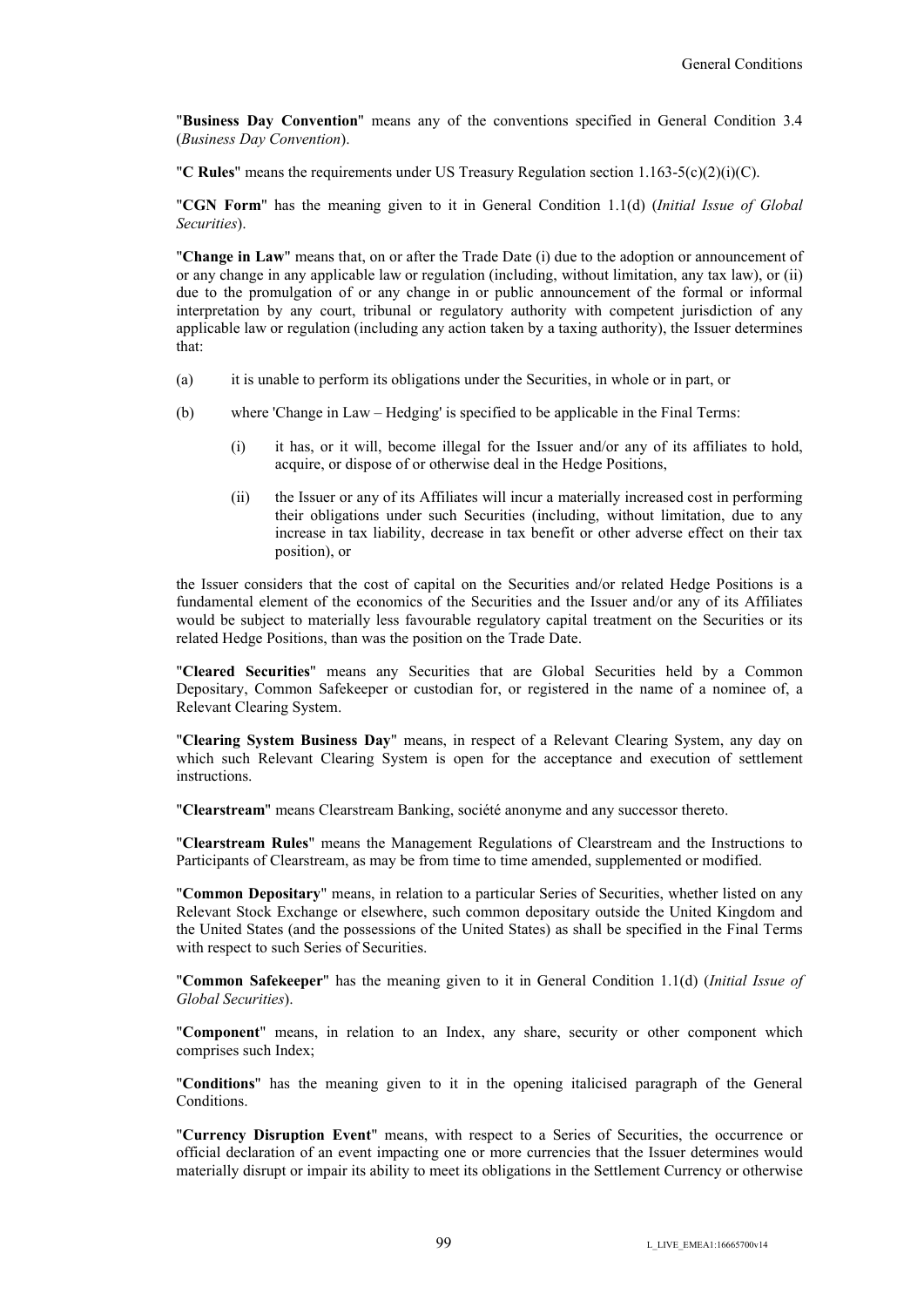settle, clear, or hedge such Series of Securities.

"**D Rules**" means the requirements under US Treasury Regulation section 1.163-5(c)(2)(i)(D).

"**Deed of Covenant**" has the meaning given to it by Section A: INTRODUCTION.

"**Definitive Bearer Securities**" has the meaning given to it in General Condition 1.1(a) (*Form of Securities*).

"**Definitive Registered Securities**" has the meaning given to it in General Condition 1.1(a) (*Form of Securities*).

"**Definitive Securities**" has the meaning given to it in General Condition 1.1(a) (*Form of Securities*).

"**Delisting**" means, in respect of any Shares, that the relevant Exchange announces that, pursuant to the rules of such Exchange, the Shares cease (or will cease) to be listed, traded or publicly quoted on the Exchange for any reason (other than a Merger Event or Tender Offer) and are not immediately relisted, retraded or requoted on an exchange or quotation system located in the same country as the Exchange (or, where the Exchange is within the European Union, in any member state of the European Union).

"**Determination Agent**" has the meaning given to it in Section A: INTRODUCTION to the General Conditions.

"**Disrupted Day**" means:

- (a) except with respect to a Multi-exchange Index, any Scheduled Trading Day on which a relevant Exchange or Related Exchange fails to open for trading during its regular trading session or on which a Market Disruption Event has occurred; and
- (b) with respect to any Multi-exchange Index, any Scheduled Trading Day on which (i) the Index Sponsor fails to publish the level of the Index, (ii) the Related Exchange fails to open for trading during its regular trading session, or (iii) a Market Disruption Event has occurred.

"**Distribution Compliance Period**" means the period that ends 40 calendar days after the completion of the distribution of each Series of Securities, as certified by the relevant Manager (in the case of a non-syndicated issue) or the relevant lead Manager (in the case of a syndicated issue).

"**Dutch Securities**" means Securities issued in the form of Global Registered Securities which will be delivered to, registered in the name of, and cleared through the Dutch Central Securities Depository Euroclear Netherlands (as specified in the relevant Final Terms), in accordance with all applicable Dutch laws, regulations and rules. Dutch Securities will not be issued in definitive form.

"**Early Cash Redemption Date**" means the date specified as such in the notice given to Holders in accordance with General Condition 11 (*Early Redemption or Adjustment following an Additional Disruption Event*).

"**Early Cash Settlement Amount**" means, on any day:

- (a) if "Par" is specified in the Final Terms, an amount in the Issue Currency equal to the Issue Price; or
- (b) if "Market Value" is specified as applicable in the Final Terms, an amount in the Issue Currency equal to the market value of a Security following the event triggering the early redemption. Such amount shall be determined by the Determination Agent in a commercially reasonable manner on or as soon as reasonably practicable following the event giving rise to the early redemption of the Securities and by reference to such factors as the Determination Agent considers in good faith to be appropriate including, without limitation: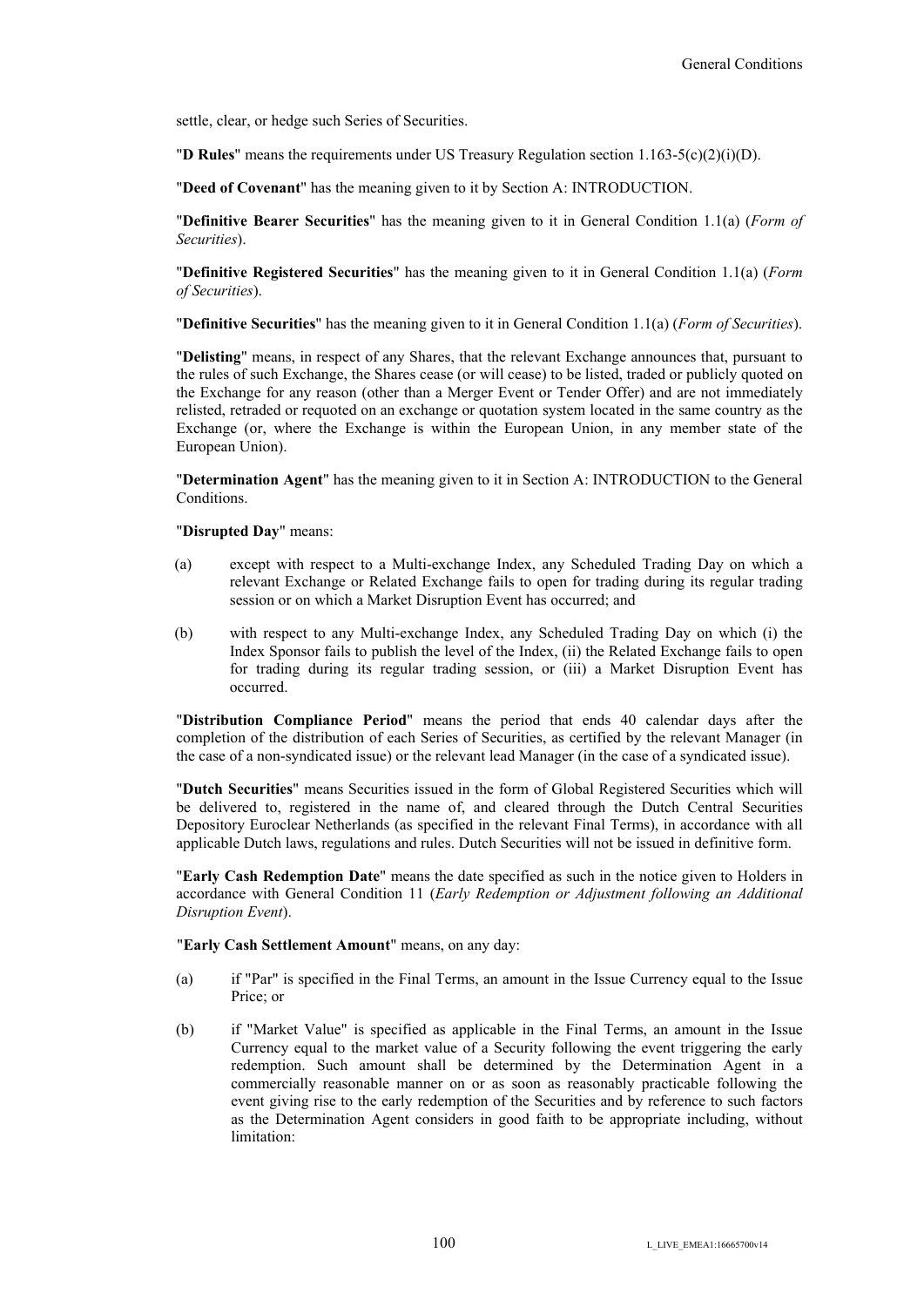- (I) market prices or values for the Underlying Asset and other relevant economic variables (such as interest rates and, if applicable, exchange rates) at the relevant time;
- (II) the value at the relevant time of any principal protection which would have been applicable had the Securities remained outstanding to scheduled maturity and/or any scheduled early redemption date;
- (III) internal pricing models; and
- (IV) prices at which other market participants might bid for securities similar to the **Securities**

#### "**Early Closure"** means:

- (a) except with respect to a Multi-exchange Index, the closure on any Exchange Business Day of the relevant Exchange (or in the case of an Index Linked Security, any relevant Exchange(s) relating to Components that comprise 20 per cent or more of the level of the relevant Index) or any Related Exchange(s) prior to its Scheduled Closing Time, unless such earlier closing time is announced by such Exchange(s) or any Related Exchange(s) at least one hour prior to the earlier of (i) the actual closing time for the regular trading session on such Exchange(s) or Related Exchange(s) on such Exchange Business Day and (ii) the submission deadline for orders to be entered into the Exchange or Related Exchange system for execution at the Valuation Time on such Exchange Business Day; and
- (b) with respect to any Multi-exchange Index, the closure on any Exchange Business Day of the Exchange in respect of any Component or the Related Exchange prior to its Scheduled Closing Time, unless such earlier closing is announced by such Exchange or Related Exchange (as the case may be) at least one hour prior to the earlier of (i) the actual closing time for the regular trading session on such Exchange or Related Exchange (as the case may be) on such Exchange Business Day and (ii) the submission deadline for orders to be entered into such Exchange or Related Exchange system for execution at the relevant Valuation Time on such Exchange Business Day.

"**Early Termination Amount**" means an amount in the Issue Currency equal to the market value of such Security following the event triggering the early redemption. Such amount shall be determined by the Determination Agent in a commercially reasonable manner on or as soon as reasonably practicable following the event giving rise to the early redemption of the Securities and by reference to such factors as the Determination Agent considers in good faith to be appropriate including, without limitation, (if applicable to the Securities):

- (a) market prices or values for the Underlying Asset and other relevant economic variables (such as interest rates and, if applicable, exchange rates) at the relevant time;
- (b) the remaining life of the Securities had they remained outstanding to scheduled maturity;
- (c) the value at the relevant time of any principal protection which would have been applicable had the Securities remained outstanding to scheduled maturity and/or any scheduled early redemption date;
- (d) internal pricing models; and
- (e) prices at which other market participants might bid for securities similar to the Securities,

provided that the Determination Agent may adjust such amount to take into account any costs, losses and expenses, including Local Market Expenses, which are incurred by the Issuer or its Affiliates in connection with such early redemption of the Securities, including (without duplication or limitation) hedging termination and funding breakage costs.

"**EUR**", "**euro**" and "**€**" each means the lawful single currency of the member states of the European Union that have adopted and continue to retain a common single currency through monetary union in accordance with European Union treaty law (as amended from time to time).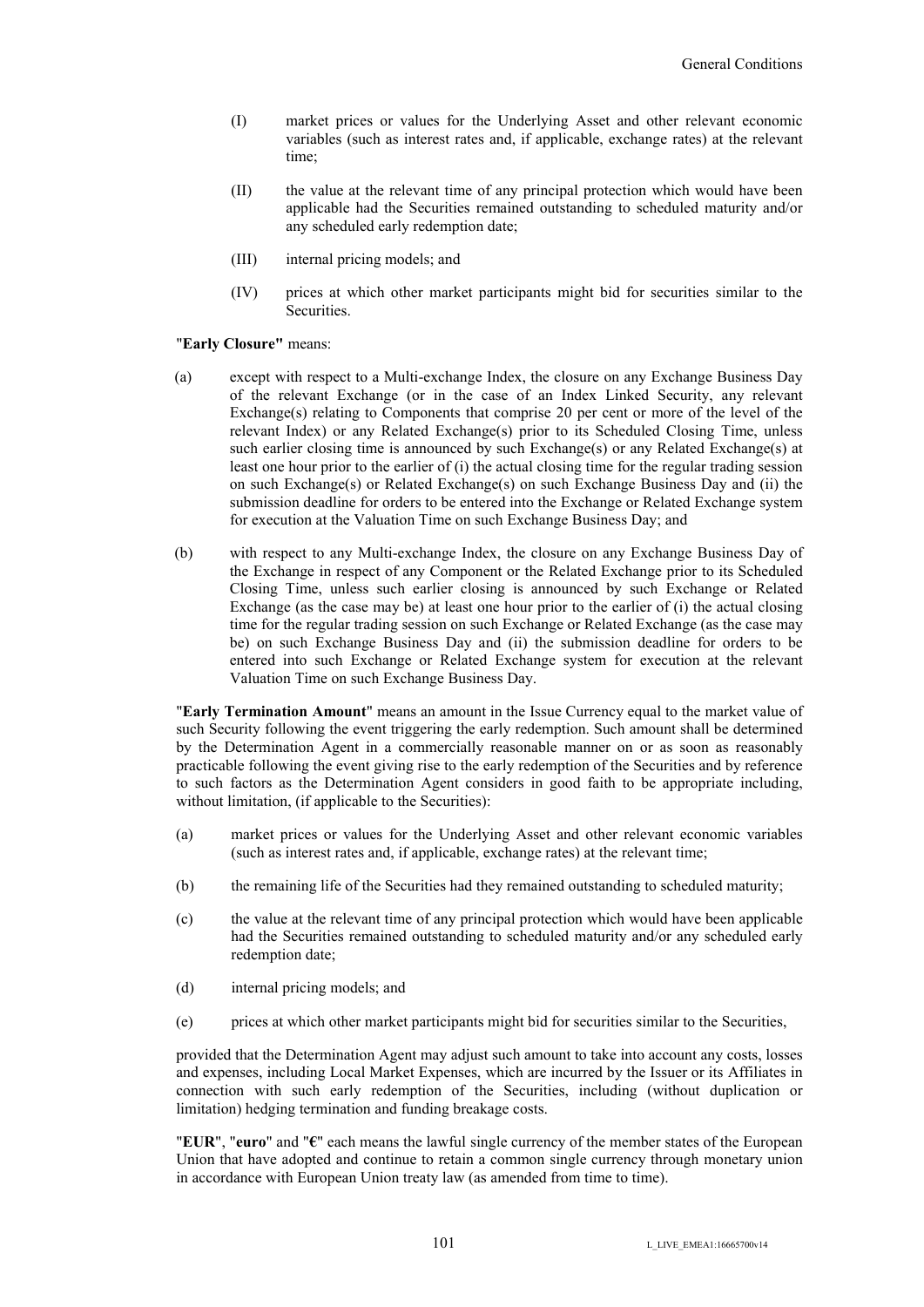"**Euroclear**" means Euroclear Bank S.A./N.V, 1 Boulevard du Roi Albert II B-1210, Brussels, Belgium or any successor thereto.

"**Euroclear France**" means Euroclear France S.A., 115 rue Réaumur, F-75081 Paris-CEDEX 02, France or any successor or replacement thereto.

"**Euroclear Netherlands**" means Nederlands Centraal Instituut voor Giraal Effectenverkeer B.V., Herengracht 459-469, 1017 BS Amsterdam, The Netherlands or any successor or replacement thereto.

"**Euroclear Netherlands Rules**" means the terms and conditions governing the use of Euroclear Netherlands and the operating procedures of Euroclear Netherlands, as may be amended, supplemented or modified from time to time.

"**Euroclear Rules**" means the terms and conditions governing the use of Euroclear and the operating procedures of Euroclear, as may be amended, supplemented or modified from time to time.

"**NYSE Euronext Amsterdam**" means the regulated market of Euronext Amsterdam, which is a regulated market for the purposes of the Markets in Financial Instruments Directive (Directive 2004/39/EC)

"**Euronext Amsterdam**" means Euronext Amsterdam N.V., Beursplein 5, 1012 JW Amsterdam, The Netherlands

"**Eurozone**" means the region comprising of member states of the European Union that have adopted the euro as the single currency in accordance with the Treaty establishing the European Community as amended by the Treaty on European Union.

"**Event of Default**" means each of the events set out in General Condition 15 *(Events of Default)*.

"**Exchange**" means:

- (a) in respect of an Index relating to Index Linked Securities: (i) which is not a Multi-exchange Index, each exchange or quotation system specified as such for such Index in the Final Terms, any successor to such exchange or quotation system or any substitute exchange or quotation system to which trading in the Components underlying such Index has temporarily relocated, provided that the Determination Agent has determined that there is comparable liquidity relative to the Components underlying such Index on such temporary substitute exchange or quotation system as on the original Exchange; and (ii) which is a Multi-exchange Index, the principal stock exchange(s) on which any Component of such Index is principally traded, as determined by the Determination Agent; and
- (b) in respect of a Share relating to Share Linked Securities, each Exchange or quotation system specified as such for such Share in the Final Terms, any successor to such Exchange or quotation system or any substitute exchange or quotation system to which trading in the Share has temporarily relocated, provided that the Determination Agent has determined that there is comparable liquidity relative to such Share on such temporary substitute exchange or quotation system as on the original Exchange.

# "**Exchange Business Day**" means:

- (c) except with respect to a Multi-exchange Index, any Scheduled Trading Day on which each Exchange is open for trading during its regular trading sessions, notwithstanding any such Exchange closing prior to its Scheduled Closing Time; and
- (d) with respect to a Multi-exchange Index, any Scheduled Trading Day on which: (i) the Index Sponsor publishes the level of the Index; and (ii) each Related Exchange is open for trading during its regular trading session, notwithstanding any Exchange or the Related Exchange closing prior to its Scheduled Closing Time.

"**Exchange Date**" means, in relation to a Temporary Global Security, the calendar day falling after the expiry of 40 calendar days after its issue date and, in relation to a Permanent Global Security, a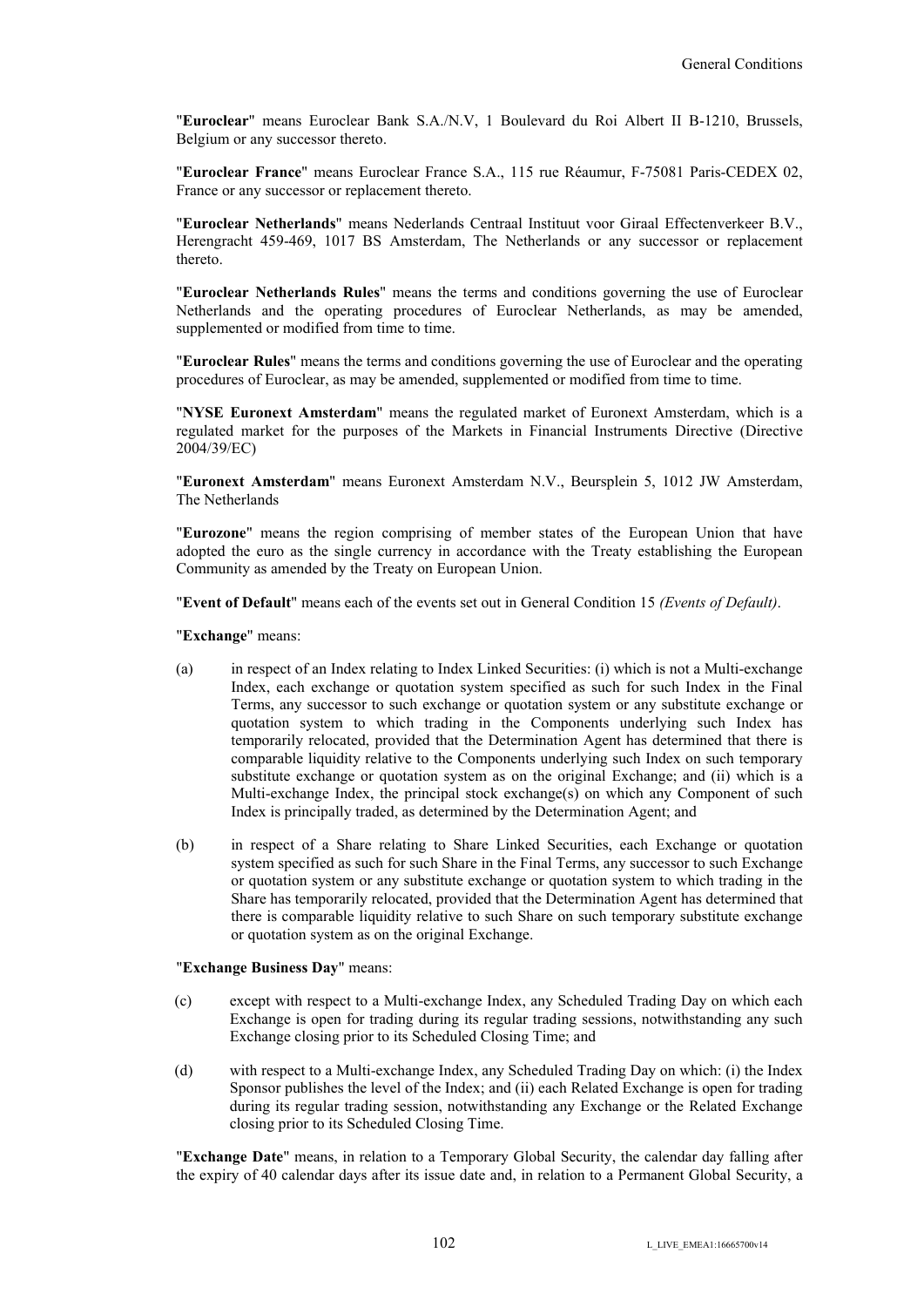calendar day falling not less than 60 calendar days after that on which the notice requiring exchange is given and on which banks are open for business in the city in which the specified office of the Issue and Paying Agent is located and (if applicable) in the city in which the Relevant Clearing System is located.

#### "**Exchange Disruption**" means:

- (e) except with respect to a Multi-exchange Index, any event (other than an Early Closure) that disrupts or impairs (as determined by the Determination Agent) the ability of market participants in general (i) to effect transactions in, or obtain market values for, the Shares on the Exchange (or, in the case of Index Linked Securities, on any relevant Exchange(s) relating to Components that comprise 20 per cent or more of the level of the relevant Index) or (ii) to effect transactions in, or obtain market values for, futures and options contracts relating to the Components of the relevant Index on any relevant Related Exchange; and
- (f) with respect to any Multi-exchange Index, any event (other than an Early Closure) that disrupts or impairs (as determined by the Determination Agent) the ability of market participants in general to effect transactions in, or obtain market values for: (i) any Component on the Exchange in respect of such Component; or (ii) futures or options contracts relating to the Index on the Related Exchange.

"**Exchange Event**" means in respect of (i) Cleared Securities, that the Issuer has been notified that any Relevant Clearing System has permanently ceased doing business and no successor clearing system is available, and (ii) Global Securities that are not Cleared Securities, that the Issuer has failed to make any payment of principal when due.

"**Expenses**" means, all taxes, duties and/or expenses, including any applicable depository charges, transaction charges, stamp duty, stamp duty reserve tax, issue, registration, securities transfer and/or other taxes or duties arising in connection with the redemption of such Security.

"**Extraordinary Event**" means each of a Merger Event, Tender Offer, Nationalisation, Insolvency Filing, Insolvency, Delisting, Fund Disruption Event or the Share is otherwise cancelled or an announcement has been made for it to be cancelled for whatever reason, as the case may be, (together the "**Extraordinary Events**").

"**Extraordinary Market Disruption**" means, on or after the Trade Date, an extraordinary event or circumstance, including any legal enactment (domestic or foreign), the intervention of a public authority (domestic or foreign), a natural disaster, an act of war, strike, blockade, boycott or lockout or any other similar event or circumstance which the Issuer determines has prevented it from performing its obligations, in whole or in part, under the Securities.

"**Extraordinary Resolution**" means a resolution passed in accordance with the Agency Agreement relating to the relevant Securities.

"**Final Settlement Cut-off Date**" means the Specified Early Cash Redemption Date or Optional Cash Redemption Date, as applicable.

"**Final Terms**" means, with respect to a Series of Securities, the Final Terms specified as such for such Securities.

"**Foreign Ownership Event**" means that the Issuer and/or any of its Affiliates is unable, after using commercially reasonable efforts, to hold, acquire, establish, re-establish, substitute or maintain any Hedge Positions, due to any foreign ownership restriction imposed by the issuer of and/or counterparty to such Hedge Positions, or any court, tribunal or regulatory authority having competent jurisdiction with respect to the ability of the Issuer and/or any of its Affiliates to hold, acquire, maintain or own such Hedge Positions.

"**French Cleared Securities**" means Securities issued in dematerialised bearer form (*au porteur*) or registered form (*au nominatif*) and deposited with Euroclear France as central depositary.

"**FSMA**" means the Financial Services and Markets Act 2000, as amended from time to time.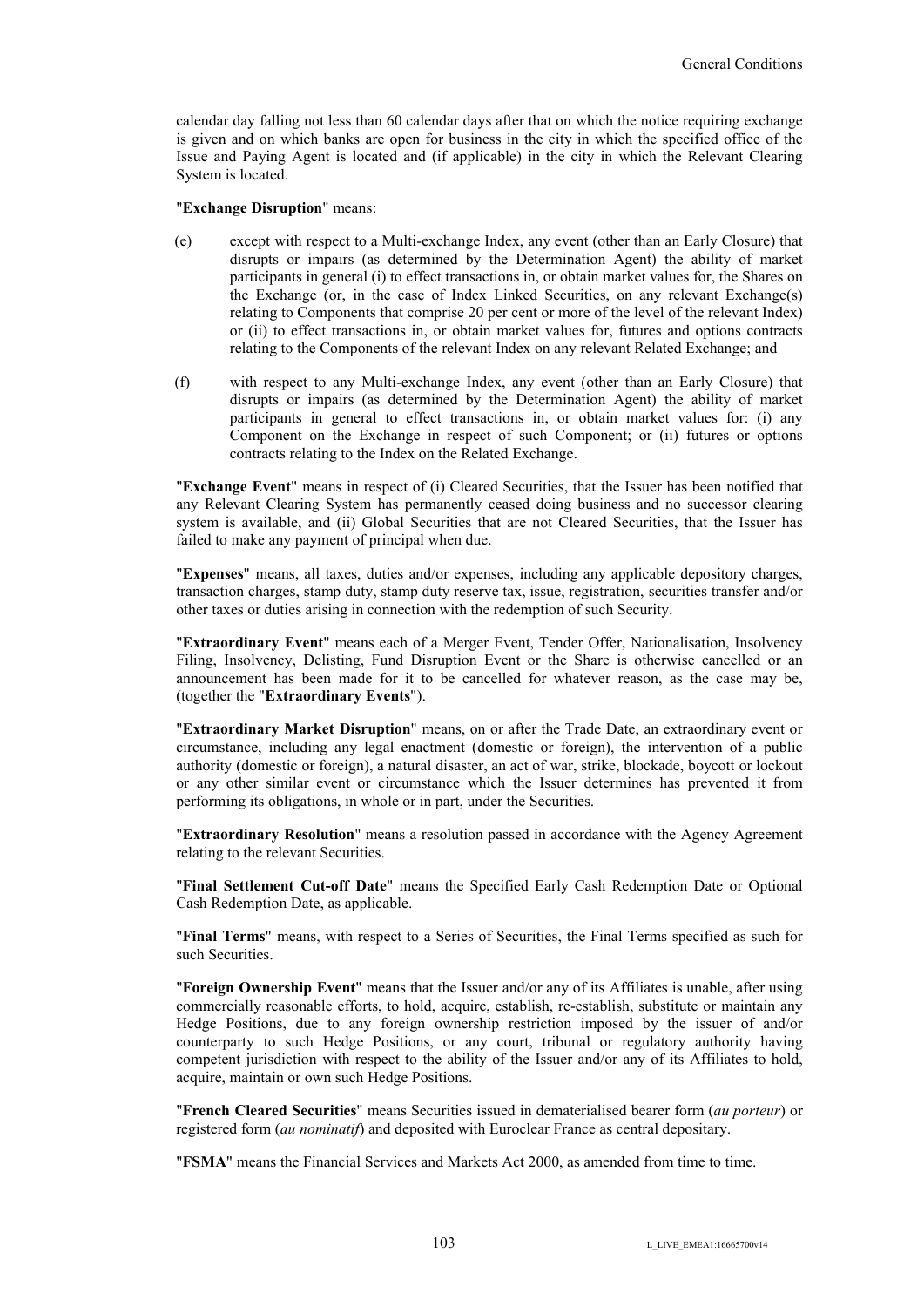"**Fund Disruption Event**" means any of the following:

- (a) the relevant Shares are reclassified or the Share Company is acquired by, or aggregated into, another fund, depositary bank, pooled investment vehicle, collective investment scheme, partnership, trust or other similar legal arrangement whose mandate, risk-profile and/or benchmarks are different from the mandate, risk-profile and/or benchmark of the Share Company as stated as at the Trade Date;
- (b) there is a material change in the Share Company, the constitutional documents of the Share Company or the mandate, risk profile, investment guidelines or objectives or dealing terms of the Share Company as stated as at the Trade Date (including without limitation any change in the type of assets in which the relevant Share Company invests or the level of embedded leverage);
- (c) there is a material breach of the constitutional documents of the Share Company or the investment, borrowing or stock lending restrictions of the Share Company;
- (d) the director, trustee and/or investment manager of the Share Company, in accordance with the provisions of the constitutional documents of the Share Company, requires the Issuer to redeem or transfer such Shares held by the Issuer or its Affiliates;
- (e) the currency denomination of the Shares is amended in accordance with the constitutional documents of the Share Company;
- (f) any change in the regulatory or tax treatment applicable to the Share Company or the Shares, as applicable, which could have a negative effect on the Issuer or its Affiliates if it were the holder of such Shares;
- (g) the activities of the Share Company, its directors, the trustee and/or the investment manager of the Share Company or any service provider of the Share Company becomes subject to (i) any investigation, review, proceeding or litigation for reasons of any alleged wrongdoing, breach of any rule or regulation or other similar reason, or (ii) any disciplinary action is taken in respect of such Share Company, its directors, trustee and/or investment manager of the Share Company or service providers (including without limitation the suspension or removal of any requisite approval or licence), in each case by any governmental, legal, administrative or regulatory authority;
- (h) a change in national, international, financial, political or economic conditions or currency exchange rate or exchange controls;
- (i) a material change or prospective material change in the size, nature, management or frequency of trading of the Shares or any other characteristics of the Share Company;
- (j) the occurrence or existence of any event, circumstance or cause beyond the control of the Issuer that has had or would be expected to have a material adverse effect on (i) the Hedge Positions of the Issuer and/or its Affiliates or their ability to hedge their positions or (ii) the cost which the Issuer and/or its Affiliates incurs in hedging its position, in each case with respect to the Share Company;
- (k) a change in the operation, organisation or management of any Share Company (including without limitation any change to the services providers of the Share Company) which the Determination Agent considers to have a material effect on the Securities or on the Issuer (including the Issuer's hedging risk profile or ability to effectively hedge its liability under the Securities;
- (l) in relation to the events in paragraphs (a) to (f) above, there is an announcement by or on behalf of the Share Company or by the Exchange that such an event will occur; or
- (m) an illegality occurs or the relevant authorisation or licence is revoked in respect of the directors, the trustee and/or the investment manager of the Share Company and/or the Share Company.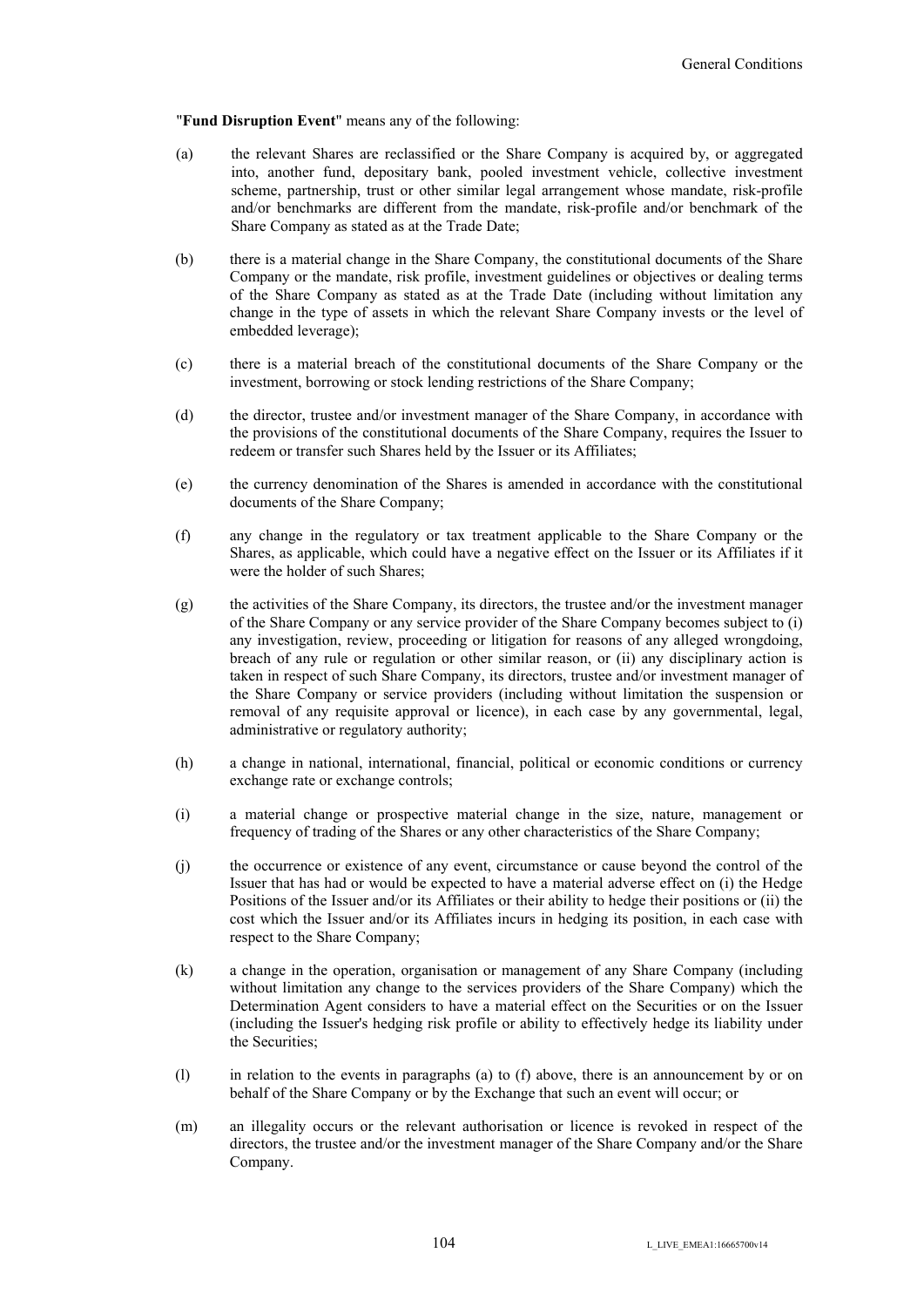"**Futures or Options Exchange**" means the relevant exchange in options or futures contracts on the relevant Share or the relevant Index, as the case may be, as determined by the Determination Agent.

"**FX Disruption Event**" means:

- (a) the determination by the Determination Agent of the occurrence of any event on or prior to the relevant Payment Date that has or would have the effect of preventing or delaying the Issuer and/or any of its Affiliates directly or indirectly from:
	- (i) converting the Specified Currency into the Settlement Currency through customary legal channels;
	- (ii) converting the Specified Currency into the Settlement Currency at a rate at least as favourable as the rate for domestic institutions located in the Specified Jurisdiction;
	- (iii) delivering the Settlement Currency from accounts inside the Specified Jurisdiction to accounts outside the Specified Jurisdiction or between accounts inside the Specified Jurisdiction or to a party that is a non-resident of the Specified Jurisdiction; or
	- (iv) delivering the Specified Currency from accounts inside the Specified Jurisdiction to accounts outside the Specified Jurisdiction or between accounts inside the Specified Jurisdiction or to a party that is a non-resident of the Specified Jurisdiction; or
- (b) the Determination Agent determines that the government of the Specified Jurisdiction has given public notice of its intention to impose any capital controls which the Determination Agent determines are likely to materially affect the Issuer's ability to hedge its obligations with respect to the Securities, maintain such hedge or to unwind such hedge.

"**GBP**", "**sterling**" and "**£**" each means pounds sterling the lawful currency of the United Kingdom.

"**Global Bearer Securities**", has the meaning given to it in General Condition 1.1(a) (*Form of Securities*).

"**Global Registered Securities**", has the meaning given to it in General Condition 1.1(a) (*Form of Securities*).

"**Global Securities**", has the meaning given to it in General Condition 1.1(a) (*Form of Securities*).

"**Hedge Positions**" means any purchase, sale, entry into or maintenance of one or more (a) positions or contracts in securities, options, futures, derivatives or foreign exchange, (b) stock loan transactions or (c) other instruments or arrangements (howsoever described) by the Issuer or any of its Affiliates in order to hedge individually, or on a portfolio basis, the Issuer's obligations in respect of the Securities.

"**Hedging Disruption**" means that the Issuer and/or any of its Affiliates is unable, after using commercially reasonable efforts, to (a) acquire, establish, re-establish, substitute, maintain, unwind or dispose of any transaction(s) or asset(s) it deems necessary to hedge the price risk of issuing and performing its obligations with respect to the relevant Series, or (b) realise, recover or remit the proceeds of any such transaction(s) or asset(s).

"**Hedging Shares**" means the Number of Shares (in the case of Share Linked Securities) or Components comprised in any Index (in the case of Index Linked Securities) that the Issuer deems necessary to hedge the equity or other price risk of entering into and performing its obligations with respect to the Securities.

"**Holder**" has the meaning given to it in General Condition 1.4(a) (*Title to Securities (other than Dutch Securities)*).

"**Increased Cost of Hedging**" means that the Issuer and/or any of its Affiliates would incur a materially increased (as compared with circumstances existing on the Trade Date) amount of tax,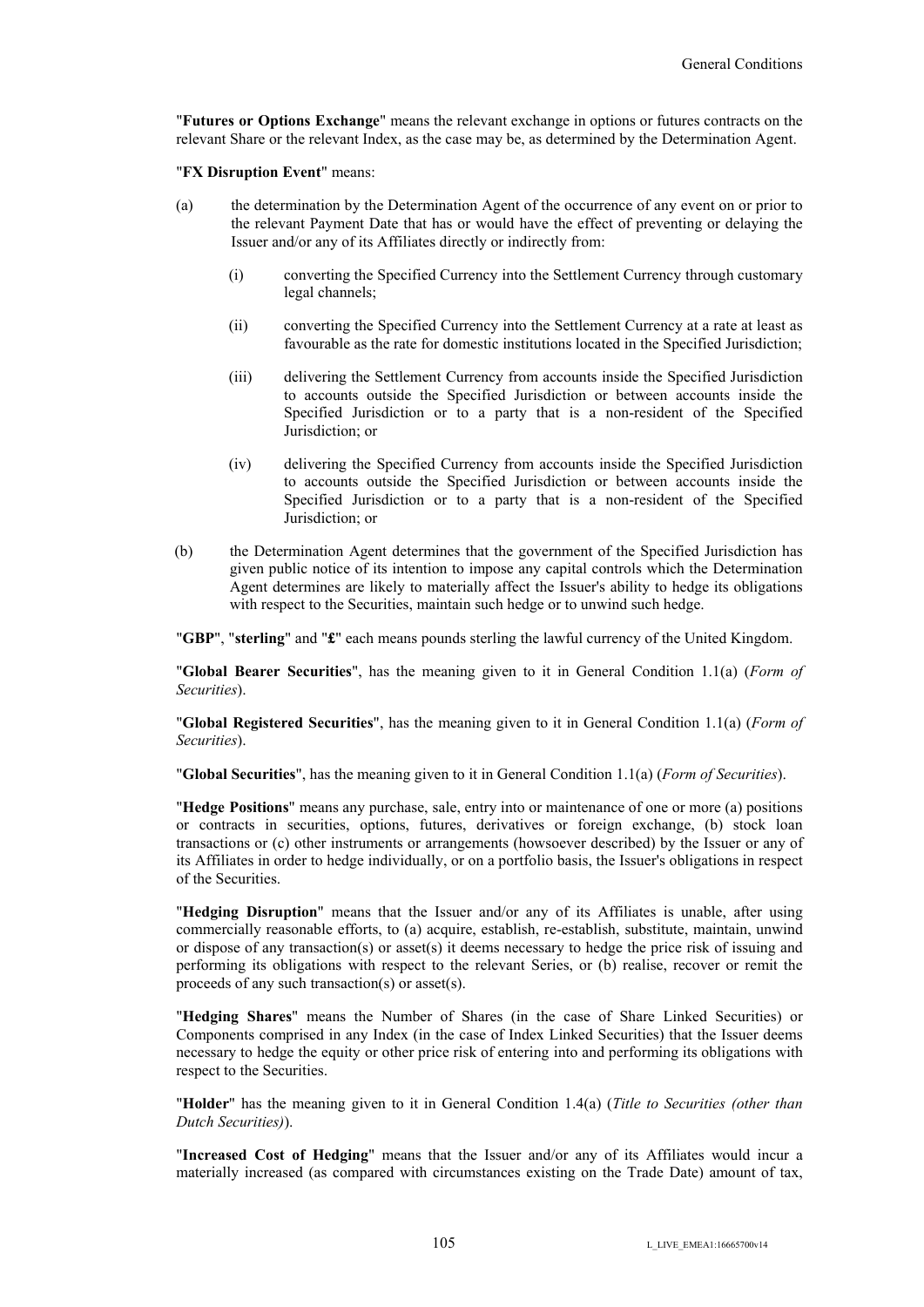duty, expense or fee (other than brokerage commissions) to (a) acquire, establish, re-establish, substitute, maintain, unwind or dispose of any transaction(s) or asset(s) it deems necessary to hedge the price risk of issuing and performing its obligations with respect to the relevant Series, or (b) realise, recover or remit the proceeds of any such transaction(s) or asset(s), provided that any such materially increased amount that is incurred solely due to the deterioration of the creditworthiness of the Issuer shall not be deemed an Increased Cost of Hedging.

"**Increased Cost of Stock Borrow**" means that the Borrow Cost to borrow any Share (in the case of Share Linked Securities) or any component comprised in an Index (in the case of Index Linked Securities) has increased above the Initial Stock Loan Rate.

"**Index**" means an index (including, but not limited to, a proprietary index created by the Issuer or an associate of the Issuer) specified in the Final Terms.

"**Index Linked Security**" means a Security, payments in respect of which will be contingent on and/or calculated by reference to an Index.

"**Index Sponsor**" means, in relation to an Index, the corporation or entity that is responsible for setting and reviewing the rules and procedures, and the methods of calculation and adjustments, if any, related to such Index.

"**Initial Price**" means the price of the Underlying Asset specified in the Final Terms.

"**Initial Stock Loan Rate**" means, in respect of a Share (in the case of Share Linked Securities) or a Component comprised in an Index (in the case of Index Linked Securities), the initial stock loan rate specified in relation to such Share or Component in the Final Terms; or if none is specified in the Final Terms, the Borrow Cost on the Trade Date for such Share or Component.

"**Insolvency**" means, by reason of the voluntary or involuntary liquidation, bankruptcy, insolvency, dissolution, termination or winding-up of, or any analogous proceeding affecting, a Share Company, (a) all the Shares of that Share Company are required to be transferred to a trustee, liquidator or other similar official or (b) the holders of the Shares of that Share Company become legally prohibited from transferring them or (c) the Share Company is dissolved, terminated or ceases to exist, as the case may be.

"**Insolvency Filing**" means that a Share Company institutes or has instituted against it by a regulator, supervisor or any similar official with primary insolvency, rehabilitative or regulatory jurisdiction over it in the jurisdiction of its incorporation or organisation or the jurisdiction of its head or home office, or it consents to a proceeding seeking a judgement of insolvency or bankruptcy or any other relief under any bankruptcy or insolvency law or other similar law affecting creditors' rights, or a petition is presented for its winding-up or liquidation by it or such regulator, supervisor or similar official or it consents to such a petition, or it has a resolution passed or an announcement published for its dissolution or termination, or it has instituted against it a proceeding seeking a judgment of insolvency or bankruptcy or any other relief under any bankruptcy or insolvency law or other similar law affecting creditors' rights, or a petition is presented for its winding-up or liquidation by a creditor and such proceeding is not dismissed, discharged, stayed or restrained in each case within 15 days of the institution or presentation thereof.

"**Issue and Paying Agent**" has the meaning given to it in Section A: INTRODUCTION of the General Conditions.

"**Issue Currency**" means the currency specified as such in the applicable Final Terms.

"**Issue Date**" means the date specified in the Final Terms.

"**Issue Price**" means the price specified in the Final Terms, calculated on the basis of the Initial Price of the Underlying Asset.

"**Issuer**" means Barclays Bank PLC.

"**Issuer Tax Event**" has the meaning given to it in General Condition 17 (*Taxation*).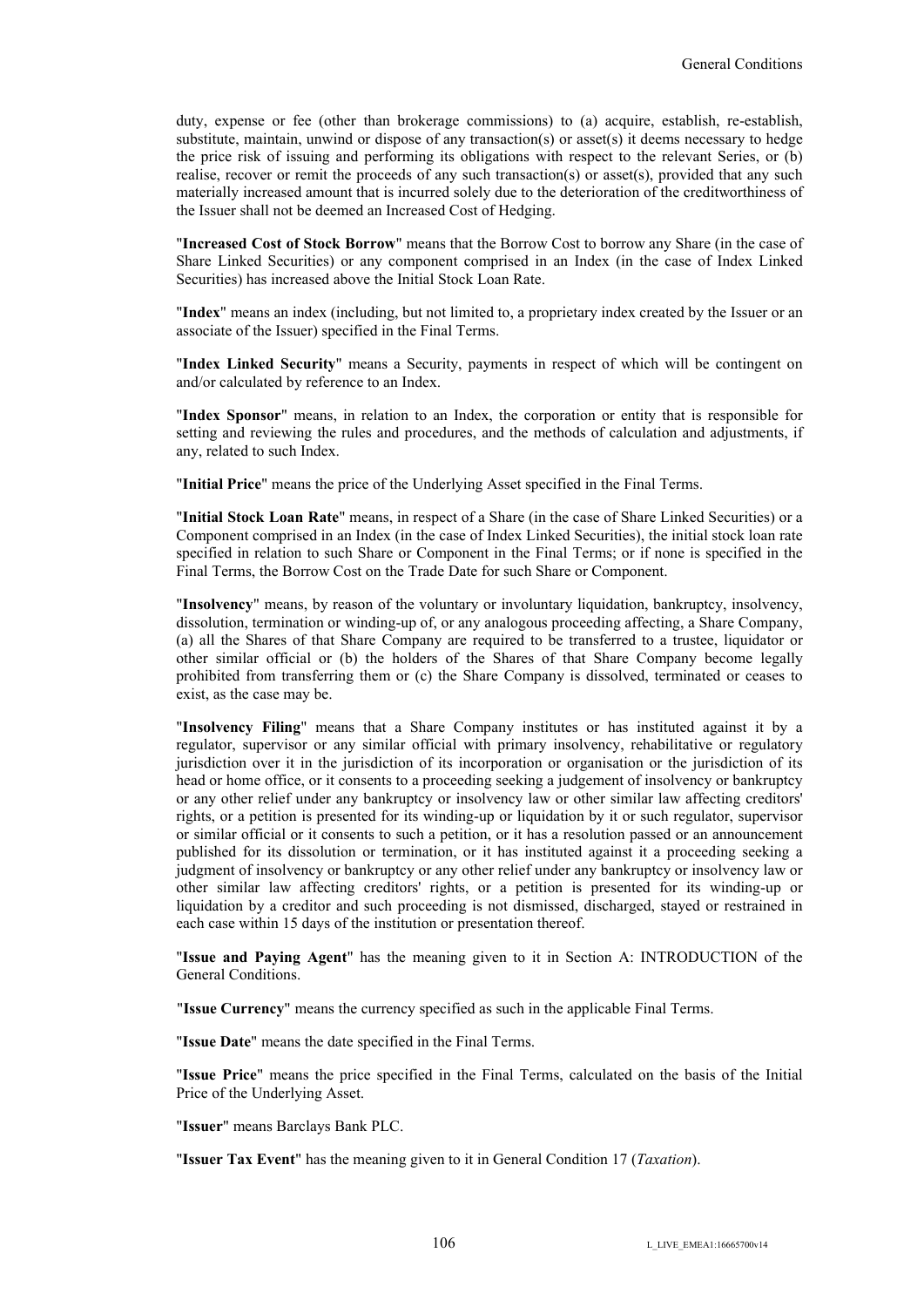"**Local Jurisdiction Taxes and Expenses**" means in respect of each Security, Local Market Expenses and all present, future or contingent Taxes, together with interest, additions to Taxes or penalties, which are (or may be) or were (or may have been) withheld or payable or otherwise incurred under the laws, regulations or administrative practices of the jurisdiction of any Share (in the case of Share Linked Securities) or any Component comprised in an Index (in the case of Index Linked Securities) (the "**Local Jurisdiction**") or any other state (or political sub-division or authority thereof or therein) in respect of:

- (a) the issue, transfer, redemption, unwind or enforcement of the Securities;
- (b) any payment (or delivery of Securities or other assets) to such Holder;
- (c) a person (not resident in the Local Jurisdiction) or any of its or its agent's Shares (in the case of Share Linked Securities) or any Component comprised in an Index (in the case of Index Linked Securities) or any rights, distributions or dividends appertaining to any such Share (in the case of Share Linked Securities) or any such Component (in the case of Index Linked Securities) (had such an investor (or agent) purchased, owned, held, realised, sold or otherwise disposed of Shares (in the case of Share Linked Securities) or a Component comprised in an Index (in the case of Index Linked Securities) in such a number as the Determination Agent, in a commercially reasonable manner, may determine to be appropriate as a hedge or related trading position in connection with the Securities); or
- (d) any of the Issuer's (or any Affiliates) other hedging arrangements in connection with the **Securities**

"**Local Market Expenses**" means (a) all costs, charges, fees, accruals, withholdings and expenses incurred in the local market of the relevant Underlying Asset or any Hedge Position, and (b) all costs, losses and expenses incurred as a result of any foreign exchange suspension or settlement delays or failures in the local market of the relevant Underlying Asset or any Hedge Position. In determining such Local Market Expenses, the Determination Agent may take into account (i) the amount and timing of payments that the Issuer or its Affiliates (as the case may be) would receive under its Hedge Position(s), (ii) whether the Hedge Positions include illiquid or non-marketable assets (which may be valued at zero) or synthetic hedges (where the mark-to-market may be zero or in-the-money to the relevant counterparty to the Hedge Positions) and (iii) whether the Issuer or its Affiliates would be subject to contingent liabilities, including any requirement to return any distributions or otherwise make any payments.

"**London Stock Exchange**" means London Stock Exchange plc.

"**Loss of Stock Borrow**" means that the Issuer and/or any Affiliate is unable, after using commercially reasonable efforts, to borrow (or maintain a borrowing of) any Share (in the case of Share Linked Securities) or any Components comprised in an Index (in the case of Index Linked Securities) in an amount equal to the Hedging Shares at a Borrow Cost equal to or less than the Maximum Stock Loan Rate.

"**Manager**" means the Issuer or Barclays Capital Inc., or such other entity as specified in the Final Terms.

## "**Market Disruption Event**" means:

- (a) except with respect to a Multi-exchange Index, the occurrence or existence of:
	- (i) a Trading Disruption, which the Determination Agent determines is material, at any time during the one-hour period that ends at the relevant Valuation Time;
	- (ii) an Exchange Disruption, which the Determination Agent determines is material, at any time during the one-hour period that ends at the relevant Valuation Time;
	- (iii) an Early Closure; or
	- (iv) any event, which the Determination Agent determines is material, which disrupts or impairs the ability of the Issuer or of any market participants to effect transactions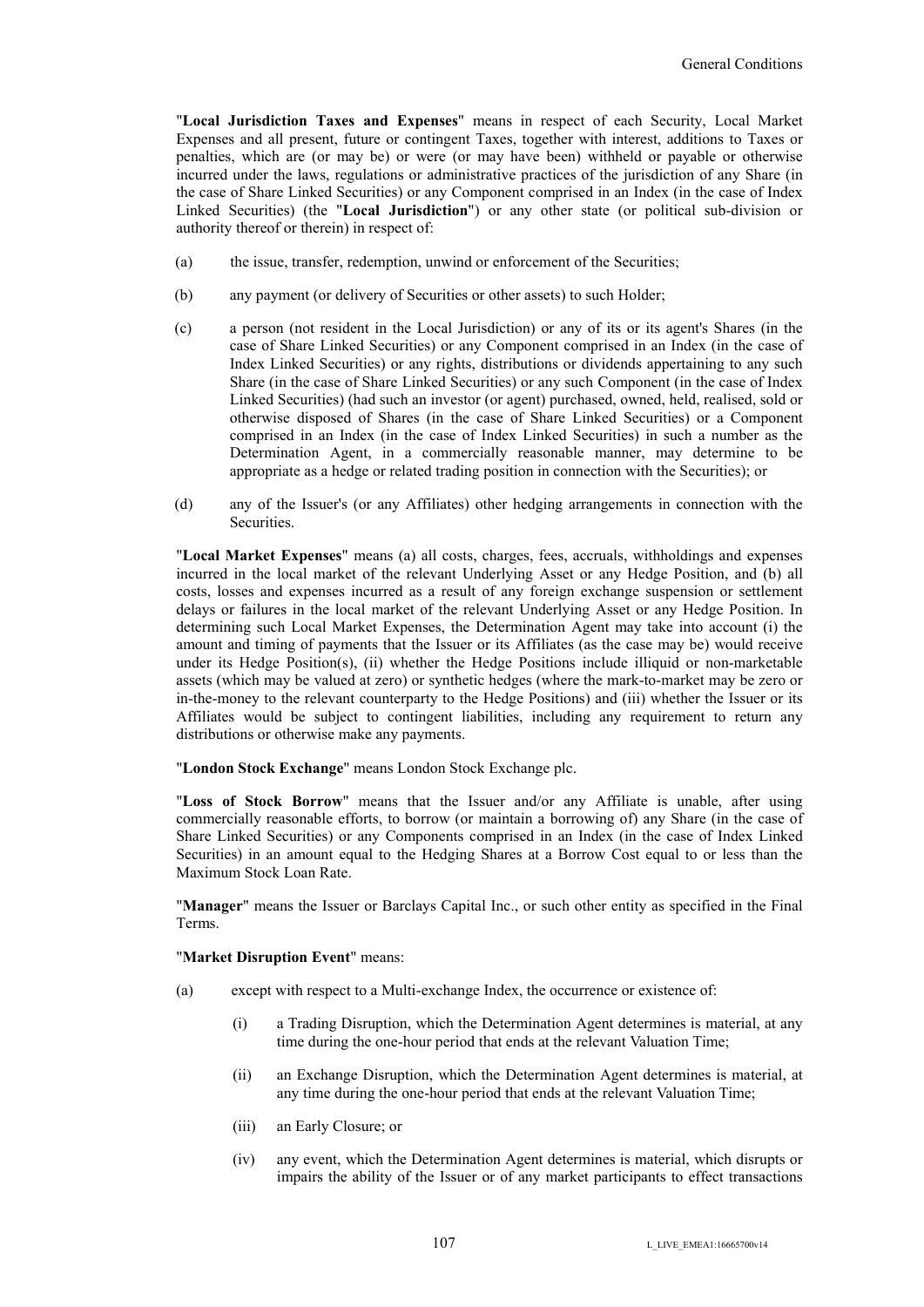in, or obtain market values for, futures, options or derivatives contracts relating to the Underlying Asset (including any proprietary index created by the Issuer or an associate of the Issuer);

- (b) with respect to a Multi-exchange Index, the occurrence or existence, in respect of any Component, of:
	- (i) a Trading Disruption in respect of such Component, which the Determination Agent determines is material, at any time during the one-hour period that ends at the relevant Valuation Time in respect of the Exchange on which such Component is principally traded;
	- (ii) an Exchange Disruption in respect of such Component, which the Determination Agent determines is material, at any time during the one-hour period that ends at the relevant Valuation Time in respect of the Exchange on which such Component is principally traded; or
	- (iii) an Early Closure in respect of such Component.
- (c) In all cases, the occurrence or existence, in respect of futures or options contracts relating to the Index, of: (i) a Trading Disruption; (ii) an Exchange Disruption, which, in either case, the Determination Agent determines is material, at any time during the one-hour period that ends at the Valuation Time in respect of the Related Exchange; or (iii) an Early Closure, in each case in respect of such futures or options contracts.

In addition, for the purposes of determining whether a Market Disruption Event exists in respect of an Index which is not a Multi-exchange Index at any time, if a Market Disruption Event occurs in respect of a security included in such Index at any time, then the relevant percentage contribution of that security to the level of such Index shall be based on a comparison of  $(x)$  the portion of the level of such Index attributable to that security to (y) the overall level of such Index, in each case immediately before the Market Disruption Event occurred.

"**Maximum Stock Loan Rate**" means, in respect of a Share (in the case of Share Linked Securities) or a Component comprised in an Index (in the case of Index Linked Securities), the rate specified in the Final Terms, or if none is specified in the Final Terms, the Initial Stock Loan Rate.

"**Merger Date**" means, in respect of a Merger Event, the date upon which all holders of the relevant Shares (other than, in the case of a takeover offer, Shares owned or controlled by the offeror) have agreed or have irrevocably become obliged to transfer their Shares.

"**Merger Event**" means, in respect of any relevant Shares, any:

- (a) reclassification or change of such Shares that results in a transfer of or an irrevocable commitment to transfer 20 per cent or more of such Shares outstanding;
- (b) consolidation, amalgamation, merger or binding share exchange of the Share Company with or into another entity (other than a consolidation, amalgamation, merger or binding share exchange in which such Share Company is the continuing entity and which results in a reclassification or change of less than 20 per cent of the relevant Shares outstanding);
- (c) takeover offer, tender offer, exchange offer, solicitation, proposal or other event by any entity for such Shares that results in a transfer of or an irrevocable commitment to transfer 20 per cent or more of such Shares (other than such Shares owned or controlled by the offeror); or
- (d) consolidation, amalgamation, merger or binding share exchange of the Share Company or its subsidiaries with or into another entity in which the Share Company is the continuing entity and which does not result in a reclassification or change of all such Shares outstanding, but results in the outstanding Shares (other than Shares owned or controlled by such other entity) immediately prior to such event collectively representing less than 50 per cent of the outstanding Shares immediately following such event.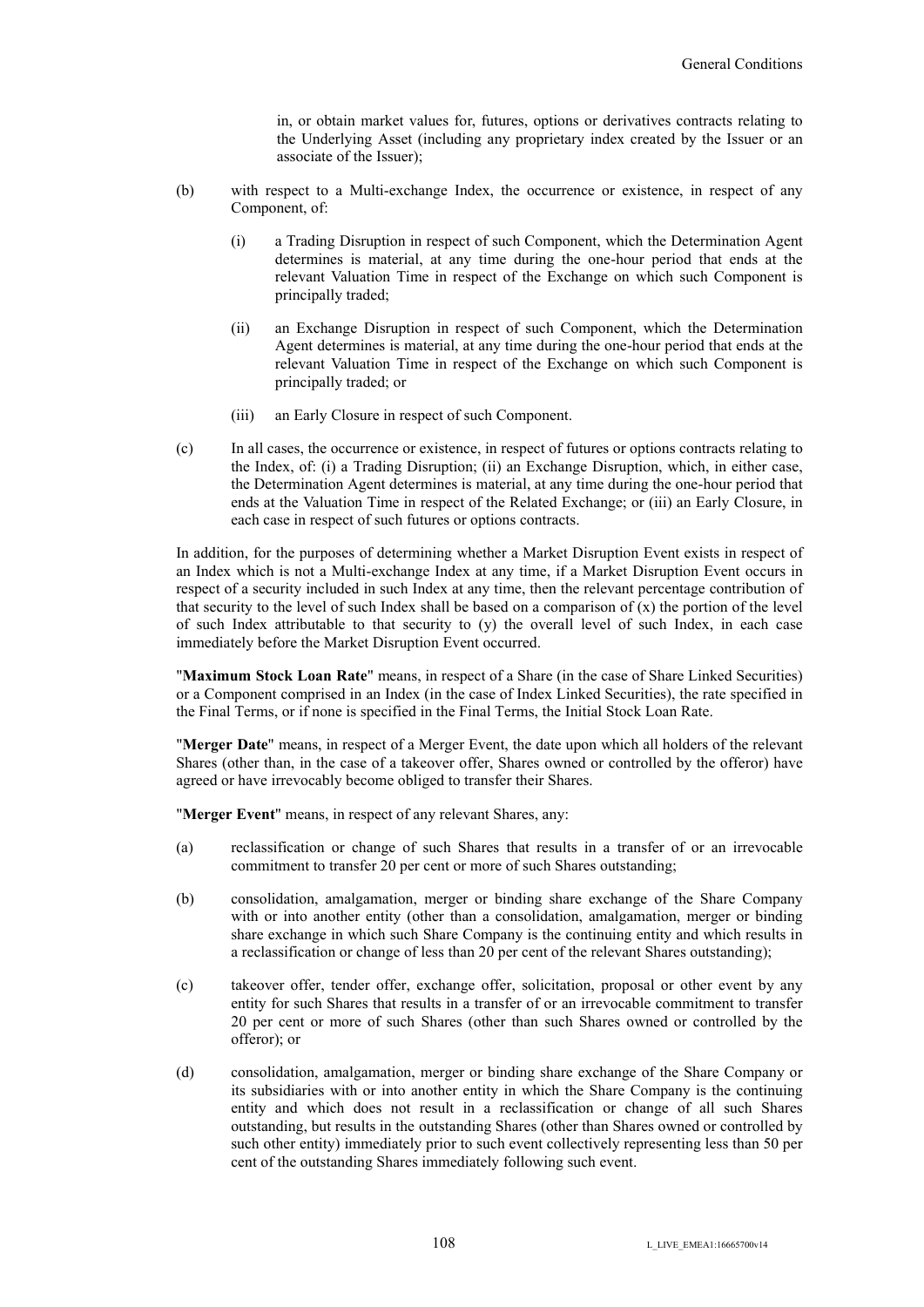"**Minimum Tradable Amount**" means the amount specified in the Final Terms.

"**Multi-exchange Index**" means any Index specified as such in the Final Terms.

"**Nationalisation**" means that all the Shares or all the assets or substantially all the assets of the Share Company are nationalised, expropriated or are otherwise required to be transferred to any governmental agency, authority or entity.

"**New Bank Issuer**" has the meaning given to it in General Condition 22 (*Substitution*).

"**NGN Form**" has the meaning given to it in General Condition 1.1(d) (*Initial Issue of Global Securities*).

"**NSS**" has the meaning given to it in General Condition 1.1(d) (*Initial Issue of Global Securities*).

"**Number of Securities**" means the number specified in the Final Terms.

"**Paying Agents**" has the meaning given to it in Section A: (INTRODUCTION) of the General Conditions.

"**Payment Date**" means a day on which a payment is due in respect of the Securities.

"**Permanent Global Security**" has the meaning given to it in General Condition 1.2(a) (*Exchanges of Global Securities (other than French Cleared Securities*)).

"**Potential Adjustment Event**" means any of the following or a declaration by the Share Company of the terms of any of the following:

- (a) a subdivision, consolidation or reclassification of the relevant Shares (other than a Merger Event) or a free distribution or dividend of any such Shares to existing holders of the relevant Shares by way of bonus, capitalisation or similar issue;
- (b) a distribution, issue or dividend to existing holders of the relevant Shares of (i) additional Shares, (ii) other share capital or securities granting the right to payment of dividends and/or the proceeds of dissolution, liquidation or termination of the Share Company equally or proportionately with such payments to holders of such Shares, (iii) share capital or other securities of another issuer acquired or owned (directly or indirectly) by the Share Company as a result of a spin-off or other similar transaction or (iv) any other type of securities, rights or warrants or other assets in any case for payment (cash or other consideration) at less than the prevailing market price as determined by the Determination Agent;
- (c) an amount per Share which the Determination Agent determines should be characterised as an extraordinary dividend;
- (d) a call by the Share Company in respect of the relevant Shares that are not fully paid;
- (e) a repurchase by the Share Company or any of its subsidiaries of relevant Shares whether out of profits or capital and whether the consideration for such repurchase is cash, securities or otherwise;
- (f) in respect of the Share Company, an event that results in any shareholder rights being distributed or becoming separated from shares of common stock or other shares of the capital stock of the Share Company pursuant to a shareholder rights plan or arrangement directed against hostile takeovers that provides, upon the occurrence of certain events, for a distribution of preferred stock, warrants, debt instruments or stock rights at a price below their market value, as determined by the Determination Agent, provided that any adjustment effected as a result of such an event shall be readjusted upon any redemption of such rights; or
- (g) any other event that may have a diluting or concentrative effect on the theoretical value of the relevant Shares.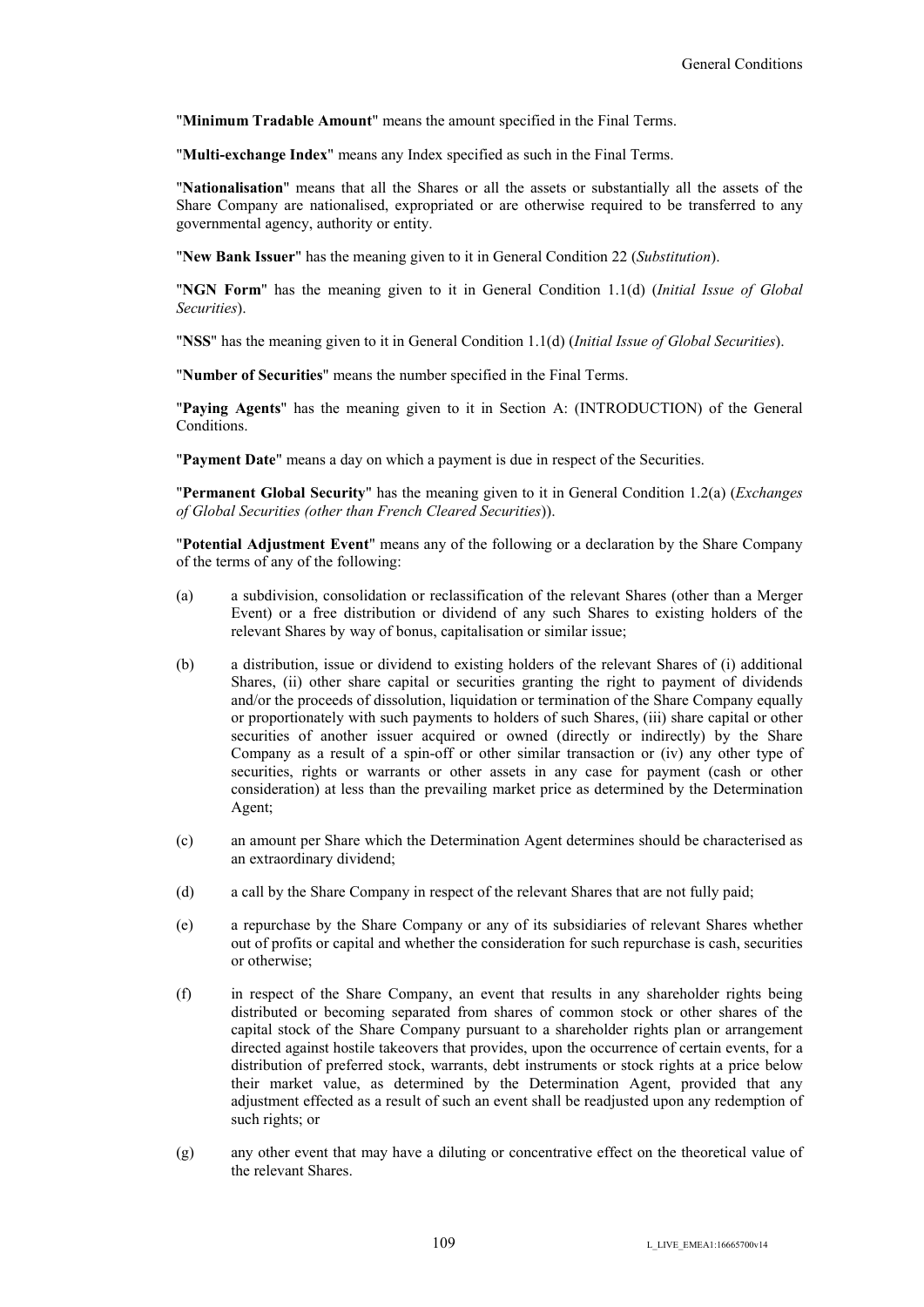"**Programme**" means the Global Structured Securities Programme as defined in, established by and contemplated in the Agency Agreement, as the same may be from time to time amended, supplemented or modified.

"**Record Date**" means, in relation to a payment under a Registered Security, the fifteenth calendar day (whether or not such fifteenth calendar day is a Business Day) before the relevant due date for such payment, except that, with respect to Cleared Securities that are represented by a Global Registered Security, it shall be the Clearing System Business Day immediately prior to the due date for payment.

"**Register**" means, with respect to any Registered Securities, the register of holders of such Securities maintained by the applicable Registrar.

"**Registrar**" has the meaning given to it in Section A: INTRODUCTION of the General Conditions.

"**Registration Agent**" means the party specified in the Final Terms.

"**Regulation S Global Security**" means a Regulation S Security in global form.

"**Related Exchange**" means, subject to the below, in respect of an Underlying Asset, each exchange or quotation system specified as such for such Underlying Asset in the Final Terms, any successor to such exchange or quotation system or any substitute exchange or quotation system to which trading in futures and options contracts relating to such Underlying Asset has temporarily relocated (provided that the Determination Agent has determined that there is comparable liquidity relative to the futures or options contracts relating to such Underlying Asset on such temporary substitute exchange or quotation system as on the original Related Exchange), provided, however, that, where "All Exchanges" is specified as the Related Exchange in the Final Terms, "Related Exchange" shall mean each exchange or quotation system where trading has a material effect (as determined by the Determination Agent) on the overall market for futures or options contracts relating to such Underlying Asset.

"**Relevant Clearing System**" means, as appropriate, Euroclear, Clearstream, Euroclear Netherlands and/or Euroclear France, as the case may be, through which interests in Securities are to be held and/or through an account at which such Securities are to be cleared.

"**Relevant Date**" means, in respect of any Security, the date on which payment in respect of it first becomes due (or would have first become due if all conditions to settlement had been satisfied) or (if any amount of the money payable is improperly withheld or refused) the date on which payment in full of the amount outstanding is made or (if earlier) the date five calendar days after that on which notice is duly given to the Holders that, upon further presentation of the Security being made in accordance with these General Conditions, such payment will be made, provided that payment is in fact made upon such presentation.

"**Relevant Rules**" means the Clearstream Rules, the Euroclear Rules, the Euroclear Netherlands Rules, and/or the terms and conditions and any procedures governing the use of such other Relevant Clearing System, as updated from time to time.

"**Relevant Settlement Day**" means a Clearing System Business Day and a Scheduled Trading Day.

"**Relevant Stock Exchange**" means, in respect of any Series, the stock exchange upon which such Securities are listed, being the principal stock exchange of France, Luxembourg or The Netherlands, as specified in the Final Terms.

"**Scheduled Closing Time**" means, in respect of any Exchange or Related Exchange and a Scheduled Trading Day, the scheduled weekday closing time of such Exchange or Related Exchange on such Scheduled Trading Day, without regard to after-hours or other trading outside regular trading session hours.

#### "**Scheduled Trading Day**" means:

(a) except with respect to a Multi-exchange Index, any day on which each Exchange and each Related Exchange are scheduled to open for trading for their respective regular trading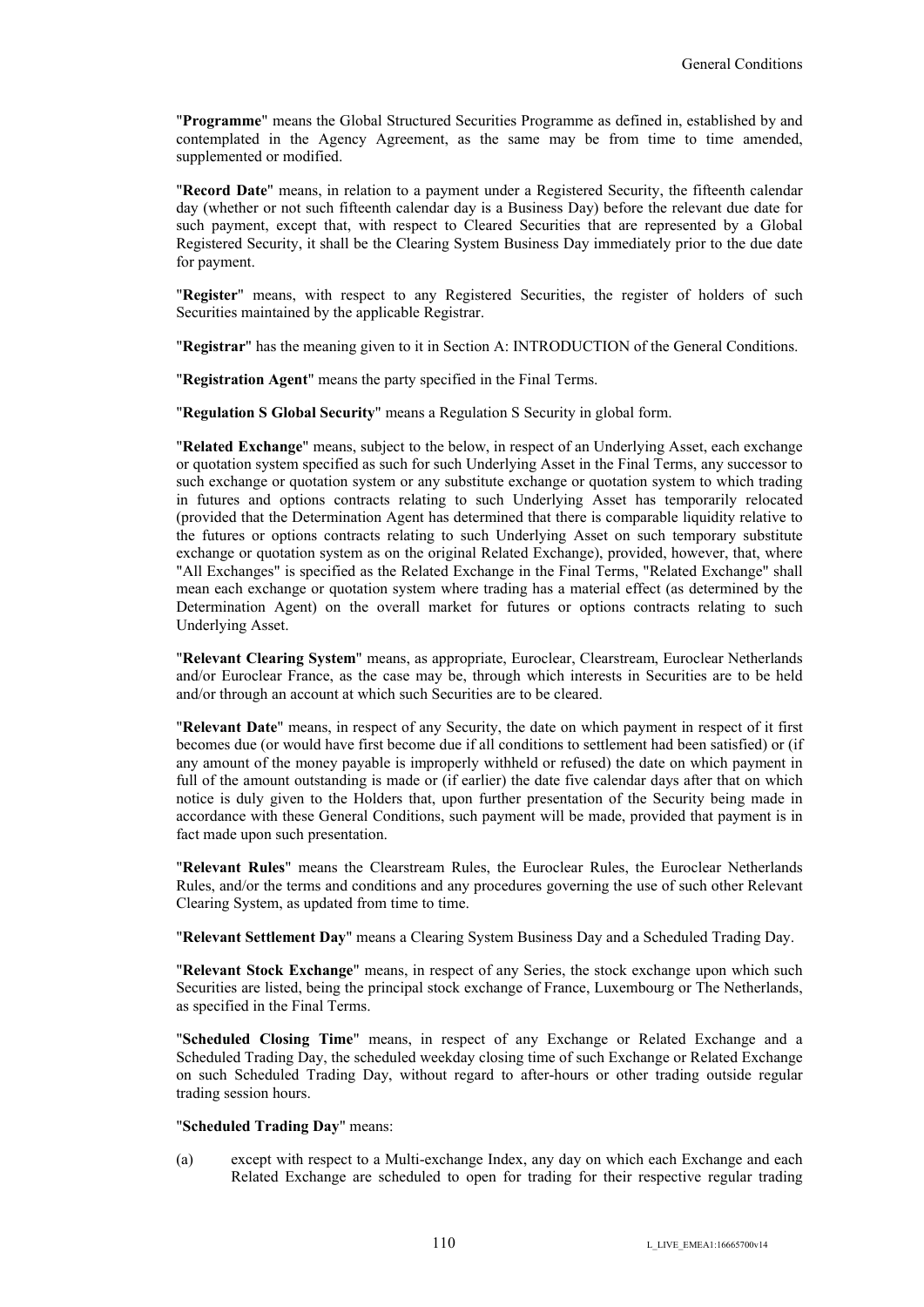sessions, provided that a day shall be a Scheduled Trading Day if it is known at any time before that day each Exchange and each Related Exchange are scheduled to be open for trading for their respective regular trading sessions on that day. Conversely, a day shall not be a Scheduled Trading Day if it is known at any time before that day that the Exchange or Related Exchange is not scheduled to be open for trading for its regular trading session on that day; and

(b) with respect to any Multi-exchange Index, any day on which (i) the relevant Index Sponsor is scheduled to publish the level of the relevant Index and (ii) the Related Exchange is scheduled to be open for trading for its regular trading session, provided that a day shall be a Scheduled Trading Day if it is known at any time before that day that the Related Exchange is scheduled to be open for trading for its regular trading session on that day. Conversely, a day shall not be a Scheduled Trading Day if it is known at any time before that day that the Related Exchange is not scheduled to be open for trading for its regular trading session on that day.

"**Scheduled Valuation Date**" means any original date that, but for the occurrence of an event causing a Disrupted Day, would have been a Valuation Date.

"**Securities Act**" means the United States Securities Act of 1933, as amended.

"**Security**" or "**Securities**" means any Certificates which may from time to time be issued under the Programme in accordance with the terms of this Base Prospectus. Unless the context otherwise requires, any reference to "Security" shall be deemed to refer to a single Certificate.

"**Security Settlement Cut-off Date**" has the meaning given to it in General Condition 5.2 (*Redemption of Open-ended Turbo Securities*).

"**Series**" means the Securities of each original issue together with the Securities of any further issues expressed to be consolidated to form a single Series with the Securities of an original issue.

"**Settlement Amount**" means the Optional Cash Redemption Amount, the Early Cash Settlement Amount or the Specified Early Cash Settlement Amount, as applicable.

"**Settlement Currency**" means the currency specified in the Final Terms.

"**Settlement Expenses**" means, in respect of any Security or Securities, any costs, fees and expenses or other amounts (other than in relation to Taxes) payable by a Holder per Security on or in respect of or in connection with the redemption or settlement of such Security or Securities as determined by the Determination Agent in a commercially reasonable manner.

"**Settlement Number**" means, in respect of a Series of Securities, 180 unless otherwise specified in the Final Terms.

"**Share**" means, in relation to a Security, a share, a unit, a depositary receipt, an interest or an equity unit to which such Security relates.

**Share Company**" means the company, the depositary bank, the fund, the pooled investment vehicle, the collective investment scheme, the partnership, the trust or other legal arrangement that has issued or gave rise to the relevant Share.

"**Share Linked Security**" means a Security, payments in respect of which will be contingent on and/or calculated by reference to one or more Shares.

"**Specified Currency**" means the currency or currencies specified in the Final Terms.

"**Specified Jurisdiction**" means the jurisdiction specified in the Final Terms, provided that if the Specified Currency is specified to be euro in the Final Terms, Specified Jurisdiction is to mean any of the Eurozone countries.

"**Substitute Assets**" has the meaning given to it in General Condition 5.1(c) (*Redemption of Openended Mini Securities – Put Option*).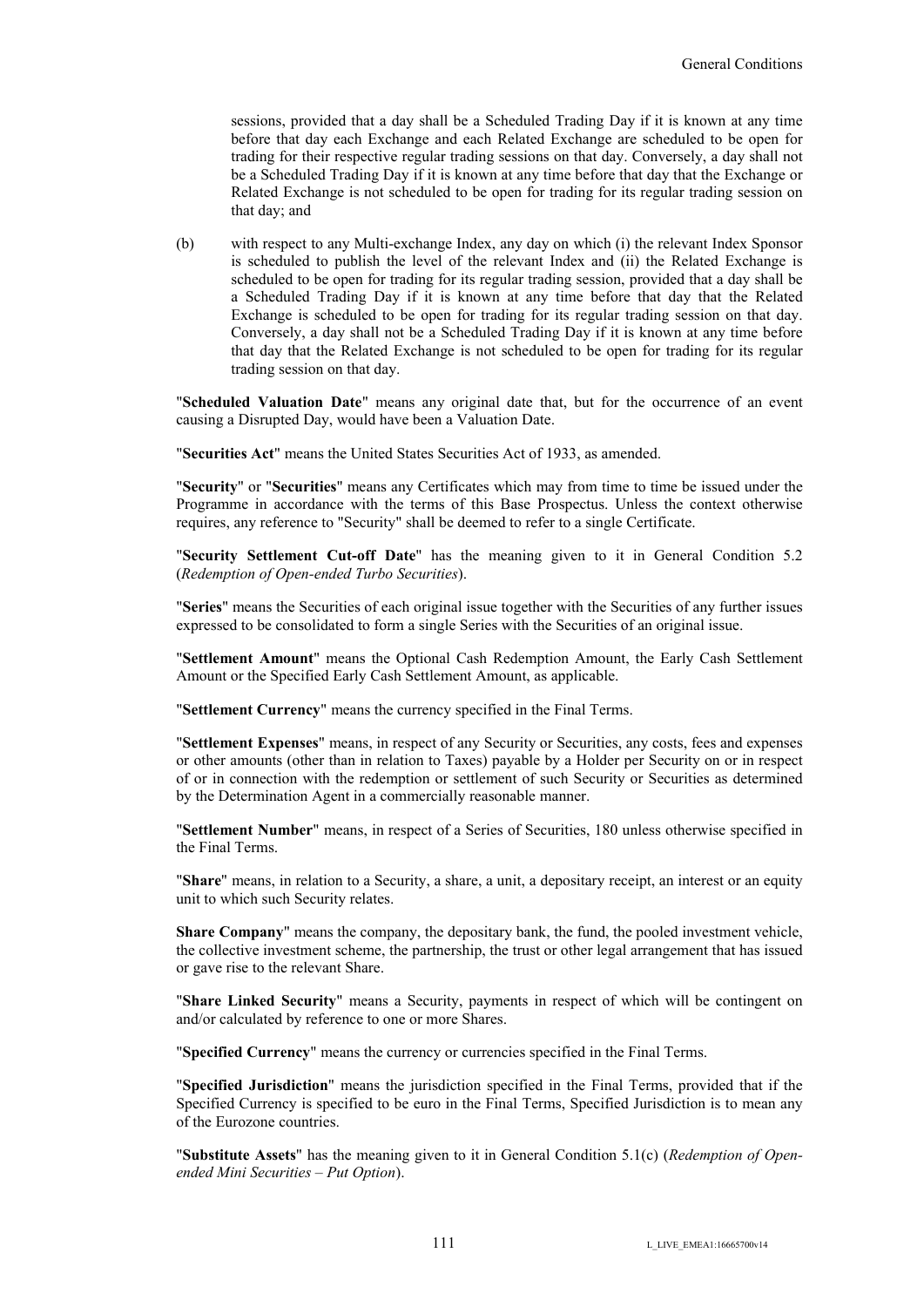"**Successor**" means, in relation to any Agent or such other or further person as may from time to time be appointed by the Issuer in respect of Securities, the person identified as the successor to such Agent or other person by the Determination Agent (or, if the successor relates to the Determination Agent, the Issuer). Notice of any Successor identified shall be given to Holders as soon as reasonably practicable after such identification.

"**TARGET Business Day**" means a day on which the TARGET System is operating.

"**TARGET System**" means the Trans-European Automated Real-time Gross Settlement Express Transfer payment system which utilises a single shared platform and which was launched on 19 November 2007 ("**TARGET2**") (or, if such system ceases to be operative, such other system (if any) determined by the Determination Agent to be a suitable replacement).

"**Taxes**" means any tax, duty, impost, levy, charge or contribution in the nature of taxation or any withholding or deduction for or on account thereof, including (but not limited to) any applicable stock exchange tax, turnover tax, stamp duty, stamp duty reserve tax and/or other taxes, duties, assessments or governmental charges of whatever nature chargeable or payable and includes any interest and penalties in respect thereof.

"**TEFRA**" means the US Tax Equity and Fiscal Responsibility Act of 1982.

"**Temporary Global Security**" has the meaning given to it in General Condition 1.2(a) (*Exchanges of Global Securities (other than French Cleared Securities*)).

"**Tender Offer**" means, in respect of a Share, a takeover offer, tender offer, exchange offer, solicitation, proposal or other event by any entity or person that results in such entity or person purchasing, or otherwise obtaining or having the right to obtain, by conversion or other means, greater than 10 per cent and less than 100 per cent of the outstanding shares of the Share Company as determined by the Determination Agent, based upon the making of filings with governmental or self-regulatory agencies or such other information as the Determination Agent deems relevant.

"**Tender Offer Date**" means, in respect of a Tender Offer, the date on which shares in the amount of the applicable percentage threshold are actually purchased or otherwise obtained (as determined by the Determination Agent).

"**Trade Date**" means the date specified in the Final Terms.

"**Trading Disruption**" means:

- (a) except with respect to a Multi-exchange Index, any suspension of, impairment of or limitation imposed on trading by the Exchange or Related Exchange or otherwise and whether by reason of movements in price exceeding limits permitted by the Exchange or Related Exchange or otherwise (i) relating to the Share on the Exchange or, in the case of an Index Linked Security, on any relevant Exchange(s) relating to any Component that comprise 20 per cent or more of the level of the relevant Index) or (ii) in futures or options contracts relating to the Share or the relevant Index on any relevant Related Exchange; and
- (b) with respect to any Multi-exchange Index, any suspension of, impairment of or limitation imposed on trading by the Exchange or Related Exchange or otherwise and whether by reason of movements in price exceeding limits permitted by the Exchange or Related Exchange or otherwise (i) relating to any Component on the Exchange in respect of such Component or (ii) in futures or options contracts relating to the Index (or any Component thereof) on the Related Exchange.

For the avoidance of doubt, the following events shall be deemed to be a suspension or limitation of trading for the purposes of a Trading Disruption, as determined by the Determination Agent: (i) a price change exceeding limits set by the relevant Exchange; (ii) an imbalance of orders; or (iii) a disparity in bid prices and ask prices.

"**Tranche**" has the meaning given to it in Section A: INTRODUCTION of the General Conditions.

"**Transfer Agents**" has the meaning given to it in Section A: INTRODUCTION of the General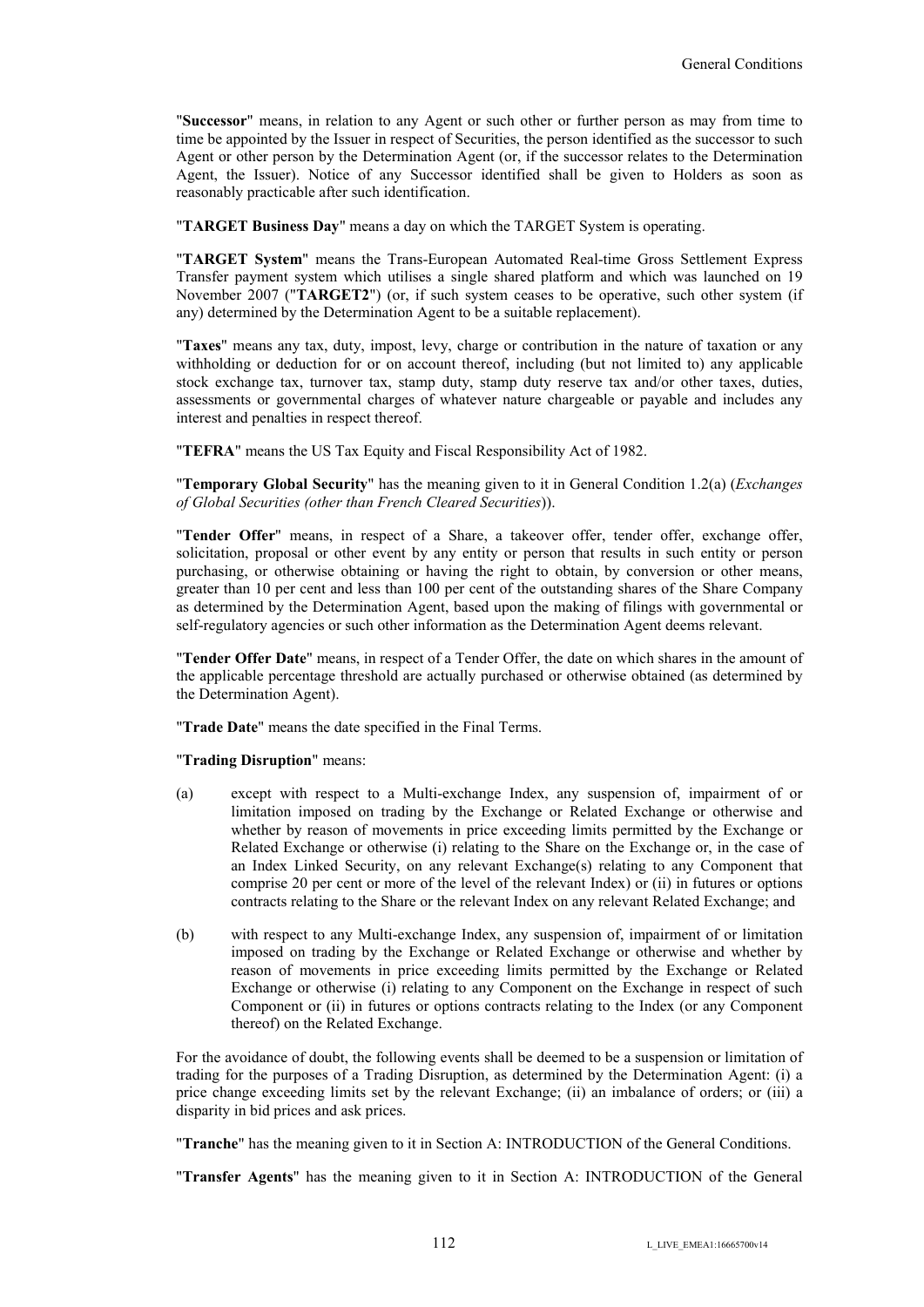#### Conditions.

"**Transfer Documentation**" means, for each Series, such documentation as is generally acceptable for settlement of the transfer of the Underlying Asset on any Related Exchange or through the Relevant Clearing System, including, without limitation, stock notes and/or stock transfer forms in the case of settlement on the London Stock Exchange.

"**Underlying Asset**" means, in relation to a Series, the Index or Share specified in the Final Terms (provided that where the Final Terms specify an Index, the Underlying Asset represents a notional investment in such Index with a notional investment size of one unit of Underlying Asset Currency per index point).

"**Underlying Asset Currency**" means the currency specified as such in the applicable Final Terms.

"**USD**", "**US\$**", "**\$**" and "**US Dollars**" each means United States dollars.

"**Wge**" means the Dutch Act on Giro Transfers of Securities (*Wet giraal effectenverkeer*), as amended from time to time.

#### 29.2 **Interpretation**

- (a) Capitalised terms used but not defined in these General Conditions will have the meanings given to them in the Final Terms, the absence of any such meaning indicating that such term is not applicable to the Securities of the relevant Series.
- (b) A reference to a "person" in these General Conditions includes any person, firm, company, corporation, government, state or agency of a state or any association, trust or partnership (whether or not having separate legal personality) of two or more of the foregoing.
- (c) A reference in these General Conditions to a provision of law is a reference to that provision as amended or re-enacted.
- (d) References in these General Conditions to a company or entity shall be deemed to include a reference to any successor or replacement thereto.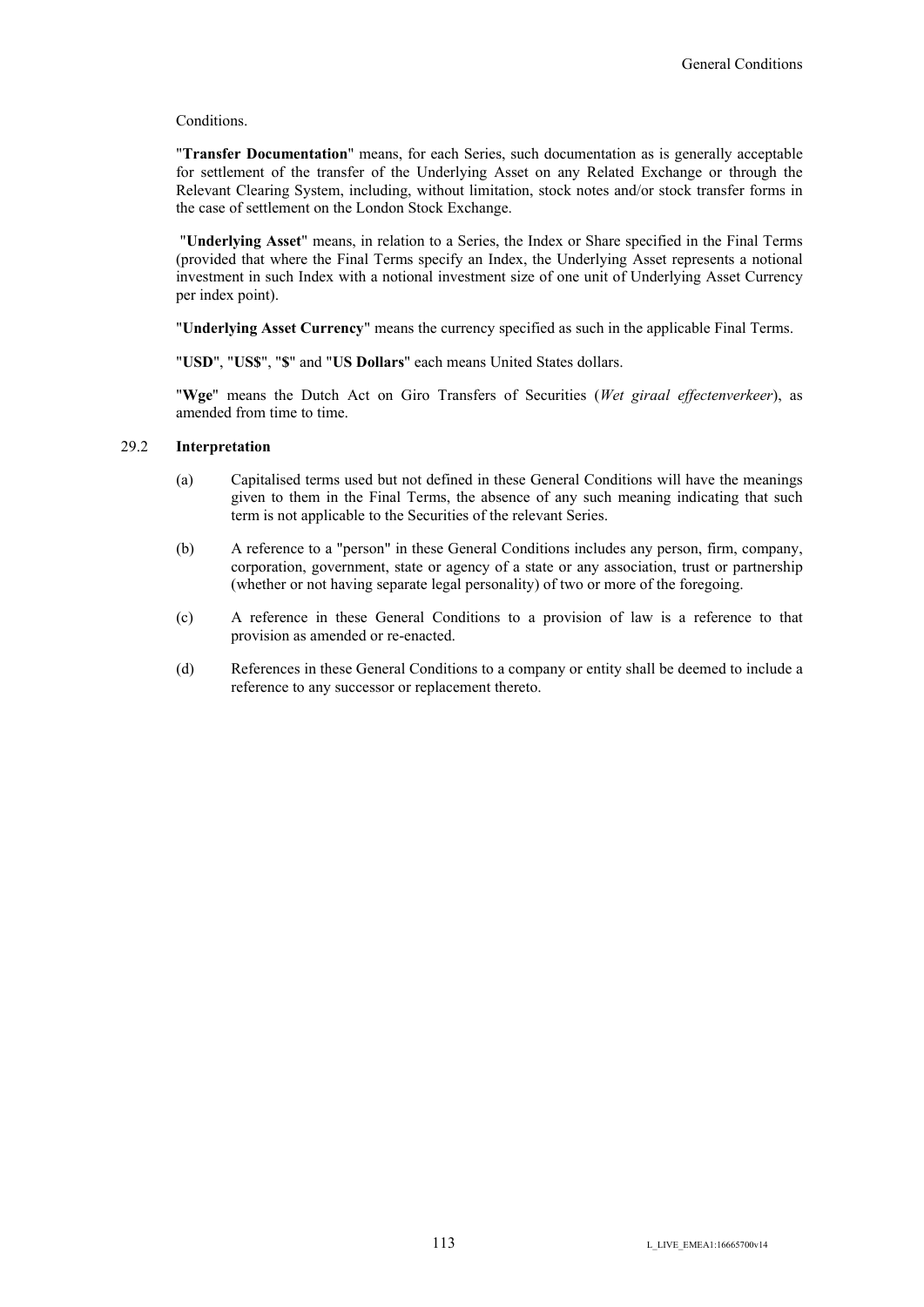### **PRO FORMA FINAL TERMS**

The Final Terms for each Series of Securities will include such of the following information as is applicable with respect to such Securities.



## **BARCLAYS BANK PLC**

#### (*Incorporated with limited liability in England and Wales*)

[Up to] [ ] Securities pursuant to the Global Structured Securities Programme [(to be consolidated and to form a single series with the  $\lceil \cdot \rceil$  Securities due  $\lceil \cdot \rceil$ , and issued on  $\lceil \cdot \rceil$  pursuant to the Global Structured Securities Programme (the "**Tranche [ ] Securities**"] Issue Price: [ ]

This document constitutes the final terms of the Securities (the "**Final Terms**") described herein for the purposes of Article 5.4 of the Prospectus Directive and is prepared in connection with the Global Structured Securities Programme established by Barclays Bank PLC (the "**Issuer**"). These Final Terms are supplemental to and should be read in conjunction with the GSSP Base Prospectus 11 dated [ ] 2013[, as supplemented on [ ]], which constitutes a base prospectus (the "**Base Prospectus**") for the purpose of the Prospectus Directive. Full information on the Issuer and the offer of the Securities is only available on the basis of the combination of these Final Terms and this Base Prospectus. A summary of the individual issue of the Securities is annexed to these Final Terms.

This Base Prospectus is available for viewing at [http://www.bmarkets.com] and during normal business hours at the registered office of the Issuer and the specified office of the Issue and Paying Agent for the time being in London, and copies may be obtained from such office. Words and expressions defined in this Base Prospectus and not defined in this document shall bear the same meanings when used herein.

**Barclays**

**Final Terms dated** [ ]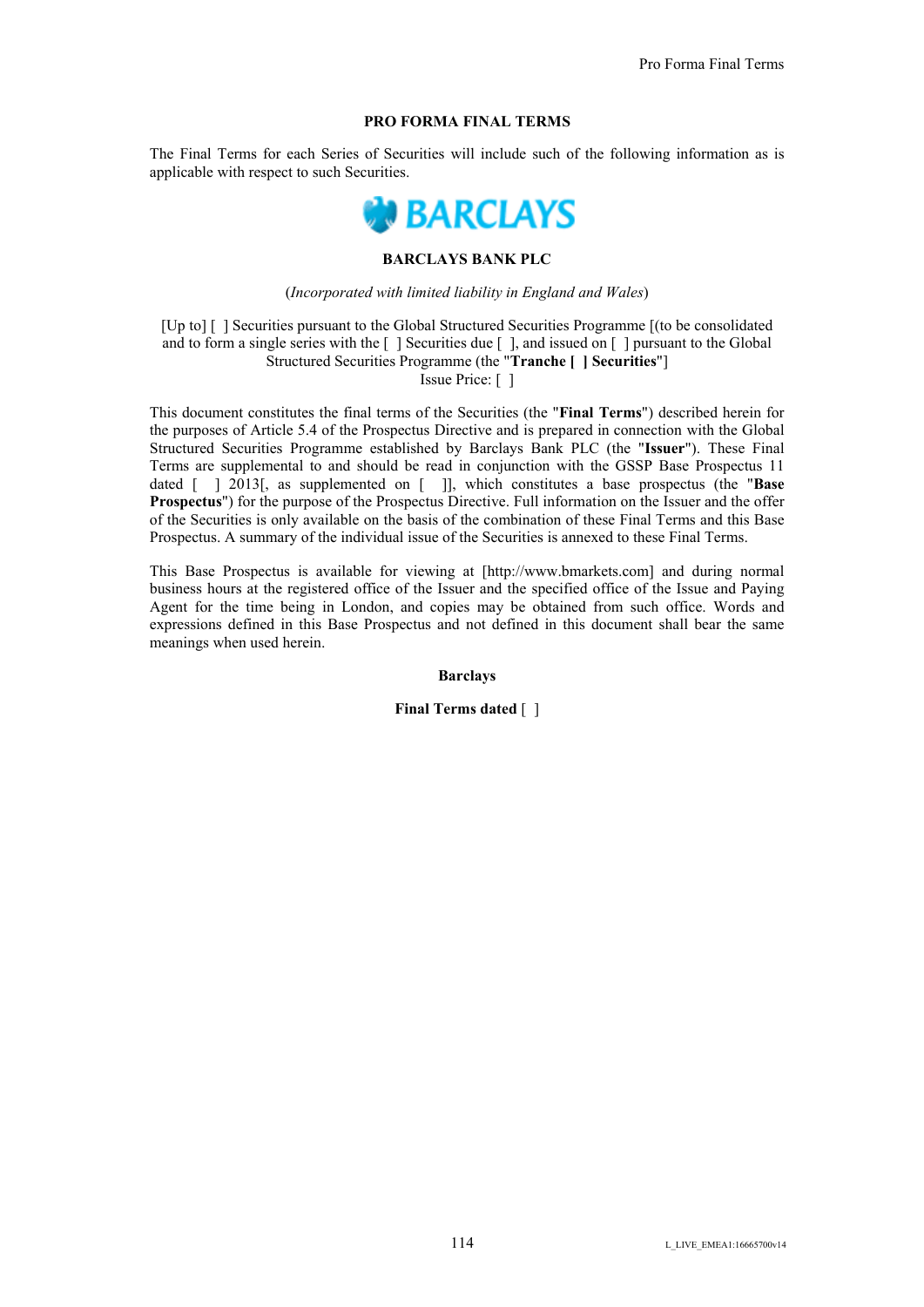## **PART A – CONTRACTUAL TERMS**

## *Provisions relating to the Securities*

| 1. | (a)         | Series:                               | $\Box$                                                                                                                                                                                                                                                                                                                                           |
|----|-------------|---------------------------------------|--------------------------------------------------------------------------------------------------------------------------------------------------------------------------------------------------------------------------------------------------------------------------------------------------------------------------------------------------|
|    | [(b)]       | Tranche:                              | $[ \ ]$                                                                                                                                                                                                                                                                                                                                          |
|    |             |                                       | [The Securities shall be consolidated and form a single<br>series with the Tranche [] Securities but shall not be<br>fungible with the Tranche [ ] Securities until such time<br>as the clearing systems recognise the Securities to be<br>fungible with the Tranche [ ] Securities.]                                                            |
| 2. | Securities: |                                       |                                                                                                                                                                                                                                                                                                                                                  |
|    | (a)         | Number of Securities:                 | $[[Up to] [$ ]                                                                                                                                                                                                                                                                                                                                   |
|    |             |                                       | [Up to authorised number of Securities: []                                                                                                                                                                                                                                                                                                       |
|    |             |                                       | Initial issuance number of Securities as at the Issue Date:<br>$[$ $]]$                                                                                                                                                                                                                                                                          |
|    |             | $(i)$ Series:                         | $\lceil$ $\rceil$                                                                                                                                                                                                                                                                                                                                |
|    |             | (ii) Tranche:                         | [ ]                                                                                                                                                                                                                                                                                                                                              |
|    | (b)         | Minimum Tradable<br>Amount:           | [ ] [Not Applicable]                                                                                                                                                                                                                                                                                                                             |
| 3. |             | Issue Price:                          | [ ] per Security                                                                                                                                                                                                                                                                                                                                 |
|    |             |                                       | [The Issue Price includes a [commission element][fee]<br>which will be no more than $\lceil \cdot \rceil$ % of the Issue Price [and<br>relates solely to the [initial design, arrangement and<br>manufacture][custody] of the Securities<br>by<br>the<br>Distributor]. Further details of the commission element<br>are available upon request.] |
| 4. |             | Issue Date:                           | $\Box$                                                                                                                                                                                                                                                                                                                                           |
| 5. |             | Issue Currency:                       | $\Box$                                                                                                                                                                                                                                                                                                                                           |
| 6. |             | Settlement Currency:                  | U                                                                                                                                                                                                                                                                                                                                                |
| 7. |             | Type of Security:                     | [Open-ended Mini Long (Local)]                                                                                                                                                                                                                                                                                                                   |
|    |             | (General Condition 5<br>(Redemption)) | [Open-ended Mini Long (Currency Translated)]                                                                                                                                                                                                                                                                                                     |
|    |             |                                       | [Open-ended Mini Short (Local)]                                                                                                                                                                                                                                                                                                                  |
|    |             |                                       | [Open-ended Mini Short (Currency Translated)]                                                                                                                                                                                                                                                                                                    |
|    |             |                                       | [Open-ended Mini Long (Quanto)]                                                                                                                                                                                                                                                                                                                  |
|    |             |                                       | [Open-ended Mini Short (Quanto)]                                                                                                                                                                                                                                                                                                                 |
|    |             |                                       | [Open-ended Turbo Long (Local)]                                                                                                                                                                                                                                                                                                                  |
|    |             |                                       | [Open-ended Turbo Long (Currency Translated)]                                                                                                                                                                                                                                                                                                    |
|    |             |                                       | [Open-ended Turbo Short (Local)]                                                                                                                                                                                                                                                                                                                 |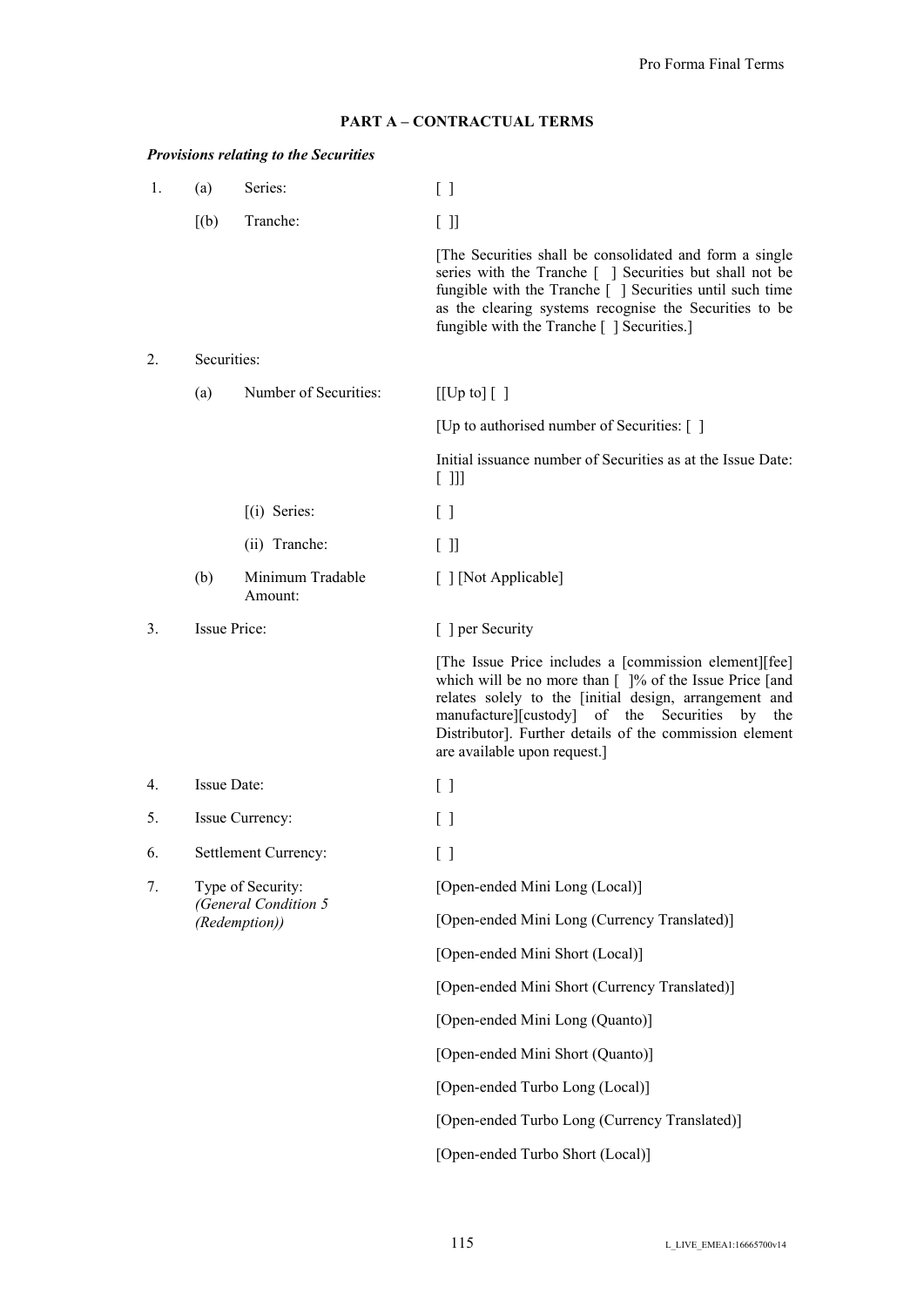[Open-ended Turbo Short (Currency Translated)]

[Open-ended Turbo Long (Quanto)]

[Open-ended Turbo Short (Quanto)]

[Open-ended Tracker with Management Fee Drain (Local)]

[Open-ended Tracker with Management Fee Drain (Currency Translated)]

[Open-ended Tracker without Management Fee Drain (Local)]

[Open-ended Tracker without Management Fee Drain (Currency Translated)]

[Open-ended Tracker (Quanto) Type A]

[Open-ended Tracker (Quanto) Type B]

#### *Provisions relating to the Underlying Asset*

| 8. | (a) | Share: |                                            | [ ] [Not Applicable]                             |
|----|-----|--------|--------------------------------------------|--------------------------------------------------|
| L  |     | (i)    | <b>Initial Price</b>                       | [ ] [Not Applicable]                             |
|    |     | (ii)   | Exchange[s]:                               | [ ] [Not Applicable]                             |
|    |     | (iii)  | Related<br>Exchange[s]:                    | [ ] [Not Applicable]                             |
|    |     | (iv)   | <b>Underlying Asset</b><br>Currency:       | [ ] [Not Applicable]                             |
|    |     | (v)    | <b>Bloomberg Code:</b>                     | [ ] [Not Applicable]                             |
|    |     | (vi)   | Reuters Code:                              | [ ] [Not Applicable]                             |
|    |     | (vii)  | <b>Underlying Asset</b><br>ISIN:           | [ ] [Not Applicable]                             |
|    |     | (viii) | Substitution:                              | [Substitution of Shares - Standard]              |
|    |     |        | (General Condition<br>8.3 (Substitution of | [Substitution of Shares – ETF underlying]        |
|    |     |        | Shares))                                   | [Not Applicable]]                                |
|    | (b) | Index: |                                            | [ ] [Not Applicable]                             |
| ſ  |     | (i)    | <b>Initial Price</b>                       | [ ] [Not Applicable]                             |
|    |     | (ii)   | Exchange[s]:                               | [ ] [Multi-exchange Index: [ ]] [Not Applicable] |
|    |     | (iii)  | Related<br>$Exchange[s]$ :                 | [ ] [All Exchanges] [Not Applicable]             |
|    |     | (iv)   | Underlying<br>Asset<br>Currency:           | [ ] [Not Applicable]                             |
|    |     | (v)    | <b>Bloomberg Code:</b>                     | [Not Applicable]                                 |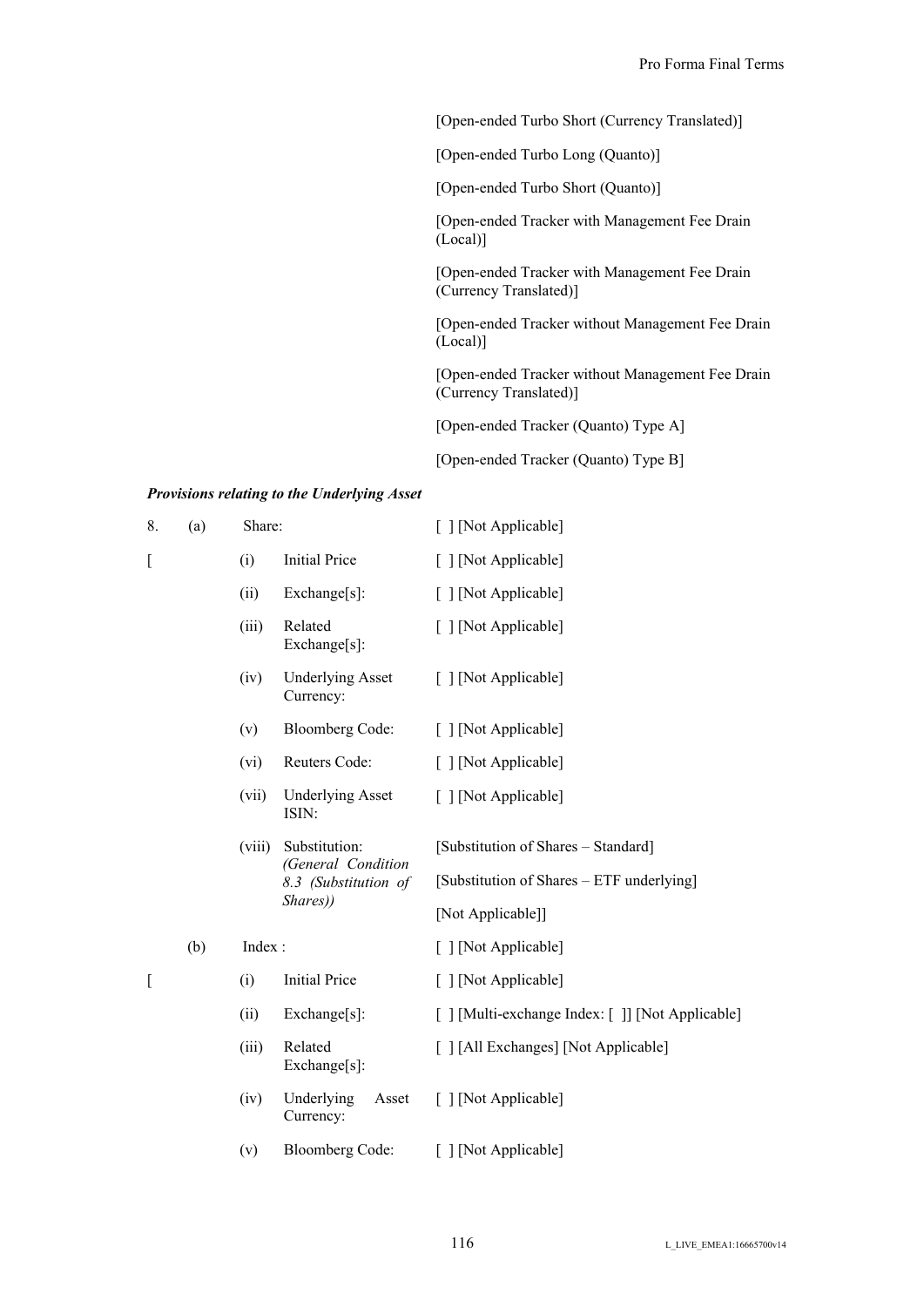| (vi) | Reuters Code:             | [ ] [Not Applicable]  |
|------|---------------------------|-----------------------|
|      | $(vii)$ Index Sponsor[s]: | [ ] [Not Applicable]] |

## *Provisions relating to Open-ended Mini Securities*

*(General Condition 5.1 (Redemption of Open-ended Mini Securities ))*

| Provisions relating to Open-ended | [Applicable] [Not Applicable] |
|-----------------------------------|-------------------------------|
| Mini Securities:                  |                               |

| [(a)]             | Reset Date:                              | []. The first Reset Date shall be [] [the Issue Date] [Not]<br>Applicable]          |
|-------------------|------------------------------------------|-------------------------------------------------------------------------------------|
| (b)               | Initial Current Margin:                  | [ ] [Not Applicable]                                                                |
| (c)               | Maximum Current Margin:                  | [ ] [Not Applicable]                                                                |
| (d)               | Initial Financing Level:                 | [ ] [Not Applicable]                                                                |
| (e)               | Financing Level Currency:                | [ ] [Not Applicable]                                                                |
| (f)               | Initial Quanto Hedging<br>Charge Level:  | [ ] [Not Applicable]                                                                |
| (g)               | Quanto Reset Date:                       | []. The first Quanto Reset Date shall be [] [the Issue]<br>Date] [Not Applicable]   |
| (h)               | Dividends:                               | [Applicable] [Not Applicable]                                                       |
| (i)               | Dividend Participation:                  | [ ] [Not Applicable]                                                                |
| (j)               | Specified Early Cash<br>Redemption Date: | [ ] [As defined in the Conditions] [Not Applicable]                                 |
| $\left( k\right)$ | Stop Loss Observation Start<br>Date:     | [ ] [Not Applicable]                                                                |
| (1)               | Initial Stop Loss Level:                 | [ ][Not Applicable]                                                                 |
| (m)               | <b>Stop Loss Rounding</b><br>Convention: | [[Upwards][Downwards] to the nearest Stop Loss<br>Rounding Amount] [Not Applicable] |
| (n)               | <b>Stop Loss Rounding</b><br>Amount:     | [ ] [Not Applicable]                                                                |
| (0)               | Initial Stop Loss Premium<br>Percentage: | [ ] [Not Applicable]                                                                |
| (p)               | Minimum Stop Loss<br>Premium Percentage: | [ ] [Not Applicable]                                                                |
| (q)               | Maximum Stop Loss<br>Premium Percentage: | [ ] [Not Applicable]                                                                |
| (r)               | <b>Optional Cash Redemption</b><br>Date: | [ ] [As defined in the Conditions] [Not Applicable]                                 |
| (s)               | Put Option Notice Month:                 | [ ] [Not Applicable]                                                                |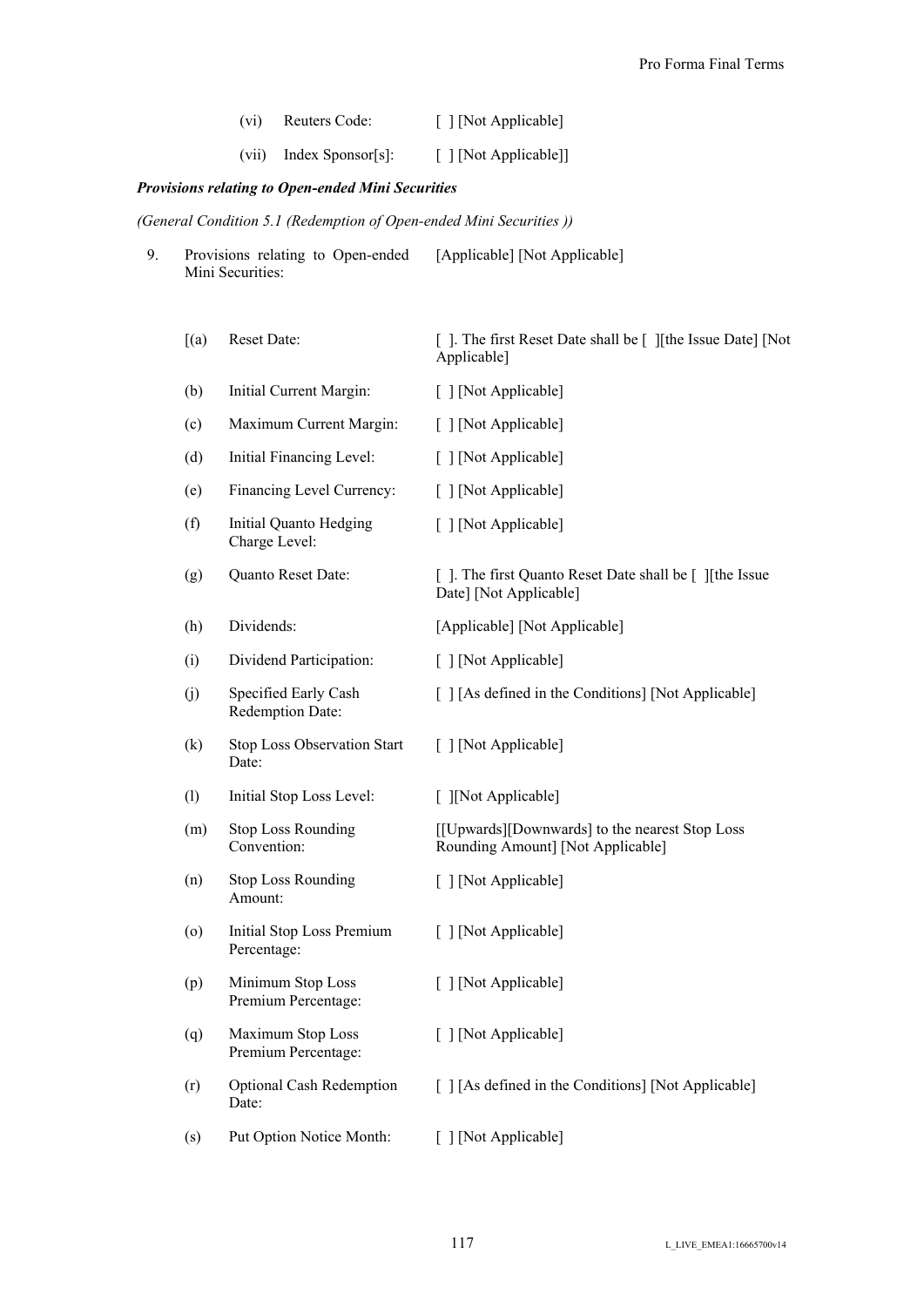| (t) | Put Option Commencement<br>Year: | [ ] [Not Applicable]                      |
|-----|----------------------------------|-------------------------------------------|
| (u) | Valuation Time:                  | $\lceil$   [As defined in the Conditions] |
| (v) | Security Ratio:                  | $\mathbf{1}$                              |
| (w) | Settlement Number:               | [ ] [As defined in the Conditions] ]      |

## *Provisions relating to Open-ended Turbo Securities*

*(General Condition 5.2 (Redemption of Open-ended Turbo Securities ))*

| 10. |      | Provisions relating to Open-ended<br>Turbo Securities: | [Applicable] [Not Applicable]                                                     |
|-----|------|--------------------------------------------------------|-----------------------------------------------------------------------------------|
|     | [(a) | Reset Date:                                            | [ ]. The first Reset Date shall be [ ][the Issue Date]<br>[Not Applicable]        |
|     | (b)  | Initial Current Margin:                                | [ ] [Not Applicable]                                                              |
|     | (c)  | Maximum Current Margin:                                | [ ] [Not Applicable]                                                              |
|     | (d)  | Initial Financing Level:                               | [ ] [Not Applicable]                                                              |
|     | (e)  | Financing Level Currency:                              | [ ] [Not Applicable]                                                              |
|     | (f)  | Initial Quanto Hedging<br>Charge Level:                | [ ] [Not Applicable]                                                              |
|     | (g)  | Quanto Reset Date:                                     | []. The first Quanto Reset Date shall be [] [the Issue]<br>Date] [Not Applicable] |
|     | (h)  | Dividends:                                             | [Applicable] [Not Applicable]                                                     |
|     | (i)  | Dividend Participation:                                | [ ] [Not Applicable]                                                              |
|     | (j)  | Specified Early Cash<br>Redemption Date:               | [ ] [As defined in the Conditions] [Not Applicable]                               |
|     | (k)  | Specified Early Cash<br>Settlement Amount:             | [ ] [As defined in the Conditions] [Not Applicable]                               |
|     | (1)  | Knock-out Observation Start<br>Date:                   | [ ] [As defined in the Conditions] [Not Applicable]                               |
|     | (m)  | <b>Optional Cash Redemption</b><br>Date:               | [ ] [As defined in the Conditions] [Not Applicable]                               |
|     | (n)  | Put Option Notice Month:                               | [ ] [Not Applicable]                                                              |
|     | (0)  | Put Option Commencement<br>Year:                       | [ ] [Not Applicable]                                                              |
|     | (p)  | Valuation Date:                                        | [ ] [As defined in the Conditions]                                                |
|     | (q)  | Valuation Time:                                        | [ ] [As defined in the Conditions]                                                |
|     | (r)  | Security Ratio:                                        | $[ \ ]$                                                                           |
|     | (s)  | Settlement Number:                                     | [ ] [As defined in the Conditions] ]                                              |

## *Provisions relating to Open-ended Tracker Securities*

*(General Condition 5.3 (Redemption of Open-ended Tracker Securities ))*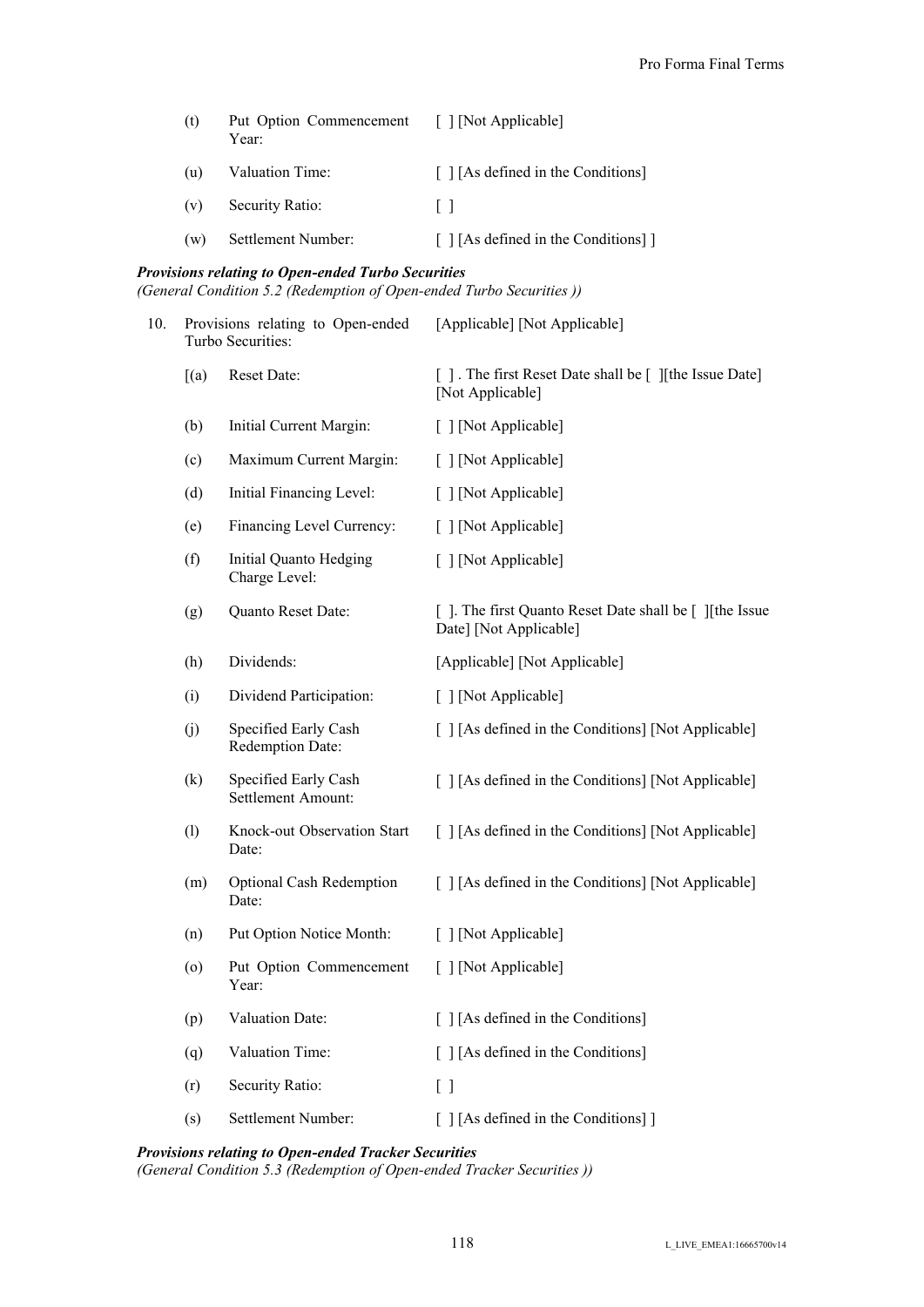| 11. |       | Provisions relating to Open-ended<br><b>Tracker Securities:</b> | [Applicable] [Not Applicable]                                                    |
|-----|-------|-----------------------------------------------------------------|----------------------------------------------------------------------------------|
|     | [(a)] | Initial Quanto Hedging<br>Charge Level:                         | [ ][Not Applicable]                                                              |
|     | (b)   | Initial Quanto Management<br>Fee Level:                         | [ ][Not Applicable]                                                              |
|     | (c)   | Maximum Quanto<br>Management Fee Level:                         | [ ][Not Applicable]                                                              |
|     | (d)   | Quanto Reset Date:                                              | []. The first Quanto Reset Date shall be [] [the Issue<br>Date] [Not Applicable] |
|     | (e)   | Initial Management Fee:                                         | [ ] [Not Applicable]                                                             |
|     | (f)   | Maximum Management Fee:                                         | [ ] [Not Applicable]                                                             |
|     | (g)   | <b>Optional Cash Redemption</b><br>Date:                        | [ ] [As defined in the Conditions] [Not Applicable]                              |
|     | (h)   | Put Option Notice Month:                                        | [ ] [Not Applicable]                                                             |
|     | (i)   | Put Option Commencement<br>Year:                                | [ ] [Not Applicable]                                                             |
|     | (j)   | Valuation Time:                                                 | [ ] [As defined in the Conditions]                                               |
|     | (k)   | Security Ratio:                                                 | $[\ ]$                                                                           |
|     | (1)   | Settlement Number:                                              | [[As defined in the Conditions]]                                                 |

## *Provisions relating to disruption events and taxes and expenses (General Condition 7)*

## 12. Additional Disruption Events: *(General Condition 11 (Early Redemption or Adjustment following Additional Disruption Event))*

| (a) | Hedging Disruption:                                 | [Applicable] [Not Applicable]                   |
|-----|-----------------------------------------------------|-------------------------------------------------|
| (b) | Increased Cost of Hedging:                          | [Applicable] [Not Applicable]                   |
| (c) | Affected Jurisdiction Hedging<br>Disruption:        | [Applicable] [Not Applicable]                   |
|     | Affected Jurisdiction:                              | [ ] [Not Applicable]                            |
| (d) | Affected Jurisdiction<br>Increased Cost of Hedging: | [Applicable] [Not Applicable]                   |
|     | Affected Jurisdiction:                              | [ ] [Not Applicable]                            |
| (e) | Increased Cost of Stock<br>Borrow:                  | [Applicable] [Not Applicable]                   |
|     | Initial Stock Loan Rate:                            | [ ] [Not Applicable]                            |
| (f) | Loss of Stock Borrow:                               | [Applicable] [Not Applicable]                   |
|     | Maximum Stock Loan<br>Rate:                         | [ ] [Initial Stock Loan Rate ] [Not Applicable] |
| (g) | Fund Disruption Event:                              | [Applicable] [Not Applicable]                   |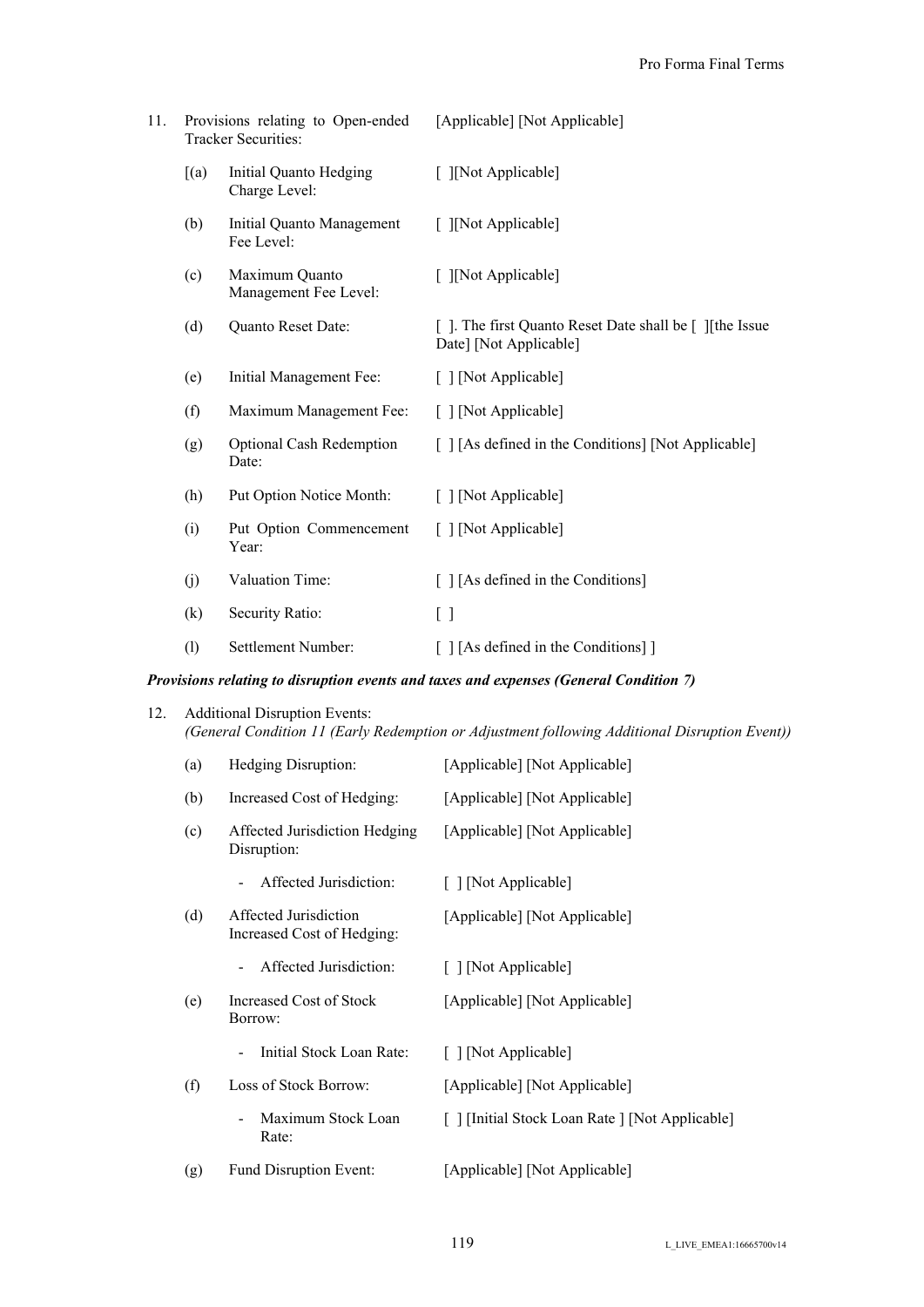|     | (h)       | Foreign Ownership Event:                                                | [Applicable] [Not Applicable]                                                                                                                                      |
|-----|-----------|-------------------------------------------------------------------------|--------------------------------------------------------------------------------------------------------------------------------------------------------------------|
|     | (i)       | Insolvency Filing:                                                      | [Applicable] [Not Applicable]                                                                                                                                      |
|     | (j)       | Change in Law-Hedging:                                                  | [Applicable] [Not Applicable]                                                                                                                                      |
| 13. |           | FX Disruption Event:<br>(General Condition 12 (FX<br>Disruption Event)) | [Applicable] [Not Applicable]                                                                                                                                      |
|     | (a)       | Specified Currency:                                                     | $\begin{bmatrix} 1 \end{bmatrix}$                                                                                                                                  |
|     | (b)       | Specified Jurisdiction:                                                 | $\left[ \ \right]$                                                                                                                                                 |
| 14. | Expenses: | Local Jurisdiction Taxes and<br>(General Condition 13)                  | [Applicable] [Not Applicable]                                                                                                                                      |
| 15. |           | Early Cash Settlement Amount:                                           | [Par] [Market Value]                                                                                                                                               |
|     |           | <b>Further information</b>                                              |                                                                                                                                                                    |
| 16. |           | Form of Securities:                                                     | [Bearer Securities] [Registered Securities]<br>[Dematerialised Securities] [Uncertificated Securities]<br>[Euroclear France Securities] []                         |
|     |           |                                                                         | [Temporary Global Security[, exchangeable for a<br>Permanent Global Security]], [Permanent Global<br>Security[, exchangeable for a Definitive Bearer<br>Security]] |
|     |           |                                                                         | [Global Registered Security, exchangeable for a<br>Definitive Registered Security:                                                                                 |
|     |           |                                                                         | [Definitive Registered Securities] [Uncertificated and<br>dematerialised book-entry form]                                                                          |
|     |           |                                                                         | [Global Bearer Securities] [Dematerialised<br>uncertificated registered form]                                                                                      |
|     |           |                                                                         | NGN Form: [Applicable] [Not Applicable]                                                                                                                            |
|     |           |                                                                         | Held under the NSS: [Applicable] [Not Applicable]                                                                                                                  |
|     |           |                                                                         | CGN Form: [Applicable] [Not Applicable]                                                                                                                            |
| 17. |           | Trade Date:                                                             | $[ \ ]$                                                                                                                                                            |
| 18. |           | Additional Business Centre(s):                                          | [ ] [Not Applicable]                                                                                                                                               |
| 19. |           | <b>Business Day Convention:</b>                                         | [Following] [Modified Following] [Nearest]<br>[Preceding]                                                                                                          |
| 20. |           | Determination Agent:                                                    | [Barclays Bank PLC] []                                                                                                                                             |
| 21. |           | Manager:                                                                | [Barclays Bank PLC] [Barclays Capital Inc.] []                                                                                                                     |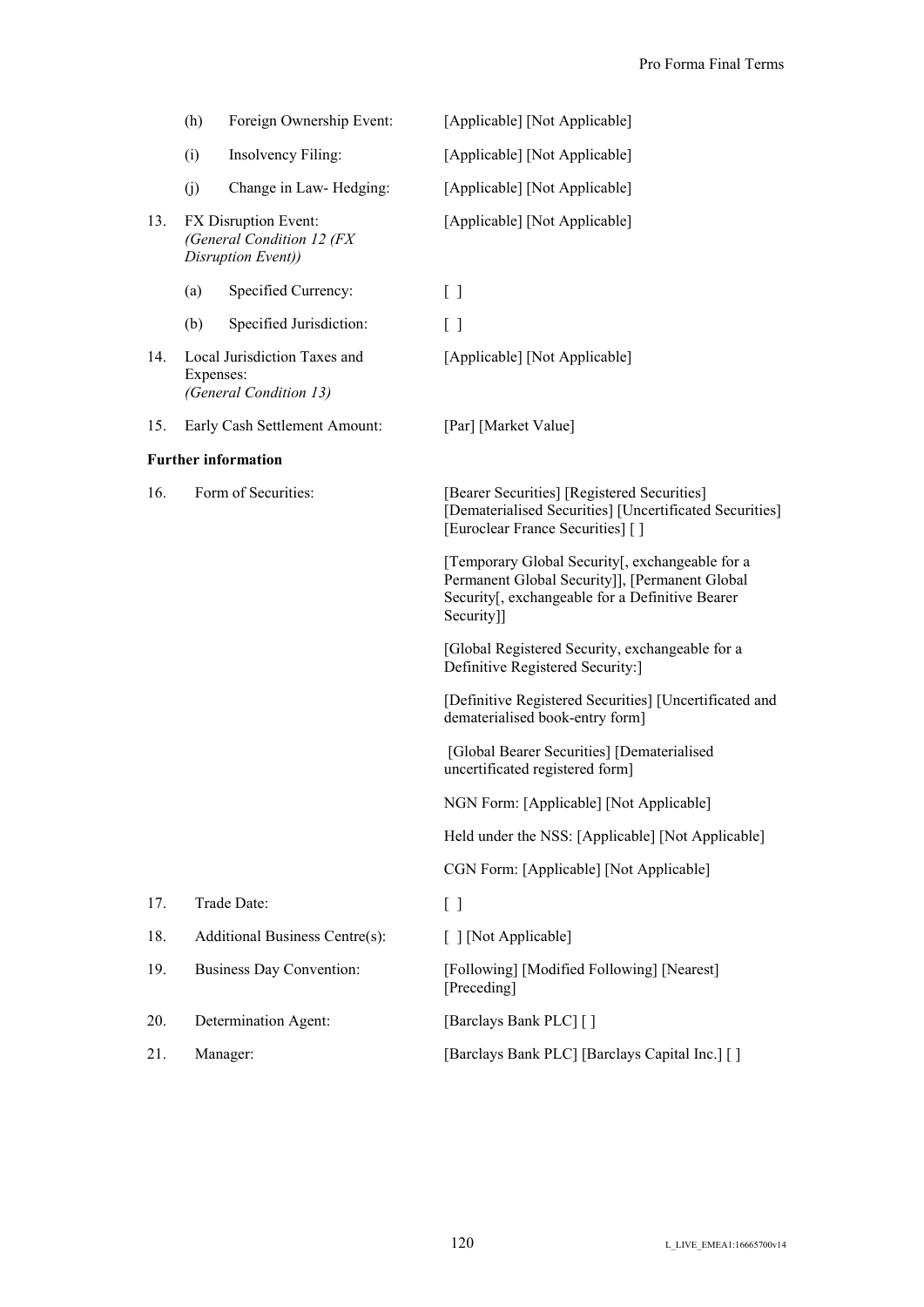## **[THIRD PARTY INFORMATION**

 $[[\bullet]$  has been extracted from  $[\bullet]$  . The Issuer confirms that such information has been accurately reproduced and that, so far as it is aware, and is able to ascertain from information published by  $[\bullet]$ , no facts have been omitted which would render the reproduced information inaccurate or misleading.]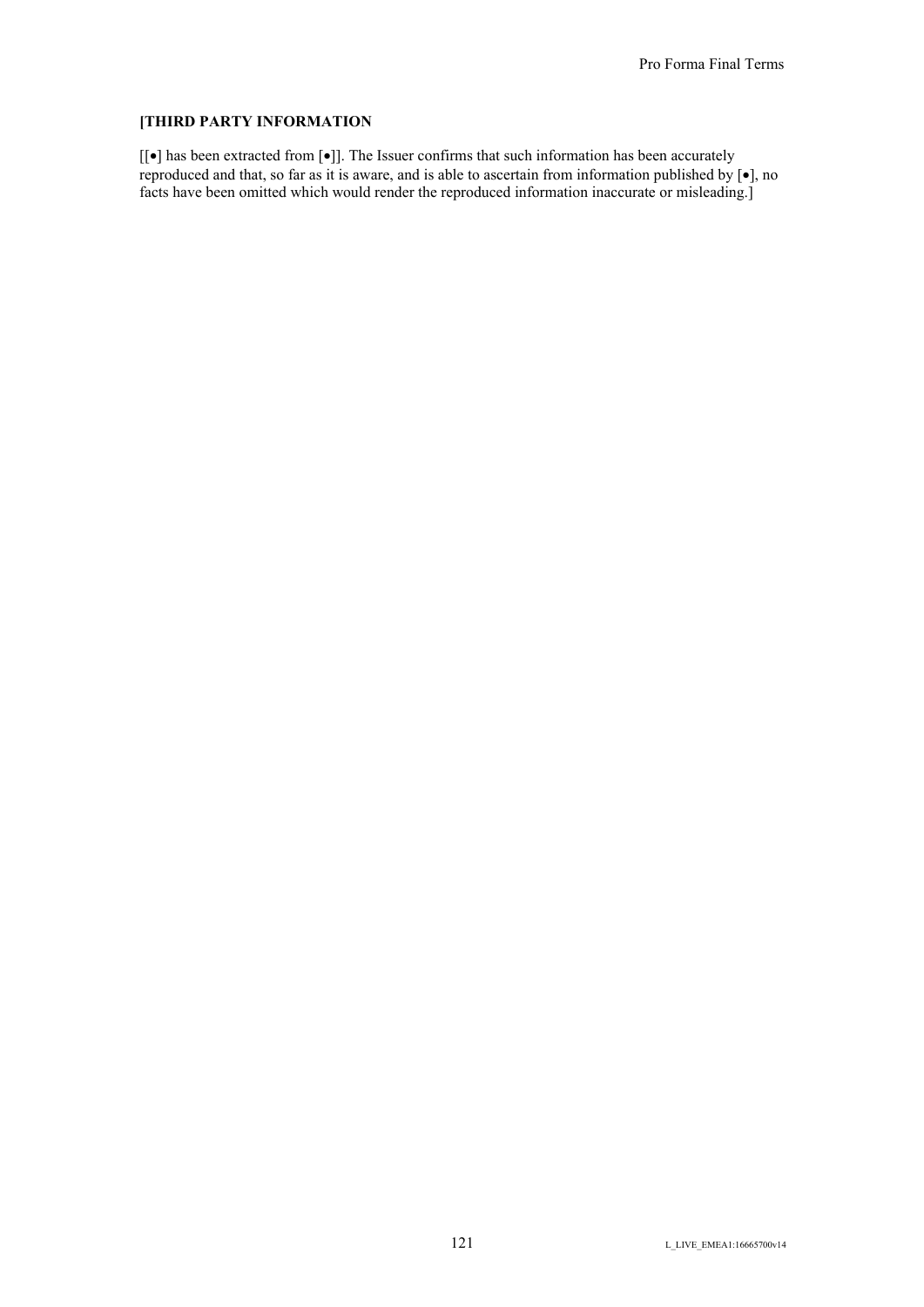#### **PART B - OTHER INFORMATION**

#### 1. **LISTING AND ADMISSION TO TRADING**

(i) Listing and Admission to Trading: [Application is expected to be made by the Issuer (or on its behalf) for the Securities to be [listed on the Official List and] admitted to trading on the Regulated Market of the [Luxembourg Stock Exchange] [the Irish Stock Exchange] [NYSE Euronext Paris] [NASDAQ OMX Copenhagen] [NYSE Euronext Amsterdam] with effect from [ ].[Not Applicable] [The Tranche [ ] Securities were admitted to trading on [the London Stock Exchange] [the Irish Stock Exchange] [NYSE Euronext Paris] [Luxembourg Stock Exchange] [NASDAQ OMX Copenhagen] [NYSE Euronext Amsterdam] on or around [ ]]

> [The Securities shall not be fungible with the Tranche [ ] Securities until such time as the Securities are listed and admitted to trading as indicated above.]

- (ii) Estimate of total expenses related to admission to trading: [[ ] [Not Applicable]]
- 2. **RATINGS**

Ratings: [The Securities have not been individually rated.]

Upon issuance, the Securities are expected to be rated:

[Standard & Poor's: [ ]]

[Moody's: [ ]]

[Fitch: []

## 3. **INTERESTS OF NATURAL AND LEGAL PERSONS INVOLVED IN THE [ISSUE/OFFER]**

[Save for any fees payable to the Manager[s] and save as discussed in the risk factor "Risks associated with conflicts of interest between the Issuer and purchasers of Securities", so far as the Issuer is aware, no person involved in the offer of the Securities has an interest material to the [issue/offer].] [ ]

## 4. **REASONS FOR THE OFFER, ESTIMATED NET PROCEEDS AND TOTAL EXPENSES**

- (i) Reasons for the offer:  $\lceil \cdot \rceil$  [General funding] [Not Applicable]
- (ii) Estimated net proceeds: [ ] [Not Applicable]
- (iii) Estimated total expenses: [ ] [Not Applicable]

#### 5. **[PERFORMANCE OF UNDERLYING ASSET OR OTHER VARIABLE, AND OTHER INFORMATION CONCERNING THE UNDERLYING ASSET AND/OR OTHER UNDERLYING]**

The Issuer will use reasonable efforts to publish the [Current Financing Level] [Current Stop Loss Level] [Current Knock-Out Barrier] [Parity] on [ ] [http://www.bmarkets.com]  $\lceil$   $\rceil$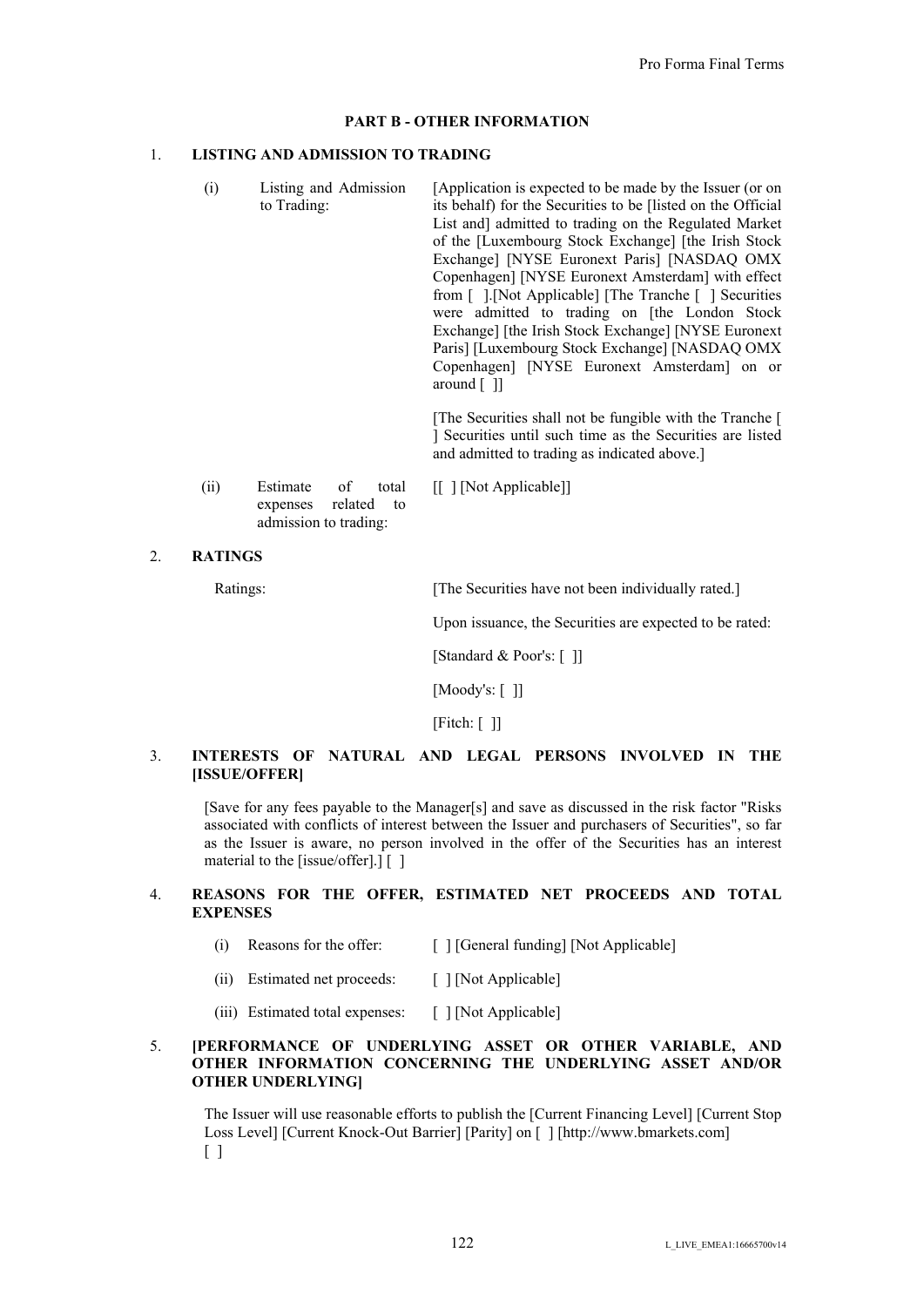[[Bloomberg Screen] [Reuters Screen Page] [ ]: "[ ]"] [and] [www.[ ]]

## 6. **OPERATIONAL INFORMATION**

- (a) ISIN Code:  $\lceil \cdot \rceil$
- (b) [Temporary ISIN Code:] [ ]
- (c) Common Code: [ ]
- (d) [Temporary Common Code:]  $\lceil$   $\rceil$
- (e) [Trading Symbol:] [ ]
- (f) Name(s) and address(es) of any clearing system(s) other than Euroclear Bank S.A./N.V. and Clearstream Banking, société anonyme and the relevant identification number(s):

(g) Common Depositary: [ ]

(h) Delivery: Delivery [against/free of] payment.

Paris-CEDEX 02, France]

(i) Issue and Paying Agent: [The Bank of New York Mellon, London Branch of One Canada Place, London E14 5AL, United Kingdom][Barclays Bank PLC of 1 Churchill Place, London E14 5HP, United Kingdom][Citibank Inc. of 399 Park Avenue, New York, New York 10043, United States][ ]

[Not Applicable] [Euroclear Netherlands. Herengracht 459-469, 1017 BS Amsterdam, The Netherlands] [Euroclear France S.A., 115 rue Réaumur, F-75081

- (j) Name and address of additional Paying Agent(s) (if any) [French Issue and Paying] [Dutch Issue and Paying Agent]: [ ] [Not Applicable]
- (k) Registration Agent: [ ]

## 7. **[DISTRIBUTION]**

Name and address of financial intermediary/ies authorised to use this Base Prospectus ("**Authorised Offeror(s)**"):

Offer period for which use of this Base Prospectus is authorised by the Authorised Offeror(s):

Other conditions for use of this Base Prospectus by the Authorised Offeror(s):

[ ] [Each such financial intermediary whose name and address is published on the Issuer's website ([http://www.bmarkets.com])] [Not Applicable]

[ ] [Not Applicable]

1. [The Authorised Offeror(s) must have entered into a duly executed written agreement with the Issuer governing the terms of distribution.]

2. [ ] [Not Applicable]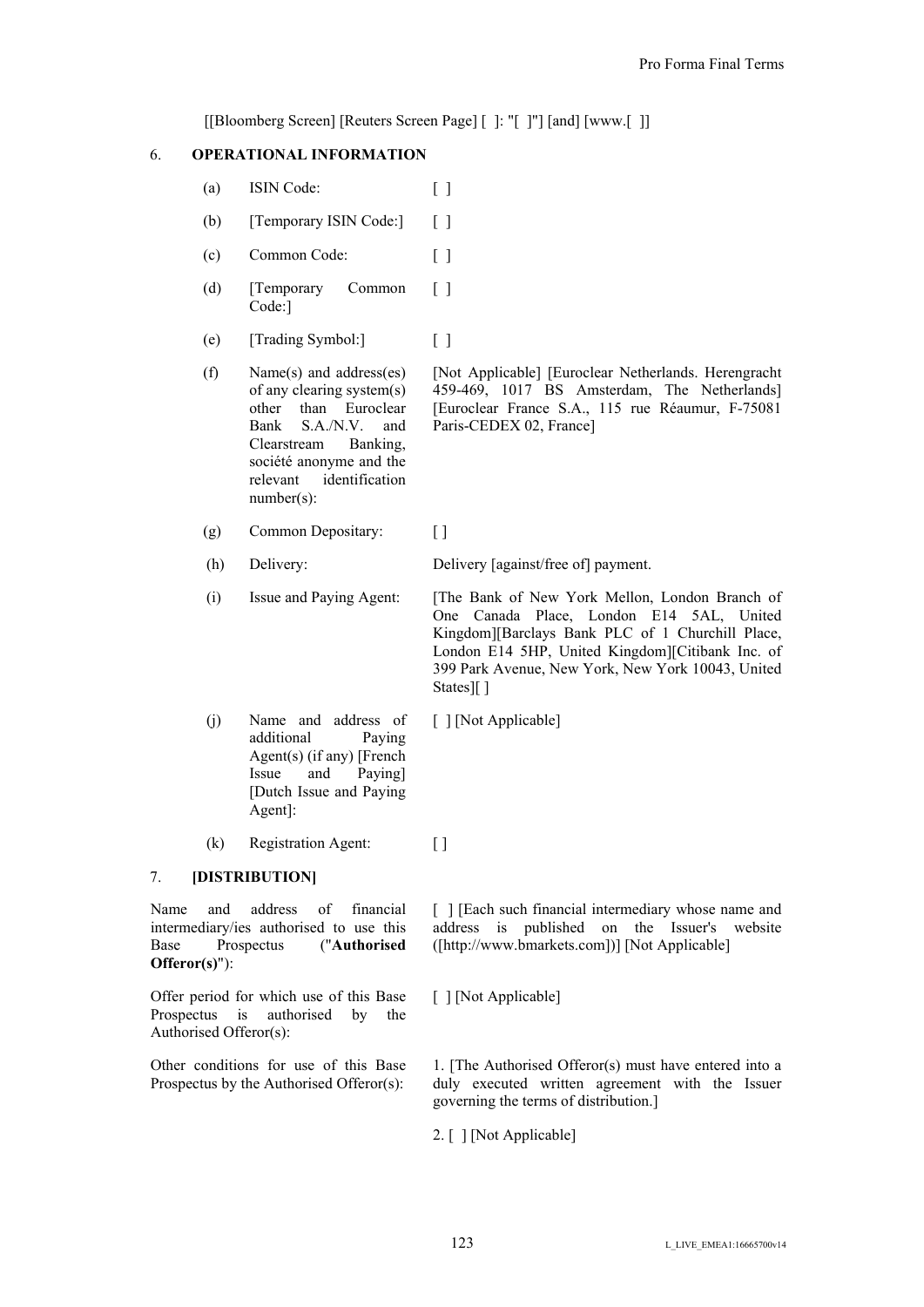## 8. **TERMS AND CONDITIONS OF THE OFFER**

| (i)    | Offer Price:                                                                                                                                                | [ ] per cent. of the Issue Price [Not Applicable] |
|--------|-------------------------------------------------------------------------------------------------------------------------------------------------------------|---------------------------------------------------|
| (ii)   | Conditions to which the offer is<br>subject:                                                                                                                | [ ] [Not Applicable]                              |
| (iii)  | Description of the application<br>process:                                                                                                                  | [ ] [Not Applicable]                              |
| (iv)   | Details of the minimum and/or<br>maximum amount of<br>application:                                                                                          | [ ] [Not Applicable]                              |
| (v)    | Description of possibility to<br>reduce subscriptions and<br>manner for refunding excess<br>amount paid by applicants:                                      | [ ] [Not Applicable]                              |
| (vi)   | Details of method and time<br>limits for paying up and<br>delivering the Securities:                                                                        | [ ] [Not Applicable]                              |
| (vii)  | Manner in and date on which<br>results of the offer are to be<br>made public:                                                                               | [ ] [Not Applicable]                              |
| (viii) | Procedure for exercise of any<br>right of pre-emption,<br>negotiability of subscription<br>rights and treatment of<br>subscription rights not<br>exercised: | [ ] [Not Applicable]                              |
| (ix)   | Whether tranche(s) have been<br>reserved for certain countries:                                                                                             | [ ] [Not Applicable]                              |
| (x)    | Process for notification to<br>applicants of the amount<br>allotted and indication whether<br>dealing may begin before<br>notification is made:             | [ ] [Not Applicable]                              |
| (xi)   | Amount of any expenses and<br>taxes specifically charged to the<br>subscriber or purchaser:                                                                 | [ ] [Not Applicable]                              |
| (xii)  | Name $(s)$ and address $(es)$ , to the<br>extent known to the Issuer, of<br>the placers in the various<br>countries where the offer takes<br>place:         | [ ] [Not Applicable]                              |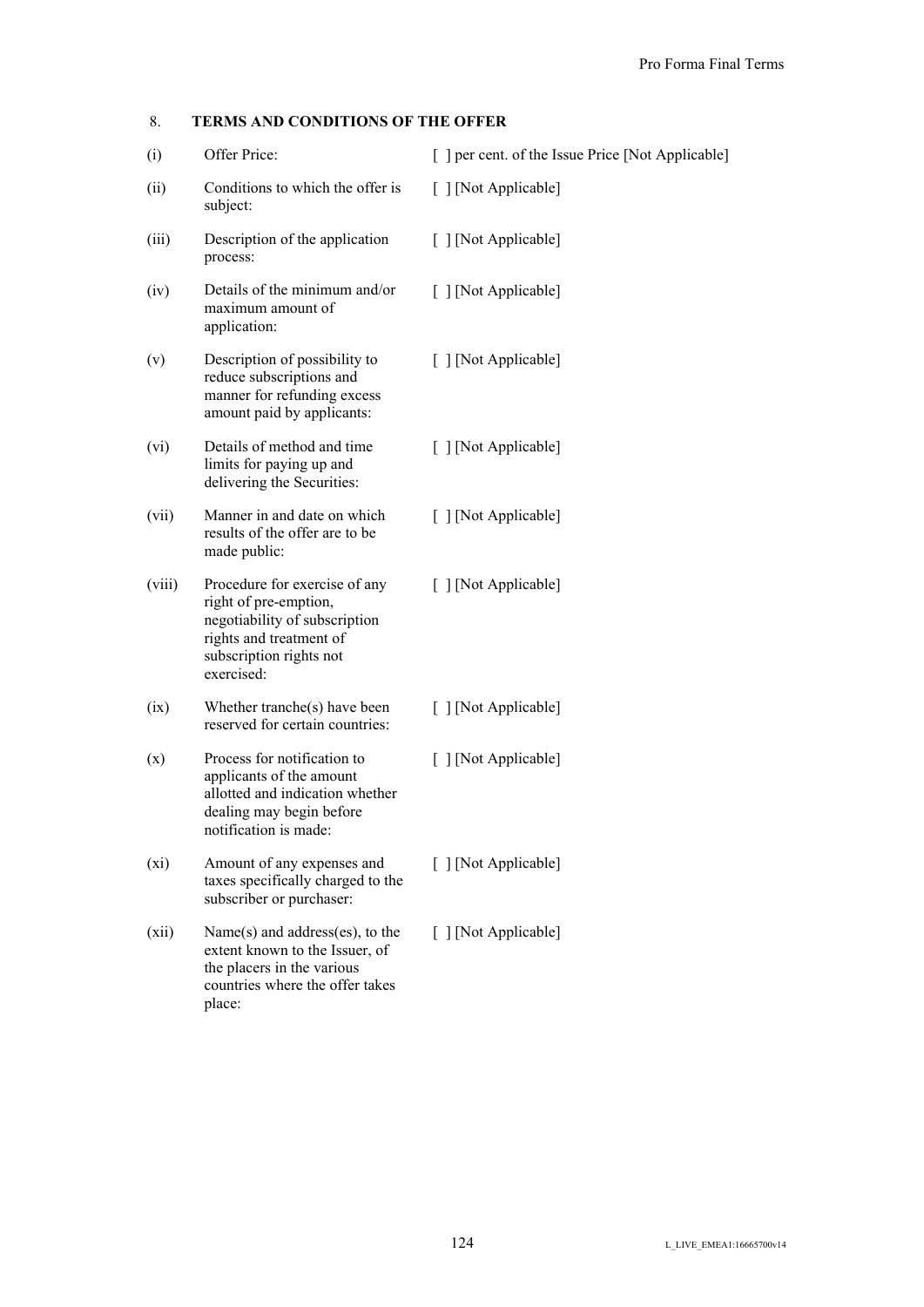# **[ANNEX – INDEX DISCLAIMER[S]]**

[ ]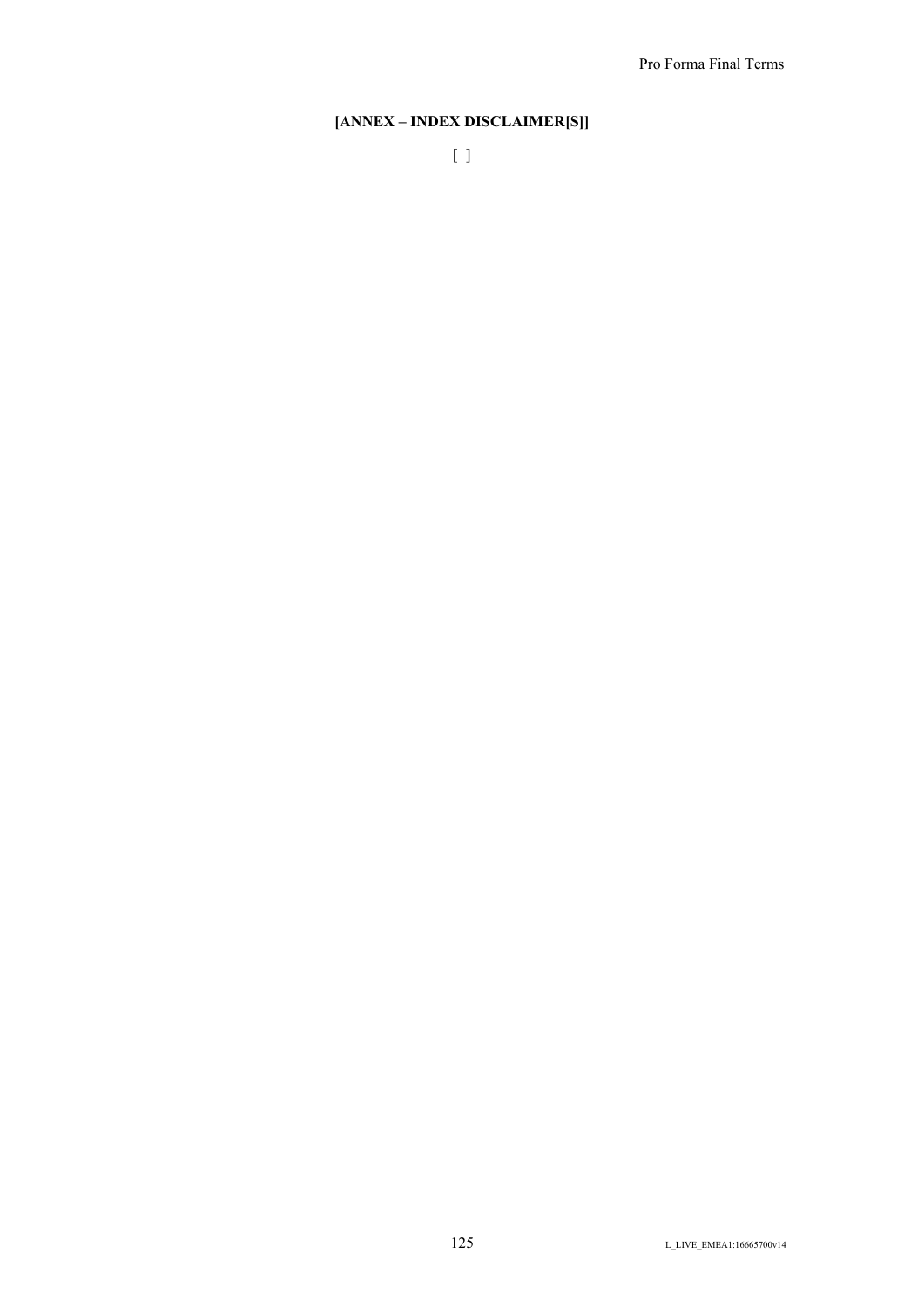## **ISSUE SPECIFIC SUMMARY**

[ ]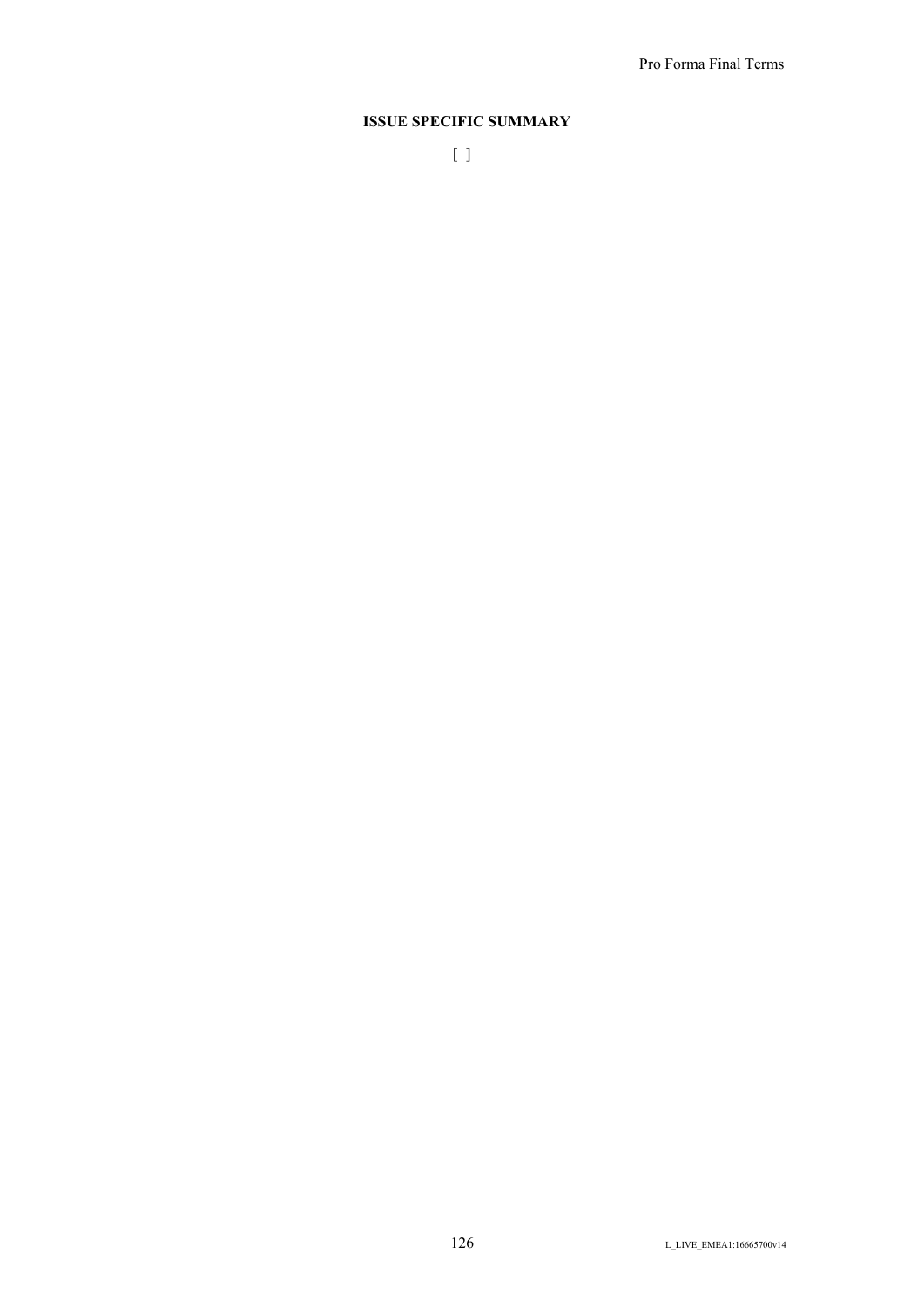## **CLEARANCE, SETTLEMENT AND TRANSFER RESTRICTIONS**

#### **Book-entry Ownership**

#### **Bearer Securities**

The Issuer may make applications to Euroclear and/or Clearstream for acceptance in their respective bookentry systems in respect of any Series of Bearer Securities. In respect of Bearer Securities, a Temporary Global Security and/or a Permanent Global Security in bearer form without Coupons may be deposited with a common depositary for Euroclear and/or Clearstream or an alternative clearing system as agreed between the Issuer and the Managers. Transfers of interests in such Temporary Global Securities or Permanent Global Securities will be made in accordance with the normal Euromarket debt securities operating procedures of Euroclear and Clearstream or, if appropriate, the alternative clearing system.

#### **Registered Securities**

The Issuer may make applications to Euroclear and/or Clearstream for acceptance in their respective bookentry systems in respect of the Securities to be represented by a Global Security. Each Global Security deposited with a common depositary for, and registered in the name of, a nominee of Euroclear and/or Clearstream will have an ISIN and a Common Code.

All Registered Securities will initially be in the form of Global Securities. Definitive Securities will only be available, in the case of Securities initially represented by a Global Security, in amounts or numbers specified in the Final Terms.

#### **Transfers of Registered Securities**

Transfers of interests in Global Securities within Euroclear and Clearstream will be in accordance with the usual rules and operating procedures of the relevant clearing system.

Beneficial interests in a Global Security may only be held through Euroclear or Clearstream.

For a further description of restrictions on transfer of Registered Securities, see 'Transfer Restrictions for Registered Securities'.

### **Definitive Securities**

Registration of title to Registered Securities in a name other than a common depositary or its nominee for Clearstream and Euroclear will be permitted only in the circumstances set out in General Condition 1 (*Form, Title and Transfer*). In such circumstances, the Issuer will cause sufficient individual Securities to be executed and delivered to the Registrar for completion, authentication and despatch to the relevant Holder(s). A person having an interest in a Global Security must provide the Registrar with a written order containing instructions and such other information as the Issuer and the Registrar may require to complete, execute and deliver such Definitive Securities.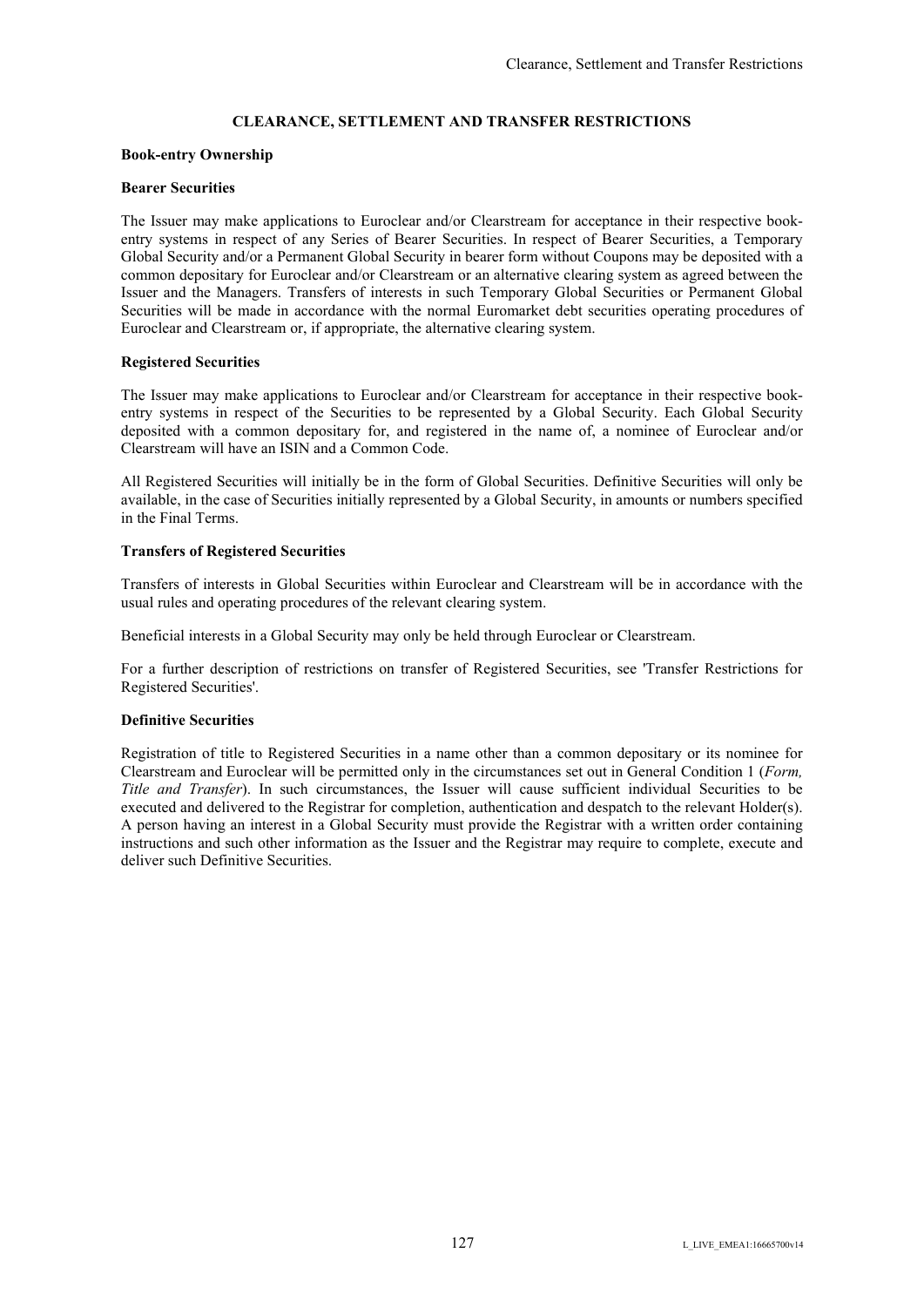## **TAXATION**

### **1. General Taxation Information**

**The information provided below does not purport to be a complete overview of tax law and practice currently applicable to the Securities. Transactions involving Securities (including purchases, transfers and/or redemptions), the accrual or receipt of any interest or premium payable on the Securities and the death of a holder of any Security may have tax consequences for investors which may depend, amongst other things, upon the tax residence and/or status of the investor. Investors are therefore advised to consult their own tax advisers as to the tax consequences of transactions involving Securities and the effect of any tax laws in any jurisdiction in which they may be tax resident or otherwise liable to tax. In particular, no representation is made as to the manner in which payments under the Securities would be characterised by any relevant taxing authority.**

The following overviews do not consider the tax treatment of payments in respect of Underlying Assets. The taxation provisions applicable to such items may be different (and in some cases significantly different) from those described in the overview below.

Purchasers and/or sellers of Securities may be required to pay stamp taxes and other charges in addition to the issue price or purchase price (if different) of the Securities and in connection with the transfer or delivery of any Underlying Asset.

Investors are referred to General Condition 4.5 (*Taxes, Settlement Expenses and Conditions to Settlement*).

Terms defined in the sections below are defined for the purpose of the relevant section only.

As used below, the "**Savings Directive**" shall mean European Council Directive 2003/48/EC on the taxation of savings income.

#### **2. United Kingdom Taxation**

**The comments below are of a general nature based on current United Kingdom tax law and HM Revenue & Customs ("HMRC") published practice and are an overview of the understanding of the Issuer of current law and practice in the United Kingdom relating only to certain aspects of United Kingdom taxation. They are not intended to be exhaustive. They relate only to persons who are the beneficial owners of Securities and do not apply to certain classes of taxpayers (such as persons carrying on a trade of dealing in Securities, certain professional investors and persons connected with the Issuer) to whom special rules may apply.**

**Investors who may be subject to tax in a jurisdiction other than the United Kingdom or who may be unsure as to their tax position should seek their own professional advice.**

### **2.1 Withholding Tax**

The Securities will not bear interest under their terms but payment of a premium on redemption could be treated as interest for UK tax purposes. In this section, the term interest means amounts treated as interest for UK tax purposes.

### **(a) Payments of interest by the Issuer only**

The Issuer, provided that it continues to be a bank within the meaning of section 991 of the Income Tax Act 2007 (the "**Act**"), and provided that the interest on Securities is paid in the ordinary course of its business within the meaning of section 878 of the Act, will be entitled to make payments of interest without withholding or deduction for or on account of United Kingdom tax.

### **(b) Payments of interest in respect of Securities which are listed on a recognised stock exchange**

Payments of interest under Securities may be made without withholding or deduction for or on account of United Kingdom tax, provided that such Securities carry a right to interest, and are and remain listed on a "recognised stock exchange", as defined in section 1005 of the Act. The London Stock Exchange is a recognised stock exchange. Securities will satisfy this requirement if they are admitted to trading on the relevant recognised stock exchange, and are (in the case of the UK)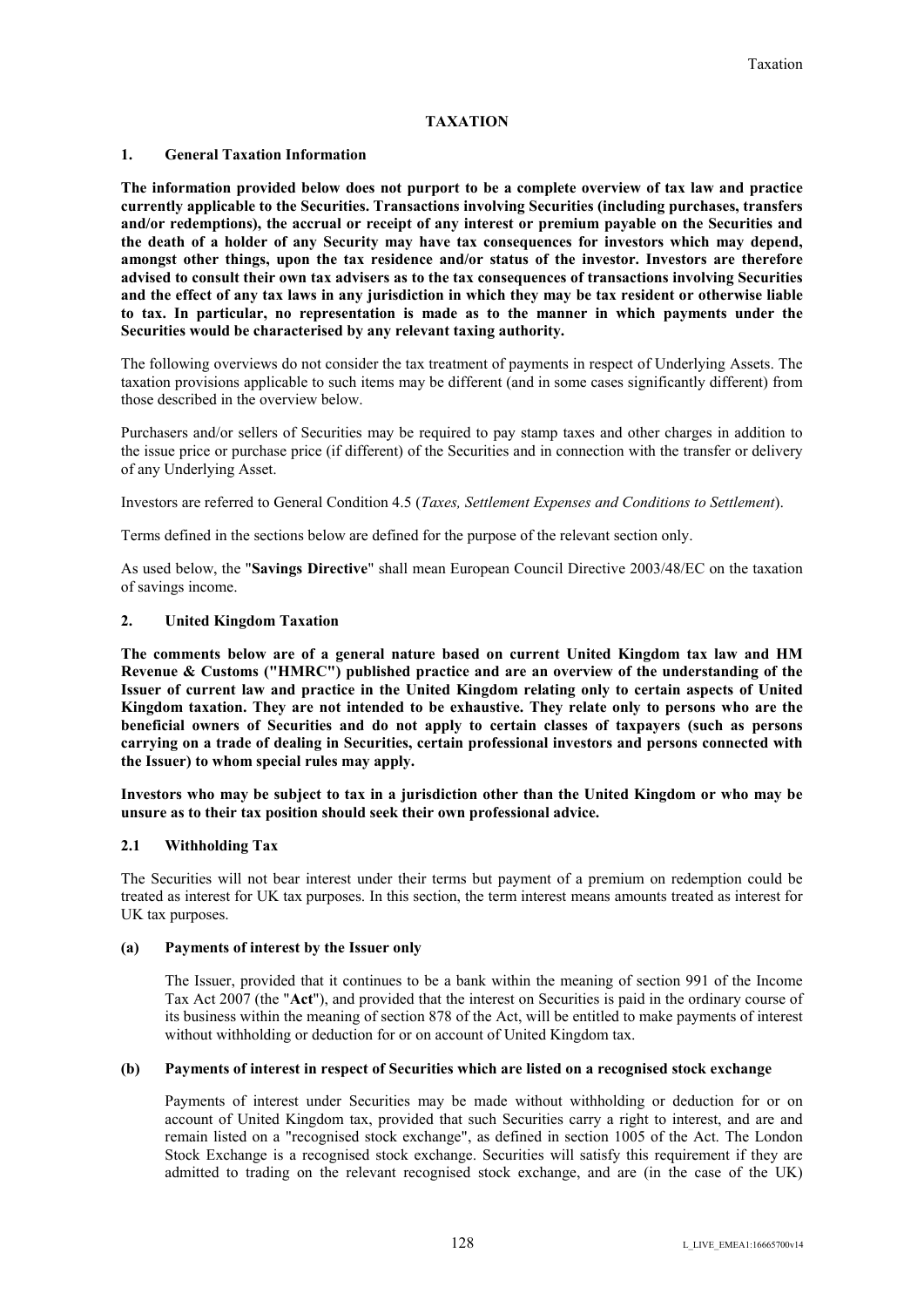included in the Official List or (in a country outside the UK where there is a recognised stock exchange) are officially listed in accordance with provisions corresponding to those generally applicable in EEA states.

Provided, therefore, that Securities are and remain so listed, interest on such Securities will be payable without withholding or deduction for or on account of United Kingdom tax whether or not the Issuer carries on a banking business in the United Kingdom and whether or not the interest is paid in the ordinary course of its business.

#### **(c) Payments of interest to certain holders of Securities**

Interest on Securities may also be paid without withholding or deduction for or on account of United Kingdom tax where, at the time the payment is made, the Issuer reasonably believes that either:

- (i) the person beneficially entitled to the interest payable on such Securities is within the charge to United Kingdom corporation tax as regards the payment of such interest; or
- (ii) the payment is made to one of the classes of exempt bodies or persons set out in section 936 of the Act,

provided that HMRC has not given a direction (in circumstances where it has reasonable grounds to believe that such payment of interest will not be an "excepted payment" at the time the payment is made) that the interest should be paid under deduction of tax.

#### **(d) Securities with a maturity of less than 365 days**

Interest on Securities having a maturity of less than one year from the date of issue and which are not issued under arrangements, the effect of which is to render such Securities part of a borrowing with a total term of a year or more, may also be paid without deduction for or on account of United Kingdom income tax.

#### **(e) Other withholdings**

In other cases, an amount may have to be withheld from payments of interest on Securities for or on account of United Kingdom income tax at the basic rate, subject to the availability of other exemptions or reliefs or to any direction to the contrary from HMRC in respect of such relief as may be available under an applicable double taxation treaty.

In addition, an amount for or on account of United Kingdom income tax at the basic rate may have to be withheld on payments on Securities where such payments do not constitute interest for United Kingdom tax purposes but instead constitute annual payments, subject to the availability of exemptions or reliefs or subject to any direction to the contrary from HMRC in respect of such relief as may be available under an applicable double taxation treaty.

### **2.2 Reporting Requirements**

Persons in the United Kingdom paying interest to, or receiving interest on behalf of, another person who is an individual may be required to provide certain information to HMRC regarding the identity of the payee or the person entitled to the interest. In certain circumstances, such information may be exchanged with tax authorities in other countries.

The provisions referred to above may also apply, in certain circumstances, to payments of amounts due on redemption of Securities that constitute "deeply discounted securities" (as defined in Chapter 8 of Part 4 of the Income Tax (Trading and Other Income) Act 2005). However, HMRC's published practice indicates that no such information will be required in relation to such redemption amounts where they are paid before 5 April 2014.

Investors are also directed to the disclosure below in respect of the Savings Directive.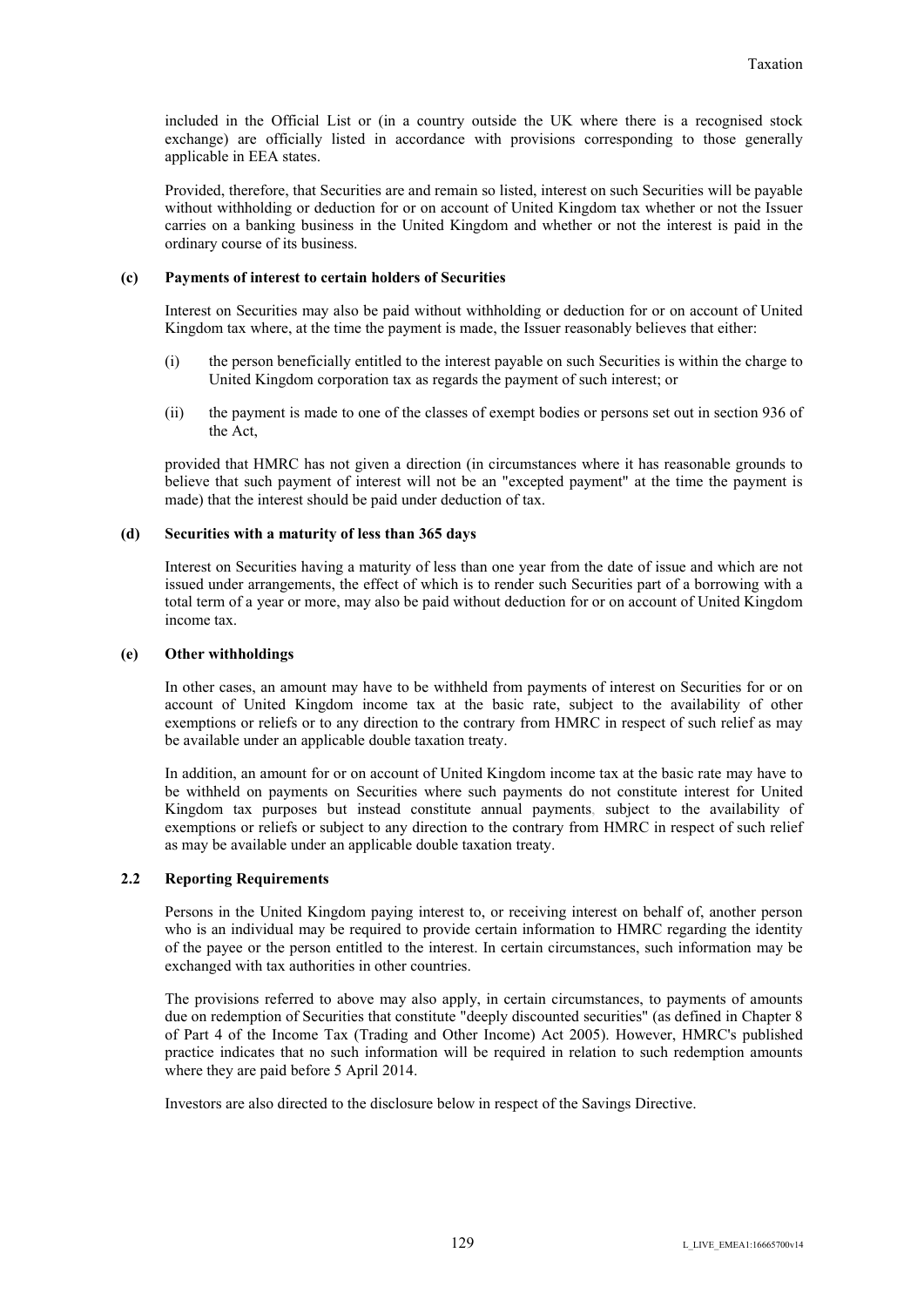### **2.3 United Kingdom Stamp Duty and Stamp Duty Reserve Tax ("SDRT")**

Depending upon the terms and conditions of the relevant Securities, UK stamp duty or SDRT may be payable on the issue, subsequent transfer and/or redemption of such Securities. Investors should take their own advice from an appropriately qualified professional adviser in this regard.

#### **3. European Union Taxation**

### **3.1 EU Directive on the Taxation of Savings Income**

Under the Savings Directive, each EU Member State is required to provide to the tax authorities of another Member State details of payments of interest or other similar income paid by a person within its jurisdiction to, or collected by such a person for, an individual resident in that other Member State; however, for a transitional period, Austria and Luxembourg will (unless they elect otherwise) instead apply a withholding system in relation to such payments, deducting tax at a rate of 35 per cent. The transitional period is to terminate at the end of the first full fiscal year following agreement by certain non-EU territories to the exchange of information relating to such payments.

A number of non-EU countries, including Switzerland, and certain dependent or associated territories of certain Member States have adopted similar measures (either provision of information or transitional withholding) in relation to payments made by a person within its jurisdiction to, or collected by such a person for, an individual or certain other persons in a Member State. In addition, the Member States have entered into reciprocal provision of information or transitional withholding arrangements with certain of those dependent or associated territories in relation to payments made by a person in a Member State to, or collected by such a person for, an individual resident in one of those territories.

Investors should note that the European Commission has announced proposals to amend the Savings Directive. If implemented, the proposed amendments would extend the scope of the Savings Directive to (i) payments made through certain intermediate structures (whether or not established in a Member State) for the ultimate benefit of an EU resident individual, and (ii) a wider range of income similar to interest.

### **4. United States Taxation**

**TO ENSURE COMPLIANCE WITH TREASURY DEPARTMENT CIRCULAR 230, INVESTORS ARE HEREBY NOTIFIED THAT: (A) ANY DISCUSSION OF FEDERAL TAX ISSUES IN THIS BASE PROSPECTUS IS NOT INTENDED OR WRITTEN TO BE RELIED UPON, AND CANNOT BE RELIED UPON, BY INVESTORS FOR THE PURPOSE OF AVOIDING PENALTIES THAT MAY BE IMPOSED ON INVESTORS UNDER THE INTERNAL REVENUE CODE; (B) SUCH DISCUSSION IS INCLUDED HEREIN BY THE ISSUER IN CONNECTION WITH THE PROMOTION OR MARKETING (WITHIN THE MEANING OF CIRCULAR 230) BY THE ISSUER OF THE TRANSACTIONS OR MATTERS ADDRESSED HEREIN; AND (C) INVESTORS SHOULD SEEK ADVICE BASED ON THEIR PARTICULAR CIRCUMSTANCES FROM AN INDEPENDENT TAX ADVISER.**

The following is an overview of certain material US federal income tax consequences of the acquisition, ownership and disposition of Securities by a non-US holder. For purposes of this section, a "non-US holder" is a beneficial owner of Securities that is: (i) a non-resident alien individual for US federal income tax purposes; (ii) a foreign corporation for US federal income tax purposes; or (iii) an estate or trust whose income is not subject to US federal income tax on a net income basis. If the investor is not a non-US holder, he/she should consult his/her tax advisor with regard to the US federal income tax treatment of an investment in Securities.

An individual may, subject to certain exceptions, be deemed to be a resident of the United States for federal income tax purposes by reason of being present in the United States for at least 31 days in the calendar year and for an aggregate of at least 183 days during a three year period ending in the current calendar year (counting for those purposes all of the days present in the current year, one third of the days present in the immediately preceding year, and one sixth of the days present in the second preceding year).

This overview is based on interpretations of the Internal Revenue Code of 1986, as amended (the "**Code**"), Treasury regulations issued thereunder, and rulings and decisions currently in effect (or in some cases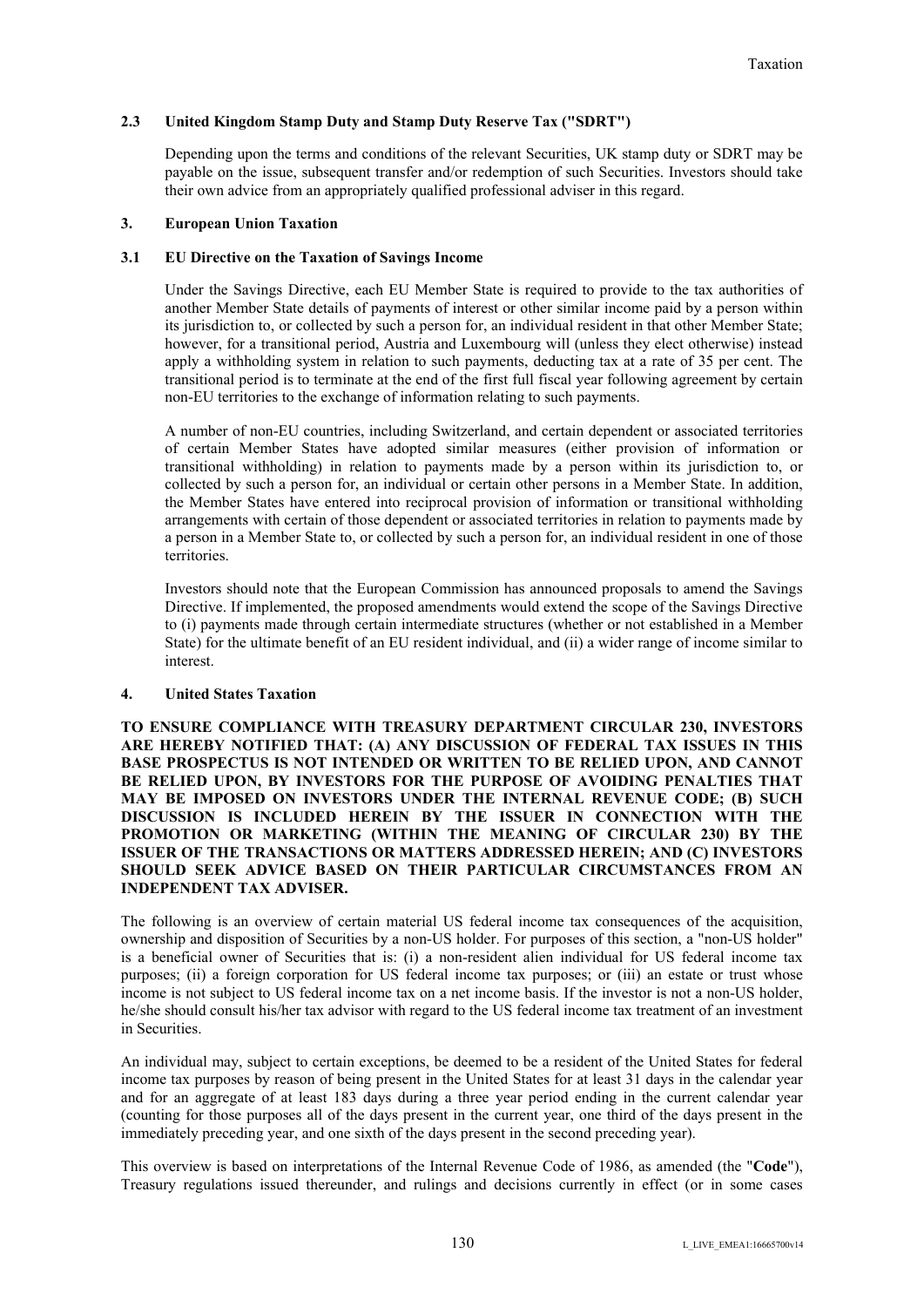proposed), all of which are subject to change. Any of those changes may be applied retroactively and may adversely affect the US federal income tax consequences described herein. Investors considering the purchase of Securities should consult their own tax advisors concerning the application of US federal income tax laws to their particular situations as well as any consequences of the purchase, beneficial ownership and disposition of Securities arising under the laws of any other taxing jurisdiction.

#### **INVESTORS SHOULD CONSULT THEIR TAX ADVISORS AS TO THE US FEDERAL, STATE, LOCAL, AND OTHER TAX CONSEQUENCES TO THEM OF THE PURCHASE, OWNERSHIP AND DISPOSITION OF SECURITIES.**

#### **4.1 US Federal Tax Treatment of Non-US Holders**

In general and subject to the discussion in the following paragraphs, payments on the Securities to a non-US holder and gain realized on the sale, exchange, redemption or other disposition of the Securities by a non-US holder will not be subject to US federal income or withholding tax, unless (1) such income is effectively connected with a trade or business conducted by such non-US holder in the United States, or (2) in the case of gain, such non-US holder is a non-resident alien individual who holds the Securities as a capital asset and is present in the United States for more than 182 days in the taxable year of the sale and certain other conditions are satisfied.

It is possible that Securities that do not guarantee a return of principal ("**Non-Principal-Protected Securities**") could be treated as forward or executory contracts for US federal income tax purposes. The Internal Revenue Service ("**IRS**") released a notice in 2007 that may affect the taxation of non-US holders of Non-Principal-Protected Securities. According to the notice, the IRS and the Treasury Department are actively considering whether, among other issues, the holder of instruments such as Non-Principal-Protected Securities should be required to accrue ordinary income on a current basis. It is not possible to determine what guidance they will ultimately issue, if any. It is possible, however, that under such guidance, non-US holders of such Securities will ultimately be required to accrue income currently and that non-US holders of such Securities could be subject to withholding tax on deemed income accruals and/or other payments made in respect of such Securities. In addition, alternative treatments of Non-Principal-Protected Securities are possible under US federal income tax law. Under one such alternative characterisation, it is possible that an investor could be treated as owning the Underlying Asset of such Securities.

If the amount that is payable on a Security is determined by reference to dividends that are paid or declared with respect to a US stock, it is possible that the IRS could assert that investors should be subject to US withholding tax in respect of such dividends. Similarly, in the case of Securities that are linked to one or more assets characterised as "US real property interests" (as such term is defined in Section 897(c) of the Code), non-US holders may be subject to special rules governing the ownership and disposition of US real property interests. Prospective non-US holders should consult their own tax advisors regarding the possible alternative treatments of the Securities.

In addition, the Treasury Department has issued proposed regulations under Section 871(m) of the Code which address payments contingent on or determined by reference to dividends paid on US equities. Regulations under sections 871(m) could ultimately require the Issuer to treat all or a portion of any payment in respect of the Securities as a "dividend equivalent" payment that is subject to withholding tax at a rate of 30 per cent. (or a lower rate under an applicable treaty). However, such withholding would potentially apply only to payments made after December 31, 2013. Investors could also be required to make certain certifications in order to avoid or minimize such withholding obligations, and could be subject to withholding (subject to the investor's potential right to claim a refund from the IRS) if such certifications were not received or were not satisfactory. Investors should consult their tax advisors concerning the potential application of these regulations to payments received with respect to the Securities when these regulations are finalised.

### **4.2 Foreign Account Tax Compliance Withholding**

A 30 per cent. withholding tax will be imposed on certain payments to certain non-US financial institutions that fail to comply with information reporting requirements or certification requirements in respect of their direct and indirect United States shareholders and/or United States accountholders. United States accountholders subject to such information reporting or certification requirements may include holders of the Securities. To avoid becoming subject to the 30 per cent. withholding tax on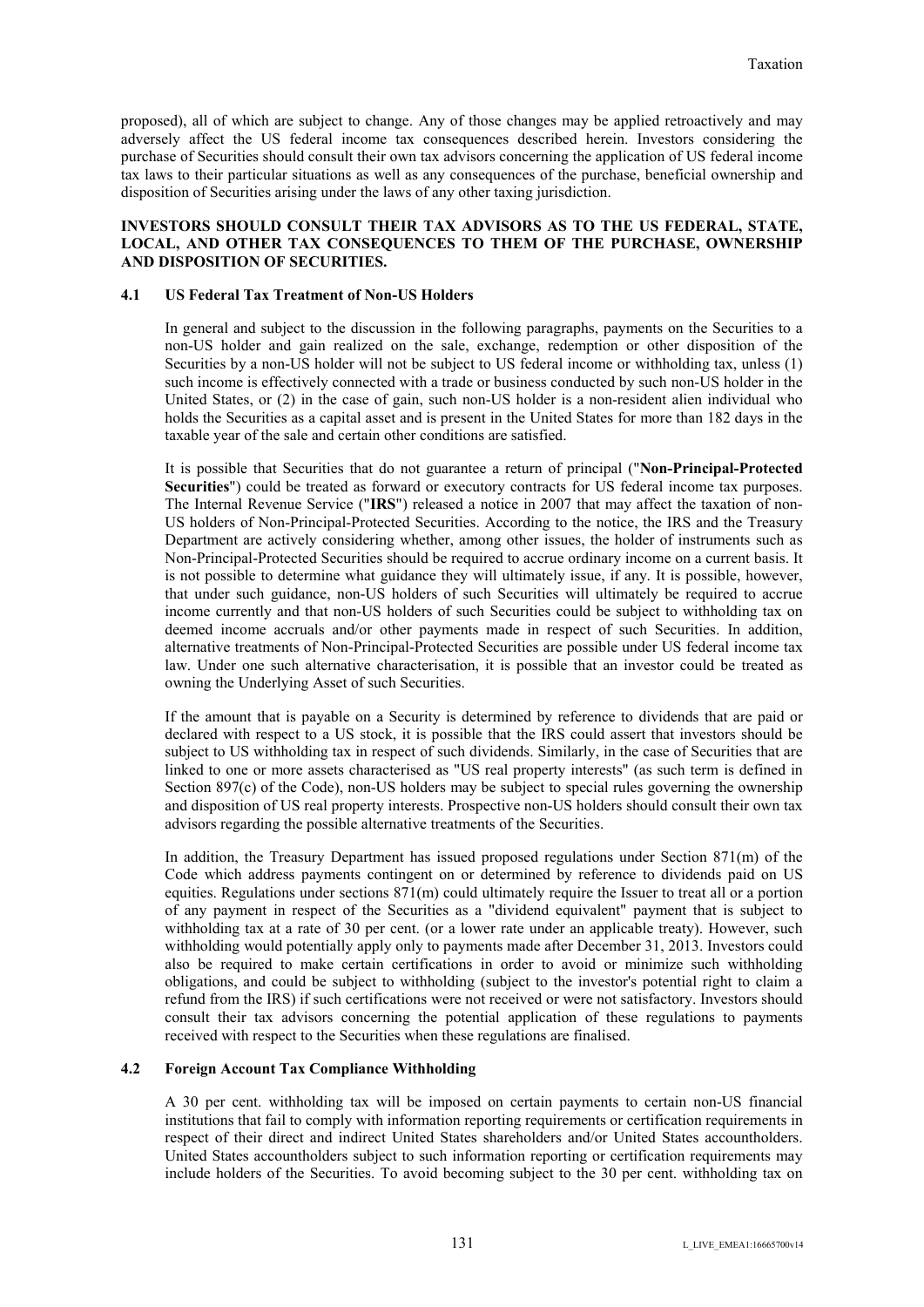such payments, the Issuer and other non-US financial institutions may be required to report information to the IRS regarding the holders of Securities and, in the case of holders who (i) fail to provide the relevant information, (ii) are non-US financial institutions who have not agreed to comply with these information reporting requirements, or (iii) hold Securities directly or indirectly through such non-compliant non-US financial institutions, withhold on a portion of payments under the Securities. Under final regulations issued by the Treasury Department, such withholding will not apply to payments made before January 1, 2014 with respect to US source payments (e.g., "dividend equivalent" payments) and before January 1, 2017 with respect to non-US source payments.

#### **5. Dutch Taxation**

**The following overview of certain Dutch taxation matters is based on the laws and practice in force as of the date of this Base Prospectus and is subject to any changes in law and the interpretation and application thereof, which changes could be made with retroactive effect. The following overview does not purport to be a comprehensive description of all the tax considerations that may be relevant to a decision to acquire, hold or dispose of a Security, and does not purport to deal with the tax consequences applicable to all categories of investors, some of which may be subject to special rules.**

**Investors are advised to consult their professional advisers as to the tax consequences of purchase, ownership and disposition of the Securities.**

#### **5.1 Withholding Tax**

All payments made by the Issuer of interest and principal under the Securities can be made free of withholding or deduction of any taxes of whatever nature imposed, levied, withheld or assessed by The Netherlands or any political subdivision or taxing authority thereof or therein.

#### **5.2 Other Taxes**

The subscription, issue, placement, allotment, delivery or transfer of a Security will not be subject to registration tax, stamp duty or any other similar tax or duty payable in The Netherlands.

#### **5.3 Residence**

The holder of a Security will not be, or deemed to be, resident in The Netherlands for tax purposes and, subject to the exceptions set out above, will not otherwise be subject to Dutch taxation, by reason only of acquiring, holding or disposing of a Security or the execution, performance, delivery and/or enforcement of a Security.

### **6. French Taxation**

This overview is based on tax laws and taxation practice, as in effect and applied as at the date of this Base Prospectus, and is intended to provide general information only. Tax laws, taxation practices and their interpretation are subject to constant change, and such changes may sometimes have a retroactive effect and may change the conclusions set out in this overview.

#### **6.1 Income Tax and Withholding Tax**

Investors in Securities who are French residents for tax purposes or who would hold such Securities through a permanent establishment or fixed base in France should be aware that transactions involving the Securities, including any purchase or disposal of, or other dealings in, the Securities, may have French tax consequences. The tax consequences regarding interest, premium on redemption and capital gains in particular may depend, amongst other things, upon the status of the investor (i.e. legal entities or individuals). Investors in Securities should consult their own advisers about the tax implications of holding Securities and of any transactions involving Securities.

Pursuant to Article 9 of the 2013 Finance Law (loi n° 2012-1509 du 29 décembre 2012 de finances pour 2013), subject to certain limited exceptions, interest and other income received by French resident holders of such Securities treated as debt instruments for French tax purposes, who are individuals and who do not hold their Securities in connection with a business they carry on, is subject to a 24 per cent. advance income tax, which is deductible from such holders' personal income tax liability in respect of the year in which the payment has been made. Social contributions (CSG, CRDS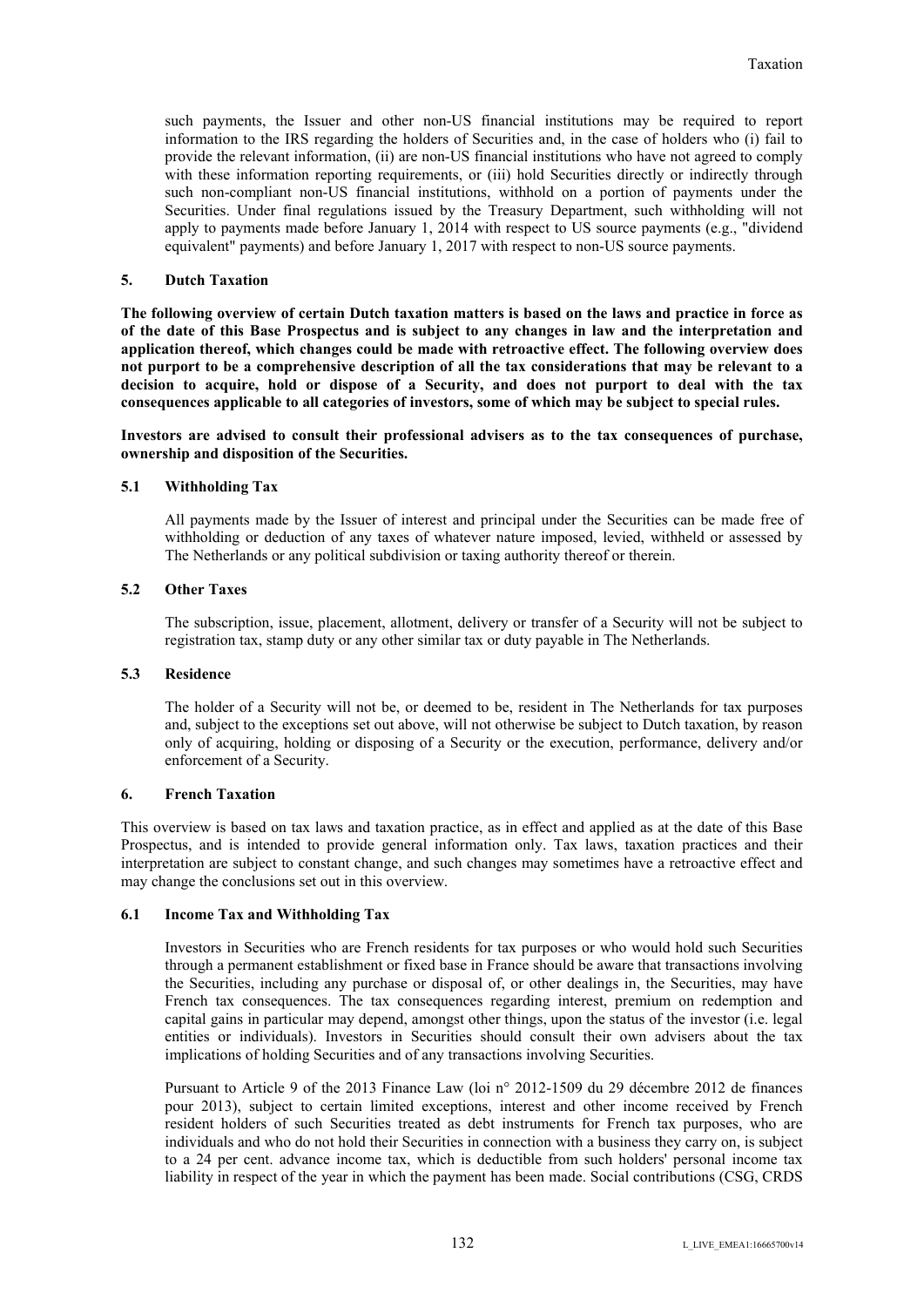and other related contributions) are also levied on top of this at an aggregate rate of 15.5 per cent. on interest and other income paid to such holders.

#### **6.2 Implementation of the Savings Directive**

The Savings Directive was implemented into French law under Article 242 ter of the French tax code, which imposes on paying agents based in France an obligation to report to the French tax authorities certain information with respect to interest payments made to beneficial owners domiciled in another Member State, including, among other things, the identity and address of the beneficial owner and a detailed list of the different categories of interest paid to that beneficial owner.

#### **7. Luxembourg Taxation**

**The comments below are intended as a basic overview of certain tax consequences in relation to the purchase, ownership and disposal of the Securities under Luxembourg law. Persons who are in any doubt as to their tax position should consult a professional tax adviser.**

#### **7.1 Withholding tax and Self-Applied Tax**

Under Luxembourg tax law currently in effect and with the possible exception of interest paid to certain individual holders of Securities or so-called residual entities, there is no Luxembourg withholding tax on payments of interest (including accrued but unpaid interest). There is also no Luxembourg withholding tax, with the possible exception of payments made to certain individual holders of Securities or so-called residual entities, upon repayment of principal in case of reimbursement, redemption, repurchase or exchange of the Securities.

#### **(a) Luxembourg non-resident individuals**

Under the Luxembourg laws dated 21 June 2005 (the "**Laws**") implementing the Savings Directive and several agreements concluded between Luxembourg and certain dependent or associated territories of the EU, a Luxembourg based paying agent (within the meaning of the Laws) is required since 1 July 2005 to withhold tax on interest and other similar income paid by it to (or under certain circumstances, to the benefit of) an individual or certain "residual entities" resident or established in another Member State or in certain EU dependent or associated territories, unless the beneficiary of the interest payments elects for the exchange of information or, in case of an individual beneficiary, the tax certificate procedure. "Residual entities" within the meaning of Article 4.2 of the Savings Directive are entities established in a Member State or in certain EU dependent or associated territories which are not legal persons (the Finnish and Swedish companies listed in Article 4.5 of the Savings Directive are not considered as legal persons for this purpose), whose profits are not taxed under the general arrangements for the business taxation, which are not and have not opted to be treated as UCITS recognised in accordance with the Council Directive 85/611/EEC, as replaced by the European Council Directive 2009/65/EC, or similar collective investment funds located in Jersey, Guernsey, the Isle of Man, the Turks and Caicos Islands, the Cayman Islands, Montserrat or the British Virgin Islands.

The current withholding tax rate is 35 per cent. The withholding tax system will only apply during a transitional period, the ending of which depends on the conclusion of certain agreements relating to information exchange with certain third countries.

The European Commission has proposed certain amendments to the Savings Directive, which may, if implemented, amend or broaden the scope of the requirements described above.

### **(b) Luxembourg resident individuals**

In accordance with the law of 23 December 2005, as amended (the "**Law**") on the introduction of a withholding tax on certain interest payments on savings income, interest payments made by Luxembourg paying agents (defined in the same way as in the Savings Directive) to Luxembourg individual residents or to certain residual entities that secure interest payments on behalf of such individuals (unless such entities have opted either to be treated as UCITS recognised in accordance with the European Council Directive 85/611/EEC, as replaced by the European Council Directive 2009/65/EC, or for the exchange of information regime) are subject to a 10 per cent. withholding tax.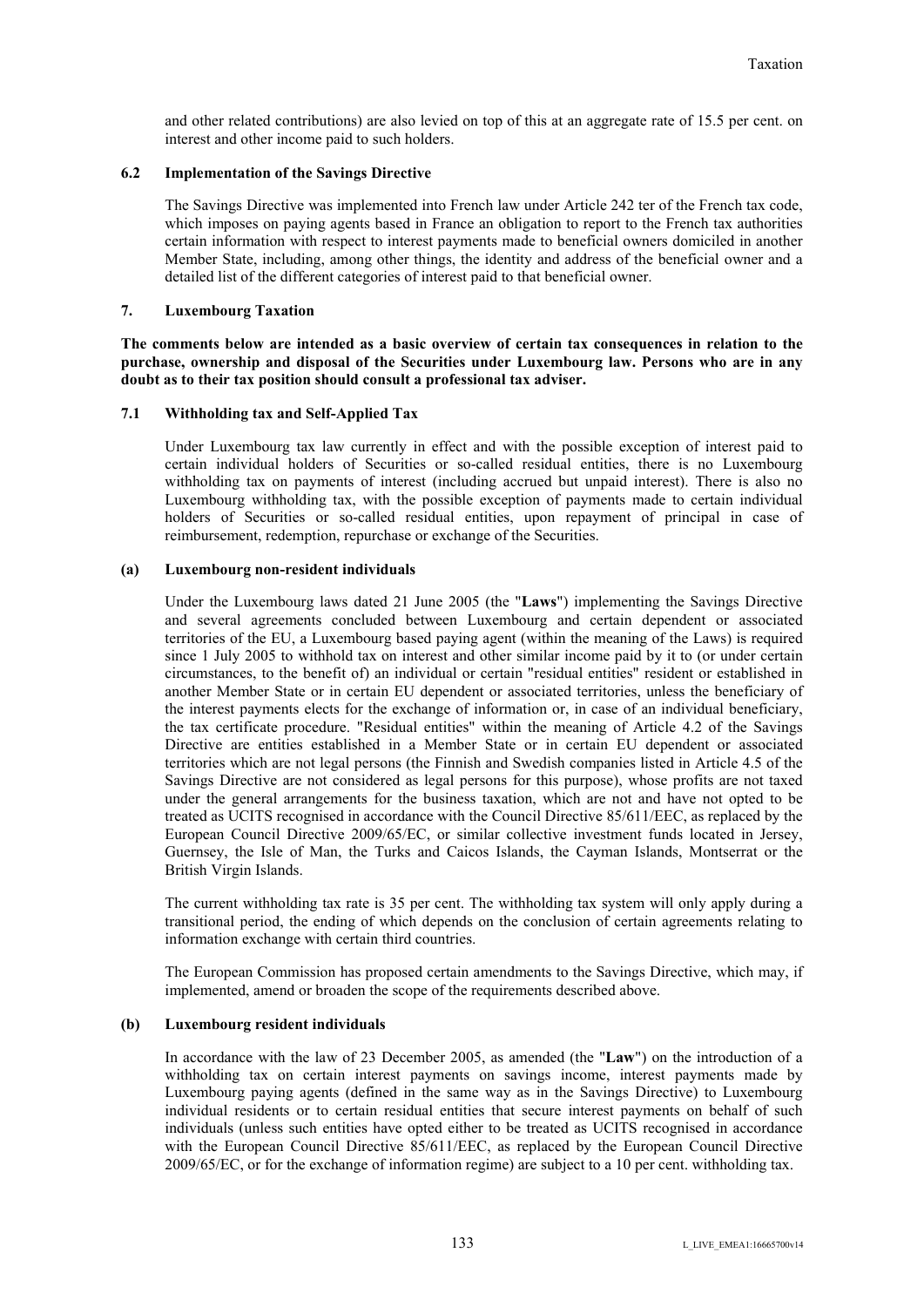Pursuant to the Law, Luxembourg resident individuals, acting in the course of their private wealth, can opt to self-declare and pay a 10 per cent. tax on interest payments made after 31 December 2007 by paying agents (defined in the same way as in the Savings Directive) located in an EU Member State other than Luxembourg, a Member State of the European Economic Area other than an EU Member State or in a State or territory which has concluded an international agreement directly related to the Savings Directive.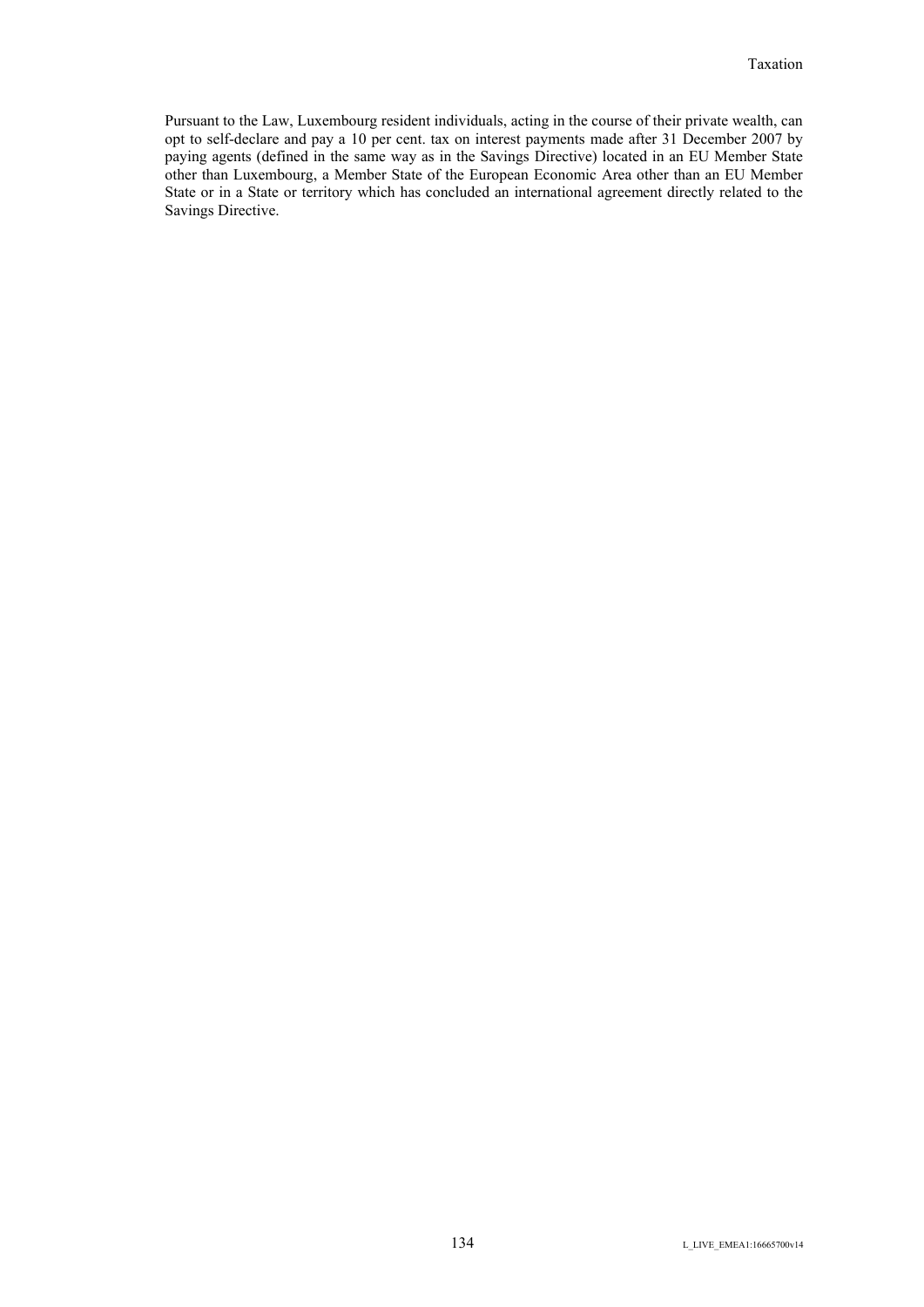#### **PURCHASE AND SALE**

Pursuant to the Master Subscription Agreement dated 18 April 2013 (as amended, supplemented and/or restated from time to time, the "**Master Subscription Agreement**"), each Manager (being, at the date of this Base Prospectus, each of Barclays Bank PLC and Barclays Capital Inc. in their respective capacities as a Manager) has agreed with the Issuer the basis on which it may from time to time agree to purchase Securities. Any such agreement will extend to those matters stated under 'Summary' and 'Terms and Conditions of the Securities'. In the Master Subscription Agreement, the Issuer has agreed to reimburse the relevant Manager for certain of its expenses in connection with the Securities issued pursuant to the Programme.

No representation is made that any action has been or will be taken by the Issuer or the Managers in any jurisdiction that would permit a public offering of any of the Securities or possession or distribution of this Base Prospectus or any other offering material or any Final Terms in relation to any Securities in any country or jurisdiction where action for that purpose is required (other than actions by the Issuer to meet the requirements of the Prospectus Directive for offerings contemplated in this Base Prospectus and/or the Final Terms). No offers, sales, resales or deliveries of any Securities, or distribution of any offering material relating to any Securities, may be made in or from any jurisdiction and/or to any individual or entity except in circumstances which will result in compliance with any applicable laws and regulations and which will not impose any obligation on the Issuer and/or the Managers.

#### **Selling Restrictions**

#### **European Economic Area**

In relation to each Member State of the European Economic Area which has implemented the Prospectus Directive (each a "**Relevant Member State**"), each Manager has represented and agreed, and each further Manager appointed under the Programme will be required to represent and agree, that with effect from and including the date on which the Prospectus Directive is implemented in that Relevant Member State (the "**Relevant Implementation Date**") it has not made and will not make an offer of Securities which are the subject of the offering contemplated by this Base Prospectus as completed by the Final Terms in relation thereto to the public in that Relevant Member State except that it may, with effect from and including the Relevant Implementation Date, make an offer of such Securities to the public in that Relevant Member State:

- (a) If the Issuer expressly specifies that an offer of those Securities may be made other than pursuant to Article 3(2) of the Prospectus Directive in that Relevant Member State (a "Public Offer"), following the date of publication of a prospectus in relation to such Securities which has been approved by the competent authority in that Relevant Member State or, where appropriate, approved in another Relevant Member State and notified to the competent authority in that Relevant Member State, provided that any such prospectus has subsequently been completed by the Final Terms contemplating such Public Offer, in accordance with the Prospectus Directive, in the period beginning and ending on the dates specified in such prospectus or Final Terms, as applicable and the Issuer has consented in writing to its use for the purpose of that Public Offer;
- (b) at any time to any legal entity which is a qualified investor as defined in the Prospectus Directive;
- (c) at any time to fewer than 100 or, if the Relevant Member State has implemented the relevant provisions of the 2010 PD Amending Directive, 150, natural or legal persons (other than qualified investors as defined in the Prospectus Directive), subject to obtaining the prior consent of the relevant Manager or Managers nominated by the Issuer for any such offer; or
- (d) at any time in any other circumstances falling within Article 3(2) of the Prospectus Directive,

provided that no such offer of Securities referred to in (b) to (d) above shall require the Issuer or any Manager to publish a prospectus pursuant to Article 3 of the Prospectus Directive, or supplement a prospectus pursuant to Article 16 of the Prospectus Directive.

For the purposes of this provision, the expression "an offer of Securities to the public" in relation to any Securities in any Relevant Member State means the communication in any form and by any means of sufficient information on the terms of the offer and the Securities to be offered so as to enable an investor to decide to purchase or subscribe for the Securities, as the same may be varied in that Member State by any measure implementing the Prospectus Directive in that Member State. The expression "Prospectus Directive" means Directive 2003/71/EC (and amendments thereto, including the 2010 PD Amending Directive, to the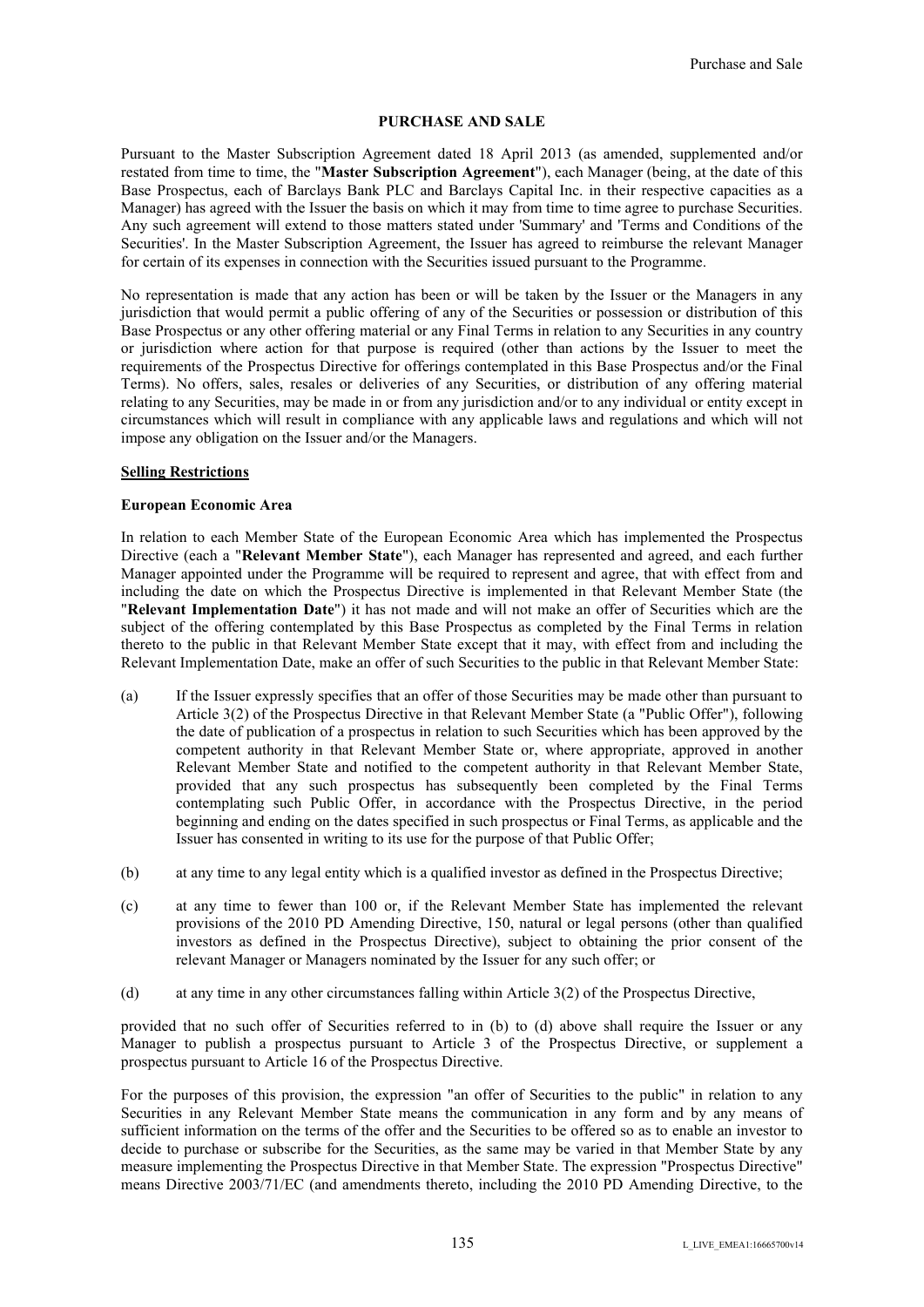extent implemented in the Relevant Member State), and includes any relevant implementing measure in the Relevant Member State and the expression "2010 PD Amending Directive" means Directive 2010/73/EU.

#### **The Netherlands**

In addition and without prejudice to the relevant restrictions set out under "*European Economic Area*" above, Zero Coupon Notes (as defined below) in definitive form may only be transferred and accepted, directly or indirectly, within, from or into The Netherlands through the mediation of either the Issuer or a member firm of NYSE Euronext Amsterdam N.V., admitted in a function on one or more markets or systems held or operated by NYSE Euronext Amsterdam N.V., in accordance with the Dutch Savings Certificates Act (*Wet inzake spaarbewijzen*) of 21 May 1985 (as amended).

No such mediation is required in respect of: (a) the transfer and acceptance of rights representing an interest in a global security; (b) the transfer and acceptance of Zero Coupon Notes in definitive form between individuals who do not act in the conduct of a business or profession; (c) the initial issue of Zero Coupon Notes in definitive form to the first holders thereof; or (d) the transfer and acceptance of such Zero Coupon Notes within, from or into the Netherlands if all Zero Coupon Notes (either in definitive form or as rights representing an interest in a Zero Coupon Note in global form) of any particular Series or Tranche are issued outside The Netherlands and are not distributed into The Netherlands in the course of initial distribution or immediately thereafter. In the event that the Savings Certificates Act applies, certain identification requirements in relation to the issue and transfer of, and payments on, Zero Coupon Notes have to be complied with.

As used herein "Zero Coupon Notes" are Securities that are in bearer form and that constitute a claim for a fixed sum against the Issuer and on which interest does not become due during their tenor or on which no interest is due whatsoever.

#### **United Kingdom**

Each Manager has represented and agreed, and each further Manager appointed under the Programme will be required to represent and agree, that:

- (a) it has only communicated or caused to be communicated and will only communicate or cause to be communicated an invitation or inducement to engage in investment activity (within the meaning of Section 21 of the FSMA) received by it in connection with the issue or sale of any Securities in circumstances in which Section 21(1) of the FSMA would not, if it was not an authorised person, apply to the Issuer; and
- (b) it has complied and will comply with all applicable provisions of the FSMA with respect to anything done by it in relation to any Securities in, from or otherwise involving the United Kingdom.

### **United States of America**

### **US Tax Selling Restrictions**

Securities issued in bearer form for US tax purposes ("**Bearer Instruments**") may not be offered, sold or delivered within the United States or its possessions or to a United States person except as permitted under US Treasury Regulation section 1.163–5(c)(2)(i)(D) (the "**D Rules**").

The Issuer and each Manager has represented and agreed (and each additional Manager named in a set of Final Terms will be required to represent and agree) that in addition to the relevant US Securities Selling Restrictions set forth below:

- (a) except to the extent permitted under the D Rules, (x) it has not offered or sold, and during the restricted period it will not offer or sell, Bearer Instruments to a person who is within the United States or its possessions or to a United States person and (y) such Manager has not delivered and agrees that it will not deliver within the United States or its possessions definitive Bearer Instruments that will be sold during the restricted period;
- (b) it has and agrees that throughout the restricted period it will have in effect procedures reasonably designed to ensure that its employees or agents who are directly engaged in selling Bearer Instruments are aware that Bearer Instruments may not be offered or sold during the restricted period to a person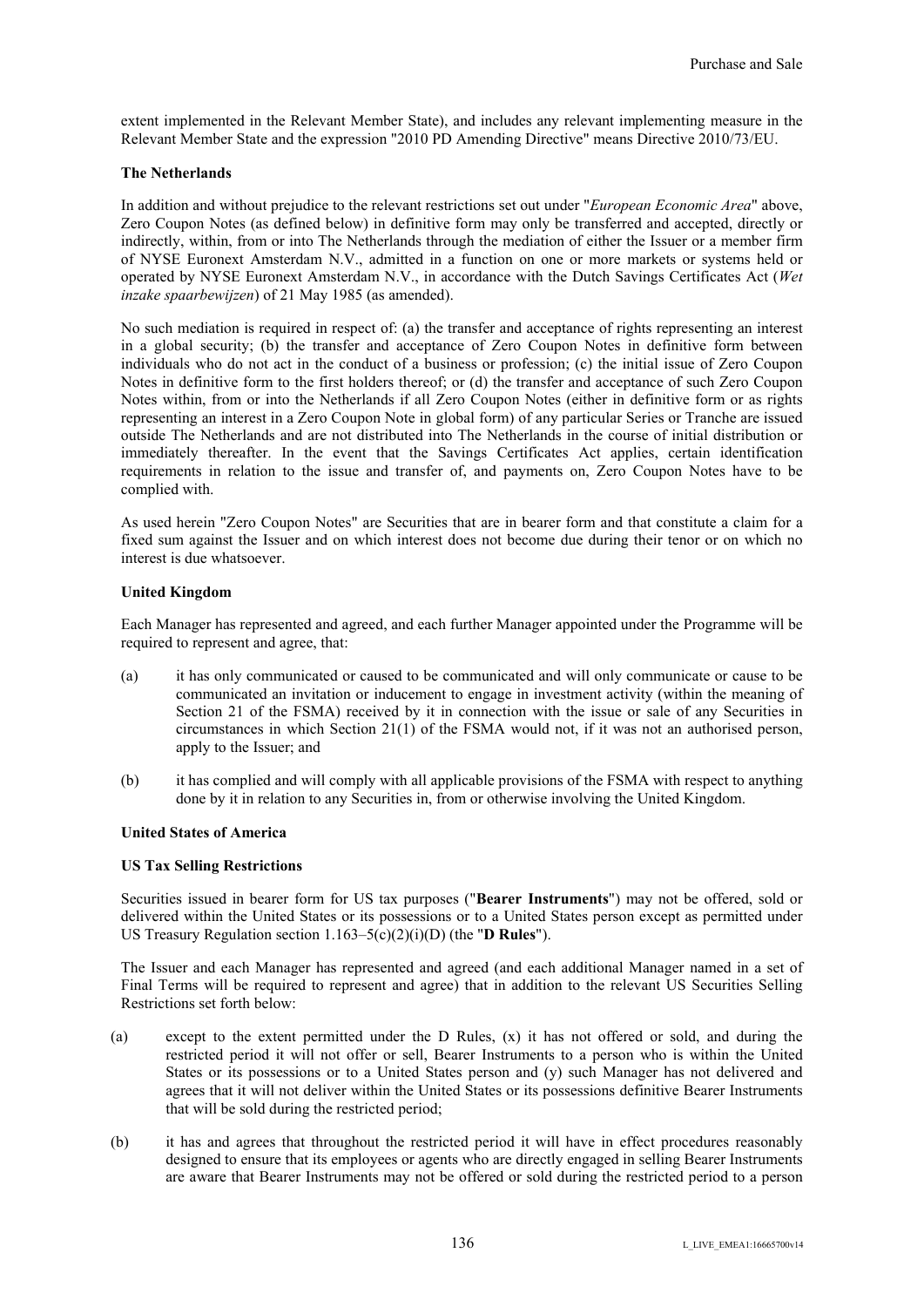who is within the United States or its possessions or to a United States person (except to the extent permitted under the D Rules);

- (c) if it is a United States person, it is acquiring the Bearer Instruments for purposes of resale in connection with their original issuance, and if it retains Bearer Instruments for its own account, it will do so in accordance with the requirements of the D Rules;
- (d) with respect to each affiliate or distributor that acquires Bearer Instruments from a Manager for the purpose of offering or selling such Bearer Instruments during the restricted period, the Manager either repeats and confirms the representations and agreements contained in sub clauses (a), (b) and (c) above on such affiliate's or distributor's behalf or agrees that it will obtain from such affiliate or distributor for the benefit of the Issuer and each Manager the representations and agreements contained in such sub clauses; and
- (e) it has not and agrees that it will not enter into any written contract (other than confirmation or other notice of the transaction) pursuant to which any other party to the contract (other than one of its affiliates or another Manager) has offered or sold, or during the restricted period will offer or sell, any Bearer Instruments except where pursuant to the contract the relevant Manager has obtained or will obtain from that party, for the benefit of the Issuer and each Manager, the representations contained in, and that party's agreement to comply with, the provisions of sub clauses (a), (b), (c) and (d).

Terms used in this section (US Tax Selling Restrictions) shall, unless the context otherwise requires, have the meanings given to them by the Internal Revenue Code and the US Treasury Regulations thereunder, including the D Rules.

#### *US Securities Selling Restrictions*

The Securities, and in, certain cases, the Entitlements have not been and will not be registered under the Securities Act and may not be offered or sold within the United States or to, or for the account or benefit of, US persons, except in certain transactions exempt from the registration requirements of the Securities Act. Terms used in this section (*US Securities Selling Restrictions*) shall, unless the context otherwise requires, have the meanings given to them by Regulation S under the Securities Act.

Each Manager has agreed (and each further Manager named in the Final Terms will be required to agree) that it will not offer or sell Securities (i) as part of their distribution at any time or (ii) otherwise until 40 calendar days after the completion of the distribution of an identifiable tranche of which such Securities are part, as determined and certified to the Agent by such Manager (in the case of a non-syndicated issue) or the relevant lead Manager (in the case of a syndicated issue), within the United States or to, or for the account or benefit of, US persons, and it will have sent to each Manager to which it sells Securities during the Distribution Compliance Period a confirmation or other notice setting out the restrictions on offers and sales of the Securities within the United States or to, or for the account or benefit of, US persons. Terms used in the preceding sentence have the meanings given to them by Regulation S. Neither such Manager nor its affiliates, nor any persons acting on its or their behalf, have engaged or will engage in any directed selling efforts (as defined in Regulation S) with respect to the Securities, and such Manager, its affiliates and all persons acting on its or their behalf have complied and will comply with the offering restrictions requirement of Regulation S.

The Securities are being offered and sold outside the United States to non-US persons in reliance on Regulation S.

This Base Prospectus has been prepared by the Issuer for use in connection with the offer and sale of Securities outside the United States and for the resale of the Registered Securities in the United States and for the listing of Securities on the Relevant Stock Exchange. The Issuer and the Managers reserve the right to reject any offer to purchase the Securities, in whole or in part, for any reason. This Base Prospectus does not constitute an offer to any person in the United States or to any US person. Distribution of this Base Prospectus by any non-US person outside the United States is unauthorised, and any disclosure without the prior written consent of the Issuer of any of its contents to any of such US person or other person within the United States is prohibited.

#### **US Retirement Plan Selling Restrictions**

The Securities may not be sold or transferred to, and each purchaser by its purchase of Securities shall be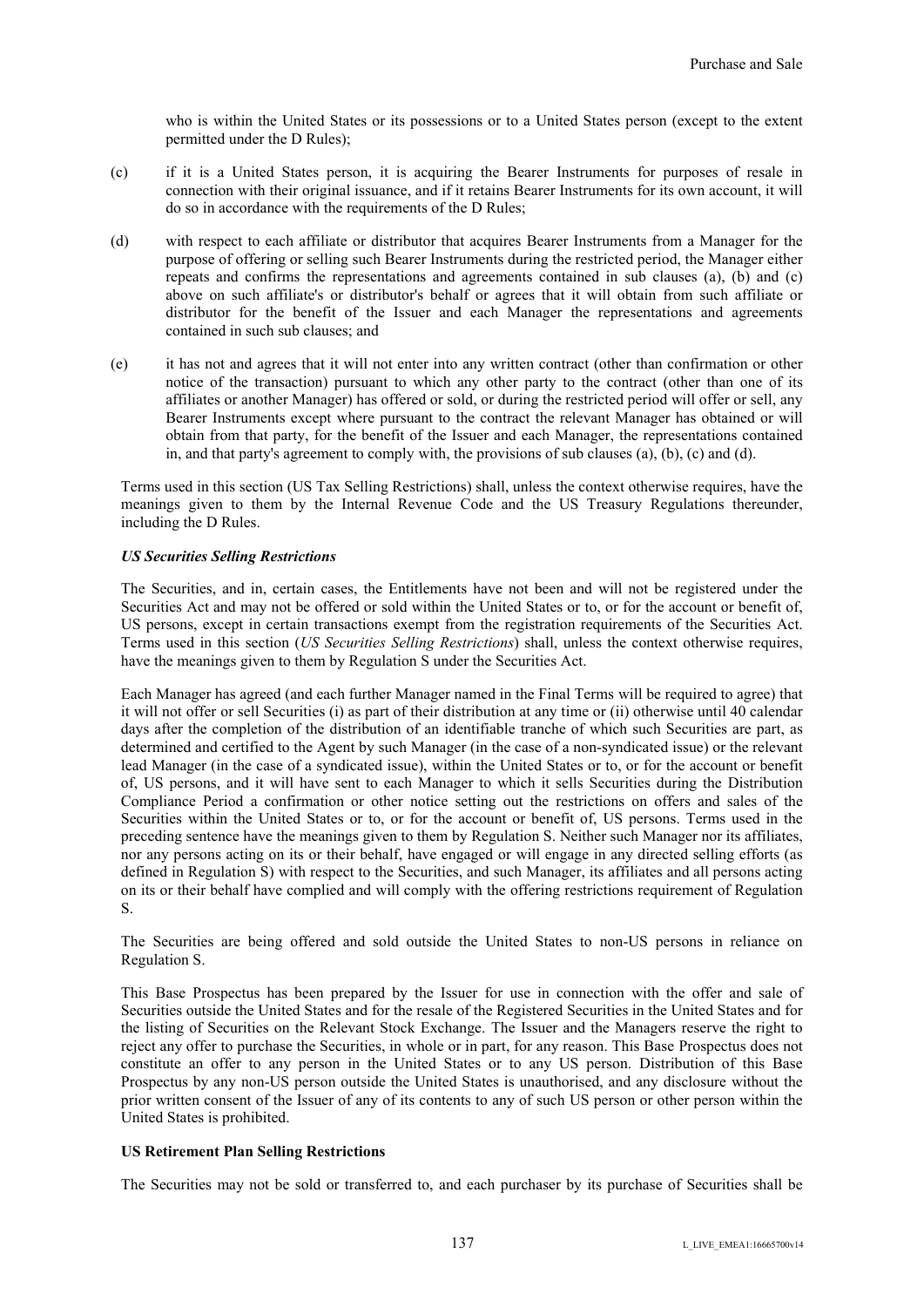deemed to have represented and covenanted that it is not acquiring the Securities for or on behalf of, and will not transfer Securities to, any pension or welfare plan, as defined in Section 3 of the Employee Retirement Income Security Act ("**ERISA**"), that is subject to Title I of ERISA or any plan or arrangement that is subject to Section 4975 of the Internal Revenue Code, or an entity the assets of which are considered assets of such a plan, except that such purchase for or on behalf of a plan shall be permitted when, in the sole judgement of the relevant Manager, and to the extent:

- (a) such purchase is made by or on behalf of a bank collective investment fund maintained by the purchaser in which no plan (together with any other plans maintained by the same employer or employee organisation) has an interest in excess of 10 per cent. of the total assets in such collective investment fund, and the other applicable conditions of Prohibited Transaction Class Exemption ("**PTCE**") 91–38 issued by the US Department of Labor are satisfied;
- (b) such purchase is made by or on behalf of an insurance company pooled separate account maintained by the purchaser in which, at any time while the Securities are outstanding, no plan (together with any other plans maintained by the same employer or employee organisation) has an interest in excess of 10 per cent. of the total of all assets in such pooled separate account, and the other applicable conditions of PTCE 90–1 issued by the US Department of Labor are satisfied;
- (c) such purchase is made on behalf of a plan by (i) an investment adviser registered under the US Investment Advisers Act of 1940, as amended (the "**Investment Advisers Act**"), that had as at the last day of its most recent fiscal year total assets under its management and control in excess of \$ 85 million and had stockholders' or partners' equity in excess of \$ 1 million, as shown in its most recent balance sheet prepared in accordance with generally accepted accounting principles, or (ii) a bank as defined in Section 202(a)(2) of the Investment Advisers Act with equity capital in excess of \$ 1 million as at the last day of its most recent fiscal year or (iii) an insurance company which is qualified under the laws of more than one state to manage, acquire or dispose of any assets of a pension or welfare plan, which insurance company had as at the last day of its most recent fiscal year, net worth in excess of \$ 1 million and which is subject to supervision and examination by a State authority having supervision over insurance companies and, in any case, such investment adviser, bank or insurance company is otherwise a qualified professional asset manager, as such term is used in PTCE 84–14 issued by the US Department of Labor, and the assets of such plan when combined with the assets of other plans established or maintained by the same employer (or affiliate thereof) or employee organisation and managed by such investment adviser, bank or insurance company, do not represent more than 20 per cent. of the total client assets managed by such investment adviser, bank or insurance company at the time of the transaction, and the other applicable conditions of such exemption are otherwise satisfied;
- (d) such plan is a governmental plan (as defined in Section 3(3) of ERISA) which is not subject to the provisions of Title I of ERISA or Section 4975 of the Internal Revenue Code;
- (e) such purchase is made by or on behalf of an insurance company using the assets of its general account, of which the reserves and liabilities for the general account contracts held by or on behalf of any plan, together with any other plans maintained by the same employer (or its affiliates) or employee organisation, do not exceed 10 per cent. of the total reserves and liabilities of the insurance company general account (exclusive of separate account liabilities), plus surplus as set forth in the National Association of Insurance Commissioners Annual Statement filed with the state domicile of the insurer, in accordance with PTCE 95–60, and the other applicable conditions of such exemption are otherwise satisfied;
- (f) such purchase is made by an in-house asset manager within the meaning of Part IV(a) of PTCE  $96-$ 23, such manager has made or properly authorized the decision for such plan to purchase Securities, under circumstances such that PTCE 96–23 is applicable to the purchase and holding of Securities; or
- (g) such purchase will not otherwise give rise to a transaction described in Section 406 of ERISA or Section  $4975(c)(1)$  of the Internal Revenue Code for which a statutory or administrative exemption is unavailable.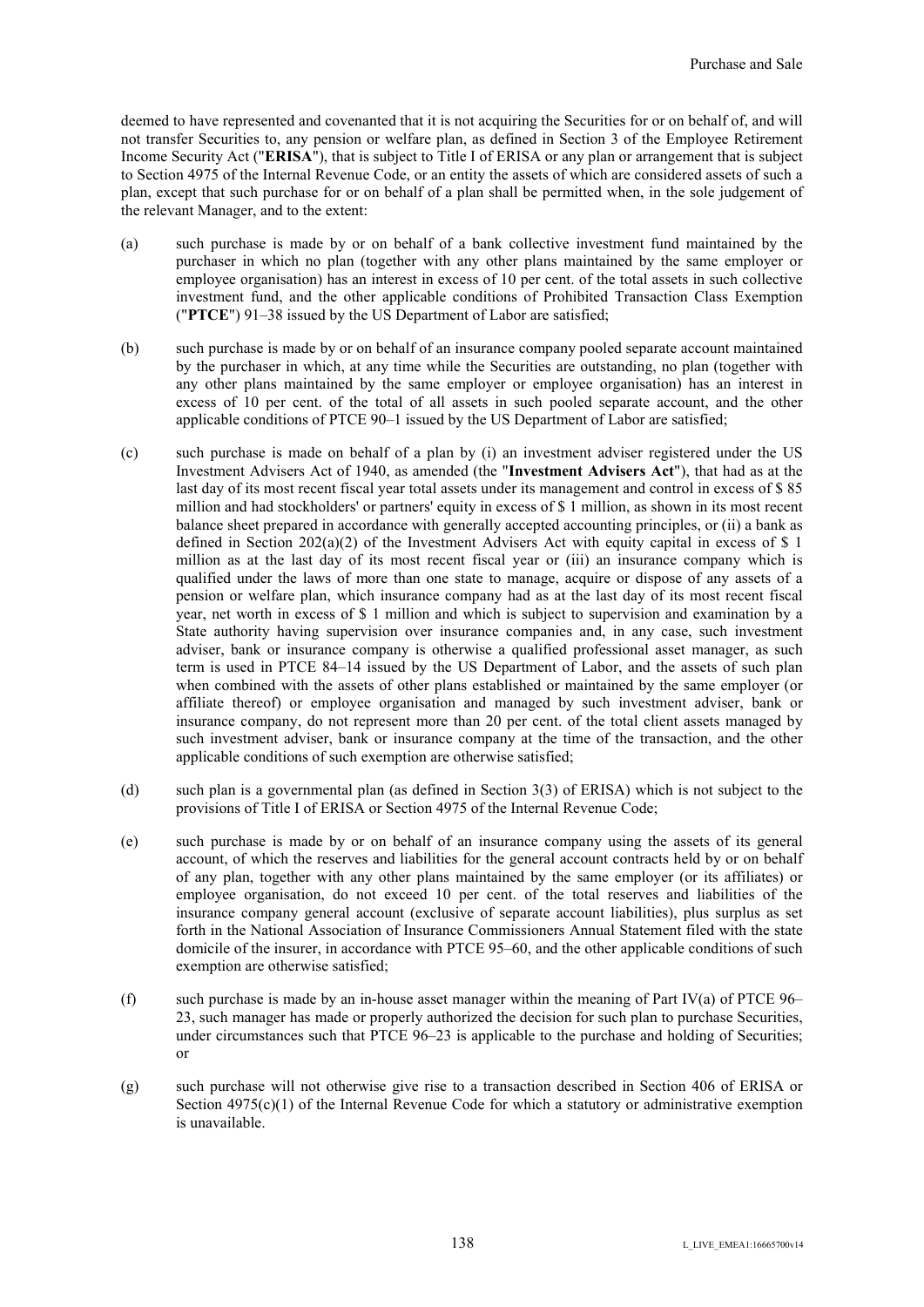#### **General**

The selling restrictions may be modified by the agreement of the Issuer and the relevant Manager, including following a change in a relevant law, regulation or directive.

No action has been taken in any jurisdiction that would permit a public offering of any of the Securities, or possession or distribution of this Base Prospectus or any other offering material or any Final Terms, in any country or jurisdiction where action for that purpose is required.

Each Manager has agreed that it will comply with all relevant laws, regulations and directives, and obtain all relevant consents, approvals or permissions, in each jurisdiction in which it purchases, offers, sells or delivers Securities or has in its possession or distributes this Base Prospectus, any other offering material or any Final Terms, and neither the Issuer nor any Manager shall have responsibility therefor.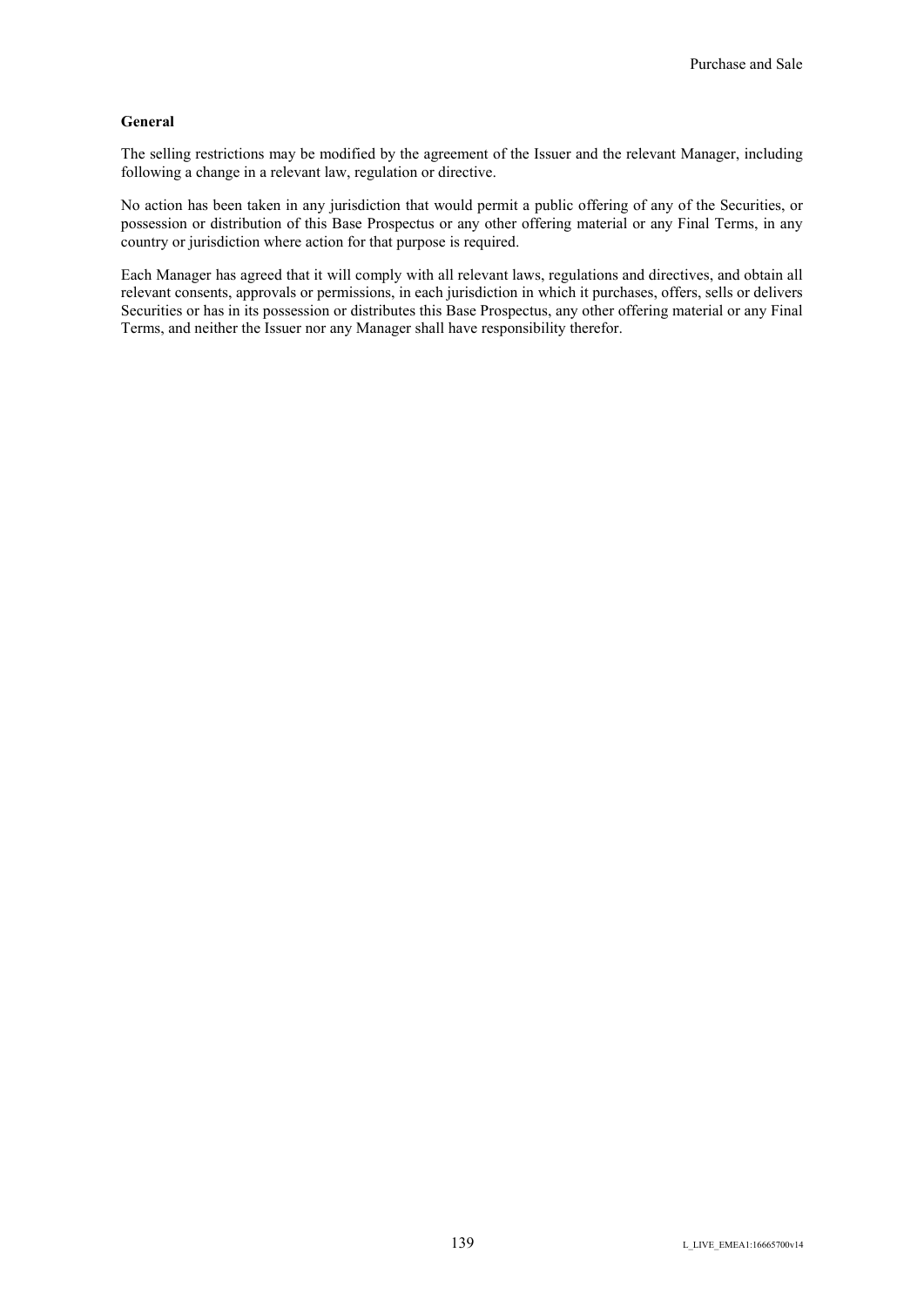#### **GENERAL INFORMATION**

#### **Authorisation and Consents**

The establishment of the Programme and the issue of Securities under the Programme have been duly authorised by resolutions of an authorised committee of the Board of Directors of the Issuer on 12 April 2013.

The Issuer has obtained all necessary consents, approvals and authorisations in connection with establishing and updating this Programme and will obtain all such consents, approvals and authorisations in connection with the issue and performance of each Security or Series of Securities issued pursuant to this Programme.

#### **Use of Proceeds**

The Issuer intends to apply the net proceeds from the sale of any Securities either for hedging purposes or for general corporate purposes unless otherwise specified in the Final Terms relating to a particular Security or Series of Securities. If, in respect of any particular issue of Securities, there is a particular identified use of proceeds, this will be stated in the Final Terms.

#### **Base Prospectus and Supplements**

This Base Prospectus may be used for a period of one year from its date in connection with a public offer of Securities in the EU, or for the listing and admission to trading of Series. A revised Base Prospectus will be prepared in connection with the listing of any Series issued after such period unless all consents necessary are obtained for an extension of such period.

If at any time the Issuer shall be required to prepare a supplement to this Base Prospectus (a "**Supplement**") pursuant to Article 13 of the Luxembourg Prospectus Law, or to give effect to the provisions of Article 16(1) of the Prospectus Directive, the Issuer will prepare and make available an appropriate amendment or supplement to this Base Prospectus or a further base prospectus which, in respect of any subsequent issue of Securities to be offered to the public or to be admitted to trading on the Regulated Market of the Luxembourg Stock Exchange, or of any other Relevant Stock Exchange, shall constitute a supplemental base prospectus as required by Article 13 of the Luxembourg Prospectus Law.

### **Passporting**

A request has been made to the CSSF to passport this Base Prospectus to the following competent authorities:

- (a) Autorité des Marchés Financiers (AMF) (France); and
- (b) Autoriteit Financiële Markten (AFM) (The Netherlands).

#### **Relevant Clearing Systems**

The Securities issued under the Programme may be accepted for clearance through the Euroclear, Clearstream, Euroclear Netherlands, Euroclear France any other Relevant Clearing System as set out in the Final Terms. The appropriate common code for each Series allocated by Euroclear, Clearstream will be set out in the Final Terms, together with the International Securities Identification Number (the "**ISIN**") for that Series. Transactions will normally be effected for settlement not earlier than three Business Days after the date of the transaction.

The address of Euroclear is 1 Boulevard du Roi Albert II, B–1210 Brussels, Belgium and the address of Clearstream is 42 Avenue JF Kennedy, L–1855 Luxembourg. The address of Euroclear Netherlands is Herengracht 459-469, NL – 1017 BS Amersterdam. The address of Euroclear France is 115 rue Réaumur, F-75081 Paris-CEDEX 02, France. The address of any additional clearing system will be set out in the Final Terms.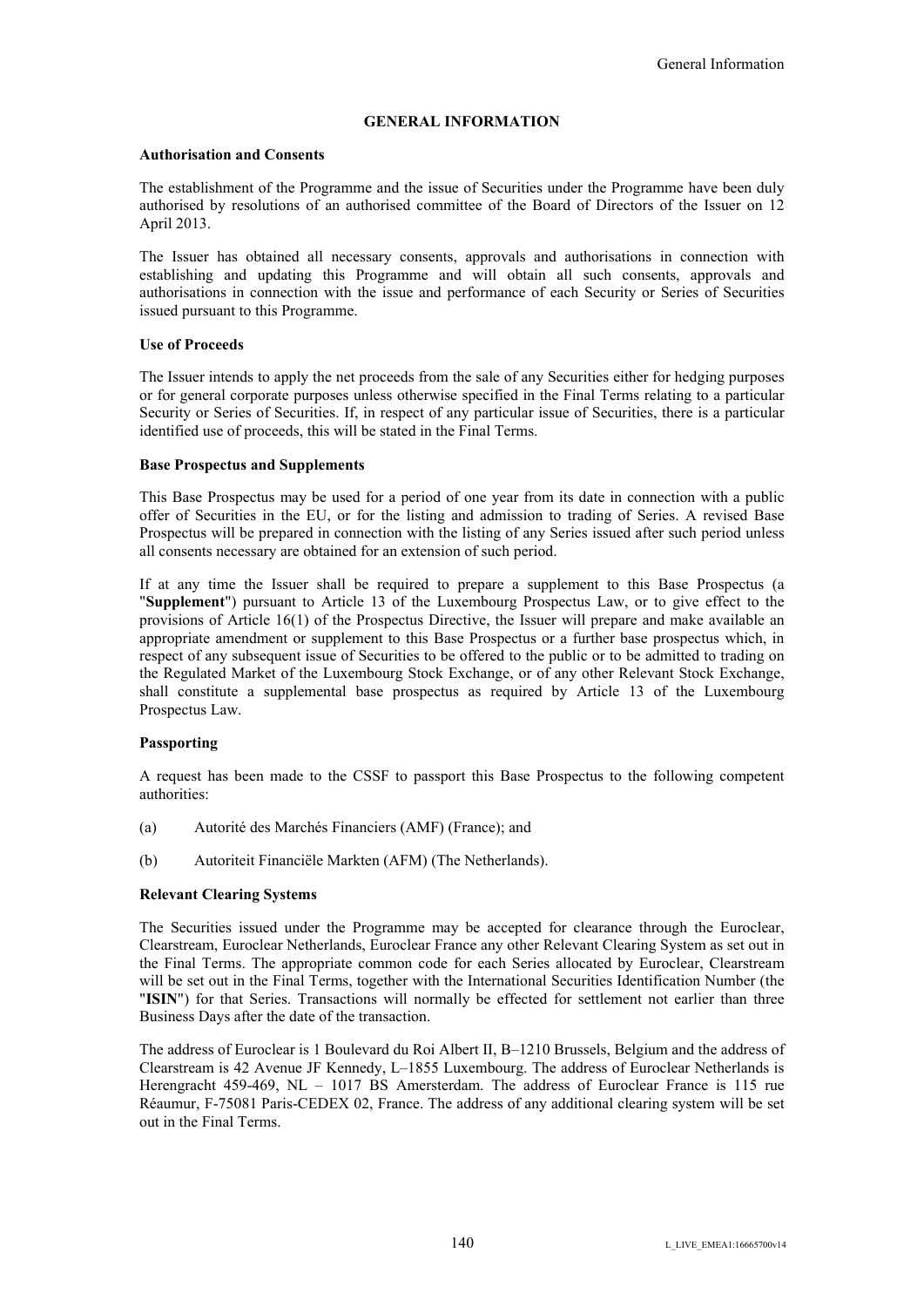#### **Documents Available**

For as long as this Base Prospectus remains in effect or any Securities remain outstanding, copies of the following documents will, when available, be made available during usual business hours on a weekday (Saturdays, Sundays and public holidays excepted) for inspection and, in the case of (b), (c), (h) and (i) below, shall be available for collection free of charge at the registered office of the Issuer and at http://www.bmarkets.com or such successor website as may be specified in the Final Terms and at the specified office of the Issue and Paying Agent. The Final Terms in respect of any Series, shall also be available at the specified office of the relevant Paying Agents or Transfer Agents:

- (a) the constitutional documents of the Issuer;
- (b) the documents set out in the "Incorporation by Reference" section of this Base Prospectus;
- (c) all future annual reports and semi-annual financial statements of the Issuer;
- (d) the Master Subscription Agreement;
- (e) the Agency Agreement;
- (f) the Deed of Covenant;
- (g) the current Base Prospectus in respect of the Programme and any future supplements thereto;
- (h) any Final Terms issued in respect of Securities admitted to listing, trading and/or quotation by any listing authority, stock exchange, and/or quotation system since the most recent base prospectus was published; and
- (i) any other future documents and/or announcements issued by the Issuer.

#### **Post–issuance Information**

The Issuer does not intend to provide any post-issuance information in relation to any of the Securities or the performance of any Underlying Asset or any other underlying relating to Securities, except if required by any applicable laws and regulations.

### **Price**

Securities will be issued by the Issuer at the Issue Price specified in the Final Terms. The Issue Price will be determined by the Issuer in consultation with the relevant Dealer at the time of the relevant offer and will depend, amongst other things, on prevailing market conditions at that time.

### **Temporary ISIN and Temporary Common Code**

Any Temporary ISIN or Temporary Common Code specified in the Final Terms will apply until such time as the Relevant Clearing System recognises the Securities of the relevant Tranche to be fungible.

### **Index Disclaimers**

The following Index Disclaimers apply to Securities in respect of which the Underlying Asset(s) are specified to include one or more of the FTSE<sup>®</sup> 100 Index; EURO STOXX 50<sup>®</sup> Index or S&P 500 Index. Where the Underlying Assets include any other equity indices, the relevant index disclaimers will be set out in the applicable Final Terms.

## **FTSE**® **100 Index**

The Securities are not in any way sponsored, endorsed, sold or promoted by FTSE International Limited ("**FTSE**") or by the London Stock Exchange Plc (the "**Exchange**") or by The Financial Times Limited ("**FT**") and neither FTSE nor Exchange nor FT makes any warranty or representation whatsoever, expressly or impliedly, either as to the results to be obtained from the use of the  $\text{FTSE}^{\circledast}$ 100 Index (the "**Index**") and/or the figure at which the said Index stands at any particular time on any particular day or otherwise. The Index is compiled and calculated by FTSE. However, neither FTSE nor Exchange nor FT shall be liable (whether in negligence or otherwise) to any person for any error in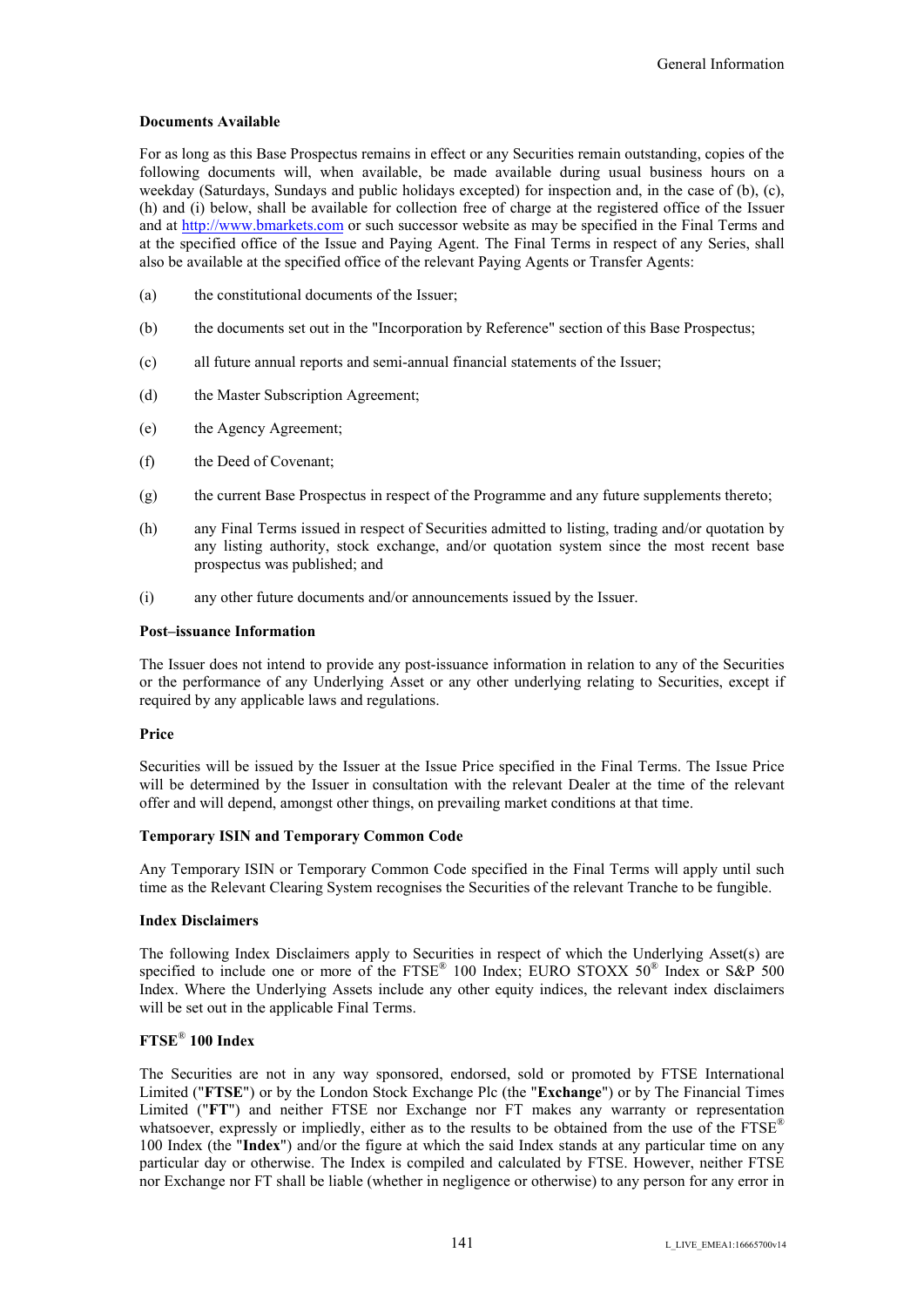the Index and neither FTSE or Exchange or FT shall be under any obligation to advise any person of any error therein.

'FTSE<sup>®</sup>', 'FT-SE<sup>®</sup>' and 'Footsie<sup>®</sup>' are trade marks of the London Stock Exchange Plc and The Financial Times Limited and are used by FTSE International Limited under licence. 'All-World', 'All-Share' and 'All-Small' are trade marks of FTSE International Limited.

## **EURO STOXX 50**® **Index**

STOXX and its licensors (the "**Licensors**") have no relationship to the Issuer, other than the licensing of the EURO STOXX 50<sup>®</sup> Index and the related trademarks for use in connection with the Securities.

#### **STOXX and its Licensors do not:**

- Sponsor, endorse, sell or promote the Securities.
- Recommend that any person invest in the Securities or any other securities.
- Have any responsibility or liability for or make any decisions about the timing, amount or pricing of Securities.
- Have any responsibility or liability for the administration, management or marketing of the Securities.
- Consider the needs of the Securities or the owners of the Securities in determining, composing or calculating the EURO STOXX 50<sup>®</sup> Index or have any obligation to do so.

**STOXX and its Licensors will not have any liability in connection with the Securities. Specifically,**

- **STOXX and its Licensors do not make any warranty, express or implied and disclaim any and all warranty about:**
	- **The results to be obtained by the Securities, the owner of the Securities or any other person in connection with the use of the EURO STOXX 50**® **Index and the data included in the EURO STOXX 50**® **Index;**
	- **The accuracy or completeness of the EURO STOXX 50**® **Index and its data;**
- **The merchantability and the fitness for a particular purpose or use of the EURO STOXX 50**® **Index and its data;**
- **STOXX and its Licensors will have no liability for any errors, omissions or interruptions in the EURO STOXX 50**® **Index or its data;**

**Under no circumstances will STOXX or its Licensors be liable for any lost profits or indirect, punitive, special or consequential damages or losses, even if STOXX or its Licensors knows that they might occur.**

**The licensing agreement between the Issuer and STOXX is solely for their benefit and not for the benefit of the owners of the Securities or any other third parties.**

### **S&P**® **500 Index**

The Securities are not sponsored, endorsed, sold or promoted by Standard & Poor's Financial Services LLC ("**S&P**"), its affiliates or its third party licensors. Neither S&P, its affiliates nor their third party licensors make any representation or warranty, express or implied, to the owners of the Securities or any member of the public regarding the advisability of investing in securities generally or in the Securities particularly or the ability of the S&P® 500 Index (the "**Index**") to track general stock market performance. S&P's and its third party licensor's only relationship to the Issuer is the licensing of certain trademarks, service marks and trade names of S&P and/or its third party licensors and for the providing of calculation and maintenance services related to the Index. Neither S&P, its affiliates nor their third party licensors is responsible for and has not participated in the determination of the prices and amount of the Securities or the timing of the issuance or sale of the Securities or in the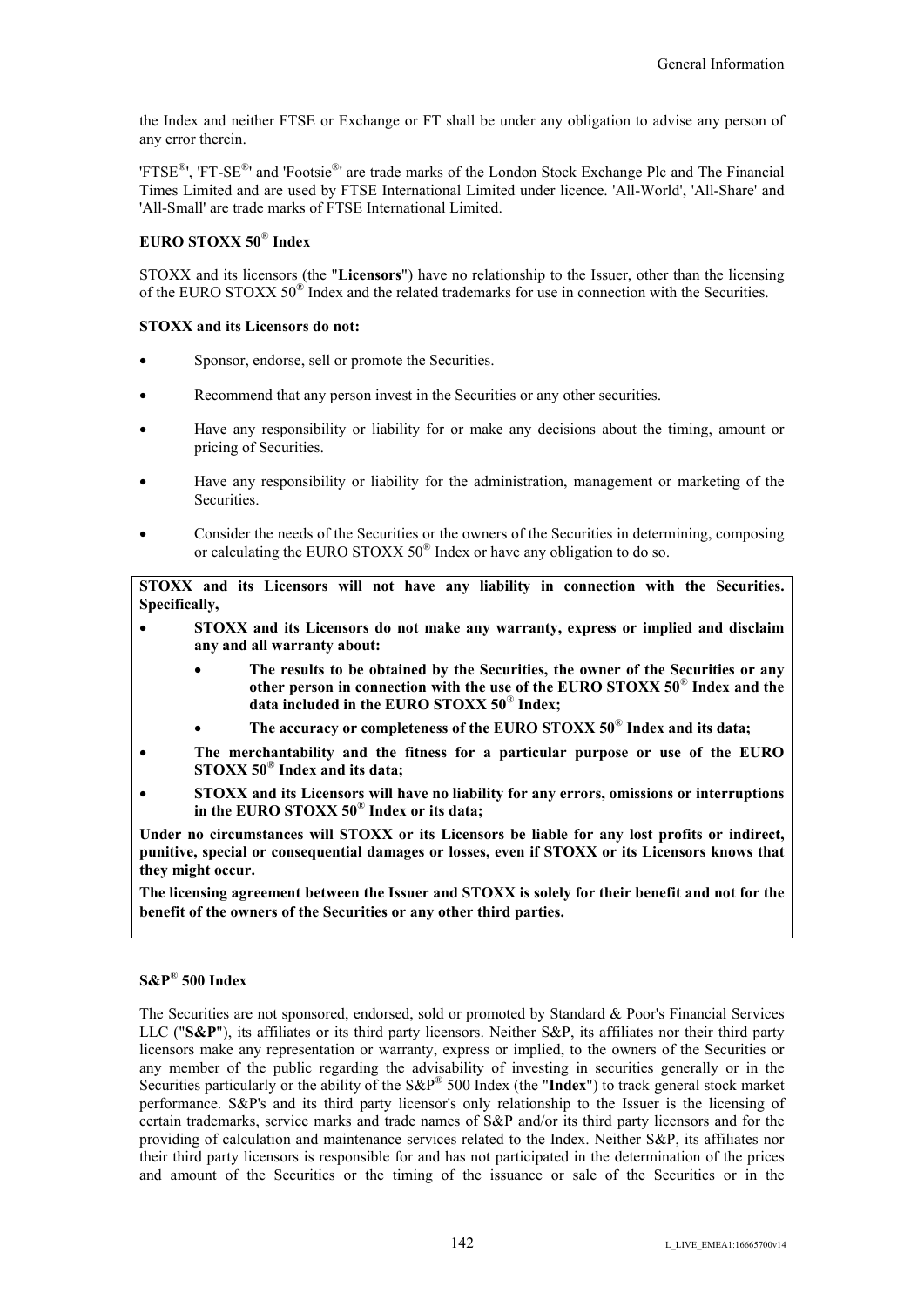determination or calculation of the equation by which the Securities are to be converted into cash. S&P has no obligation or liability in connection with the administration, marketing or trading of the Securities.

NEITHER S&P, ITS AFFILIATES NOR THEIR THIRD PARTY LICENSORS GUARANTEE THE ADEQUACY, ACCURACY, TIMELINESS OR COMPLETENESS OF THE INDEX OR ANY DATA INCLUDED THEREIN OR ANY COMMUNICATIONS, INCLUDING BUT NOT LIMITED TO, ORAL OR WRITTEN COMMUNICATIONS (INCLUDING ELECTRONIC COMMUNICATIONS) WITH RESPECT THERETO. S&P, ITS AFFILIATES AND THEIR THIRD PARTY LICENSORS SHALL NOT BE SUBJECT TO ANY DAMAGES OR LIABILITY FOR ANY ERRORS, OMISSIONS OR DELAYS THEREIN. S&P MAKES NO EXPRESS OR IMPLIED WARRANTIES, AND EXPRESSLY DISCLAIMS ALL WARRANTIES OF MERCHANTABILITY OR FITNESS FOR A PARTICULAR PURPOSE OR USE WITH RESPECT TO ITS TRADEMARKS, THE INDEX OR ANY DATA INCLUDED THEREIN. WITHOUT LIMITING ANY OF THE FOREGOING, IN NO EVENT WHATSOEVER SHALL S&P, ITS AFFILIATES OR THEIR THIRD PARTY LICENSORS BE LIABLE FOR ANY INDIRECT, SPECIAL, INCIDENTAL, PUNITIVE OR CONSEQUENTIAL DAMAGES, INCLUDING BUT NOT LIMITED TO, LOSS OF PROFITS, TRADING LOSSES, LOST TIME OR GOODWILL, EVEN IF THEY HAVE BEEN ADVISED OF THE POSSIBILITY OF SUCH DAMAGES, WHETHER IN CONTRACT, TORT, STRICT LIABILITY OR OTHERWISE.

Standard & Poor's<sup>®</sup> and S&P<sup>®</sup> are registered trademarks of Standard & Poor's Financial Services LLC and have been licensed for use by the Issuer.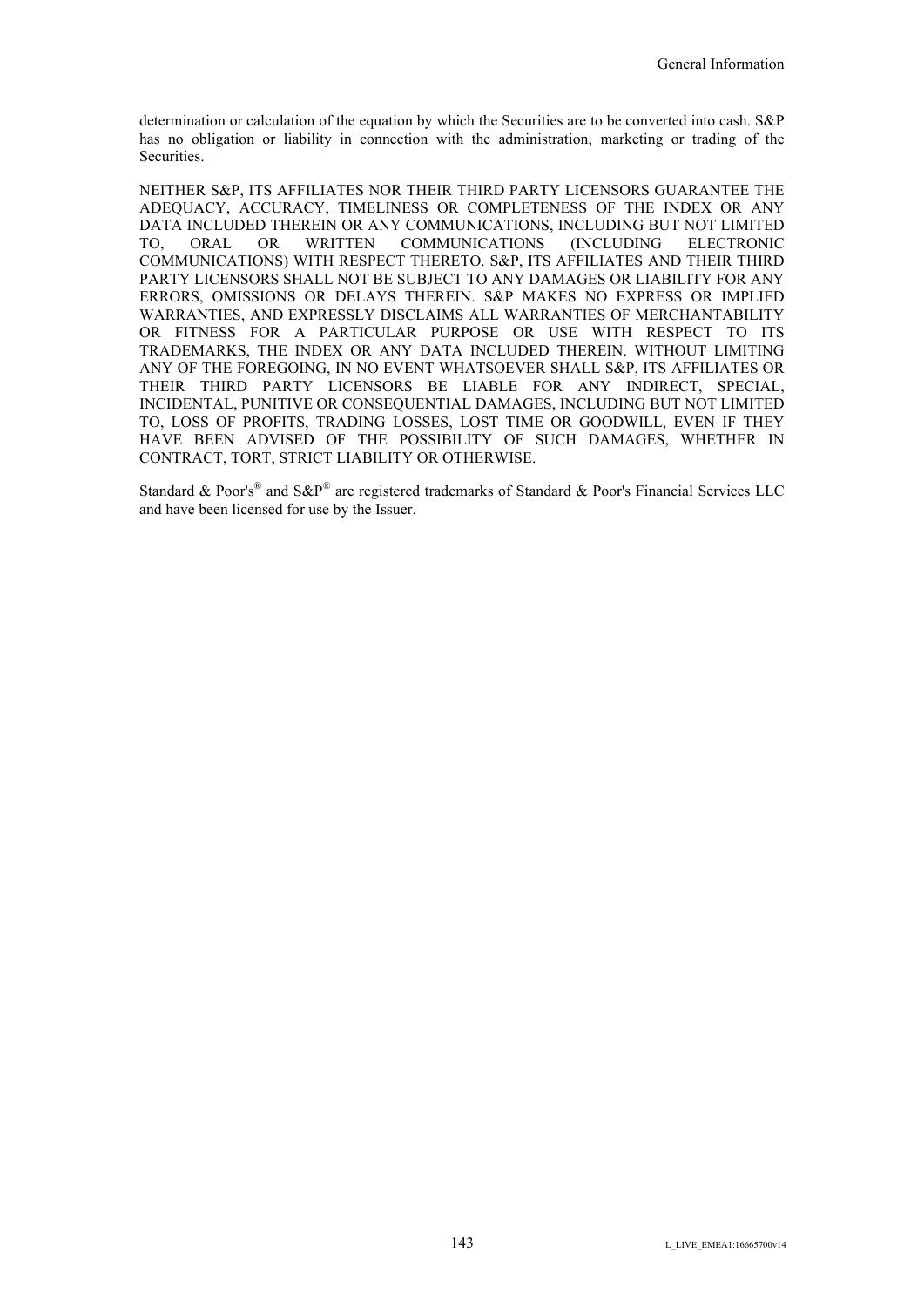## **INDEX**

| \$                                           |
|----------------------------------------------|
| \$                                           |
| £                                            |
| $\mathbf f$                                  |
| €                                            |
| €                                            |
| $\mathbf{2}$                                 |
| 2011 Issuer Annual Report45                  |
| 2012 Issuer Annual Report45                  |
| $\mathbf{A}$                                 |
|                                              |
|                                              |
|                                              |
| Accrued Quanto Hedging Charge81              |
|                                              |
|                                              |
| Additional Business Centre 97                |
| Additional Disruption Event31, 97            |
| Adjusted Valuation Price81                   |
| Adjustment Effective Date 68, 76             |
|                                              |
| Adjustment Event Securities 88               |
|                                              |
| Adjustment Notice - Maximum Current          |
|                                              |
|                                              |
| <b>Adjustment Notice - Maximum Stop Loss</b> |
|                                              |
|                                              |
|                                              |
|                                              |
|                                              |
| Affected Jurisdiction Hedging Disruption     |
|                                              |
| Affected Jurisdiction Increased Cost of      |
|                                              |
|                                              |
|                                              |
|                                              |
|                                              |
|                                              |
|                                              |
|                                              |
|                                              |
| Applicable Dividend Amount69, 76             |
|                                              |
|                                              |
| Authorised Offeror 3, 10                     |
| Authorised Offeror(s)123                     |
| $\bf{B}$                                     |
|                                              |
|                                              |

| C                                         |    |
|-------------------------------------------|----|
|                                           |    |
| Calculation Period 69, 76                 |    |
|                                           |    |
|                                           |    |
|                                           |    |
|                                           | 50 |
|                                           |    |
|                                           |    |
|                                           |    |
|                                           |    |
| Clearing System Business Day  99          |    |
|                                           |    |
|                                           |    |
|                                           |    |
|                                           |    |
|                                           |    |
|                                           |    |
|                                           |    |
|                                           |    |
| Conditional Settlement Amount  85         |    |
|                                           |    |
|                                           |    |
|                                           |    |
|                                           |    |
|                                           |    |
|                                           |    |
| Currency Disruption Event 100             |    |
|                                           |    |
| Current Knock-out Barrier 77              |    |
|                                           |    |
|                                           |    |
|                                           |    |
|                                           |    |
| Current Stop Loss Premium 70<br>D         |    |
|                                           |    |
| d 70, 77, 82                              |    |
|                                           |    |
|                                           |    |
| Definitive Bearer Securities 60, 100      |    |
| Definitive Registered Securities  61, 100 |    |
|                                           |    |
|                                           |    |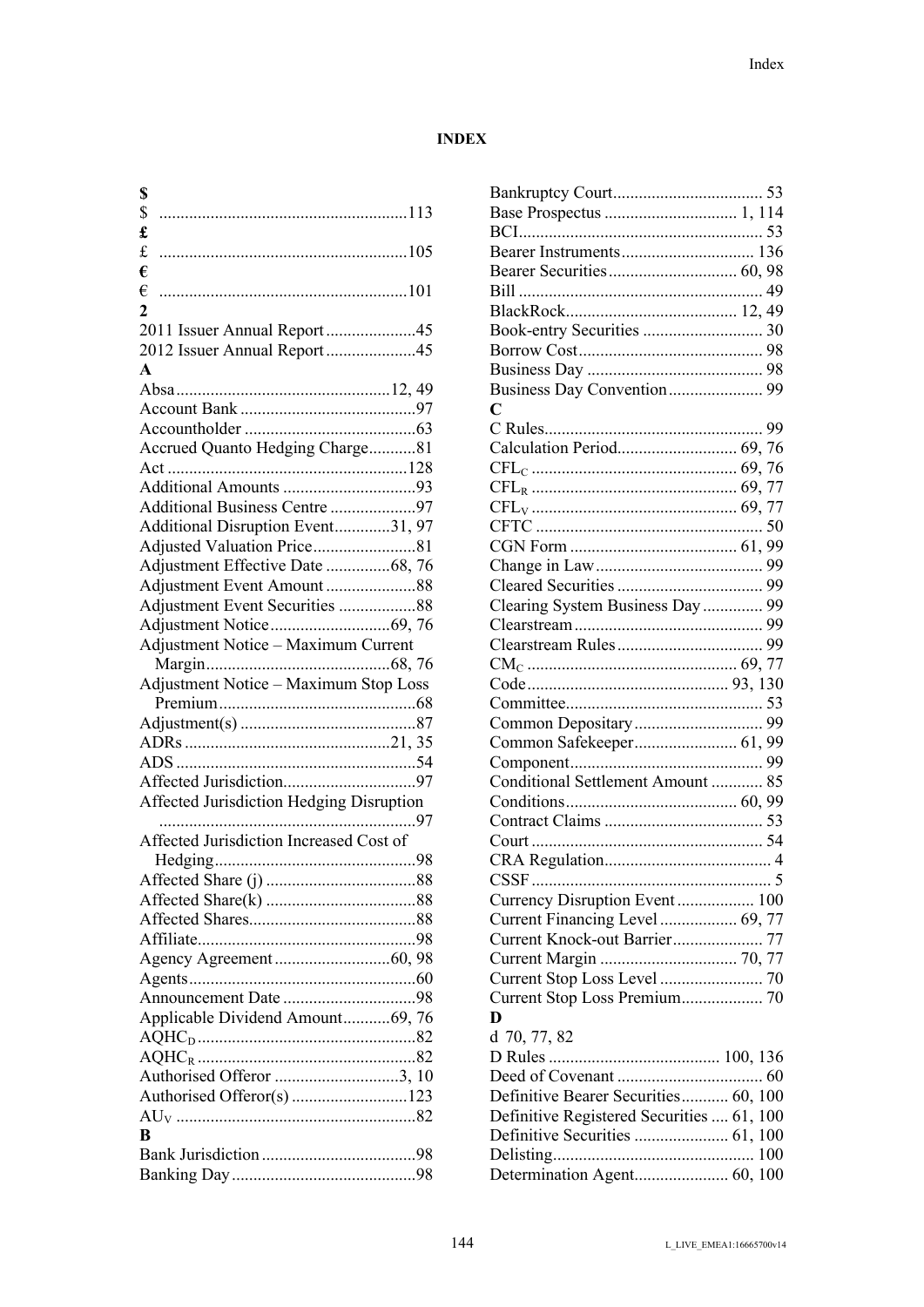| Distribution Compliance Period 100  |  |
|-------------------------------------|--|
|                                     |  |
|                                     |  |
|                                     |  |
| Dividend Participation70, 77        |  |
|                                     |  |
|                                     |  |
| E                                   |  |
|                                     |  |
| Early Cash Redemption Date 90, 100  |  |
|                                     |  |
|                                     |  |
| Early Redemption Notice Period91    |  |
| Early Termination Amount101         |  |
|                                     |  |
|                                     |  |
|                                     |  |
|                                     |  |
|                                     |  |
|                                     |  |
|                                     |  |
|                                     |  |
|                                     |  |
|                                     |  |
|                                     |  |
| Euroclear Netherlands Rules102      |  |
|                                     |  |
| Euronext Amsterdam102               |  |
|                                     |  |
|                                     |  |
|                                     |  |
|                                     |  |
| Exchange Business Day102            |  |
|                                     |  |
| Exchange Disruption 103             |  |
|                                     |  |
|                                     |  |
|                                     |  |
|                                     |  |
|                                     |  |
| Extraordinary Event103              |  |
| Extraordinary Events103             |  |
| Extraordinary Market Disruption 103 |  |
|                                     |  |
| Extraordinary Resolution103<br>F    |  |
|                                     |  |
|                                     |  |
|                                     |  |
|                                     |  |
|                                     |  |
| Final Settlement Cut-off Date103    |  |
|                                     |  |
|                                     |  |
| Financing Level Currency 70, 78     |  |
|                                     |  |
|                                     |  |
|                                     |  |
|                                     |  |
| Foreign Ownership Event103          |  |

| French Cleared Securities 103           |  |
|-----------------------------------------|--|
|                                         |  |
|                                         |  |
|                                         |  |
| Fund Disruption Event 104               |  |
|                                         |  |
|                                         |  |
| Futures or Options Exchange 105         |  |
| FX Disruption Event 105                 |  |
|                                         |  |
| G                                       |  |
|                                         |  |
|                                         |  |
|                                         |  |
|                                         |  |
|                                         |  |
|                                         |  |
|                                         |  |
|                                         |  |
|                                         |  |
| H                                       |  |
|                                         |  |
|                                         |  |
|                                         |  |
|                                         |  |
|                                         |  |
| I                                       |  |
|                                         |  |
|                                         |  |
|                                         |  |
| Increased Cost of Hedging 106           |  |
| Increased Cost of Stock Borrow  106     |  |
|                                         |  |
|                                         |  |
|                                         |  |
|                                         |  |
|                                         |  |
|                                         |  |
|                                         |  |
| Initial Current Margin 71, 78           |  |
| Initial Financing Level 71, 78          |  |
| Initial Management Fee  82              |  |
|                                         |  |
| Initial Quanto Hedging Charge Level 71, |  |
| 78, 82                                  |  |
| Initial Quanto Management Fee Level  82 |  |
| Initial Stock Loan Rate  106            |  |
|                                         |  |
| Initial Stop Loss Premium  71           |  |
| Initial Stop Loss Premium Percentage 71 |  |
|                                         |  |
|                                         |  |
| Investment Advisers Act 138             |  |
|                                         |  |
|                                         |  |
| Issue and Paying Agent 60, 106          |  |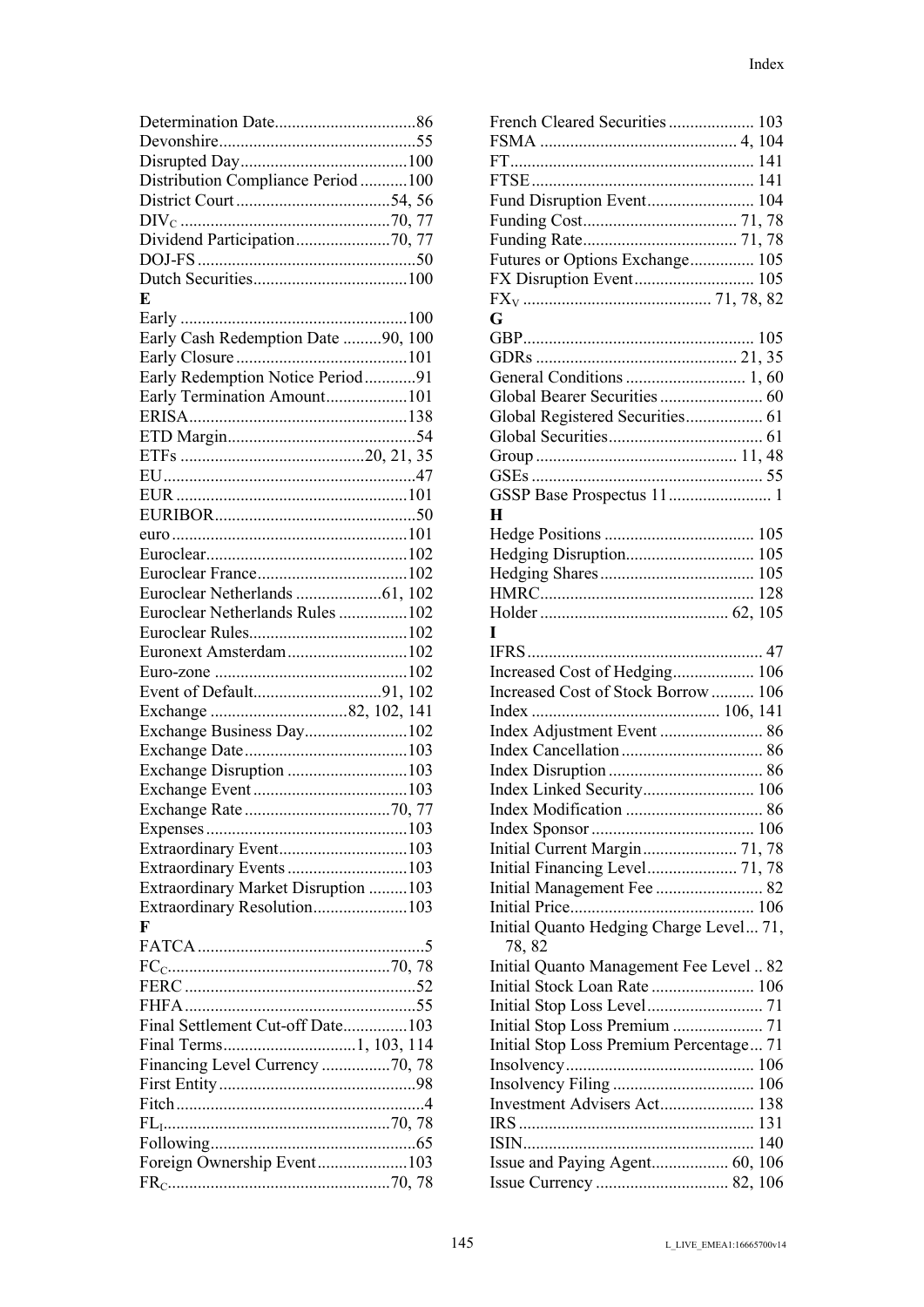| Issuer Call Exercise Date67, 71, 78, 80,  |
|-------------------------------------------|
| 81, 82                                    |
|                                           |
| Issuer Call Notice Date71, 78, 82         |
|                                           |
| J.                                        |
| Joint Annual Report40, 45                 |
|                                           |
| K                                         |
| Knock-out Observation Start Date78        |
| L                                         |
|                                           |
|                                           |
|                                           |
|                                           |
|                                           |
|                                           |
| Local Jurisdiction Taxes and Expenses 107 |
| Local Market Expenses 107                 |
| London Stock Exchange107                  |
| Loss of Stock Borrow107                   |
| M                                         |
|                                           |
|                                           |
| Market Disruption Event107                |
| Master Subscription Agreement135          |
| Maximum Current Margin71, 78              |
| Maximum Quanto Management Fee Level       |
|                                           |
| Maximum Stock Loan Rate108                |
| Maximum Stop Loss Premium71               |
| Maximum Stop Loss Premium Percentage      |
|                                           |
|                                           |
|                                           |
|                                           |
| Minimum Stop Loss Premium72               |
| Minimum Stop Loss Premium Percentage      |
|                                           |
| Minimum Tradable Amount109                |
|                                           |
|                                           |
| Multi-exchange Index109                   |
| N                                         |
|                                           |
|                                           |
|                                           |
|                                           |
| Non-Principal-Protected Securities 131    |
|                                           |
|                                           |
| Number of Securities109                   |

| NYSE Euronext Amsterdam 102<br>O             |
|----------------------------------------------|
|                                              |
|                                              |
|                                              |
| Option Exercise Notice 68, 75, 76, 81        |
| Optional Cash Redemption Amount72, 78,<br>83 |
| Optional Cash Redemption Date  72, 83        |
| Optional Cash Redemption Date  79            |
| Optional Cash Settlement Amount  111         |
|                                              |
| P                                            |
|                                              |
|                                              |
|                                              |
| Permanent Global Security 62, 109            |
|                                              |
| Potential Adjustment Event  109              |
|                                              |
|                                              |
|                                              |
|                                              |
|                                              |
|                                              |
|                                              |
| Put Option Commencement Year  72, 79,<br>83  |
| Put Option Notice Month 72, 79, 83           |
| Put Option Notice Period 72, 79, 83          |
| Q                                            |
|                                              |
|                                              |
|                                              |
|                                              |
|                                              |
|                                              |
|                                              |
| Quanto Hedging Charge  72, 79, 83            |
| Quanto Hedging Charge Level  73, 79, 84      |
| Quanto Management Fee Level 84               |
|                                              |
| R                                            |
|                                              |
|                                              |
|                                              |
|                                              |
|                                              |
|                                              |
|                                              |
|                                              |
|                                              |
| Regulation S Global Security  110            |
|                                              |
| Relevant Clearing System 110                 |
|                                              |
| Relevant Implementation Date  135            |
| Relevant Member State 135                    |
|                                              |
| Relevant Settlement Day  110                 |
| Relevant Stock Exchange  110                 |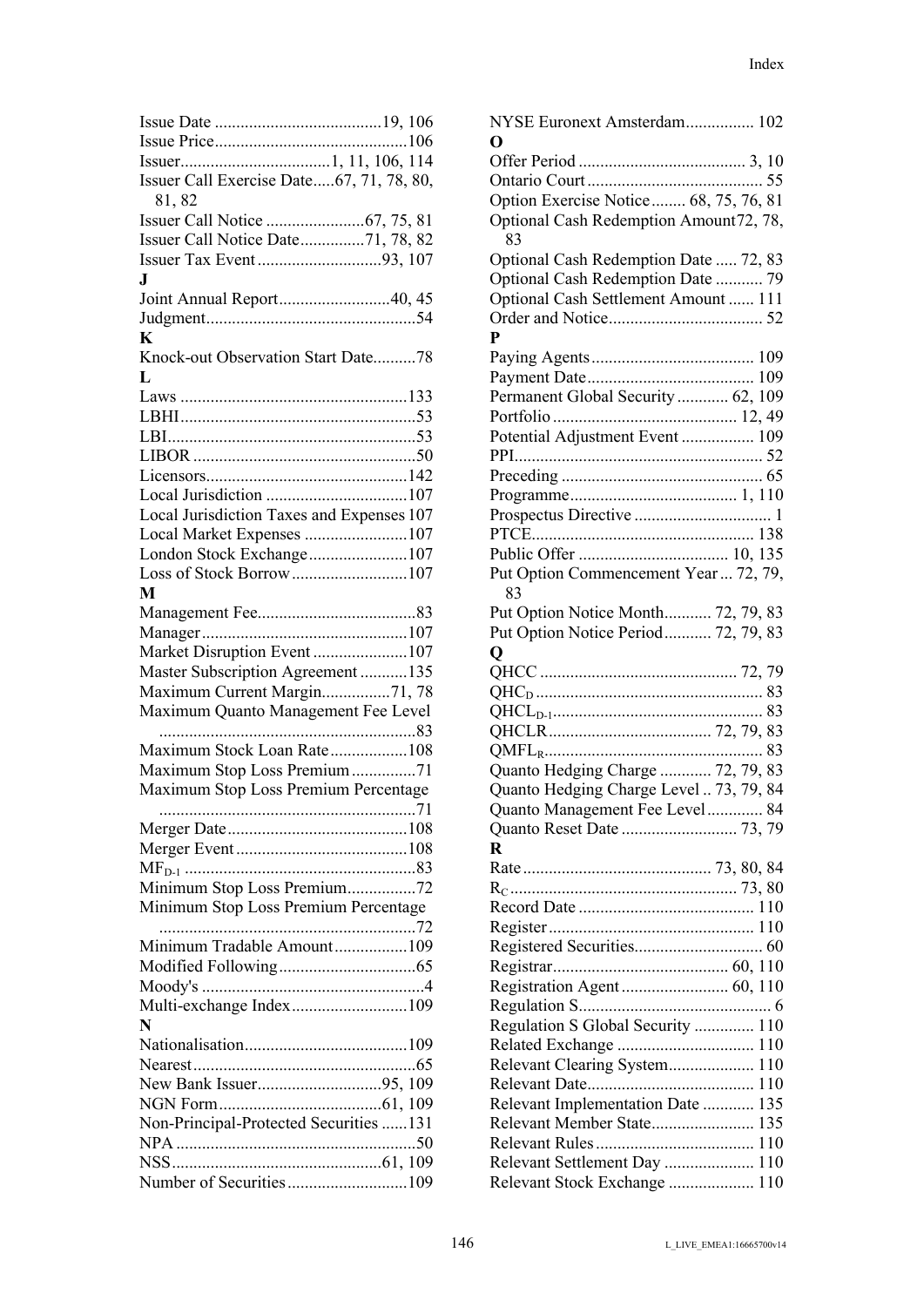| S                                         |
|-------------------------------------------|
|                                           |
|                                           |
| Scheduled Closing Time110                 |
| Scheduled Trading Day 110                 |
| Scheduled Valuation Date 89, 111          |
|                                           |
|                                           |
|                                           |
|                                           |
|                                           |
|                                           |
| Security Settlement Cut-off Date85, 111   |
| Securityholder Put Exercise Date  73, 80, |
| 84                                        |
|                                           |
| Settlement Amount111                      |
| Settlement Currency 111                   |
| Settlement Expenses111                    |
| Settlement Number111                      |
|                                           |
|                                           |
| Share Linked Security 111                 |
|                                           |
|                                           |
|                                           |
| Specified Early Cash Redemption Date 74,  |
| 80                                        |
| Specified Early Cash Settlement Amount    |
| Specified Early Redemption Event67, 75    |
| Specified Jurisdiction 111                |
|                                           |
|                                           |
| Stop Loss Observation Start Date74        |
| Stop Loss Rounding Amount 74              |
| Stop Loss Rounding Convention74           |
|                                           |

| Stop Loss Termination Event Date 74      |
|------------------------------------------|
| Stop Loss Termination Reference Price 74 |
|                                          |
|                                          |
|                                          |
|                                          |
|                                          |
|                                          |
|                                          |
|                                          |
|                                          |
| Т                                        |
| TARGET Business Day 112                  |
|                                          |
|                                          |
|                                          |
|                                          |
|                                          |
| Temporary Global Security  62, 112       |
|                                          |
| Tender Offer Date 112                    |
|                                          |
|                                          |
|                                          |
| Trading Disruption 112                   |
|                                          |
|                                          |
| Transfer Documentation  113              |
|                                          |
|                                          |
| U                                        |
|                                          |
|                                          |
| Underlying Asset  15, 42, 113            |
| Underlying Asset Currency  113           |
|                                          |
|                                          |
|                                          |
|                                          |
|                                          |
| 113                                      |
|                                          |
| $\overline{\mathbf{V}}$                  |
| Valuation Date  74, 80, 84               |
| Valuation Price  75, 80, 85              |
|                                          |
|                                          |
|                                          |
|                                          |